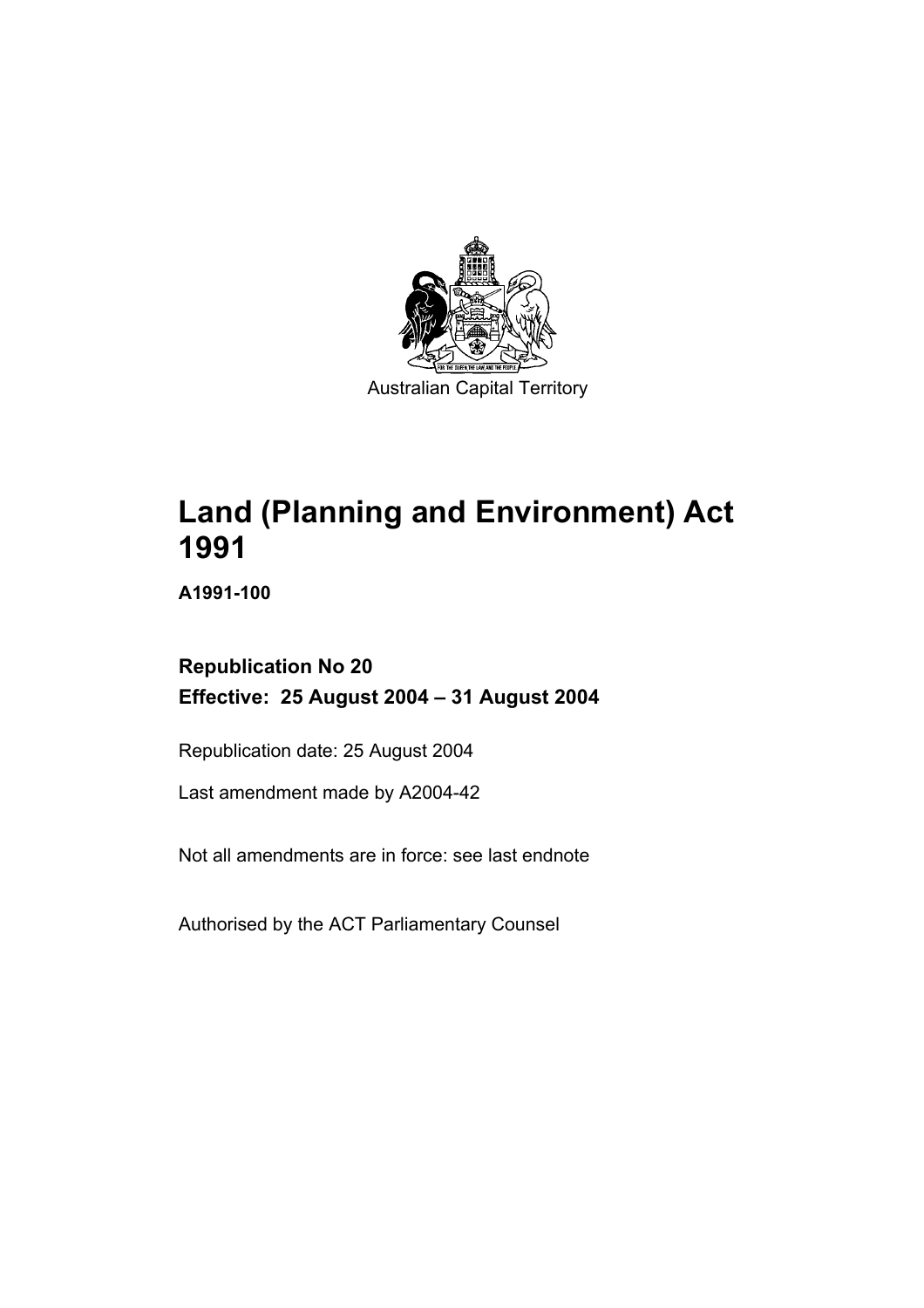#### **About this republication**

#### **The republished law**

This is a republication of the *Land (Planning and Environment) Act 1991* (including any amendment made under the *Legislation Act 2001*, part 11.3 (Editorial changes)) as in force on 25 August 2004*.* It also includes any amendment, repeal or expiry affecting the republished law to 25 August 2004.

The legislation history and amendment history of the republished law are set out in endnotes 3 and 4.

#### **Kinds of republications**

The Parliamentary Counsel's Office prepares 2 kinds of republications of ACT laws (see the ACT legislation register at www.legislation.act.gov.au):

- authorised republications to which the *Legislation Act 2001* applies
- unauthorised republications.

The status of this republication appears on the bottom of each page.

#### **Editorial changes**

The *Legislation Act 2001*, part 11.3 authorises the Parliamentary Counsel to make editorial amendments and other changes of a formal nature when preparing a law for republication. Editorial changes do not change the effect of the law, but have effect as if they had been made by an Act commencing on the republication date (see *Legislation Act 2001*, s 115 and s 117). The changes are made if the Parliamentary Counsel considers they are desirable to bring the law into line, or more closely into line, with current legislative drafting practice.

This republication includes amendments made under part 11.3 (see endnote 1).

#### **Uncommenced provisions and amendments**

If a provision of the republished law has not commenced or is affected by an uncommenced amendment, the symbol  $\mathbf{U}$  appears immediately before the provision heading. The text of the uncommenced provision or amendment appears only in the last endnote.

#### **Modifications**

If a provision of the republished law is affected by a current modification, the symbol  $\mathbf{M}$ appears immediately before the provision heading. The text of the modifying provision appears in the endnotes. For the legal status of modifications, see *Legislation Act 2001*, section 95.

#### **Penalties**

The value of a penalty unit for an offence against this republished law at the republication date is—

- (a) if the person charged is an individual—\$100; or
- (b) if the person charged is a corporation—\$500.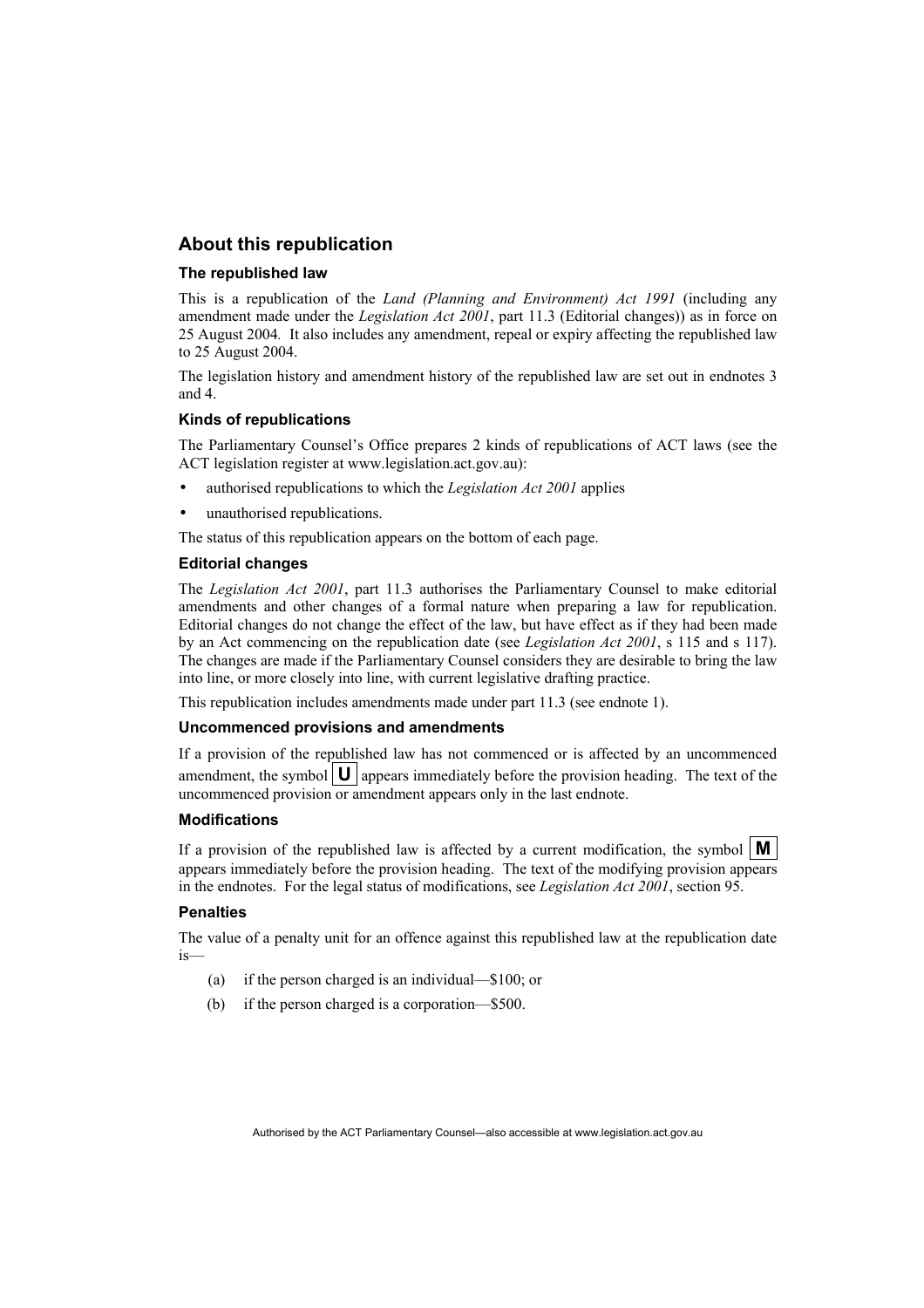

# **Land (Planning and Environment) Act 1991**

# **Contents**

| Part 1                      | <b>Preliminary</b>                                                       |            |
|-----------------------------|--------------------------------------------------------------------------|------------|
| 1                           | Name of Act                                                              | 2          |
| 2                           | Dictionary                                                               | 2          |
| 3                           | <b>Notes</b>                                                             | 2          |
| 4                           | Offences against Act—application of Criminal Code etc                    | 2          |
| Part 2                      | <b>Planning</b>                                                          |            |
| <b>Division 2.1</b>         | Preliminary                                                              |            |
| 5                           | Definitions for pt 2                                                     | 4          |
| <b>Division 2.2</b>         | Territory plan—object and effect                                         |            |
| 7                           | Object                                                                   | 6          |
| 8                           | Effect of plan                                                           | 7          |
| R <sub>20</sub><br>25/08/04 | Land (Planning and Environment) Act 1991<br>Effective: 25/08/04-31/08/04 | contents 1 |

Page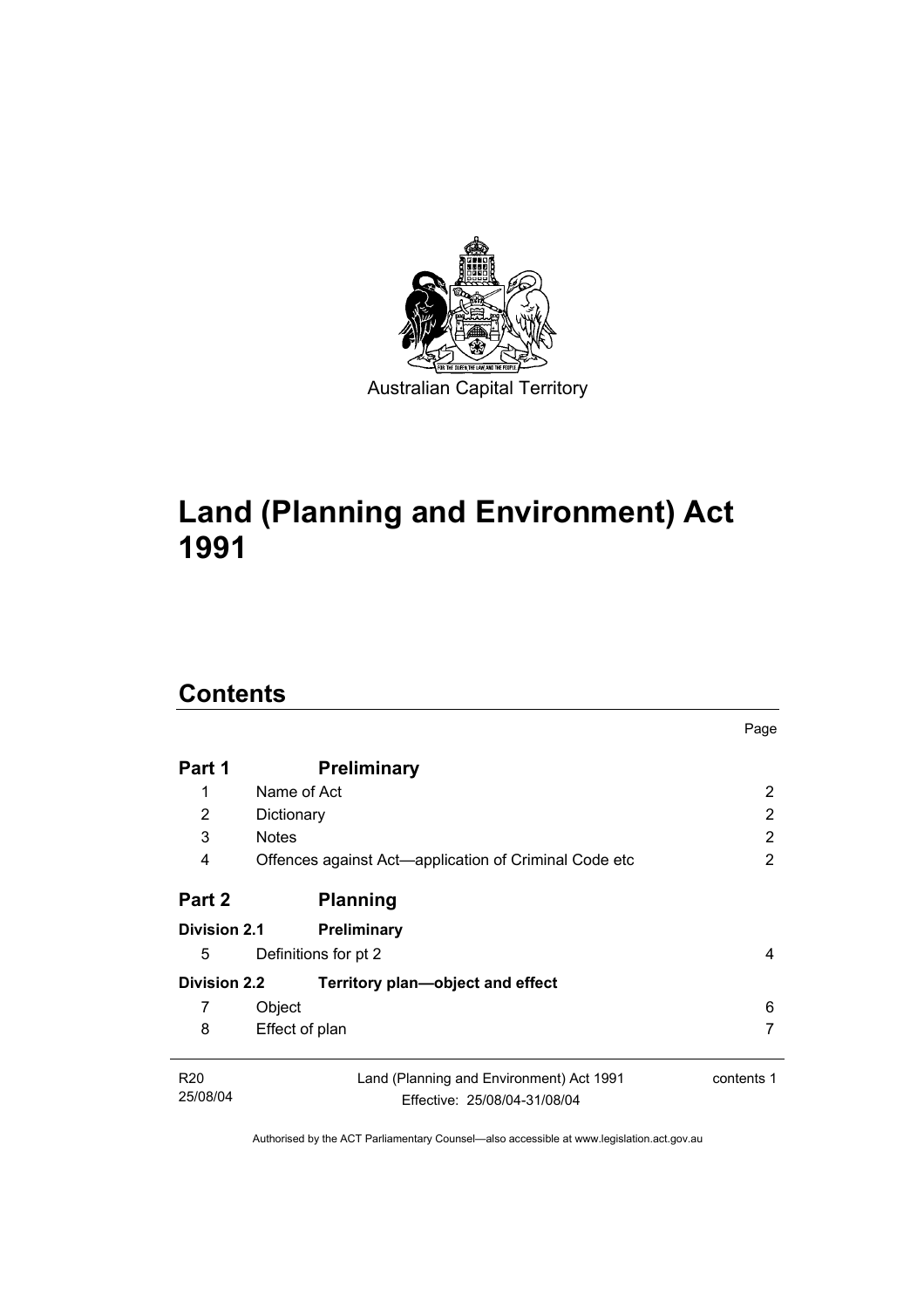#### **Contents**

| 9                   |                                                                                                       | Page   |  |
|---------------------|-------------------------------------------------------------------------------------------------------|--------|--|
| 10                  | Effect of draft plan variation                                                                        | 7<br>8 |  |
| 11                  | Effect of interim heritage places register                                                            |        |  |
| 12                  | Draft heritage places register and variations-lack of effect<br>Plan not to have retrospective effect |        |  |
|                     |                                                                                                       | 9      |  |
| <b>Division 2.3</b> | Territory plan-continuation and variation                                                             |        |  |
|                     | <b>Subdivision 2.3.1</b><br><b>Territory plan</b>                                                     |        |  |
| 13                  | Continuation of plan                                                                                  | 10     |  |
|                     | Subdivision 2.3.2 Preparation of variations of Territory plan                                         |        |  |
| 14                  | Application of sdiv 2.3.2                                                                             | 10     |  |
| 15                  | Preparation of plan variations                                                                        |        |  |
| 16                  | Consultation with conservator                                                                         | 10     |  |
| 17                  | Heritage                                                                                              | 11     |  |
| 18                  | Environmental reports and inquiries                                                                   | 12     |  |
| 19                  | Public consultation-notification                                                                      | 12     |  |
| 19A                 | Public consultation-notice of interim effect etc                                                      | 13     |  |
| 19B                 | Public consultation-availability of draft plan variation etc                                          | 14     |  |
| 19C                 | Draft plan variations that do not affect rights                                                       |        |  |
| 20                  | Consultation with national capital authority                                                          | 15     |  |
| 21                  | Public inspection of comments                                                                         | 15     |  |
| 22                  | Revision, deferral or withdrawal of draft plan variations                                             | 16     |  |
|                     | Subdivision 2.3.3 Minister approval and consideration by Legislative<br><b>Assembly</b>               |        |  |
| 23                  | Application of sdiv 2.3.3                                                                             | 17     |  |
| 24                  | Submission of draft plan variation to Minister                                                        | 17     |  |
| 25                  | Consideration by Legislative Assembly committee                                                       | 18     |  |
| 26                  | Minister's powers                                                                                     | 18     |  |
| 27                  | Return of draft plan variation to authority                                                           | 20     |  |
| 28                  | Notice of revival of deferred draft plan variation                                                    | 20     |  |
| 29                  | Consideration of plan variation by Legislative Assembly                                               | 21     |  |
| 30                  | Rejection of plan variation by Legislative Assembly                                                   | 23     |  |
| 30A                 | Partial rejection of plan variation by Legislative Assembly                                           | 24     |  |
| 30 <sub>B</sub>     | Partial rejection of plan variation-newspaper publication etc                                         | 24     |  |

| contents 2 | Land (Planning and Environment) Act 1991 | R <sub>20</sub> |
|------------|------------------------------------------|-----------------|
|            | Effective: 25/08/04-31/08/04             | 25/08/04        |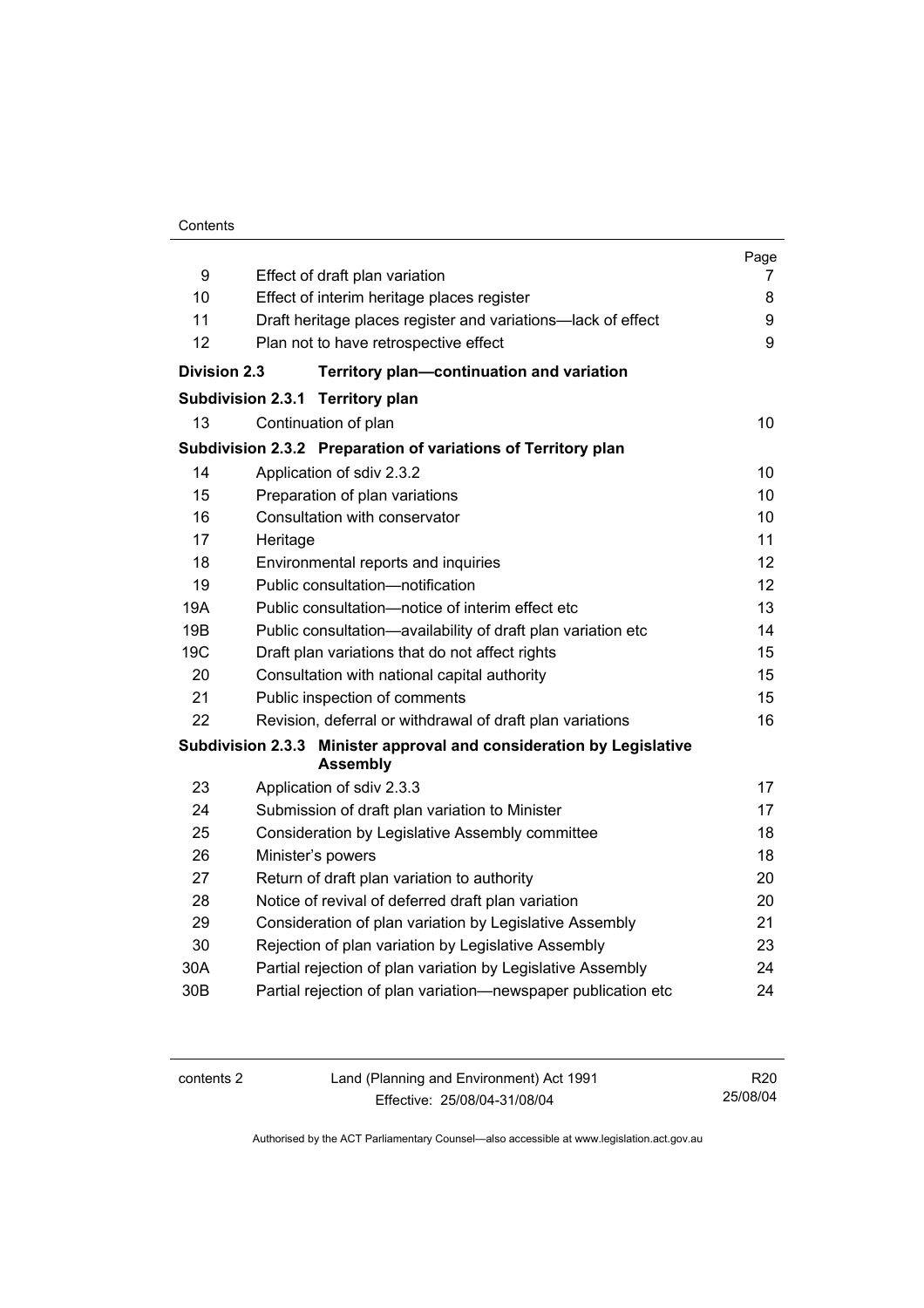|                             |                          |                                                                           | Contents   |
|-----------------------------|--------------------------|---------------------------------------------------------------------------|------------|
|                             |                          |                                                                           | Page       |
|                             |                          | Subdivision 2.3.4 Plan variations-defined land                            |            |
| 31                          |                          | Definition for sdiv 2.3.4                                                 | 25         |
| 32                          |                          | Plan variations in relation to defined land                               | 25         |
| Division 2.5                |                          | <b>Miscellaneous</b>                                                      |            |
| 51                          |                          | Challenge to validity of provisions of plan                               | 26         |
| Part 3                      |                          | <b>Heritage</b>                                                           |            |
| <b>Division 3.1</b>         |                          | Preliminary                                                               |            |
| 52                          |                          | Definitions for pt 3                                                      | 27         |
| 53                          |                          | Compliance with requirements for consultation or notification             | 28         |
| <b>Division 3.2</b>         |                          | Heritage places register                                                  |            |
| 54                          |                          | Content of heritage places register                                       | 29         |
| <b>Division 3.3</b>         |                          | Interim heritage places registers                                         |            |
|                             | Subdivision 3.3.1 Effect |                                                                           |            |
| 55                          |                          | Effect of interim registers                                               | 30         |
|                             |                          | Subdivision 3.3.2 Preparation, notification and submission of registers   |            |
| 56                          |                          | Criteria for preparation                                                  | 31         |
| 57                          |                          | Ministerial directions and declarations under div 3.5                     | 31         |
| 58                          |                          | Public consultation                                                       | 31         |
| 59                          |                          | Application for inclusion of places in interim register                   | 32         |
| 60                          |                          | Public notification                                                       | 32         |
| 61                          |                          | Notification of lessees and occupiers                                     | 33         |
| 62                          |                          | Revision of interim register                                              | 34         |
| 63                          |                          | Submission of interim register to planning and land authority             | 35         |
| <b>Division 3.4</b>         |                          | Acquisition of heritage places and objects                                |            |
| 64                          | Acquisition              |                                                                           | 37         |
| <b>Division 3.5</b>         |                          | <b>Aboriginal heritage</b>                                                |            |
|                             |                          | <b>Subdivision 3.5.1 Preliminary</b>                                      |            |
| 66                          |                          | Definitions for div 3.5                                                   | 38         |
|                             |                          | Subdivision 3.5.2 Reporting discoveries of unregistered Aboriginal places |            |
| 67                          | Reports                  |                                                                           | 38         |
| R <sub>20</sub><br>25/08/04 |                          | Land (Planning and Environment) Act 1991<br>Effective: 25/08/04-31/08/04  | contents 3 |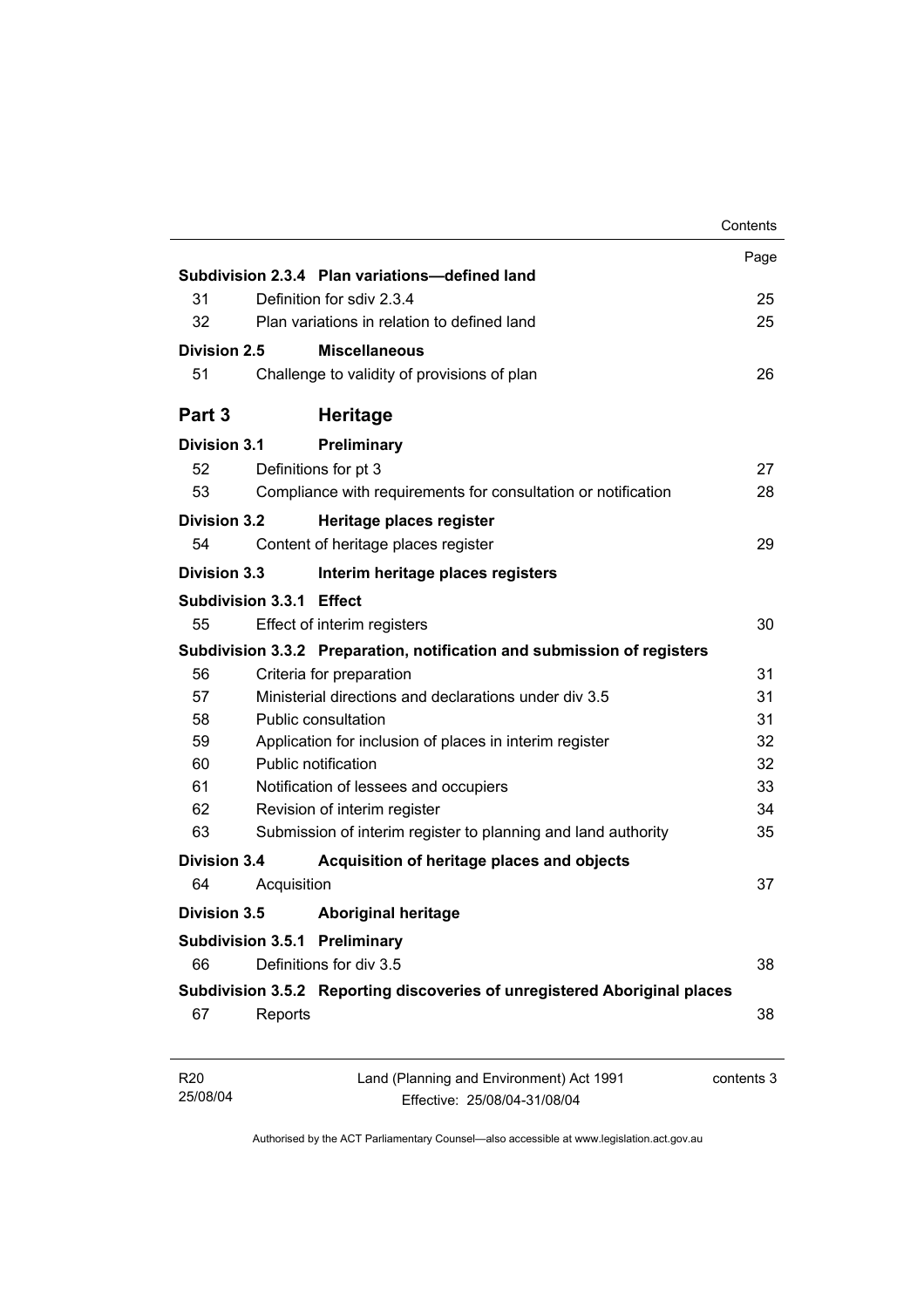#### **Contents**

|                     |                                                                                 | Page            |
|---------------------|---------------------------------------------------------------------------------|-----------------|
| 68<br>69            | Aboriginal heritage discoveries-consideration of reports                        | 39<br>40        |
|                     | Aboriginal heritage discoveries—Ministerial directions and declarations         |                 |
|                     | Subdivision 3.5.3 Protection of unregistered Aboriginal heritage                |                 |
| 70                  | Damaging unregistered Aboriginal places                                         | 41              |
| 71                  | Orders for protection of unregistered Aboriginal places— application of<br>pt 6 | 42              |
| 72                  | Orders-reports by heritage council                                              | 43              |
| 73                  | Orders—Ministerial directions and declarations                                  | 43              |
|                     | <b>Subdivision 3.5.4 Compensation claims</b>                                    |                 |
| 74                  | Definitions for sdiv 3.5.4                                                      | 44              |
| 75                  | Application of sdiv 3.5.4                                                       | 45              |
| 76                  | Right to compensation                                                           | 45              |
| 77                  | Loss for which compensation is recoverable                                      | 46              |
| 78                  | Amount of compensation                                                          | 47              |
| 79                  | Consultation with applicants                                                    | 47              |
| 80                  | Notice of decisions about compensation                                          | 48              |
|                     | Subdivision 3.5.5 Consultation in relation to registers                         |                 |
| 81                  | Consultation with Aboriginal organisations                                      | 48              |
|                     | Subdivision 3.5.6 Restricted information                                        |                 |
| 82                  | Restricted information                                                          | 48              |
| 83                  | Publication of restricted information by public officials                       | 49              |
| 84                  | Publication of restricted information generally                                 | 50              |
| 85                  | Access to restricted information                                                | 51              |
| <b>Division 3.6</b> | Public access to heritage information                                           |                 |
|                     | Subdivision 3.6.1 Information about administrative action                       |                 |
| 87                  | Application of sdiv 3.6.1                                                       | 51              |
| 88                  | Searching administrative records                                                | 52              |
|                     | Subdivision 3.6.2 Access to heritage registers                                  |                 |
| 89                  | Searching heritage registers                                                    | 53              |
| <b>Division 3.7</b> | <b>Australian Capital Territory Heritage Council</b>                            |                 |
| 90                  | Definitions for div 3.7                                                         | 54              |
| 91                  | Establishment of heritage council                                               | 54              |
| 92                  | Constitution                                                                    | 54              |
| contents 4          | Land (Planning and Environment) Act 1991                                        | R <sub>20</sub> |
|                     | Effective: 25/08/04-31/08/04                                                    | 25/08/04        |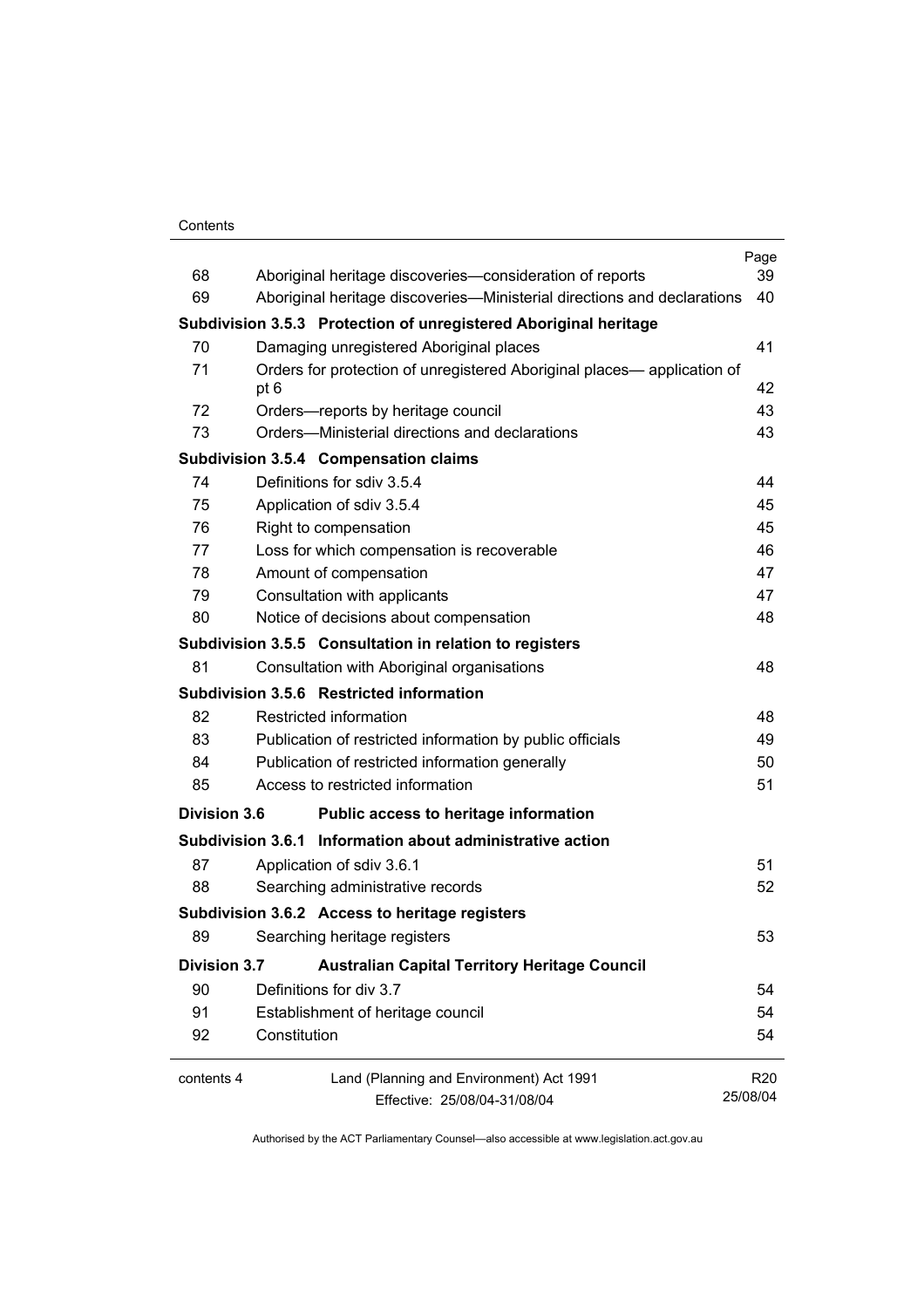| 93                          | Functions of heritage council                     |                                                                          | Page<br>55 |
|-----------------------------|---------------------------------------------------|--------------------------------------------------------------------------|------------|
| 94                          | <b>Ministerial directions</b>                     |                                                                          | 55         |
| 95                          | Deputies of permanent members                     |                                                                          | 56         |
| 96                          | Appointment of expert members                     |                                                                          | 56         |
| 97                          |                                                   | Term of appointment of expert members                                    | 57         |
| 98                          |                                                   | Conditions of appointment of expert members generally                    | 57         |
| 99                          |                                                   | Chairperson, deputy chairperson and secretary                            | 57         |
| 100                         | Leave of absence                                  |                                                                          | 58         |
| 101                         | Disclosure of interests                           |                                                                          | 58         |
| 102                         | Ending of appointments                            |                                                                          | 58         |
| 103                         | Calling meetings                                  |                                                                          | 59         |
| 104                         | Procedure at meetings                             |                                                                          | 59         |
| 105                         | Delegation to secretary                           |                                                                          | 60         |
| Part 4                      |                                                   | <b>Environmental assessments and inquiries</b>                           |            |
| Division 4.1                | Preliminary                                       |                                                                          |            |
| 111                         | Definitions for pt 4                              |                                                                          | 61         |
| 112                         | Proponents                                        |                                                                          | 63         |
|                             |                                                   |                                                                          |            |
| <b>Division 4.2</b>         |                                                   | <b>Preliminary assessments</b>                                           |            |
| 113                         | <b>Directions</b>                                 |                                                                          | 63         |
| 114                         | Mandatory preliminary assessments                 |                                                                          | 63         |
| 115                         | Content                                           |                                                                          | 64         |
| 116                         | Submission to Minister                            |                                                                          | 64         |
| 117                         | Public inspection                                 |                                                                          | 64         |
| 118                         | Exclusion of material                             |                                                                          | 65         |
| Division 4.3                | <b>Assessments</b>                                |                                                                          |            |
|                             | Subdivision 4.3.1 Form and content                |                                                                          |            |
| 119                         | Form                                              |                                                                          | 66         |
| 120                         | statements                                        | Content of public environment reports and environmental impact           | 66         |
|                             | <b>Subdivision 4.3.2 Direction of assessments</b> |                                                                          |            |
| 121                         | Decisions to direct assessments                   |                                                                          | 66         |
| 122                         |                                                   | Environment Minister's power to direct assessments                       | 67         |
| R <sub>20</sub><br>25/08/04 |                                                   | Land (Planning and Environment) Act 1991<br>Effective: 25/08/04-31/08/04 | contents 5 |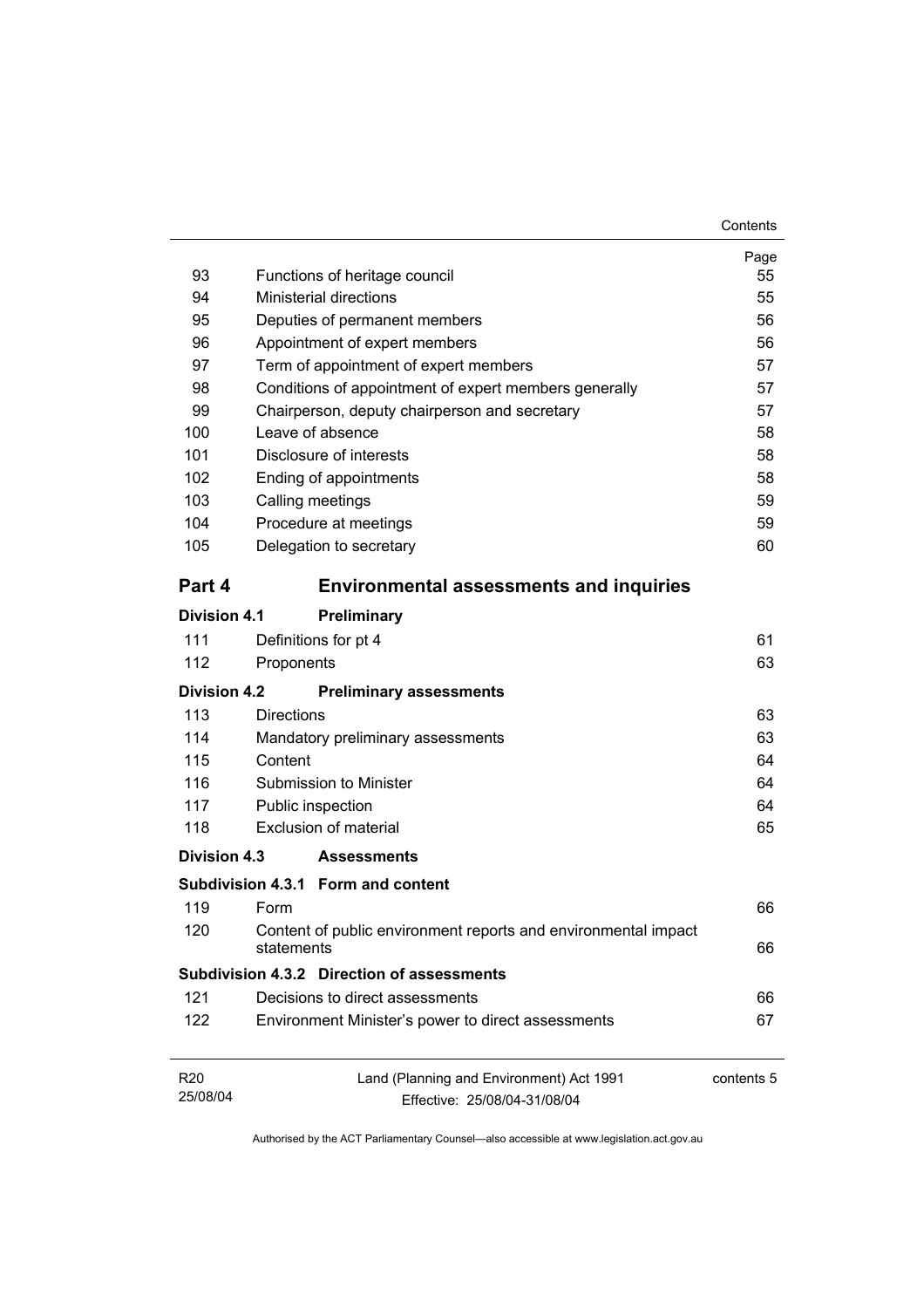| 123                 | <b>Directions</b> |                                                                                               | Page<br>67 |
|---------------------|-------------------|-----------------------------------------------------------------------------------------------|------------|
|                     |                   | Subdivision 4.3.3 Preparation, evaluation and consideration by Legislative<br><b>Assembly</b> |            |
| 124                 |                   | Public environment reports--preparation                                                       | 69         |
| 125                 |                   | Environmental impact statements-consultation and public inspection                            | 69         |
| 126                 | and reports       | Environmental impact statements-consideration of relevant comments                            | 71         |
| 127                 |                   | Submission of reports and statements to Environment Minister                                  | 71         |
| 128                 | Consultation      |                                                                                               | 71         |
| 129                 |                   | Further information                                                                           | 72         |
| 130                 |                   | Further revision                                                                              | 73         |
| 131                 |                   | <b>Evaluation by Environment Minister</b>                                                     | 73         |
| 132                 |                   | Presentation to Legislative Assembly and public inspection                                    | 74         |
| 133                 |                   | Exclusion of material                                                                         | 75         |
| 134                 | Exemptions        |                                                                                               | 75         |
| <b>Division 4.4</b> |                   | <b>Inquiries</b>                                                                              |            |
|                     |                   | Subdivision 4.4.1 Establishment of panels and terms of reference                              |            |
| 135                 | Constitution      |                                                                                               | 76         |
| 136                 |                   | <b>Combined inquiries</b>                                                                     | 77         |
| 138                 |                   | Terms of reference                                                                            | 77         |
| 139                 | Notification      |                                                                                               | 78         |
|                     |                   | Subdivision 4.4.2 Inquiry reports                                                             |            |
| 140                 | Inquiry reports   |                                                                                               | 78         |
| 141                 |                   | Presentation to Legislative Assembly and public inspection                                    | 78         |
| 142                 |                   | <b>Exclusion of material</b>                                                                  | 79         |
|                     |                   | Subdivision 4.4.3 Procedures and powers                                                       |            |
| 143                 |                   | Definitions for sdiv 4.4.3                                                                    | 79         |
| 144                 |                   | Notice of inquiry hearings                                                                    | 80         |
| 145                 |                   | Public hearings                                                                               | 80         |
| 146                 |                   | General procedure                                                                             | 81         |
| 147                 |                   | Special hearings-consultation with interested persons                                         | 82         |
| 148                 |                   | Assessments for purpose of inquiries                                                          | 82         |
| 149                 |                   | Witnesses-summons to appear                                                                   | 83         |
|                     |                   |                                                                                               |            |
|                     |                   |                                                                                               |            |

contents 6 Land (Planning and Environment) Act 1991 Effective: 25/08/04-31/08/04

R20 25/08/04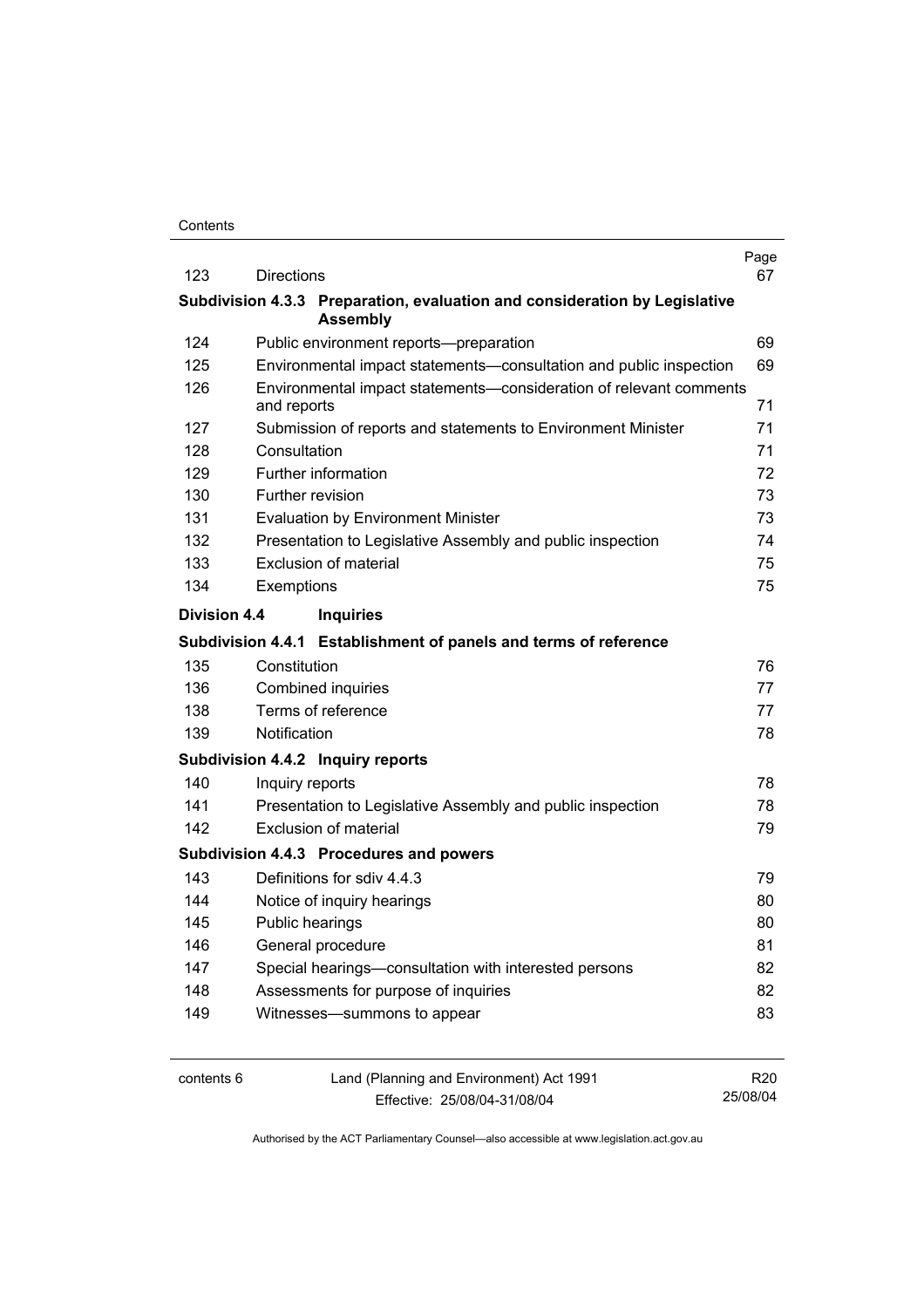| 150                 | Victimisation of witnesses                                           | Page<br>84 |
|---------------------|----------------------------------------------------------------------|------------|
| 151                 | Inspection of books and documents                                    | 85         |
| 152                 | Power of entry                                                       | 85         |
| 153                 | Search warrants                                                      | 86         |
| 154                 | Powers of search and inspection                                      | 87         |
| 156                 | Contempt                                                             | 88         |
| 157                 | Protection of panel members and witnesses                            | 88         |
| Part 5              | <b>Land administration</b>                                           |            |
| <b>Division 5.1</b> | Preliminary                                                          |            |
| 159                 | Definitions for pt 5                                                 | 90         |
| 160                 | Application of pt 5                                                  | 92         |
| <b>Division 5.2</b> | Leases                                                               |            |
| 160A                | <b>Effect qualified</b>                                              | 92         |
| 160B                | Planning and land authority may grant leases                         | 92         |
| 161                 | Granting of leases                                                   | 92         |
| 163                 | Leases to community organisations                                    | 93         |
| 164                 | Special leases                                                       | 94         |
| 166                 | Inquiries and assessments in relation to granting of leases          | 96         |
| 166A                | Grants of leases after inquiries or assessments                      | 96         |
| 167                 | Eligibility for certain classes of leases                            | 97         |
| 168                 | Authority need not grant lease                                       | 98         |
| 169                 | Payment for leases                                                   | 99         |
| 170                 | Failure to accept and execute lease                                  | 99         |
| 171                 | Grant of further residential leases                                  | 100        |
| 171A                | Grant of further rural leases                                        | 101        |
| 172                 | Grant of further leases for purposes other than residential or rural | 102        |
| 172A                | Grant of further lease—unit titles                                   | 103        |
| 172B                | Grant of further lease-community title                               | 104        |
| 172C                | No right to use, flow and control of water                           | 104        |
| 173                 | Lessee's rights in relation to improvements                          | 105        |
| 174                 | Determination of value of improvements                               | 107        |
| 175                 | Use of land for leased purpose                                       | 109        |
| 176                 | Variation of rent                                                    | 109        |

**Contents** 

| R20      | Land (Planning and Environment) Act 1991 | contents 7 |
|----------|------------------------------------------|------------|
| 25/08/04 | Effective: 25/08/04-31/08/04             |            |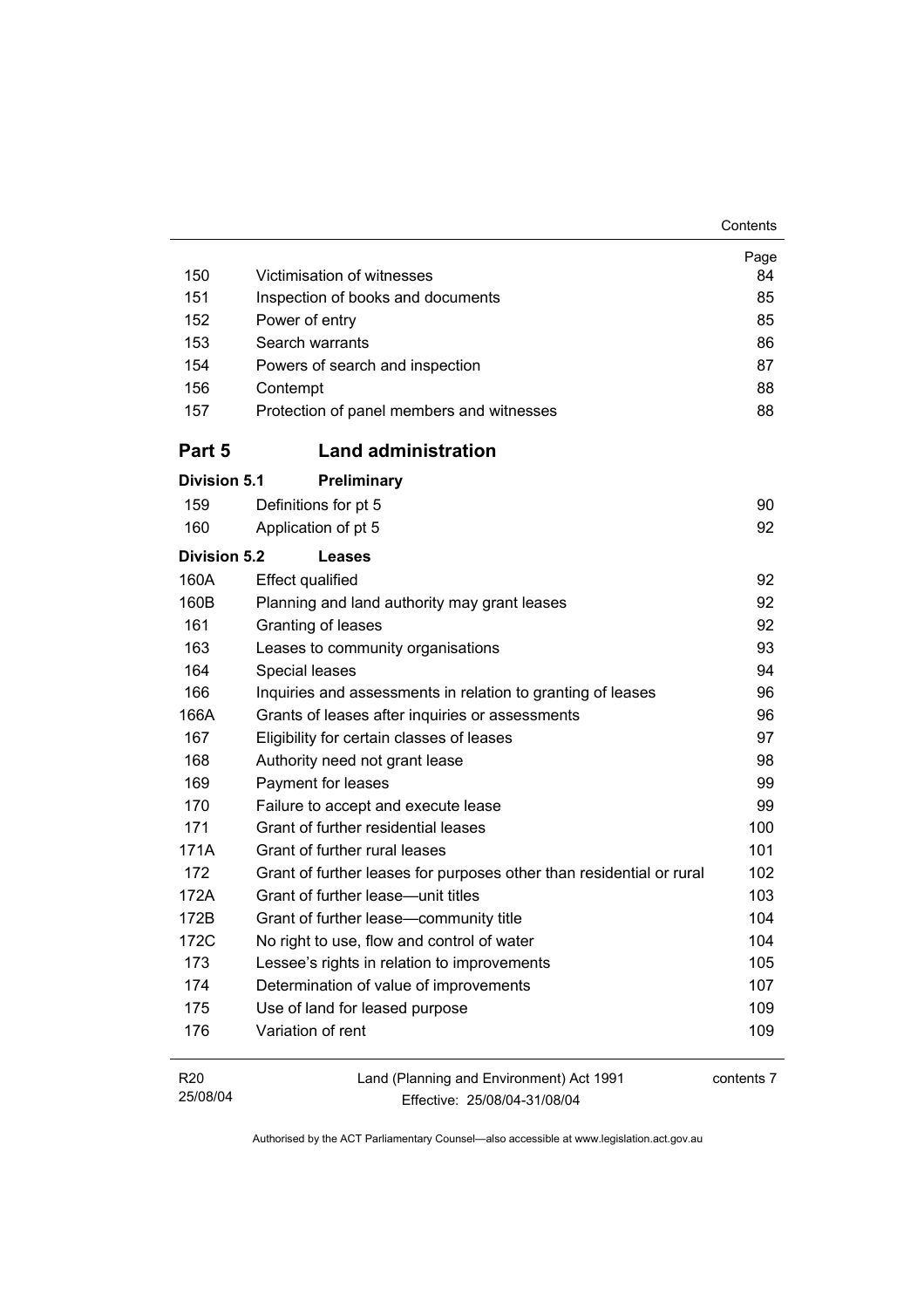| Contents |
|----------|
|          |

|                     |                                                                     | Page            |
|---------------------|---------------------------------------------------------------------|-----------------|
| 177                 | Review of variations of rent                                        | 110             |
| 178                 | Refund of amount paid for grant of lease                            | 110             |
| 179                 | Certificates of compliance                                          | 111             |
| 180                 | Transfer of land subject to building and development provision      | 112             |
| 181                 | Mortgage of leasehold subject to building and development provision | 113             |
| 182                 | Land leased to be held as undivided parcel                          | 114             |
| 183                 | Power of lessee to sublet part of building or land in certain cases | 114             |
| <b>Division 5.3</b> | <b>Variation of leases</b>                                          |                 |
| 183A                | <b>Effect qualified</b>                                             | 115             |
| 184                 | Application to surrender and regrant of leases                      | 115             |
| 184A                | Variation of nominal rent lease-change of use charge                | 115             |
| 184C                | Change of use charge for variations of nominal rent leases          | 117             |
| 184D                | Variation of rental leases                                          | 117             |
| 185                 | Advice of rent payable on variation of lease                        | 118             |
| 186                 | Variation of lease to pay out rent                                  | 119             |
| 186A                | No variations to extend term                                        | 119             |
| <b>Division 5.4</b> | <b>Restrictions on rural leases</b>                                 |                 |
| 186B                | Definitions for div 5.4                                             | 120             |
| 186C                | Land management agreements                                          | 121             |
| 186D                | Dealings with rural leases                                          | 122             |
| 186E                | Discharge amount                                                    | 123             |
| 186F                | Discharge amount-special Pialligo leases                            | 124             |
| 186G                | Index numbers                                                       | 125             |
| 186H                | No subdivision or consolidation                                     | 126             |
| Division 5.5        | <b>Consolidation and subdivision</b>                                |                 |
| 187AA               | <b>Effect qualified</b>                                             | 126             |
| 187                 | Application-nominal rent leases of Territory land                   | 126             |
| 187A                | Consolidation and subdivision--change of use charge                 | 126             |
| 187C                | Change of use charge for consolidations and subdivisions            | 128             |
| <b>Division 5.6</b> | <b>Recovery of land</b>                                             |                 |
| 188                 | <b>Termination of leases</b>                                        | 128             |
| 189                 | How land may be recovered                                           | 129             |
| 190                 | Evidence of ending of lease                                         | 131             |
| contents 8          | Land (Planning and Environment) Act 1991                            | R <sub>20</sub> |
|                     | Effective: 25/08/04-31/08/04                                        | 25/08/04        |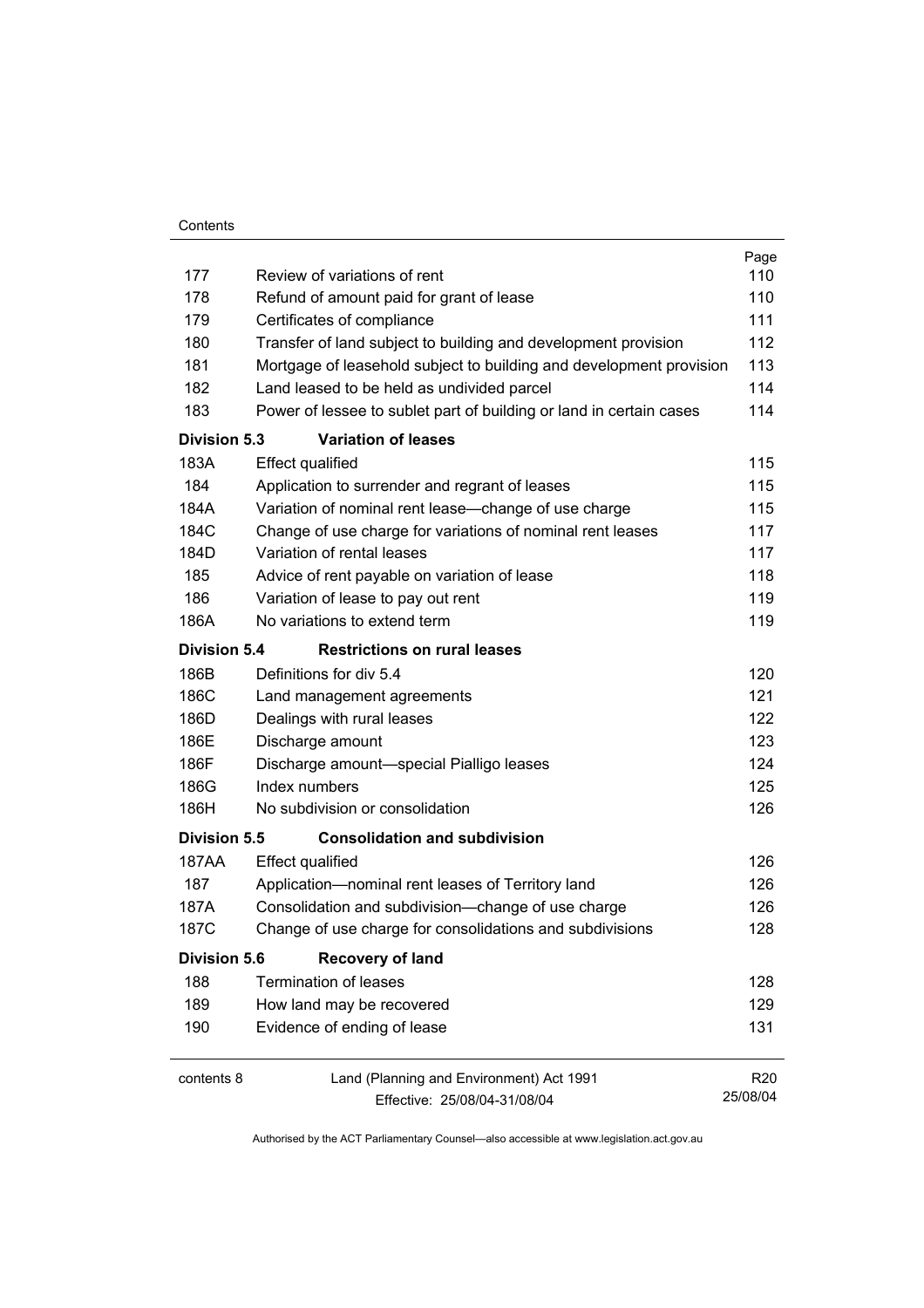|                        |                                                         |                                                                          | Contents   |
|------------------------|---------------------------------------------------------|--------------------------------------------------------------------------|------------|
|                        |                                                         |                                                                          | Page       |
| <b>Division 5.7</b>    | <b>Public land</b>                                      |                                                                          |            |
|                        | <b>Subdivision 5.7.1 Preliminary</b>                    |                                                                          |            |
| 191                    | Definitions for div 5.7                                 |                                                                          | 131        |
|                        | Subdivision 5.7.2 Public land                           |                                                                          |            |
| 192                    | Recommendations to planning and land authority          |                                                                          | 131        |
|                        | Subdivision 5.7.3 Management of public land             |                                                                          |            |
| 193                    | Reserved areas                                          |                                                                          | 132        |
| 194                    | Management                                              |                                                                          | 132        |
| 195                    | Management objectives                                   |                                                                          | 132        |
|                        | Subdivision 5.7.4 Plans of management                   |                                                                          |            |
| 196                    | Content                                                 |                                                                          | 133        |
| 197                    | Preparation                                             |                                                                          | 134        |
| 198                    | Variations                                              |                                                                          | 134        |
| 199                    | Environmental assessments and inquiries                 |                                                                          | 134        |
| 200                    | <b>Public consultation</b>                              |                                                                          | 134        |
| 201                    | Revision                                                |                                                                          | 135        |
| 202                    | Submission to Minister                                  |                                                                          | 135        |
| 203                    | committee                                               | Consideration of plan of management by Legislative Assembly              | 136        |
| 204                    | Minister's powers                                       |                                                                          | 136        |
| 205                    | Referral back to conservator                            |                                                                          | 137        |
| 206                    | Notice of revival of deferred draft plan of management  |                                                                          | 137        |
| 207                    |                                                         | Notification, presentation, disallowance and date of effect              | 138        |
|                        | Subdivision 5.7.5 Leases and licences                   |                                                                          |            |
| 208                    | Leases-generally                                        |                                                                          | 138        |
| 209                    | Grant of leases                                         |                                                                          | 139        |
| 210                    | Licences                                                |                                                                          | 139        |
| 211                    | Miner's rights in relation to public land               |                                                                          | 140        |
| <b>Division 5.8</b>    | <b>Miscellaneous</b>                                    |                                                                          |            |
| 214                    | Lessee may surrender lease or part of lease             |                                                                          | 141        |
| 215                    | Reduction of rent and relief from provisions of lease   |                                                                          | 141        |
| 216                    | Access to leased land from roads and road related areas |                                                                          | 142        |
| 216A                   | Notification of certain leases                          |                                                                          | 143        |
| <b>R20</b><br>25/08/04 |                                                         | Land (Planning and Environment) Act 1991<br>Effective: 25/08/04-31/08/04 | contents 9 |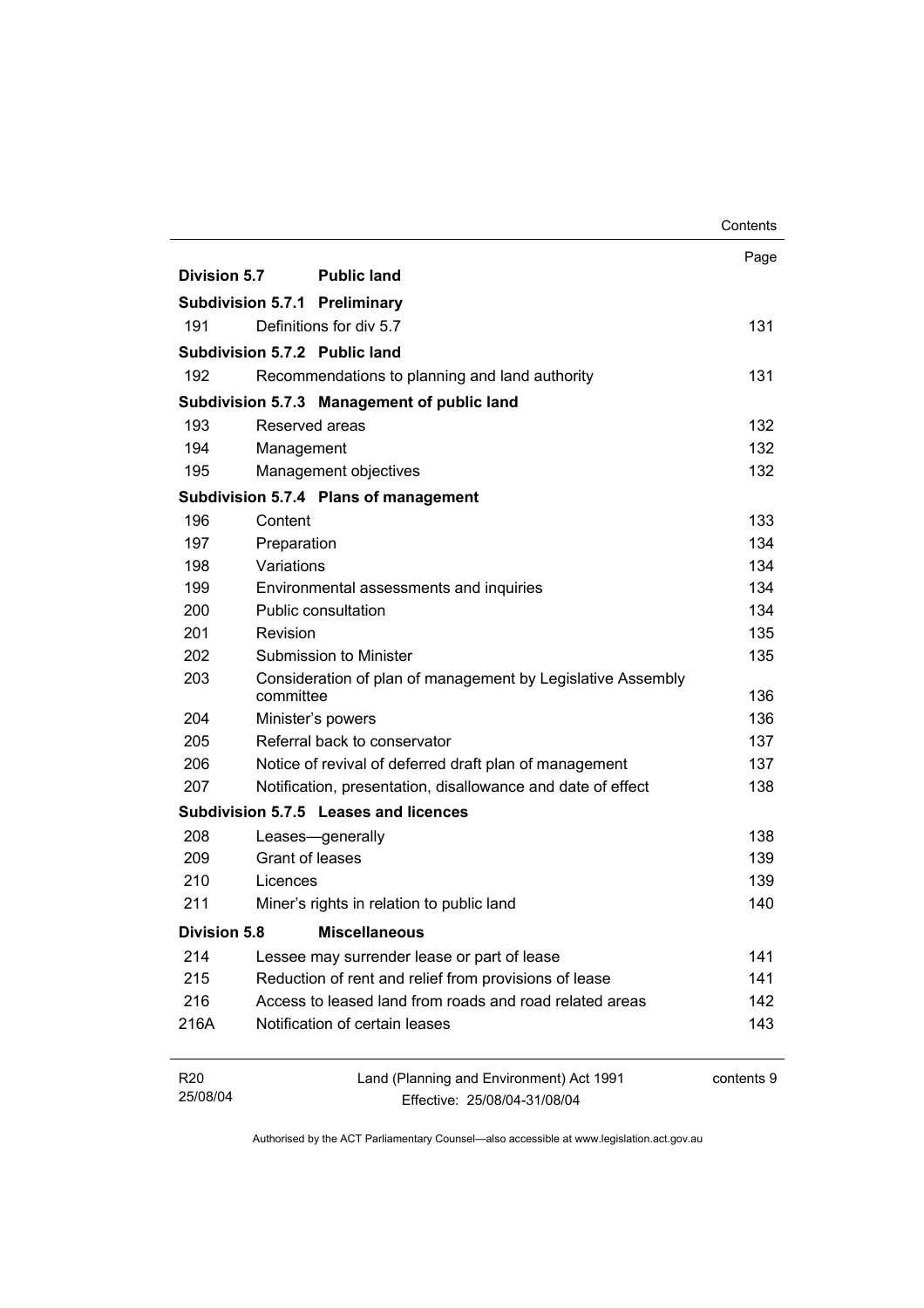|                     |                                                                                     | Page<br>144     |  |
|---------------------|-------------------------------------------------------------------------------------|-----------------|--|
|                     | 217<br>Licences in relation to land that is not public land                         |                 |  |
|                     | Reservation of minerals<br>218                                                      |                 |  |
| 219                 | Rights to extract minerals                                                          | 145             |  |
| 220                 | Access to lease documents and development agreements                                | 146             |  |
| Part 6              | <b>Approvals and orders</b>                                                         |                 |  |
| <b>Division 6.1</b> | Preliminary                                                                         |                 |  |
| 222                 | Definitions for pt 6                                                                | 147             |  |
| 223                 | Meaning of variation for pt 6                                                       | 149             |  |
| <b>Division 6.2</b> | <b>Approvals</b>                                                                    |                 |  |
|                     | Subdivision 6.2.1<br>General                                                        |                 |  |
| 225                 | Offence-development                                                                 | 150             |  |
| 226                 | Application to undertake development                                                | 150             |  |
| 227                 | Register of applications, approvals, orders and lease and development<br>conditions | 153             |  |
| 228                 | Restrictions on inspection of applications                                          | 154             |  |
| 229                 | Notice of application                                                               | 155             |  |
| 229A                | Direction that applications be submitted to Minister                                | 157             |  |
| 229B                | Minister may decide some applications                                               | 158             |  |
| 230                 | Approvals                                                                           | 159             |  |
| 231                 | Matters to be considered                                                            | 160             |  |
| 232                 | Duty of applicants                                                                  | 161             |  |
| 233                 | More information                                                                    | 162             |  |
| 234                 | Effect of failure to give further information                                       | 162             |  |
| 236                 | Environmental assessments and inquiries                                             | 162             |  |
|                     | <b>Subdivision 6.2.2 Objections</b>                                                 |                 |  |
| 237                 | Objections-general                                                                  | 163             |  |
| 238                 | Inspection of objections                                                            | 163             |  |
| 239                 | Identity of objectors                                                               | 164             |  |
|                     | <b>Subdivision 6.2.3 Approvals</b>                                                  |                 |  |
| 242                 | Approvals-notices to applicants and registrar-general                               | 164             |  |
| 243                 | Notification of approval or refusal of application                                  | 164             |  |
| 244                 | Notification if more than 1 objector                                                | 166             |  |
| contents 10         | Land (Planning and Environment) Act 1991                                            | R <sub>20</sub> |  |
|                     | Effective: 25/08/04-31/08/04                                                        | 25/08/04        |  |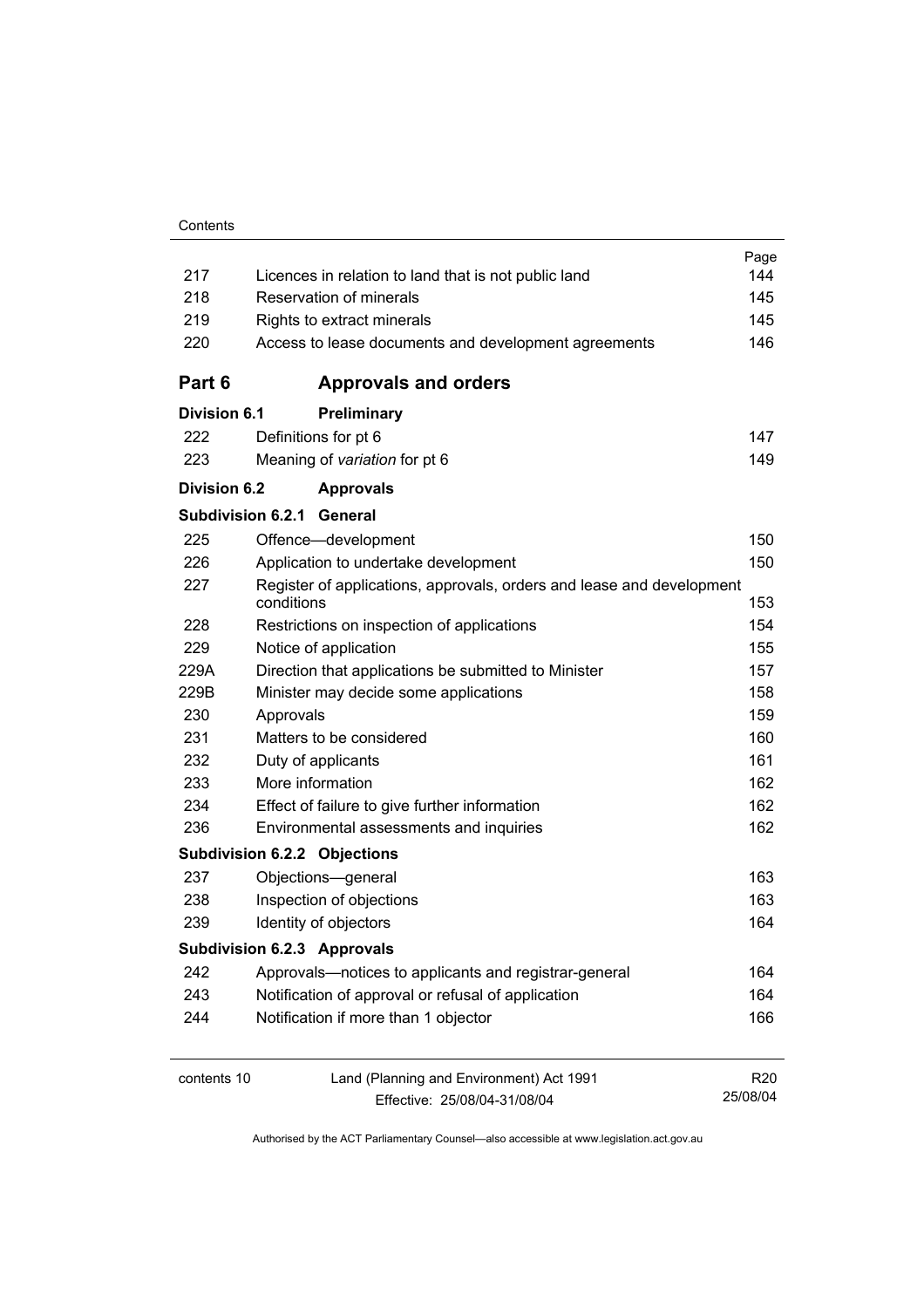|                             |                                                                               | Contents    |
|-----------------------------|-------------------------------------------------------------------------------|-------------|
|                             |                                                                               | Page        |
| 245                         | Conditional approvals                                                         | 166         |
|                             | Subdivision 6.2.4 Reconsideration of applications for approval                |             |
| 245A                        | Definitions for sdiv 6.2.4                                                    | 168         |
| 246                         | Applications for reconsideration                                              | 168         |
| 246A                        | Reconsideration of decisions                                                  | 169         |
| 246B                        | No action by planning and land authority within time                          | 170         |
| 246C                        | Notice of decision on reconsideration                                         | 170         |
|                             | Subdivision 6.2.5 Approvals-miscellaneous                                     |             |
| 247                         | Minor amendments                                                              | 171         |
| 248                         | Corrections                                                                   | 172         |
| 249                         | When approvals take effect                                                    | 172         |
| 250                         | Execution of approvals for variations of leases                               | 173         |
| 251                         | End of approvals                                                              | 173         |
| 252                         | Extension of time                                                             | 173         |
| 253                         | Revocation of approval                                                        | 174         |
|                             | Subdivision 6.2.6 Powers of Supreme Court                                     |             |
| 253A                        | Injunctions to require compliance with approvals                              | 174         |
| Division 6.3                | <b>Orders</b>                                                                 |             |
|                             | Subdivision 6.3.1 Making of orders                                            |             |
| 254                         | Applications to planning and land authority for orders                        | 175         |
| 254A                        | Decision on application to planning and land authority for order              | 176         |
| 255                         | Proposed orders on planning and land authority's own initiative               | 178         |
| 256                         | Decision on proposed order on planning and land authority's own<br>initiative | 179         |
| 257                         | Content of orders                                                             | 180         |
| 257A                        | Notice of making of orders                                                    | 182         |
| 257B                        | Who is bound by an order?                                                     | 183         |
| 258                         | Contravening orders                                                           | 183         |
| 258A                        | Ending of orders                                                              | 184         |
| 258B                        | Notice ending orders                                                          | 184         |
| 258C                        | Effect of orders about pest animals or plants                                 | 185         |
|                             | Subdivision 6.3.2 Rectification work                                          |             |
| 259                         | Definitions for sdiv 6.3.2                                                    | 185         |
| R <sub>20</sub><br>25/08/04 | Land (Planning and Environment) Act 1991<br>Effective: 25/08/04-31/08/04      | contents 11 |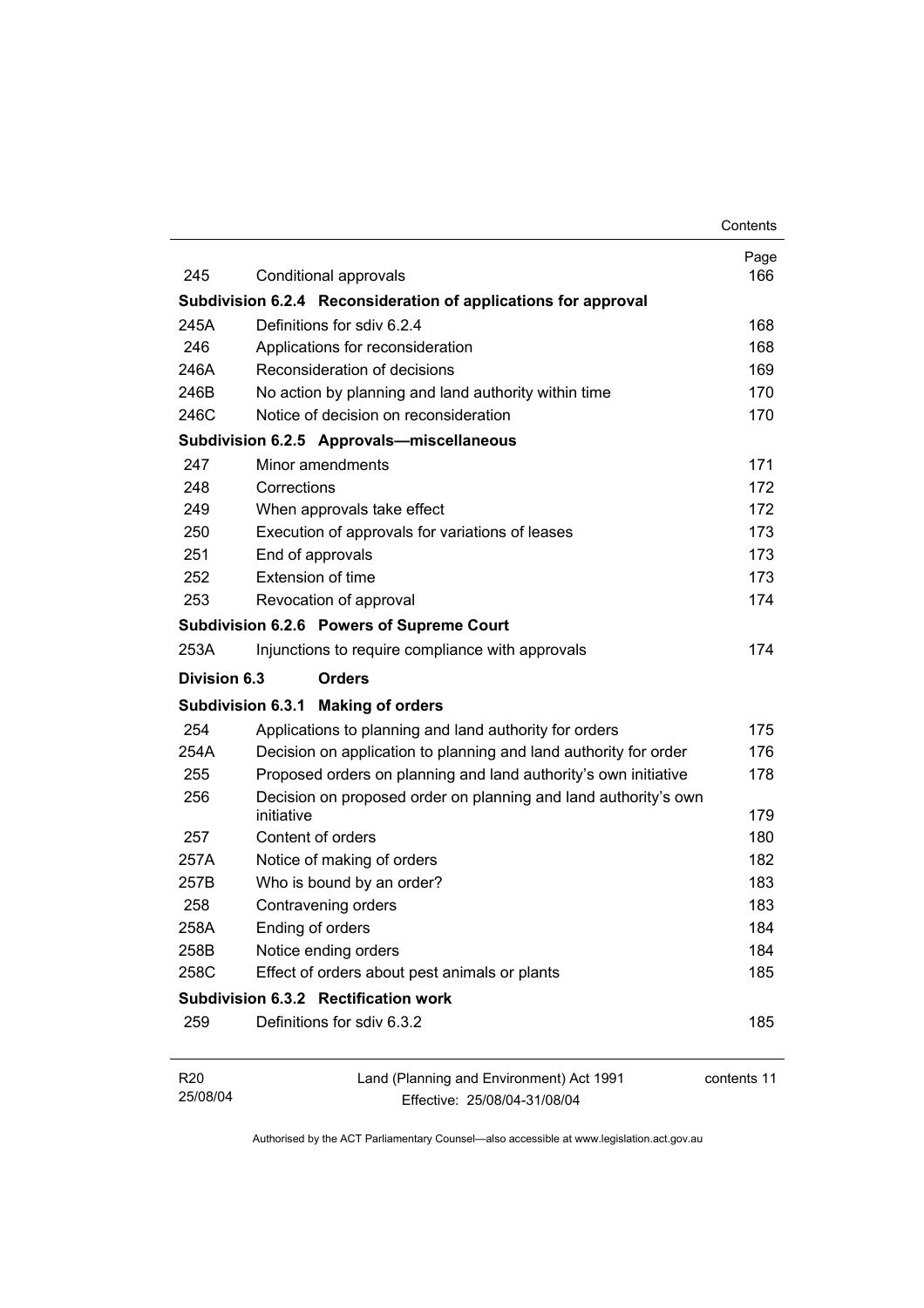#### **Contents**

| 259A                | Direction to carry out rectification work                              | Page<br>185     |
|---------------------|------------------------------------------------------------------------|-----------------|
| 259B                | Contravening direction to carry out rectification work                 | 187             |
| 259C                | Authorisation to carry out rectification work                          |                 |
| 259D                | Obstructing etc authorised people                                      |                 |
| 259E                | Liability for cost of rectification work                               | 188             |
| 259F                | Determination of criteria for deferral of rectification work cost      | 188             |
| 259G                | Application for deferral of rectification work cost                    | 188             |
| 259H                | Deferral of rectification work cost                                    | 189             |
| 2591                | Security for deferred rectification work cost                          | 189             |
| 259J                | Payment of deferred rectification work cost                            | 190             |
|                     | Subdivision 6.3.3 Prohibition notices and injunctions                  |                 |
| 260                 | Prohibition notices-making                                             | 190             |
| 260A                | Contravening prohibition notices                                       | 192             |
| 260B                | Prohibition notices-ending                                             | 193             |
| 260C                | Injunctions to restrain contravention of orders or prohibition notices | 193             |
|                     | Subdivision 6.3.4 Other matters                                        |                 |
| 261                 | Declaration of pest animal or pest plant                               | 194             |
| <b>Division 6.4</b> | Inspection and seizure powers                                          |                 |
|                     | <b>Subdivision 6.4.1 Preliminary</b>                                   |                 |
| 262                 | Definitions for div 6.4                                                | 195             |
| 263                 | Appointment of inspectors                                              | 196             |
| 264                 | Identity cards                                                         | 196             |
| 265                 | Power not to be exercised before identity card shown                   | 197             |
|                     | Subdivision 6.4.2 Inspection                                           |                 |
| 266                 | Inspections etc                                                        | 197             |
| 267                 | Consent to entry                                                       | 198             |
| 269                 | Powers of inspection                                                   | 198             |
| 271                 | Taking samples                                                         | 199             |
| 272                 | Disposal of seized items                                               | 200             |
| 273                 | Search warrants                                                        | 201             |
| <b>Division 6.6</b> | <b>Miscellaneous</b>                                                   |                 |
|                     | Subdivision 6.6.1 Review of decisions                                  |                 |
| 275                 | AAT review-general                                                     | 202             |
| contents 12         | Land (Planning and Environment) Act 1991                               | R <sub>20</sub> |
|                     | Effective: 25/08/04-31/08/04                                           | 25/08/04        |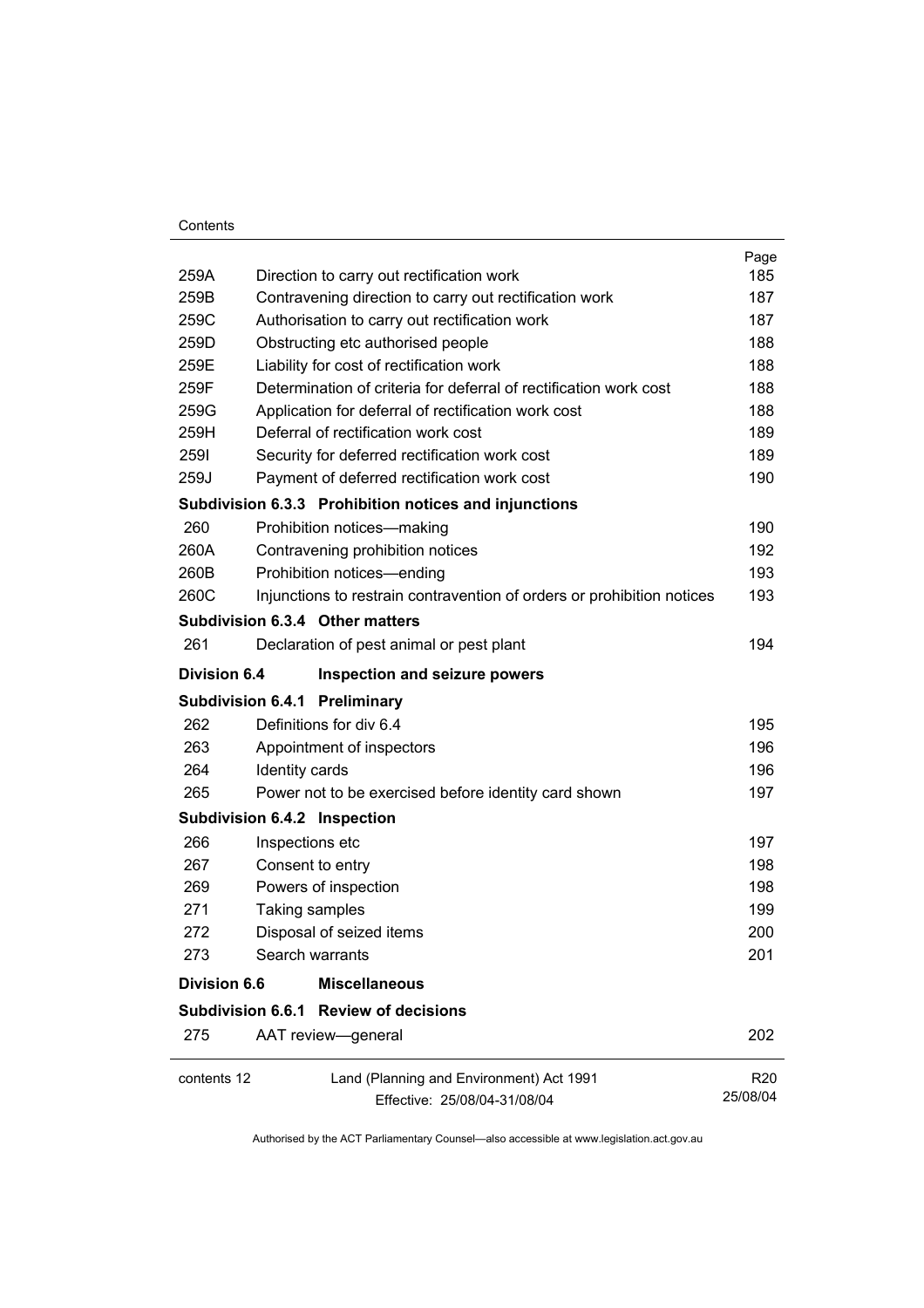|        |                                                                | Contents |
|--------|----------------------------------------------------------------|----------|
|        |                                                                | Page     |
| 275A   | Approvals subject to entity's satisfaction                     | 202      |
| 276    | Review of decisions-objectors and third parties to approvals   | 203      |
| 277    | Review of decisions-orders and prohibition notices             | 204      |
| 278    | Notification of objectors                                      | 205      |
| 279    | Application for review by objectors—notification to applicants | 206      |
| 279A   | Challenge to validity of certain decisions                     | 206      |
|        | <b>Subdivision 6.6.2 General</b>                               |          |
| 282    | Regulations for pt 6                                           | 206      |
| Part 7 | <b>Administrative appeals</b>                                  |          |
| 282A   | AAT review of decisions                                        | 208      |
| Part 8 | <b>Miscellaneous</b>                                           |          |
| 283    | People authorised to exercise powers of Executive              | 209      |
| 284    | Power of administrative appeals tribunal and Supreme Court     | 209      |
| 286    | Acts and omissions of representatives                          | 210      |
| 287    | Determination of fees                                          | 211      |
| 287A   | Approved forms                                                 | 211      |
| 288    | Regulation-making power                                        | 212      |
| Part 9 | Transitional                                                   |          |
| 289    | Status of leases and licences                                  | 213      |
| 290    | Continued application of certain repealed Acts and provisions  | 213      |
| 291    | <b>Conversion of Commonwealth leases</b>                       | 215      |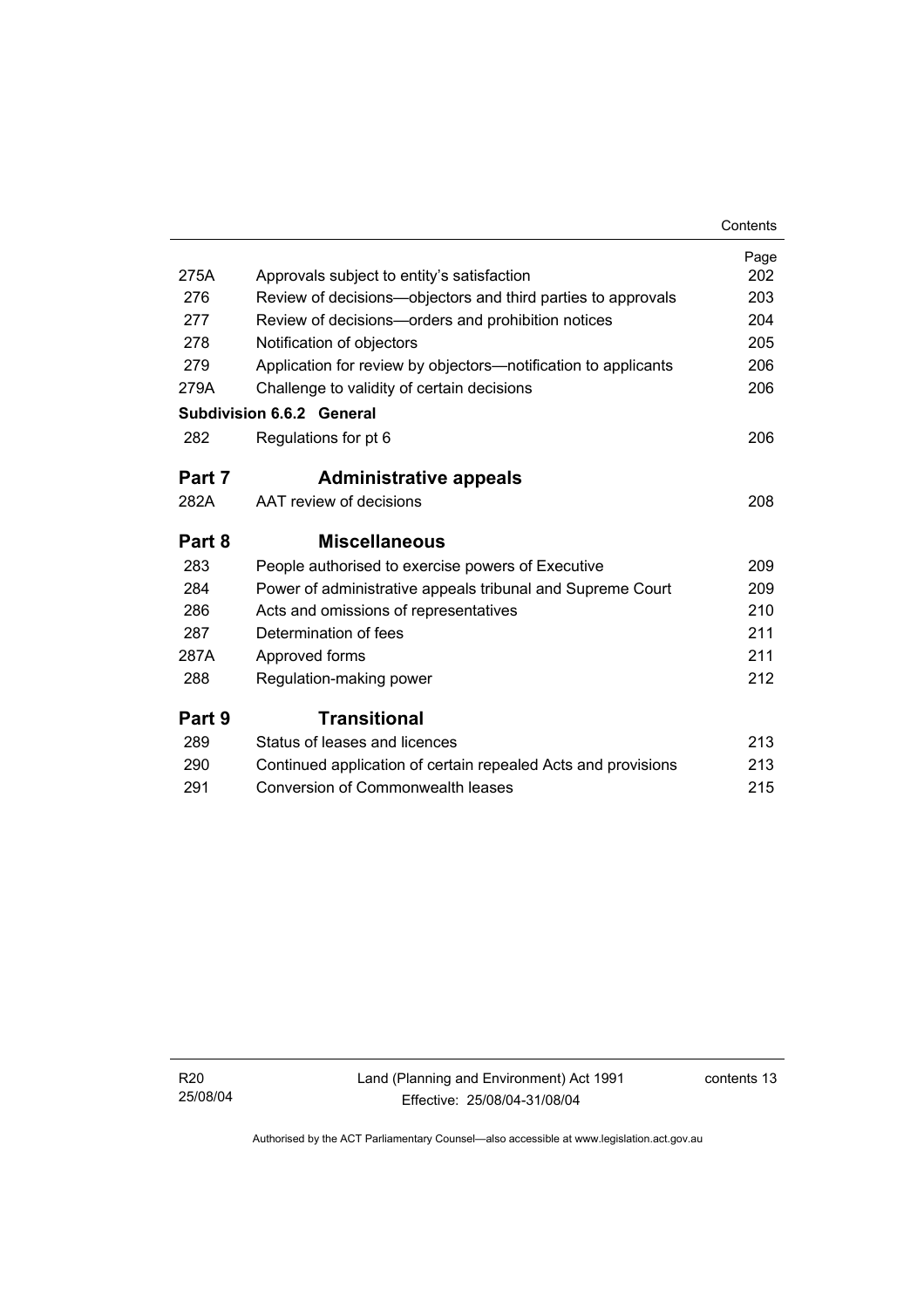| <b>Schedule 1</b> |                        | <b>Management objectives for public land</b>                  | Page<br>217 |
|-------------------|------------------------|---------------------------------------------------------------|-------------|
| <b>Schedule 2</b> |                        | Criteria for assessment of heritage significance<br>of places | 219         |
| <b>Schedule 3</b> |                        | <b>Content of preliminary assessments</b>                     | 221         |
| <b>Schedule 4</b> |                        | Decisions reviewable by AAT                                   | 223         |
| <b>Part 4.1</b>   |                        | Reviewable decisions under part 6                             | 223         |
| <b>Part 4.2</b>   |                        | Other reviewable decisions                                    | 224         |
| <b>Schedule 5</b> |                        | <b>Activities subject to orders</b>                           | 229         |
| <b>Dictionary</b> |                        |                                                               | 231         |
| <b>Endnotes</b>   |                        |                                                               |             |
| 1                 |                        | About the endnotes                                            | 240         |
| 2                 |                        | Abbreviation key                                              | 240         |
| 3                 |                        | Legislation history                                           | 241         |
| 4                 |                        | Amendment history                                             | 249         |
| 5                 |                        | Earlier republications                                        | 286         |
| 6                 | Uncommenced amendments |                                                               | 287         |

contents 14 Land (Planning and Environment) Act 1991 Effective: 25/08/04-31/08/04

R20 25/08/04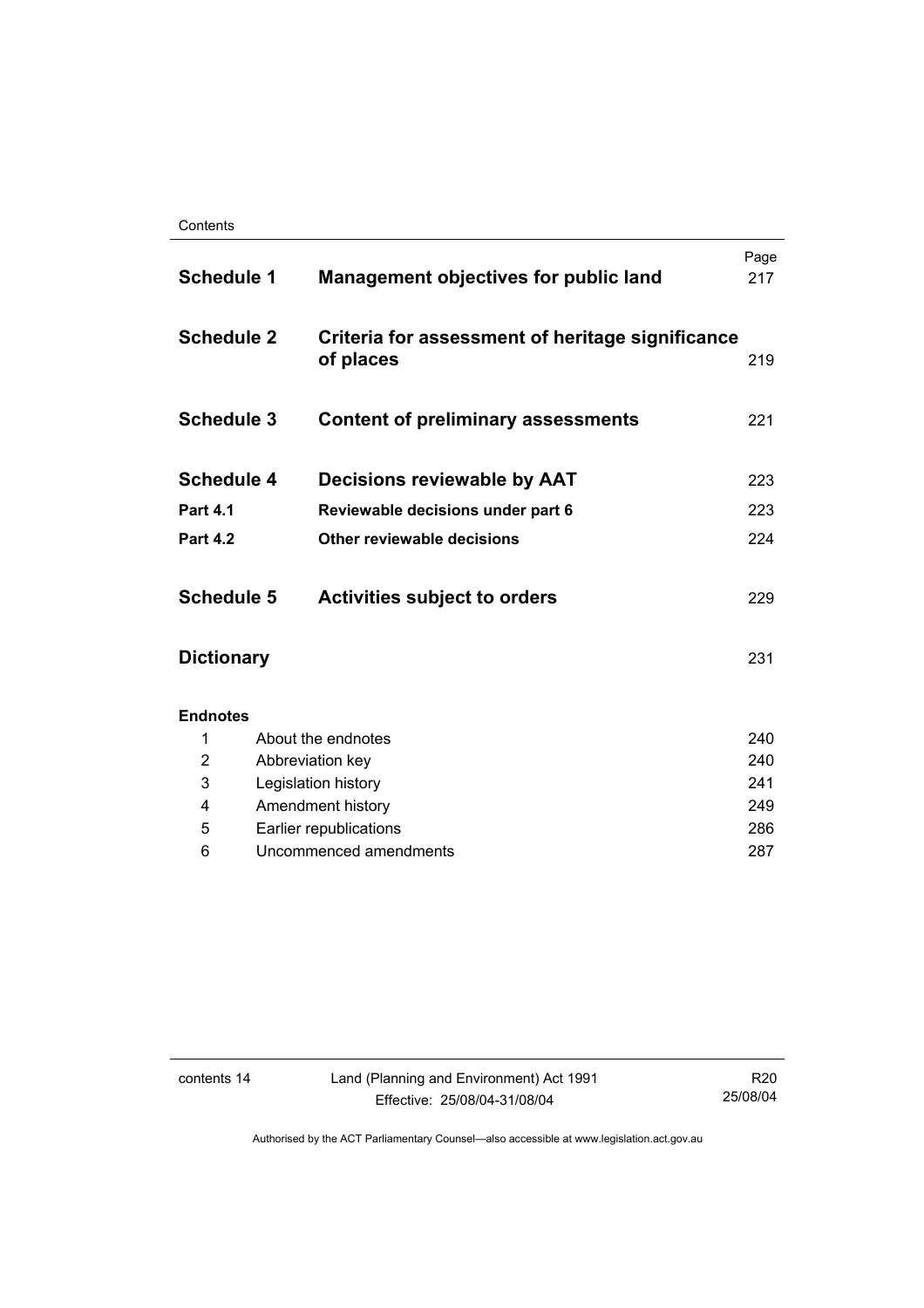

# **Land (Planning and Environment) Act 1991**

An Act relating to the use of land in the Territory, and for related purposes

R20 25/08/04

I

Land (Planning and Environment) Act 1991 Effective: 25/08/04-31/08/04

page 1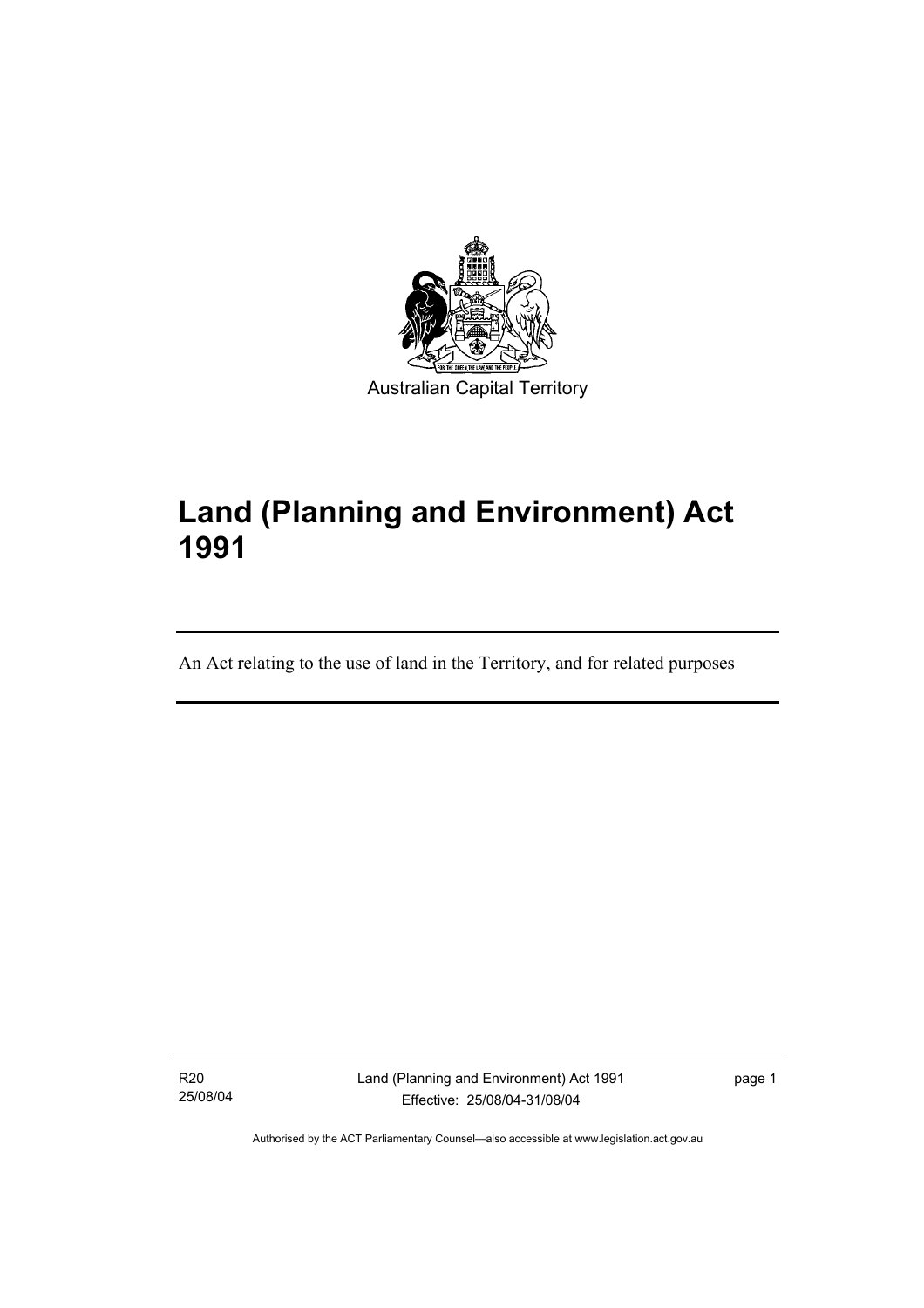#### **Part 1** Preliminary

Section 1

## **Part 1** Preliminary

#### **1 Name of Act**

This Act is the *Land (Planning and Environment) Act 1991*.

#### **2 Dictionary**

The dictionary at the end of this Act is part of this Act.

*Note 1* The dictionary at the end of this Act defines certain words and expressions used in this Act, and includes references (*signpost definitions*) to other words and expressions defined elsewhere in this Act.

> For example, the signpost definition '*order*, for part 6 (Approvals and orders)—see section 222.' means that the expression 'order' is defined in that section and the definition applies to this Act, part 6.

*Note 2* A definition in the dictionary (including a signpost definition) applies to the entire Act unless the definition, or another provision of the Act, provides otherwise or the contrary intention otherwise appears (see Legislation Act, s  $155$  and s  $156$  (1)).

#### **3 Notes**

A note included in this Act is explanatory and is not part of this Act.

*Note* See Legislation Act, s 127 (1), (4) and (5) for the legal status of notes.

**4 Offences against Act—application of Criminal Code etc** 

Other legislation applies in relation to offences against this Act.

*Note 1 Criminal Code* 

 The Criminal Code, ch 2 applies to the following offences against this Act (see Code, pt 2.1):

- s 258 (Contravening orders)
- s 259B (Contravening direction to carry out rectification work)
- s 259D (1) (Obstructing etc authorised people)

| page 2 | Land (Planning and Environment) Act 1991 | R20      |
|--------|------------------------------------------|----------|
|        | Effective: 25/08/04-31/08/04             | 25/08/04 |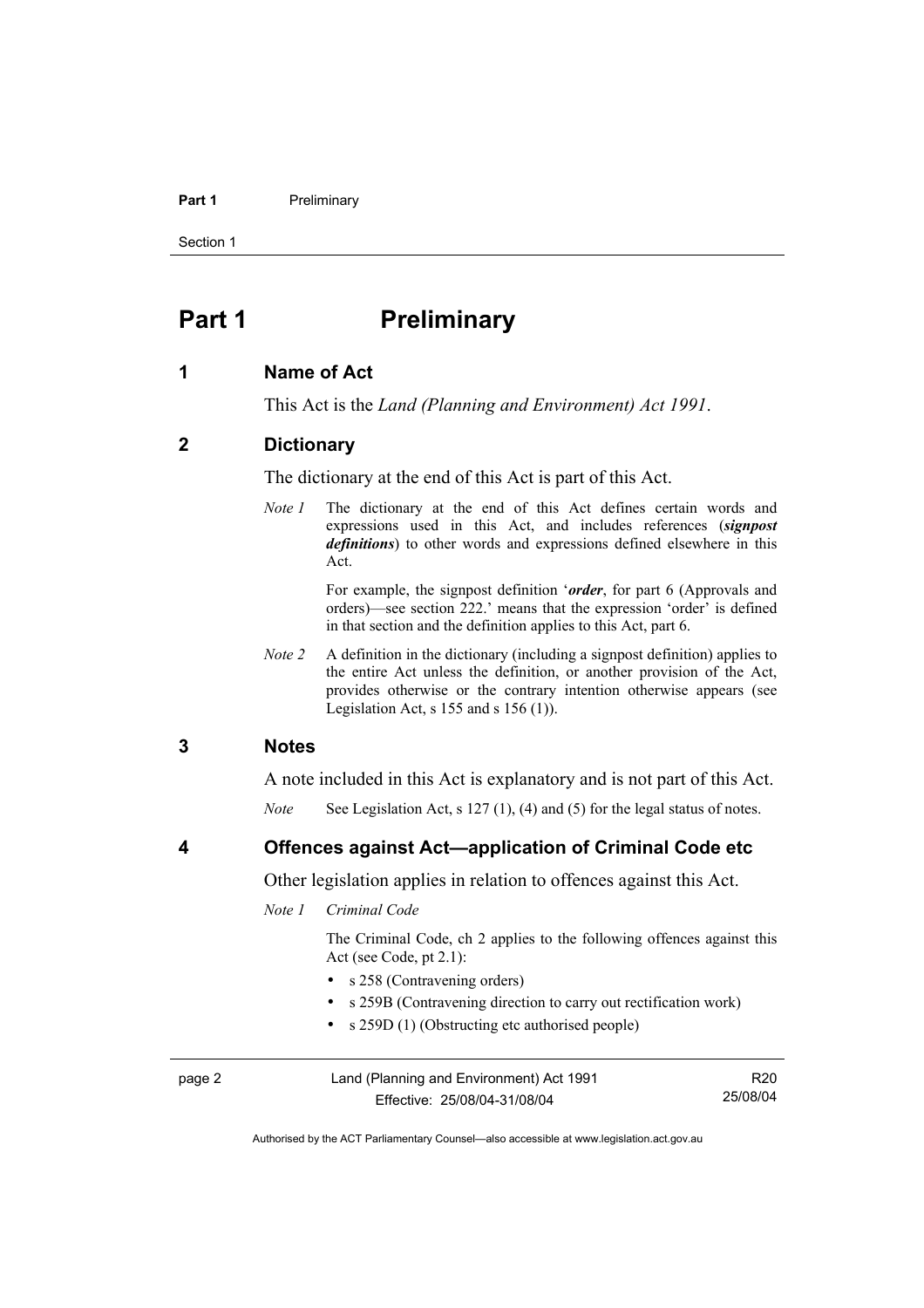- s 260A (Contravening prohibition notices)
- $s$  264 (2) (Identity cards).

 The chapter sets out the general principles of criminal responsibility (including burdens of proof and general defences), and defines terms used for offences to which the Code applies (eg *conduct*, *intention*, *recklessness* and *strict liability*).

*Note 2 Penalty units*

 The Legislation Act, s 133 deals with the meaning of offence penalties that are expressed in penalty units.

R20 25/08/04 page 3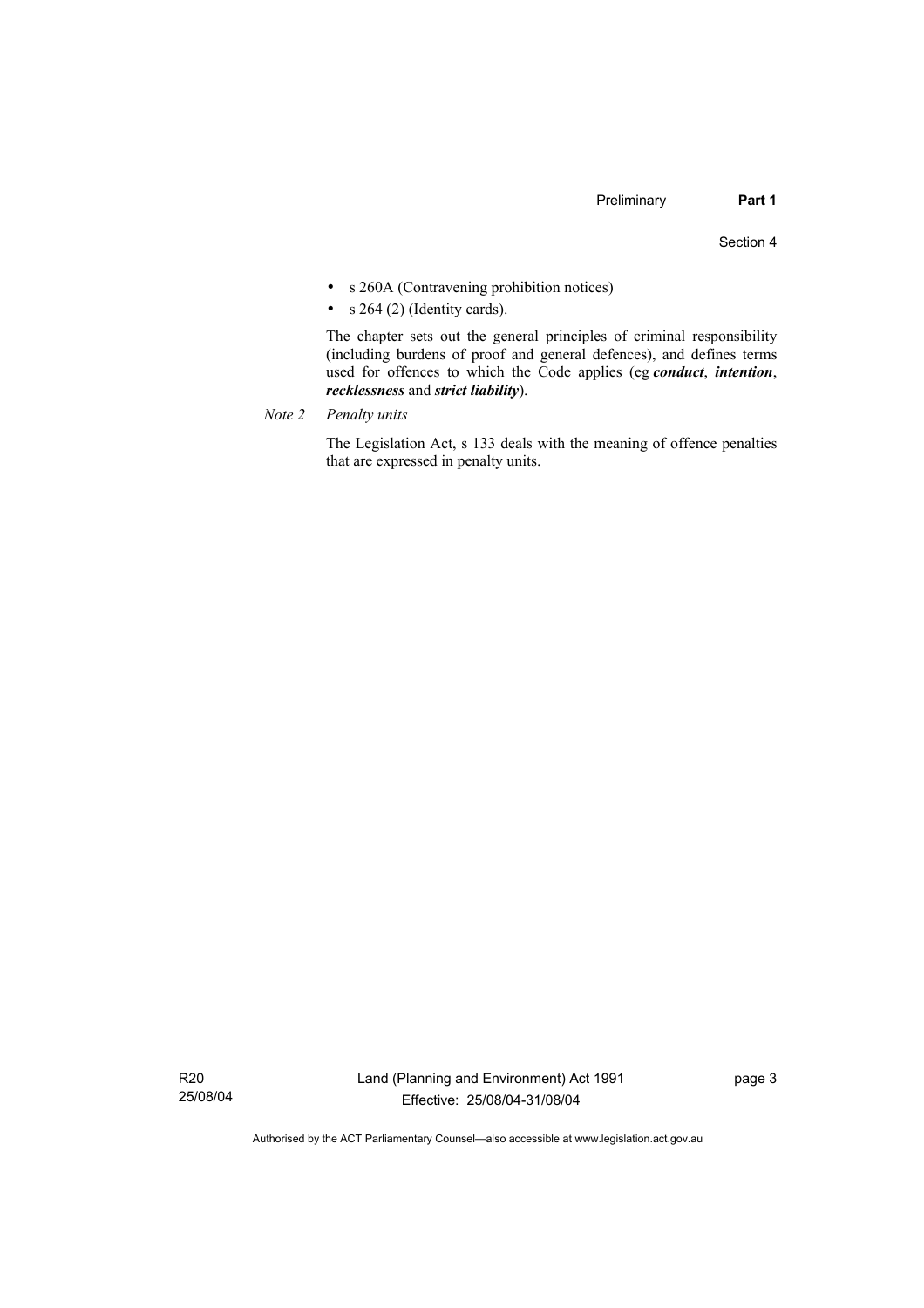**Part 2** Planning<br>**Division 2.1** Prelimina **Division 2.1** Preliminary Section 5

# **Part 2 Planning**

### **Division 2.1 Preliminary**

#### **5 Definitions for pt 2**

In this part:

*background papers*, in relation to a draft plan variation or a plan variation means—

- (a) an explanatory statement; and
- (b) a copy of—
	- (i) any relevant direction of the Minister; and

*Note* The Minister may give directions under this Act, s 26 and s 94 (1) (b) and the *Planning and Land Act 2002*, s 12 (1) (b).

- (ii) any submission of the conservator referred to in section 16, including any preliminary draft plan of management (prepared under subdivision 5.7.4) accompanying such a submission; and
- (iii) any interim heritage places register referred to in section 17; and
- (iv) any relevant environmental report; and
- (v) the report of any relevant inquiry; and
- (vi) the report of any other inquiry relating to the variation; and
- (c) a statement, by the planning and land authority, of the reasons for any inconsistency between the draft plan and—
	- (i) a relevant direction of the Minister; or

page 4 Land (Planning and Environment) Act 1991 Effective: 25/08/04-31/08/04

R20 25/08/04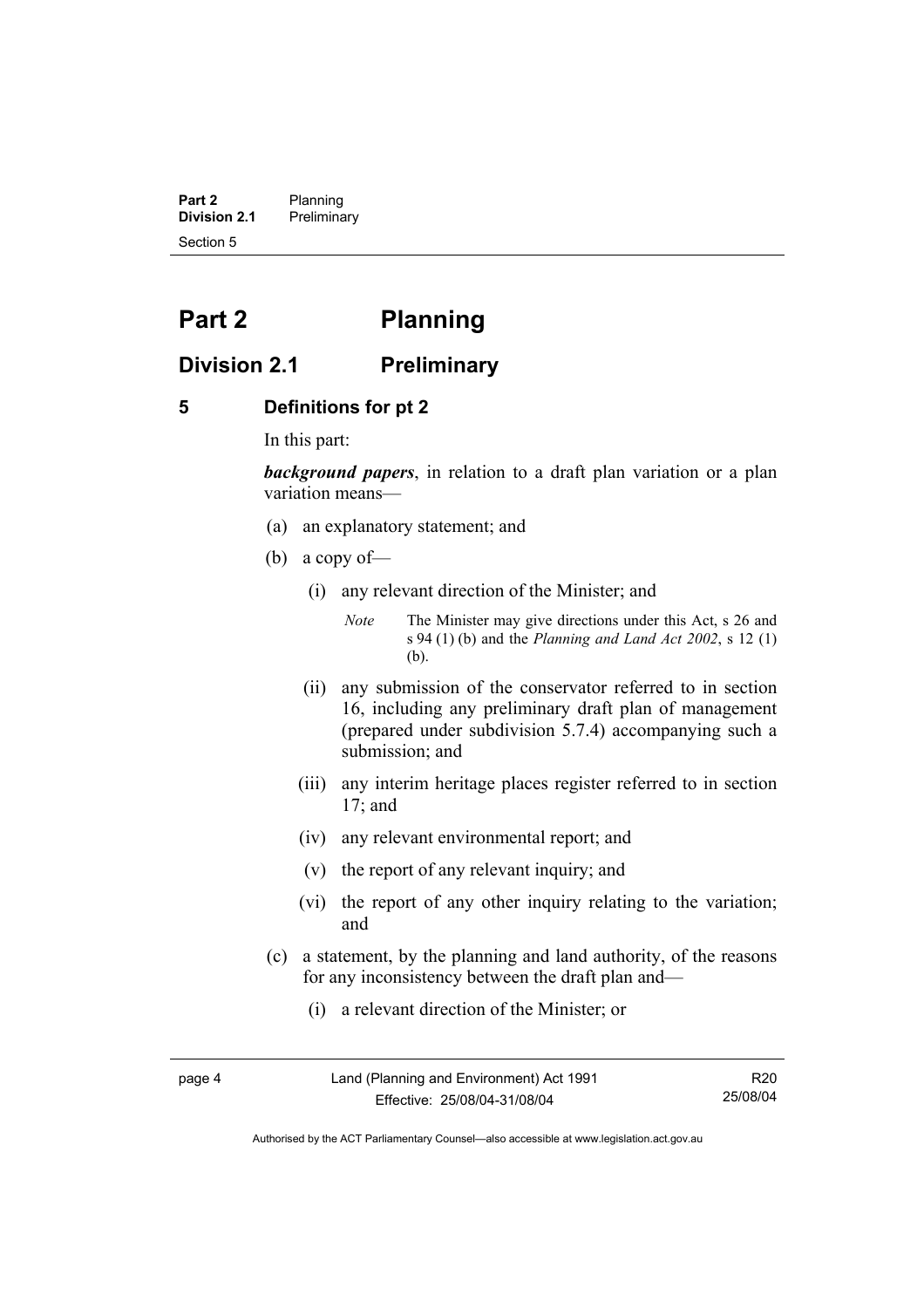- (ii) a submission of the conservator mentioned in paragraph (b) (ii); or
- (iii) an interim heritage places register submitted to the authority; or

*Note* Sections 17 and 63 provide for the submission by the heritage council of an interim heritage places register.

- (iv) a recommendation in a report mentioned in paragraph (b)  $(iv)$ ,  $(v)$  or  $(vi)$ ; and
- (d) for a draft plan variation of the kind referred to in section 17 (3)—a copy of any written response of the heritage council submitted in accordance with section 17 (4), together with a statement by the planning and land authority commenting on that response; and
- (e) any other documents—
	- (i) considered by the authority to be necessary or useful in explaining the draft plan variation; and
	- (ii) designated by the authority in writing as background papers.

*consultation notice*—see section 19 (Public consultation notification).

*development*, in relation to land, means—

- (a) the erection, alteration or demolition of a building on that land; or
- (b) the carrying on of work on that land; or
- (c) the use or change of use of that land; or
- (d) the use or change of use of a building or works on that land; or
- (e) the subdivision or consolidation of that land; or
- (f) the display of signs or advertising material on that land.

R20 25/08/04 Land (Planning and Environment) Act 1991 Effective: 25/08/04-31/08/04 page 5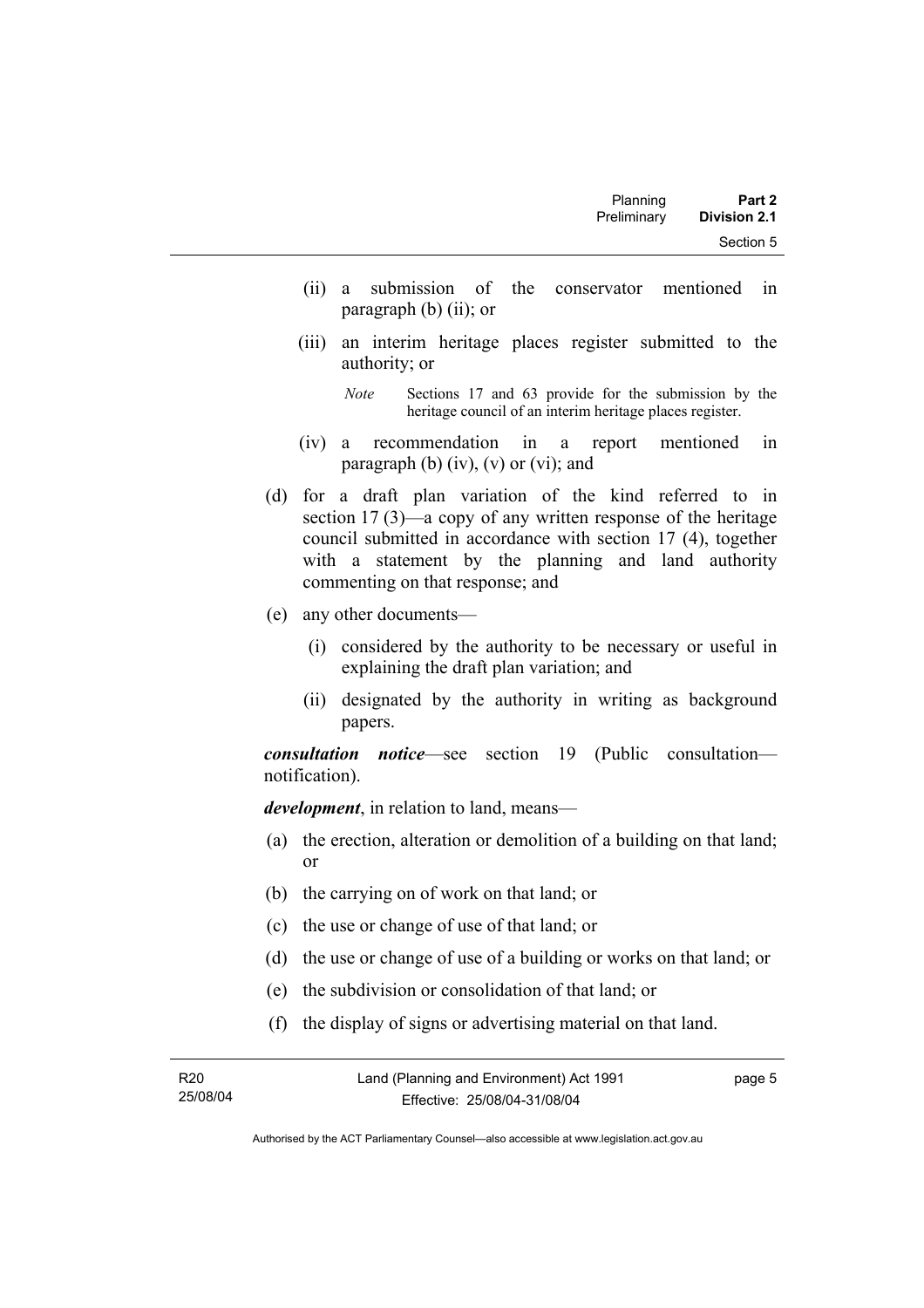#### *draft plan variation*—

- (a) means a draft plan variation prepared by the planning and land authority under section 15 (Preparation of plan variations) and—
	- (i) if section 19C (Draft plan variations that do not affect rights) does not apply—notified under section 19 (Public consultation—notification); or
	- (ii) if section 19C applies—notified in the legislation register under section 19C (2); and
- (b) for a draft plan variation that has been revised under section 22 (1) (a) or 27—includes the draft plan variation as revised.

*environmental report* means—

- (a) a preliminary assessment under division 4.2; or
- (b) a report under section 128; or
- (c) an assessment.

*land* includes water.

*national capital plan* means the plan approved under the *Australian Capital Territory (Planning and Land Management) Act 1988* (Cwlth), section 19.

*Note* A reference to an instrument under a law includes a reference to the instrument as amended from time to time (see Legislation Act, s 102)

*variation*, in relation to the plan, includes the revocation of the plan and its substitution with a new plan.

## **Division 2.2 Territory plan—object and effect**

#### **7 Object**

 (1) The object of the plan shall be to ensure, in a manner not inconsistent with the national capital plan, that the planning and

| page 6 | Land (Planning and Environment) Act 1991 |          |
|--------|------------------------------------------|----------|
|        | Effective: 25/08/04-31/08/04             | 25/08/04 |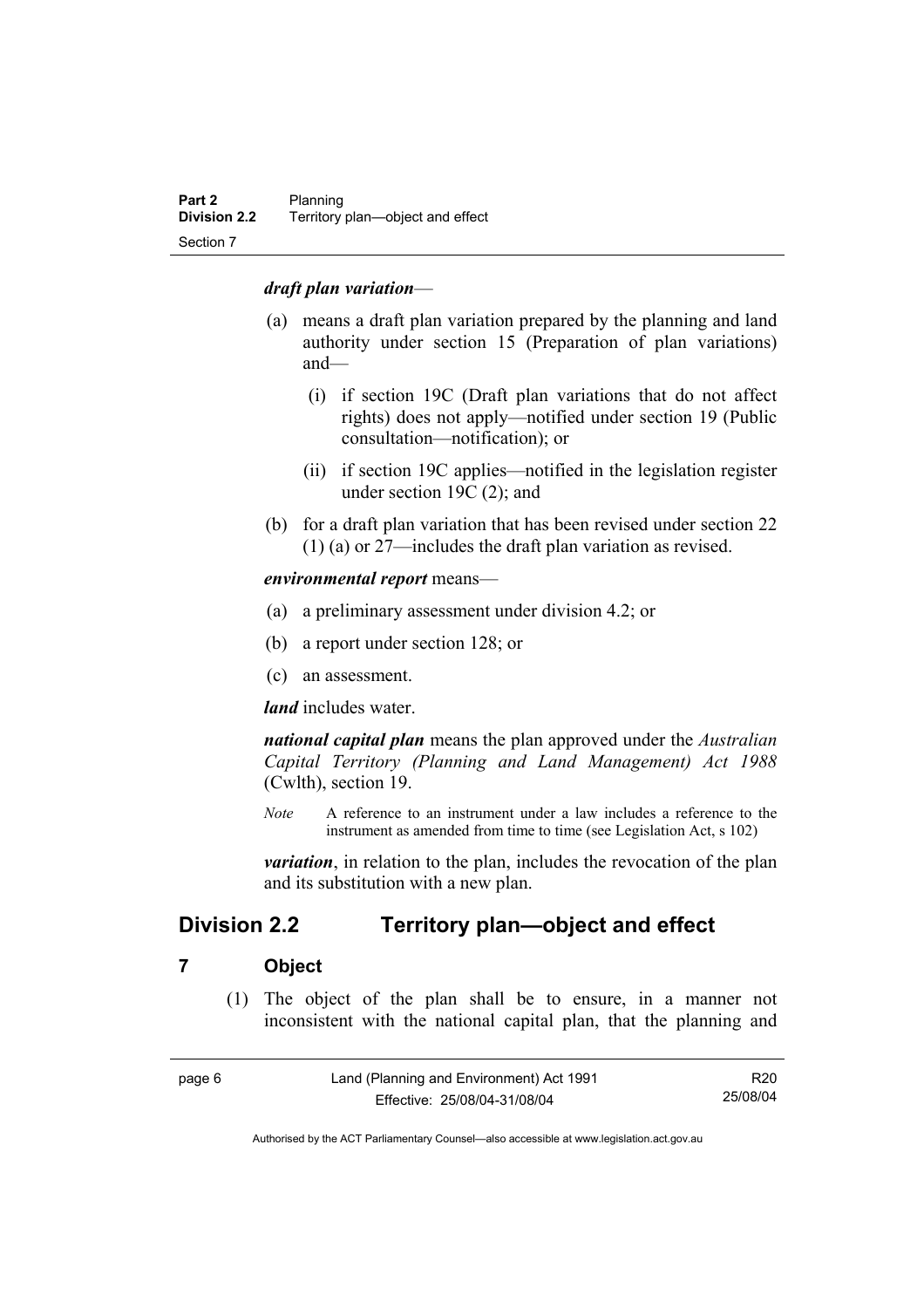development of the ACT provides the people of the ACT with an ecologically sustainable, healthy, attractive, safe and efficient environment in which to live, work and have their recreation.

- (2) The plan shall set out the planning principles and policies for giving effect to its object.
- (3) For giving effect to the object of the plan and the principles and policies referred to in subsection (2), the plan may—
	- (a) set out specific objectives and policies; and
	- (b) specify purposes for which land may be used; and
	- (d) incorporate a register of heritage places known as the heritage places register; and
	- (e) identify land for subdivision 2.3.4, specifying in addition the principles and policies for its development; and
	- (f) for division 5.7—identify an area of land as public land and reserve it for a purpose specified in section 193; and
	- (g) provide for other matters relevant to the exercise of the powers of the Territory, the Executive or a Territory authority under a Territory law, or the administrative review of the exercise of those powers; and
	- (h) provide for other matters that are necessary or convenient.

## **8 Effect of plan**

The Territory, the Executive, a Minister or a Territory authority shall not do any act, or approve the doing of any act, that is inconsistent with the plan.

## **9 Effect of draft plan variation**

 (1) This section applies to a draft plan variation if a consultation notice states that it applies.

page 7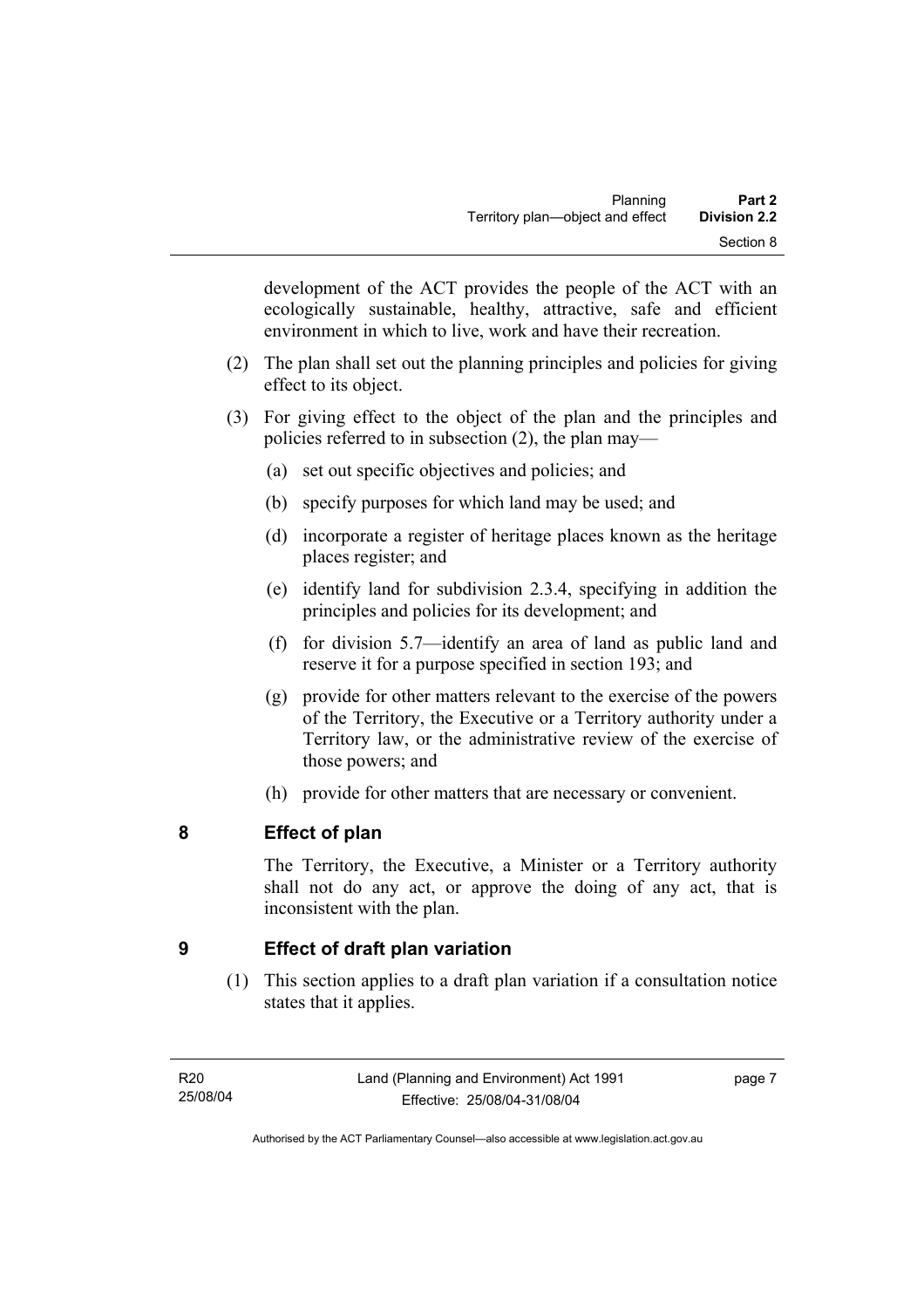- (2) The Territory, the Executive, a Minister or a Territory authority must not, during the defined period or a period stated in the consultation notice, whichever is shorter, do or approve the doing of anything that—
	- (a) would be inconsistent with the plan if it were varied in accordance with the draft variation; or
	- (b) is inconsistent with the plan.
- (3) Subsection (2) is subject to section 11 (Draft heritage places register and variations—lack of effect).
- (4) If a draft plan variation to which this section applies is deferred under section 22 (1) (b) or section 27 (a), this section does not apply in relation to that draft variation during the period of its deferral.
- (5) In this section:

*defined period* means the period beginning on the day when the draft plan variation is notified under the Legislation Act (see section 19 (Public consultation—notification)) and ending at the end of the day before—

- (a) the date the draft variation comes into effect; or
- (b) the date the corresponding plan variation is rejected by the Legislative Assembly; or
- (c) the date the draft variation, or the corresponding plan variation, is withdrawn under section 22 (1) (c), section 27 (a) or section  $30A(3)(b)$ ;

as the case requires.

*draft plan variation* includes a provision of a draft plan variation.

#### **10 Effect of interim heritage places register**

 (1) If an interim heritage places register that has been submitted to the planning and land authority under section 63 is not submitted to the

| page 8 | Land (Planning and Environment) Act 1991 | R20      |
|--------|------------------------------------------|----------|
|        | Effective: 25/08/04-31/08/04             | 25/08/04 |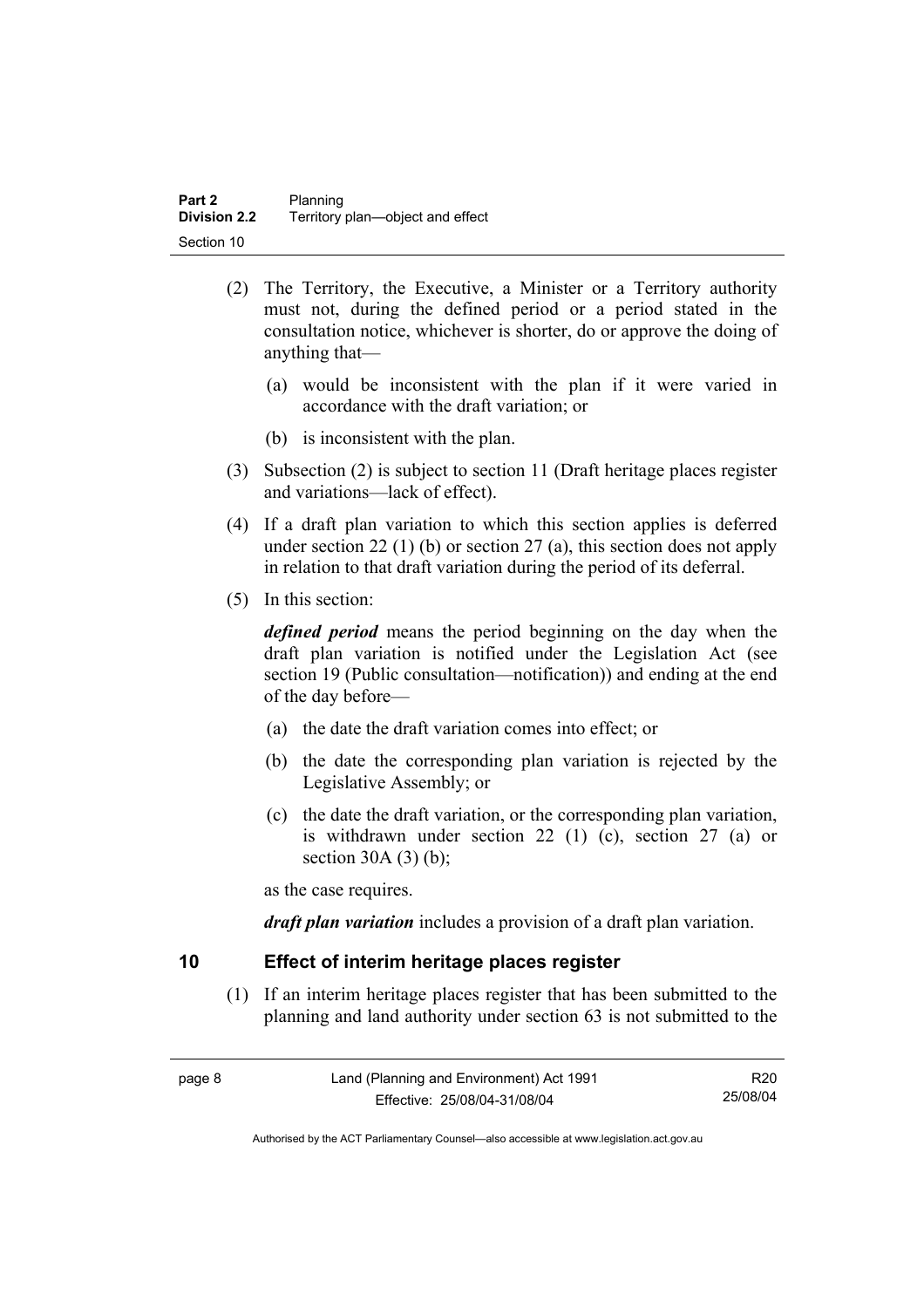Minister in a draft plan variation before the expiration of the applicable period, it ceases to have effect on the expiration of that period.

- (2) For this section, the applicable period in relation to an interim heritage places register is the period of 4 months beginning on the day when the register is submitted to the planning and land authority pursuant to section 63 or such longer period beginning on that day as the Minister, by writing, allows.
- (3) If an interim heritage places register that has been submitted to the planning and land authority under section 63 is not submitted to the Minister in a draft plan variation before the expiration of the applicable period, the authority shall, within 28 days after the expiration of that period, submit a written statement to the Minister setting out the reasons why the authority did not include the register in a draft plan variation.

### **11 Draft heritage places register and variations—lack of effect**

- (1) A draft heritage places register, or a draft variation to the heritage places register, notified under section 19 as a draft plan variation, or as part of a draft plan variation, has no effect.
- (2) Subsection (1) does not apply in relation to an interim heritage places register.

## **12 Plan not to have retrospective effect**

If, immediately before the plan comes into effect under this Act, it would be lawful to use any land in a particular way in the exercise of a right derived from an estate in that land, the plan does not prevent the use of that land in that way during the term of the estate.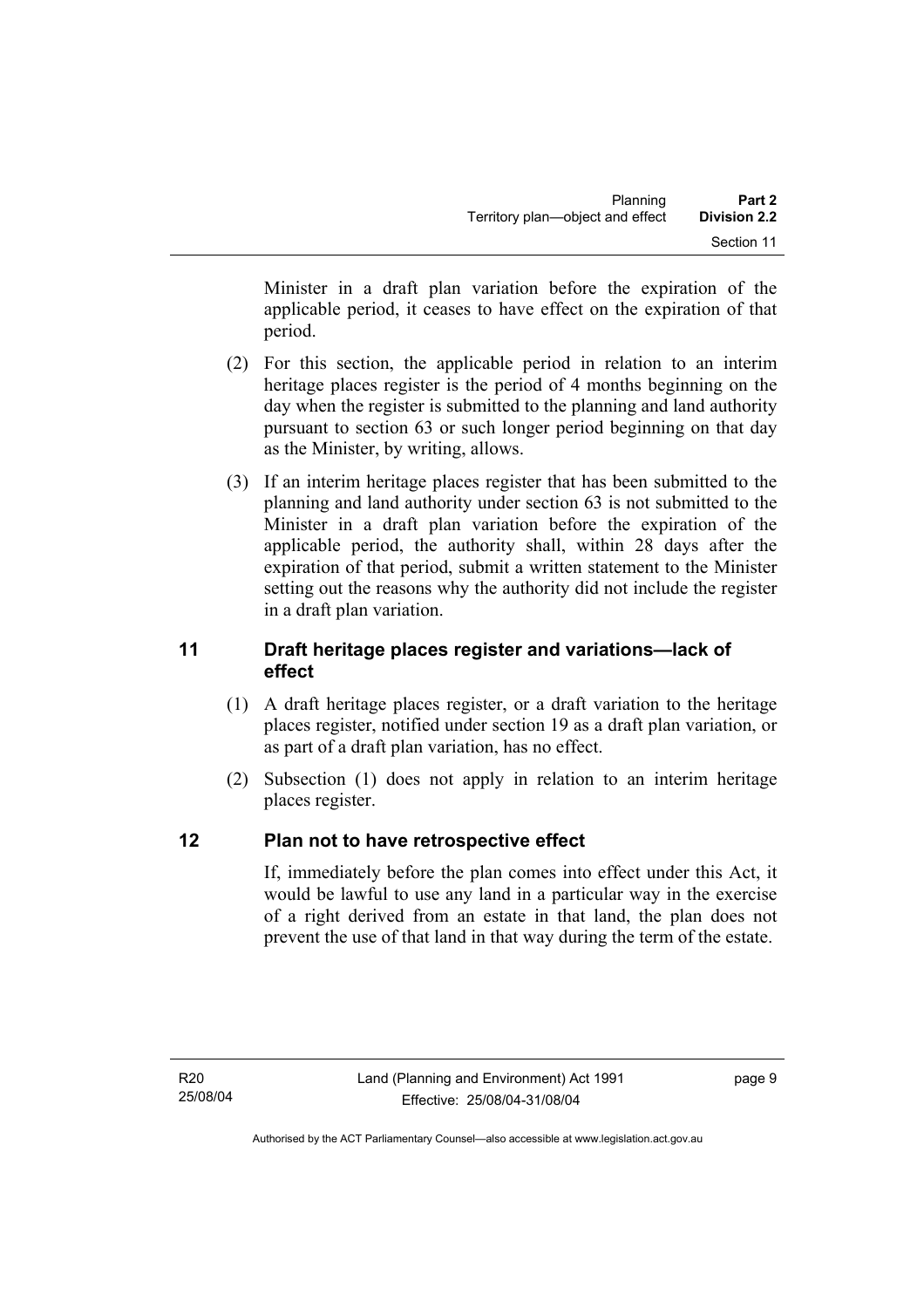## **Division 2.3 Territory plan—continuation and variation**

## **Subdivision 2.3.1 Territory plan**

## **13 Continuation of plan**

The plan established under the *Interim Planning Act 1990*, part 3, being that plan as in effect under that Act immediately before the commencement of this section, continues in effect under this Act as the Territory plan and may be varied in accordance with this part.

## **Subdivision 2.3.2 Preparation of variations of Territory plan**

## **14 Application of sdiv 2.3.2**

This subdivision does not apply in relation to a variation to the plan under subdivision 2.3.4.

## **15 Preparation of plan variations**

- (1) The planning and land authority may prepare variations to the plan.
- (2) A plan variation may be prepared in separate stages or parts.

## **16 Consultation with conservator**

In preparing a draft plan variation, the planning and land authority shall—

- (a) consider any recommendation or submission made by the conservator in relation to the draft variation, including any preliminary draft plan of management under subdivision 5.7.4 accompanying the recommendation or submission; and
- (b) if the draft variation is to identify or affect public land consult with the conservator, unless the draft gives effect to a recommendation of the conservator under section 192.

| page 10 | Land (Planning and Environment) Act 1991 | R <sub>20</sub> |
|---------|------------------------------------------|-----------------|
|         | Effective: 25/08/04-31/08/04             | 25/08/04        |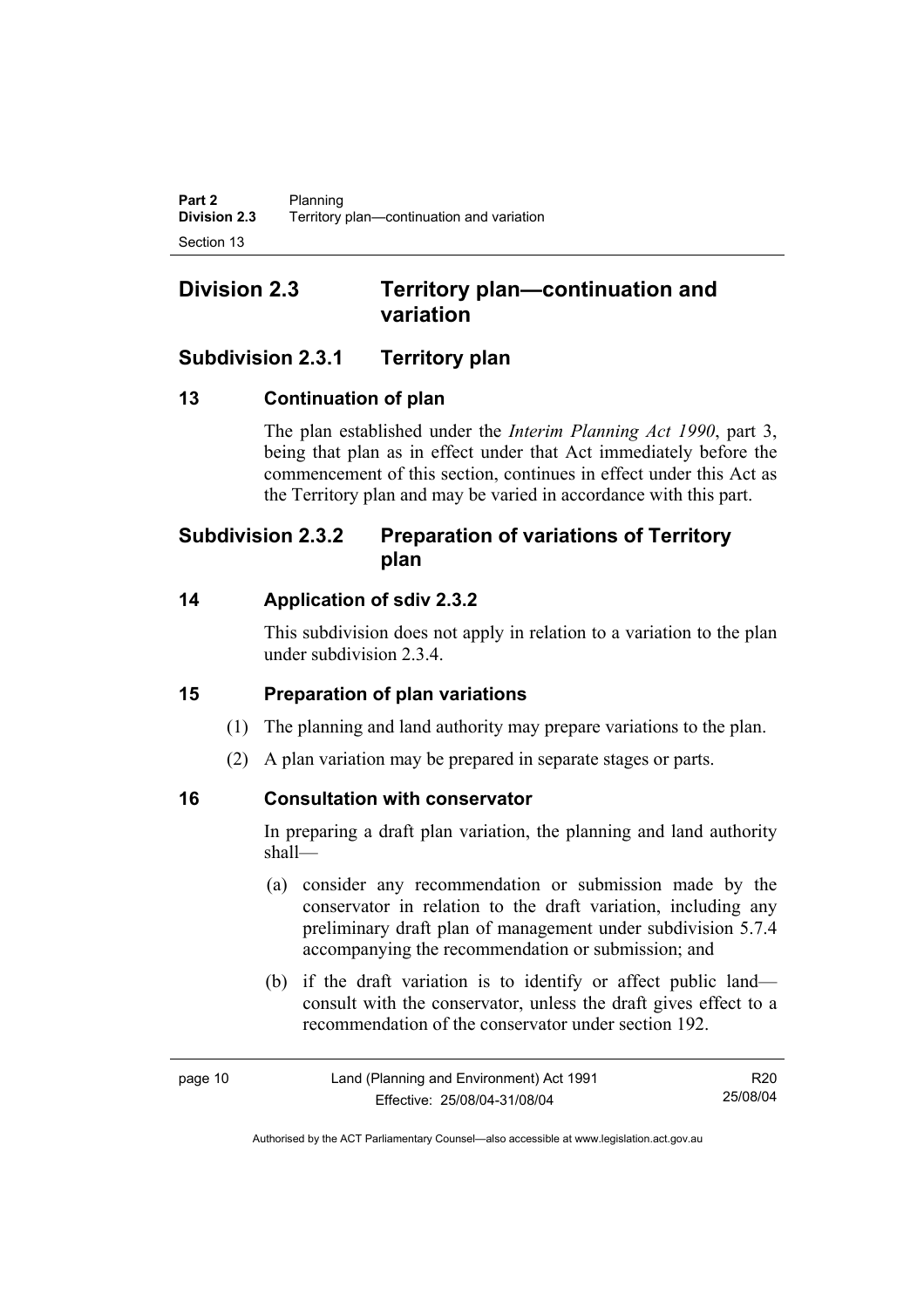## **17 Heritage**

- (1) If the heritage council submits an interim heritage places register to the planning and land authority under section 63, the authority shall consider the interim register and, if it agrees with any of the proposals in the interim register—
	- (a) if it agrees with all the proposals—include the interim register in a draft plan variation; or
	- (b) if it does not agree with all the proposals—prepare a draft heritage places register, or a draft variation to the heritage places register, that contains the proposals with which it agrees and include the draft register, or the draft variation of the register, prepared by the authority in a draft plan variation.
- (2) A draft heritage places register, or a draft variation to the heritage places register, included in a draft plan variation is not to include any provision that would have the effect of including in the heritage places register any entry in addition to the entries—
	- (a) proposed, in any relevant interim heritage places register, for inclusion in the heritage places register; or
	- (b) for a draft variation to the heritage places register—included in that register.
- (3) If the planning and land authority—
	- (a) prepares a draft variation to the heritage places register in the absence of a relevant interim heritage places register; or
	- (b) prepares a draft heritage places register, or a draft variation to that register, that is different from any relevant interim heritage places register;

the authority must give written notice to the heritage council no later than 28 days before the day (the *intended notification day*), stated in the notice, when the authority intends to notify the relevant draft

page 11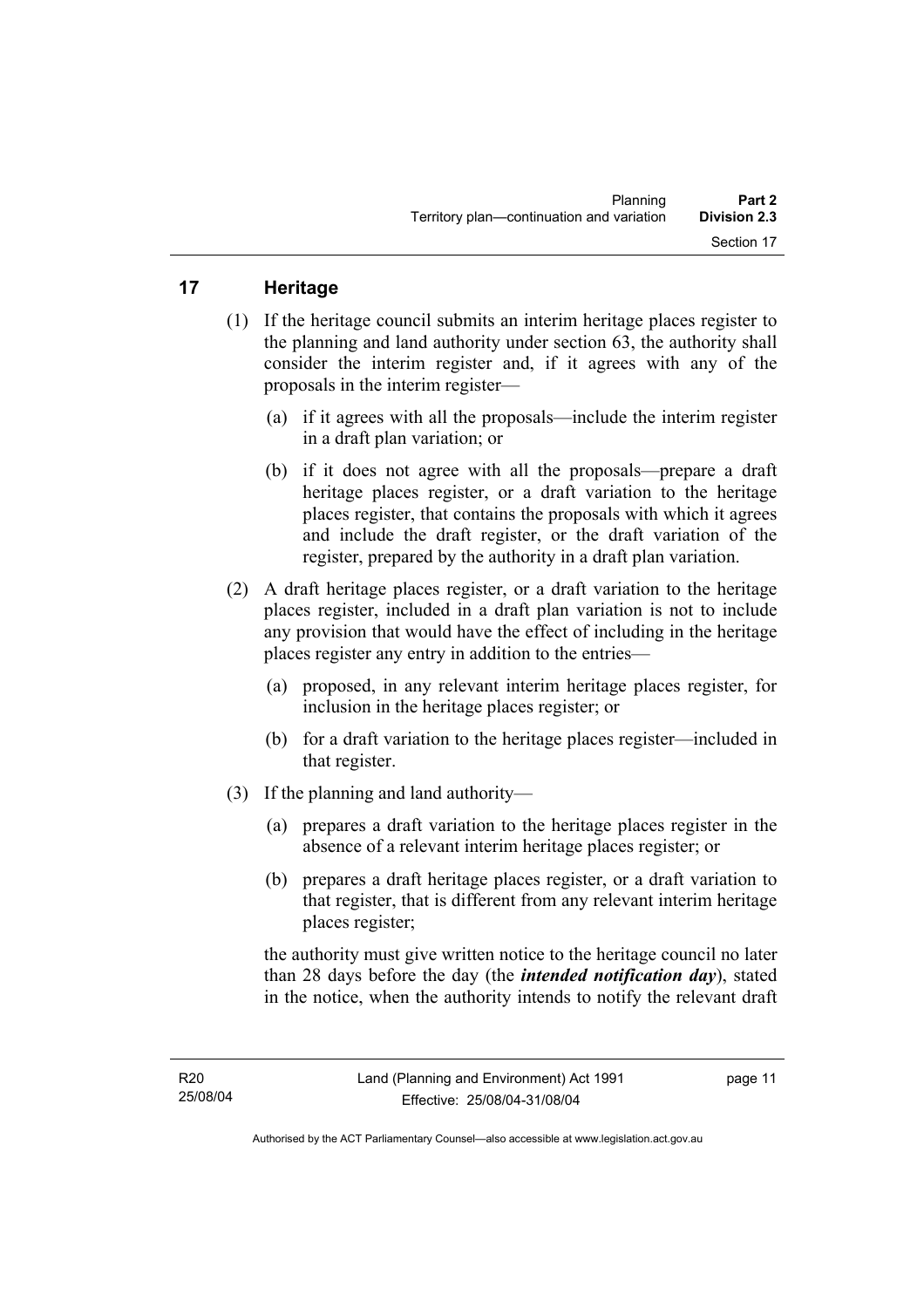plan variation under the Legislation Act (see section 19 (Public consultation—notification)).

*Note* For how documents may be given, see Legislation Act, pt 19.5.

- (4) In preparing a draft plan variation mentioned in subsection (3), the planning and land authority must consider any written response given by the heritage council within 7 days before the intended notification day.
- (5) In this section:

*relevant interim heritage places register* means an interim heritage places register that has effect under part 3, as revised under that part.

#### **18 Environmental reports and inquiries**

- (1) In preparing a draft plan variation, the planning and land authority shall consider—
	- (a) any relevant environmental report; and
	- (b) the report of any relevant inquiry; and
	- (c) any relevant report required to be prepared by the plan.
- (2) The Minister may direct that an assessment be made, or establish a panel to conduct an inquiry, about any aspect of a draft plan variation or a proposed draft plan variation.
- (3) The Minister may initiate action under subsection (2) or act on written request by the planning and land authority.

#### **19 Public consultation—notification**

- (1) Before submitting a draft plan variation to the Minister, the planning and land authority must prepare a notice (a *consultation notice*)—
	- (a) stating that copies of the draft plan variation and the background papers are available for public inspection and purchase during a stated period of not less than 15 business days at stated places; and

| page 12 | Land (Planning and Environment) Act 1991 | R <sub>20</sub> |
|---------|------------------------------------------|-----------------|
|         | Effective: 25/08/04-31/08/04             | 25/08/04        |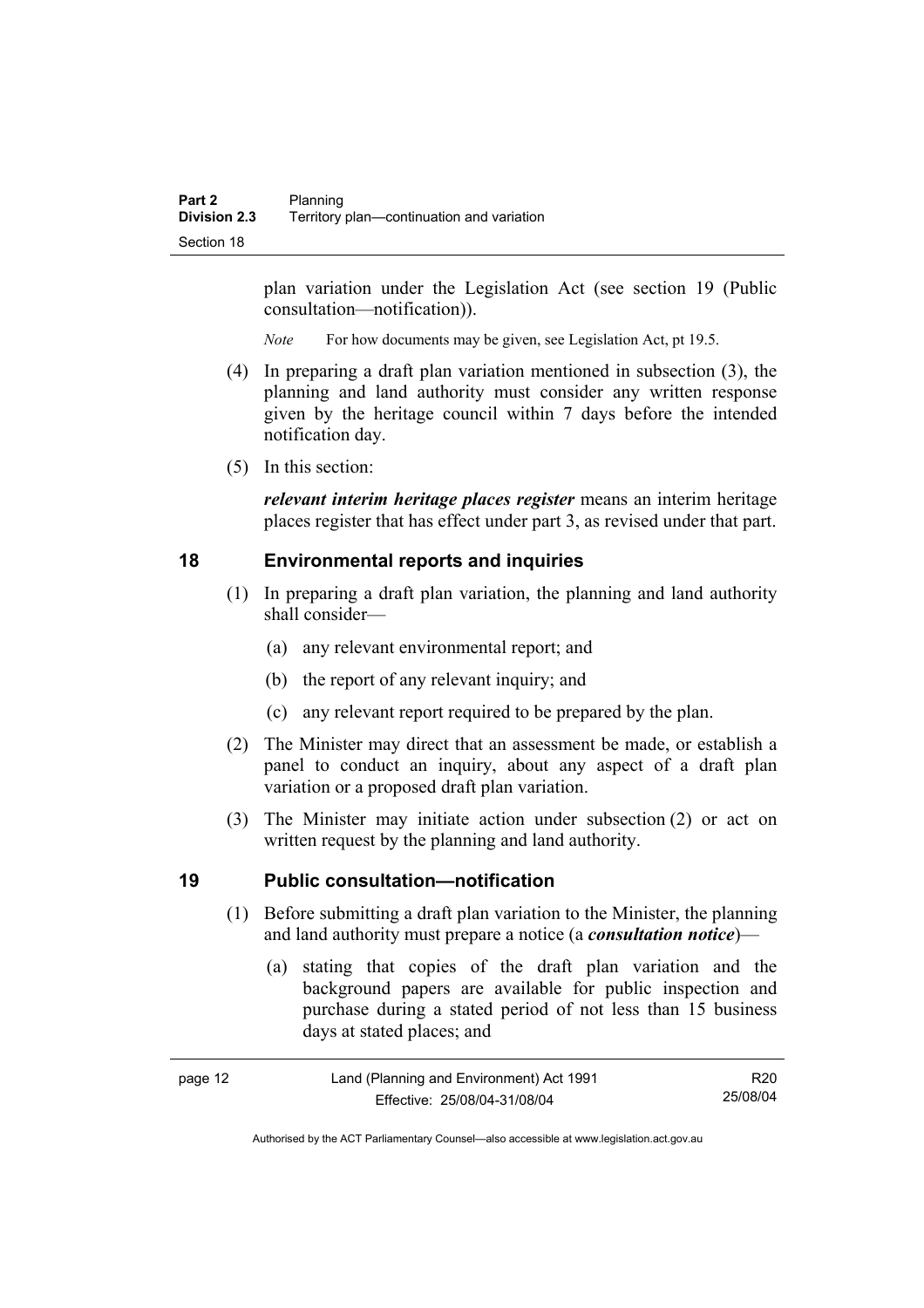- (b) inviting interested people to give written comments about the draft variation to the authority at a stated address during a stated period of not less than 15 business days; and
- (c) stating that copies of written comments about the draft variation, given in response to the invitation in paragraph (b) or otherwise, or received from the national capital authority, will be made available for public inspection for a period of 15 business days after the end of the period mentioned in paragraph (b), at stated places; and
- (d) complying with section 19A (as applicable).
- (2) The planning and land authority may, in writing (by an *extension notice*), extend or further extend the consultation period mentioned in subsection  $(1)$   $(a)$  or  $(b)$ .
- (3) An extension notice may be given after the end of the period to be extended.
- (4) The following are notifiable instruments:
	- (a) the consultation notice;
	- (b) any extension notice.
	- *Note* A notifiable instrument must be notified under the Legislation Act.
- (5) The planning and land authority must also publish the consultation notice and any extension notice in a daily newspaper.
- (6) This section does not apply in relation to a draft plan variation that has been revised by the planning and land authority in accordance with a direction under section 26 (1) (b) (Minister's powers).

#### **19A Public consultation—notice of interim effect etc**

- (1) A consultation notice must state—
	- (a) whether or not section 9 (Effect of draft plan variation) applies in relation to the draft variation; and

page 13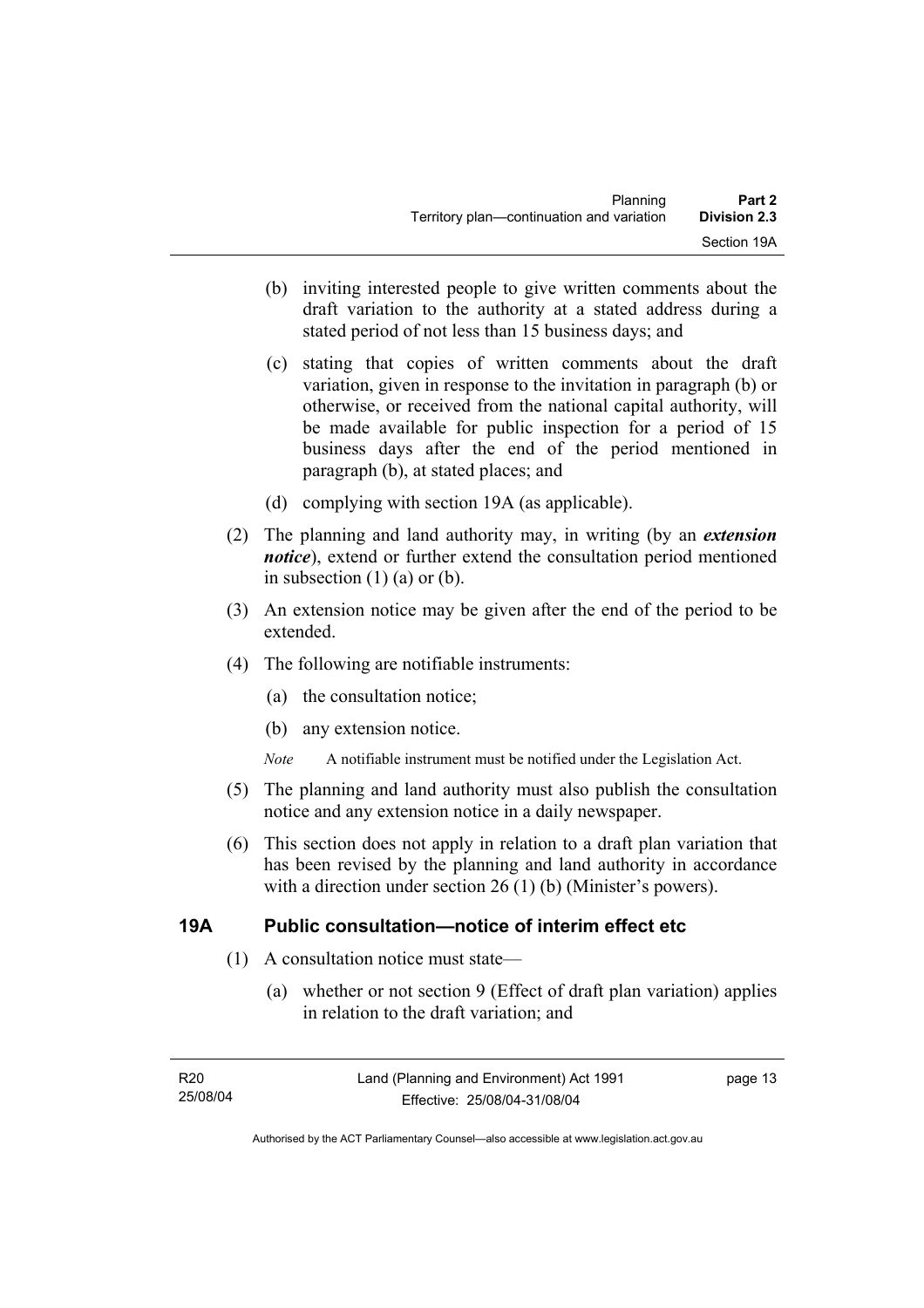- (b) either—
	- (i) if the draft variation would vary the heritage places register—that section 11 (Draft heritage places register and variations—lack of effect) applies; or
	- (ii) if the draft variation would not vary the heritage places register—that section 11 does not apply.
- (2) A consultation notice that states that section 9 applies must also state—
	- (a) for section 9 (2) (b), a period not longer than 1 year that is the maximum period during which the draft variation is to have interim effect; and
	- (b) the effect of section 9.
- (3) A consultation notice that states that section 11 applies must state the effect of that section.

#### **19B Public consultation—availability of draft plan variation etc**

- (1) The planning and land authority must make copies of the draft plan variation and the background papers mentioned in a consultation notice available for public inspection and purchase during office hours during the period, and at the places, stated in the notice.
- (2) If, in the planning and land authority's opinion, it would not be in the public interest for part of the draft plan variation or of any background paper to be published, the authority must exclude that part from each copy of the document made available under subsection  $(1)$ .
- (3) If part of the draft plan variation or a background paper is excluded from the copies of the document made available for public inspection or purchase under subsection (1), each copy of the document must include a statement to the effect that an unspecified part of the document has been excluded in the public interest.

| c |  |
|---|--|
|---|--|

R20 25/08/04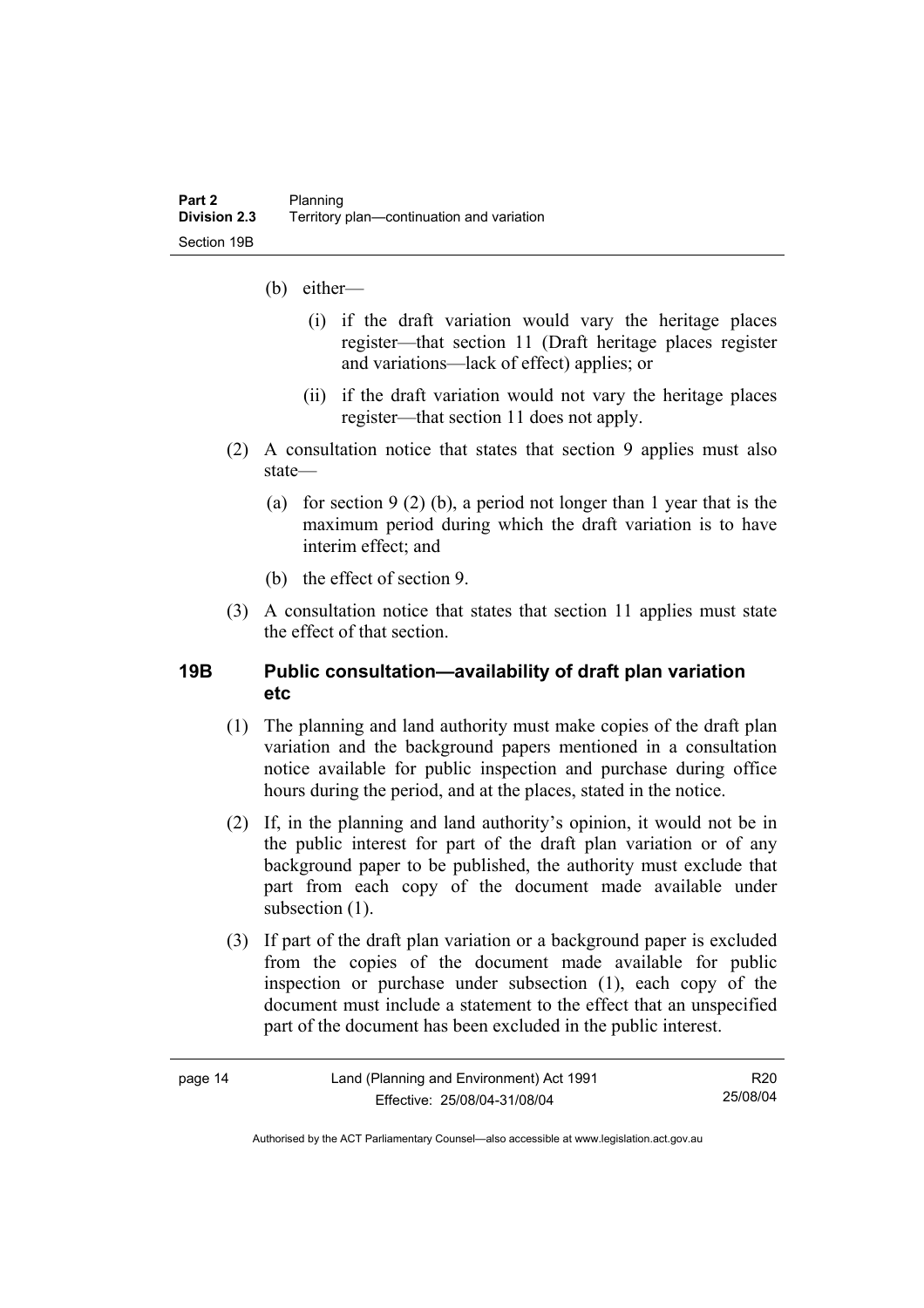### **19C Draft plan variations that do not affect rights**

- (1) This section applies if the planning and land authority is satisfied that a draft plan variation—
	- (a) would, if approved, not affect adversely anybody's rights; or
	- (b) has as its only object the correction of a formal error in the plan.
- (2) The draft plan variation is a notifiable instrument.

*Note* A notifiable instrument must be notified under the Legislation Act.

 (3) Section 19 and section 19B do not apply to the draft plan variation, but the planning and land authority must take reasonable steps to inform itself about public attitudes to the draft plan variation.

#### **20 Consultation with national capital authority**

Before giving a draft plan variation to the Minister, the planning and land authority must consult with the national capital authority.

#### **21 Public inspection of comments**

- (1) The planning and land authority must make copies of any comments mentioned in section 19 (1) (c) available for public inspection during office hours during the period, and at the places, mentioned in the consultation notice under section 19 that refers to the relevant draft plan variation.
- (2) The planning and land authority may omit from the copy of a comment made available under subsection (1) information that would identify the person who had made the comment if—
	- (a) the person has asked that the information be omitted; and
	- (b) the authority is reasonably satisfied that it would not be in the public interest for the information to be published.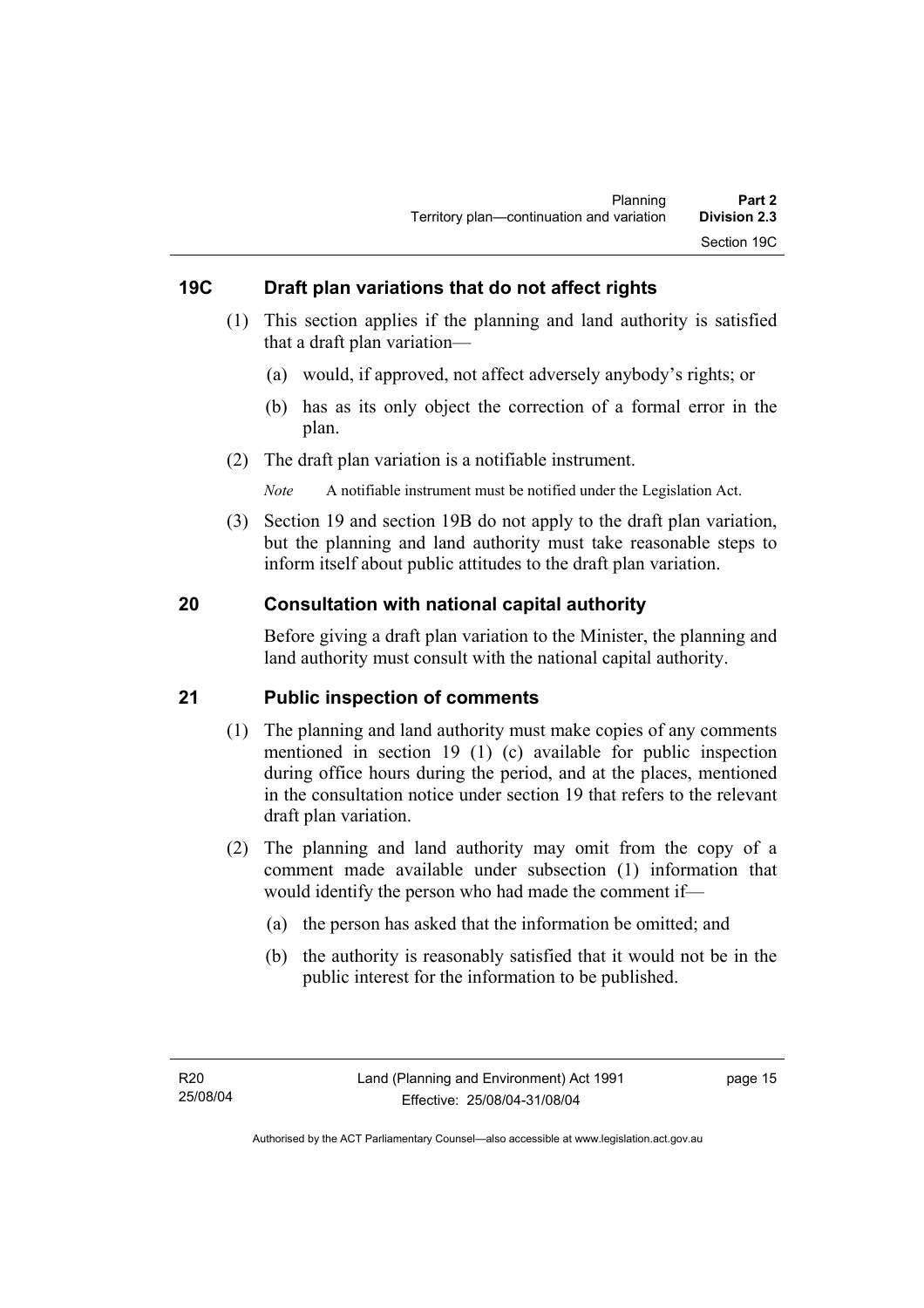#### **22 Revision, deferral or withdrawal of draft plan variations**

- (1) After the expiration of the period specified in the notice under section 19 (1) (b) the planning and land authority may, in writing—
	- (a) revise the draft plan variation; or
	- (b) defer until a specified date, or until the occurrence of a specified event, the submission of the draft plan variation to the Minister; or
	- (c) withdraw the draft plan variation.
- (2) A deferral or withdrawal of a draft plan variation must include a statement of the effect of section 9 (Effect of draft plan variation) in relation to the deferral or withdrawal.
- (3) A deferral or withdrawal of a draft plan variation is a notifiable instrument.

*Note* A notifiable instrument must be notified under the Legislation Act.

- (4) The planning and land authority must also publish a deferral or withdrawal of a draft plan variation in a daily newspaper on the same day, or as soon as practicable after the day, the deferral or withdrawal is notified under the Legislation Act.
- (5) In revising, deferring or withdrawing a draft plan variation under subsection (1), the planning and land authority shall consider written comments about the draft variation received from any person or the national capital authority.
- (6) In addition to its power under subsection (1), the planning and land authority may, at any time before the submission or resubmission of a draft plan variation to the Minister, revise the draft variation to correct any formal error.
- (7) If the planning and land authority defers a draft plan variation, on the day stated in the deferral, or as soon as practicable after the event mentioned in the deferral, the authority must prepare a notice stating—

| page | 16 |
|------|----|
|------|----|

R20 25/08/04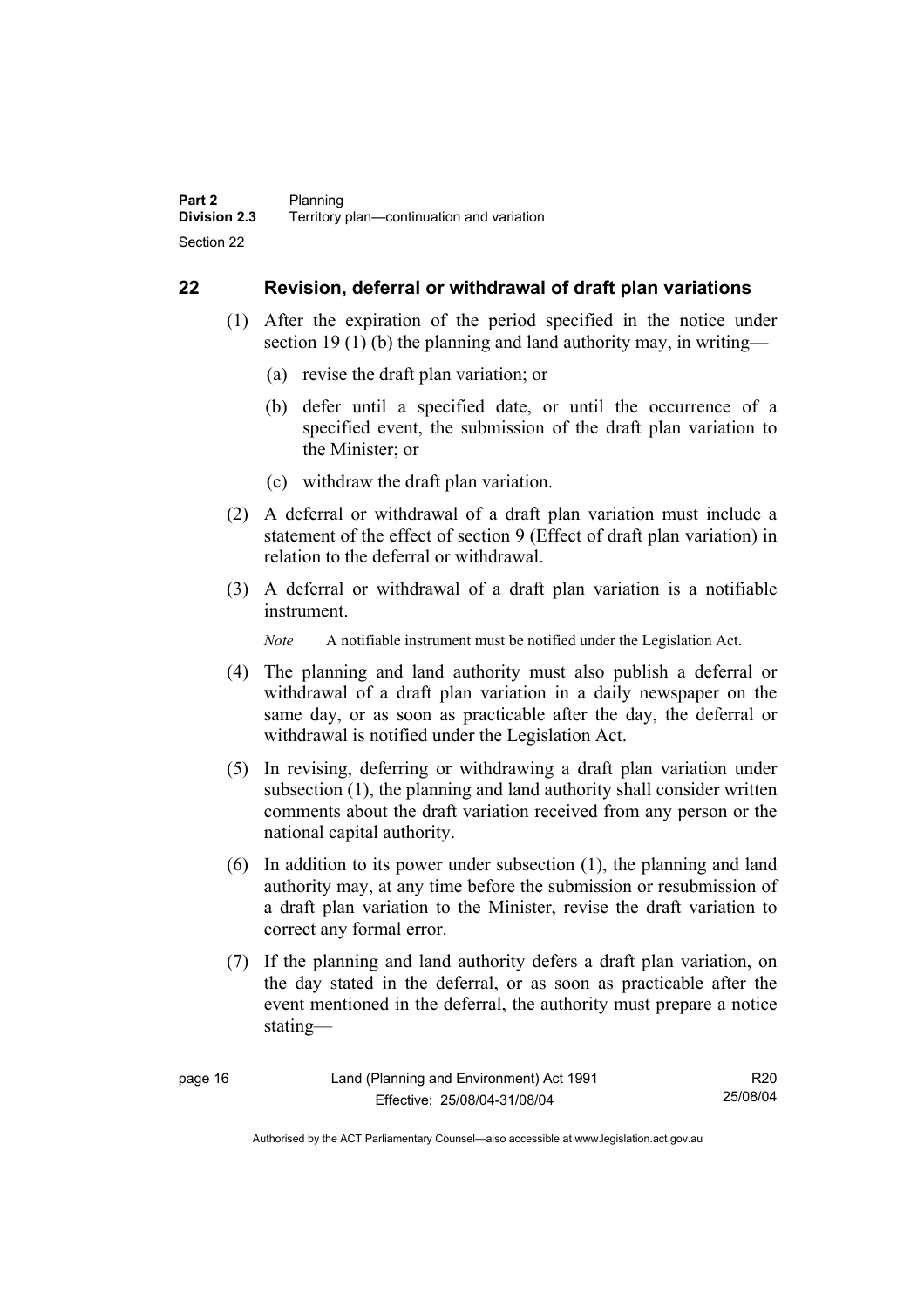- (a) that the draft plan variation is revived; and
- (b) the effect of section 9 in relation to the revival.
- (8) The notice under subsection (7) is a notifiable instrument.

*Note* A notifiable instrument must be notified under the Legislation Act.

(9) The planning and land authority must also publish the notice in a daily newspaper as soon as practicable after preparing it.

## **Subdivision 2.3.3 Minister approval and consideration by Legislative Assembly**

### **23 Application of sdiv 2.3.3**

This subdivision does not apply in relation to a plan variation under subdivision 2.3.4.

#### **24 Submission of draft plan variation to Minister**

- (1) After the expiration of the period specified in the notice under section 19 (1) (b), the planning and land authority shall submit a draft plan variation (as revised, if at all, under section 22) to the Minister for approval, together with—
	- (a) the background papers; and
	- (b) a written report setting out the issues raised in any written comments concerning the draft variation submitted under the invitation in the notice under section 19 (1) or otherwise; and
	- (c) a written report about its consultation with the public and the national capital authority; and
	- (d) a written report about any consultation between the authority and the heritage council relating to the draft variation that specifies any difference between the views of the authority and the heritage council in relation to any site of heritage significance; and

page 17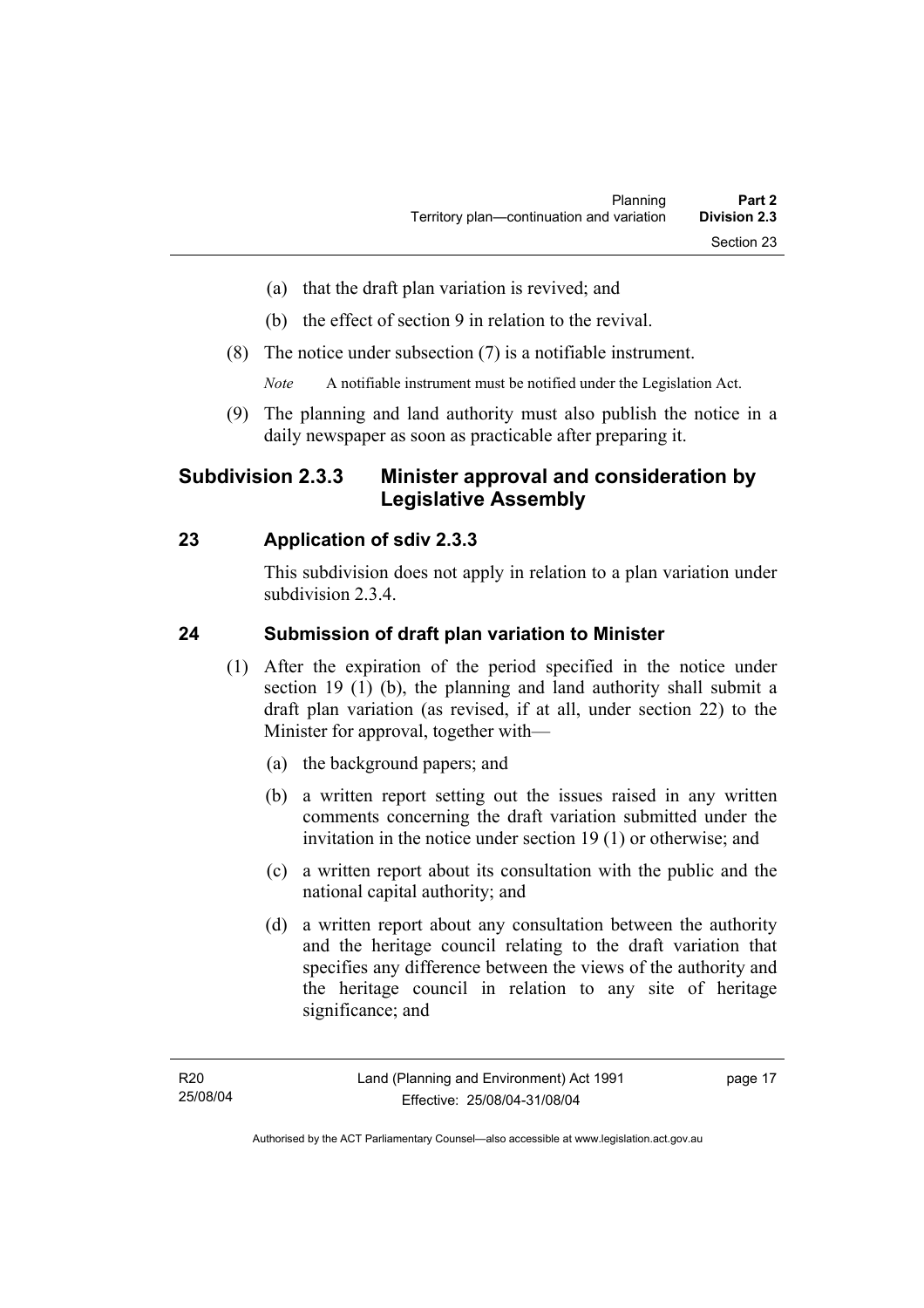- (e) a copy of any written comments submitted to the authority by the national capital authority or the heritage council in relation to the draft variation.
- (2) The planning and land authority must give the Executive a written report about the authority's consultation with the national capital authority.
- (3) The planning and land authority must prepare a written notice stating that the documents mentioned in subsection (1) are available for public inspection.
- (4) The notice is a notifiable instrument.

*Note* A notifiable instrument must be notified under the Legislation Act.

- (5) The planning and land authority must also publish the notice in a daily newspaper.
- (6) The planning and land authority must make copies of the documents mentioned in subsection (1) available for public inspection during office hours during the period, and at the places, stated in the notice.

### **25 Consideration by Legislative Assembly committee**

The Minister shall, within 28 days of receiving a draft plan variation under section 24, refer—

- (a) the draft plan variation; and
- (b) the documents referred to in section 24 (1) that relate to the draft plan variation;

to an appropriate committee of the Legislative Assembly together with a request that the committee report on the draft plan to the Legislative Assembly.

#### **26 Minister's powers**

 (1) On receipt of a draft plan variation submitted or resubmitted for approval, the Minister must—

R20 25/08/04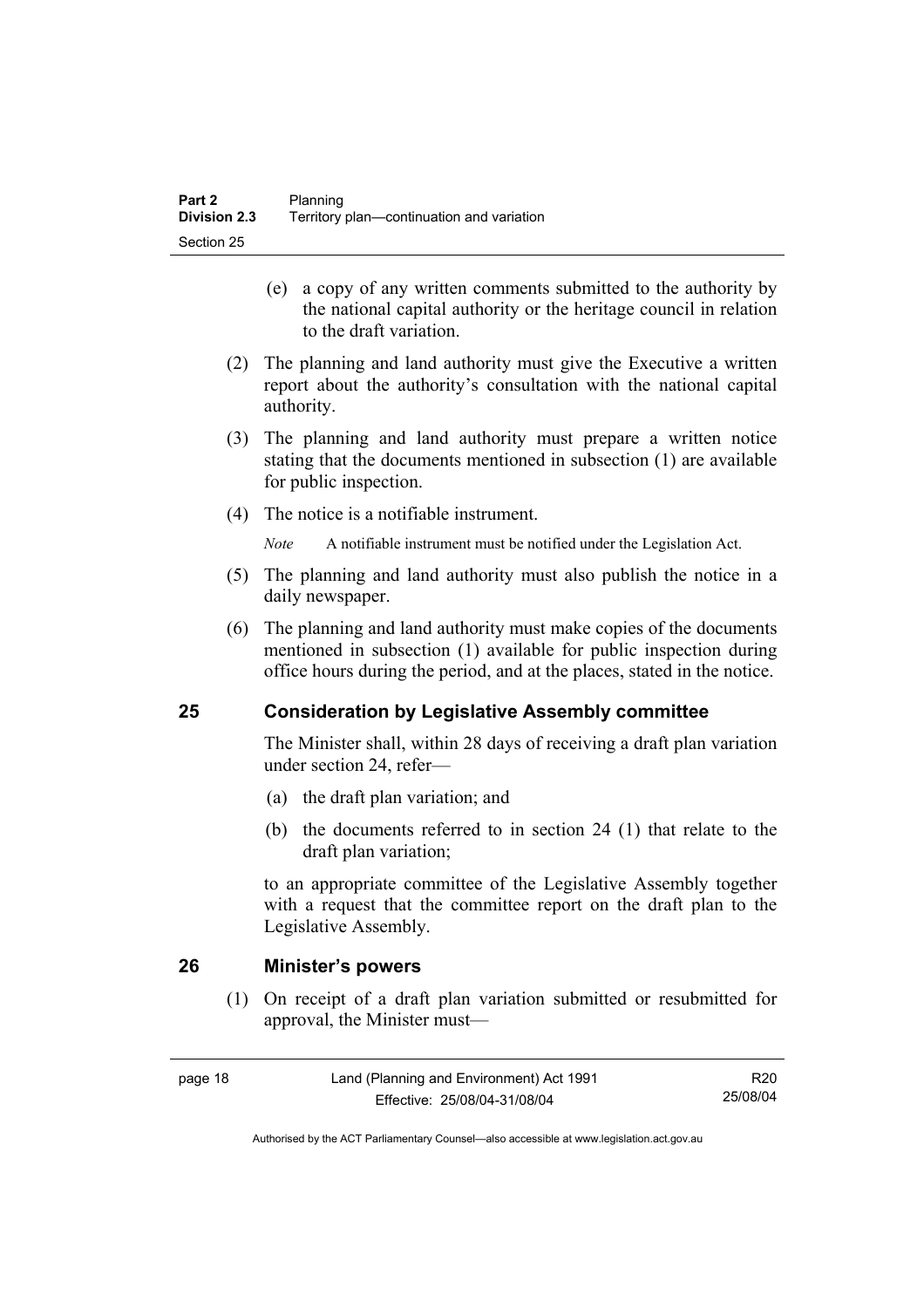- (a) approve the draft variation in the form in which it is submitted or resubmitted; or
- (b) return the draft variation to the planning and land authority together with any or all of the following written directions:
	- (i) to conduct further specified consultation;
	- (ii) to consider any relevant environmental report, the report of any relevant inquiry, or any other relevant report;
	- (iii) to consider any revision suggested by the Minister;
	- (iv) to revise the draft variation in a specified way;
	- (v) to defer, in writing, the resubmission of the draft variation to the Minister until a specified date or the occurrence of a specified event;
	- (vi) to withdraw the draft variation in writing.
- (2) Before taking action under subsection (1), the Minister must consider any recommendation made by a committee of the Legislative Assembly in relation to the draft variation, or related documents, referred to the committee under section 25.
- (3) A deferral or withdrawal directed under subsection (1) (b) (v) or (vi) shall state the effect of section 9 in relation to the deferral or withdrawal of the draft plan variation.
- (4) The following are notifiable instruments:
	- (a) a direction under subsection (1) (b);
	- (b) a deferral directed under subsection  $(1)$  (b)  $(v)$ ;
	- (c) a withdrawal directed under subsection (1) (b) (vi).
	- *Note* A notifiable instrument must be notified under the Legislation Act.
- (5) The authority must also publish a deferral or withdrawal directed under subsection  $(1)$  (b)  $(v)$  or  $(vi)$  in a daily newspaper on the same

page 19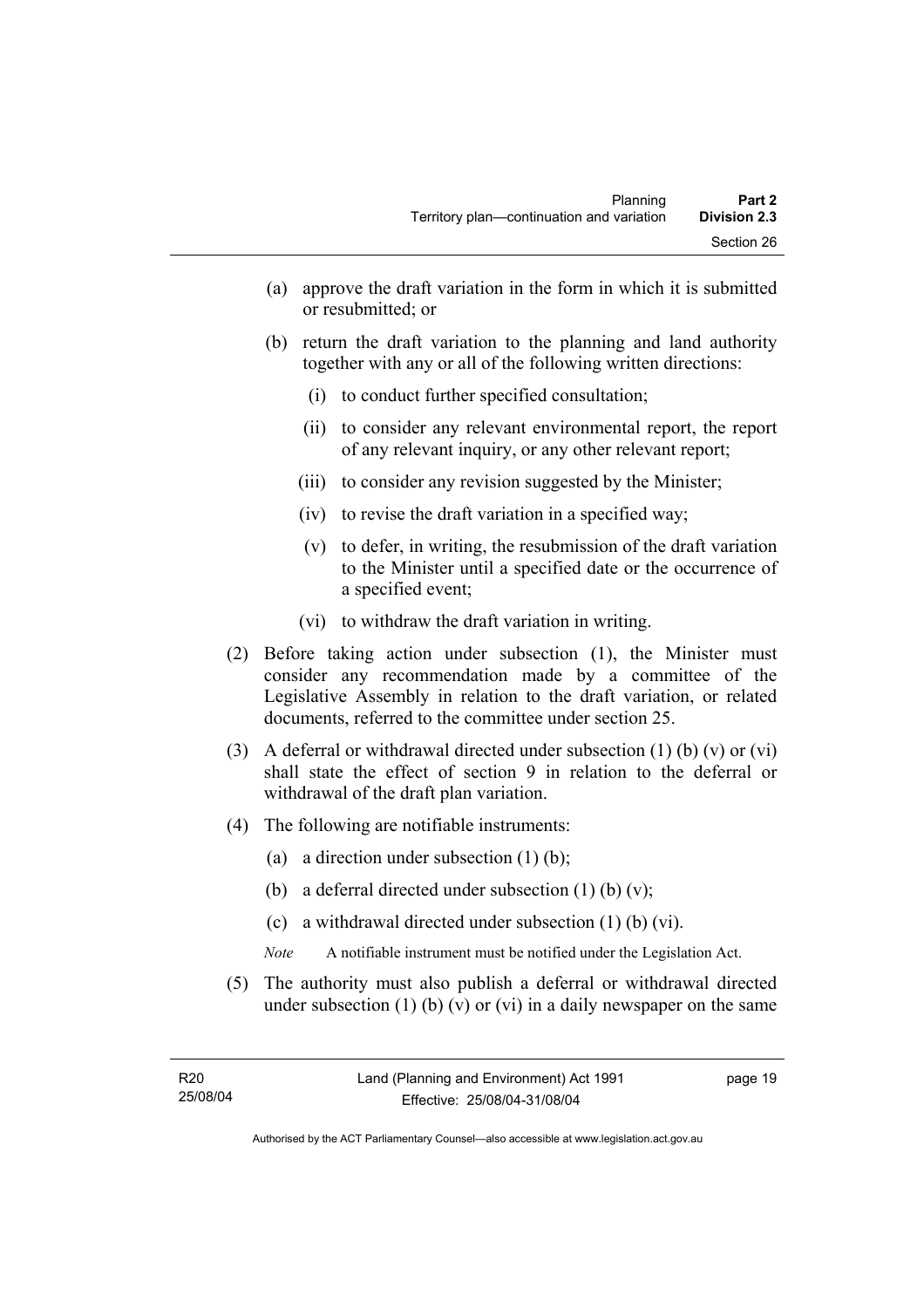day, or as soon as practicable after, the deferral or withdrawal is notified under the Legislation Act.

 (6) After approving a draft plan variation under subsection (1) (a), the Minister may, before the draft variation is presented to the Legislative Assembly, revoke the approval and return the draft variation to the planning and land authority under subsection (1) (b).

## **27 Return of draft plan variation to authority**

- (1) This section applies if the Minister returns a draft plan variation to the authority with directions under section 26 (1) (b).
- (2) The authority must comply with each direction.
- (3) If a direction is given under section 26 (1) (b) (i), (ii) or (iii), the authority may revise the draft variation and resubmit it to the Minister for approval together with a written report about the authority's compliance with the Minister's direction and any further revision of the draft variation under section 22 (6).
- (4) If a direction is given under section 26 (1) (b) (iv), the authority must resubmit the draft variation (as revised) together with a written report about any further revision of the draft variation under section 22 (6).

### **28 Notice of revival of deferred draft plan variation**

- (1) If the planning and land authority defers a draft plan variation as directed under section 26 (1) (b) (v) (Minister's powers), on the day stated in the deferral, or as soon as practicable after the event mentioned in the deferral, the authority must—
	- (a) prepare a notice stating—
		- (i) that the draft plan variation is revived; and
		- (ii) the effect of section 9 (Effect of draft plan variation) in relation to the revival; and

page 20 Land (Planning and Environment) Act 1991 Effective: 25/08/04-31/08/04

R20 25/08/04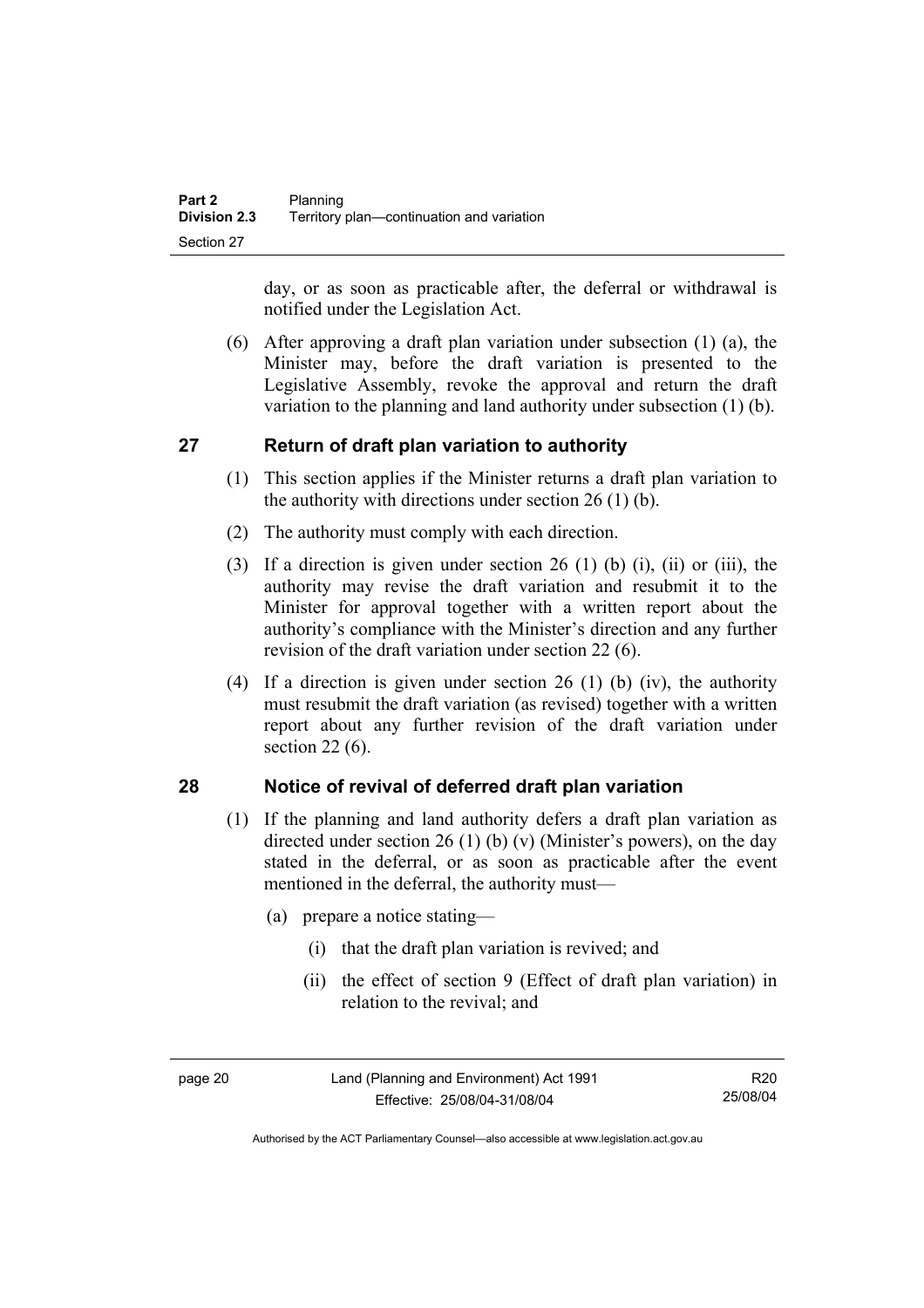- (iii) the effect of any revision under section 22 (6) (Revision, deferral or withdrawal of draft plan variations); and
- (b) resubmit the draft variation to the Minister; and
- (c) advise the Legislative Assembly.
- (2) A notice under subsection (1) (a) is a notifiable instrument.

*Note* A notifiable instrument must be notified under the Legislation Act.

(3) The planning and land authority must also publish the notice in a daily newspaper.

#### **29 Consideration of plan variation by Legislative Assembly**

- (1) A plan variation must be presented to the Legislative Assembly within 5 sitting days after the day it is approved by the Minister, together with copies of the following documents in relation to the variation:
	- (a) the background papers;
	- (b) the summaries and reports mentioned in section 24 (1) (b), (c) and (d);
	- (c) any direction under section  $26 (1) (b)$ ;
	- (d) any report mentioned in section  $26(1)$  (b) (ii);
	- (e) any report mentioned in section 27 (c).
- (2) Subsection (1) is subject to section 26 (6) (Minister's powers).
- (3) If a plan variation is not presented to the Legislative Assembly in accordance with subsection (1), it does not come into effect.
- (4) The Legislative Assembly may, on a motion of which notice has been given within 5 sitting days after a plan variation has been presented to it, by resolution reject the variation or any provision of it.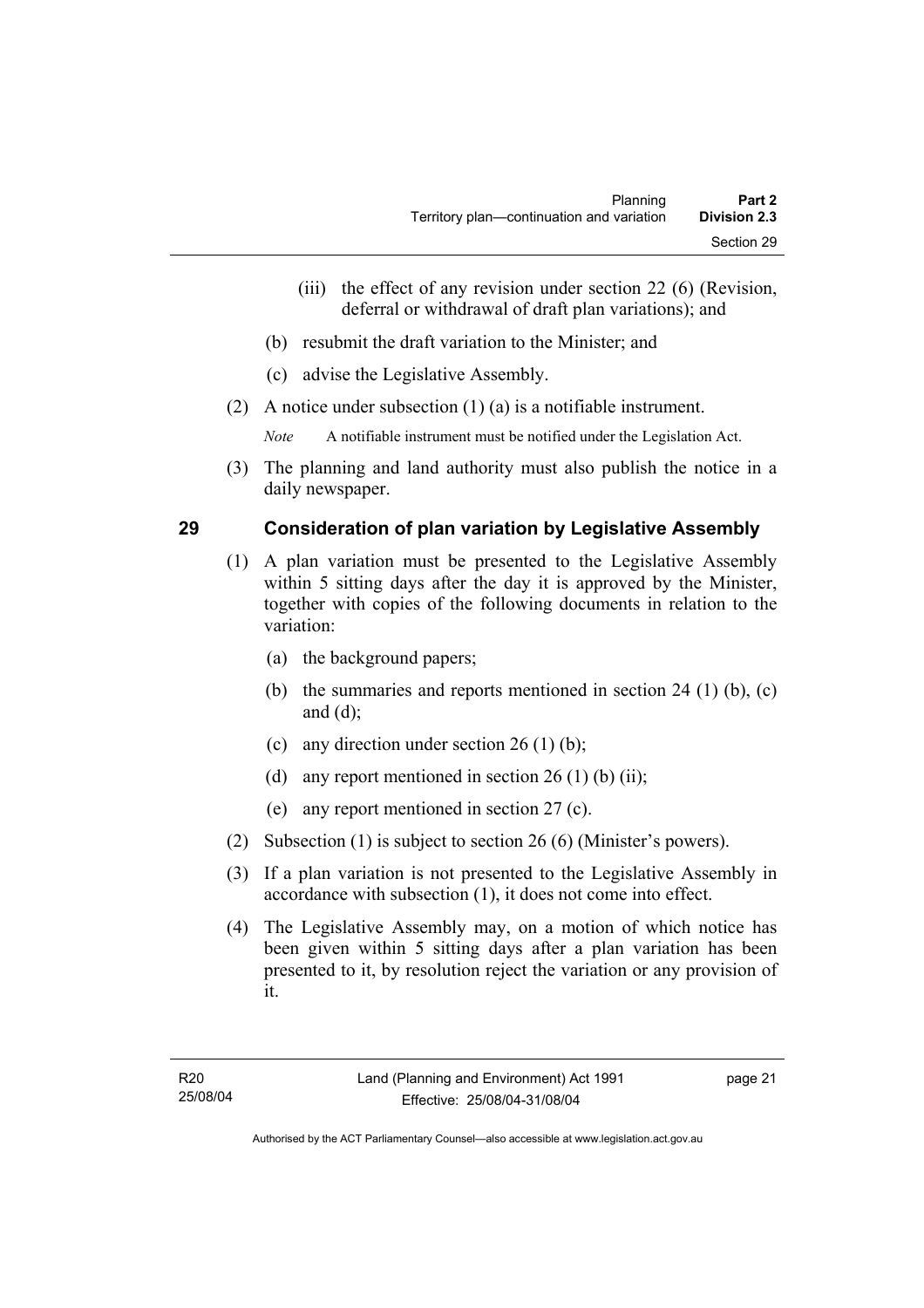- (5) If, at the end of 5 sitting days after notice of a motion to reject a plan variation or a provision of a plan variation has been given in the Legislative Assembly (being notice given within 5 sitting days after the variation was presented to the Legislative Assembly)—
	- (a) the notice has not been called on; or
	- (b) the motion has been called on and moved and has not been withdrawn or otherwise disposed of;

the plan variation or provision specified in the motion is taken to have been rejected by the Legislative Assembly.

- (6) If, before the end of 5 sitting days after a notice of motion to disallow a plan variation or a provision of a plan variation has been given in the Legislative Assembly (being notice given within 5 sitting days after the variation was presented to the Legislative Assembly)—
	- (a) the Legislative Assembly is dissolved or expires; and
	- (b) at the time of dissolution or expiry—
		- (i) the notice has not been withdrawn and the motion has not been called on; or
		- (ii) the motion has been called on and moved and has not been withdrawn or otherwise disposed of;

the plan variation is taken, for subsections (4) and (5), to have been presented to the Legislative Assembly on the first sitting day of the Legislative Assembly after the next general election of members of the Assembly.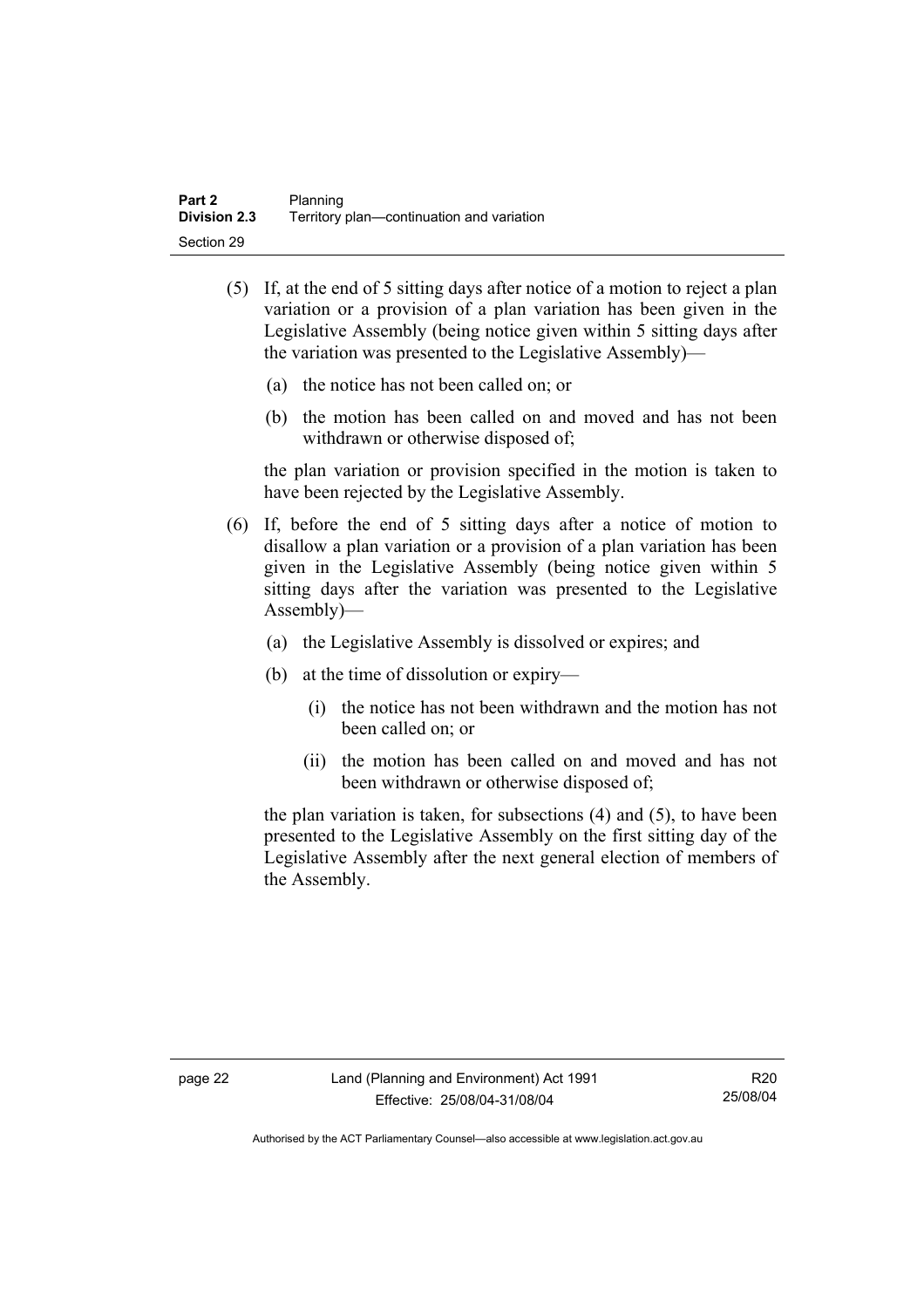- (7) If, at the end of 5 sitting days after a plan variation is presented to the Legislative Assembly, the Assembly has not passed a resolution rejecting the variation or any provision of it and is not, under subsection (5), taken to have rejected the variation or any provision of it, the Minister must, in writing, fix a day when the plan variation is to commence.
	- *Note* An instrument under this subsection is a *commencement notice* (see Legislation Act, s 11). A commencement notice must be notified under the Legislation Act.
- (8) The planning and land authority must publish in a daily newspaper details of—
	- (a) the commencement notice under subsection (7); and
	- (b) where copies of the plan variation may be inspected or purchased.
- (9) The planning and land authority must make copies of the plan variation available for inspection or purchase during office hours at the places, and during the period, published in the newspaper under subsection (8) (b).
- (10) A plan variation notified under subsection (7) commences on the day fixed by the notice.

# **30 Rejection of plan variation by Legislative Assembly**

- (1) This section applies if a plan variation is completely rejected under section 29 (4) (Consideration of plan variation by Legislative Assembly), or taken to be completely rejected under section 29 (5).
- (2) The plan variation does not come into force if this section applies.
- (3) The planning and land authority must prepare a notice stating that the plan variation has been rejected.
- (4) The notice is a notifiable instrument.

*Note* A notifiable instrument must be notified under the Legislation Act.

page 23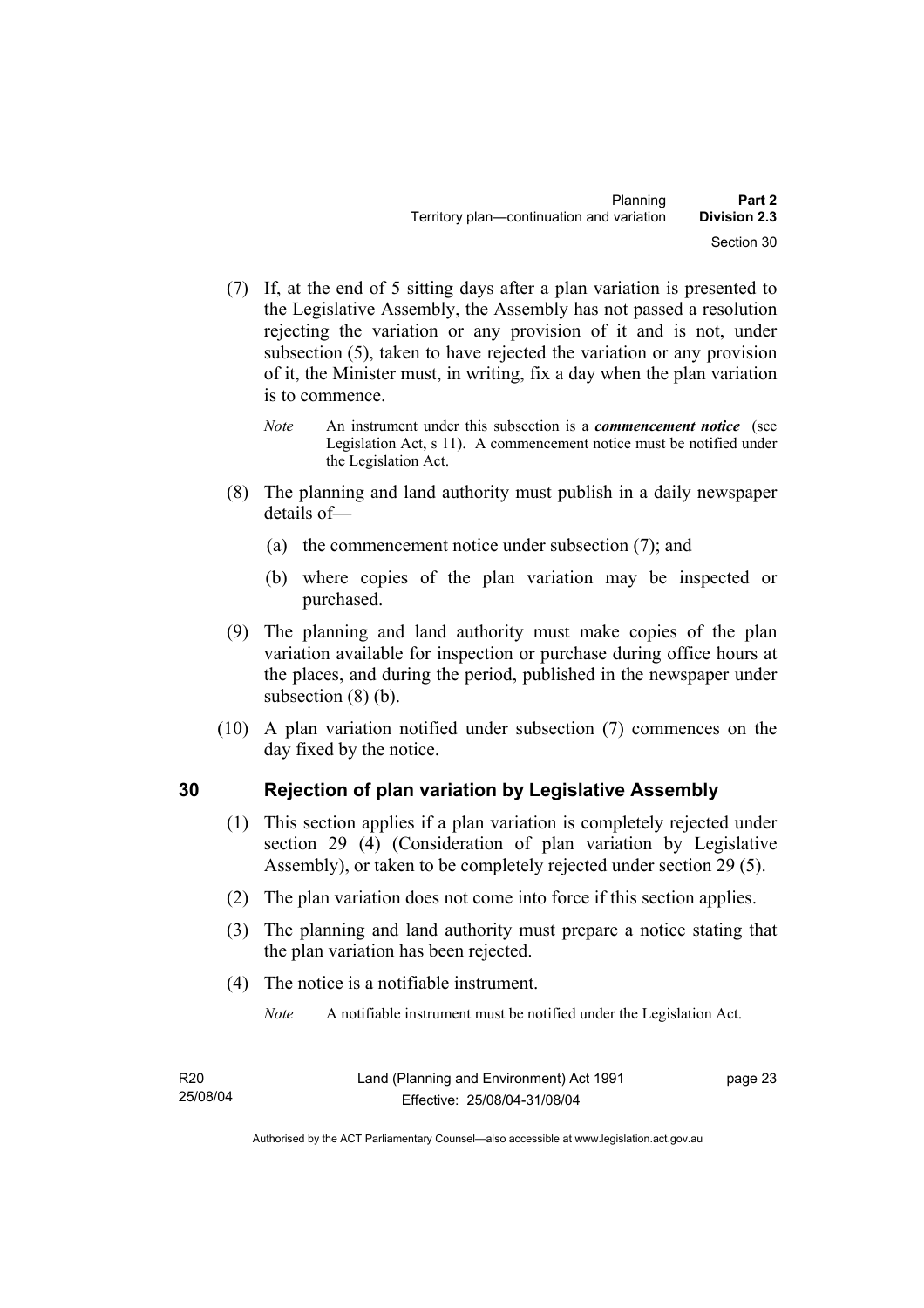(5) The planning and land authority must also publish the notice in a daily newspaper.

#### **30A Partial rejection of plan variation by Legislative Assembly**

- (1) This section applies if a plan variation is partly rejected under section 29 (4) (Consideration of plan variation by Legislative Assembly), or taken to be partly rejected under section 29 (5).
- (2) A provision of a plan variation does not come into force if—
	- (a) it is rejected by the Legislative Assembly under section 29 (4) or  $(5)$ ; or
	- (b) it is withdrawn under subsection (3) (b).
- (3) The Minister must, in relation to each provision of the plan that is not rejected under section 29 (4) or (5), in writing—
	- (a) fix a day when the provision (an *approved provision*) is to commence; or
	- (b) withdraw the provision.
	- *Note* An instrument under par (a) is a *commencement notice* (see Legislation Act, s 11). A commencement notice must be notified under the Legislation Act.
- (4) A withdrawal under subsection (3) (b) is a notifiable instrument.
	- *Note* A notifiable instrument must be notified under the Legislation Act.

#### **30B Partial rejection of plan variation—newspaper publication etc**

- (1) The planning and land authority must publish in a daily newspaper details of—
	- (a) a commencement notice under section 30A (3) (a) for a provision (an *approved provision*); or
	- (b) a withdrawal notice under section 30A (3) (b).

| page 24 | Land (Planning and Environment) Act 1991 | R20      |
|---------|------------------------------------------|----------|
|         | Effective: 25/08/04-31/08/04             | 25/08/04 |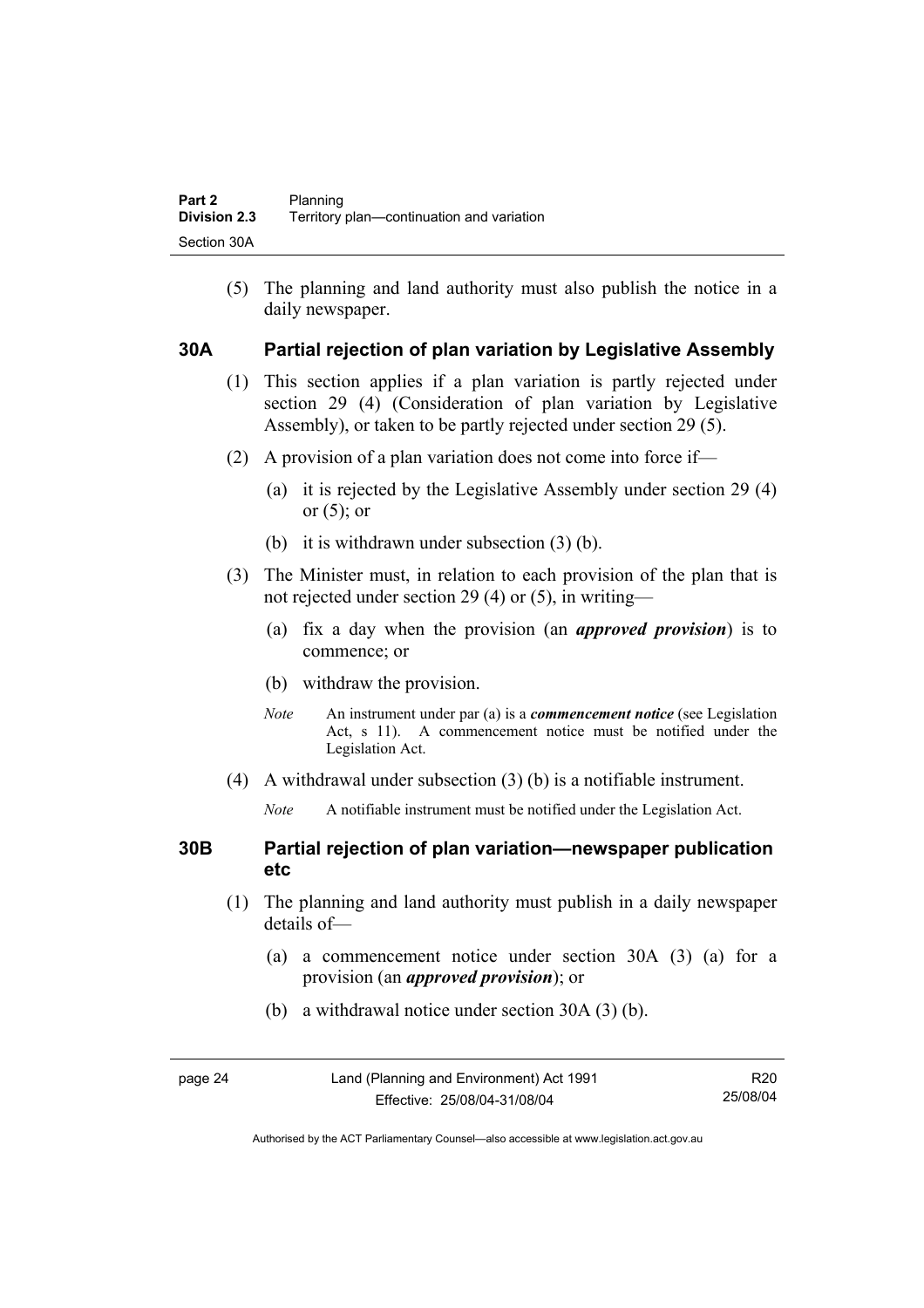- (2) The details of a commencement notice published under subsection (1) (a) for an approved provision must include details of where, and for what period, copies of the provision may be inspected or purchased.
- (3) The planning and land authority must make copies of each approved provision available for inspection or purchase during office hours at the place or places, and during the period, mentioned in subsection (2).

# **Subdivision 2.3.4 Plan variations—defined land**

### **31 Definition for sdiv 2.3.4**

In this subdivision:

*defined land* means land identified in the plan pursuant to section  $7(3)$  (e).

## **32 Plan variations in relation to defined land**

- (1) On approval of the subdivision of a parcel or part of a parcel of defined land, the planning and land authority shall, in writing, vary the plan to specify the purposes for which that land may be used.
- (2) A variation of the plan under subsection (1) in relation to a parcel, or part of a parcel, of land shall include a map of that parcel or part showing the purposes for which identified parts of that land may be used.
- (3) A variation of the plan under subsection (1) is to be consistent with—
	- (a) the relevant subdivision and any conditions subject to which that subdivision is approved; and
	- (b) the principles and policies specified in the plan for the development of the relevant defined land.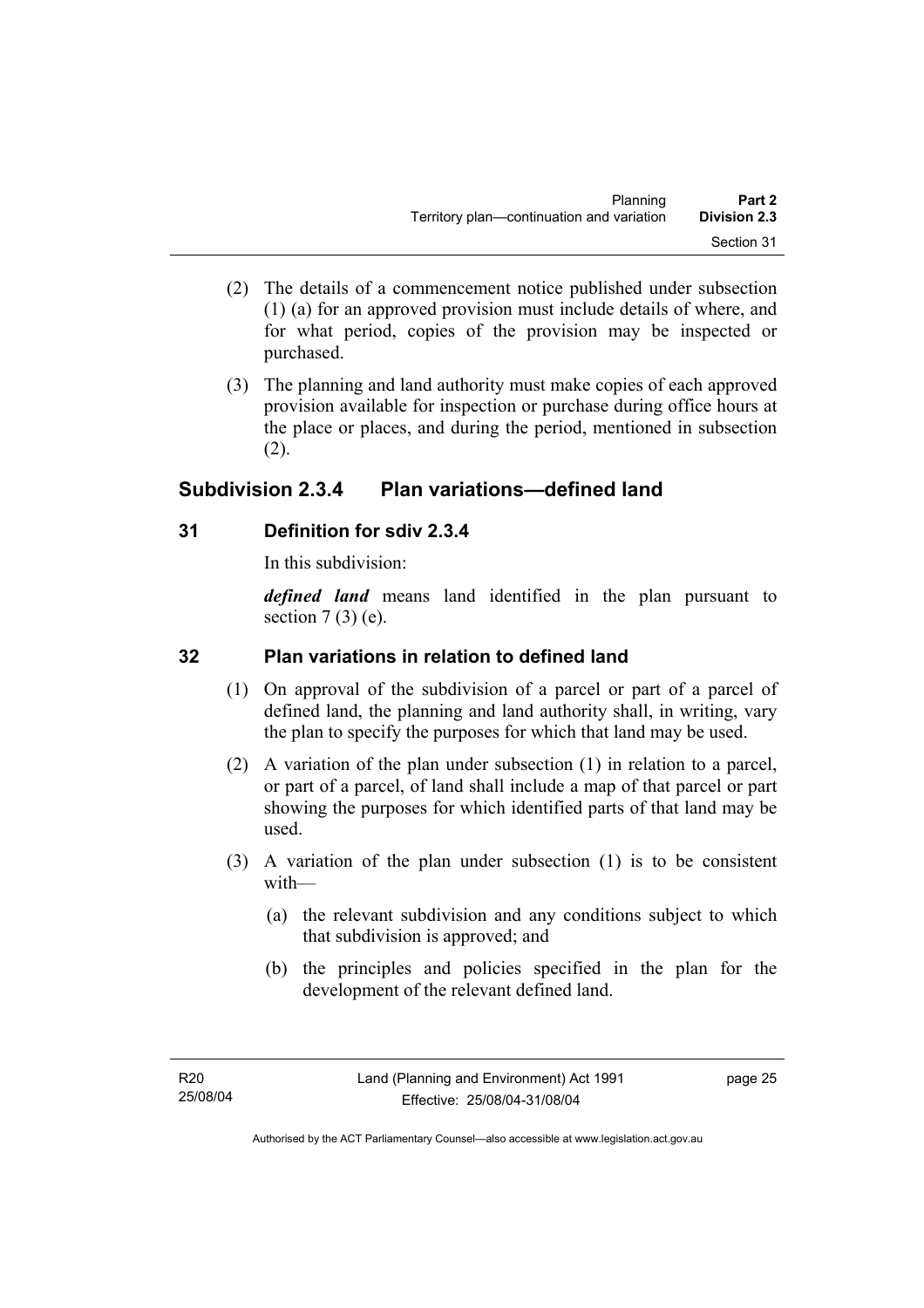(4) A variation of the plan under subsection (1) is a notifiable instrument.

*Note* A notifiable instrument must be notified under the Legislation Act.

- (5) A variation of the plan under subsection (1) has the effect of the parcel, or part of a parcel, of land which is subdivided ceasing to be defined land.
- (6) Within 7 days after a variation of the plan under subsection (1) is notified under the Legislation Act, the planning and land authority must publish a notice in a daily newspaper that—
	- (a) specifies the variation made to the plan; and
	- (b) includes a copy of the map that was included in the variation; and
	- (c) specifies when the variation to the plan took effect or is to take effect.

# **Division 2.5 Miscellaneous**

#### **51 Challenge to validity of provisions of plan**

The validity of a provision of the plan shall not be questioned in any legal proceedings except those commenced within 3 months after the date of the commencement of the provision or of a variation of the provision.

page 26 Land (Planning and Environment) Act 1991 Effective: 25/08/04-31/08/04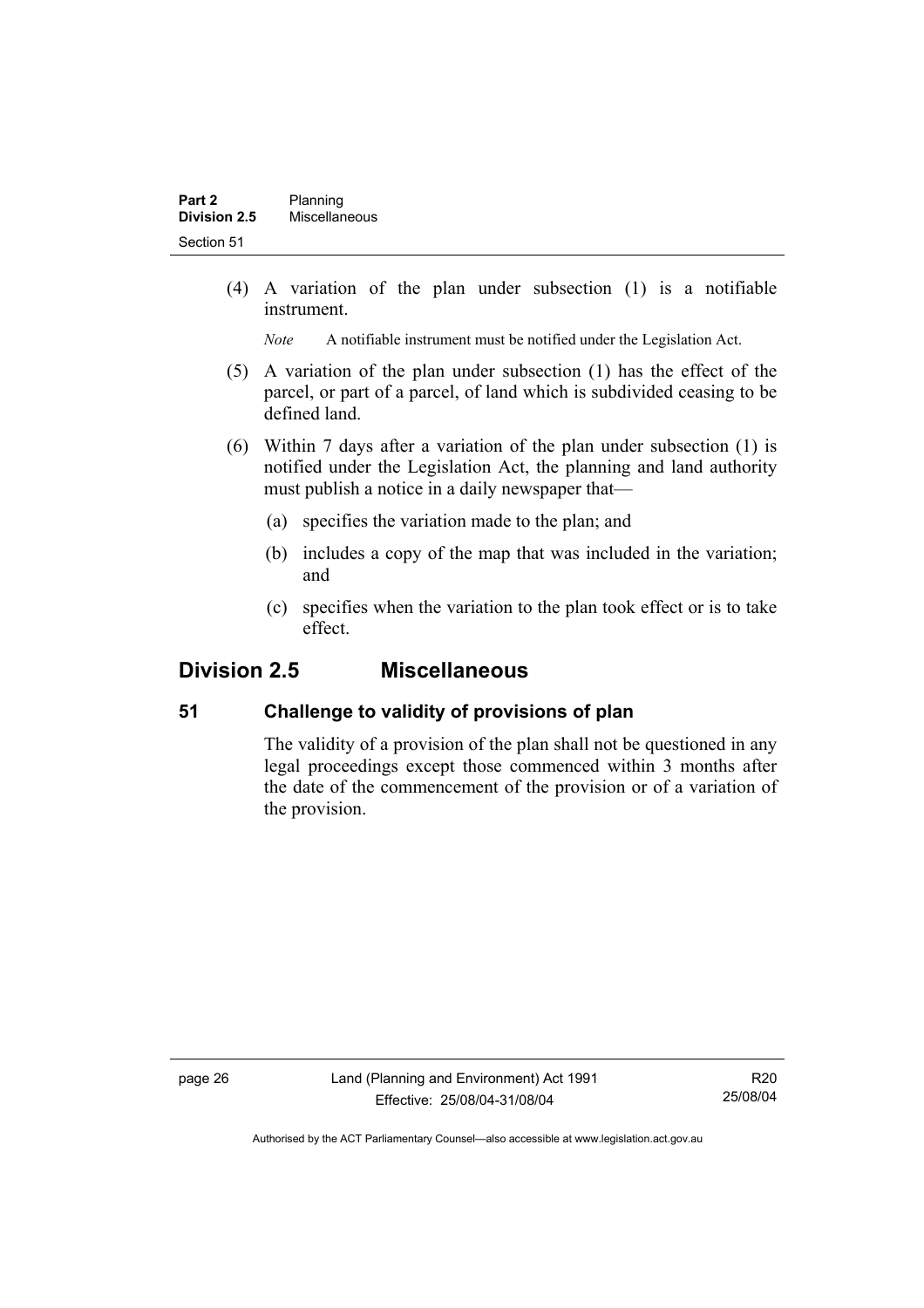Section 52

# **Part 3 Heritage**

# **Division 3.1 Preliminary**

### **52 Definitions for pt 3**

In this part:

*Aboriginal object* means—

- (a) a natural or manufactured object; or
- (b) human remains not buried in accordance with a law of the Territory, a State or another Territory;

that is, or are, of significance in Aboriginal tradition.

*Aboriginal place* means a place that is of significance in Aboriginal tradition.

*Aboriginal tradition* means the traditions, observances, customs or beliefs of the people who inhabited Australia before European colonisation, and include traditions, observances, customs and beliefs that have evolved or developed from that tradition since European colonisation.

*conservation* includes preservation, protection, maintenance, restoration and enhancement.

*heritage object* means a natural or manufactured object, including an Aboriginal object, of heritage significance in relation to the ACT.

*heritage place* means a place in the ACT of heritage significance.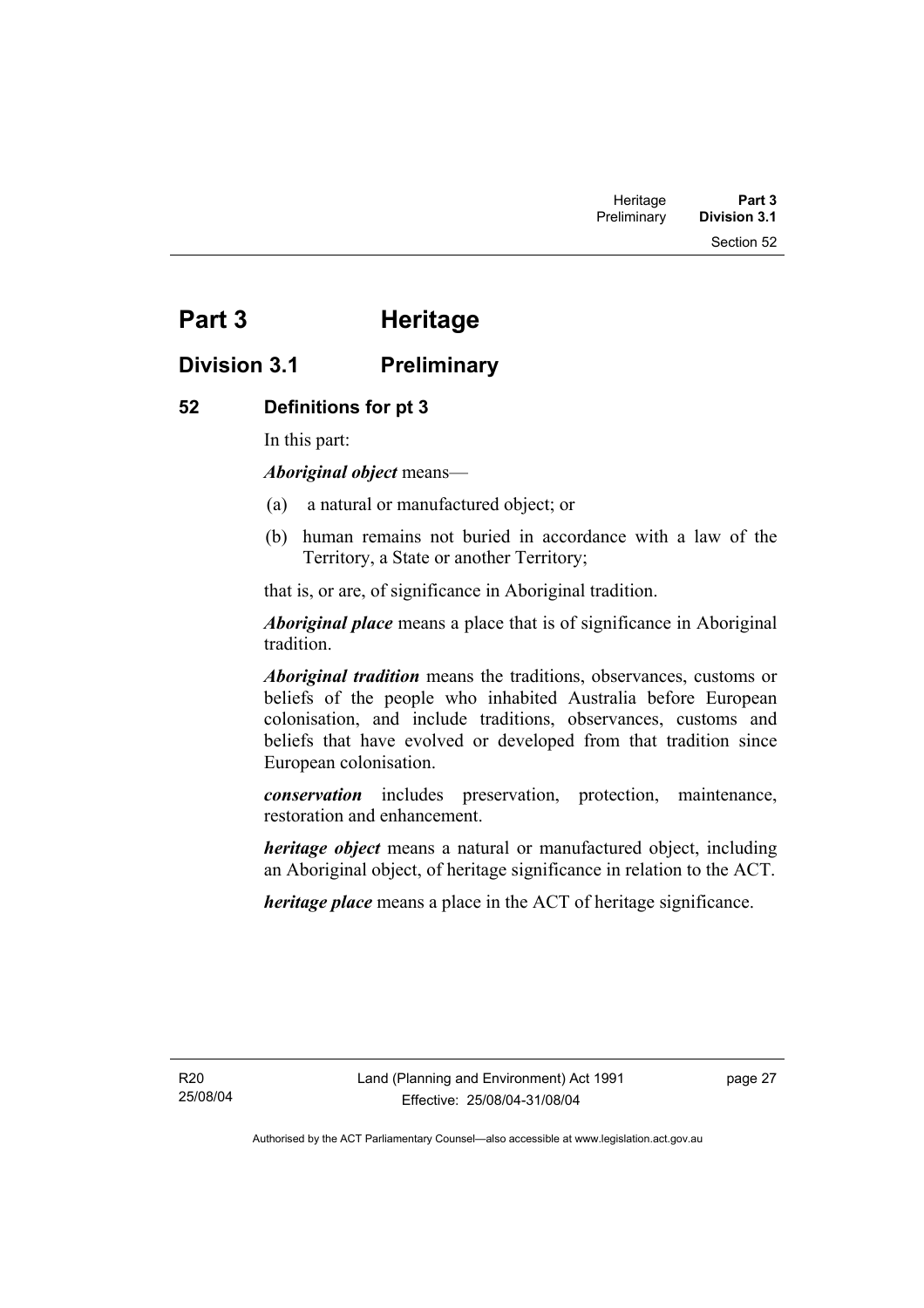| Part 3              | Heritage    |  |
|---------------------|-------------|--|
| <b>Division 3.1</b> | Preliminary |  |
| Section 53          |             |  |

*interim heritage places register* means a proposed heritage places register, or an interim variation to the heritage places register, notified under the Legislation Act (see section 60 (Public notification)), as revised, if at all, under section 62 (Revision of interim register).

*Note* The heritage places register means the register of heritage places incorporated in the plan (see dict, def *heritage places register*).

*interim variation*, in relation to the heritage places register, means a proposed variation to that register notified under the Legislation Act (see section 60 (Public notification)).

*relevant Aboriginal organisation*, in relation to a proposed action by the Territory, the Executive, the Minister or a Territory authority, means an organisation or association (whether corporated or unincorporated)—

- (a) comprised substantially of Aboriginal persons; and
- (b) having among its principal objects the conservation of Aboriginal tradition in the Territory; and
- (c) that the person or body proposing the action believes on reasonable grounds to have an object or interest directly relevant to, or directly affected by, that action.

*restricted information*, in relation to an Aboriginal place, means information that is the subject of a declaration under section 82 (1).

*variation* includes revocation and substitution.

#### **53 Compliance with requirements for consultation or notification**

If the Executive, the Minister or the heritage council is required under this part to consult or notify an entity, the requirement is taken to be complied with if the Executive, the Minister or the heritage council takes all reasonable steps to consult or notify the entity.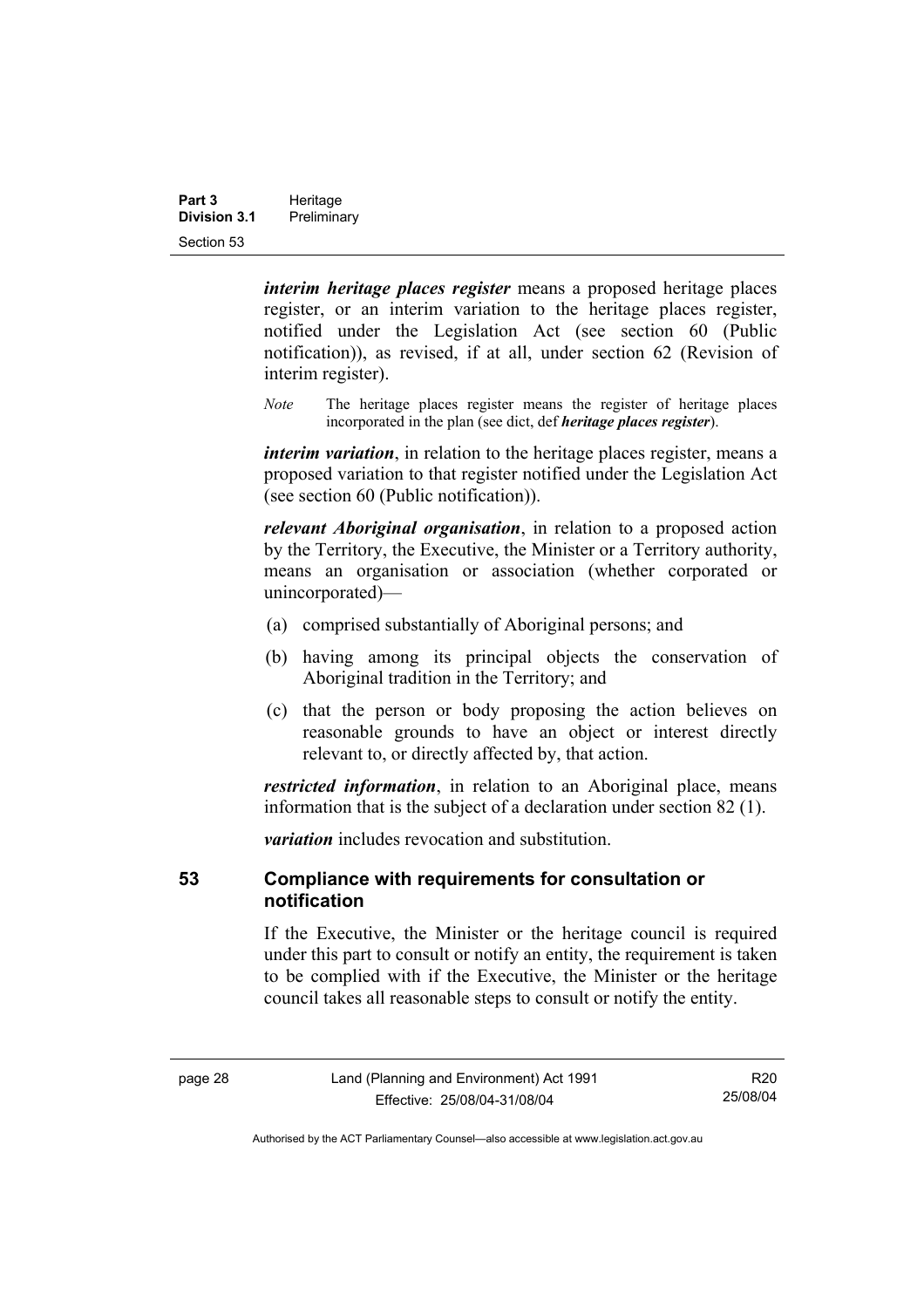Section 54

# **Division 3.2 Heritage places register**

#### **54 Content of heritage places register**

The heritage places register must—

- (a) identify heritage places, specifying any that are Aboriginal places; and
- (b) identify—
	- (i) each structure or group of structures; or
	- (ii) each object or group of objects, specifying any that are Aboriginal objects; or
	- (iii) each landform or group of landforms; or
	- (iv) each plant or group of plants; or
	- (v) each animal habitat; or
	- (vi) each other feature (whether manufactured or natural);

that is located on each identified heritage place and that is intrinsic to the heritage significance of the place; and

- (c) include a statement of the heritage significance of each identified heritage place; and
- (d) specify requirements for the conservation of the heritage significance of each identified heritage place, including any requirements for the conservation of features identified as intrinsic to that heritage significance; and
- (e) specify any restricted information in the register in relation to an Aboriginal place referred to in the register.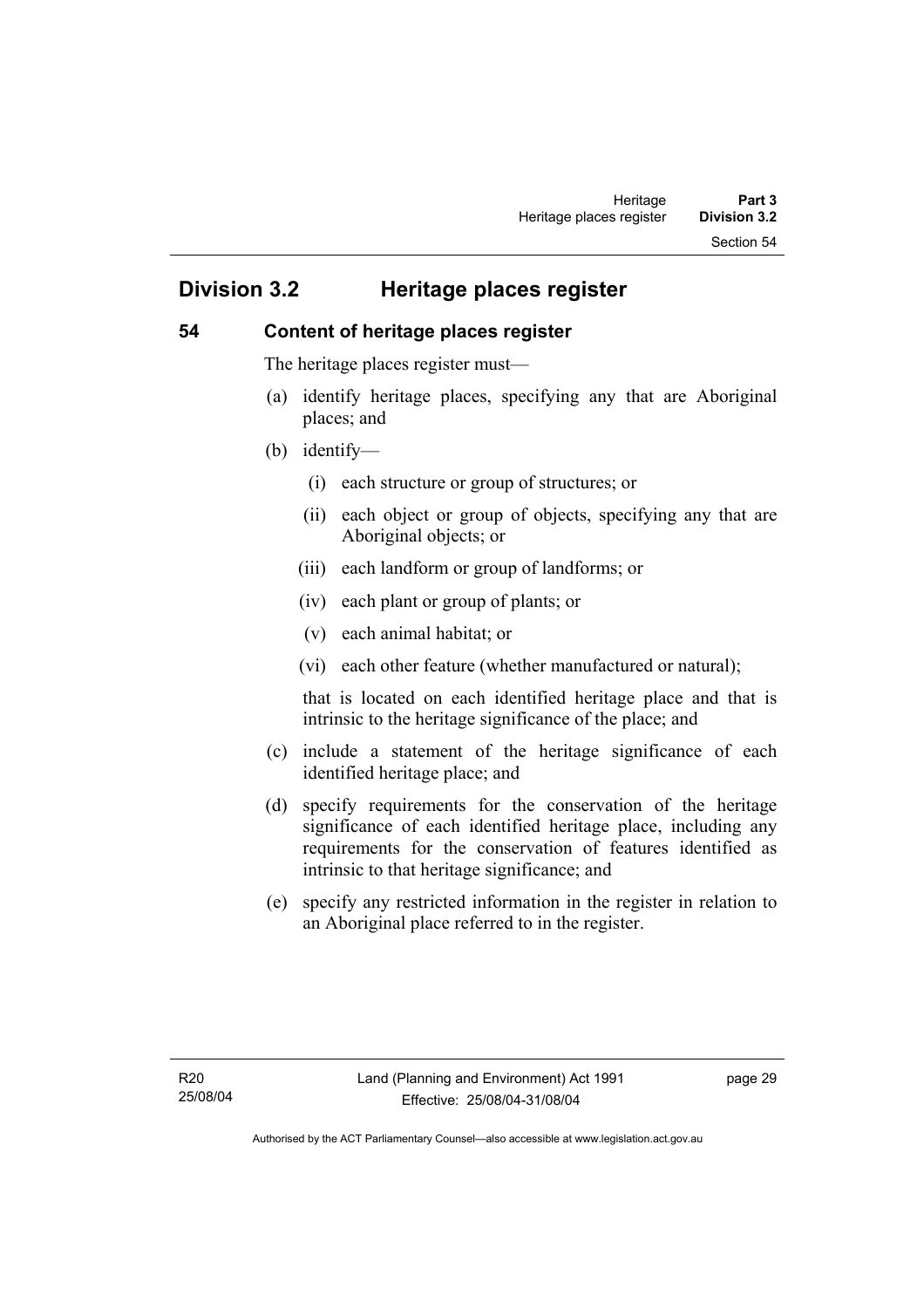# **Division 3.3 Interim heritage places registers**

# **Subdivision 3.3.1 Effect**

#### **55 Effect of interim registers**

- (1) If there is no heritage places register, during the defined period an interim heritage places register has effect as if it were the heritage places register.
- (2) If an interim heritage places register is in the form of an interim variation to the heritage places register, during the defined period the Territory, the Executive, a Minister or a Territory authority shall not do any act, or approve the doing of any act, that—
	- (a) would be inconsistent with the heritage places register if it were varied in accordance with the interim variation; or
	- (b) is inconsistent with the heritage places register.
- (3) In this section:

*defined period* means the period beginning on the day the interim heritage places register is notified (other than in a newspaper) as required by section 60 (Public notification) and ending at the end of the earlier of—

- (a) the day before the heritage places register prepared in consideration of the interim register commences under section 29 (7) (Consideration of plan variation by Legislative Assembly) or section 30A (5) (Partial rejection of plan variation by Legislative Assembly); or
- (b) the last day of the period specified in the notification of the interim register as required by section 60 (1) (b).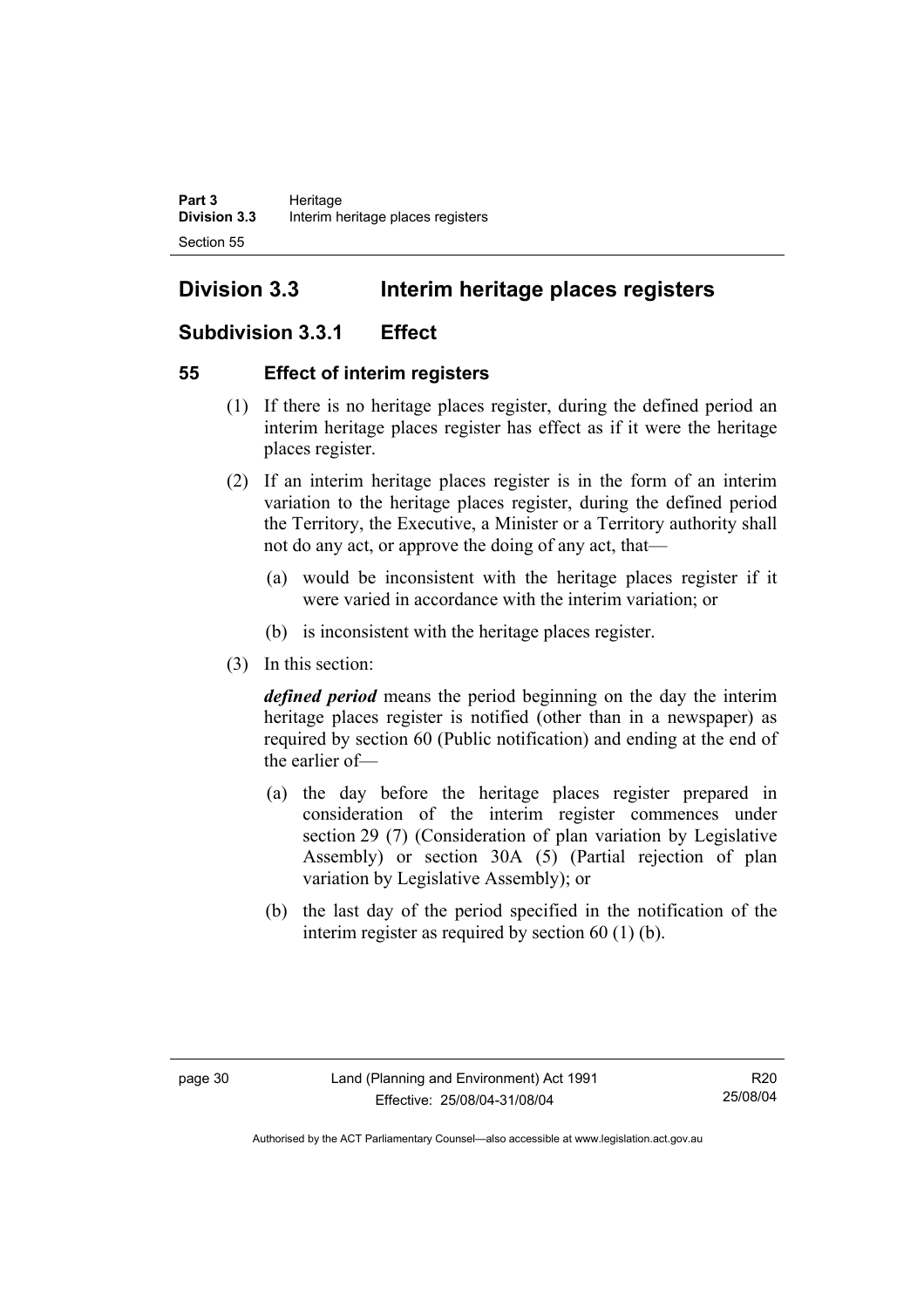# **Subdivision 3.3.2 Preparation, notification and submission of registers**

#### **56 Criteria for preparation**

In preparing an interim heritage places register, the heritage council shall—

- (a) assess the heritage significance of a place in accordance with the criteria specified in schedule 2; and
- (b) consider the need to take measures that are prudent and feasible to conserve the heritage significance of each heritage place.

### **57 Ministerial directions and declarations under div 3.5**

- (1) If the Minister issues a direction under section 69 (1) (a) or section 73 (1) (a) to the heritage council to notify an interim heritage places register in relation to a place, the heritage council shall comply with that direction.
- (2) While a declaration of the Minister under section 69 (1) (b) or section 73 (1) (b) is in force, the heritage council shall not notify an interim heritage places register that would have the effect of listing that place on the heritage places register.

# **58 Public consultation**

- (1) In preparing an interim heritage places register, the heritage council shall—
	- (a) obtain the information about the public attitude to its proposals that the heritage council considers appropriate; and
	- (b) consider that information.
- (2) Before notifying an interim heritage places register under section 60, the heritage council shall consult with, and consider the views of, any person whose interests, in the opinion of the heritage

page 31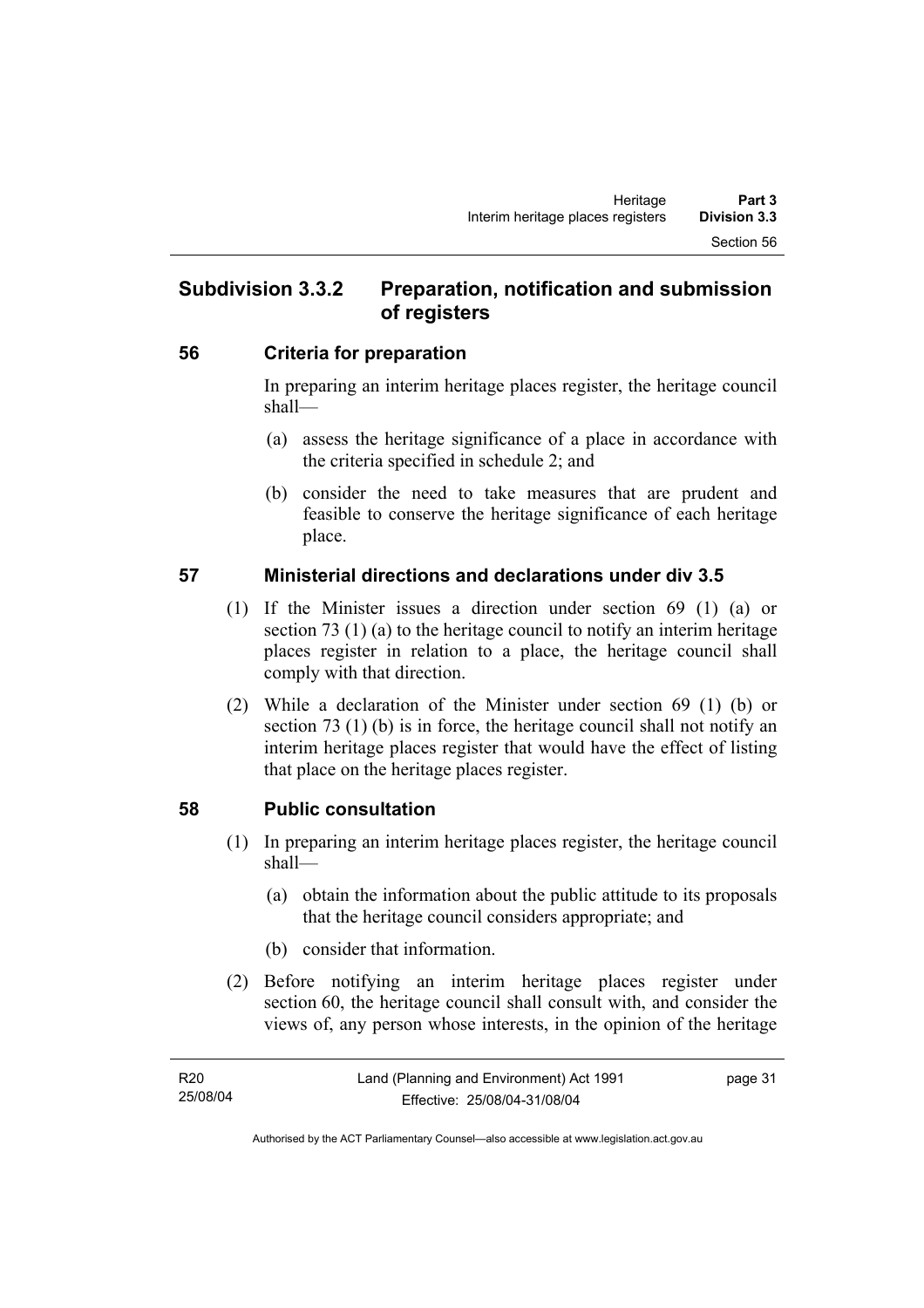council based on reasonable grounds, would be affected by its proposals.

(3) This section does not apply if section 57 (1) applies.

### **59 Application for inclusion of places in interim register**

- (1) A person may apply in writing to the heritage council for the inclusion of a provision in an interim heritage places register that would have the effect of including an entry in relation to that place on the heritage places register.
- (2) An application shall be accompanied by a statement of the reasons why the applicant considers that the place should be included on the heritage places register.
- (3) On application in accordance with this section, the heritage council may, in consideration of the matters referred to in section 56—
	- (a) include a provision in an interim heritage places register that would have the effect of including an entry in relation to the relevant place in the heritage places register; or
	- (b) refuse to approve the application.
- (4) This section is not to be read as limiting the power of the heritage council to prepare interim heritage places registers.

#### **60 Public notification**

- (1) After preparing an interim heritage places register, the heritage council must prepare a written notice—
	- (a) stating that copies of the interim register are available for public inspection at specified places; and
	- (b) specifying, for section 55, the maximum period during which the interim register, or each part of it, is to have effect under that section; and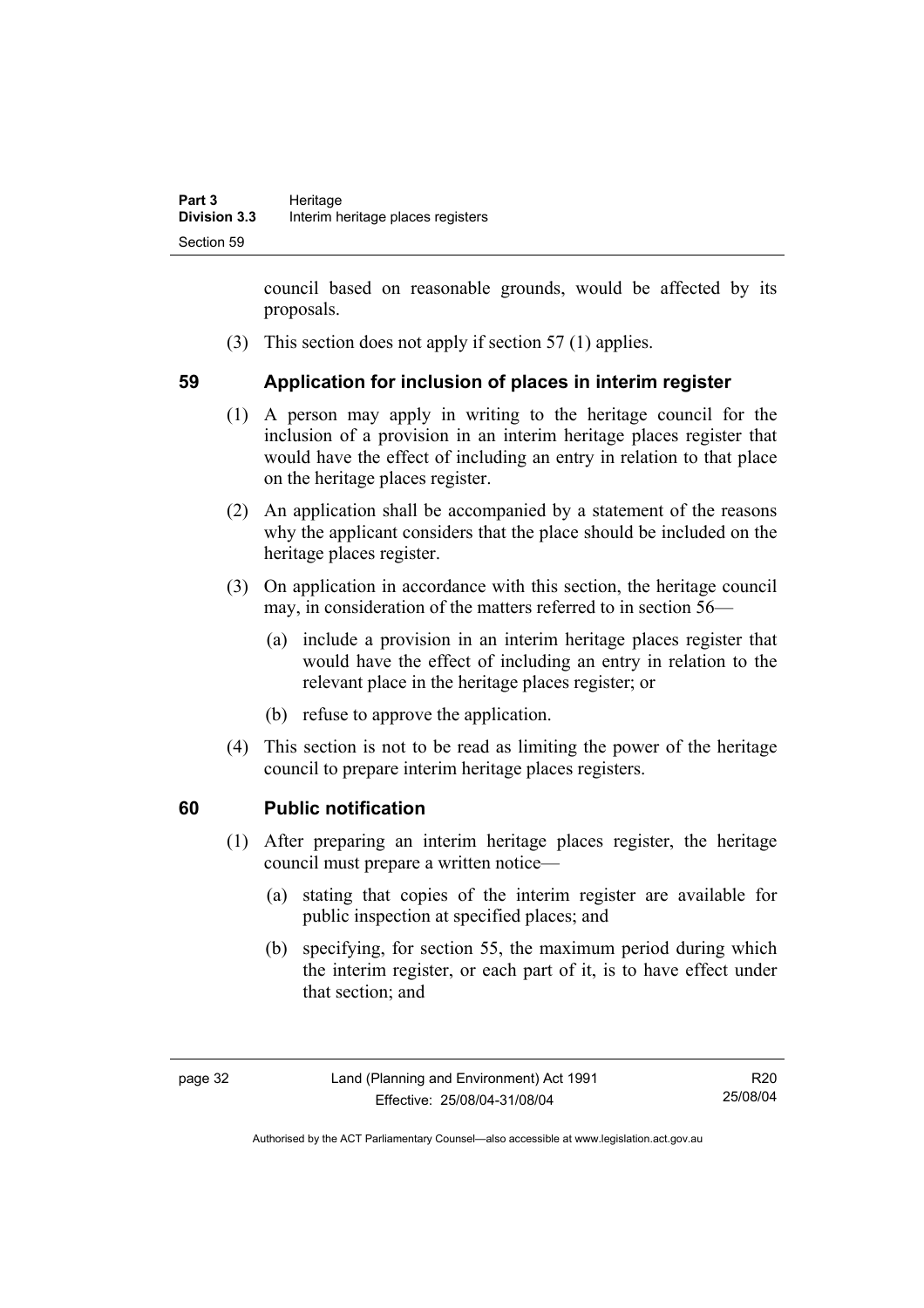- (c) including—
	- (i) a statement of the effect of section 55; and
	- (ii) a statement to the effect that, subject to the *Administrative Appeals Tribunal Act 1989*, a person whose interests in relation to land are affected may apply to the administrative appeals tribunal for a review of a decision of the heritage council to include a provision in the interim register.
- (2) A notice under subsection (1) is a notifiable instrument.

*Note* A notifiable instrument must be notified under the Legislation Act.

- (3) The heritage council must also publish the notice under subsection (1) in a daily newspaper.
- (4) The heritage council shall make copies of the interim register available for public inspection during office hours at the places specified in the notice under subsection (1).
- (5) A copy of an interim register made available for public inspection under subsection (4) shall not include any restricted information in relation to an Aboriginal place.
- (6) The validity of a decision of the heritage council to include a provision in an interim heritage places register is not affected by a failure to comply with subsection  $(1)$   $(a)$  or  $(c)$ ,  $(4)$  or  $(5)$ .

# **61 Notification of lessees and occupiers**

- (1) As soon as practicable after an interim heritage places register is notified (other than in a newspaper) as required by section 60 (Public notification), the heritage council shall give each lessee, and each occupier, of land affected by a decision of the heritage council to include a provision in the interim register a notice—
	- (a) specifying that provision; and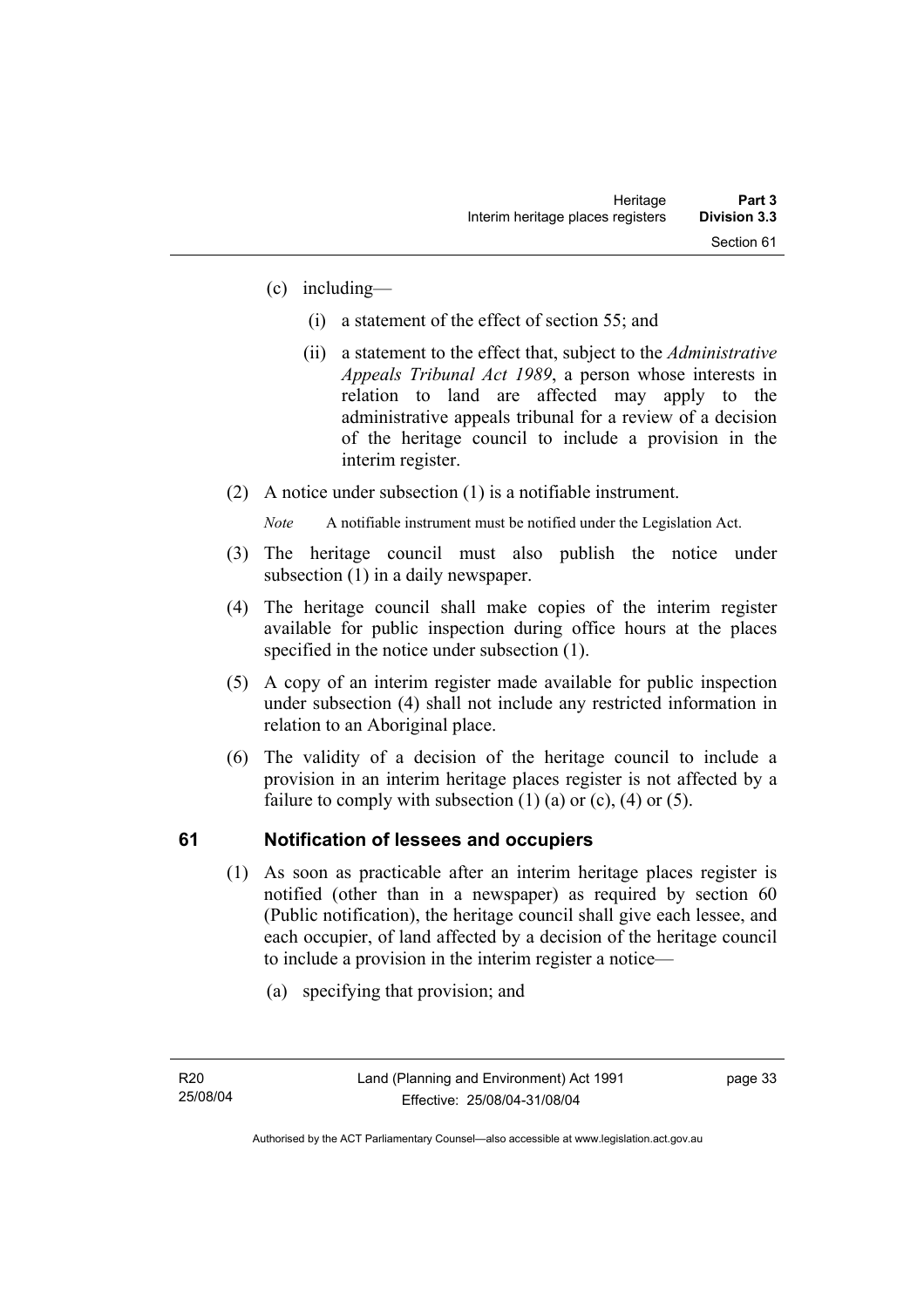- (b) specifying, and identifying as such, any relevant restricted information about Aboriginal places on that land; and
- (c) including the statements referred to in section 60 (1) (c) in relation to the interim register; and
- (d) including a statement of the effect of section 84 in relation to the publication of restricted information.
- *Note* For how documents may be given, see Legislation Act, pt 19.5.
- (2) The validity of a decision of the heritage council to include a provision in an interim heritage places register is not affected by a failure to comply with subsection (1).

#### **62 Revision of interim register**

- (1) After the notification of an interim heritage places register under section 60, the heritage council may, in writing, revise the interim register—
	- (a) to correct a formal error; or
	- (b) except if section 57 (1) applies—to provide for the removal of a provision of the interim register that would have had the effect of including an entry in the heritage places register.
- (2) A revision under subsection (1) is a notifiable instrument.

*Note* A notifiable instrument must be notified under the Legislation Act.

- (3) The heritage council shall publish a copy of a revision under subsection (1) in a daily newspaper.
- (4) A revision under subsection (1) (b) shall include—
	- (a) a statement that copies of the interim register, as revised, are available for public inspection at specified places; and
	- (b) a statement of the effect of section 55 in relation to the interim register as revised; and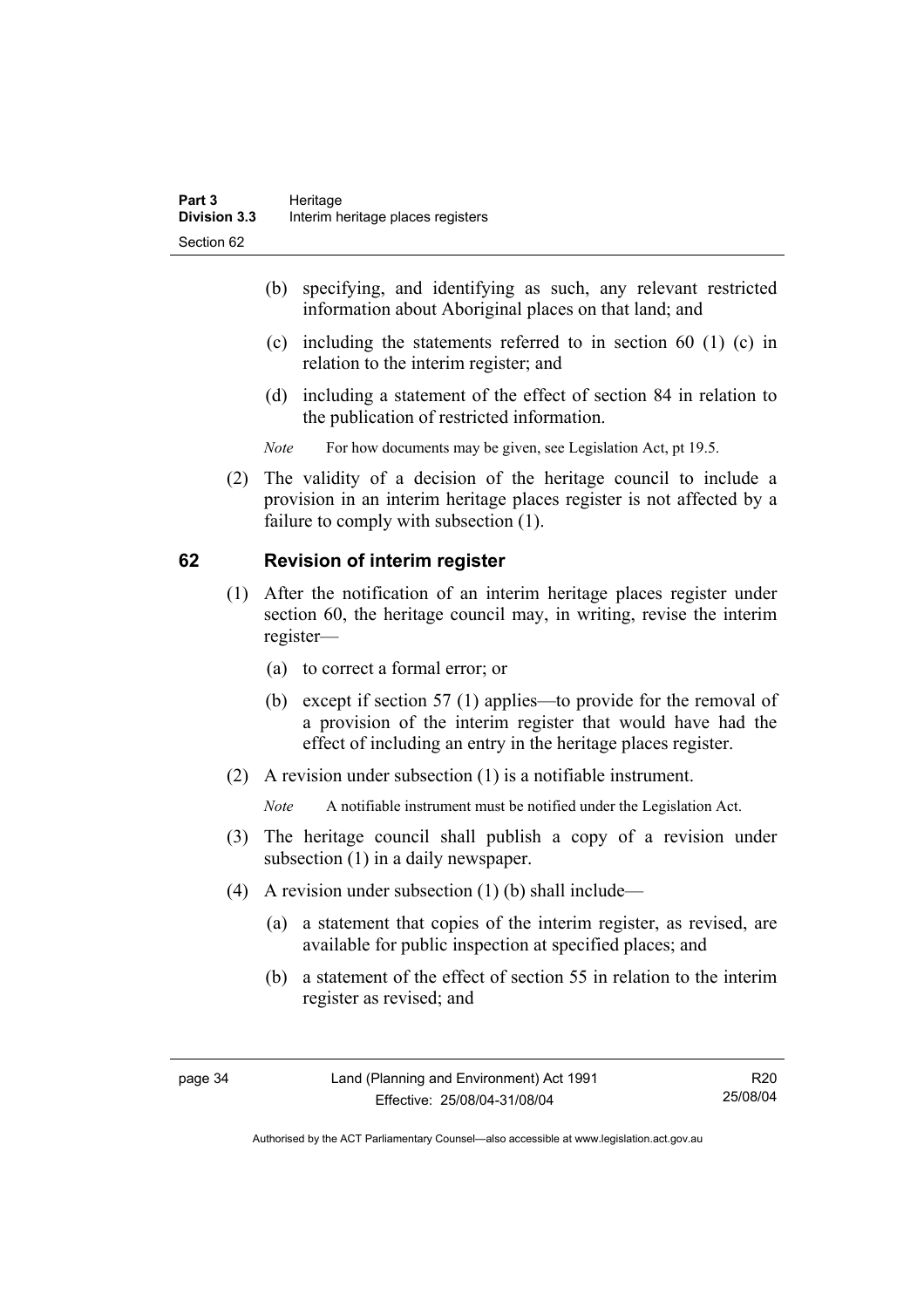- (c) a statement to the effect that, subject to the *Administrative Appeals Tribunal Act 1989*, a person whose interests in relation to land are affected may apply to the administrative appeals tribunal for a review of the heritage council's decision to revise a provision of the interim register.
- (5) The heritage council shall make copies of the interim register, as revised, available for public inspection during office hours at the places specified in the revision under subsection (4).
- (6) If subsection (1) (b) applies, the heritage council shall give each lessee, and each occupier, of land affected by the decision of the heritage council to revise the interim register a notice—
	- (a) specifying the revision; and
	- (b) including the statements referred to in subsection (4).
	- *Note* For how documents may be given, see Legislation Act, pt 19.5.
- (7) The validity of a decision of the heritage council to revise a provision of an interim heritage places register under subsection (1) (b) is not affected by a failure to comply with subsection (3), (4), (5) or (6).

### **63 Submission of interim register to planning and land authority**

- (1) For section 17, the heritage council shall submit an interim heritage places register to the planning and land authority in accordance with this section.
- (2) The heritage council shall submit an interim heritage places register to the planning and land authority after the end of 28 days after the interim register is notified (other than in a newspaper) as required by section 60 (Public notification), except if there is an application for review of a decision referred to in section 282A (1) (a) or (3) (b) in relation to the interim register.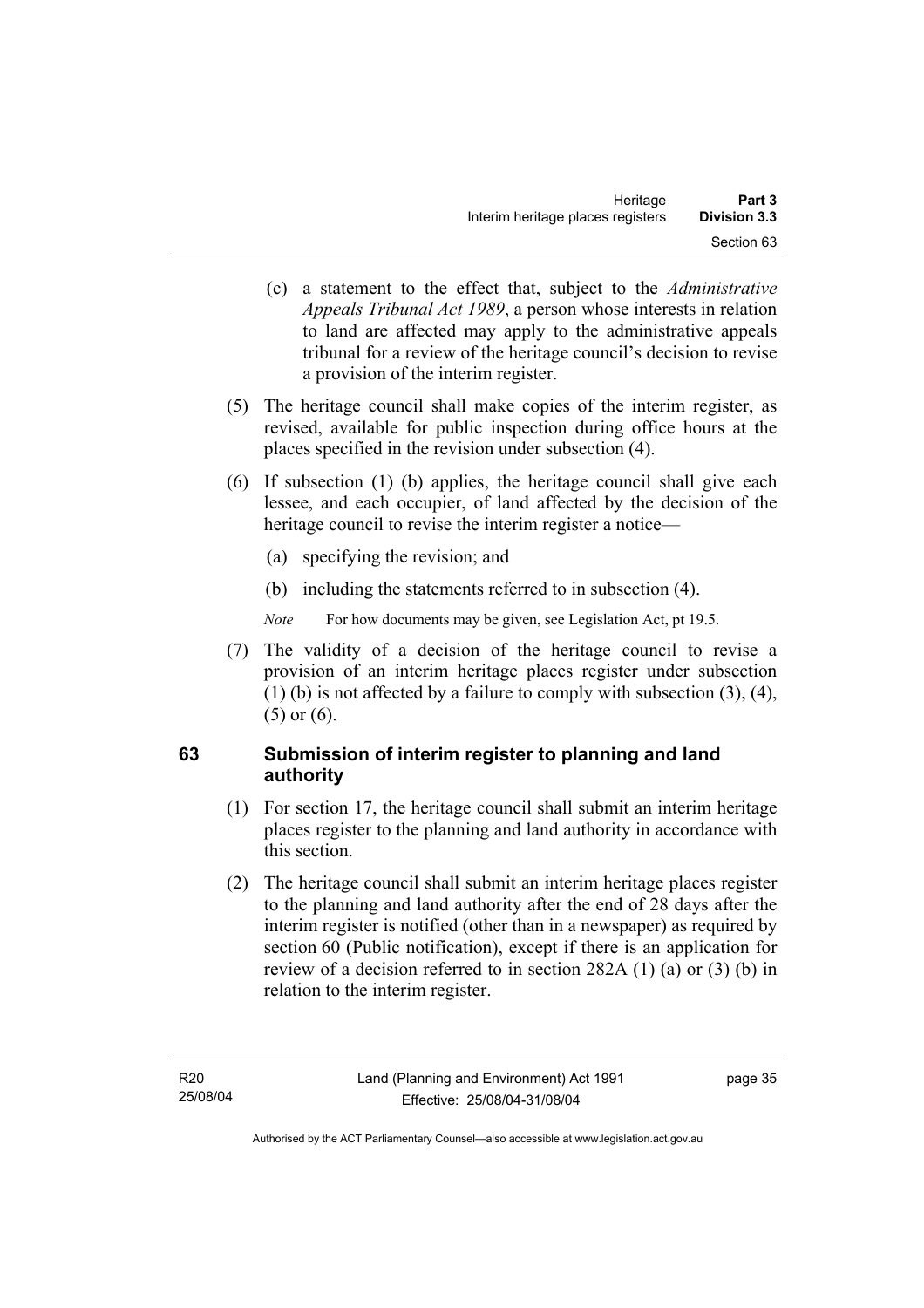- (3) If there is an application for review of a decision referred to in section 282A (1) (a) or (3) (b) in relation to an interim heritage places register, the heritage council shall—
	- (a) in relation to those provisions of the interim register that are not the subject of such an application—submit those provisions to the planning and land authority after the end of 28 days after the interim register is notified (other than in a newspaper) as required by section 60 (Public notification); and
	- (b) in relation to each provision of the interim register that is the subject of such an application—if appropriate, submit that provision to the authority, as varied (if at all) to reflect the administrative appeals tribunal's decision, after the resolution of the application.
- (4) If there is an application under section 282A (AAT Review of decisions) for the review of a decision of the heritage council to refuse to approve an application under section 59 for the inclusion of a provision in an interim heritage places register—
	- (a) subsection (1) applies notwithstanding the application for review; and
	- (b) if the application for review is successful—the heritage council shall submit that provision to the planning and land authority in the form approved by the administrative appeals tribunal in its decision.
- (5) If there is an application under section 282A (AAT Review of decisions) for the review of a decision of the heritage council to revise an interim heritage places register to remove a provision—
	- (a) subsection (1) applies notwithstanding the application; and
	- (b) if the application is successful—the heritage council shall submit that provision to the planning and land authority as reinstated in the interim register in accordance with the decision of the administrative appeals tribunal.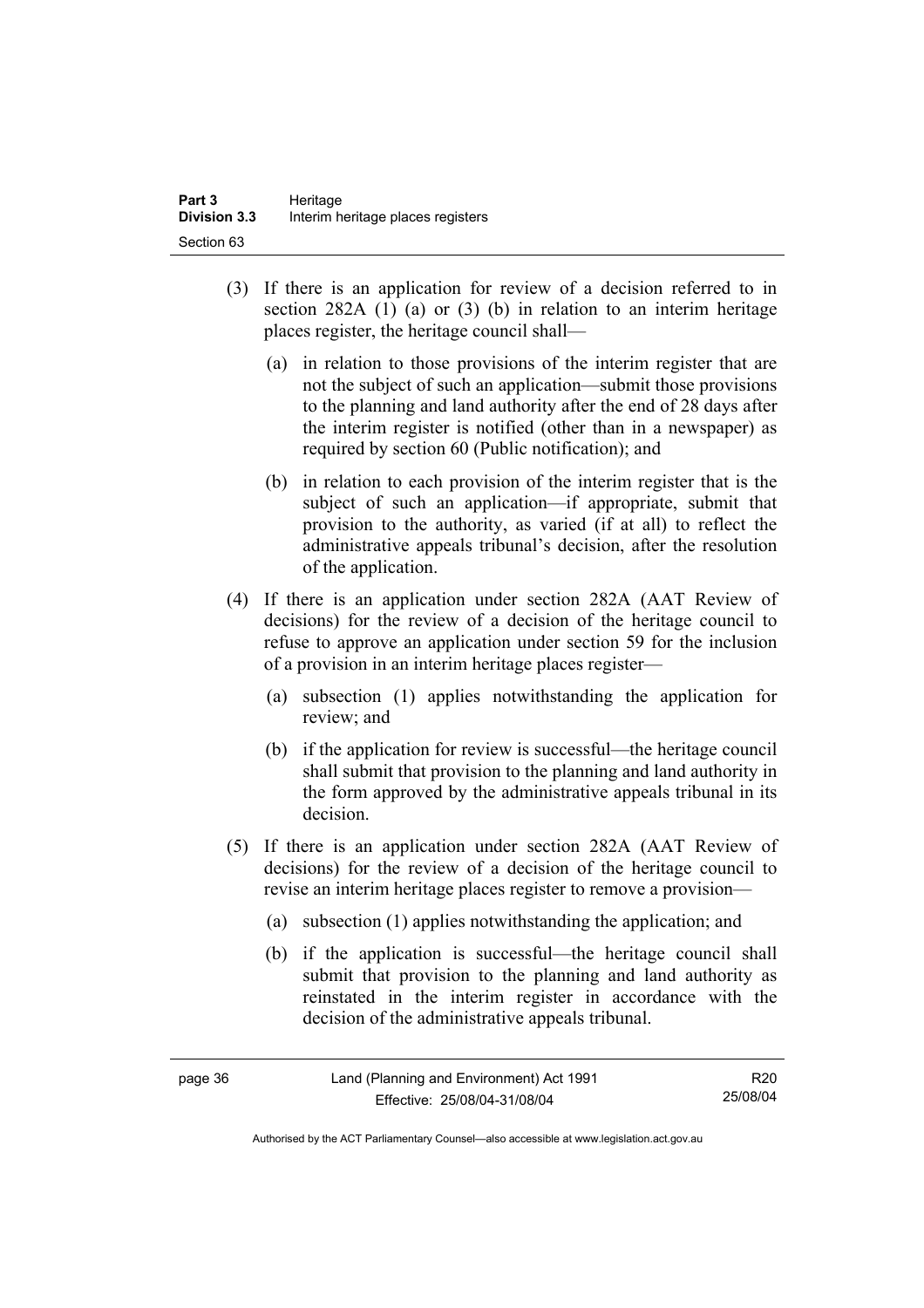# **Division 3.4 Acquisition of heritage places and objects**

#### **64 Acquisition**

- (1) The Minister may, on behalf of the Territory, acquire a place listed on the heritage places register if the Minister is satisfied that—
	- (a) the place has substantial heritage significance; and
	- (b) acquisition is the most prudent and feasible means to ensure the conservation of the heritage significance; and
	- (c) it is in the public interest for the Territory to acquire the place.
- (2) If subsection (1) applies in relation to a place, the Minister may acquire an object identified in the heritage places register as intrinsic to the heritage significance of that place.
- (3) The Minister shall acquire a place or an object under this section on just terms.
- (4) The Minister shall not acquire a place or an object under this section without first consulting with, and considering the views of—
	- (a) the lessee and the occupier of the place; and
	- (b) if an object is to be acquired—the owner and the possessor of the object; and
	- (c) the heritage council; and
	- (d) any relevant Aboriginal organisation;

about the proposed acquisition.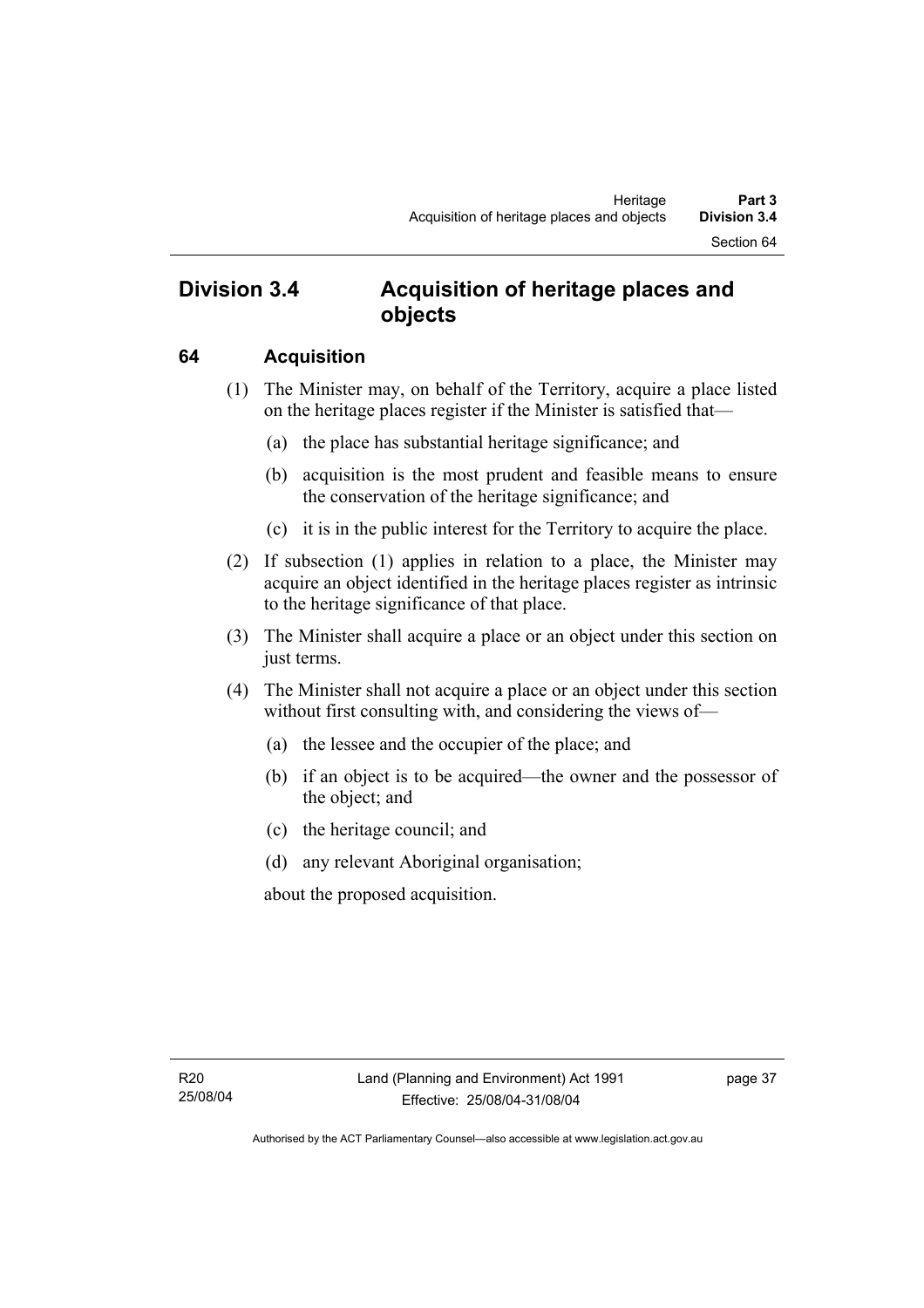Part 3 **Heritage Division 3.5** Aboriginal heritage Section 66

# **Division 3.5 Aboriginal heritage**

# **Subdivision 3.5.1 Preliminary**

#### **66 Definitions for div 3.5**

In this division:

*registered*, in relation to a place, means a place for which—

- (a) there is an entry in the heritage places register; or
- (b) there is a provision in an interim heritage places register that has the effect of including an entry for the place in the heritage places register.

*registration*, in relation to a place, means—

- (a) making an entry for the place in a heritage places register; or
- (b) including a provision in an interim heritage places register that has the effect of including an entry for the place in a heritage places register.

*unregistered*, in relation to a place, means a place that is not a registered place.

# **Subdivision 3.5.2 Reporting discoveries of unregistered Aboriginal places**

#### **67 Reports**

- (1) A person who discovers a place that he or she believes on reasonable grounds to be an unregistered Aboriginal place shall, within 7 days, report that discovery to the Minister in accordance with subsection  $(2)$ .
- (2) A report under subsection (1) shall—
	- (a) be in writing; and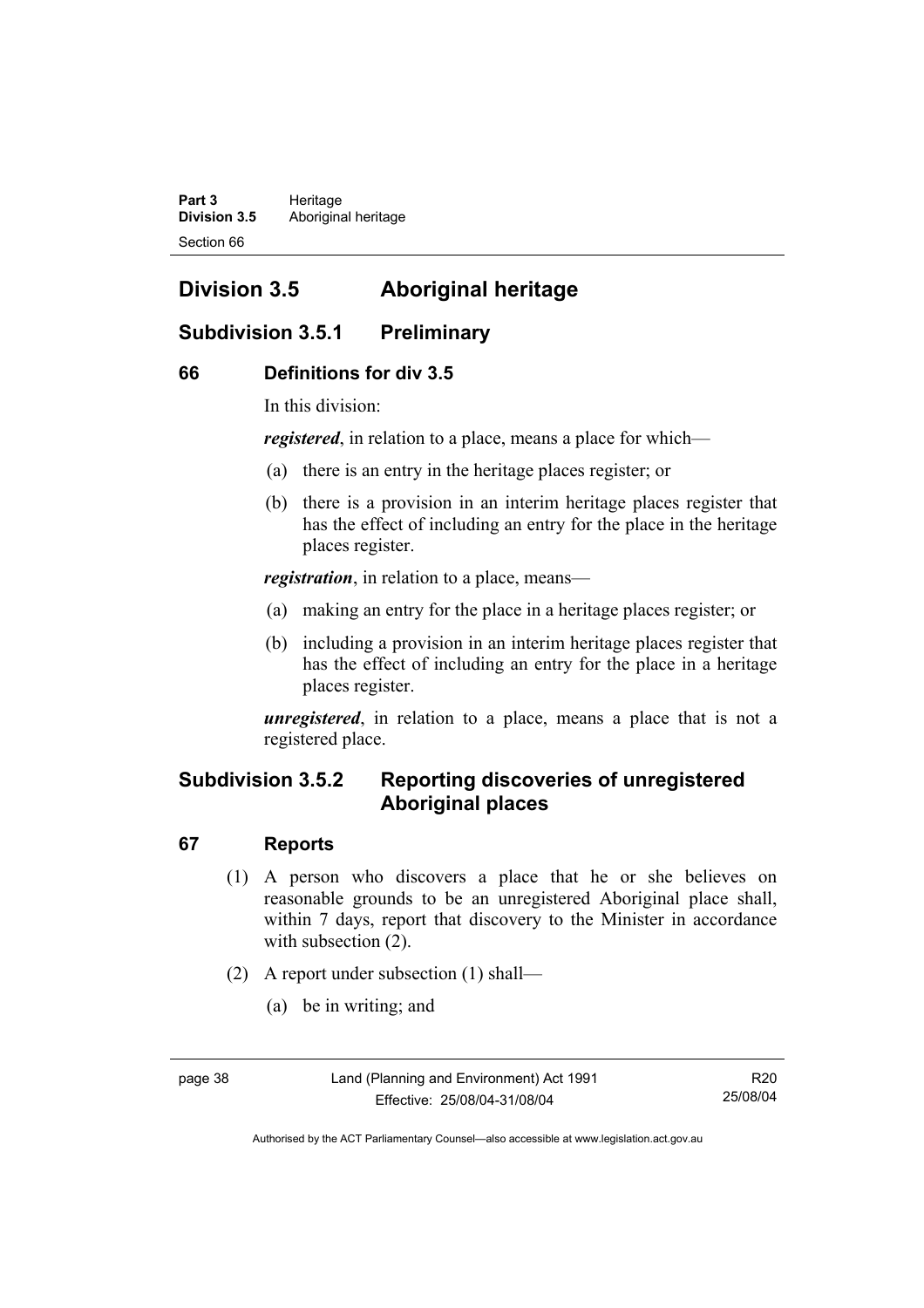- (b) specify the name and address of—
	- (i) the person giving the report; and
	- (ii) the lessee and each occupier of the land where the place is located (if the identity of those persons is known to the person giving the report); and
- (c) specify the nature and location of the discovery.
- (3) A person shall not, without reasonable excuse, fail to comply with subsection  $(1)$ .

Maximum penalty: 5 penalty units.

- (4) This section does not apply in relation to a person who—
	- (a) in accordance with Aboriginal tradition, has traditional affiliations with the land where the place is located; or
	- (b) believes on reasonable grounds that a declaration under section 69 (1) (b) or section 73 (1) (b) (that the place is not to be registered) is in force; or
	- (c) believes on reasonable grounds that the place has previously been registered.
- (5) Notwithstanding subsection (4) (a), a person who, in accordance with Aboriginal tradition, has traditional affiliations with particular land may, for this subdivision, report the discovery of an Aboriginal place on that land in accordance with subsection (1).

#### **68 Aboriginal heritage discoveries—consideration of reports**

- (1) On receiving a report of a discovery under section 67, the Minister shall—
	- (a) if the place is registered, or has previously been registered give the lessee and the occupier of the land where the place was discovered written notice of the details of that registration, including any relevant restricted information, together with a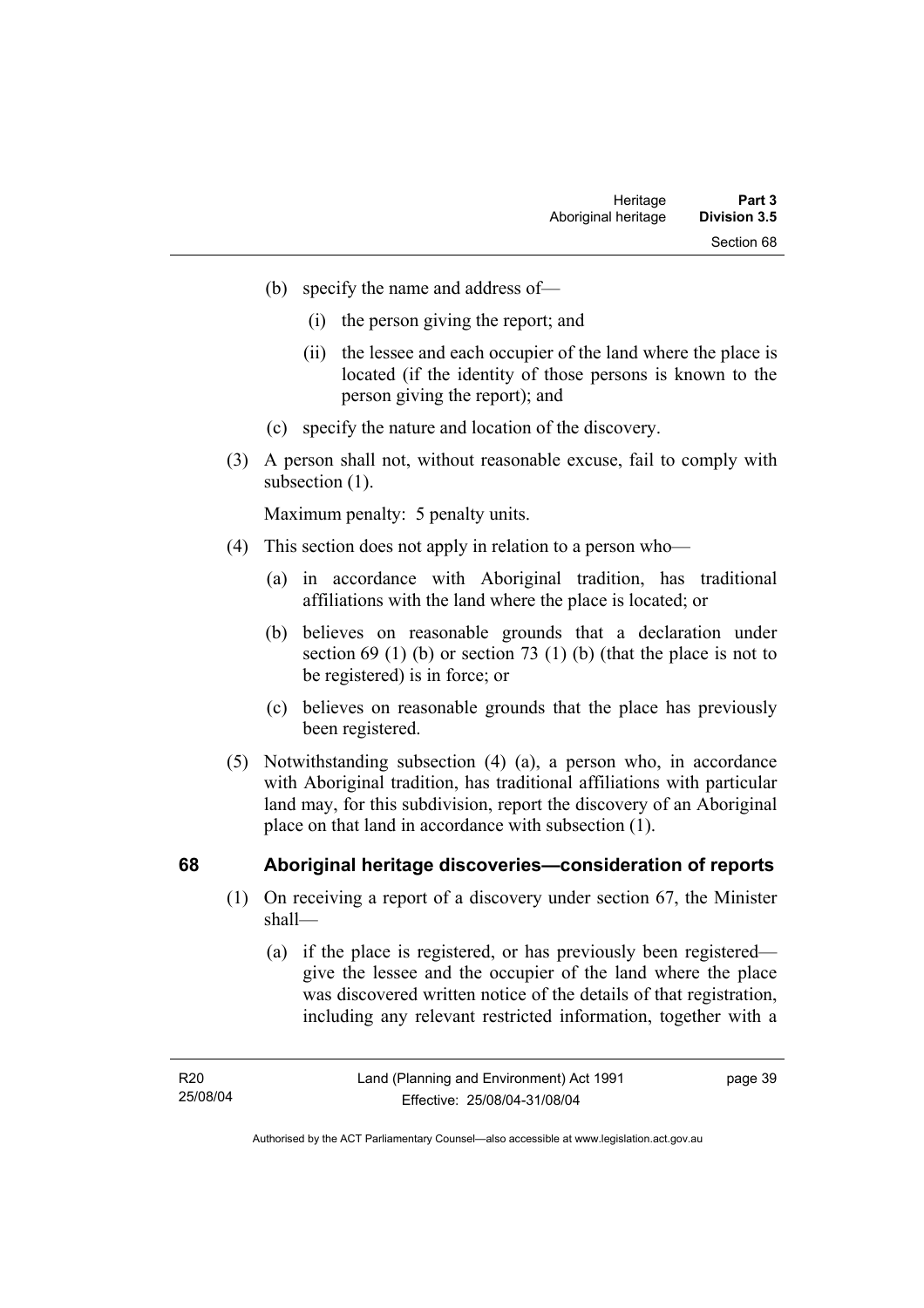statement of the effect of that registration (if it is still in force); or

- (b) if the place has never been registered—direct the heritage council to report to the Minister within 21 days about the heritage significance of the place or object.
- *Note* For how documents may be given, see Legislation Act, pt 19.5.
- (2) The heritage council shall—
	- (a) prepare a report for submission to the Minister in compliance with a direction under subsection (1) (b); and
	- (b) in preparing that report, consult with, and consider the views of—
		- (i) the lessee and the occupier of the place; and
		- (ii) the person who reported the discovery; and
		- (iii) any relevant Aboriginal organisation.

#### **69 Aboriginal heritage discoveries—Ministerial directions and declarations**

- (1) Within 14 days after receiving a report from the heritage council under section 68, the Minister must, in writing—
	- (a) direct the heritage council to notify an interim heritage places register under section 60 that would have the effect of registering the place on particular terms; or
	- (b) declare that the place is not to be registered, and give written notice of the declaration to—
		- (i) the lessee and the occupier of the land where the place was discovered; and
		- (ii) the person who reported the discovery; and
		- (iii) any relevant Aboriginal organisation.

page 40 Land (Planning and Environment) Act 1991 Effective: 25/08/04-31/08/04

R20 25/08/04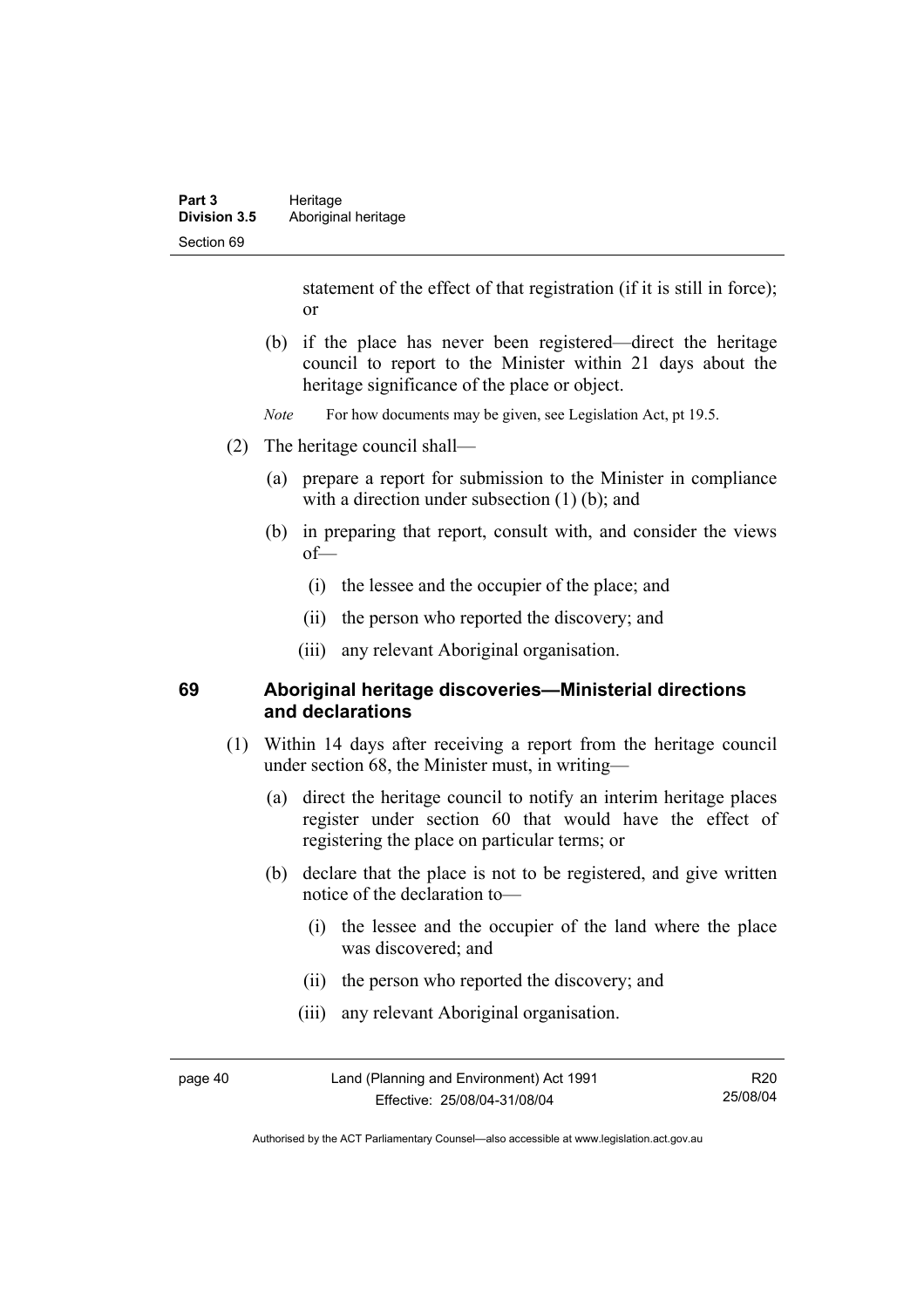- (2) Before making a decision under subsection (1), the Minister shall consult with the people mentioned in subsection (1) (b).
- (3) In making a decision under subsection (1), the Minister shall—
	- (a) after taking into account the report of the heritage council consider whether the place is of sufficient heritage significance to be registered; and
	- (b) after taking into account the views of the people consulted under subsection (2), consider the effect of registration on their interests.
- (4) If the Minister makes a decision under subsection (1) (a), section 60 and section 61 apply in relation to a decision of the Minister under subsection (1) (a) as if the references in those sections to a decision of the heritage council to include a provision in an interim heritage places register were references to that decision of the Minister.
- (5) The following are notifiable instruments:
	- (a) a direction under subsection (1) (a);
	- (b) a declaration under subsection (1) (b).
	- *Note* A notifiable instrument must be notified under the Legislation Act.
- (6) A direction or declaration must be notified under the Legislation Act within 14 days after it is made.

# **Subdivision 3.5.3 Protection of unregistered Aboriginal heritage**

#### **70 Damaging unregistered Aboriginal places**

A person shall not without reasonable excuse, disturb, damage or destroy or cause or permit to be disturbed, damaged or destroyed an unregistered Aboriginal place, unless—

(a) that place has previously been registered; and

page 41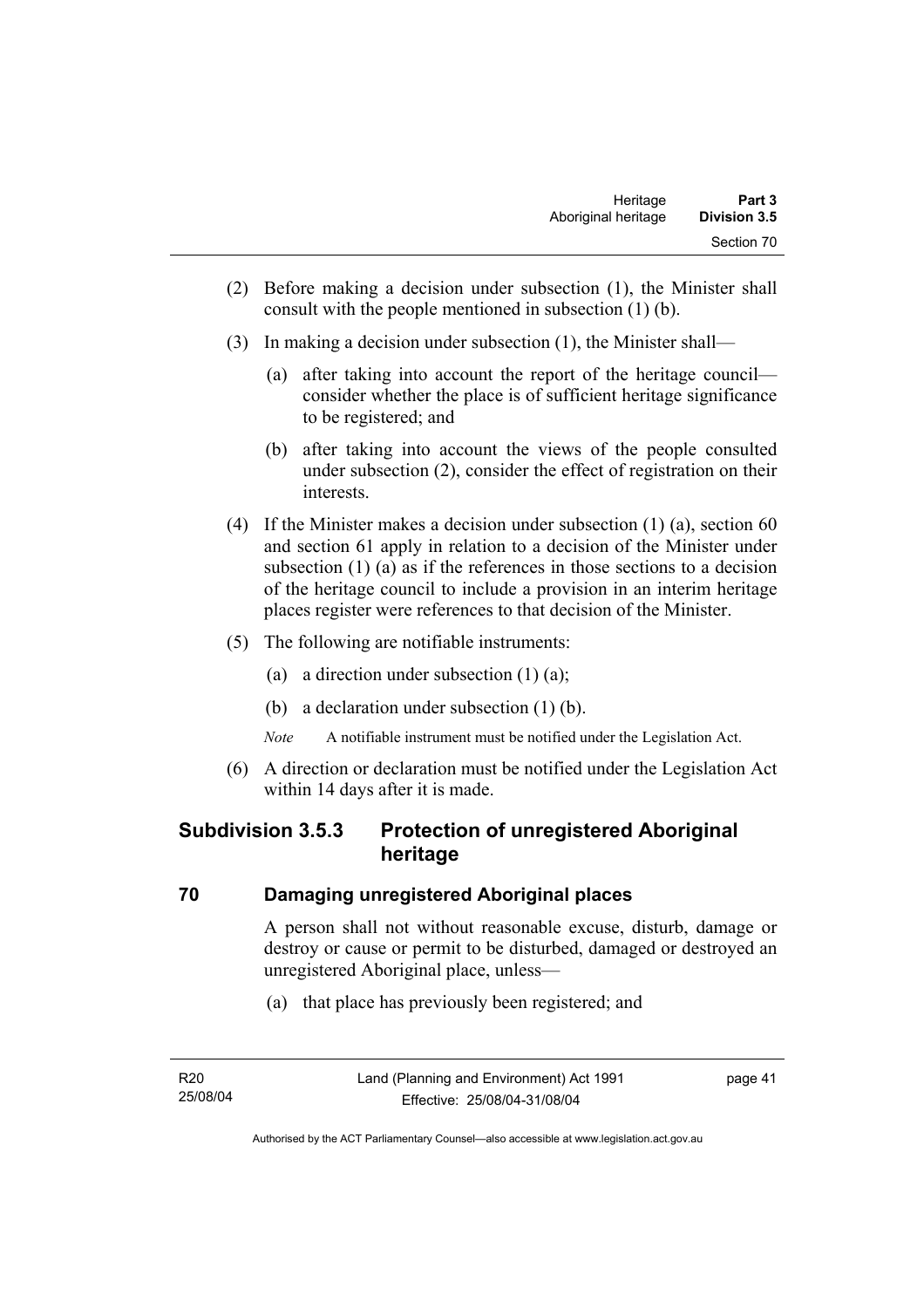(b) that registration has been cancelled.

Maximum penalty: 50 penalty units, imprisonment for 6 months or both.

#### **71 Orders for protection of unregistered Aboriginal places application of pt 6**

(1) In this section:

*order* means an order referred to in subsection (2).

- (2) The Minister may make an order under division 6.3 in relation to the disturbance, damage or destruction of an unregistered Aboriginal place except if—
	- (a) a declaration under section  $69 (1) (b)$  or section  $73 (1) (b)$  is in force in relation to that place; or
	- (b) the place has previously been registered.
- (3) For division 6.3 in its application to an order, the disturbance, damage or destruction referred to in subsection (2) is to be taken to be a controlled activity.
- (4) In deciding whether to make an order, the Minister shall consider whether the relevant controlled activity is likely to affect adversely the heritage significance of the place.
- (5) An order—
	- (a) shall specify the grounds on which the order is made; and
	- (b) may direct any person against whom it is made—
		- (i) to stop disturbing, damaging or destroying an unregistered Aboriginal place; or
		- (ii) not to begin disturbing, damaging or destroying such a place.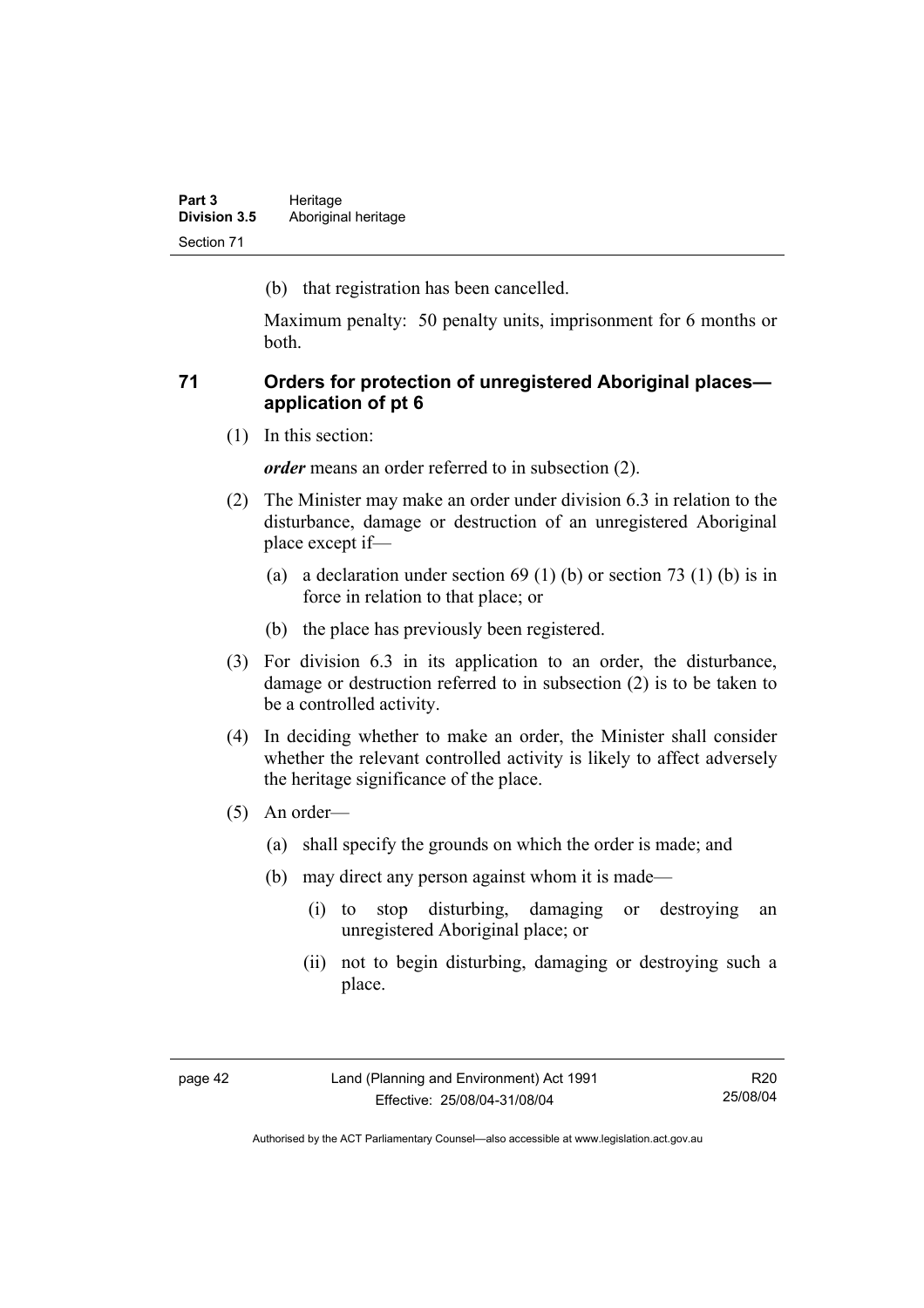- (6) An order shall remain in force for the period, not longer than 35 days, specified in the order.
- (7) Section 257 (Content of orders) does not apply to an order made for this section.

#### **72 Orders—reports by heritage council**

- (1) If the Minister makes an order for section 71, he or she shall direct the heritage council to report within 21 days about the heritage significance of the relevant place.
- (2) The heritage council shall—
	- (a) prepare a report for submission to the Minister in compliance with a direction under subsection (1); and
	- (b) in preparing that report, consult with, and consider the views of—
		- (i) the lessee and the occupier of the place; and
		- (ii) the person who reported the discovery; and
		- (iii) any relevant Aboriginal organisation.

#### **73 Orders—Ministerial directions and declarations**

- (1) Within 14 days after receiving a report from the heritage council under section 72, the Minister must, in writing—
	- (a) direct the heritage council to notify an interim heritage places register under section 60 that would have the effect of registering the place on particular terms; or
	- (b) declare that the place is not to be registered, and give written notice of the declaration to—
		- (i) the lessee and the occupier of the land where the place was discovered; and
		- (ii) any relevant Aboriginal organisation.

| R <sub>20</sub> | Land (Planning and Environment) Act 1991 | page 43 |
|-----------------|------------------------------------------|---------|
| 25/08/04        | Effective: 25/08/04-31/08/04             |         |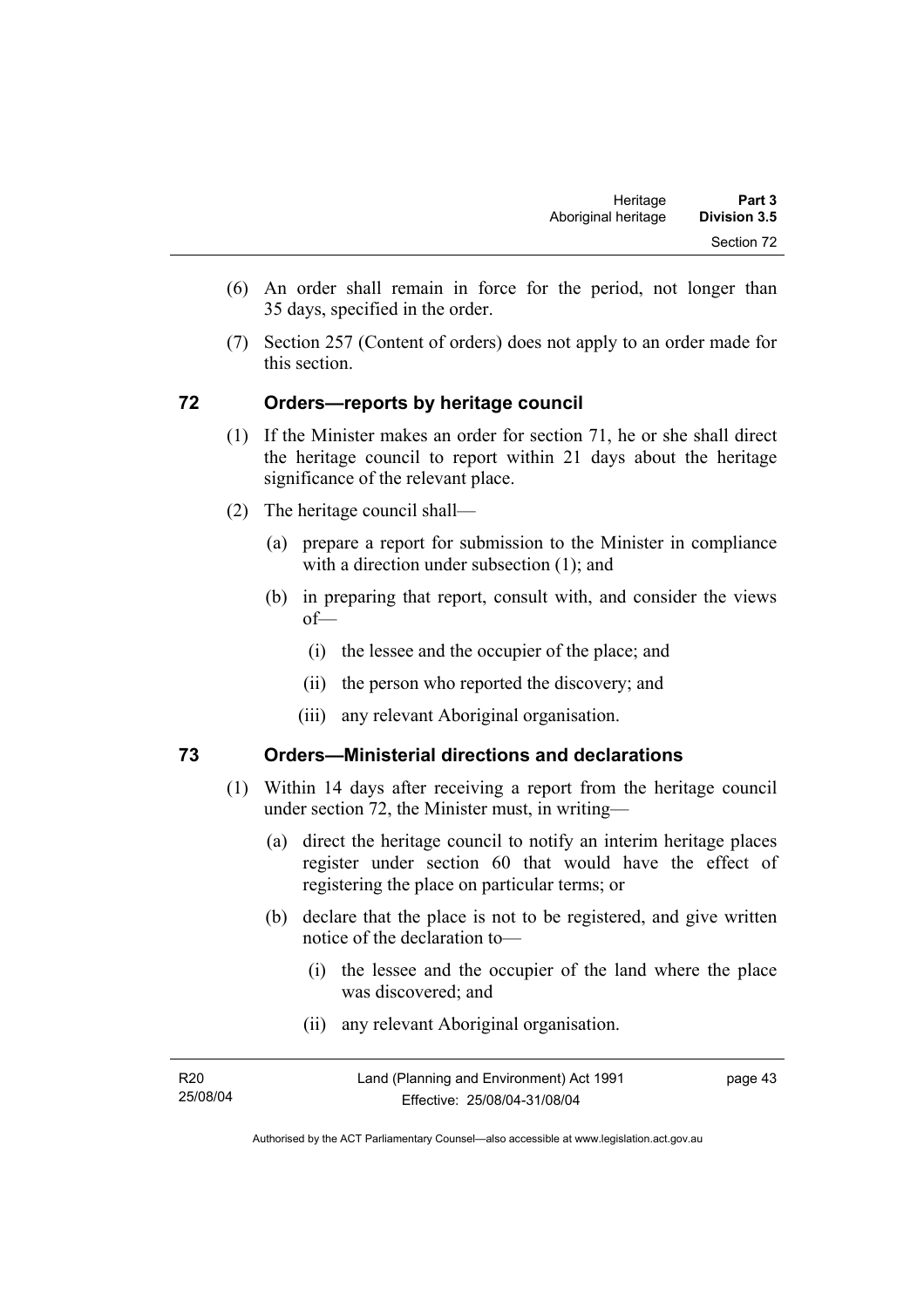- (2) Before making a decision under subsection (1), the Minister shall consult with the persons referred to in subsection (1) (b).
- (3) In making a decision under subsection (1), the Minister shall—
	- (a) taking into account the report of the heritage council, consider whether the place is of sufficient heritage significance to be registered; and
	- (b) taking into account the views of the people consulted under subsection (2), consider the effect of registration on their interests; and
	- (c) taking into account that report and those views, consider whether there is any prudent and feasible alternative to the activity in relation to which the order is in force.
- (4) If the Minister makes a decision under subsection (1) (a), section 60 and section 61 apply in relation to a decision of the Minister under subsection (1) (a) as if the references in those sections to a decision of the heritage council to include a provision in an interim heritage places register were references to that decision of the Minister.
- (5) The following are notifiable instruments:
	- (a) a direction under subsection  $(1)$   $(a)$ ;
	- (b) a declaration under subsection (1) (b).
	- *Note* A notifiable instrument must be notified under the Legislation Act.
- (6) A direction or declaration must be notified under the Legislation Act within 14 days after it is made.

# **Subdivision 3.5.4 Compensation claims**

#### **74 Definitions for sdiv 3.5.4**

In this subdivision:

*compensation* means compensation under section 78.

| IC.<br>15.1 |  |
|-------------|--|
|-------------|--|

Land (Planning and Environment) Act 1991 Effective: 25/08/04-31/08/04

R20 25/08/04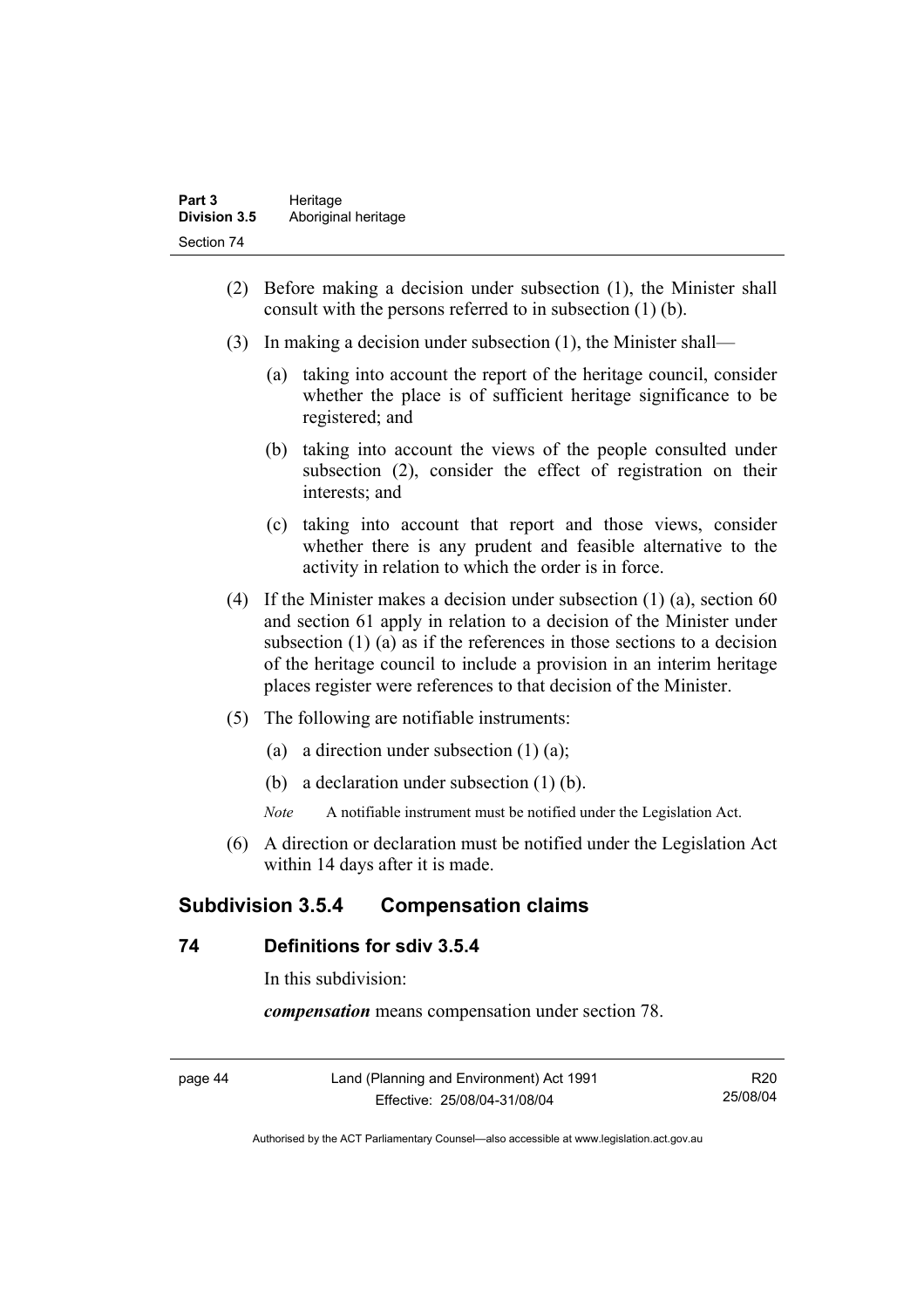#### **75 Application of sdiv 3.5.4**

This subdivision applies if—

- (a) a person reports the discovery of an unregistered place in accordance with section 67; or
- (b) an order referred to in section 71 (2) is made in relation to a place; or
- (c) a place is registered in an interim heritage places register under a direction under section 69 (1) (a) or section 73 (1) (a) following a report or order mentioned in paragraph (a) or (b); or
- (d) a place is registered in the heritage places register because of its registration in an interim heritage places register under a direction under section 69 (1) (a) or section 73 (1) (a).

### **76 Right to compensation**

- (1) In a circumstance in which this subdivision applies, on application in accordance with subsection (4) the Minister shall, on behalf of the Territory, compensate the applicant for loss or damage—
	- (a) directly attributable to that circumstance; and
	- (b) that arises out of any contractual or statutory obligations incurred by the applicant before the occurrence of that circumstance.
- (2) If this subdivision applies in relation to more than 1 circumstance relating to the same land—
	- (a) the Minister may compensate the applicant under subsection (1) for the combined loss or damage directly attributable to that combination of circumstances; and
	- (b) such compensation is only payable for loss or damage in relation to contractual or statutory obligations incurred by the

page 45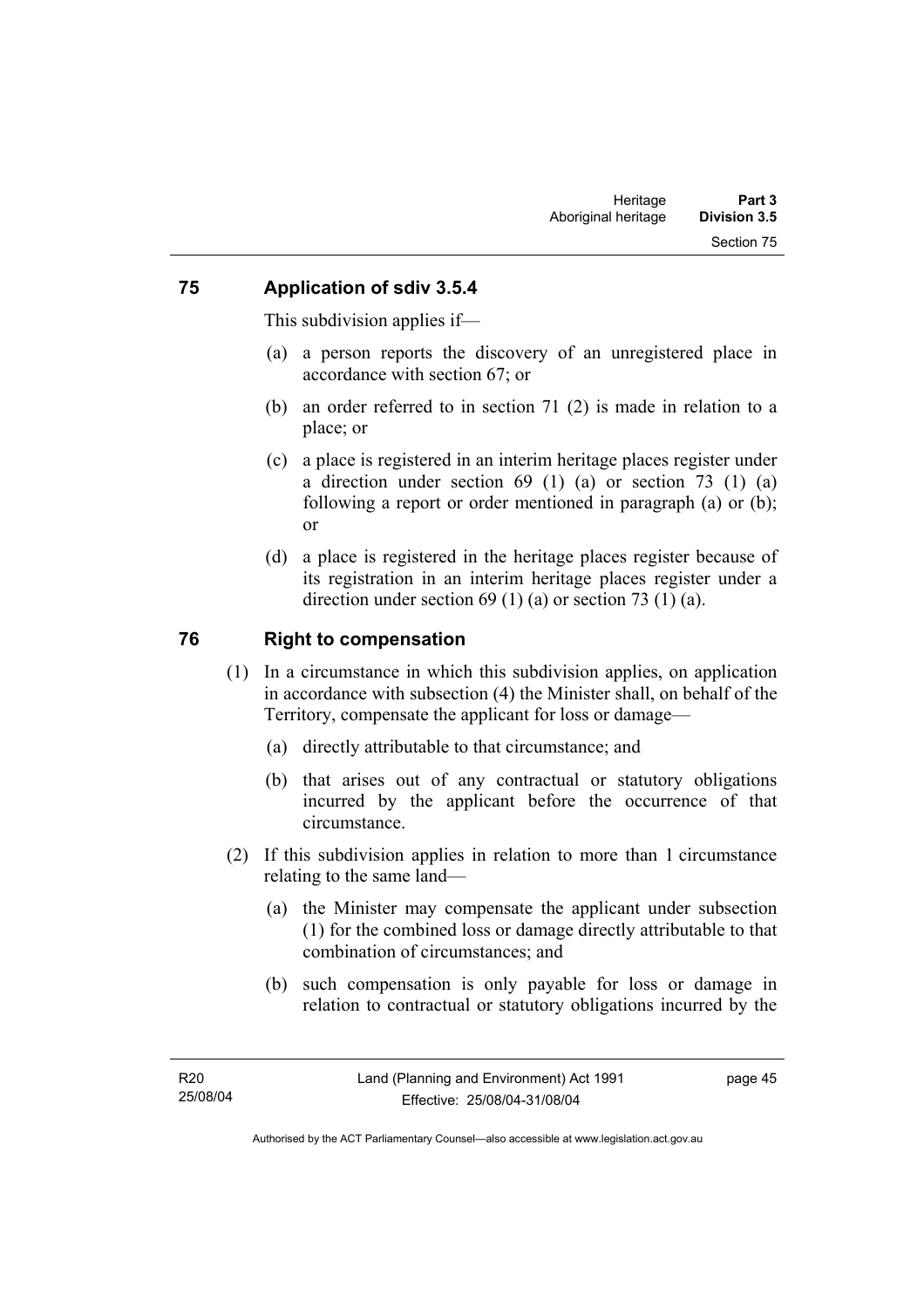| Part 3              | Heritage            |
|---------------------|---------------------|
| <b>Division 3.5</b> | Aboriginal heritage |
| Section 77          |                     |

applicant before the occurrence of the earliest of those circumstances.

- (3) If an order referred to in section 71 is made against a person, no compensation is payable to that person for any loss or damage attributable to that order being made, or to any subsequent registration of the relevant place, that arises out of an obligation incurred by the applicant if, at the time the obligation was incurred, the applicant believed that the relevant place was an Aboriginal place.
- (4) An application for compensation shall be made within 1 year of the date of occurrence of the latest of the relevant circumstances because of which this subdivision applies.
- (5) If this subdivision applies, no amount for damages or compensation is payable to any person only because of the circumstances of that application, except under this subdivision.

#### **77 Loss for which compensation is recoverable**

- (1) Compensation is only payable for loss or damage attributable to the application of this subdivision that—
	- (a) is capable of being assessed by way of a liquidated amount; and
	- (b) takes into account any opportunity for recovery of taxes or diminution of tax liabilities; and
	- (c) is not otherwise capable of recovery or mitigation, or further recovery or mitigation.
- (2) Loss for which compensation is payable includes—
	- (a) expenditure incurred in the preparation of plans for the purposes of any work in relation to which the compensation is sought; and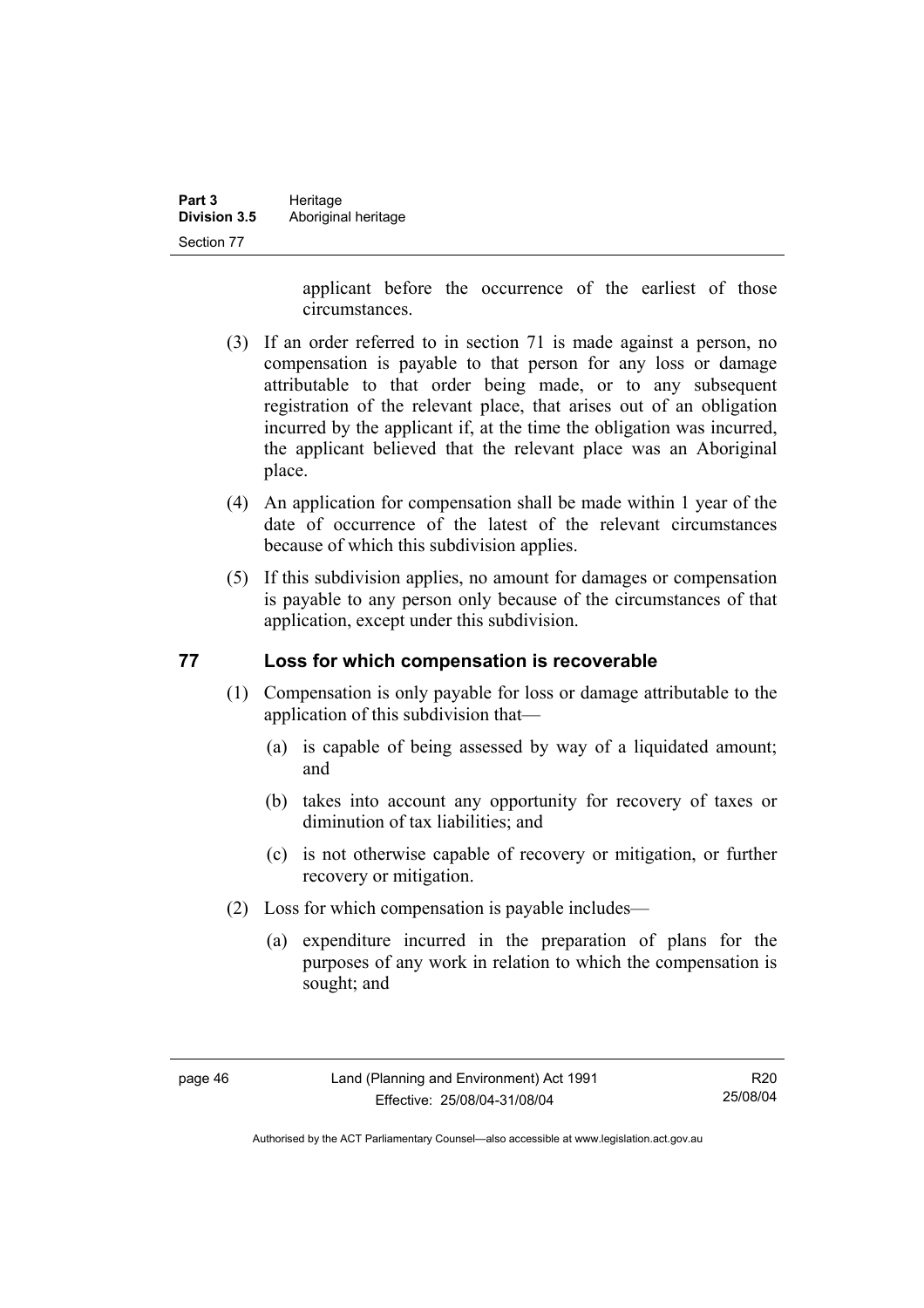- (b) any other expenditure necessarily preparatory to carrying out that work; and
- (c) the cost of acquisition of any land or object, including any incidental costs.
- (3) Loss for which compensation is payable does not include—
	- (a) any capital costs or capital depreciation except for expenditure or costs referred to in subsection (2); or
	- (b) any amount in relation to the prospective use of the land in relation to which this subdivision applies, except if—
		- (i) that land is registered in the heritage places register; and
		- (ii) that use is consistent with the requirements of the register.

#### **78 Amount of compensation**

- (1) Subject to section 77, if the Minister decides that compensation should be paid to an applicant, the Territory shall pay the applicant the amount determined by the Minister by written notice to the applicant.
- (2) If an applicant, by written notice to the Minister, disputes the amount of compensation determined under subsection (1), the Minister may, by written notice to the applicant, revise that determination in accordance with a determination—
	- (a) of a valuer appointed by agreement between the Minister and the applicant; or
	- (b) arrived at by another method agreed between the Minister and the applicant.

#### **79 Consultation with applicants**

Before giving an applicant for compensation a notice in accordance with section 282A (1) (b), the Minister shall—

page 47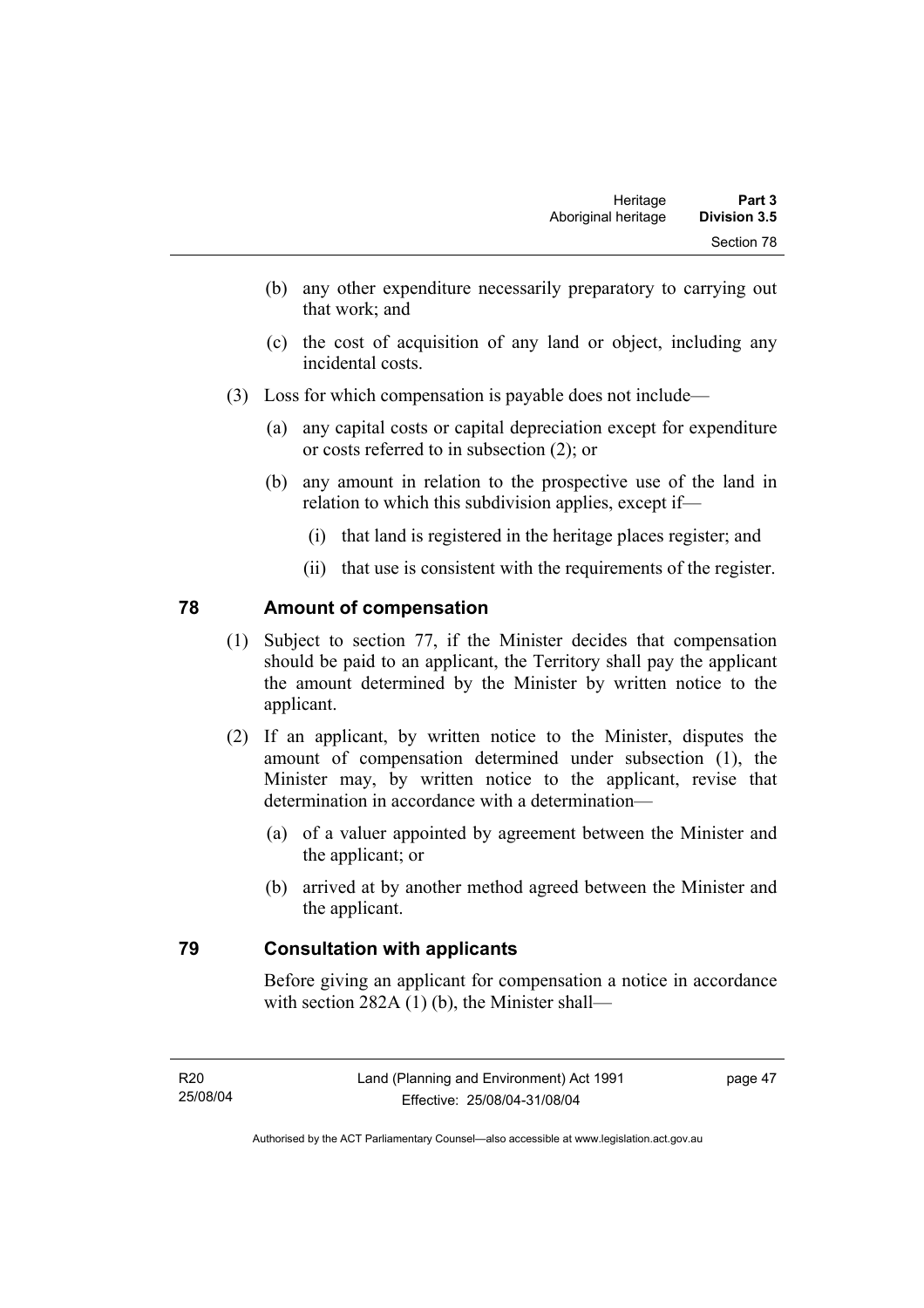- (a) consult with the applicant; and
- (b) consider the views of the applicant;

about the Minister's proposed decision.

#### **80 Notice of decisions about compensation**

- (1) If the Minister decides to grant an applicant compensation, he or she shall notify the applicant within 60 days after receiving the application.
- (2) Notice in accordance with section 282A (1) (b) shall be given within 60 days of receiving the application to which the notice relates.

# **Subdivision 3.5.5 Consultation in relation to registers**

#### **81 Consultation with Aboriginal organisations**

- (1) This section applies if the heritage council is preparing an interim heritage places register, or a revision of such a register, that relates to an Aboriginal place.
- (2) If this section applies, the heritage council shall consult with, and consider the views of, any relevant Aboriginal organisation about the effect of the interim register or revision on Aboriginal tradition.
- (3) In this section:

*Aboriginal place* includes a place that the heritage council at one time considered to be an Aboriginal place, but that the heritage council no longer considers to be an Aboriginal place.

# **Subdivision 3.5.6 Restricted information**

#### **82 Restricted information**

 (1) If, in the Minister's opinion, the public disclosure of particular information about the location or nature of an Aboriginal place would be likely to have a significant adverse effect on—

R20 25/08/04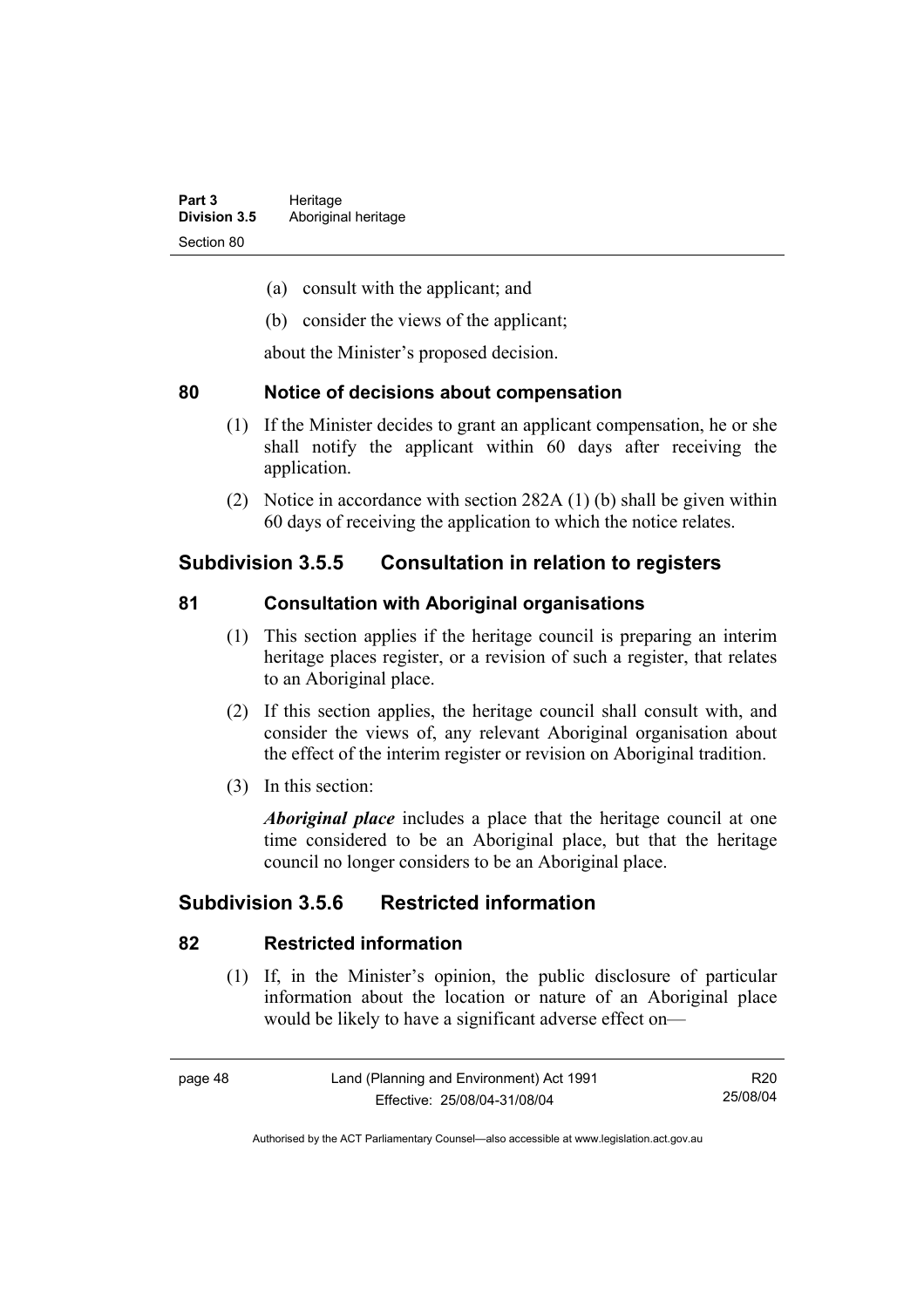- (a) Aboriginal tradition; or
- (b) the heritage significance of the place;

the Minister shall, in writing, declare that information to be restricted information for this Act.

- (2) The Minister shall not make a declaration under subsection (1) without first consulting with, and considering the views of—
	- (a) the heritage council; and
	- (b) any relevant Aboriginal organisation;

about the relevant information.

- (3) The Minister shall give a copy of a declaration under subsection (1)  $to$ —
	- (a) the lessee and the occupier of any land in relation to which the declaration is given; and
	- (b) the heritage council; and
	- (c) any relevant Aboriginal organisation.
	- *Note* For how documents may be given, see Legislation Act, pt 19.5.
- (4) A copy of a declaration given under subsection (3) (a) to the lessee or occupier of any land must be accompanied by a notice under section 282A (1) (Review of decisions).
- (5) The validity of a decision of the Minister to make a declaration under subsection (1) is not affected by a failure to comply with subsections  $(2)$ ,  $(3)$  and  $(4)$ .

#### **83 Publication of restricted information by public officials**

- (1) The Territory, the Executive, a Minister or a Territory authority shall not publish or cause to be published any restricted information about an Aboriginal place except—
	- (a) for this part or part 2; or

page 49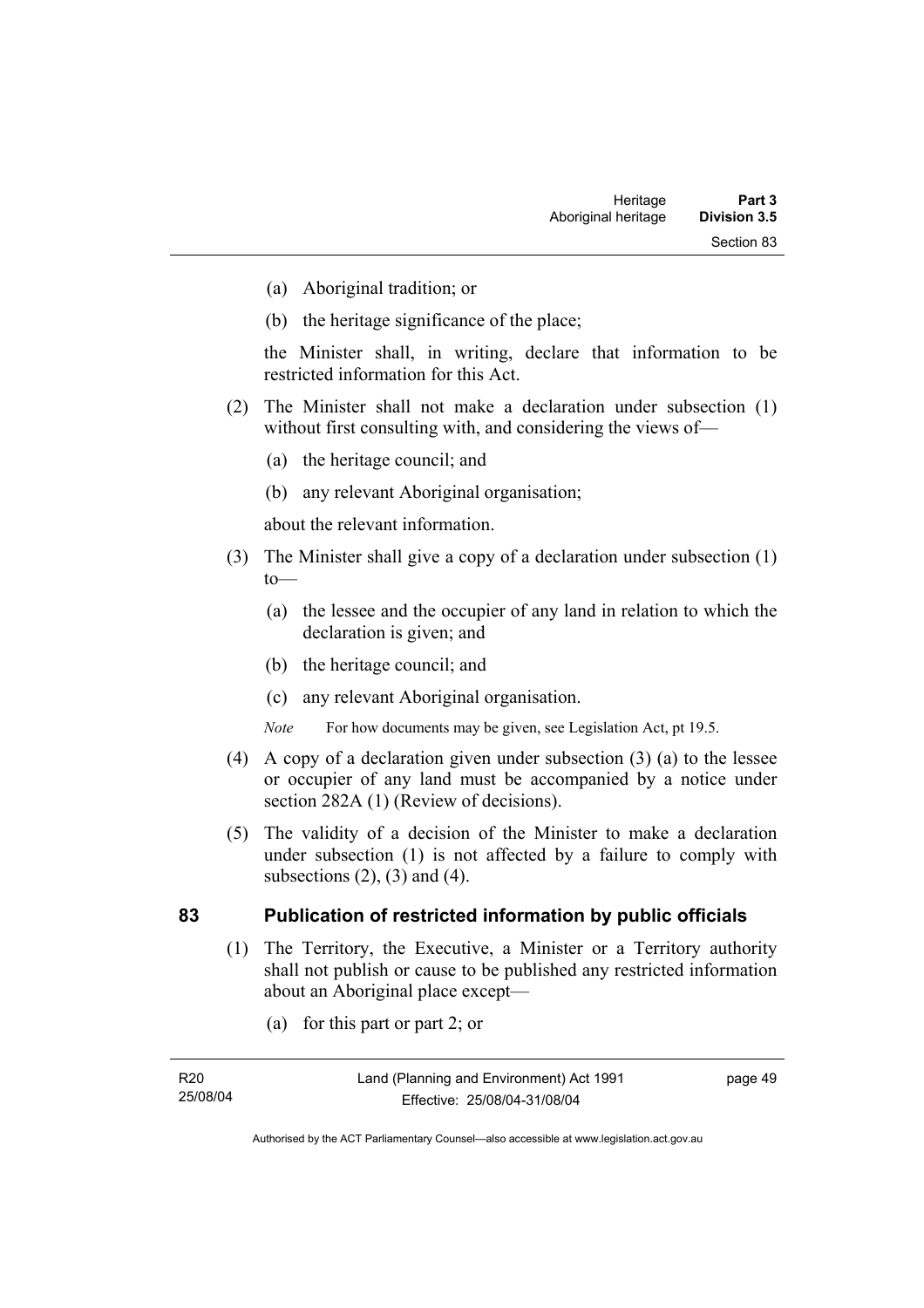- (b) in accordance with subsection (2); or
- (c) in accordance with the prescribed procedures.
- (2) For subsection (1) (b), restricted information may be published if the person or body responsible for its publication is satisfied on reasonable grounds that the publication would not have a significant adverse effect on—
	- (a) Aboriginal tradition; or
	- (b) the heritage significance of the relevant place.

#### **84 Publication of restricted information generally**

- (1) A person (other than a person referred to in section 83 (1)) shall not, without reasonable excuse, publish or cause to be published restricted information about an Aboriginal place except—
	- (a) in accordance with an approval under subsection (2); and
	- (b) if that publication is accompanied by a written statement in the form referred to in section 82 (4) (a).

Maximum penalty: 50 penalty units, imprisonment for 6 months or both.

- (2) On application in accordance with subsection (3), the heritage council shall, by written notice to the applicant, approve the publication of restricted information about an Aboriginal place if it is satisfied on reasonable grounds that the publication would not have a significant adverse effect on—
	- (a) Aboriginal tradition; or
	- (b) the heritage significance of the relevant place.
- (3) An application under subsection (2) shall be in writing specifying—
	- (a) the nature of the restricted information; and
	- (b) the reason for the proposed publication; and

R20 25/08/04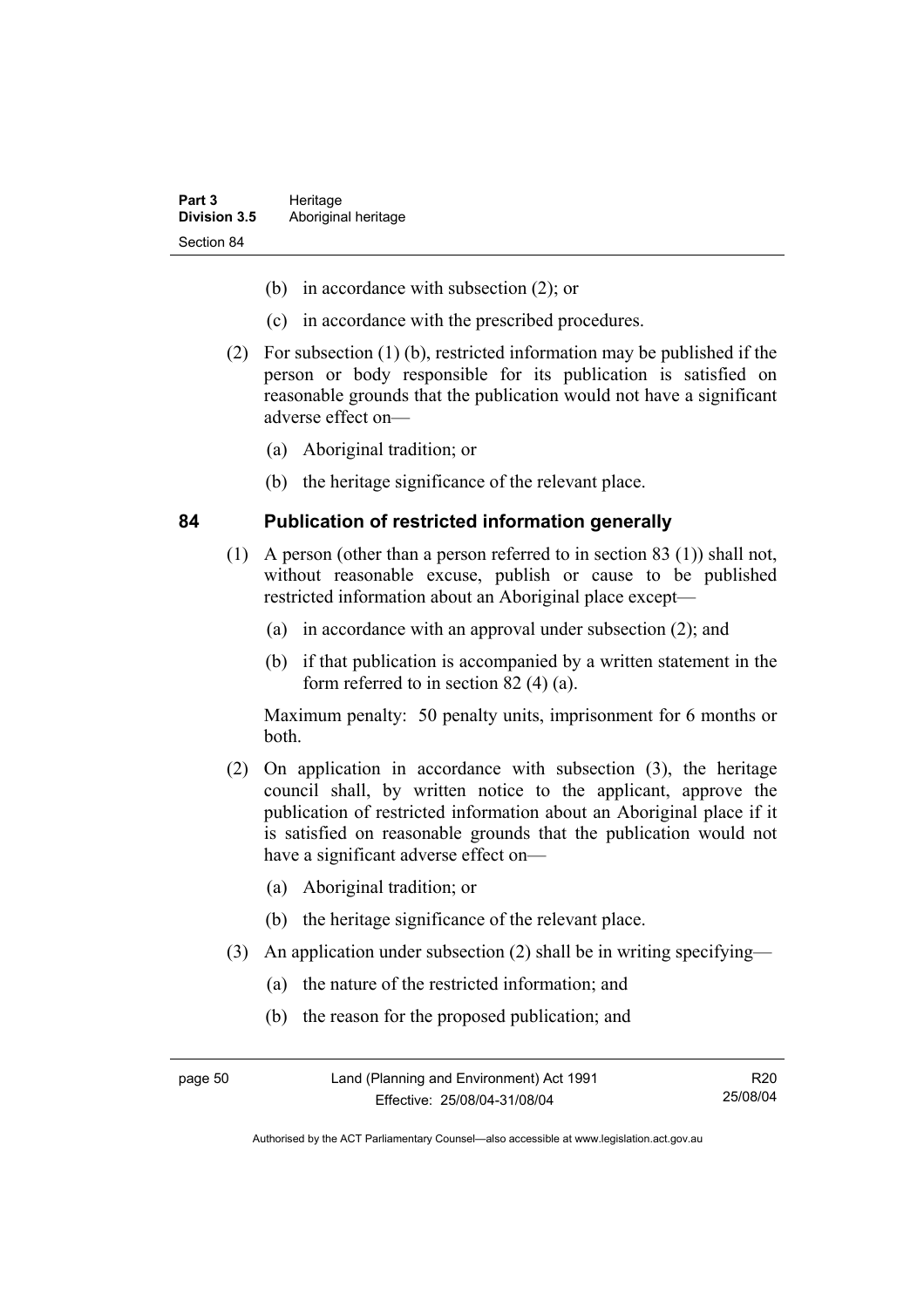(c) the nature of the proposed publication, including the person, persons or class of persons to whom or to which it is directed.

#### **85 Access to restricted information**

- (1) On application in accordance with subsection (2) by—
	- (a) a lessee or an occupier of land; or
	- (b) if an interest in relation to land is being offered for sale—a person who is considering purchasing that interest;

the heritage council shall publish to that person any restricted information relevant to the conservation and use of that land.

- (2) An application shall be in writing accompanied by a written declaration—
	- (a) for subsection (1) (a)—specifying the capacity in which the applicant is applying; or
	- (b) for subsection (1) (b)—specifying the interest being offered for sale, and stating that the applicant is considering the purchase of that interest.
- (3) If the heritage council publishes restricted information to a person under subsection (1), the council shall give the person a written statement explaining the effect of the Minister's declaration that information is restricted information for this Act.

# **Division 3.6 Public access to heritage information**

# **Subdivision 3.6.1 Information about administrative action**

#### **87 Application of sdiv 3.6.1**

This subdivision applies in relation to the following documents:

(a) reports under section 67;

page 51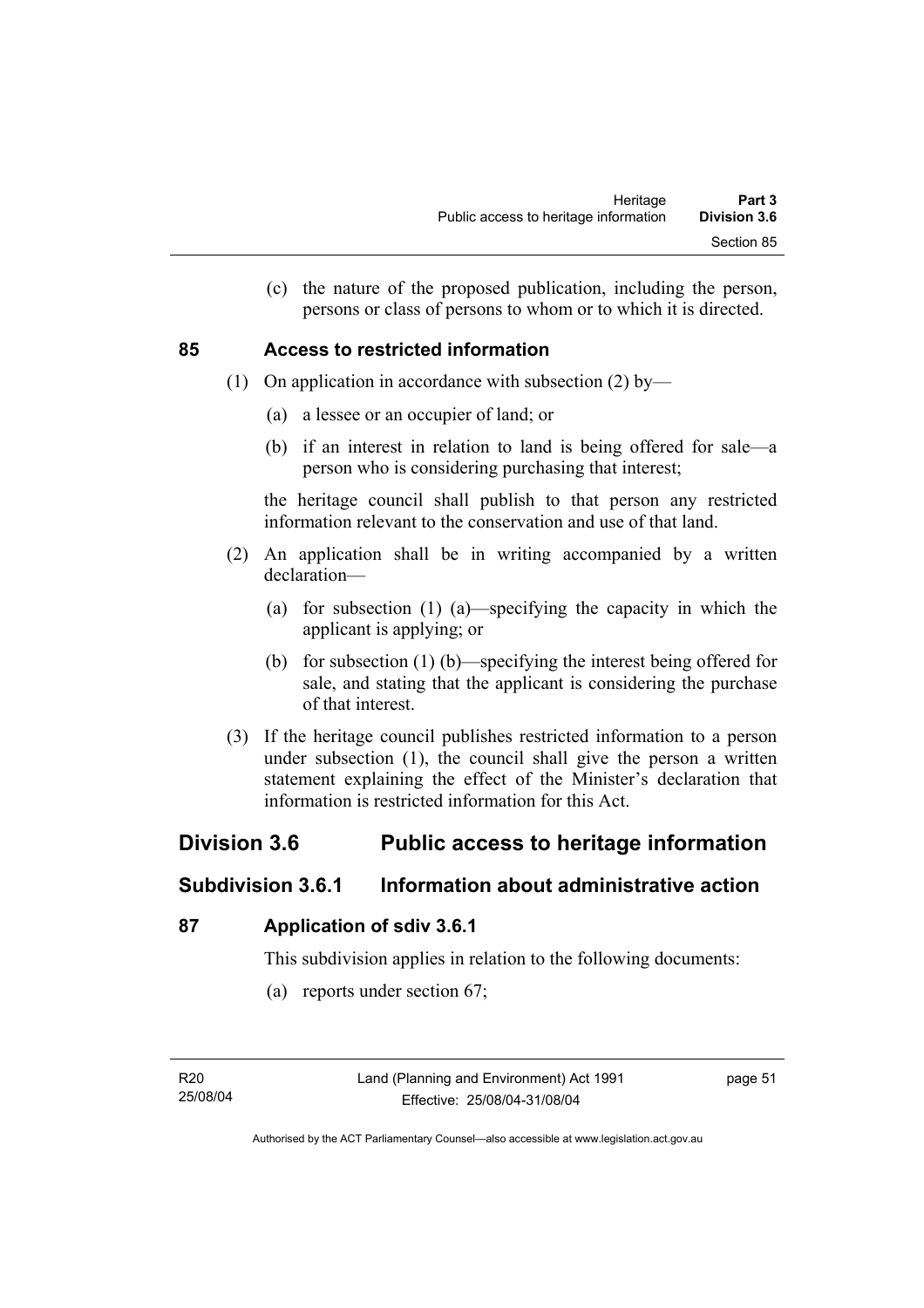- (b) declarations under section 69 (1) (b), while the declarations are in force;
- (c) orders referred to in section 71, while the orders are in force;
- (d) declarations under section 73 (1) (b), while the declarations are in force.

#### **88 Searching administrative records**

- (1) A person may, during office hours, inspect a document to which this subdivision applies, excluding any part of the document that—
	- (a) contains restricted information; or
	- (b) contains information that is the subject of a declaration under subsection (3).
- (2) On application by a person, the Minister shall give the person a copy of a document to which this subdivision applies, or any part of such document, excluding any part of the document that—
	- (a) contains restricted information; or
	- (b) contains information that is the subject of a declaration under subsection (3).
	- *Note* A fee may be determined under s 287 for this subsection.
- (3) The Minister may, by written notice to the applicant, declare that a document to which this subdivision applies, or a specified part of such a document, is not to be available for public inspection under subsection  $(1)$  or  $(2)$ .
- (4) The Minister shall only make a declaration under subsection (3) if he or she is satisfied that—
	- (a) information in the relevant application or part—
		- (i) relates to the personal or business affairs of a person; and
		- (ii) was supplied to the Minister in confidence; and

| page 52 | Land (Planning and Environment) Act 1991 | R20      |
|---------|------------------------------------------|----------|
|         | Effective: 25/08/04-31/08/04             | 25/08/04 |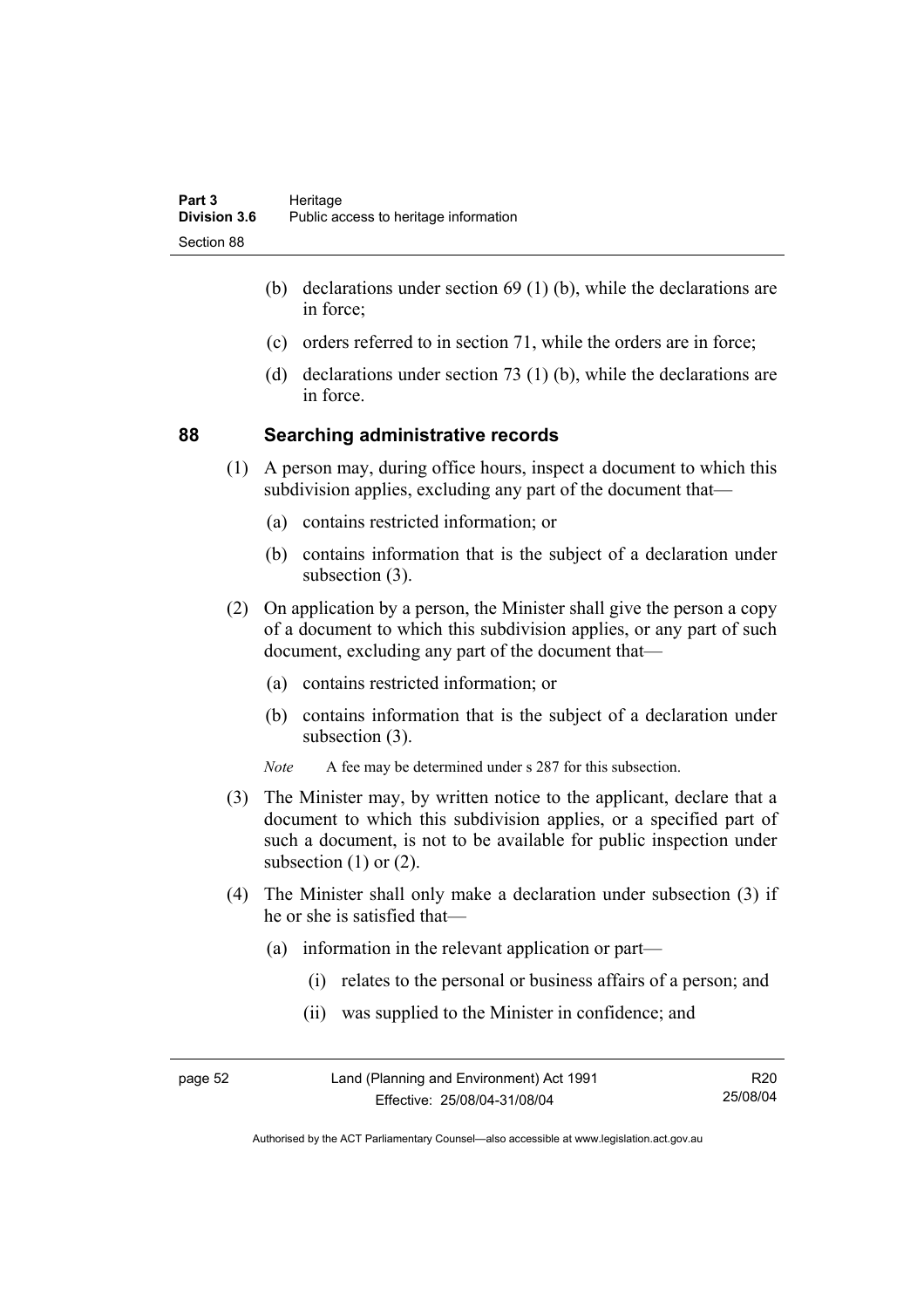(b) the publication of that information would not be in the public interest.

# **Subdivision 3.6.2 Access to heritage registers**

#### **89 Searching heritage registers**

- (1) Anyone may, during office hours, inspect the heritage places register or interim heritage places register, other than any part that contains restricted information.
- (2) On application, the heritage council must give the applicant a copy of, or of any part of, the heritage places register or interim heritage places register, other than a part that contains restricted information.

- (3) On application to the heritage council in relation to a place mentioned in subsection (4), the heritage council must give the applicant a certificate stating—
	- (a) whether a declaration in relation to the place is in force under section 69 (1) (a) or section 73 (1) (a); or
	- (b) whether the place has previously been so listed, or proposed to be so listed.
- (4) Subsection (3) applies to a place that—
	- (a) is not listed in the heritage places register or an interim heritage places register; and
	- (b) is not, in an interim heritage places register, proposed to be listed in the corresponding heritage places register.

*Note* A fee may be determined under s 287 for this subsection and subsection (3).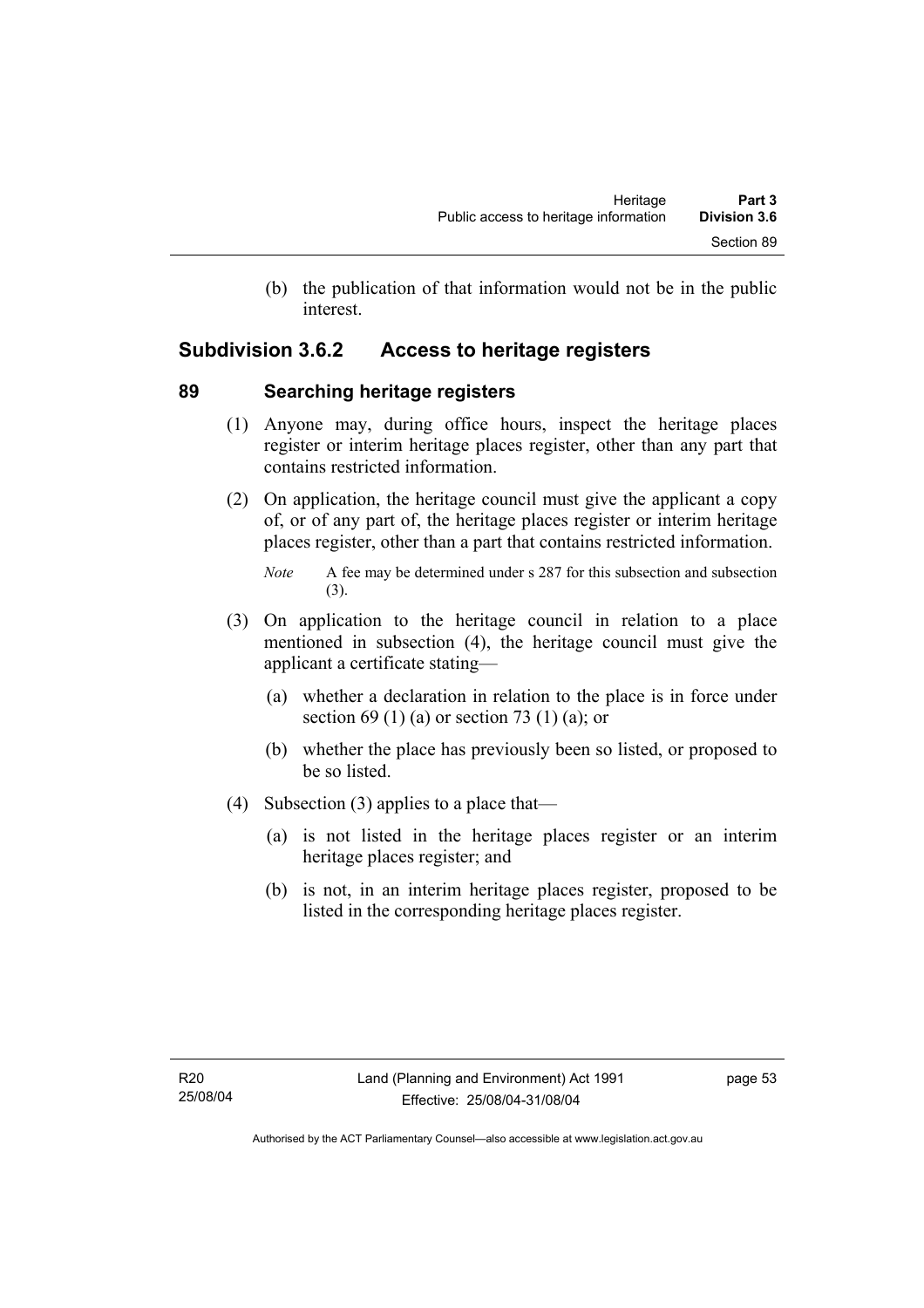# **Division 3.7 Australian Capital Territory Heritage Council**

#### **90 Definitions for div 3.7**

In this division:

*chairperson* means the chairperson of the heritage council appointed under section 99 (1).

*deputy chairperson* means the deputy chairperson of the heritage council appointed under section 99 (1).

*expert member* means a member appointed under section 96 (1).

*heritage objects register*—see the *Heritage Objects Act 1991*, section 4.

*member* means a member of the heritage council.

*permanent member* means a member mentioned in section 92 (a), and includes a deputy of a permanent member appointed under section 95 (1).

*secretary* means the secretary to the heritage council appointed under section 99 (2).

#### **91 Establishment of heritage council**

The Australian Capital Territory Heritage Council is established.

#### **92 Constitution**

The heritage council consists of—

- (a) the planning and land authority and the conservator as permanent members; and
- (b) not more than 9 expert members.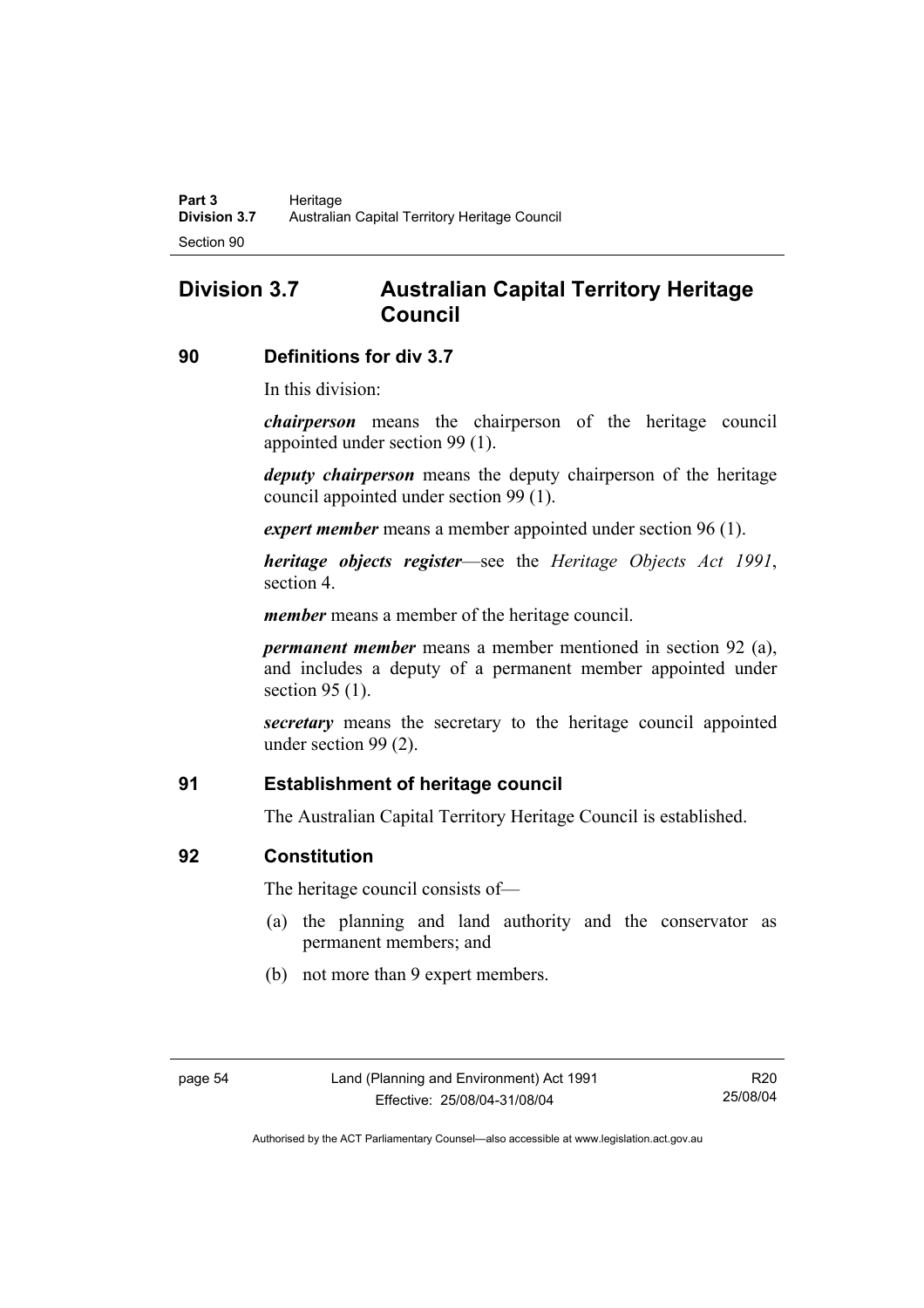#### **93 Functions of heritage council**

The heritage council has the following functions:

- (a) to advise the Minister about—
	- (i) the criteria for this part and the *Heritage Objects Act 1991* for deciding the heritage significance of places and objects; and
	- (ii) incentives for the conservation of the heritage significance of heritage places and heritage objects; and
	- (iii) the promotion of public awareness of heritage places and heritage objects; and
	- (iv) other matters about heritage significance in the ACT;
- (b) at the request of a Territory authority, to advise the authority about the matters mentioned in paragraph (a) as they relate to the exercise of the authority's functions under this Act or another Territory law;
- (c) to prepare an initial interim heritage places register and an initial interim heritage objects register and, subsequently, to prepare interim variations to the heritage places register and the heritage objects register;
- (d) any other function given to it under this Act or another Territory law.
- *Note* A provision of a law that gives an entity (including a person) a function also gives the entity powers necessary and convenient to exercise the function (see Legislation Act, s 196 and dict, pt 1, def of *entity*).

#### **94 Ministerial directions**

- (1) The Minister may give the heritage council written directions—
	- (a) about the policy and objectives it should pursue in the exercise of its functions; or

page 55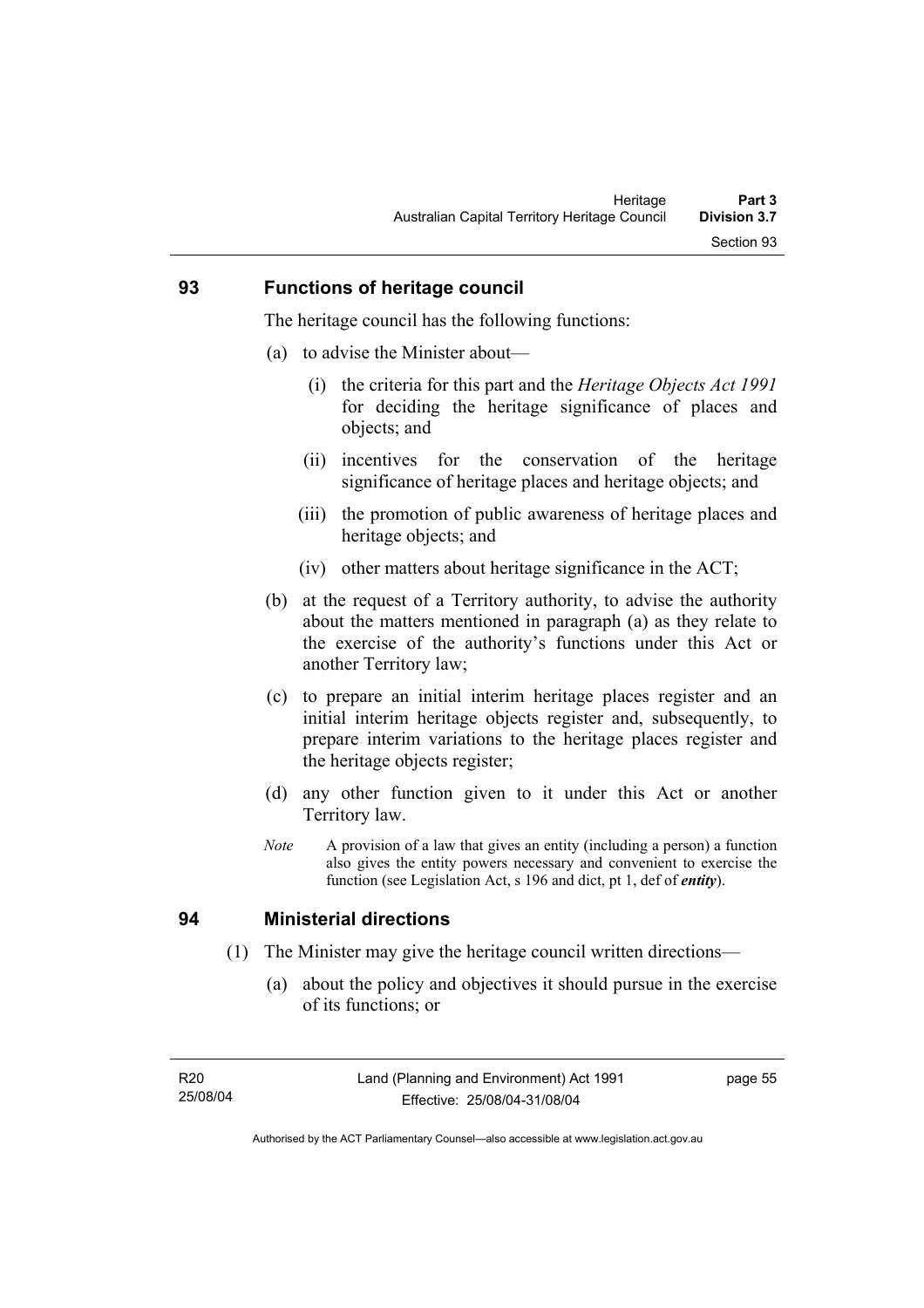- (b) to review the heritage places register or the heritage objects register in consideration of any stated matters.
- (2) A direction is a notifiable instrument.

*Note* A notifiable instrument must be notified under the Legislation Act.

 (3) A direction must be notified under the Legislation Act within 14 days after the day it is made.

#### **95 Deputies of permanent members**

- (1) The Minister may appoint a person to be the deputy of a permanent member.
- *Note 1* For the making of appointments (including acting appointments), see Legislation Act, pt 19.3.
- *Note 2* In particular, an appointment may be made by naming a person or nominating the occupant of a position (see Legislation Act, s 207).
- (2) If a permanent member is absent from a heritage council meeting, the member's deputy may exercise the member's functions.

#### **96 Appointment of expert members**

- (1) The Minister may appoint a person to be an expert member of the heritage council.
	- *Note 1* For the making of appointments (including acting appointments), see Legislation Act, pt 19.3.
	- *Note 2* In particular, a person may be appointed for a particular provision of a law (see Legislation Act, s 7 (3)) and an appointment may be made by naming a person or nominating the occupant of a position (see s 207).
- (2) In making appointments under subsection (1), the Minister must endeavour to ensure that the following disciplines and areas of expertise are represented among the people appointed:
	- (a) archaeology;
	- (b) Aboriginal tradition;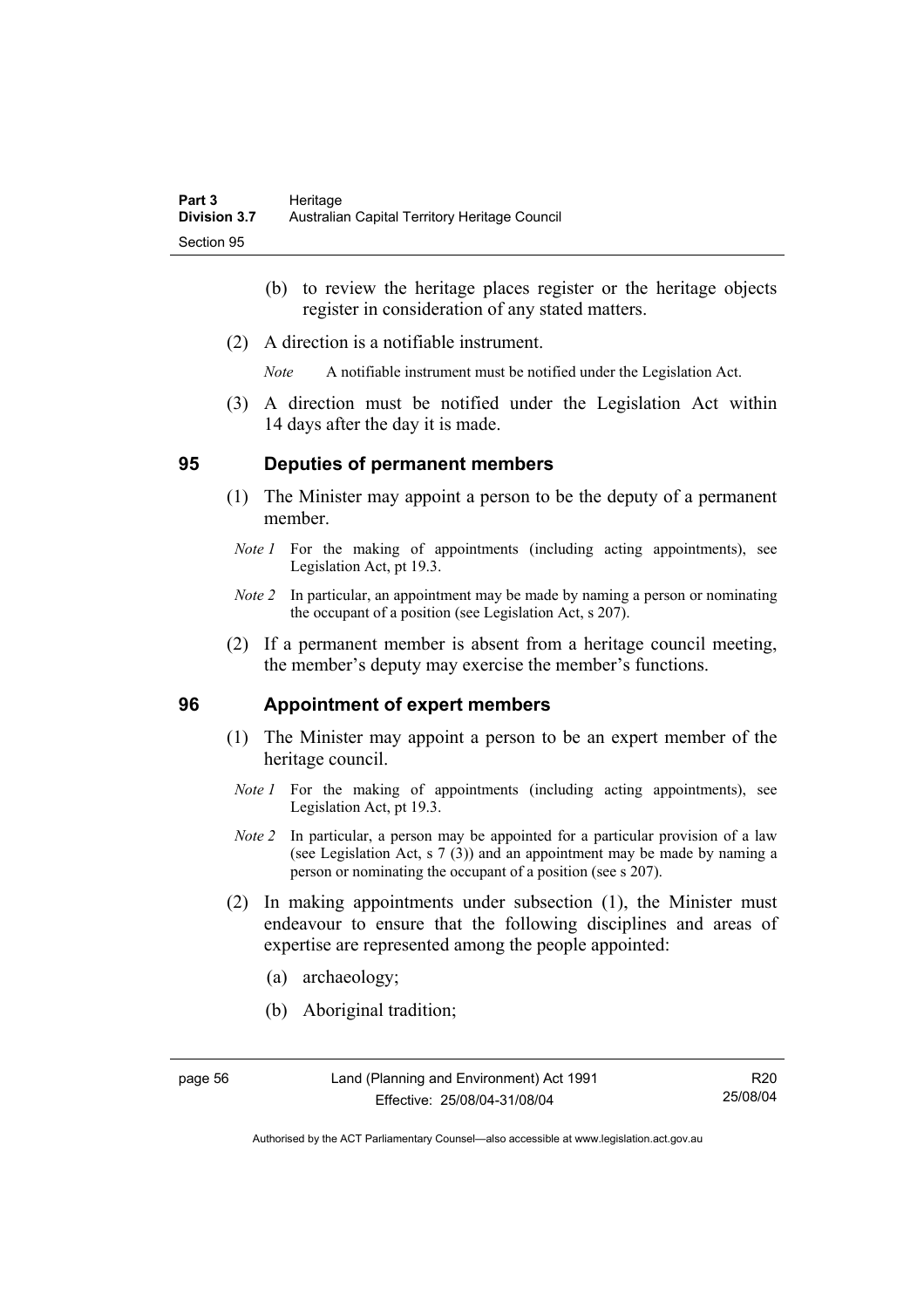- (c) local history;
- (d) town planning;
- (e) engineering;
- (f) architectural history and conservation;
- (g) landscape architecture;
- (h) the natural environment and its conservation;
- (i) archivism;
- (j) librarianship;
- (k) preservation of Australian material culture;
- (l) knowledge of objects in an Australian context.

## **97 Term of appointment of expert members**

An expert member must not be appointed for a term longer than 3 years.

*Note* A person may be reappointed to a position if the person is eligible to be appointed to the position (see Legislation Act, s 208 and dict, pt 1, def *appoint*).

## **98 Conditions of appointment of expert members generally**

An expert member holds office on the conditions decided by the **Minister** 

## **99 Chairperson, deputy chairperson and secretary**

- (1) The Minister must appoint members of the heritage council as the chairperson and the deputy chairperson of the heritage council.
- (2) The Minister must appoint a public servant as the secretary to the heritage council.
- (3) However, a member must not be appointed as the secretary.

page 57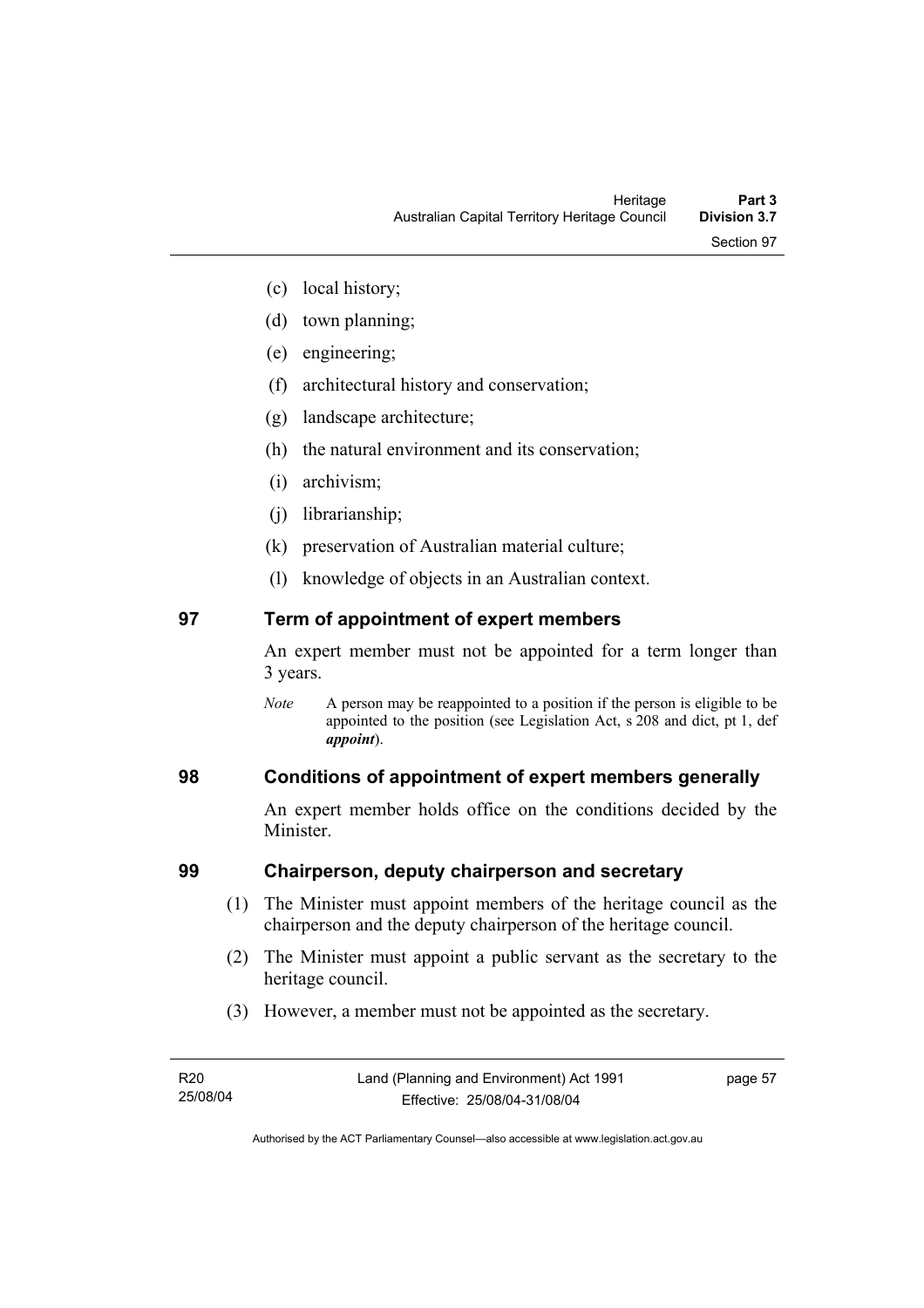### **100 Leave of absence**

The Minister may give a member leave of absence on conditions about remuneration and other matters decided by the Minister.

### **101 Disclosure of interests**

- (1) A member who has a direct or indirect financial interest in a matter being considered or about to be considered by the heritage council must, as soon as practicable after the relevant facts have come to the member's knowledge, disclose the nature of the interest at a heritage council meeting.
- (2) A disclosure must be recorded in the minutes of the meeting and, unless the Minister otherwise decides, the member must not—
	- (a) be present during any deliberation of the heritage council about the matter; or
	- (b) take part in any decision of the heritage council about the matter.

### **102 Ending of appointments**

- (1) The Minister may end the appointment of a member for misbehaviour or physical or mental incapacity.
- (2) The Minister must end the appointment of a member if the member—
	- (a) is absent from 3 consecutive meetings of the committee, except on leave granted under section 100 (Leave of absence); or
	- (b) contravenes section 101 (Disclosure of interests) without reasonable excuse.
	- *Note* A person's appointment also ends if the person resigns (see Legislation Act, s 210).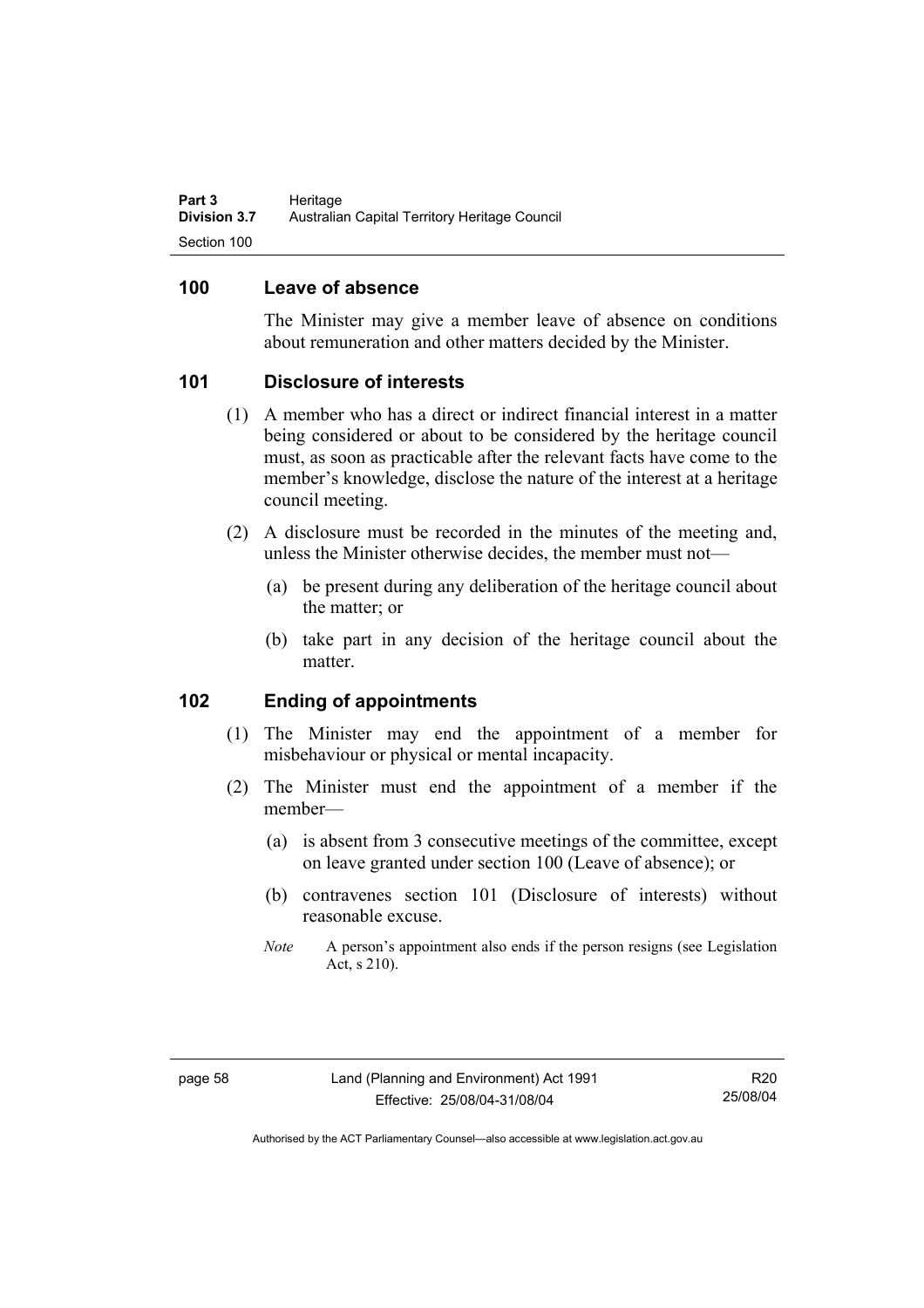### **103 Calling meetings**

- (1) The chairperson, or if the chairperson cannot do so, the deputy chairperson—
	- (a) may at any time call a meeting of the heritage council; and
	- (b) must call a meeting of the heritage council if asked by the **Minister**
- (2) The person who calls a meeting of the heritage council must, at least 5 days before the day of the meeting, give the other members written notice of—
	- (a) the date, time and place of the meeting; and
	- (b) the matters to be considered at the meeting.

### **104 Procedure at meetings**

- (1) The chairperson presides at all heritage council meetings at which the chairperson is present.
- (2) If the chairperson is absent, the deputy chairperson presides.
- (3) If both the chairperson and deputy chairperson are absent from a meeting, the member chosen by the member's present presides.
- (4) The presiding member may give directions about the procedure to be followed in relation to the meeting.
- (5) Business may be carried out at a meeting only if a majority of members are present.
- (6) At a meeting each member has a vote on each question to be decided.
- (7) However, a permanent member must not vote on a question that relates to an interim heritage places register.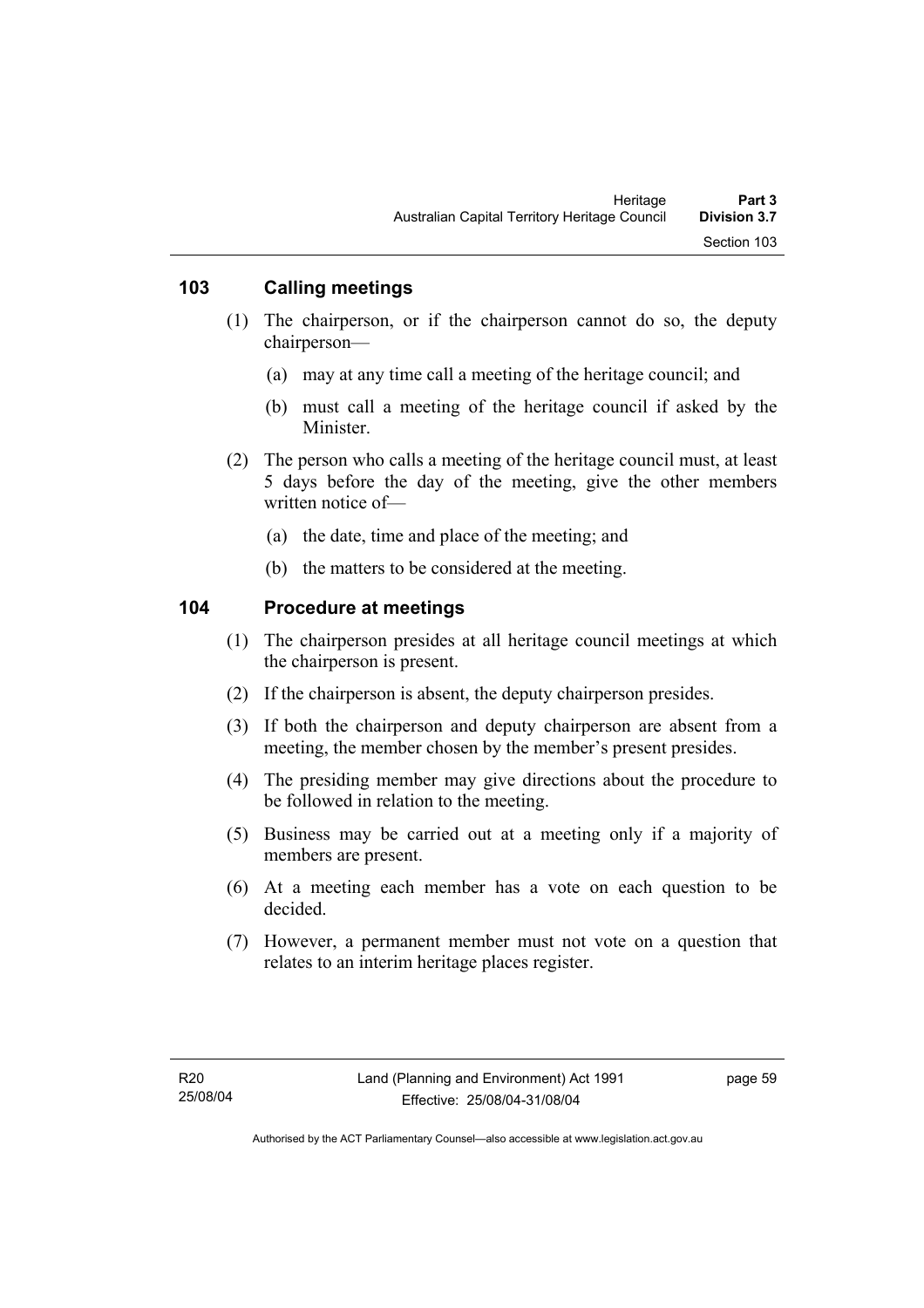| Part 3              | Heritage                                      |
|---------------------|-----------------------------------------------|
| <b>Division 3.7</b> | Australian Capital Territory Heritage Council |
| Section 105         |                                               |

- (8) A question is to be decided by a majority of the votes of the members present and voting, but, if the votes are equal the member presiding has a casting vote.
- (9) The heritage council must keep minutes of its meetings.

### **105 Delegation to secretary**

The heritage council may delegate the council's functions under this Act to the secretary.

*Note* For the making of delegations and the exercise of delegated functions, see Legislation Act, pt 19.4.

page 60 Land (Planning and Environment) Act 1991 Effective: 25/08/04-31/08/04

R20 25/08/04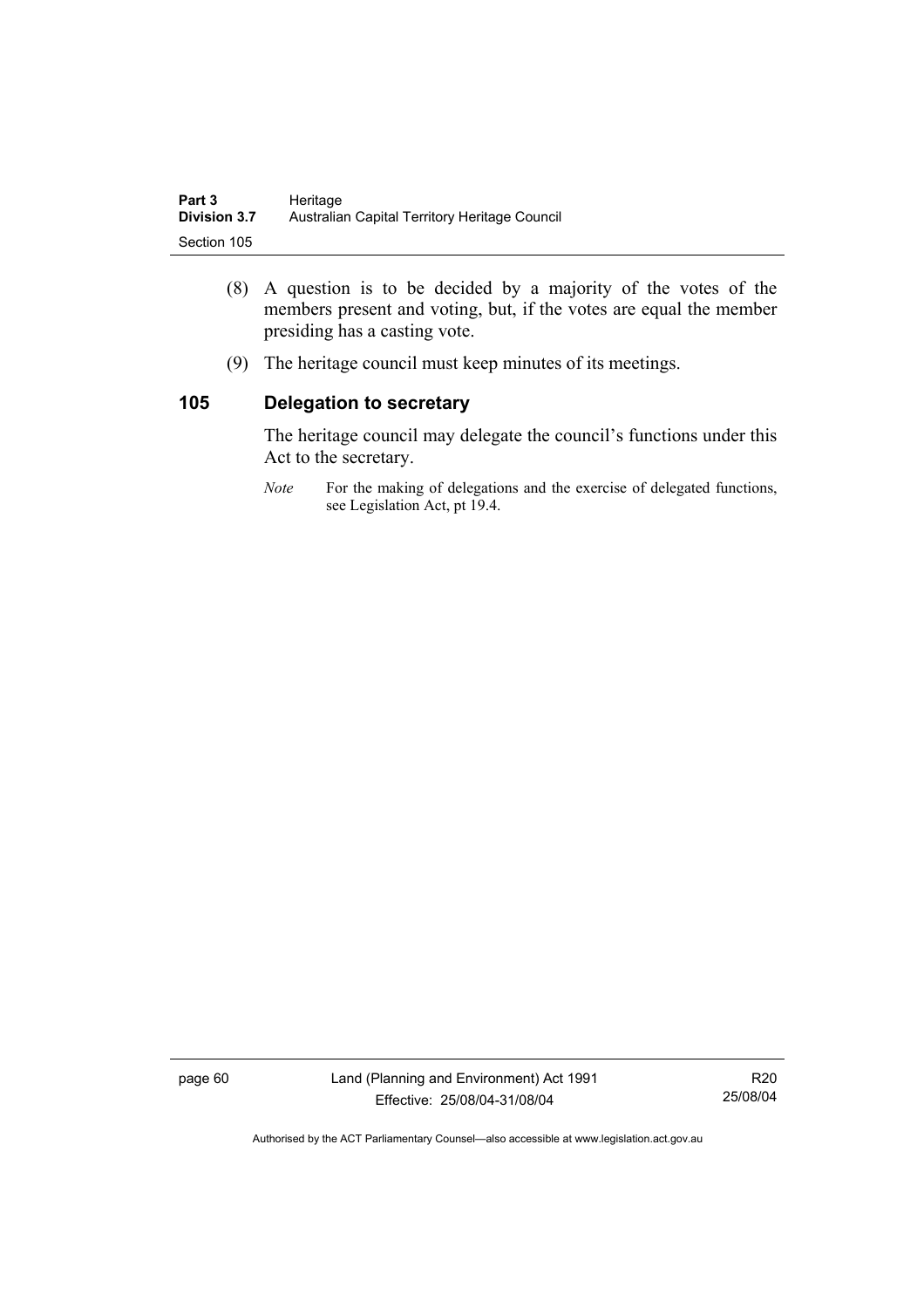# **Part 4 Environmental assessments and inquiries**

## **Division 4.1 Preliminary**

*Note* The Environment Minister may delegate a function of the Environment Minister under this part to the planning and land authority (see Legislation Act, s 254A).

## **111 Definitions for pt 4**

In this part:

*defined decision* means a decision of the Territory, the Executive, a Minister or a Territory authority about a proposal, being a proposal in relation to which a Minister is empowered under part 2, part 5 or part 6, an Act other than this Act or a subordinate law—

- (a) to direct that an assessment be made; or
- (b) to establish a panel to conduct an inquiry.

*environmental impact*, in relation to a proposal that is the subject of a defined decision, includes the following potential effects of the proposal (if carried out), either by itself or in combination with the potential effects of another such proposal:

- (a) environmental effect on a community;
- (b) physical, biological or cultural transformation of an area;
- (c) environmental effect on the social system or the ecosystems of an area;
- (d) change to the aesthetic, recreational, scientific or other environmental qualities, or values, of an area;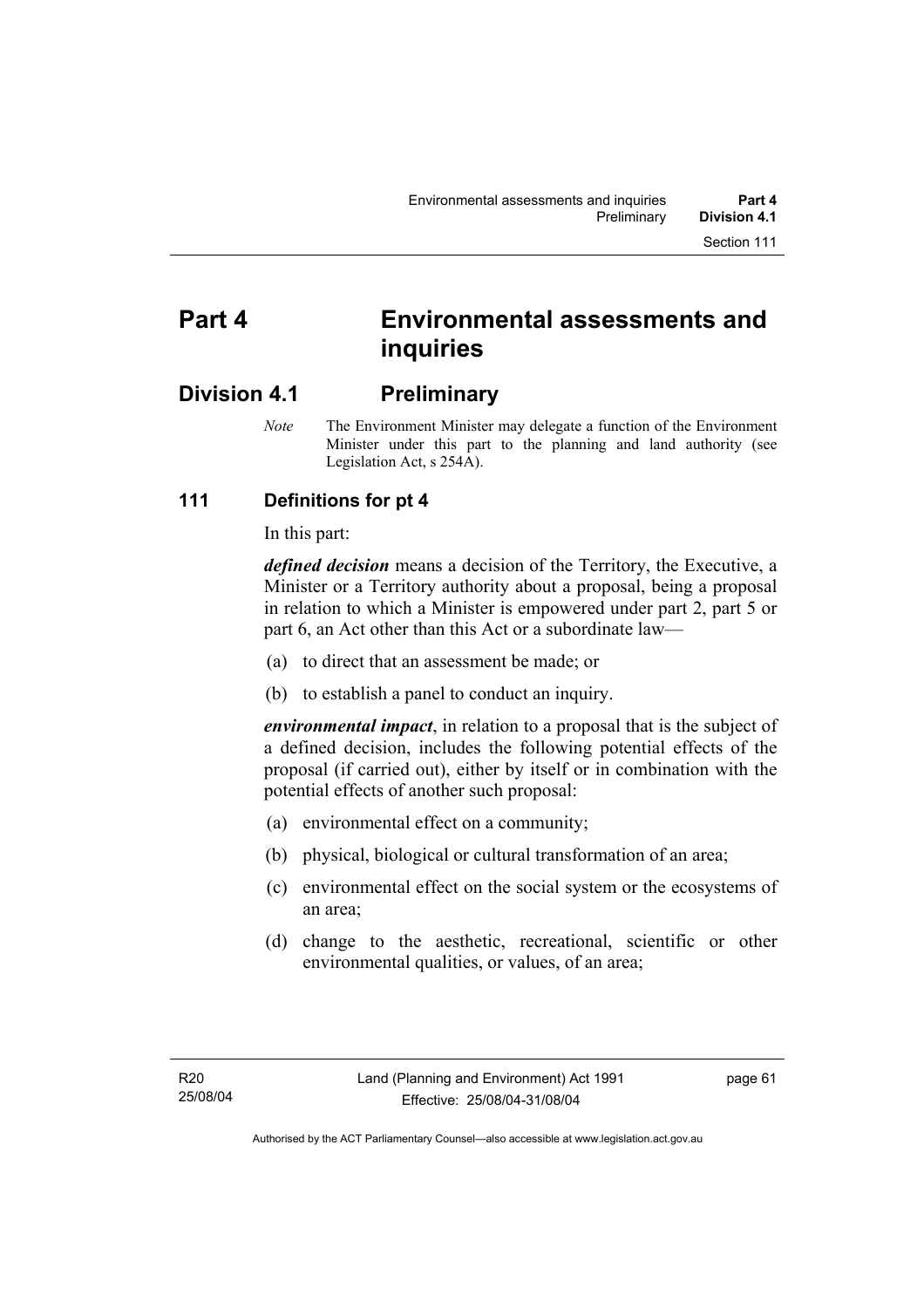- (e) environmental effect on any premises or land or the surroundings of any premises or land, that has heritage significance;
- (f) the endangering, or further endangering, of a community or an area;
- (g) the endangering, or further endangering, of any species of fauna or flora;
- (h) long-term environmental effects including those with potential to place demands on the social system;
- (i) curtailing of the range of beneficial uses of the environment;
- (j) pollution;
- (k) problems associated with the disposal of waste;
- (l) increased demands on natural resources that are, or are likely to be, in short supply;
- (m) change to the values or lifestyles of particular groups and communities or to existing social relationships;
- (n) socioeconomic effect.

*environmental impact statement* means an environmental impact statement prepared in accordance with division 4.3.

*land* includes water.

*panel* means a panel established to conduct an inquiry.

*preliminary assessment* means an assessment made under division 4.2.

*proponent*, in relation to a defined decision, means the person designated as the proponent under section 112.

*public environment report* means a public environment report prepared in accordance with division 4.3.

R20 25/08/04

Authorised by the ACT Parliamentary Counsel—also accessible at www.legislation.act.gov.au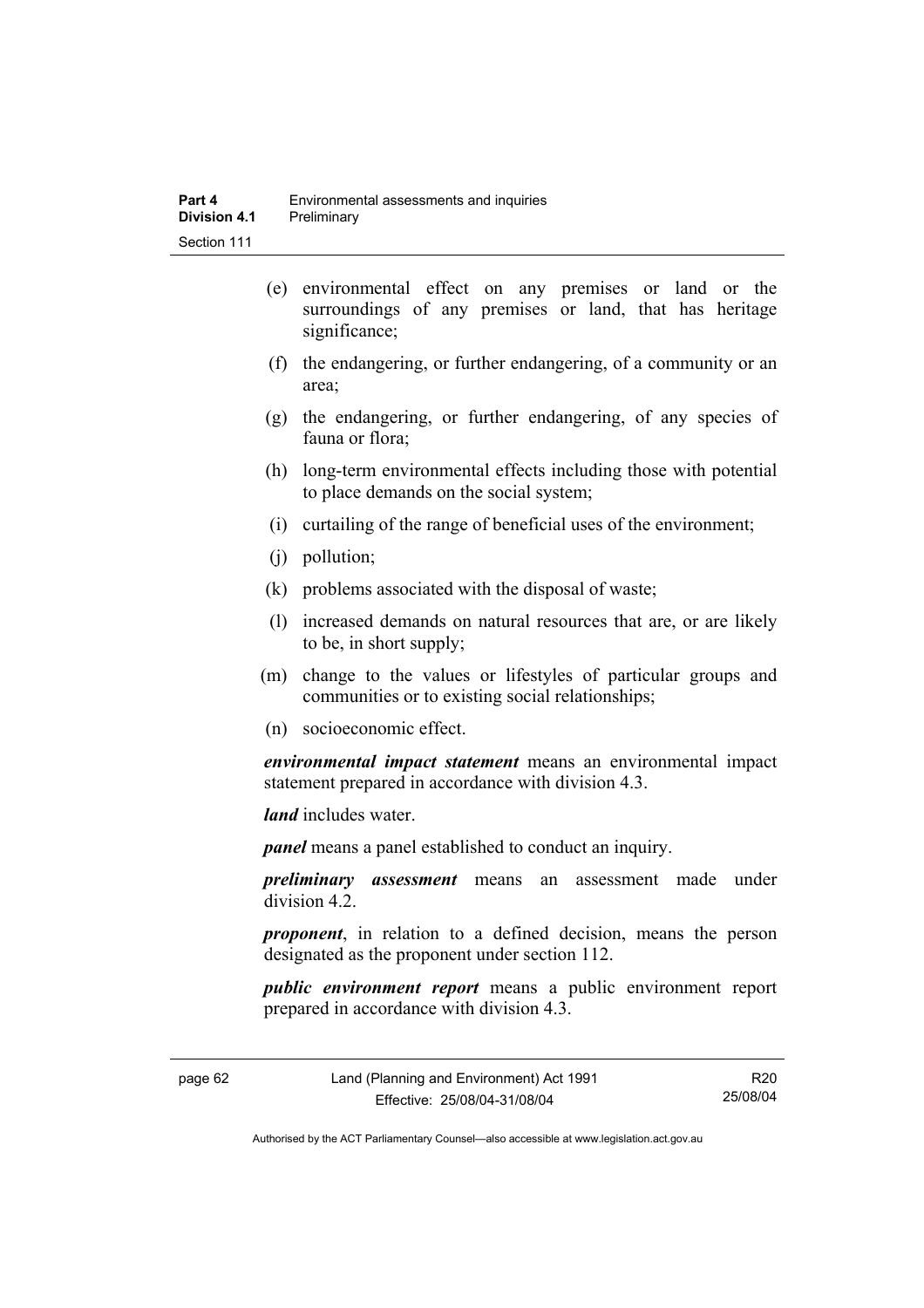*relevant Minister*, means the Minister responsible for the administration of the Act or subordinate law under which—

- (a) in relation to an assessment or inquiry—that assessment or inquiry is authorised to be made or conducted; or
- (b) in relation to a defined decision—the relevant decision is authorised to be made.

## **112 Proponents**

- (1) For this part, the relevant Minister in relation to a defined decision may, in writing, designate a person or Territory authority as the proponent in relation to the decision.
- (2) The relevant Minister shall designate, as the proponent in relation to a defined decision, the person or Territory authority whose interests would be most directly affected by the decision, unless, in the opinion of that Minister, the public interest requires otherwise.

## **Division 4.2 Preliminary assessments**

## **113 Directions**

The relevant Minister in relation to a defined decision, or the Environment Minister, may, by written notice to the relevant proponent within 28 days after the day when the decision that a preliminary assessment be required is made, direct the proponent to prepare a preliminary assessment of the environmental impact of the relevant proposal.

## **114 Mandatory preliminary assessments**

If a defined decision is of a class prescribed by the plan, the relevant Minister shall, within the period referred to in section 113, issue a notice under that section in relation to the relevant proposal.

page 63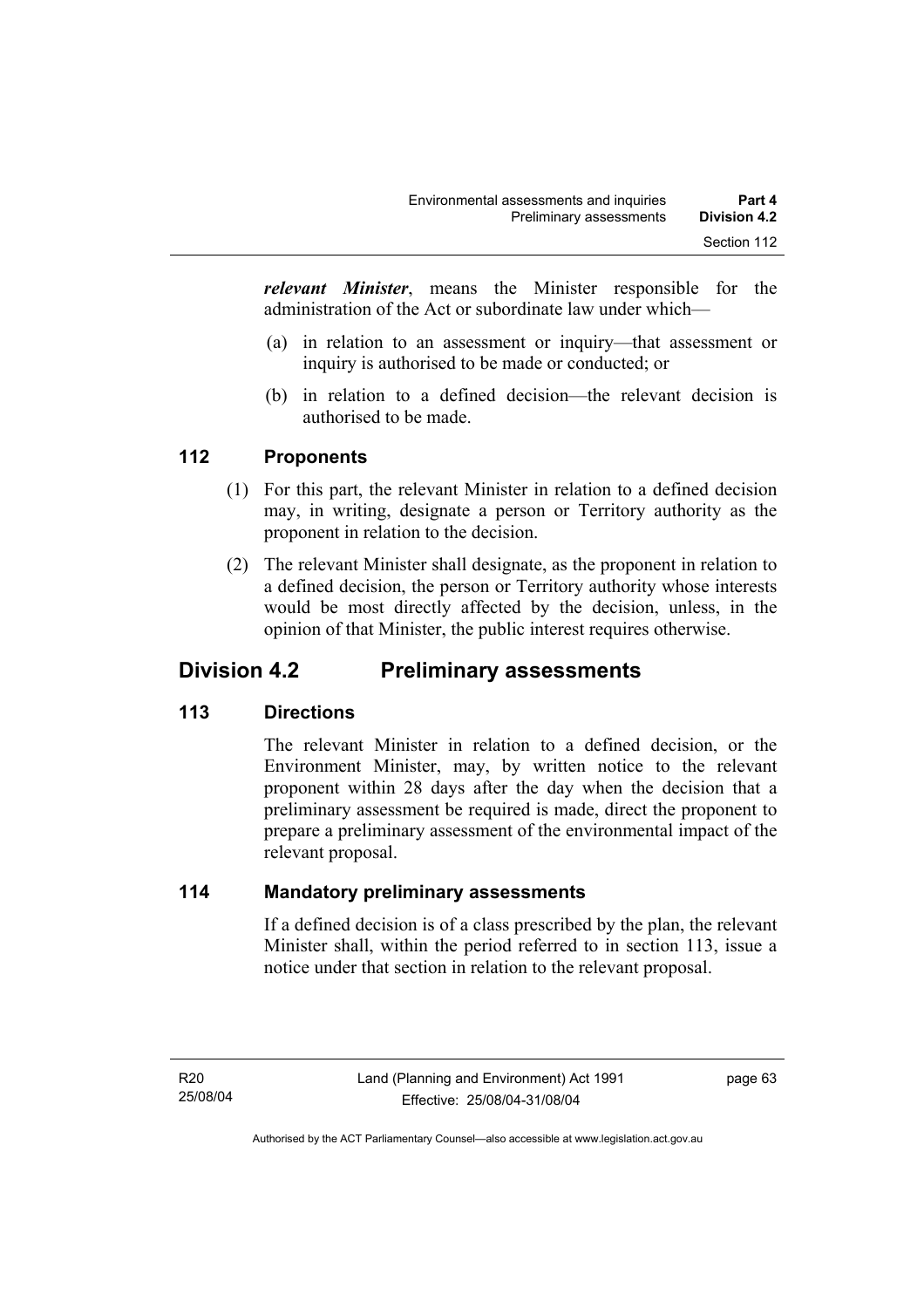## **115 Content**

A preliminary assessment shall consist of the matters specified in schedule 3.

### **116 Submission to Minister**

 (1) On notice under section 113, the proponent shall submit a preliminary assessment to the Environment Minister in accordance with the notice.

*Note* A fee may be determined under s 287 for this subsection.

 (2) If the Environment Minister is not the relevant Minister in relation to a preliminary assessment, the Environment Minister shall forward the preliminary assessment to the relevant Minister.

## **117 Public inspection**

- (1) After a preliminary assessment is submitted to the Environment Minister under section 116, the Environment Minister must prepare a written notice stating that copies of the preliminary assessment are available for public inspection during a specified period of not less than 15 business days at specified places.
- (2) The Environment Minister may, in writing, extend or further extend the period stated in the notice.
- (3) The power under subsection (2) may be exercised after the end of the period to be extended.
- (4) The following are notifiable instruments:
	- (a) a notice under subsection (1);
	- (b) an extension or further extension under subsection (2).
	- *Note* A notifiable instrument must be notified under the Legislation Act.
- (5) The planning and land authority must also publish a notice under subsection (1), or an extension or further extension under subsection (2), in a daily newspaper.

R20 25/08/04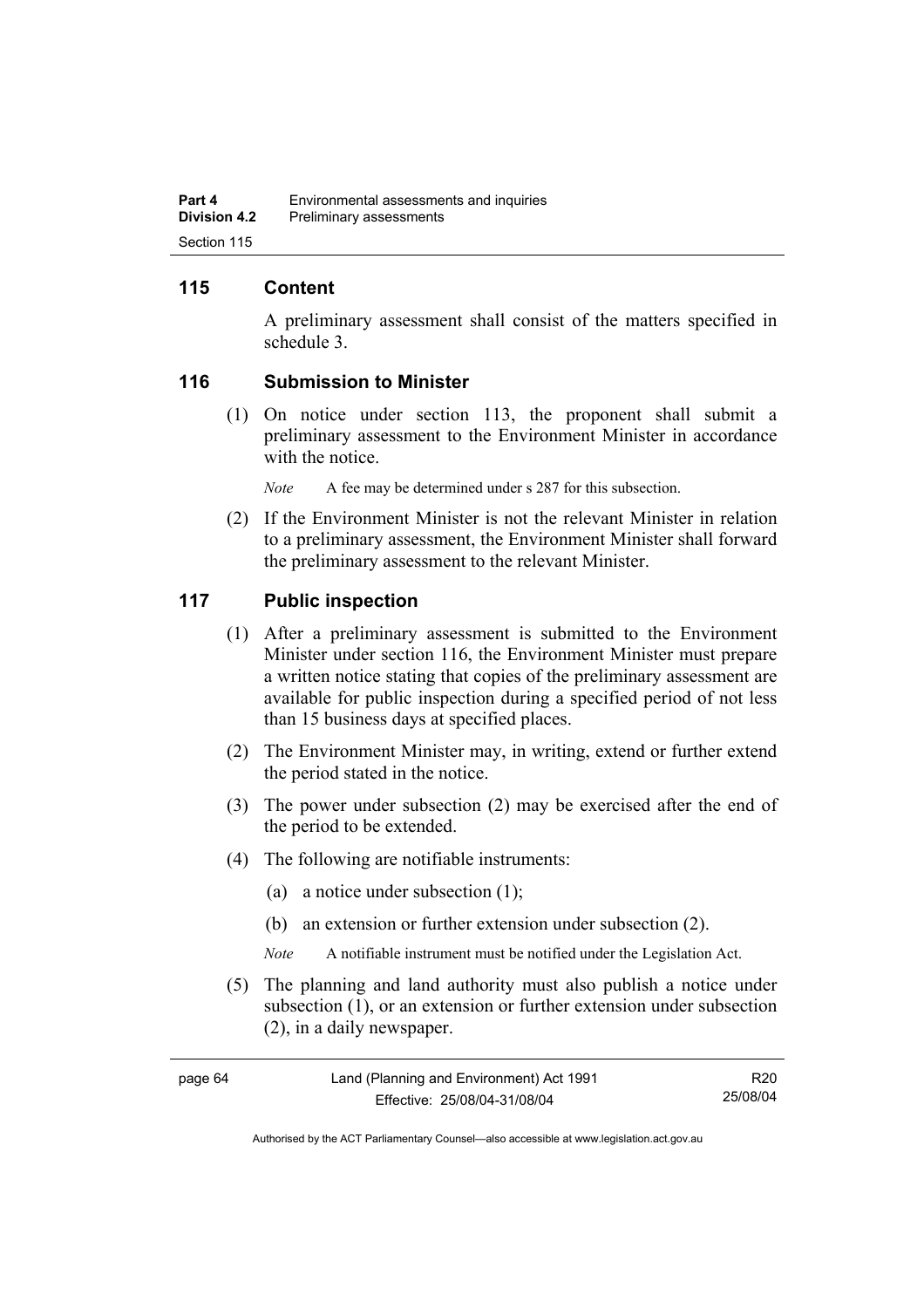- (6) The Environment Minister shall, at the places, and within the period, specified in a notice under subsection (1)—
	- (a) make copies of the preliminary assessment mentioned in the notice available for public inspection; and
	- (b) give a copy of the preliminary assessment to any person on request.

*Note* A fee may be determined under s 287 for par (b).

 (7) The Environment Minister shall send a copy of the preliminary assessment mentioned in the notice under subsection (1), without charge, to the Conservation Council of the South-East Region and Canberra (Inc.).

## **118 Exclusion of material**

- (1) If, in the opinion of the Environment Minister based on reasonable grounds—
	- (a) a part of a preliminary assessment contains information related to the personal or business affairs of a person, being information—
		- (i) supplied to the proponent or the Minister in confidence; or
		- (ii) the publication of which would reveal a trade secret; or
		- (iii) the disclosure of which would, or would reasonably be expected to, adversely affect a person in relation to the lawful business affairs of that person; and
	- (b) it would not be in the public interest for that part to be published;

the Environment Minister shall exclude that part from each copy of the preliminary assessment made available to the public or for public inspection.

page 65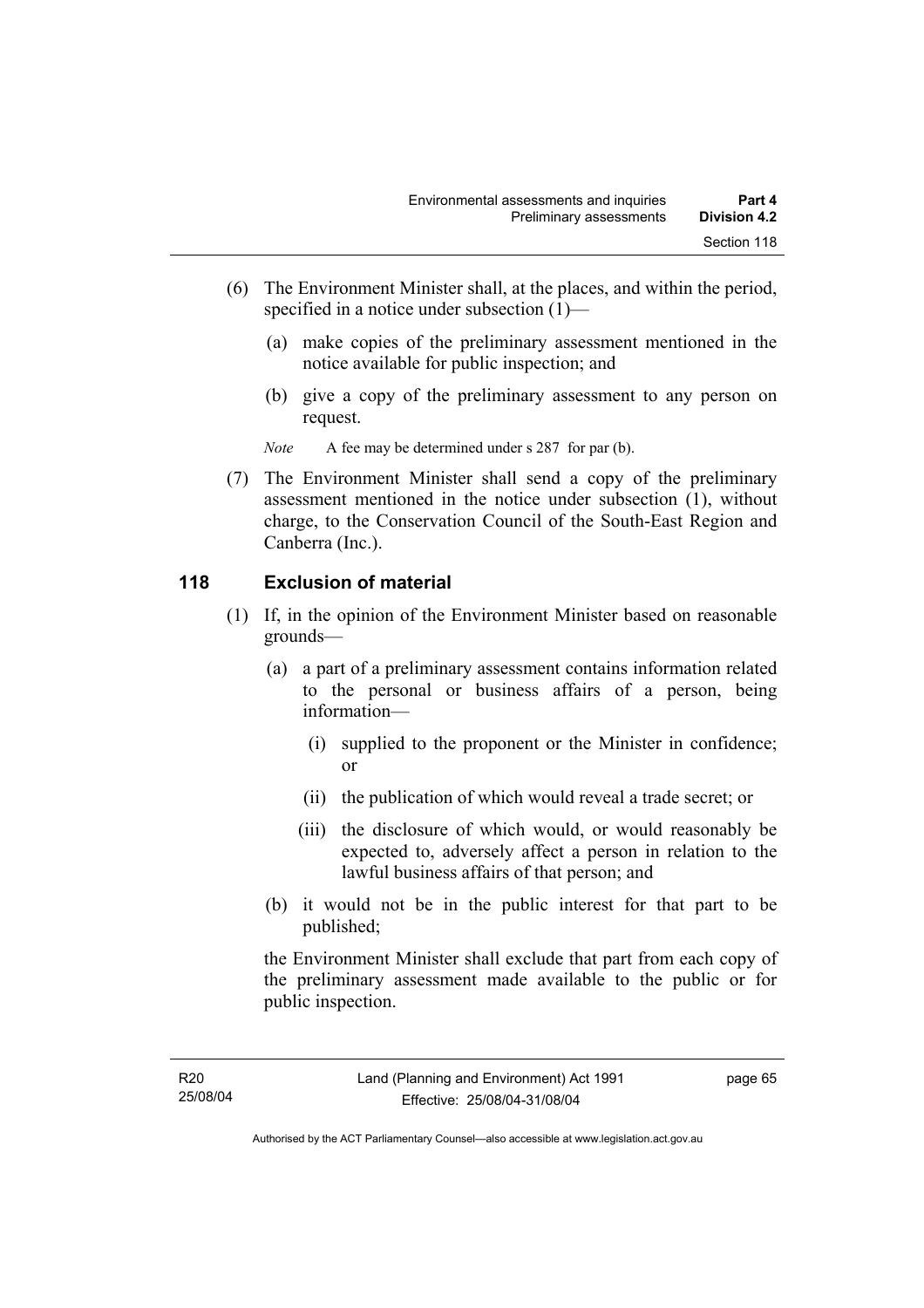| Part 4              | Environmental assessments and inquiries |
|---------------------|-----------------------------------------|
| <b>Division 4.3</b> | Assessments                             |
| Section 119         |                                         |

 (2) If a part of a preliminary assessment is excluded from the copies of that assessment made available to the public or for public inspection, each copy shall include a statement to the effect that an unspecified part of the assessment has been excluded for the purpose of protecting the confidentiality of information included in that part.

## **Division 4.3 Assessments**

### **Subdivision 4.3.1 Form and content**

### **119 Form**

Unless otherwise specified in the Act or subordinate law under which it is directed, an assessment consists of—

- (a) a public environment report; or
- (b) an environmental impact statement;

about the proposal that is the subject of a defined decision, together with the report under section 131 evaluating that public environment report or environmental impact statement.

## **120 Content of public environment reports and environmental impact statements**

Public environment reports and environmental impact statements are each to include the matters that are—

- (a) prescribed; and
- (b) directed under section 123.

## **Subdivision 4.3.2 Direction of assessments**

#### **121 Decisions to direct assessments**

 (1) The relevant Minister may direct that an assessment be made of the proposal if, in the opinion of the relevant Minister based on

| page 66 | Land (Planning and Environment) Act 1991 | R20      |
|---------|------------------------------------------|----------|
|         | Effective: 25/08/04-31/08/04             | 25/08/04 |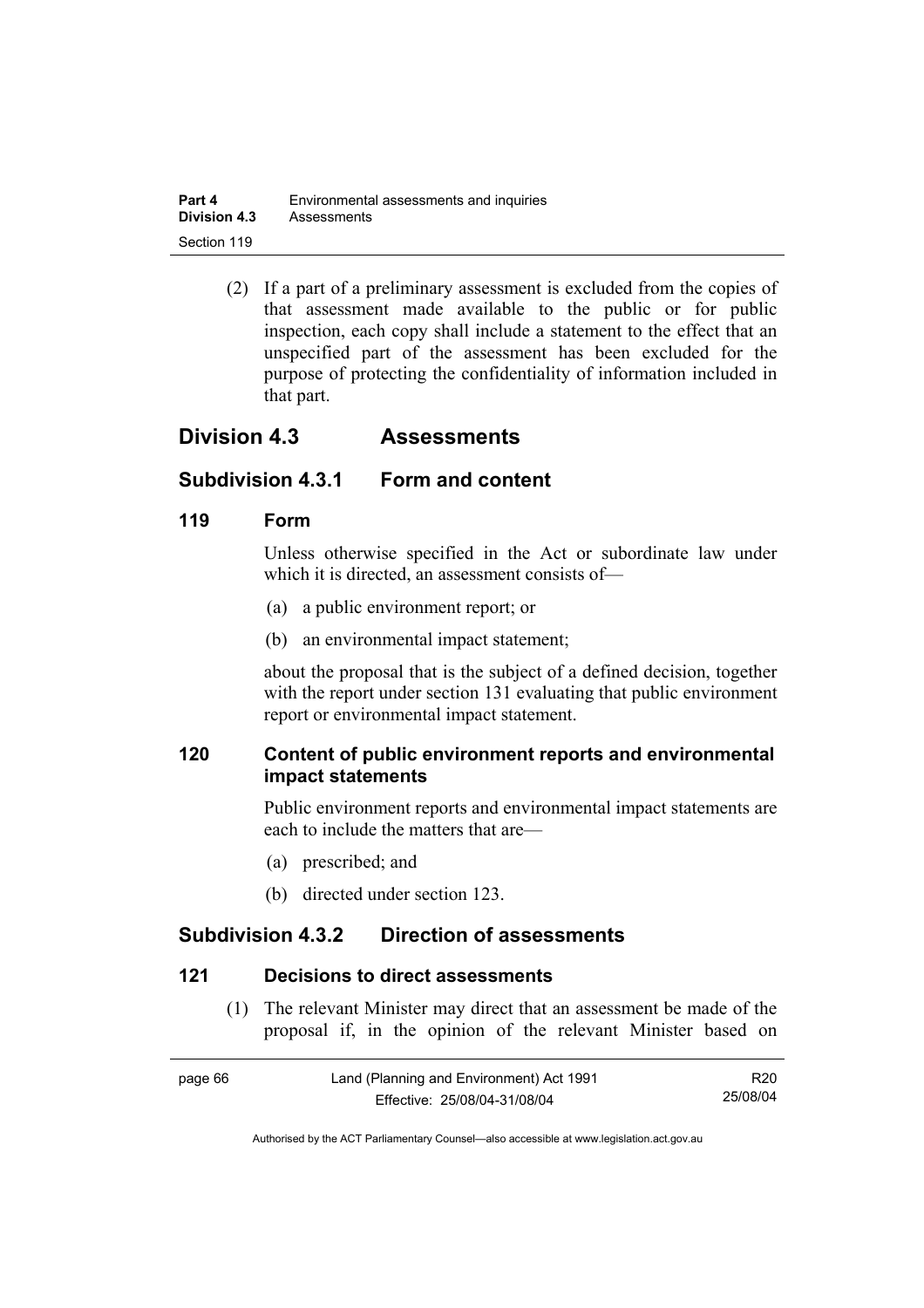reasonable grounds, the environmental impact of the proposal would be of sufficient significance.

- (2) A direction may only be given within the prescribed time after a proponent submits a preliminary assessment to the Environment Minister or such further time as the Minister administering this Act allows.
- (3) In making a decision under subsection (1), the relevant Minister shall consider—
	- (a) the preliminary assessment; and
	- (b) the report of any meeting called under section 128; and
	- (c) whether any aspect of the environmental impact of that proposal is, or could be, the subject of—
		- (i) an inquiry or another assessment; or
		- (ii) any environmental assessment action taken by or on behalf of the Commonwealth, a State or the Northern Territory.
- (4) This section does not apply if a Minister is required under an Act or subordinate law to direct that an assessment be made.

## **122 Environment Minister's power to direct assessments**

If a Minister other than the Environment Minister has the power under an Act or subordinate law to direct that an assessment be made, the Environment Minister also has that power.

## **123 Directions**

- (1) A direction by a Minister that an assessment be made in relation to a defined decision shall be in writing given to the proponent.
- (2) Within 14 days after a direction by a Minister under subsection (1) that an assessment is to be made in relation to a defined decision,

page 67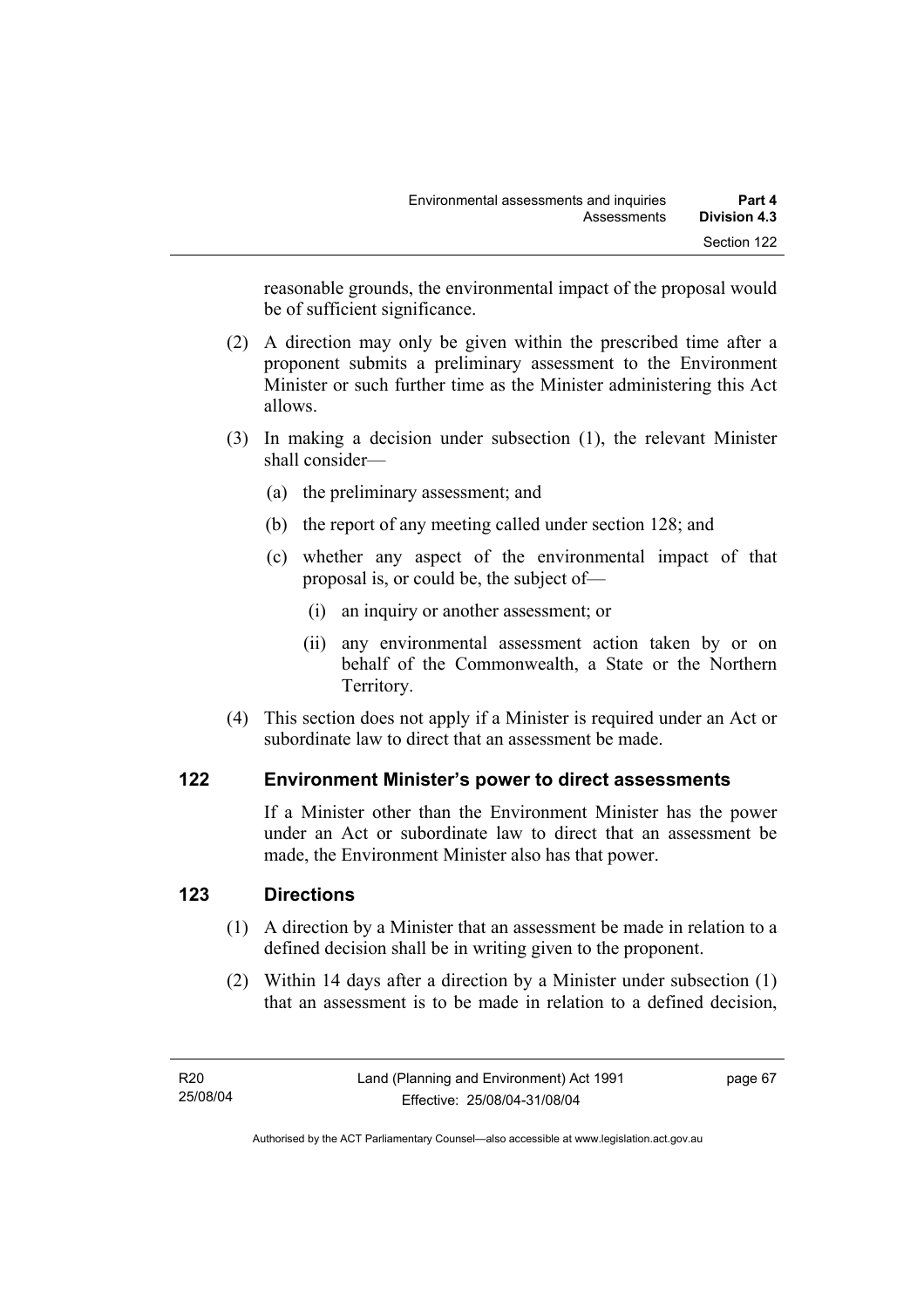the Minister shall give the proponent detailed directions specifying the following:

- (a) the form of the assessment;
- (b) the matters to be included in the public environment report or the environmental impact statement (as the case requires) and the relative emphasis to be given to each such matter;
- (c) subject to section 124 or section 125 and section 126, as the case requires—how the report or statement is to be prepared;
- (d) if, in the opinion of the Environment Minister based on reasonable grounds, the environmental impact of a proposal that is the subject of another defined decision is relevant to the environmental impact of the relevant proposal—sufficient details of the firstmentioned proposal to enable the proponent to assess the potential combined effects of the proposals.
- (3) The Environment Minister shall, in consultation with the relevant Minister, determine the matters to be specified under subsection (2).
- (4) If a Minister gives detailed directions for an assessment under subsection (2), that Minister must prepare a written notice that sets out—
	- (a) the name of the proponent; and
	- (b) the matters specified in the directions; and
	- (c) the name of any consultant nominated by the Minister under subsection (7) to assist in the preparation of the assessment.
- (5) The notice is a notifiable instrument.

*Note* A notifiable instrument must be notified under the Legislation Act.

- (6) The Minister who prepared the notice must also publish it in a daily newspaper.
- (7) A Minister who directs that an assessment be made may, under subsection (2) (c), direct the proponent in relation to an assessment

| page 68 | Land (Planning and Environment) Act 1991 | R20      |
|---------|------------------------------------------|----------|
|         | Effective: 25/08/04-31/08/04             | 25/08/04 |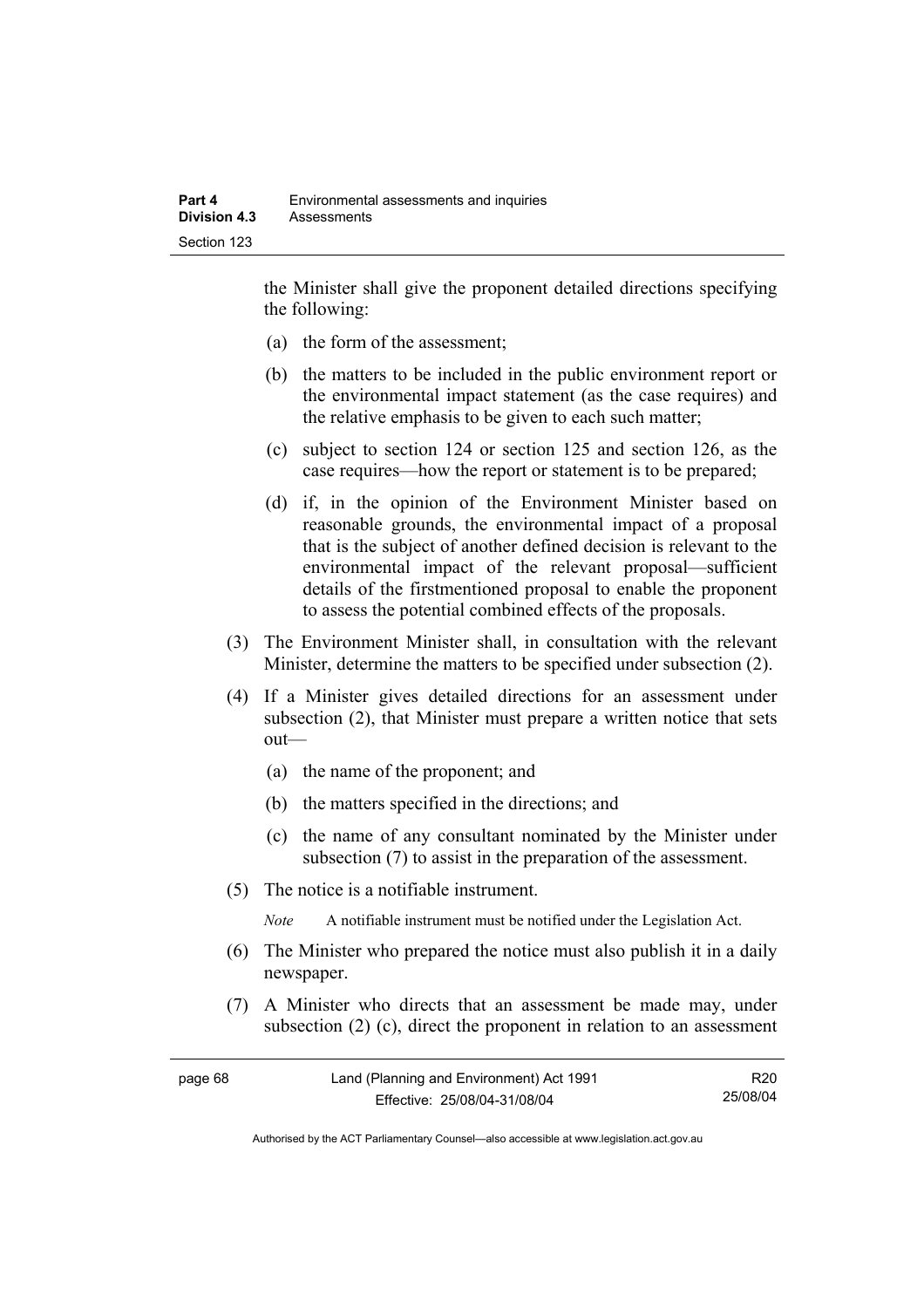to engage the services of a consultant specified by the Minister in accordance with the prescribed criteria to assist the proponent in the preparation of the assessment.

## **Subdivision 4.3.3 Preparation, evaluation and consideration by Legislative Assembly**

### **124 Public environment reports—preparation**

- (1) The Environment Minister may, in writing, direct the proponent in relation to a public environment report—
	- (a) to undertake the consultation in relation to the preparation of the report that is specified; and
	- (b) after any such consultation—to make the report available, in a specified way and form, for public inspection, with the notice of that availability that is specified.
- (2) The proponent in relation to a public environment report shall comply with a direction under subsection (1).
- (3) This section does not apply in relation to the preparation of a public environment report for the purposes of an assessment that will be—
	- (a) a background paper within the meaning of part 2; or
	- (b) notified together with a draft plan of management under division 5.7.

## **125 Environmental impact statements—consultation and public inspection**

- (1) The proponent in relation to an environmental impact statement must prepare a written notice approved in writing by the Environment Minister—
	- (a) stating that copies of the draft environmental impact statement are available for public inspection and purchase from the proponent at specified places and times; and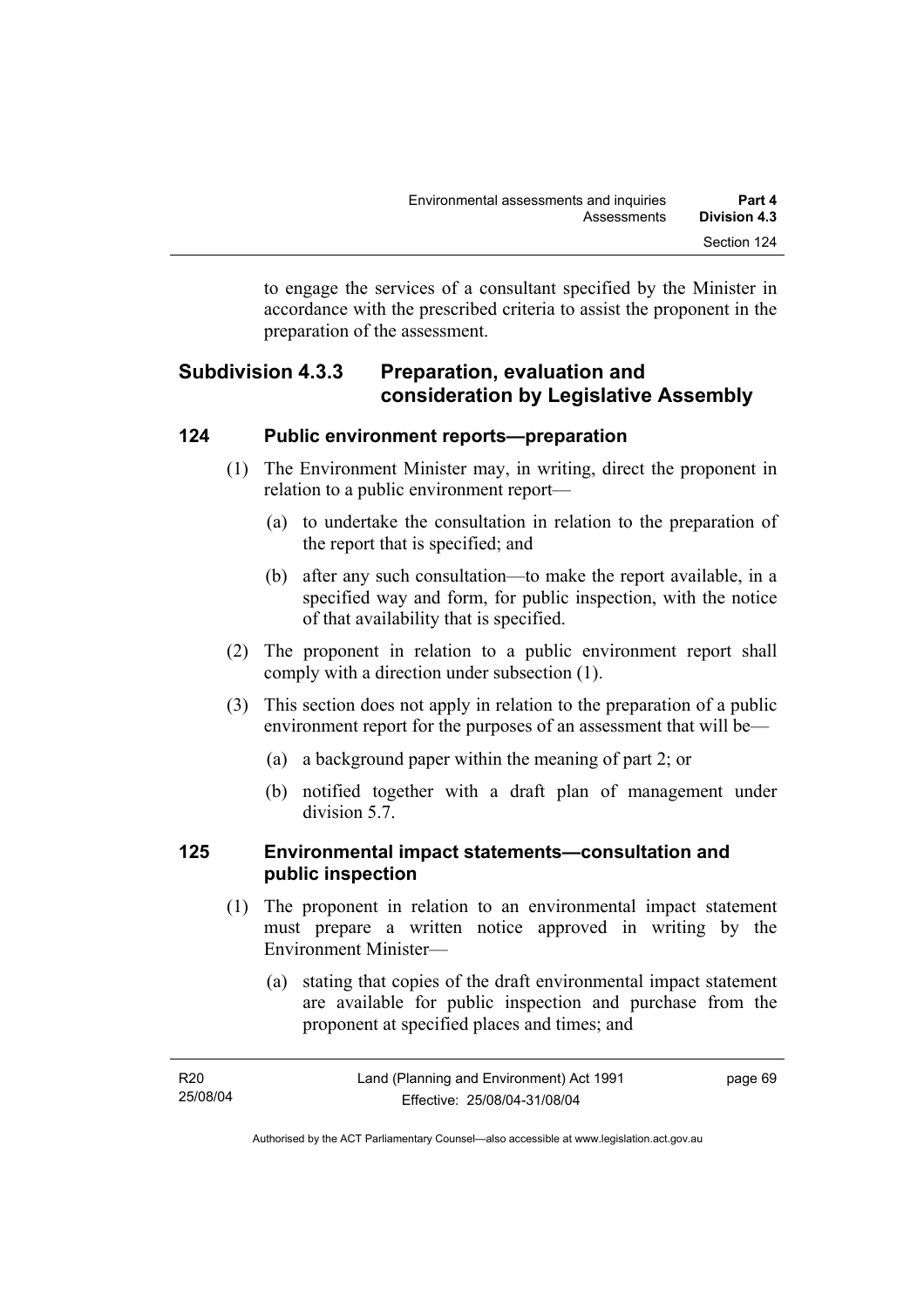- (b) inviting interested persons to submit written comments about the draft to the proponent at a specified address and within a period of 20 business days or the longer period directed in writing by the relevant Minister.
- (2) The notice approved by the Environment Minister is a notifiable instrument.

*Note* A notifiable instrument must be notified under the Legislation Act.

- (3) The proponent must also publish the notice approved by the Environment Minister in a daily newspaper.
- (4) The proponent in relation to an environmental impact statement shall make copies of the draft statement available for inspection and purchase at the places and times specified in the notice under subsection  $(1)$ .
- (5) A proponent shall not sell a copy of a draft environmental impact statement that he or she has made available for purchase under subsection (4) at a price that exceeds a price fixed by the Environment Minister as the maximum price for the sale of a copy of the statement.
- (6) In fixing a maximum price at which a proponent may sell a copy of a draft environmental impact statement, the Environment Minister shall fix a price that will reimburse the proponent for the cost of producing the copy but not for the expense incurred by the proponent in preparing the draft statement.
- (7) A notice under section 282A (3) (AAT Review of decisions) must include particulars of the calculation of the amount fixed as the maximum price that the proponent may charge for a copy of the draft environmental impact statement.
- (8) This section does not apply in relation to the preparation of an environmental impact statement for the purposes of an assessment which will be—
	- (a) a background paper within the meaning of part 2; or

| page 70 | Land (Planning and Environment) Act 1991 | R <sub>20</sub> |
|---------|------------------------------------------|-----------------|
|         | Effective: 25/08/04-31/08/04             | 25/08/04        |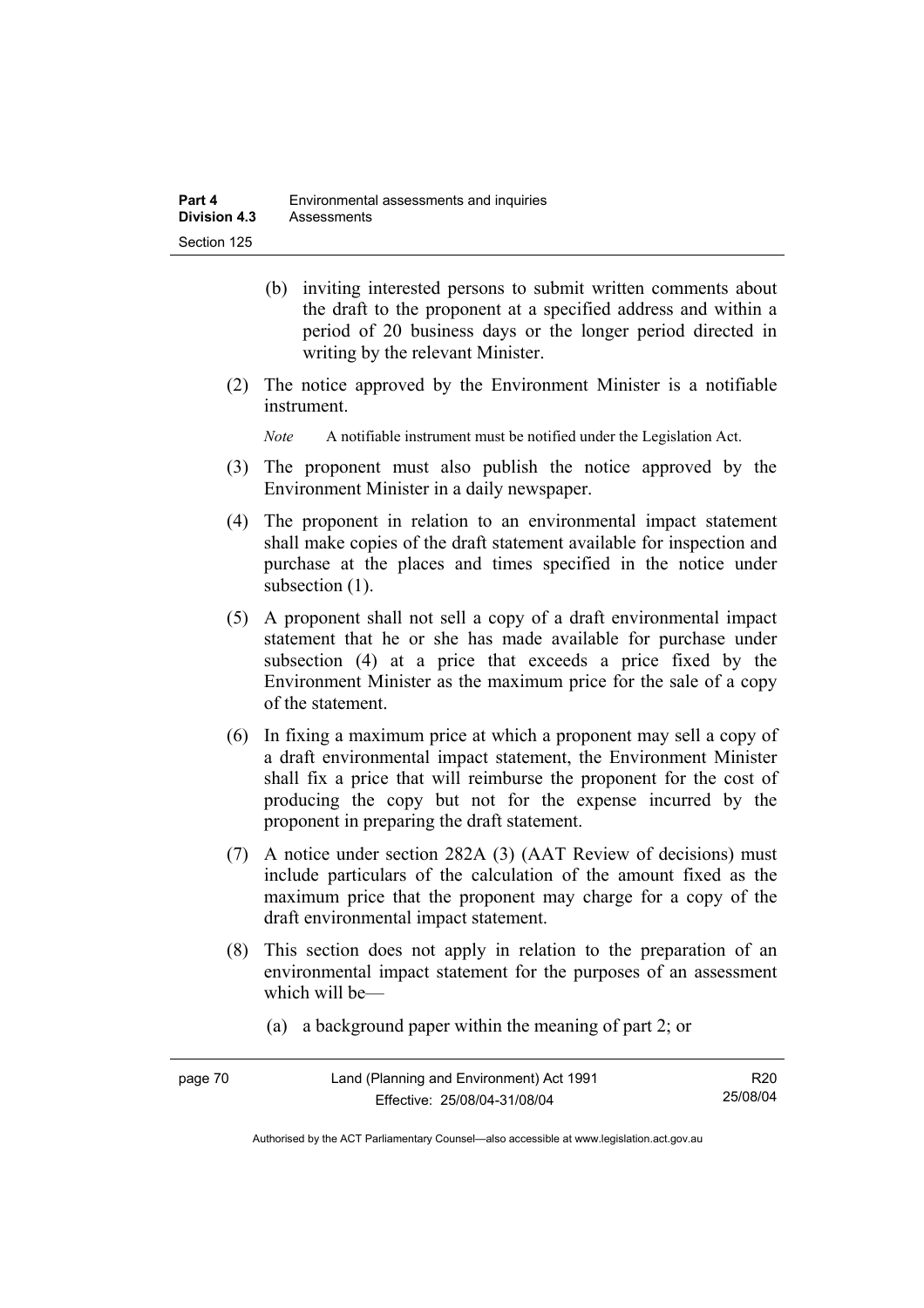(b) notified together with a draft plan of management under division 5.7.

### **126 Environmental impact statements—consideration of relevant comments and reports**

The proponent in relation to an environmental impact statement shall, in preparing the statement, consider any written comments from any person or Territory authority, and any reports, related to the environmental impact of the relevant proposal.

## **127 Submission of reports and statements to Environment Minister**

The proponent shall submit the relevant public environment report or environmental impact statement to the Environment Minister, together with—

- (a) a written report about the proponent's consultation in relation to the report or statement; and
- (b) a copy of each written comment about the report or statement received by the proponent; and
- (c) a copy of each report referred to in section 126 that is not available to the public.

## **128 Consultation**

- (1) The Environment Minister may, by giving reasonable notice to—
	- (a) the proponent of a proposal that has an environmental impact;
	- (b) any other person that the Environment Minister believes on reasonable grounds to have an interest directly affected by the proposal; and
	- (c) any other person that the Environment Minister considers appropriate;

| R20      | Land (Planning and Environment) Act 1991 | page 71 |
|----------|------------------------------------------|---------|
| 25/08/04 | Effective: 25/08/04-31/08/04             |         |

call a meeting of such persons for the purposes of—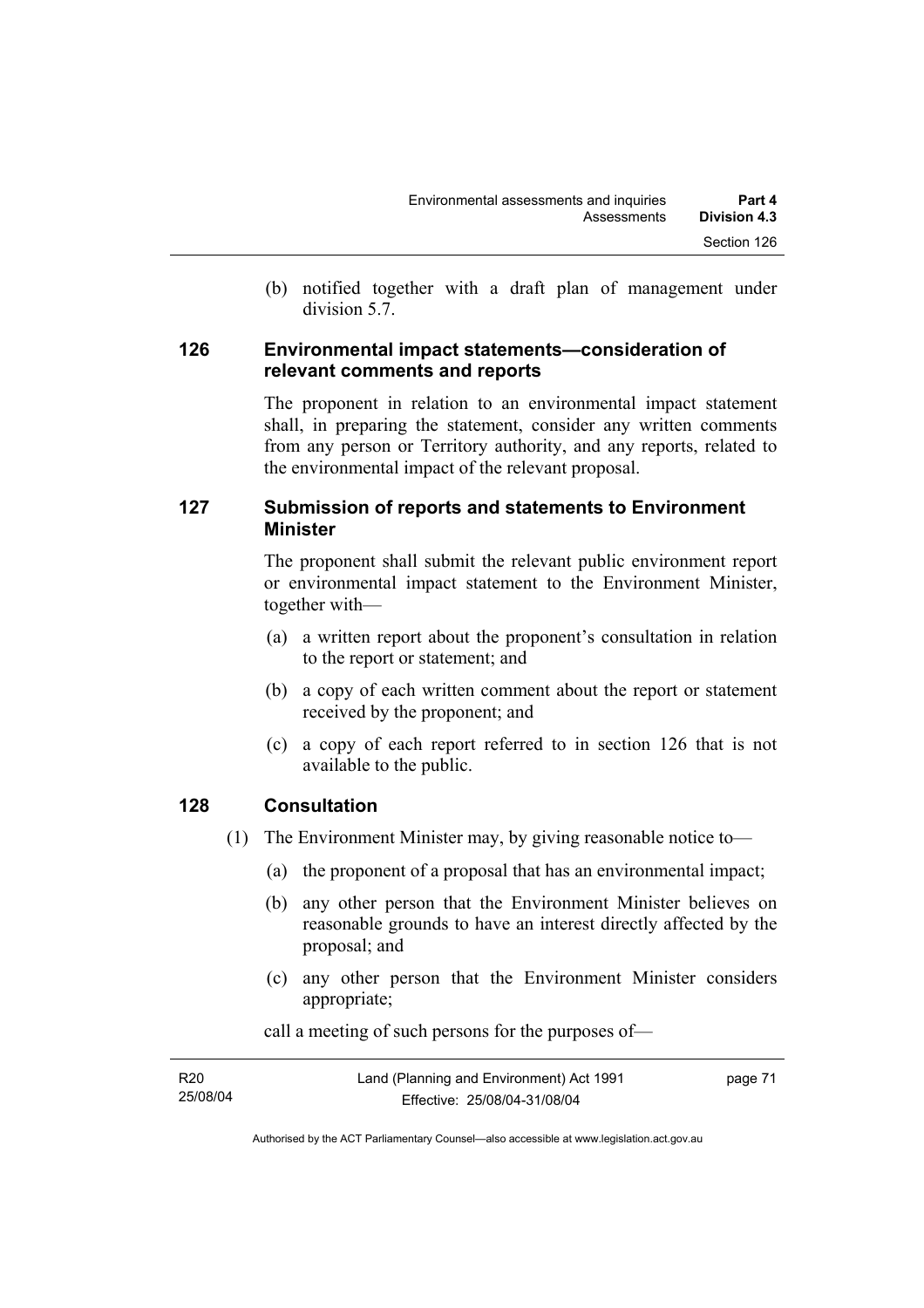- (d) clarifying the proposal or concerns relating to the proposal; or
- (e) clarifying the report of a panel established to conduct an inquiry into the proposal; or
- (f) discussing any ways in which the proposal could be modified to reduce or eliminate any potential adverse environmental impact.
- (2) The Environment Minister shall give a written report to each participant in the meeting stating—
	- (a) the outcome of the meeting; and
	- (b) any recommendations that the Environment Minister intends to include in his or her report under section 131 as a result of the meeting.
- (3) If a meeting recommends that a proposal be varied, the Environment Minister shall make copies of the report prepared in relation to the meeting for subsection (2) available for public inspection at times and places determined, in writing, by the Environment Minister.
- (4) The determination is a notifiable instrument.

*Note* A notifiable instrument must be notified under the Legislation Act.

(5) The Environment Minister must also publish the determination in a daily newspaper.

## **129 Further information**

- (1) Within the prescribed period after the submission of a public environment report or an environmental impact statement to the Environment Minister, that Minister may, by written notice to the proponent, direct the proponent to provide further specified information in relation to the proposal, report or statement.
- (2) On notice under subsection (1), the proponent shall, in writing, provide the specified information to the Environment Minister.

R20 25/08/04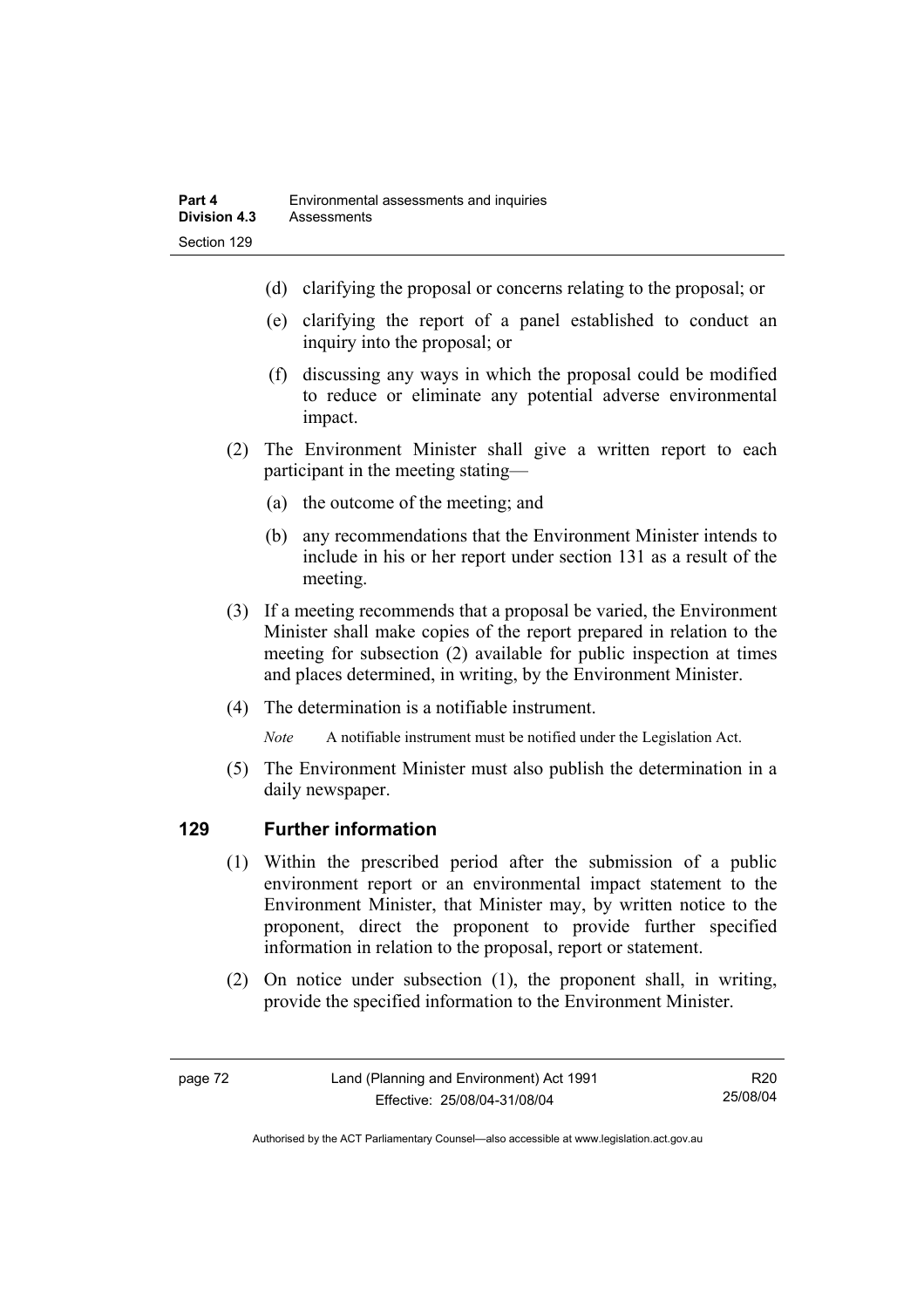### **130 Further revision**

- (1) Within the prescribed period after the submission of a public environment report or an environmental impact statement to the Environment Minister, that Minister may, by written notice to the proponent, request the proponent to revise the report or statement in consideration of specified matters.
- (2) On notice under subsection (1), the proponent may revise the report or statement in consideration of the specified matters.
- (3) The proponent shall—
	- (a) if the report or statement is revised—resubmit the revised report or statement to the Environment Minister; or
	- (b) if the report or statement is not revised—submit a written report to the Environment Minister stating the reasons why the proponent has not revised the report or statement.

### **131 Evaluation by Environment Minister**

- (1) Unless subsection (2) applies, within the prescribed period after the submission of a public environment report or environmental impact statement to the Environment Minister, he or she shall prepare a written report evaluating it.
- (2) If the Environment Minister gives a notice to a proponent under section 130 (1), that Minister shall prepare a written report evaluating a public environment report or statement within the prescribed period after the proponent—
	- (a) resubmits the report or statement under section 130 (3) (a); or
	- (b) submits a report under section  $130(3)$  (b);

as the case requires.

page 73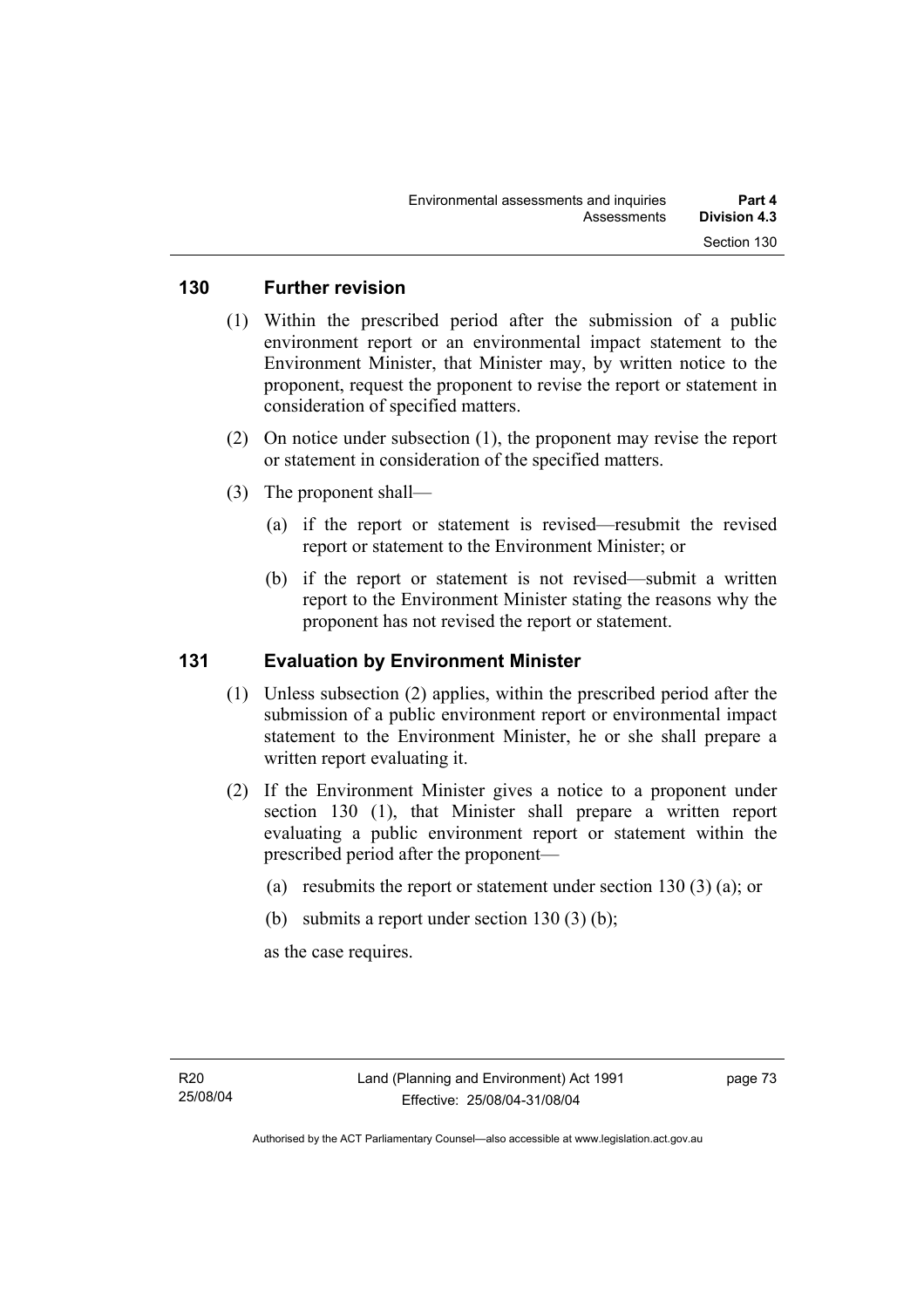- (3) A report under subsection (1) shall include—
	- (a) a statement about whether, in the opinion of the Environment Minister, the public environment report or environmental impact statement has been prepared in accordance with this division, and with the relevant directions under this division; and
	- (b) any comment by that Minister about the environmental impact of the relevant proposal; and
	- (c) if that Minister has called a meeting under section 128—the report of that meeting referred to in section 128 (2); and
	- (d) any recommendation of that Minister about the conditions subject to which the proposal should be approved.

### **132 Presentation to Legislative Assembly and public inspection**

- (1) Within 6 sitting days after the completion of a report referred to in section 131, the relevant Minister shall present to the Legislative Assembly a copy of—
	- (a) the relevant assessment; and
	- (b) any notice given by the Environment Minister under section 129 or section 130; and
	- (c) any report, comment or written information submitted to the Environment Minister under section 127, section 129 or section 130.
- (2) After an assessment is finished, the relevant Minister must make copies of the assessment, together with copies of any documents mentioned in subsection (1) (c), available to the public during office hours at places stated in a written notice prepared by the relevant Minister.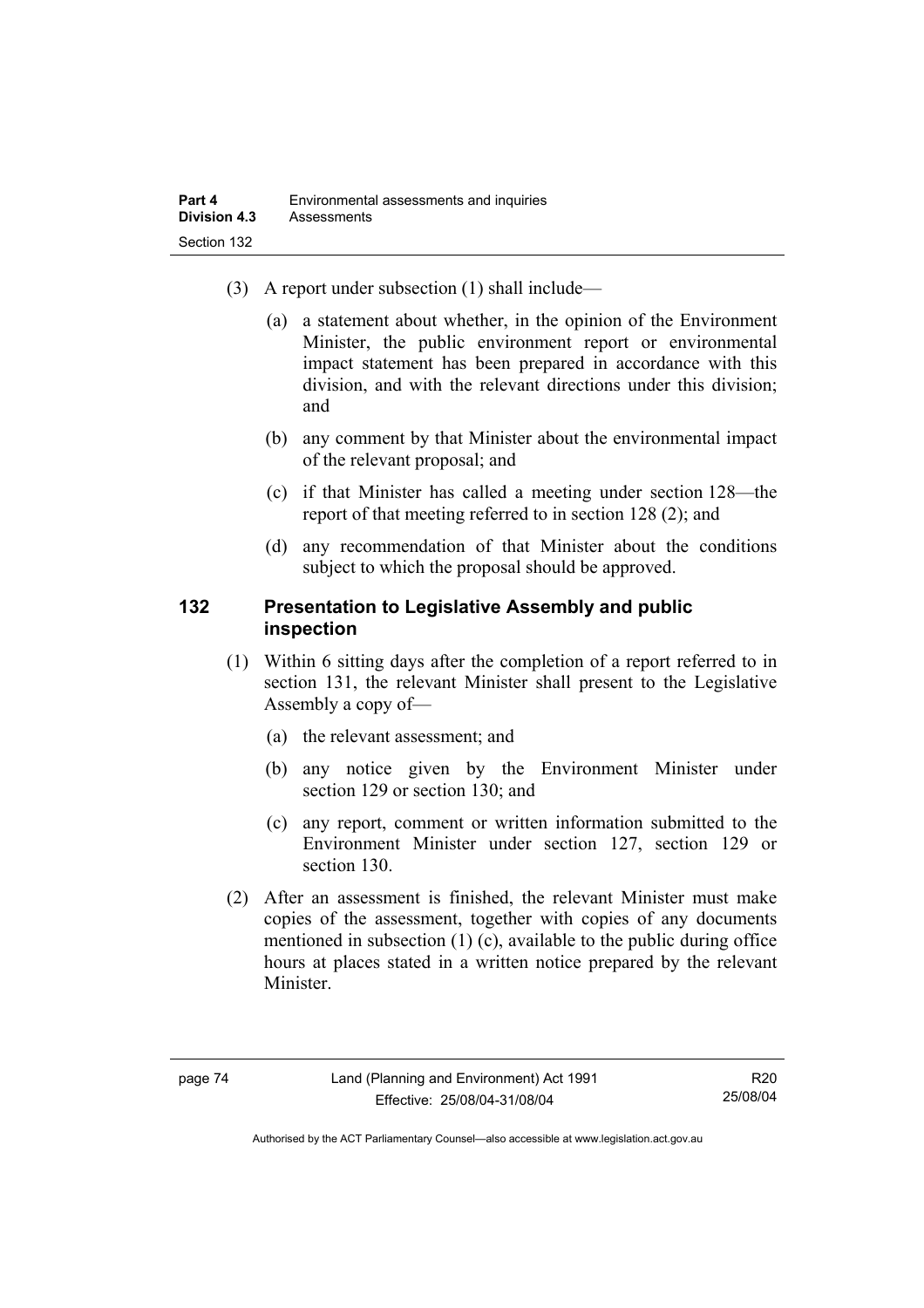(3) The notice under subsection (2) is a notifiable instrument.

*Note* A notifiable instrument must be notified under the Legislation Act.

(4) The relevant Minister must also publish the notice under subsection (2) in a daily newspaper.

### **133 Exclusion of material**

- (1) If, in the relevant Minister's opinion, based on reasonable grounds—
	- (a) a part of an assessment contains information related to the personal or business affairs of a person, being information—
		- (i) supplied to the proponent or that Minister in confidence; or
		- (ii) the publication of which would reveal a trade secret; and
	- (b) it would not be in the public interest for that part to be published;

the relevant Minister must exclude that part from the copy of the assessment presented to the Legislative Assembly, and from any copy of the assessment made available to the public or for public inspection.

 (2) If a part of an assessment is excluded from the copies of that assessment made available to the public or for public inspection, each copy shall include a statement to the effect that an unspecified part of the assessment has been excluded for the purpose of protecting the confidentiality of information included in that part.

## **134 Exemptions**

- (1) The Environment Minister may, in writing (by an *exemption*)—
	- (a) exempt a specified defined decision, or defined decisions of a specified class, from being the subject of an assessment directed under any Act or subordinate law; or

page 75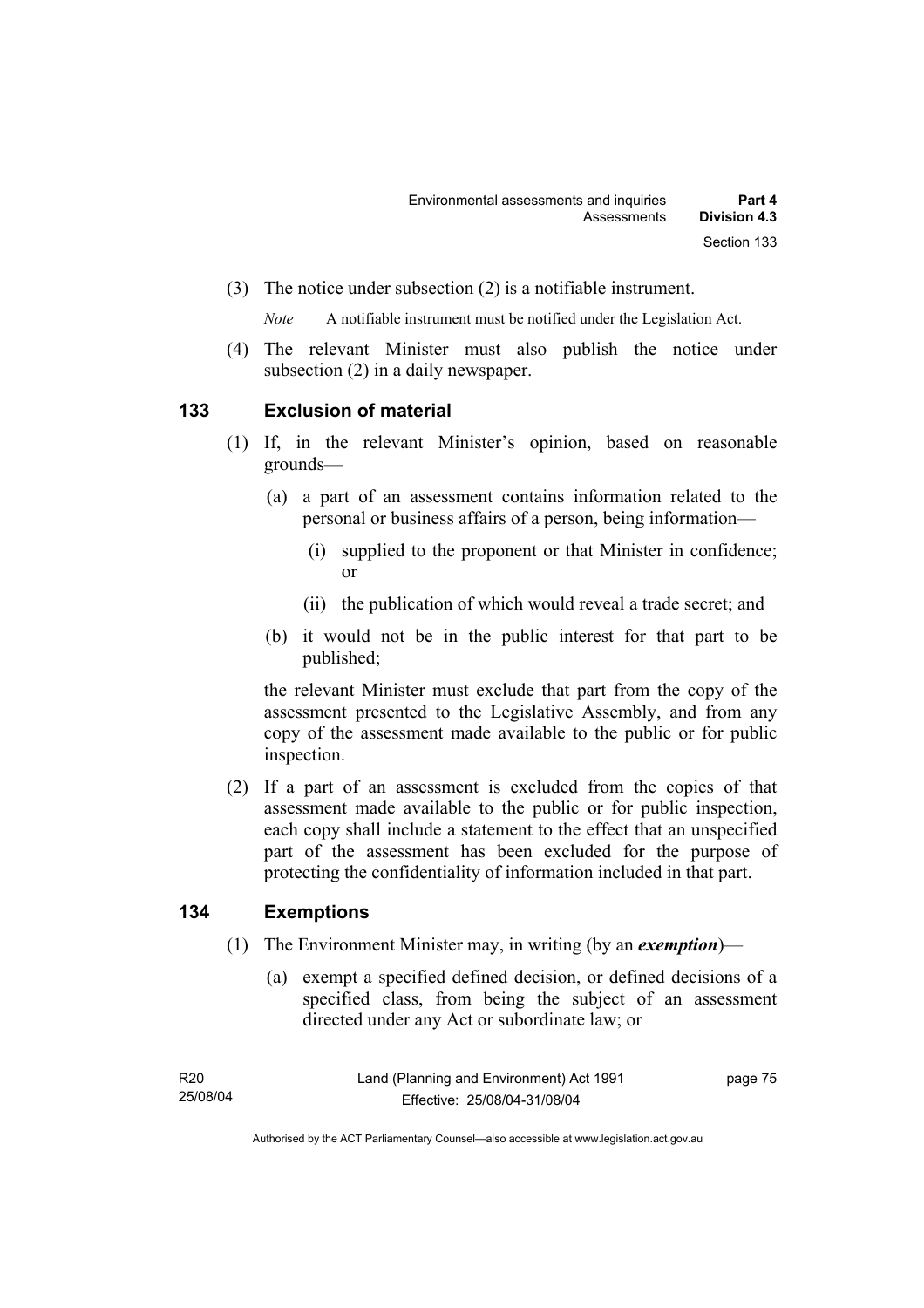- (b) declare that specified provisions of this division are not to apply in relation to a specified assessment, or to assessments of a specified class.
- (2) An exemption is a disallowable instrument.
	- *Note* A disallowable instrument must be notified, and presented to the Legislative Assembly, under the Legislation Act.
- (3) The Legislation Act, chapter 7 (Presentation, amendment and disallowance of subordinate laws and disallowable instruments) applies to an exemption as if each reference in that chapter to 6 sitting days were a reference to 5 sitting days.
- (4) Subject to any disallowance under the Legislation Act, chapter 7, the exemption commences—
	- (a) on the day after the 5th sitting day after the day it is presented to the Legislative Assembly under that chapter; or
	- (b) if the exemption provides for a later date or time of commencement—on that date or at that time.
- (5) The Environment Minister shall notify an exemption in a daily newspaper.
- (6) The validity of an exemption is not affected by a failure to comply with subsection  $(5)$ .

## **Division 4.4 Inquiries**

## **Subdivision 4.4.1 Establishment of panels and terms of reference**

## **135 Constitution**

 (1) If the relevant Minister in relation to a defined decision decides to establish a panel to inquire into the proposal that is the subject of that decision he or she shall, in writing, appoint a person or persons to constitute a panel to conduct the inquiry.

| page 76 | Land (Planning and Environment) Act 1991 | R20      |
|---------|------------------------------------------|----------|
|         | Effective: 25/08/04-31/08/04             | 25/08/04 |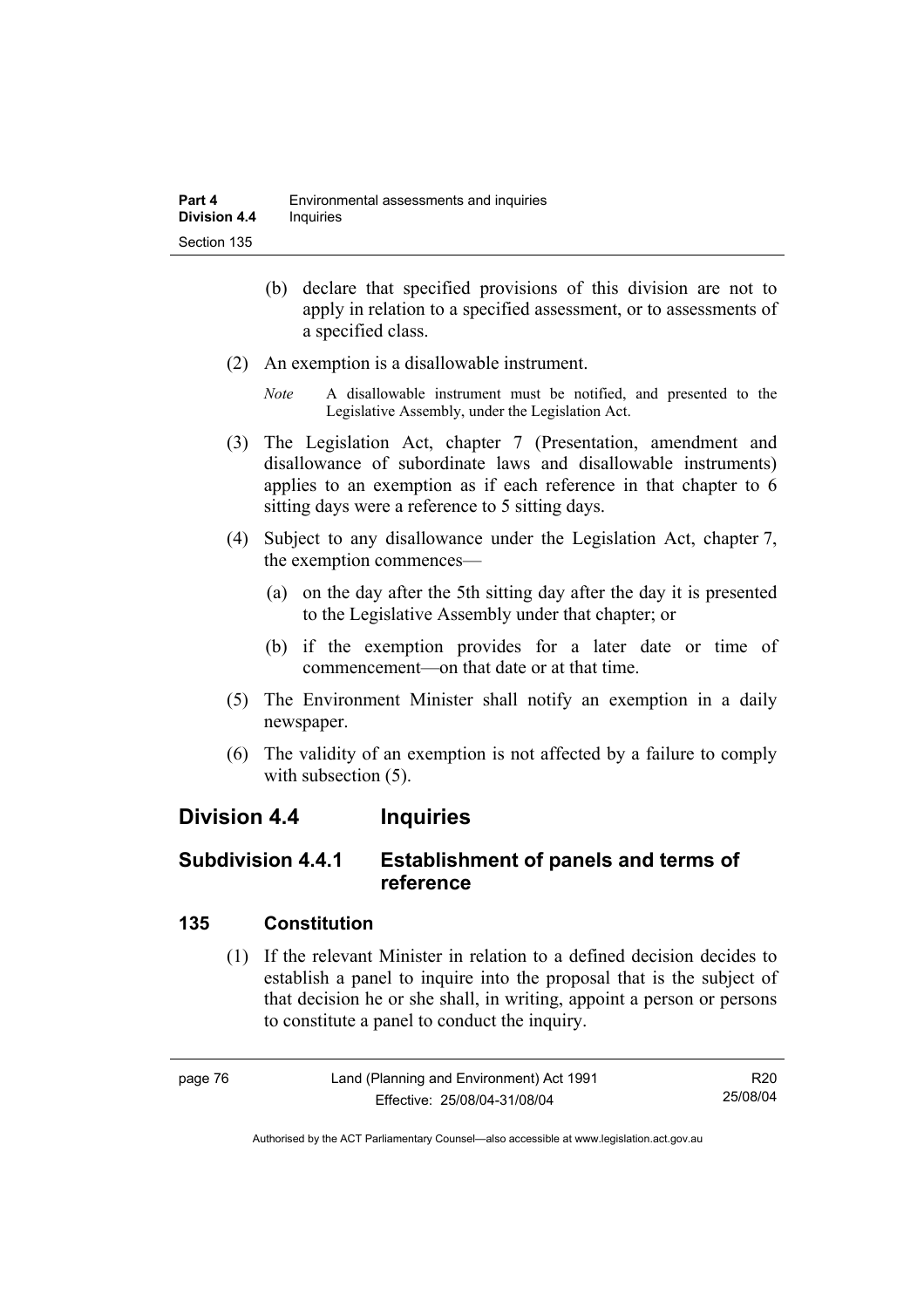(2) The relevant Minister shall nominate 1 member (or, in the case of a panel constituted by 1 member, that member) of the panel as the presiding member.

## **136 Combined inquiries**

If 2 or more proposals, being the subject of 2 or more defined decisions, would in the opinion of the Environment Minister have substantially interconnected effects, he or she may, under section 135, with the consent of the relevant Minister in relation to each decision, establish a panel to conduct an inquiry into the potential combined effect of those proposals.

## **138 Terms of reference**

- (1) The relevant Minister shall, in writing, determine the terms of reference of an inquiry.
- (2) The terms of reference of an inquiry—
	- (a) shall—
		- (i) specify the defined decision; and
		- (ii) require the panel to assess the potential costs and benefits to the community and to the Territory of the proposal that is the subject of that decision; and
		- (iii) specify a reasonable period within which the panel is to report; and
	- (b) may require the panel—
		- (i) to investigate specified aspects of that proposal; or
		- (ii) to consider any specified report.
- (3) The relevant Minister may, at the request of a panel, or on his or her own initiative, in writing, vary the terms of reference of the relevant inquiry.

page 77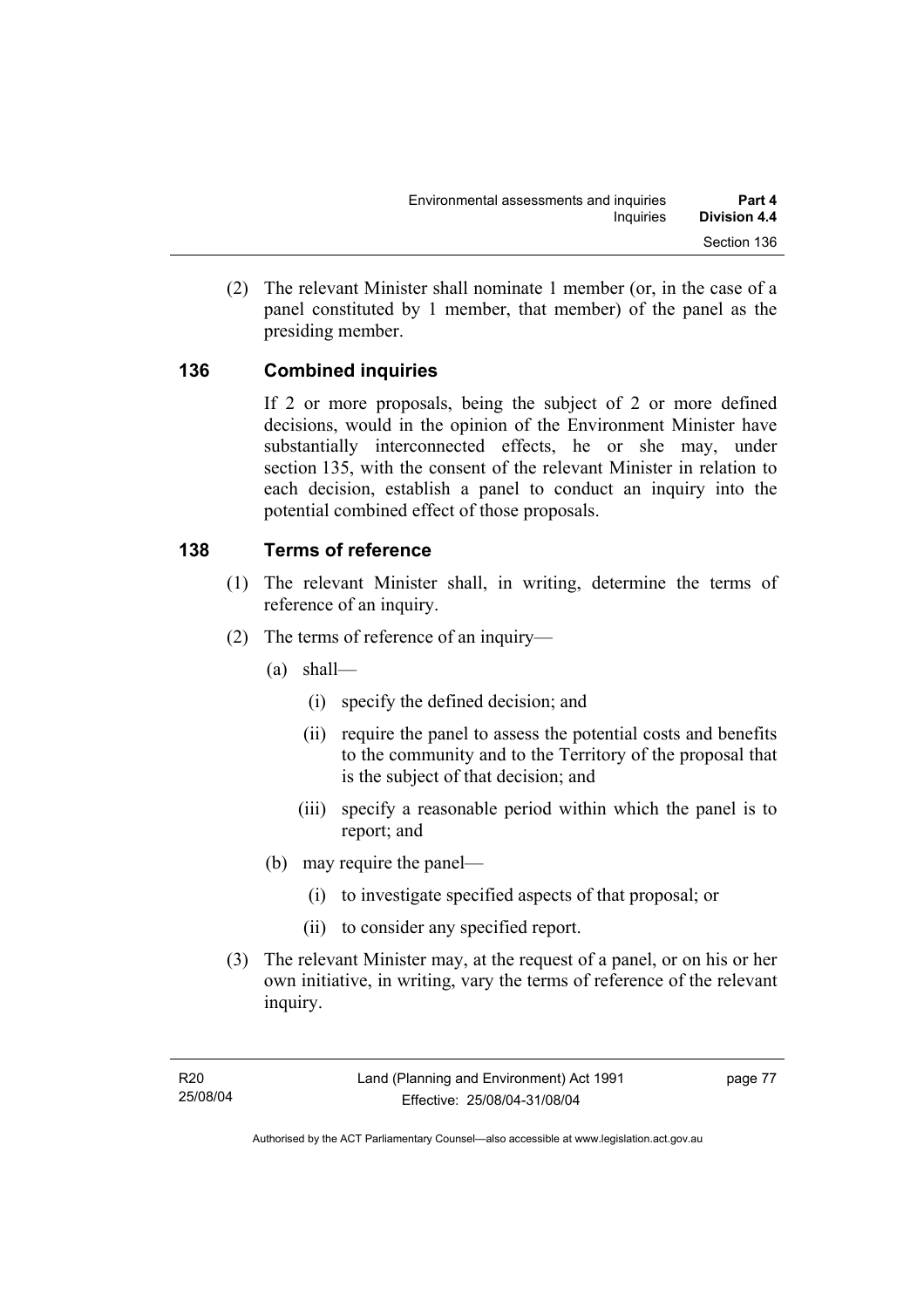(4) A variation of terms of reference is a notifiable instrument. *Note* A notifiable instrument must be notified under the Legislation Act.

### **139 Notification**

- (1) The relevant Minister for an inquiry must, in writing, determine—
	- (a) the members of the panel, and the presiding member; and
	- (b) the terms of reference of the inquiry; and
	- (c) the period within which the panel is to report; and
	- (d) the other matters that Minister considers necessary.
- (2) A determination is a notifiable instrument.

*Note* A notifiable instrument must be notified under the Legislation Act.

## **Subdivision 4.4.2 Inquiry reports**

## **140 Inquiry reports**

A panel shall report its findings and recommendations in writing to the relevant Minister in accordance with the terms of reference determined under section 138.

## **141 Presentation to Legislative Assembly and public inspection**

- (1) The relevant Minister must present a copy of the report of a panel's findings and recommendations to the Legislative Assembly within 6 sitting days after the day the Minister receives the report.
- (2) After a report is completed, the relevant Minister must make copies of the report available to the public during office hours at places stated in a written notice prepared by the relevant Minister.
- (3) The notice is a notifiable instrument.

*Note* A notifiable instrument must be notified under the Legislation Act.

R20 25/08/04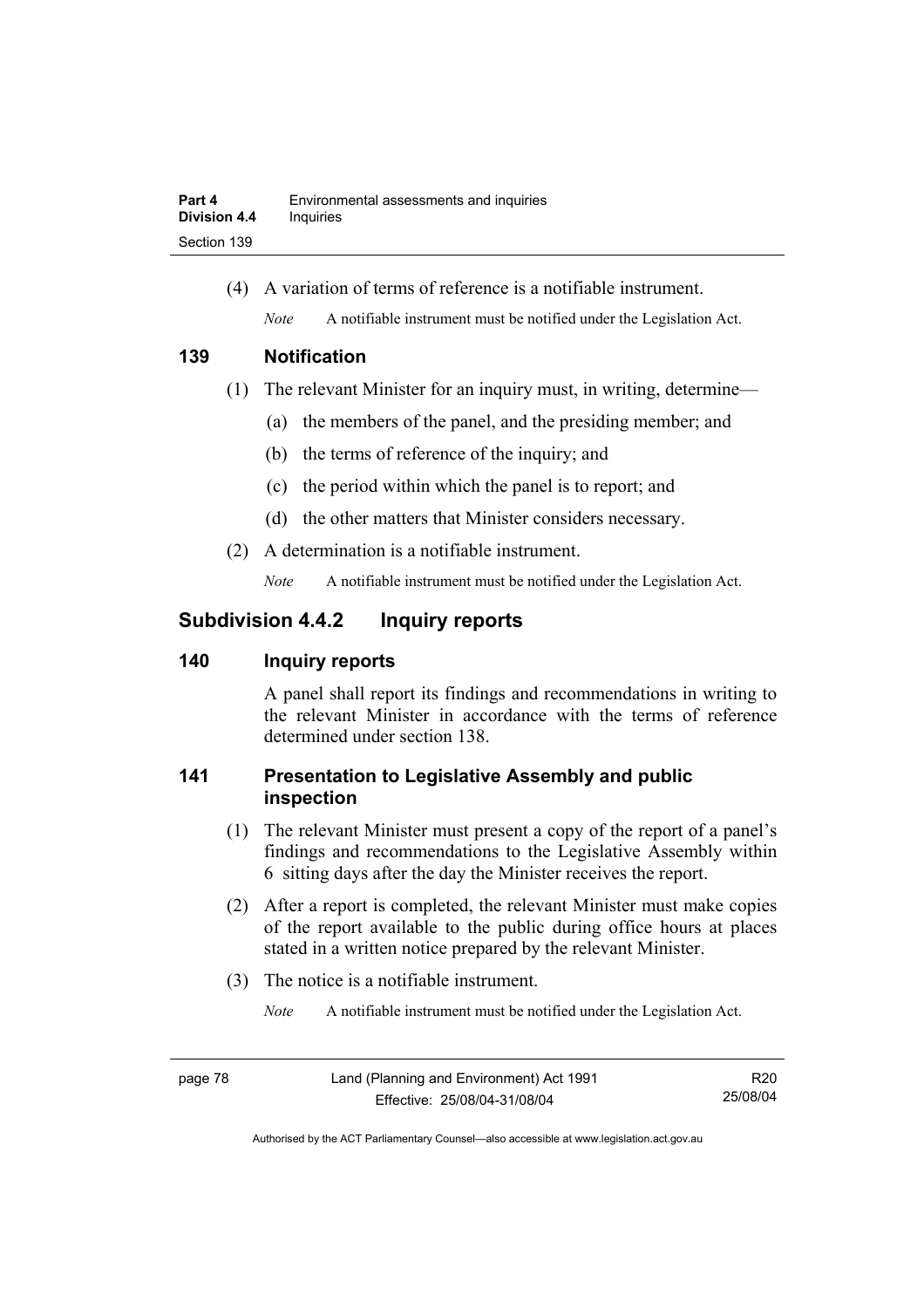(4) The relevant Minister must also publish the notice in a daily newspaper.

## **142 Exclusion of material**

- (1) If, in the panel's opinion based on reasonable grounds and expressed in its report—
	- (a) a part of a report contains information related to the personal or business affairs of a person, being information—
		- (i) supplied to the panel in confidence; or
		- (ii) the publication of which would reveal a trade secret; and
	- (b) it would not be in the public interest for that part to be published;

the relevant Minister may exclude that part from the copy of the report presented to the Legislative Assembly, and from any copy made available to the public or for public inspection.

 (2) If a part of a report is excluded under subsection (1), each copy of the report presented to the Legislative Assembly or made available to the public or for public inspection shall include a statement to the effect that an unspecified part of the report has been excluded for the purpose of protecting the confidentiality of information included in that part.

## **Subdivision 4.4.3 Procedures and powers**

### **143 Definitions for sdiv 4.4.3**

In this subdivision:

#### *authorised person* means—

- (a) a panel member; or
- (b) a person assisting a panel member in a way authorised in writing by the member.

page 79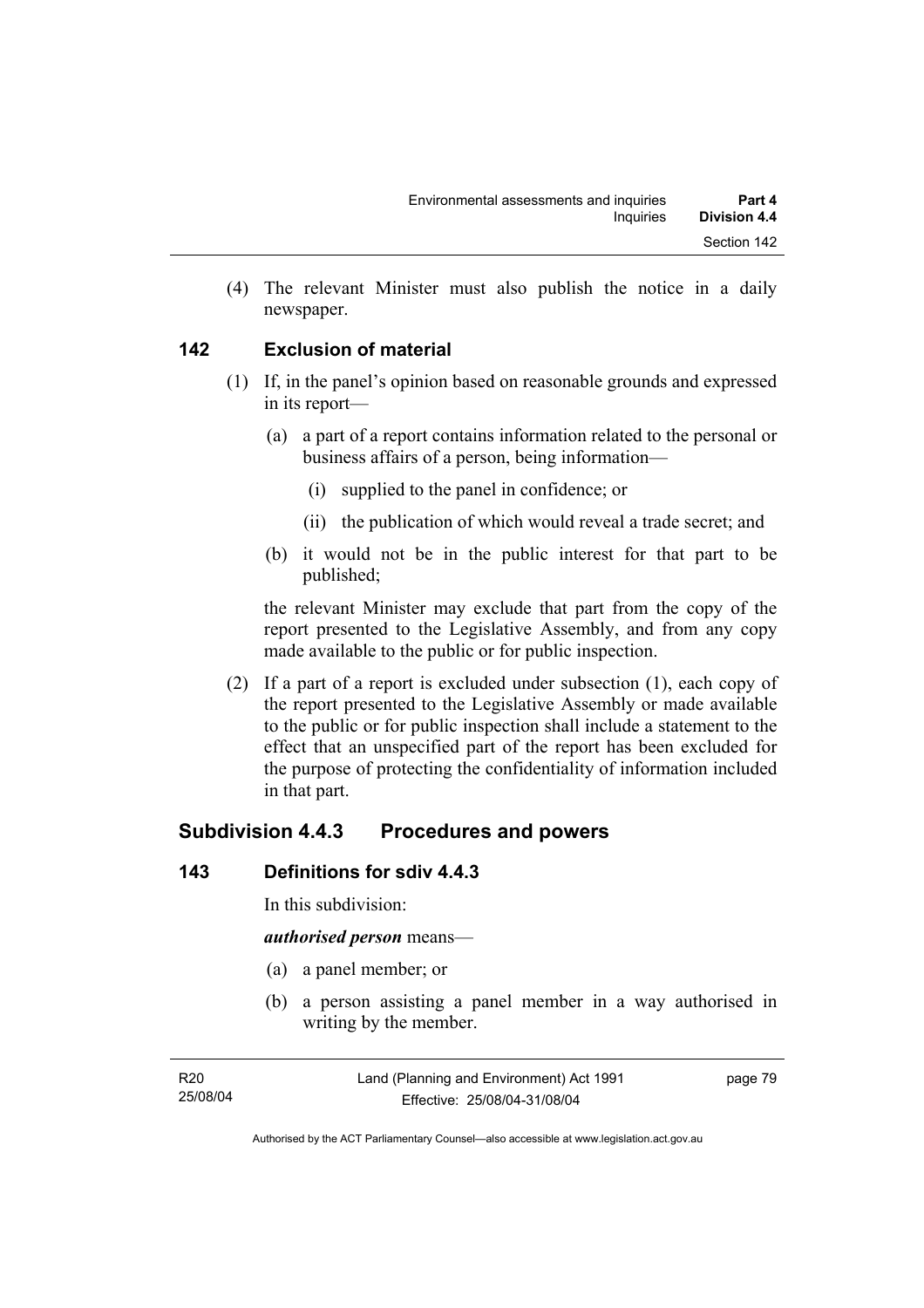*occupier*, of a place, includes—

- (a) a person believed, on reasonable grounds, to be an occupier of the place; and
- (b) a person apparently in charge of the place.

*place* includes premises, land, vehicle, aircraft or vessel.

### **144 Notice of inquiry hearings**

- (1) At a reasonable time before the beginning of an inquiry, the presiding member of a panel must prepare a notice stating—
	- (a) the subject matter of the inquiry; and
	- (b) the time when, and place where, the inquiry is to begin.
- (2) The notice is a notifiable instrument.

*Note* A notifiable instrument must be notified under the Legislation Act.

(3) The presiding member must also publish the notice in a daily newspaper.

### **145 Public hearings**

- (1) A panel shall conduct its inquiry in public, except as provided by subsection (2).
- (2) A panel may—
	- (a) direct that the inquiry or any part of it be held in private, and give directions about who may be present during any private hearing; or
	- (b) give directions prohibiting or restricting the publication of evidence given before the inquiry, or of matters contained in documents lodged with the inquiry; or
	- (c) give directions prohibiting or restricting the disclosure to any specified person of such evidence or such matters.

R20 25/08/04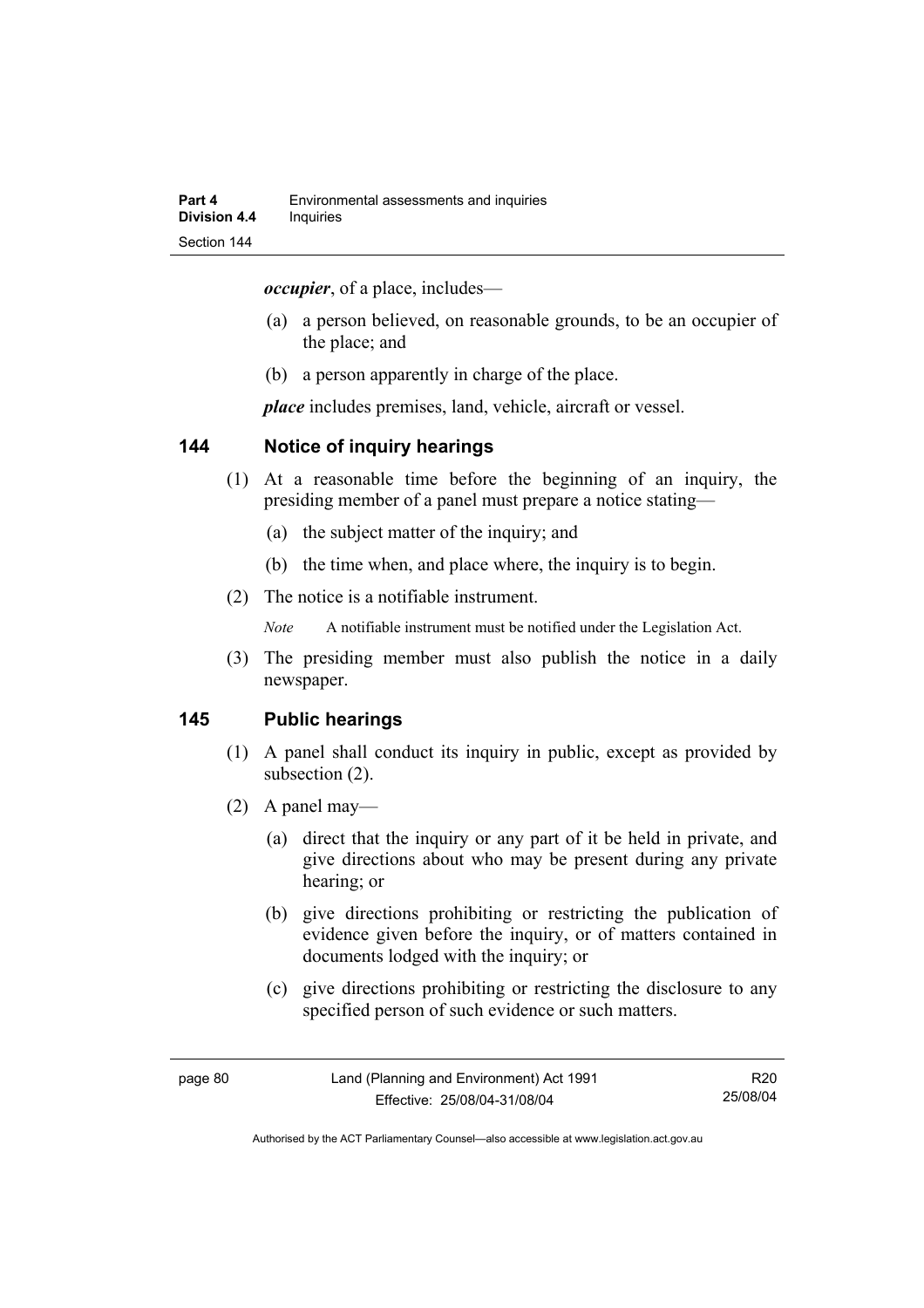- (3) In making a direction under subsection (2), a panel shall consider—
	- (a) the principle that it is desirable that the inquiry should be held in public, and that evidence given before the inquiry, and documents lodged with the inquiry, should be available to interested persons and to the public; and
	- (b) in the circumstances, whether confidentiality is required for the relevant proceedings, evidence or matter.
- (4) A panel may issue a direction under subsection (2) for a special hearing under section 147.

### **146 General procedure**

- (1) At a hearing of an inquiry, the panel—
	- (a) shall not conduct the hearing in an unduly formal way; and
	- (b) is not bound by the rules of evidence, and may inform itself—
		- (i) in any way it considers appropriate; and
		- (ii) without notice to any person who has made a submission to the inquiry; and
	- (c) may take evidence on oath, or affirmation, administered by a member of the panel; and
	- *Note* For the taking of an oath or the making of an affirmation, see the *Oaths and Affirmations Act 1984.*
	- (d) may prohibit or regulate cross-examination; and
	- (e) subject to this subdivision, may otherwise determine its own procedures.
- (2) Unless otherwise required by the panel, a person may make a submission to an inquiry orally or in writing or partly orally and partly in writing.
- (3) The panel may adjourn an inquiry from time to time and from place to place (whether within or outside the ACT).

| R <sub>20</sub> | Land (Planning and Environment) Act 1991 | page 81 |
|-----------------|------------------------------------------|---------|
| 25/08/04        | Effective: 25/08/04-31/08/04             |         |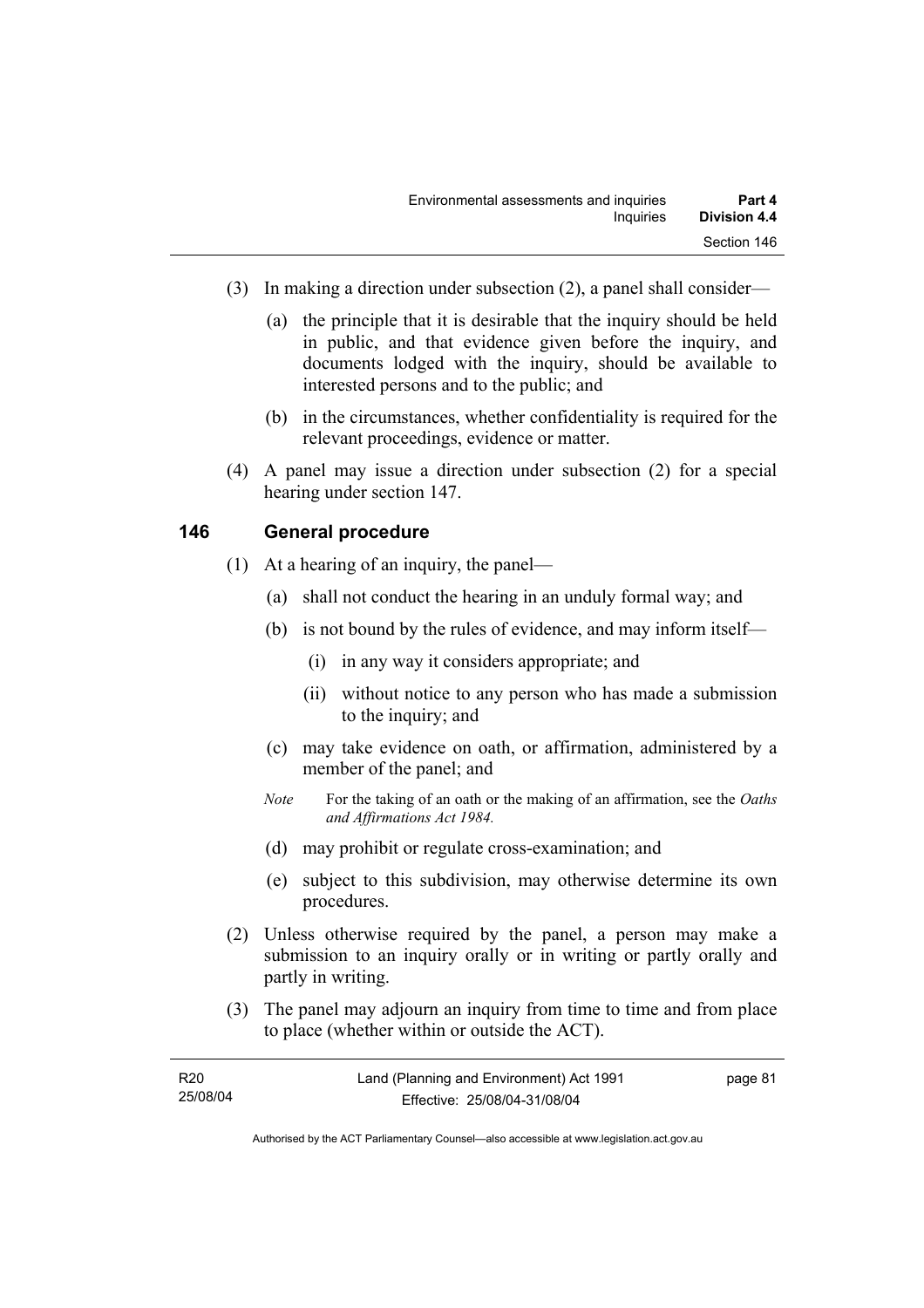### **147 Special hearings—consultation with interested persons**

- (1) A panel may hold a special hearing of the inquiry to consult with—
	- (a) the proponent; and
	- (b) any other person that the panel believes on reasonable grounds to have an interest directly affected by the proposal; and
	- (c) any other person the panel considers appropriate;

for the purposes of—

- (d) clarifying the proposal; and
- (e) discussing ways in which the proposal could be modified to reduce or eliminate any potential environmental impact.
- (2) The panel shall give each person referred to in subsection (1) reasonable written notice of the special hearing.

*Note* For how documents may be given, see Legislation Act, pt 19.5.

- (3) The panel shall conduct a special hearing in an informal way.
- (4) The panel shall include in the report of an inquiry a report stating—
	- (a) the outcome of the special hearing; and
	- (b) any influence the special hearing has had on the panel's recommendations in relation to the proposal.

### **148 Assessments for purpose of inquiries**

- (1) For the purposes of an inquiry, the relevant Minister may, at the written request of the panel, or on his or her own initiative, direct that an assessment be made of the environmental impact of any aspect of the proposal that is the subject of the relevant defined decision.
- (2) An assessment under subsection (1) consists of a public environment report or an environmental impact statement, but does not include a report of the Environment Minister under section 131

| page 82 | Land (Planning and Environment) Act 1991 | R20      |
|---------|------------------------------------------|----------|
|         | Effective: 25/08/04-31/08/04             | 25/08/04 |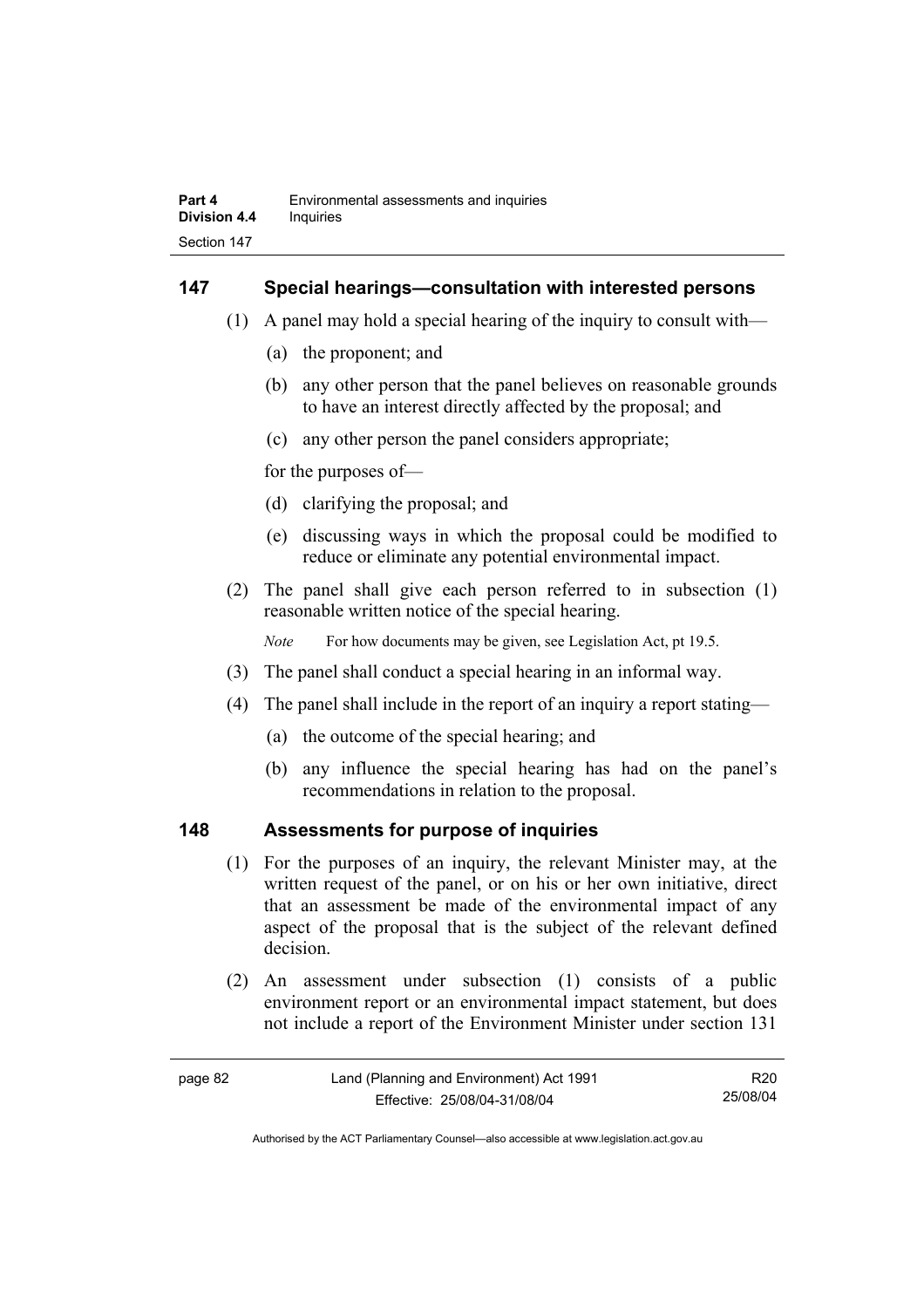evaluating the public environment report or environmental impact statement.

- (3) Sections 127, 128, 129 and 130 apply to an assessment under subsection (1) as if the references to the Environment Minister in those sections were references to the relevant Minister.
- (4) Section 131 does not apply in relation to an assessment under subsection  $(1)$ .
- (5) For section 132 (1), the relevant Minister must present a copy of an assessment under subsection (1), together with any notice, report, comment or information mentioned in section 132 (1) (b) or (c), to the Legislative Assembly within 6 sitting days after—
	- (a) receiving the assessment under section 127; or
	- (b) if he or she issues a notice under section 129, but does not issue a notice under section 130—receiving the relevant information under section 129 (2); or
	- (c) if he or she issues a notice under section 130—receiving the assessment or report under section 130 (3).

### **149 Witnesses—summons to appear**

- (1) The presiding member of a panel may, by writing, summon a person to attend a hearing of the inquiry at a specified time and place to give evidence and to produce the books and documents that are—
	- (a) relevant to any matter at issue in the inquiry; and
	- (b) specified in the summons.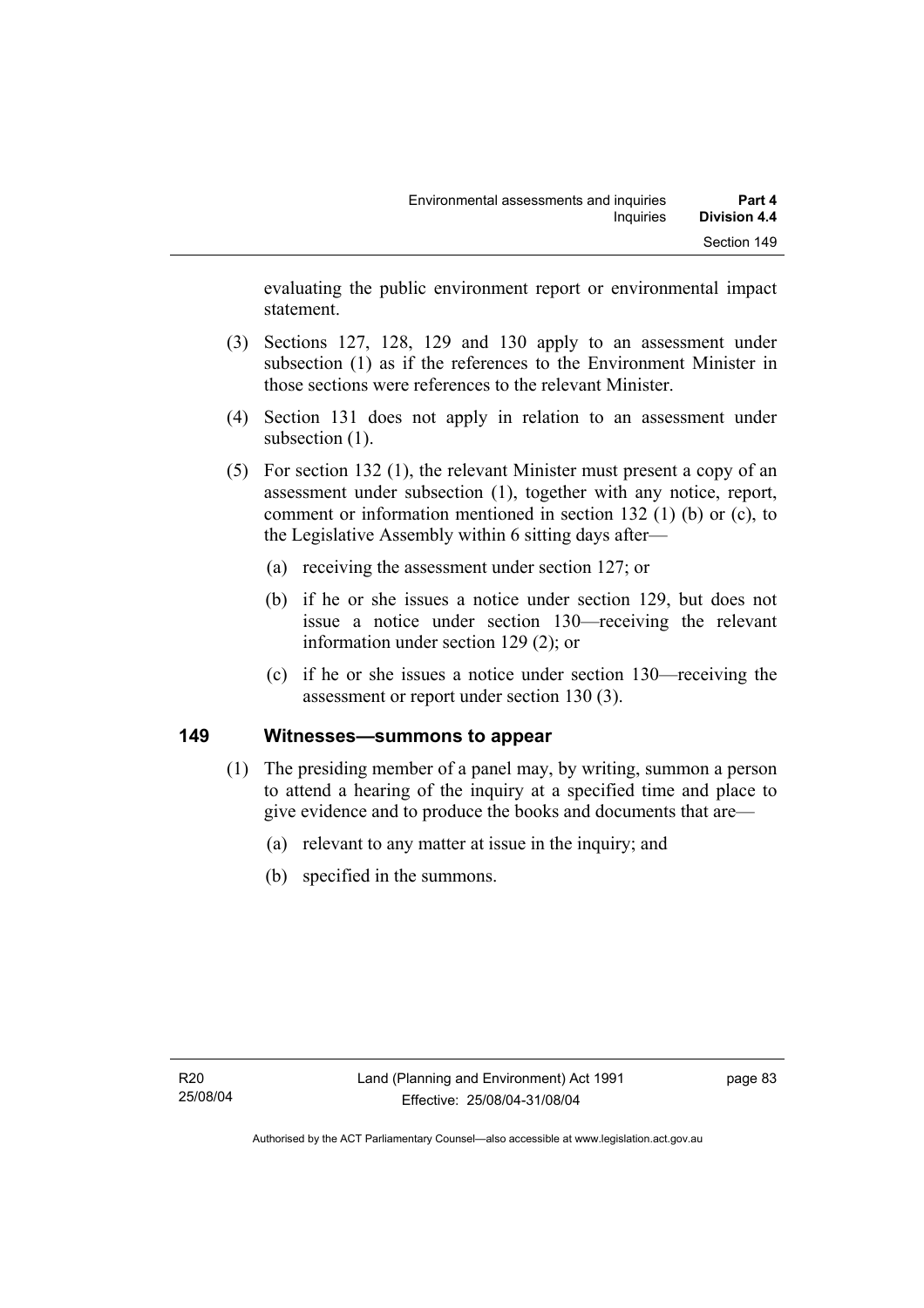| Part 4              | Environmental assessments and inquiries |
|---------------------|-----------------------------------------|
| <b>Division 4.4</b> | Inquiries                               |
| Section 150         |                                         |

 (2) A person served with a summons under subsection (1) shall not, without reasonable excuse, fail to comply with the summons.

Maximum penalty: 50 penalty units, imprisonment for 6 months or both.

 (3) The Territory shall pay a witness summoned to appear at an inquiry the allowances that are prescribed.

### **150 Victimisation of witnesses**

- (1) A person shall not—
	- (a) use violence to or inflict injury on; or
	- (b) cause or procure violence, damage, loss or disadvantage to; or
	- (c) cause or procure the punishment of;

a person on account of the person's giving, or proposing to give, evidence to an inquiry.

Maximum penalty: 100 penalty units, imprisonment for 1 year or both.

- (2) An employer shall not—
	- (a) dismiss an employee from his or her employment, or prejudice an employee in his or her employment, on account of the employee's giving, or proposing to give, evidence to an inquiry; or
	- (b) threaten so to dismiss, or so to prejudice, an employee on account of the employee's proposing to give evidence to an inquiry.

Maximum penalty: 100 penalty units, imprisonment for 1 year or both.

 (3) For subsection (2) (a), in proceedings for an offence against subsection (2), if it is established that an employer dismissed an employee from his or her employment, or prejudiced an employee in

R20 25/08/04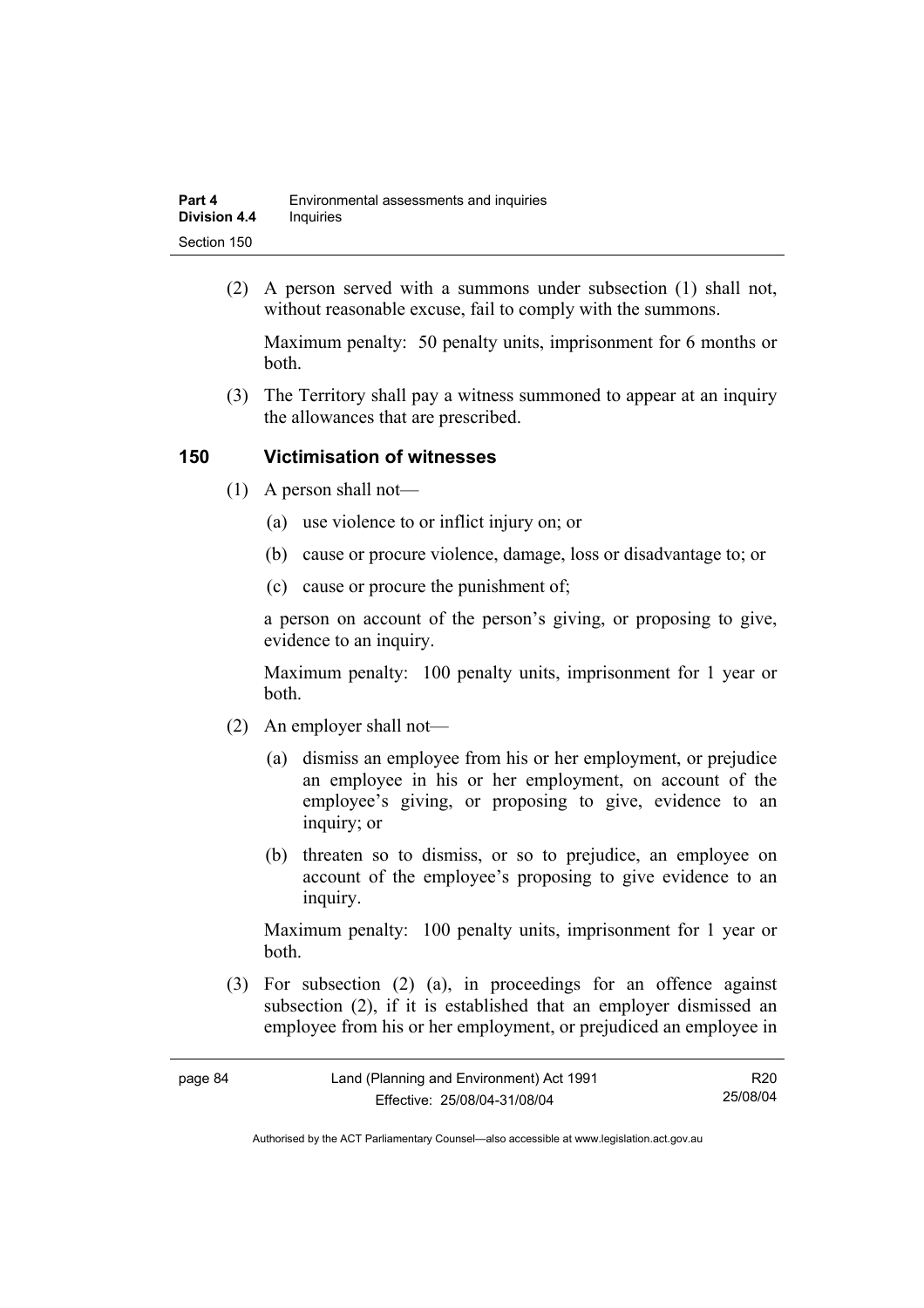his or her employment, after the employee gave, or proposed to give, evidence to an inquiry, it is to be presumed that that dismissal or prejudice was because of the employee's giving, or proposing to give, evidence at the inquiry, but that presumption is rebuttable.

 (4) For subsection (2) (b), in proceedings for an offence against subsection (2), if it is established that an employer threatened to dismiss an employee from his or her employment, or to prejudice an employee in his or her employment, after the employee proposed to give evidence to an inquiry, it is to be presumed that that threat was because of the employee's proposal, but that presumption is rebuttable.

## **151 Inspection of books and documents**

- (1) An authorised person may inspect any book or document given in evidence to the inquiry, and may make copies of, or copy extracts from, such a book or document.
- (2) A book or document given in evidence to an inquiry may be kept by the panel for the reasonable period the panel considers appropriate.
- (3) A panel shall allow the owner of a book or document kept by the panel reasonable access to the book or document.

## **152 Power of entry**

- (1) For an inquiry, an authorised person may enter any place—
	- (a) with the consent of the occupier; or
	- (b) under a warrant issued under section 153.
- (2) Before seeking the consent of the occupier of a place for subsection (1), an authorised person shall—
	- (a) if the authorised person is a panel member—produce written evidence of his or her appointment; and

page 85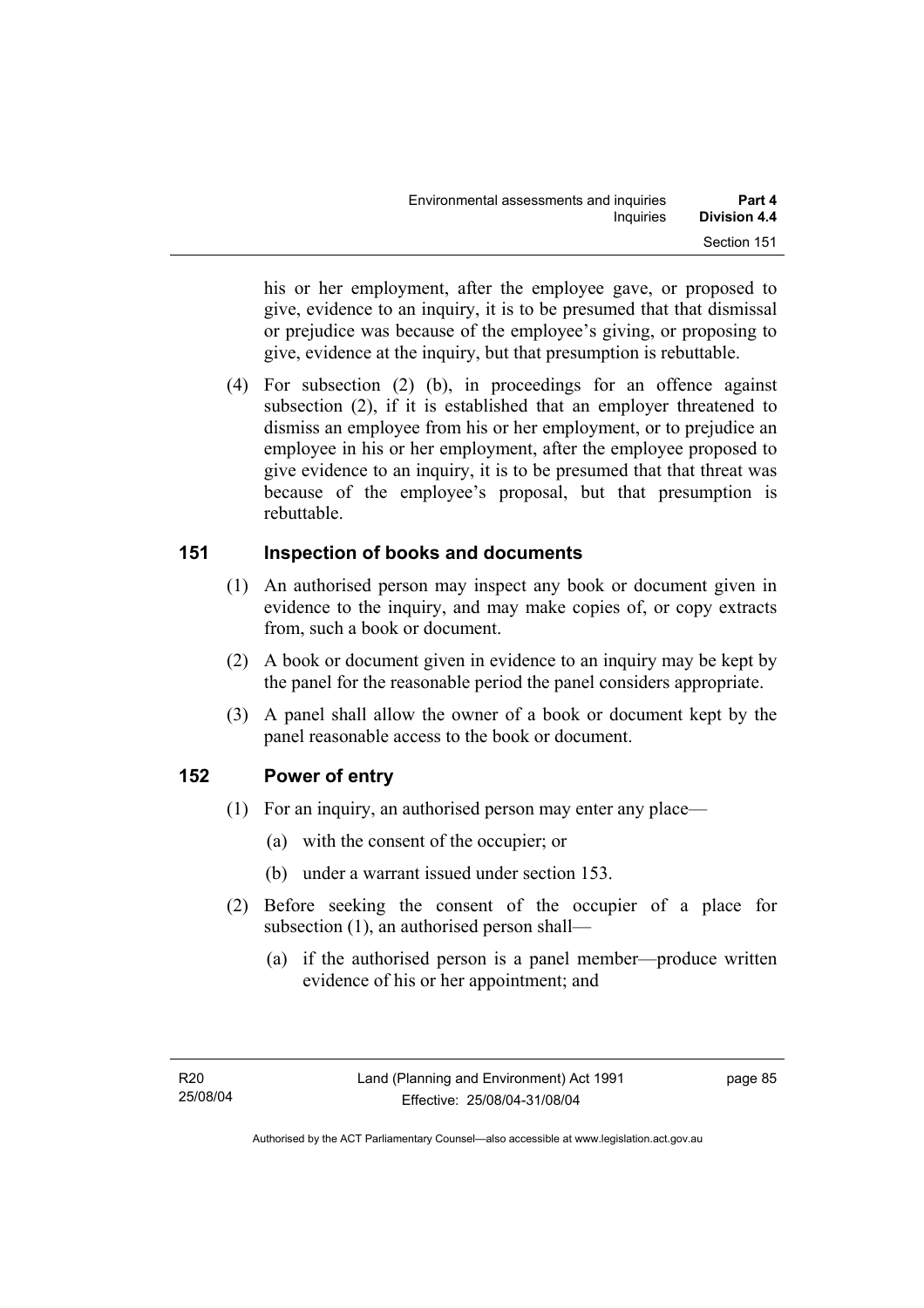- (b) if the authorised person is the assistant of a panel member produce written evidence of his or her authority; and
- (c) inform the occupier that he or she may refuse to give consent.
- (3) If an authorised person obtains the consent of the occupier to enter a place under subsection (1), the authorised person shall ask the occupier to sign a written acknowledgment—
	- (a) that the occupier has been informed that he or she may refuse to so consent; and
	- (b) that the occupier has consented; and
	- (c) of the day and time when the occupier consented.
- (4) If it is material, in any proceedings, for a court to be satisfied that an occupier has consented to the entry of premises by an authorised person under subsection (1) and an acknowledgment in accordance with subsection (3) signed by the occupier is not produced in evidence, it shall be presumed that the occupier did not consent, but that presumption is rebuttable.

## **153 Search warrants**

- (1) If a panel member believes on reasonable grounds that it is necessary, for the inquiry, for an authorised person to enter and inspect any place and to search for and inspect anything or any kind of thing, within the next following 28 days the member may—
	- (a) lay before a magistrate an information on oath setting out those grounds; and
	- (b) apply for the issue of a warrant to search the place for such a thing or things, and to inspect it or them.
- (2) On application under subsection (1), the magistrate may issue a warrant authorising the authorised person named in the warrant, with the assistance and by the force that is necessary and reasonable—

R20 25/08/04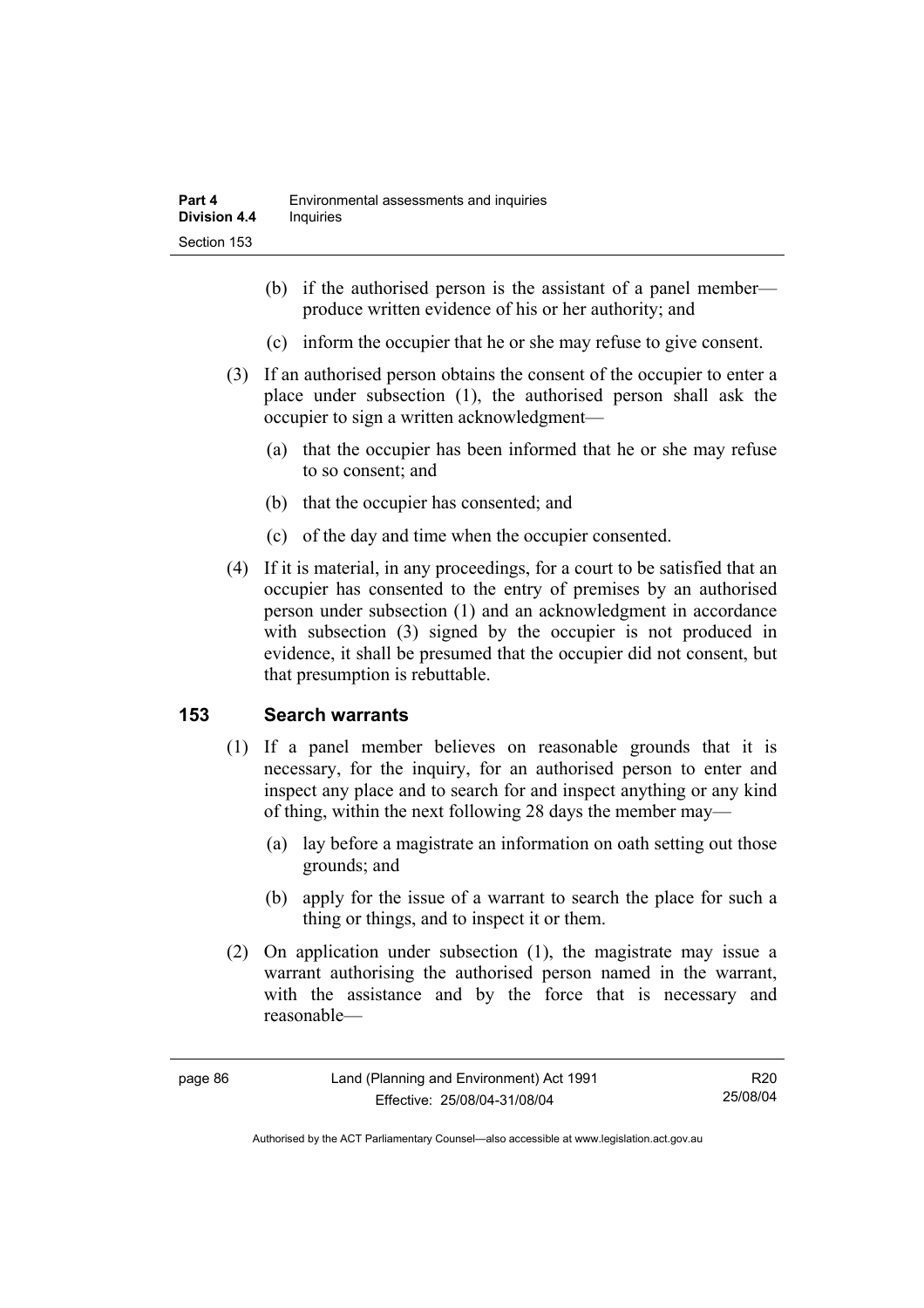- (a) to enter the place; and
- (b) to search for any specified thing or anything of a specified kind; and
- (c) to inspect any such thing.
- (3) A magistrate shall not issue a warrant unless—
	- (a) the applicant or another person has given the magistrate, either orally or by affidavit, any further information that the magistrate requires about the grounds on which the issue of the warrant is sought; and
	- (b) the magistrate is satisfied that there are reasonable grounds for issuing the warrant.
- (4) A warrant shall—
	- (a) specify the inquiry in relation to which the entry, search and inspection are authorised; and
	- (b) state the purpose for which it is issued; and
	- (c) specify particular hours during which the entry is authorised, or state that the entry is authorised at any time of the day or night; and
	- (d) include a description of the things, or kinds of things, in relation to which any power under section 154 may be exercised; and
	- (e) specify a date not later than 28 days after the date of issue of the warrant when the warrant ceases to have effect.

### **154 Powers of search and inspection**

- (1) Subject to the terms of any warrant issued under section 153, if an authorised person enters a place in accordance with section 152, he or she may, for the purposes of the inquiry—
	- (a) inspect the place; or

| R20      |  |
|----------|--|
| 25/08/04 |  |

page 87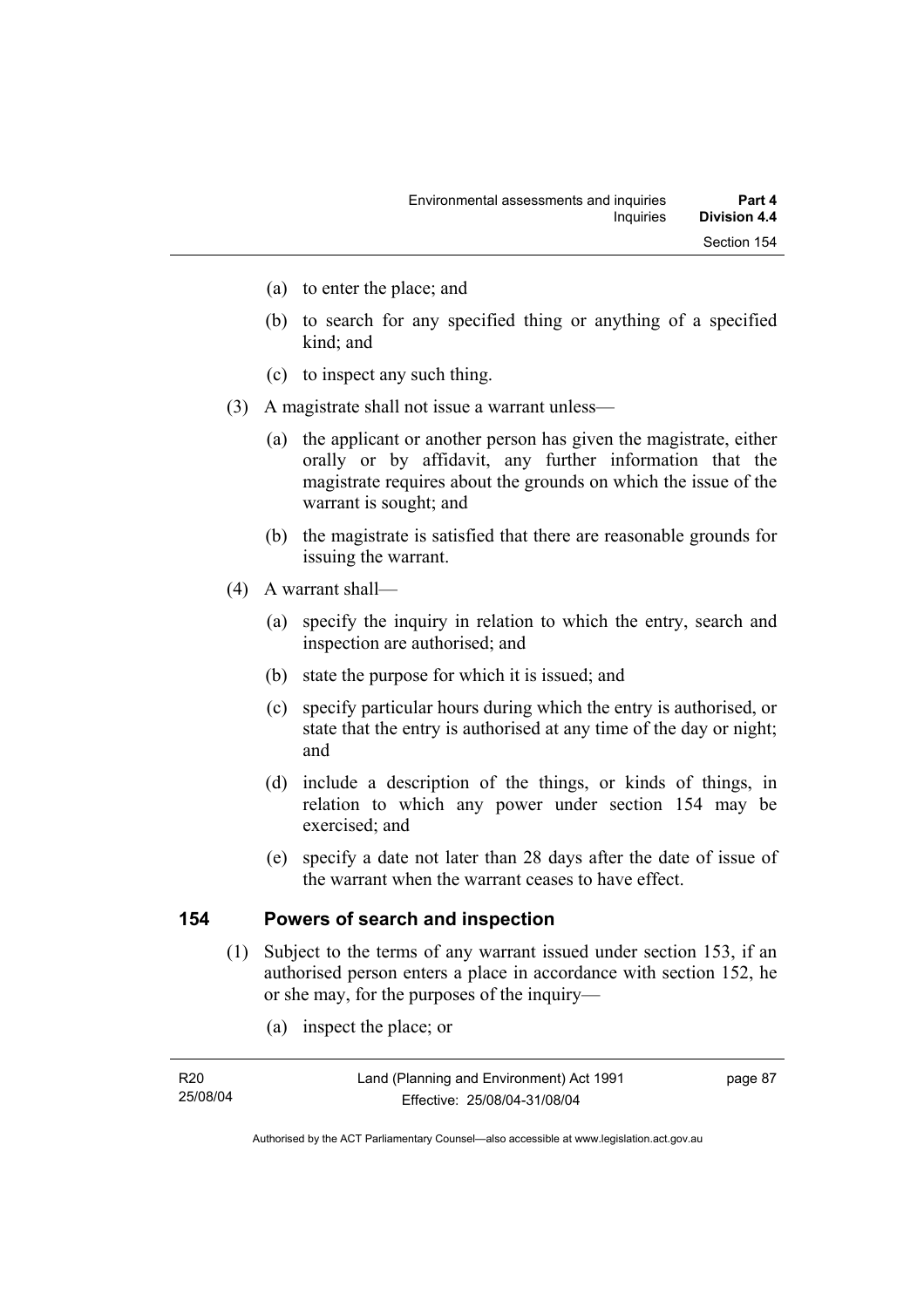- (b) search for and inspect anything; or
- (c) require the occupier to give the authorised person the assistance that is reasonable to enable the authorised person to exercise his or her powers under this section.
- (2) A person shall not, without reasonable excuse, contravene a requirement made of the person under subsection (1) (c).

Maximum penalty: 50 penalty units.

### **156 Contempt**

A person shall not, without reasonable excuse—

- (a) contravene a direction lawfully given by a panel member; or
- (b) disturb a panel member in the exercise of the member's functions; or
- (c) interrupt a hearing of an inquiry; or
- (d) use insulting language, or act in an insulting way, towards a panel member; or
- (e) create a disturbance, or participate in the creation or continuation of a disturbance, in or near a place where a hearing of an inquiry is taking place; or
- (f) do any other act or thing that would, if the panel were a court of record, constitute a contempt of that court.

Maximum penalty: 50 penalty units, imprisonment for 6 months or both.

### **157 Protection of panel members and witnesses**

 (1) A panel member has, in the exercise of the member's functions, the same protection and immunity as a judge of the Supreme Court.

R20 25/08/04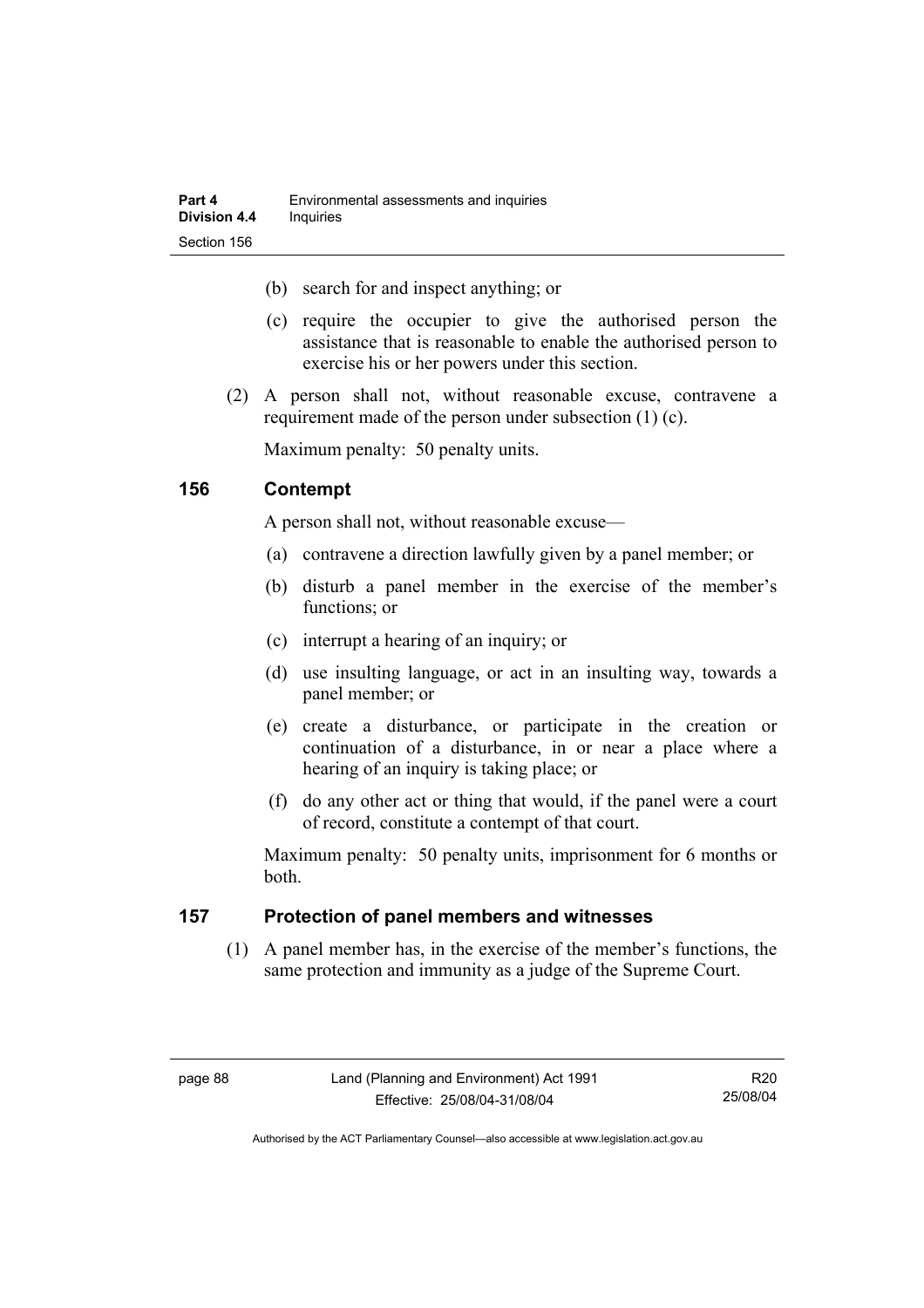| Environmental assessments and inquiries | Part 4              |
|-----------------------------------------|---------------------|
| Inquiries                               | <b>Division 4.4</b> |
|                                         | Section 157         |

 (2) Subject to this division, a person giving evidence to an inquiry has the same protection, and is subject to the same liabilities, in any civil or criminal proceedings as a witness in proceedings in the Supreme Court.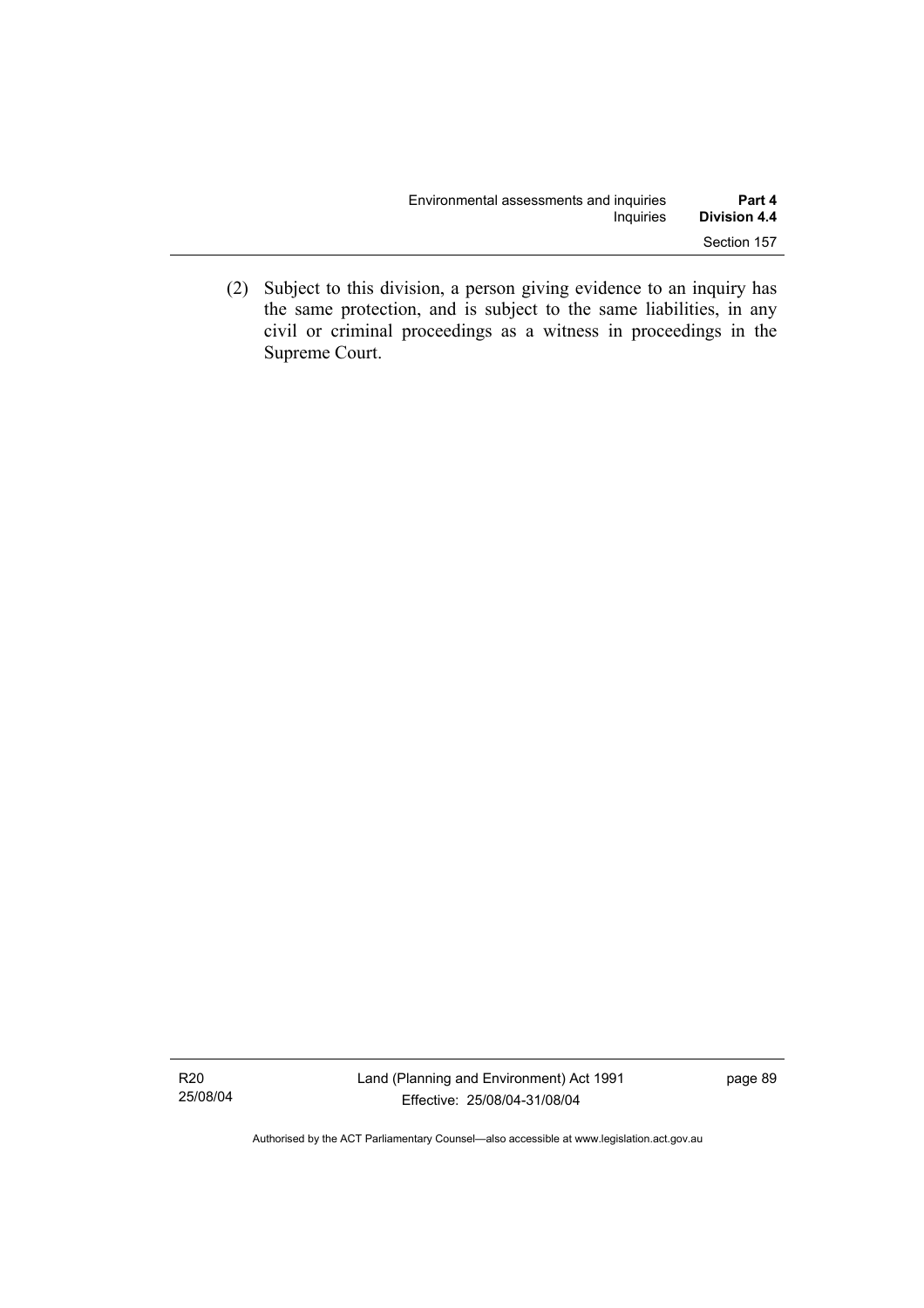**Part 5 Land administration Division 5.1** Preliminary Section 159

# **Part 5 Land administration**

## **Division 5.1 Preliminary**

#### **159 Definitions for pt 5**

In this part:

*building and development provision*, in relation to a lease, means a provision of the lease that requires the lessee to carry out specified works on the land comprised in the lease or on any unleased Territory land.

*consolidation* means the surrender of 2 or more leases held by the same lessee and the grant of a new lease or leases to that lessee for the purpose of consolidating the parcels of land comprised in the surrendered leases.

*lease* means a lease (other than a sublease)—

- (a) granted under this Act; or
- (b) that is taken under section 289 (Status of leases and licences) to have been granted under this Act; or
- (c) granted or arising under the *Unit Titles Act 2001*.

*lessee* means the person who is the proprietor of a lease, whether or not he or she is the registered proprietor of the lease, and whether or not the lease was granted to him or her or the lease passed to him or her by assignment, transfer, devolution or operation of law.

*market value*, of a lease, means the amount that could be expected to be paid for the lease on the open market if it were sold by a willing but not anxious seller to a willing but not anxious buyer.

*nominal rent lease* means a lease of Territory land for nominal rent.

R20 25/08/04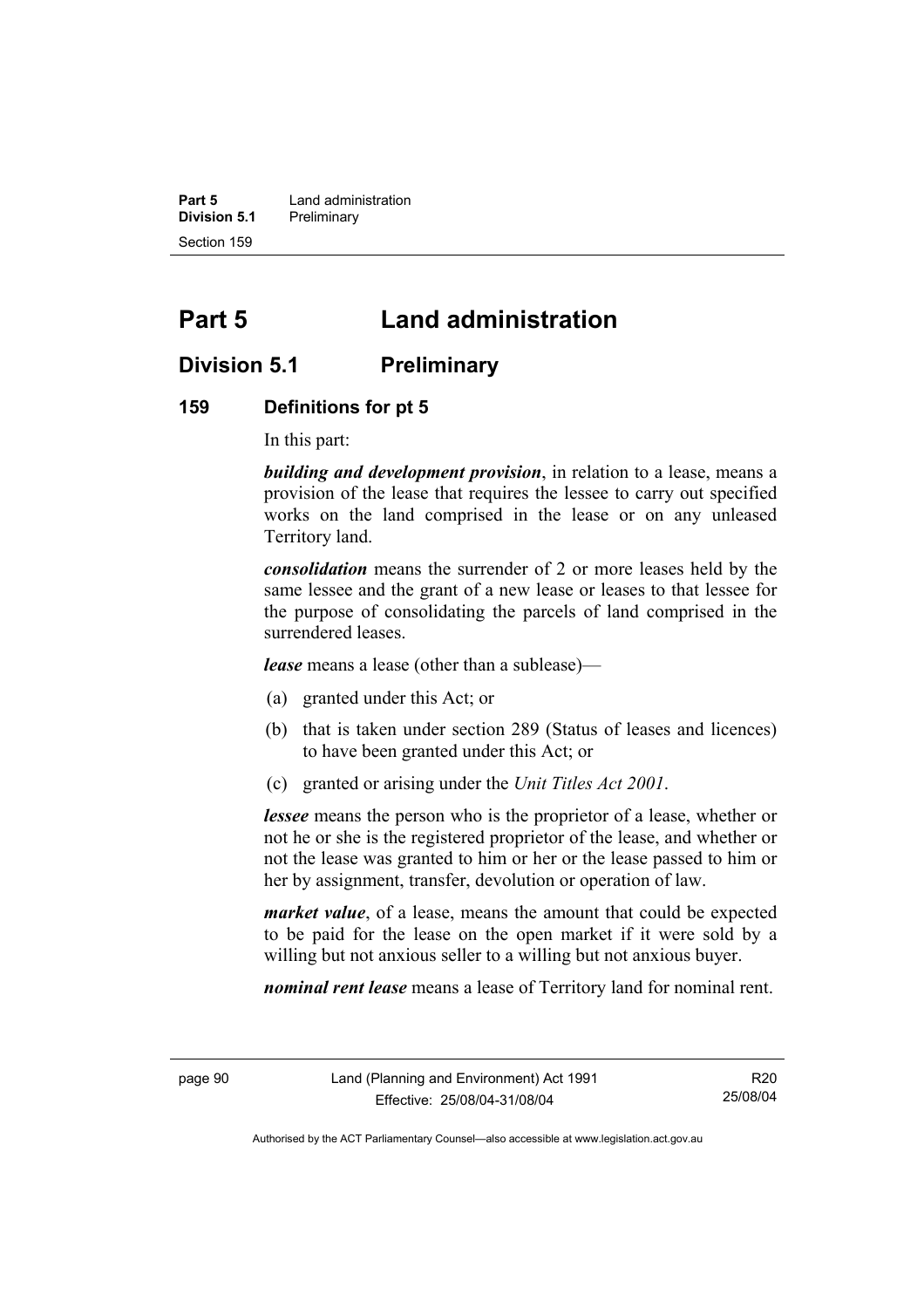*provision*, of a lease, includes a provision incorporated in the lease by reference and any other provision to which the lease is subject.

*public car park* means a road related area within the meaning of the *Road Transport (Safety and Traffic Management) Act 1999*, section 42 (Regulations about parking) that is available for use by the public for parking without the payment of money.

*registered lease* means a lease registered in the register kept under the *Land Titles Act 1925.*

*registered proprietor*, in relation to a lease, means the person who is registered under the *Land Titles Act 1925* as proprietor of the lease.

*rental lease* means a lease of Territory land for rent in excess of nominal rent.

*residential lease* means a lease of Territory land granted for residential purposes only.

*rural lease* means a lease of Territory land granted for rural purposes or purposes including rural purposes.

*subdivision* means the surrender of 1 lease, or the surrender of more than 1 lease, held by the same lessee, and the grant of new leases to that lessee for the purpose of subdividing the parcel or parcels of land comprised in the surrendered lease or leases, but does not include the subdivision of land under the *Unit Titles Act 2001.* 

*sublease* means a sublease of a parcel of land, or part of a parcel of land, subject to a lease, or of a building, or a part of a building, on a parcel of land subject to a lease.

*sublessee* means the person who is the proprietor of a sublease, whether the sublease was granted to him or her or the sublease has passed to him or her by assignment, transfer, devolution or operation of law.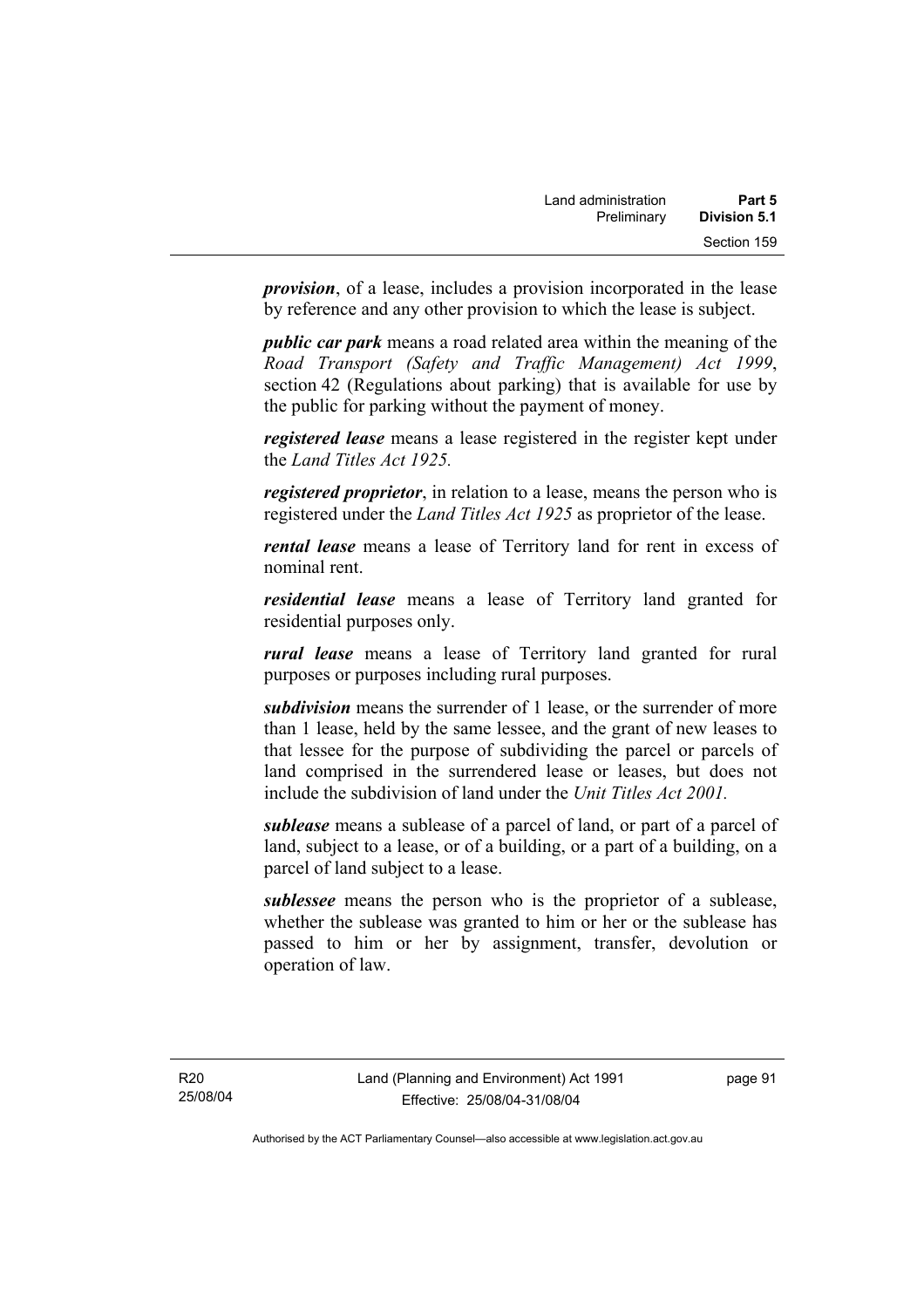| Part 5              | Land administration |
|---------------------|---------------------|
| <b>Division 5.2</b> | Leases              |
| Section 160         |                     |

## **160 Application of pt 5**

- (1) This part applies to the grant of an interest in Territory land by the planning and land authority on behalf of the Executive.
- (2) This part does not apply to a transfer by the Territory of a registered lease of which the Territory is the registered proprietor.

## **Division 5.2 Leases**

### **160A Effect qualified**

This division has effect subject to division 5.4 (Restrictions on rural leases).

## **160B Planning and land authority may grant leases**

- (1) The planning and land authority is authorised to grant, on behalf of the Executive, leases that the Executive may grant on behalf of the Commonwealth.
- (2) In this section:

*lease* means a lease of Territory land.

## **161 Granting of leases**

- (1) The planning and land authority may grant a lease by—
	- (a) auction; or
	- (b) tender; or
	- (c) ballot; or
	- (d) direct grant.

*Note* A fee may be determined under s 287 for this section.

- (2) A lease granted under this section may include provisions—
	- (a) requiring the lessee to develop the land comprised in the lease, or any unleased Territory land, in a specified way; or

| page 92 | Land (Planning and Environment) Act 1991 | R <sub>20</sub> |
|---------|------------------------------------------|-----------------|
|         | Effective: 25/08/04-31/08/04             | 25/08/04        |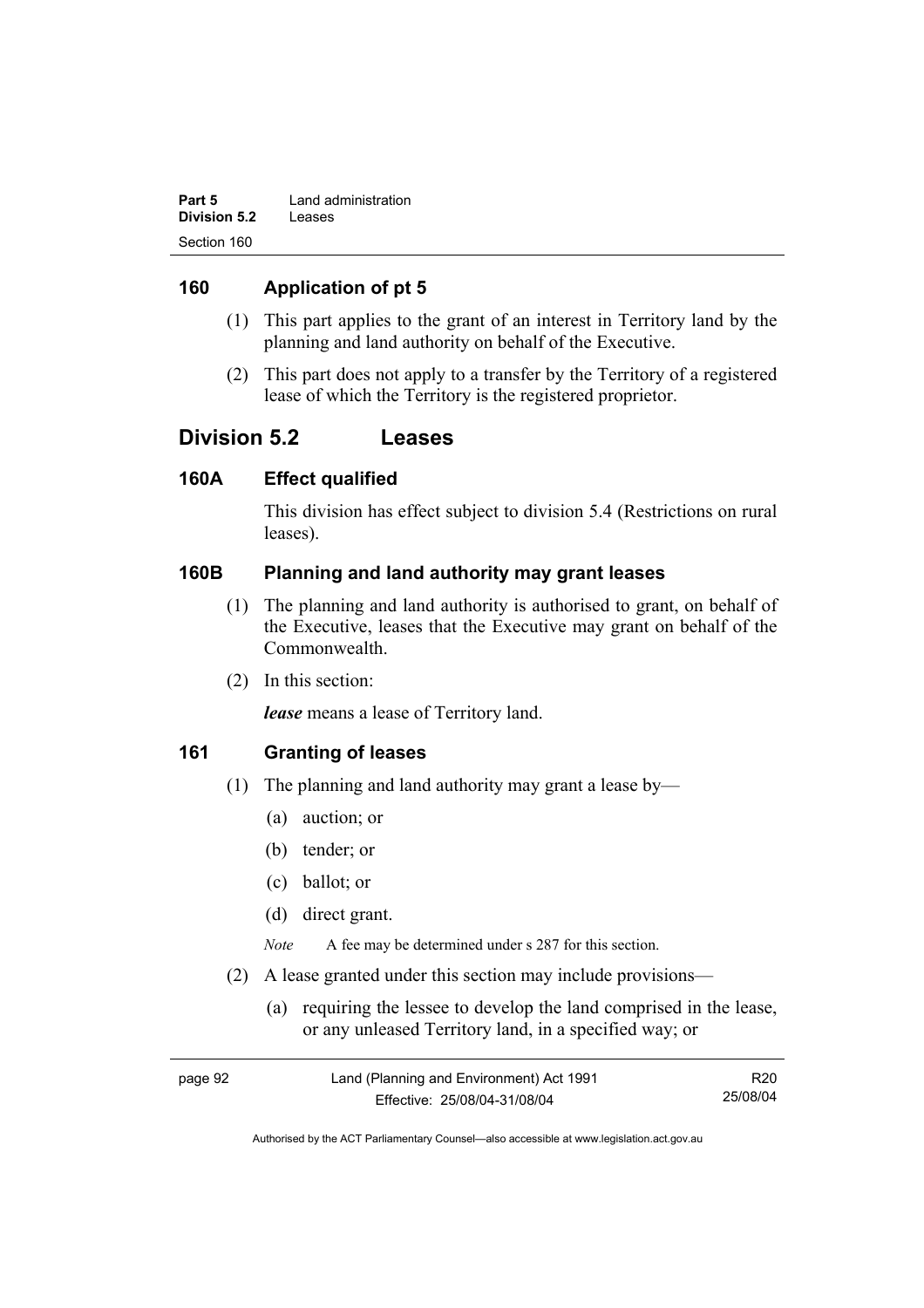- (b) requiring the lessee to give security for the performance of any of his or her obligations under the lease.
- (3) The planning and land authority may restrict the persons eligible for the grant of a lease under subsection  $(1)$   $(a)$ ,  $(b)$  or  $(c)$  by specifying, in the relevant notice of auction, tender or ballot, a class of persons eligible or ineligible for the grant of a lease under the auction, tender or ballot.
- (4) If, under a restriction imposed under subsection (3), only 1 person is eligible for the grant of a lease under subsection  $(1)$   $(a)$ ,  $(b)$  or  $(c)$ , the planning and land authority may grant a lease to that person under subsection (1) (d) without auctioning the lease, calling tenders or conducting a ballot (as the case may be).
- (5) A lease granted under subsection (1) (d) shall be granted subject to the provisions that are agreed between the planning and land authority and the applicant for the lease.
- (6) The planning and land authority shall not grant a lease of Territory land under subsection (1) (d) otherwise than in accordance with criteria specified under subsection (7).
- (7) The Executive may, for this section, in writing—
	- (a) specify criteria for the granting of leases under subsection (1) (d); or
	- (b) amend or revoke criteria so specified.
- (8) An instrument under subsection (7) is a disallowable instrument.
	- *Note* A disallowable instrument must be notified, and presented to the Legislative Assembly, under the Legislation Act.

### **163 Leases to community organisations**

(1) In this section: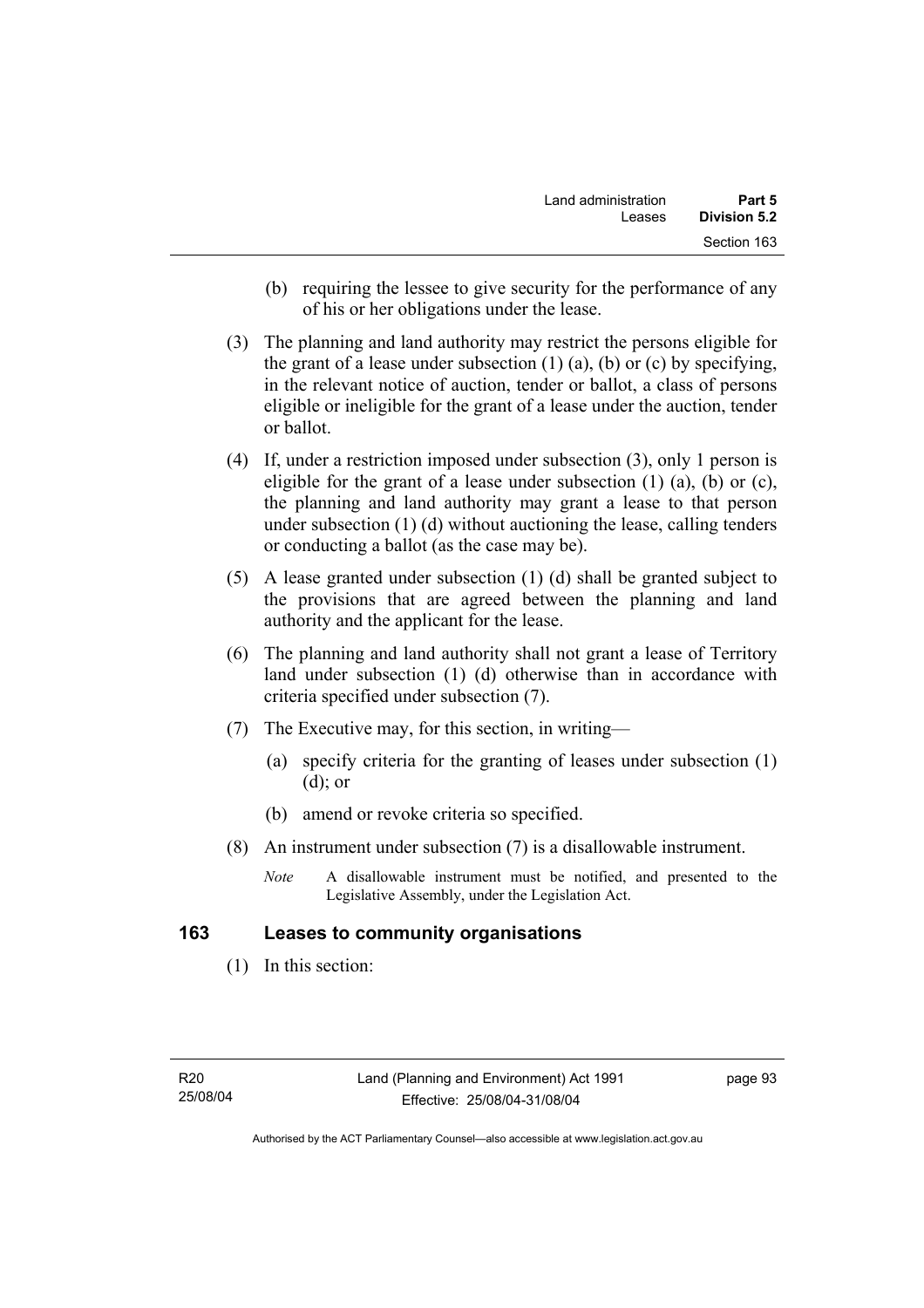*community organisation* means a body corporate that—

- (a) has as its principal purpose the provision of a service, or a form of assistance, to persons living or working in the ACT; and
- (b) is not carried on for the pecuniary profit or gain of its members; and
- (c) does not hold a club licence under the *Liquor Act 1975*.
- (2) The planning and land authority may grant a lease of Territory land to a community organisation without charge or for a charge that is less than the market value of the lease.
- (3) The planning and land authority shall not grant a lease under this section otherwise than in accordance with criteria for the granting of leases to community organisations specified under subsection (4).
- (4) The Executive may, for this section, in writing—
	- (a) specify criteria for the granting of leases to community organisations; or
	- (b) amend or revoke criteria so specified.
- (5) An instrument under subsection (4) is a disallowable instrument.
	- *Note* A disallowable instrument must be notified, and presented to the Legislative Assembly, under the Legislation Act.
- (6) A community organisation shall not transfer a lease granted under this section and a purported transfer of such a lease shall be of no effect.
- (7) This section does not limit the power of the planning and land authority to grant a lease of Territory land to a community organisation otherwise than under this section.

#### **164 Special leases**

 (1) The planning and land authority may grant a lease of Territory land for a charge that is less than the market value of the lease if the

Authorised by the ACT Parliamentary Counsel—also accessible at www.legislation.act.gov.au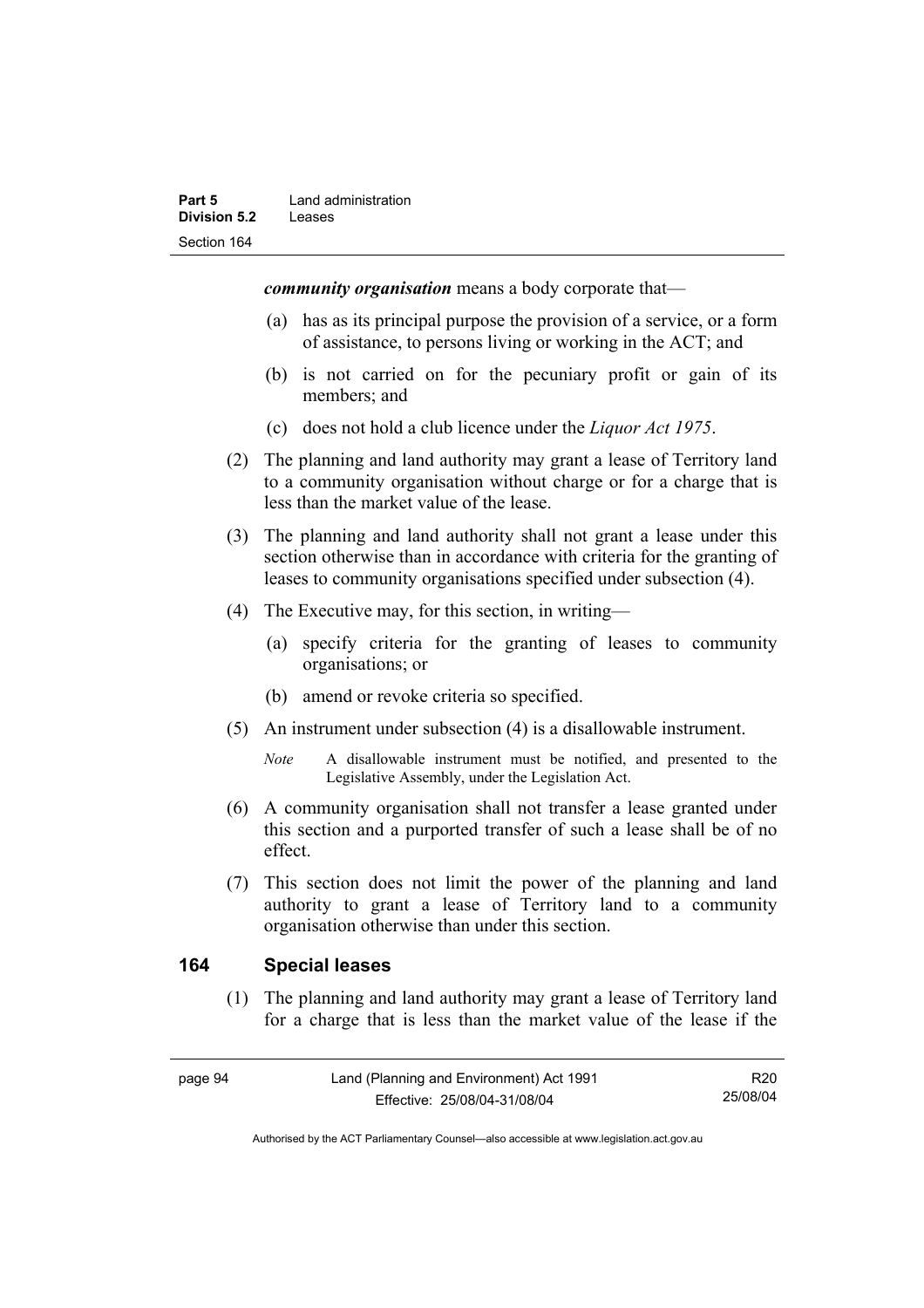authority is satisfied it is desirable and in the public interest to do so to facilitate—

- (a) the economic development of the ACT; or
- (b) the development of business in the ACT.
- (2) The planning and land authority shall not grant a lease of Territory land under this section otherwise than in accordance with criteria for the granting of special leases specified under subsection (3).
- (3) The Executive may, for this section, in writing—
	- (a) specify criteria for the granting of special leases; or
	- (b) amend or revoke criteria so specified.
- (4) An instrument under subsection (3) is a disallowable instrument.

```
Note A disallowable instrument must be notified, and presented to the 
Legislative Assembly, under the Legislation Act.
```
- (5) The lessee under a lease to which this section applies shall not, for a period of 5 years after the day when the lease is granted—
	- (a) assign or transfer the lease; or
	- (b) sublet the land comprised in the lease or any part of it; or
	- (c) part with possession of the land comprised in the lease or any part of it;

without having obtained the written consent of the planning and land authority and any assignment, transfer, sublease, agreement or arrangement made or entered into in contravention of this subsection shall be of no effect.

- (6) The planning and land authority shall not consent to the lessee under a lease to which this section applies—
	- (a) assigning or transferring the lease; or
	- (b) subletting the land comprised in the lease or any part of it; or

page 95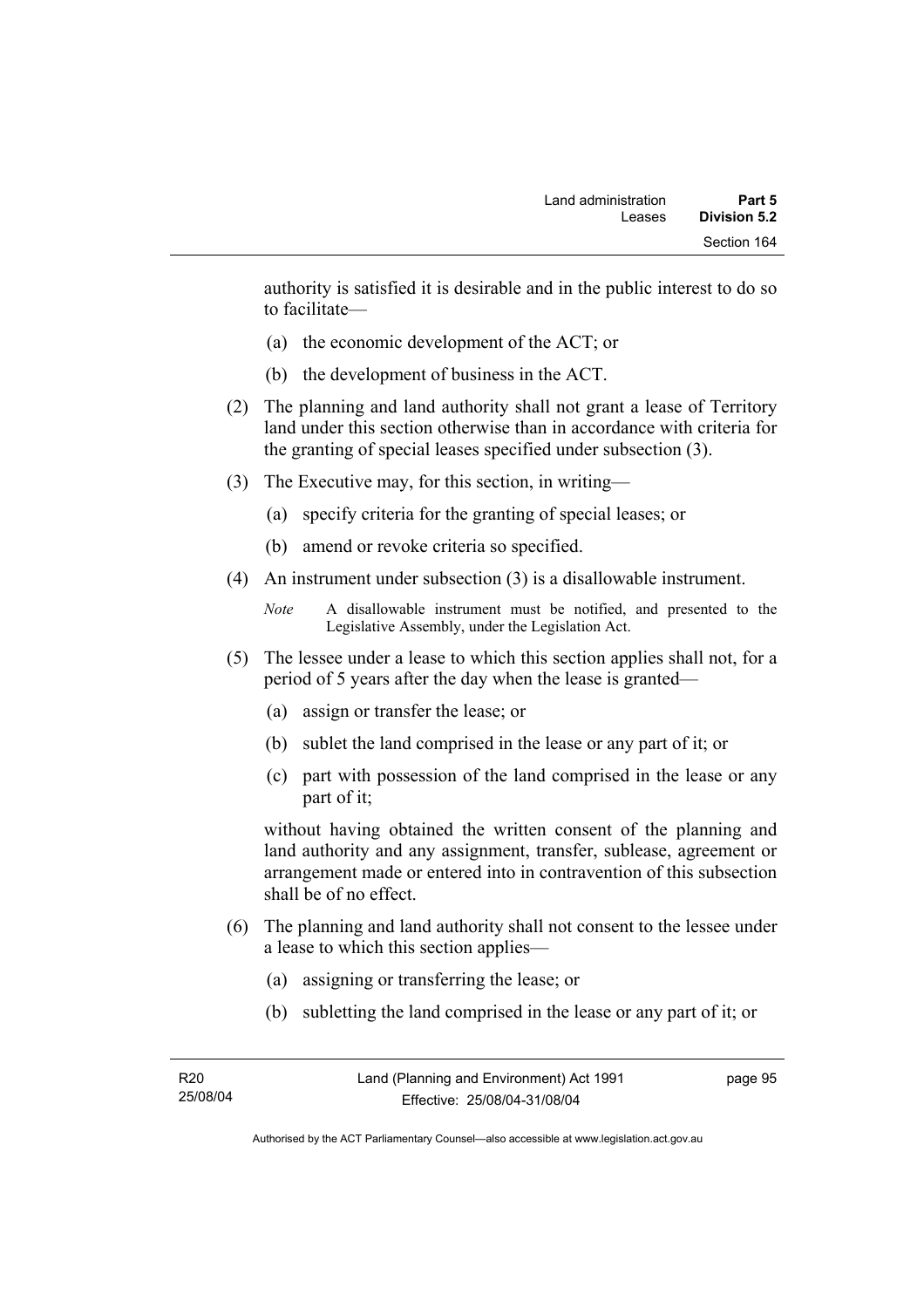| Part 5              | Land administration |  |
|---------------------|---------------------|--|
| <b>Division 5.2</b> | Leases              |  |
| Section 166         |                     |  |

 (c) parting with possession of the land comprised in the lease or any part of it;

unless it is satisfied that the person to whom it is proposed that the lease should be assigned or transferred, the person to whom it is proposed that a sublease should be granted or the person to whom it is proposed that possession of the land should be given, as the case may be, is a person who satisfies the criteria of eligibility specified under subsection (2) in relation to the class of leases in which the lease is included.

### **166 Inquiries and assessments in relation to granting of leases**

If it is proposed that a lease of Territory land be granted, the Minister may—

- (a) establish a panel to conduct an inquiry into whether the proposed lease should be granted; or
- (b) direct that an assessment be made into the possible environmental impact of a decision to grant the lease.

#### **166A Grants of leases after inquiries or assessments**

- (1) This section applies if the Minister, under section 166, establishes a panel to conduct an inquiry, or directs that an assessment be made, in relation to the proposed grant of a lease.
- (2) The Minister must—
	- (a) consider the report of the panel or the assessment; and
	- (b) review the provisions of the proposed lease taking the report or assessment into account; and
	- (c) direct the planning and land authority—
		- (i) to grant the proposed lease; or

Authorised by the ACT Parliamentary Counsel—also accessible at www.legislation.act.gov.au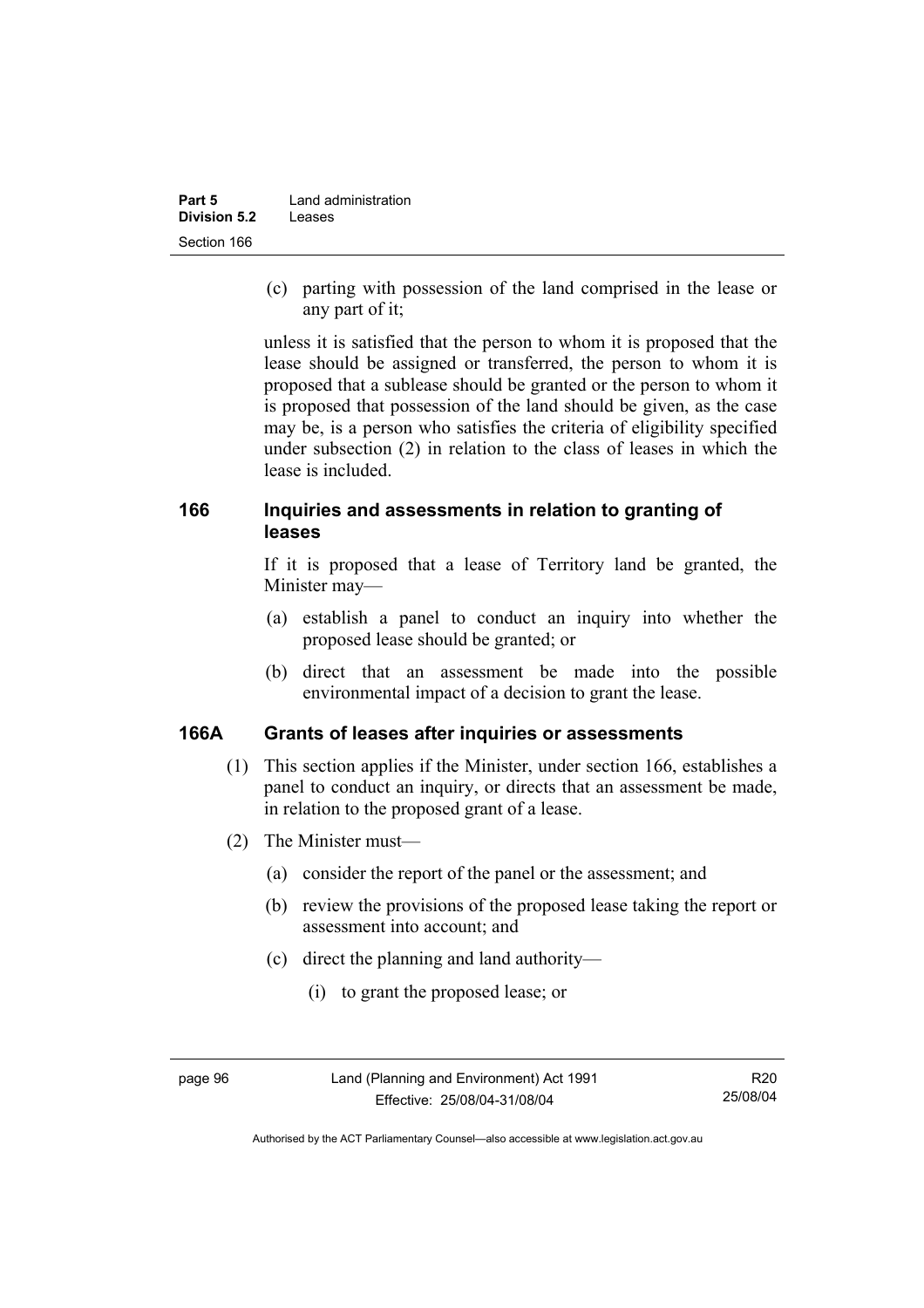- (ii) to grant the proposed lease as varied in accordance with the direction; or
- (iii) to refuse to grant the proposed lease.
- (3) The planning and land authority may grant the proposed lease only in accordance with a direction of the Minister under subsection (2) (c).

### **167 Eligibility for certain classes of leases**

- (1) The Executive may, in writing—
	- (a) declare a specified class of leases to be leases to which this section applies; or
	- (b) specify, in relation to a class of leases declared under paragraph (a) to be leases to which this section applies, criteria for determining whether a person is eligible to hold the land comprised in a lease included in that class; or
	- (c) amend or revoke a declaration under paragraph (a) or criteria specified under paragraph (b).
- (2) An instrument under subsection (1) is a disallowable instrument.
	- *Note* A disallowable instrument must be notified, and presented to the Legislative Assembly, under the Legislation Act.
- (3) The planning and land authority shall not grant a lease to which this section applies to a person who does not satisfy the criteria specified under subsection (1) (b) in relation to the class of leases in which the lease is included.
- (4) The validity of a lease to which this section applies is not to be taken to be affected by a failure to comply with subsection (3).
- (5) The lessee under a lease to which this section applies, or any other person having an interest in such a lease, shall not—
	- (a) assign or transfer the lease; or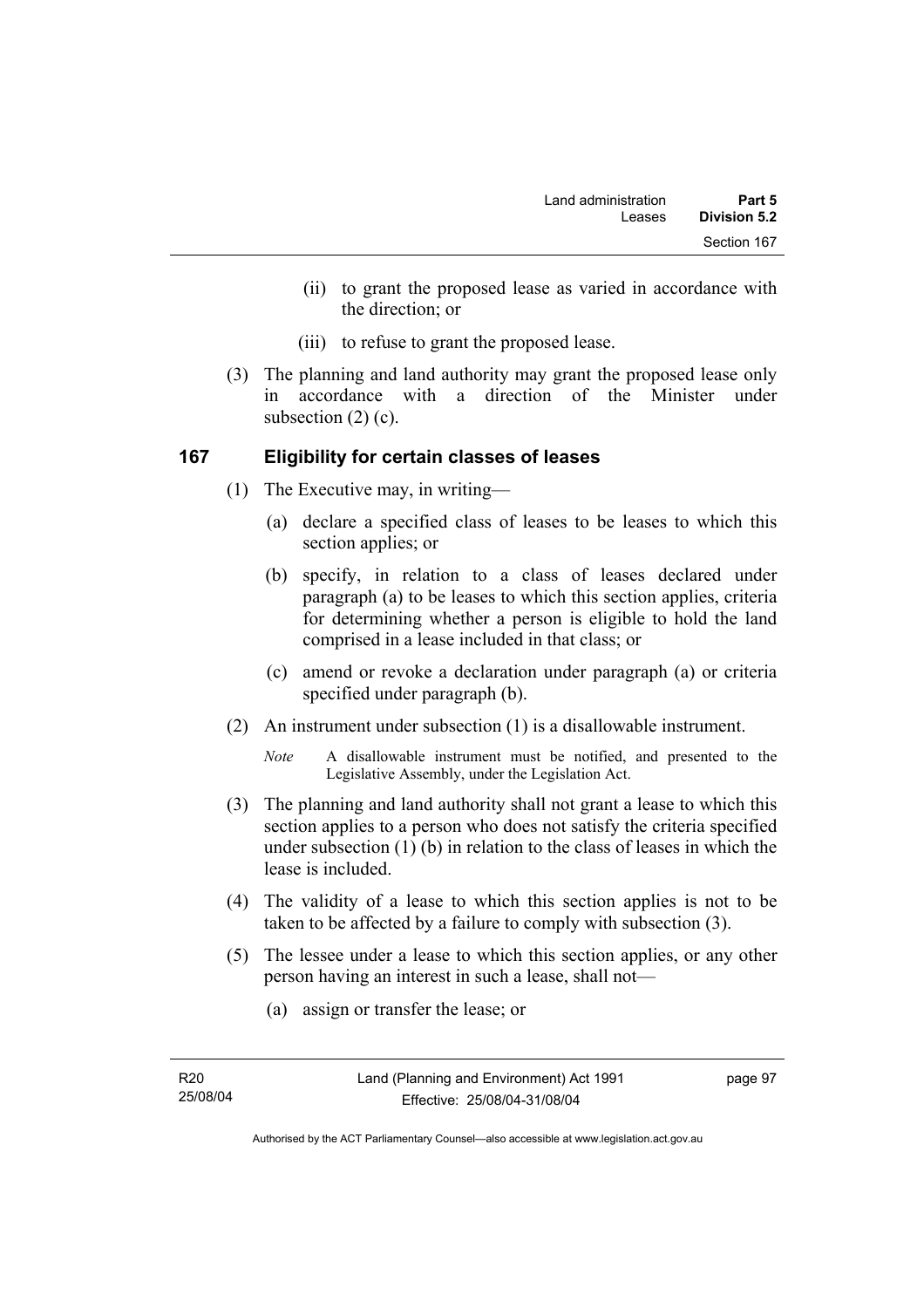- (b) sublet the land comprised in the lease or any part of it; or
- (c) part with possession of the land comprised in the lease or any part of it;

without having obtained the written consent of the planning and land authority and any assignment, transfer, sublease, agreement or arrangement made or entered into in contravention of this subsection shall be of no effect.

- (6) The planning and land authority shall not consent to the lessee under a lease to which this section applies, or to any other person having an interest in such a lease—
	- (a) assigning or transferring the lease; or
	- (b) subletting the land comprised in the lease or any part of it; or
	- (c) parting with possession of the land comprised in the lease or any part of it;

unless it is satisfied that the person to whom it is proposed that the lease should be assigned or transferred, the person to whom it is proposed that a sublease should be granted or the person to whom it is proposed that possession of the land should be given, as the case may be, is a person who satisfies the criteria of eligibility specified under subsection (1) (b) in relation to the class of leases in which the lease is included.

#### **168 Authority need not grant lease**

- (1) The planning and land authority need not grant a lease of Territory land to an applicant, even if applications for the lease have been invited.
- (2) If applications for a lease have been invited subject to conditions, the planning and land authority may, without granting a lease, invite fresh applications for the lease subject to the same or other conditions.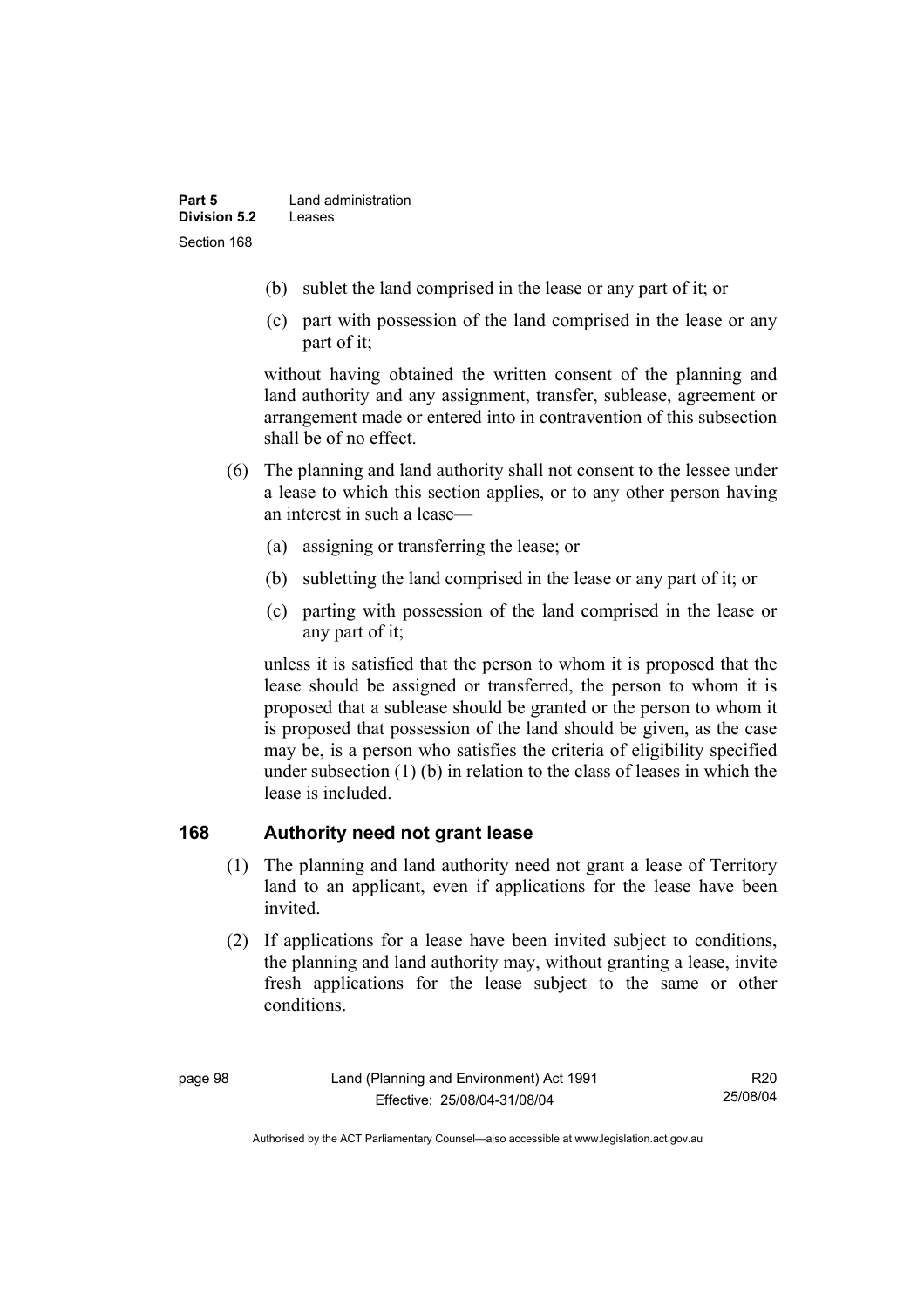#### **169 Payment for leases**

- (1) Subject to subsection (2), the planning and land authority shall not grant a lease of Territory land otherwise than for payment of an amount that is not less than the market value of the lease.
- (2) Subsection (1) does not apply in relation to—
	- (a) a lease granted for a rent that is the full market rental value of the lease; or
	- (b) a lease granted under section 161 (1) (d), 163, 164, 171, 171A or 172.

#### **170 Failure to accept and execute lease**

- (1) Subject to subsection (2), if a person who is entitled to the grant of a lease of Territory land under this part fails to—
	- (a) accept and execute the lease; or
	- (b) pay any amount that he or she is required to pay before being granted the lease;

within the prescribed period, the planning and land authority may, by instrument served on the person, terminate his or her right to the grant of the lease.

- (2) An instrument under subsection (1) shall—
	- (a) specify the ground on which it is given; and
	- (b) state that it takes effect on the day 28 days after the day it is served.
- (3) An instrument under subsection (1) may be served on a person by—
	- (a) delivering it to the person personally; or
	- (b) sending it to the person by post; or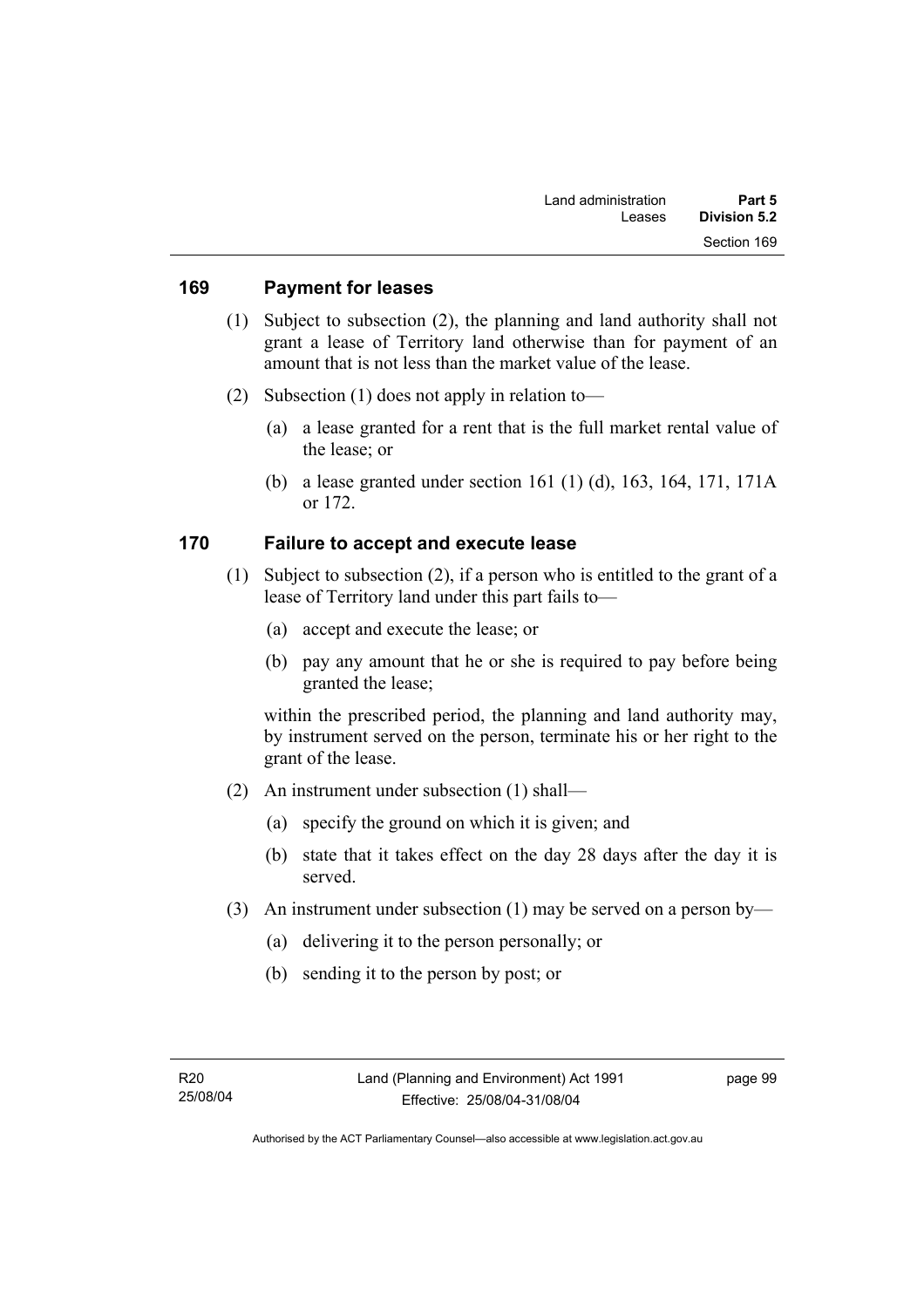| Part 5              | Land administration |
|---------------------|---------------------|
| <b>Division 5.2</b> | Leases              |
| Section 171         |                     |

- (c) if the residential address of the person is not known to the planning and land authority—publishing a copy of the instrument in a daily newspaper.
- (4) An instrument under subsection (1) shall take effect on the day 28 days after the day it is served.
- (5) A person whose right to the grant of a lease has been terminated under this section shall not have any claim for compensation in relation to the termination of the right or for the recovery of any money paid to the planning and land authority in relation to the grant of the lease.

### **171 Grant of further residential leases**

- (1) This section applies if—
	- (a) the holder of a residential lease of land applies to the planning and land authority for the grant of a further residential lease of the land; and
	- (b) neither the Territory nor the Commonwealth needs the land for a public purpose; and
	- (c) the lessee pays the fee worked out under the determination under subsection (3); and
	- (d) the lessee surrenders the existing lease.
- (2) The planning and land authority must grant the lessee a further residential lease of the land for a term not longer than 99 years to begin on the day after the day the existing lease is surrendered.
- (3) The Minister may make a determination, in writing, for subsection (1) (c).
- (4) If the term of a further lease granted under subsection (2) is not longer than the term of the existing lease, the fee payable under subsection (1) (c) must not be more than the cost of granting the lease.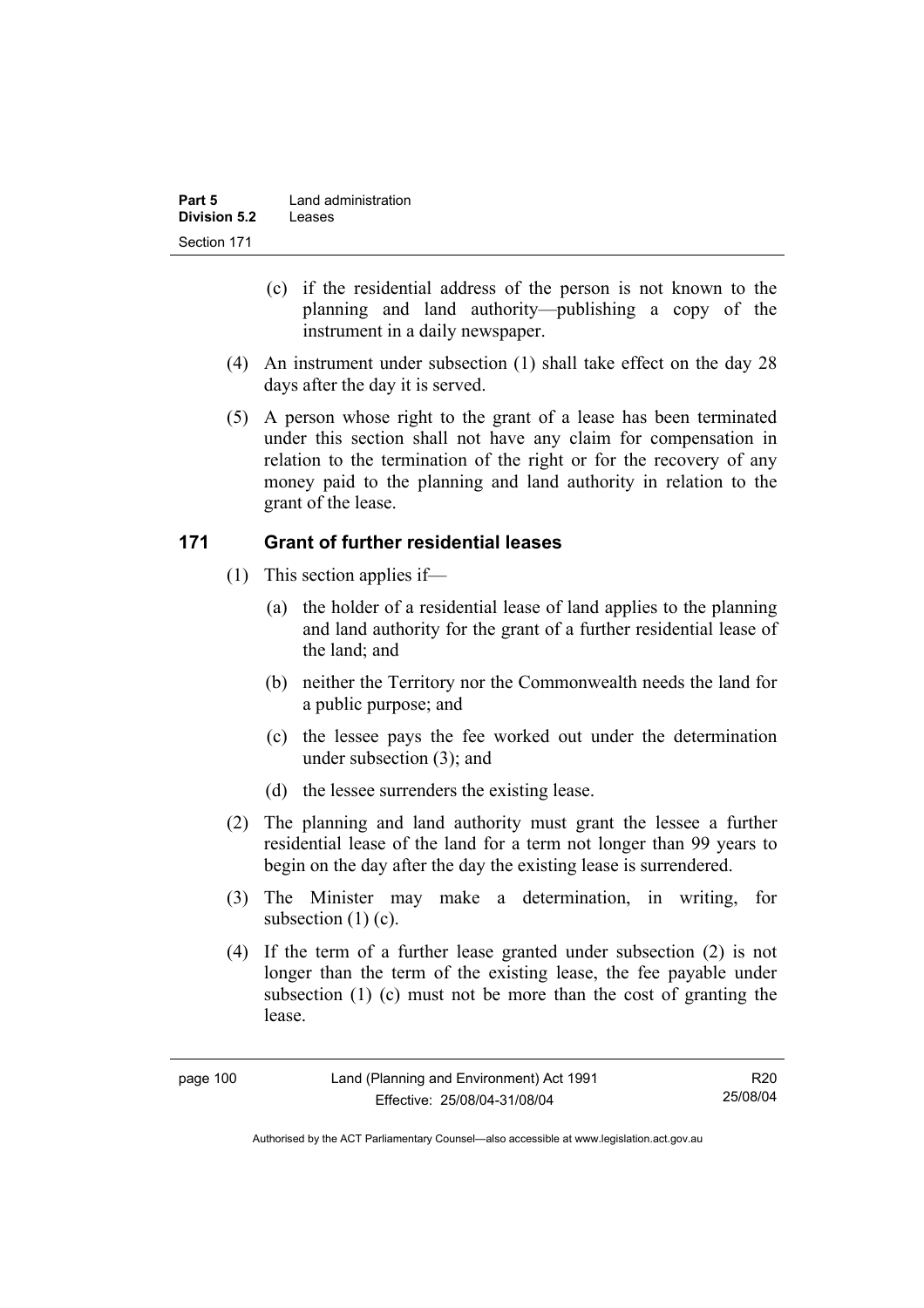- (5) A determination under subsection (3) is a disallowable instrument.
	- *Note* A disallowable instrument must be notified, and presented to the Legislative Assembly, under the Legislation Act.

#### **171A Grant of further rural leases**

- $(1)$  If—
	- (a) the holder of a rural lease applies to the planning and land authority for the grant of a further rural lease of the same land; and
	- (b) neither the Territory nor the Commonwealth requires the land for a public purpose; and
	- (c) all rent due under the existing lease is paid; and
	- (d) the lessee pays the determined fee; and
	- (e) the lessee surrenders the existing lease;

the authority must grant the lessee a further rural lease of that land for a term not exceeding the maximum set out in the determination under subsection (2), and subject to any conditions set out in that determination, to begin on the day immediately following the date of surrender of the existing lease.

- (2) The Minister may make a determination, in writing, for subsection  $(1)$ .
- (3) A determination under subsection (2) may—
	- (a) include a condition that a lessee pays, for the grant of a further lease—
		- (i) an amount stated in, or worked out in accordance with, the determination (an *amount condition*); or
		- (ii) the market value of the lease; and
	- (b) provide that an amount condition ceases to apply to a lessee if the lessee—

| R20      | Land (Planning and Environment) Act 1991 | page 101 |
|----------|------------------------------------------|----------|
| 25/08/04 | Effective: 25/08/04-31/08/04             |          |
|          |                                          |          |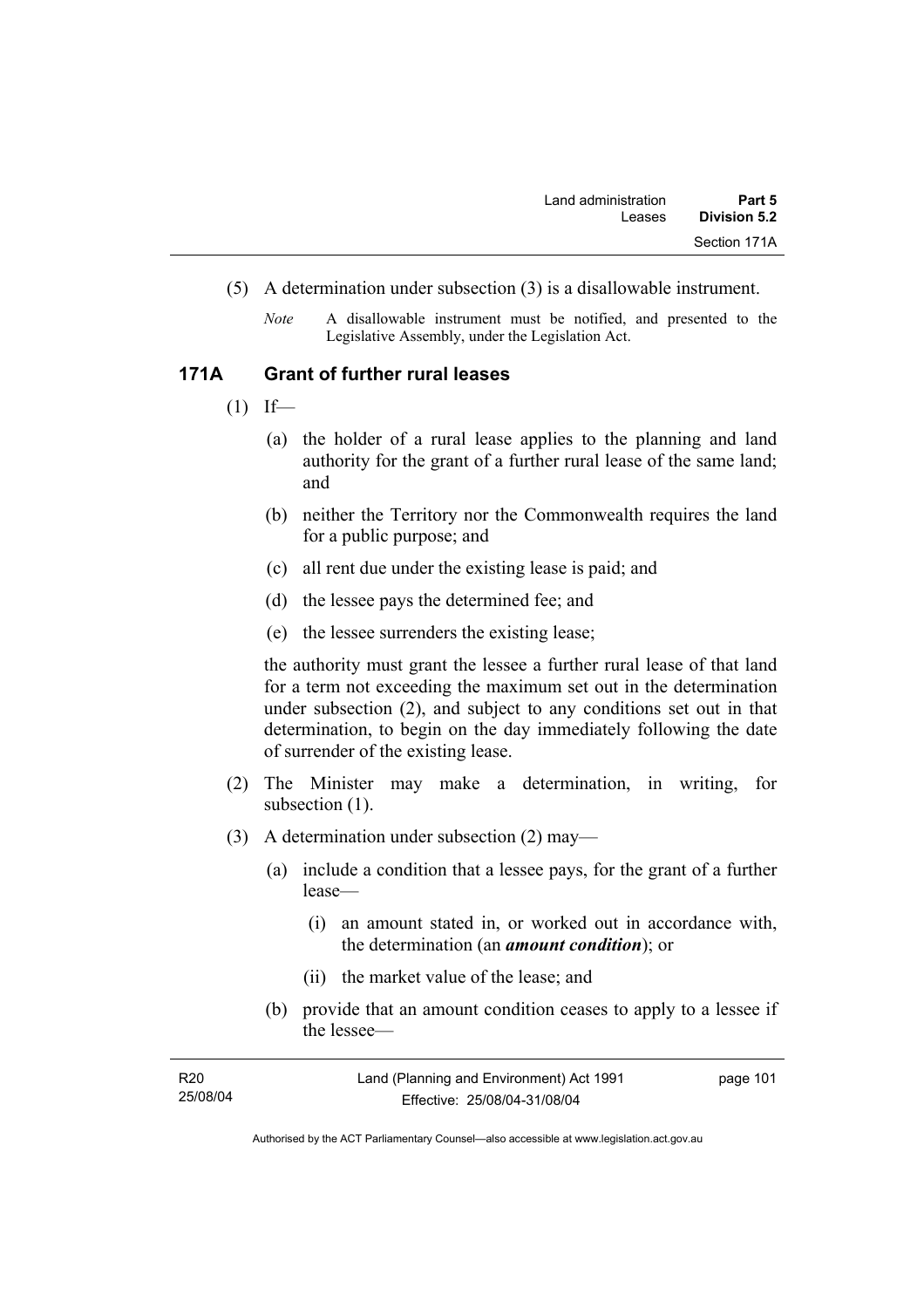| Part 5              | Land administration |  |
|---------------------|---------------------|--|
| <b>Division 5.2</b> | Leases              |  |
| Section 172         |                     |  |

- (i) has not applied for the grant of a further rural lease under subsection (1) within the period stated in the determination for applying for such a grant; and
- (ii) has not accepted in writing an offer for the grant of such a lease within the period stated in the determination for accepting such an offer.
- (4) A provision mentioned in subsection (3) (b) may apply to an amount condition of a determination made before or after the commencement of that subsection.
- (5) If the national capital authority has set a maximum term for a rural lease of land in a designated area, a determination under subsection (2) relating to the land must not set a term for a further rural lease of the land that is longer than the maximum term.
- (6) In subsection (5):

*designated area*—see the *Australian Capital Territory (Planning and Land Management) Act 1988* (Cwlth), section 4.

- (7) If the term of a further lease granted under subsection (1) does not exceed the term of the existing lease, the fee payable under subsection (1) (d) shall not exceed the cost of granting the lease.
- (8) A determination under subsection (2) is a disallowable instrument.
	- *Note* A disallowable instrument must be notified, and presented to the Legislative Assembly, under the Legislation Act.

### **172 Grant of further leases for purposes other than residential or rural**

- (1) This section applies if—
	- (a) the holder of a lease of Territory land other than a residential lease or a rural lease applies to the planning and land authority for the grant of a further lease of the land for the same purposes; and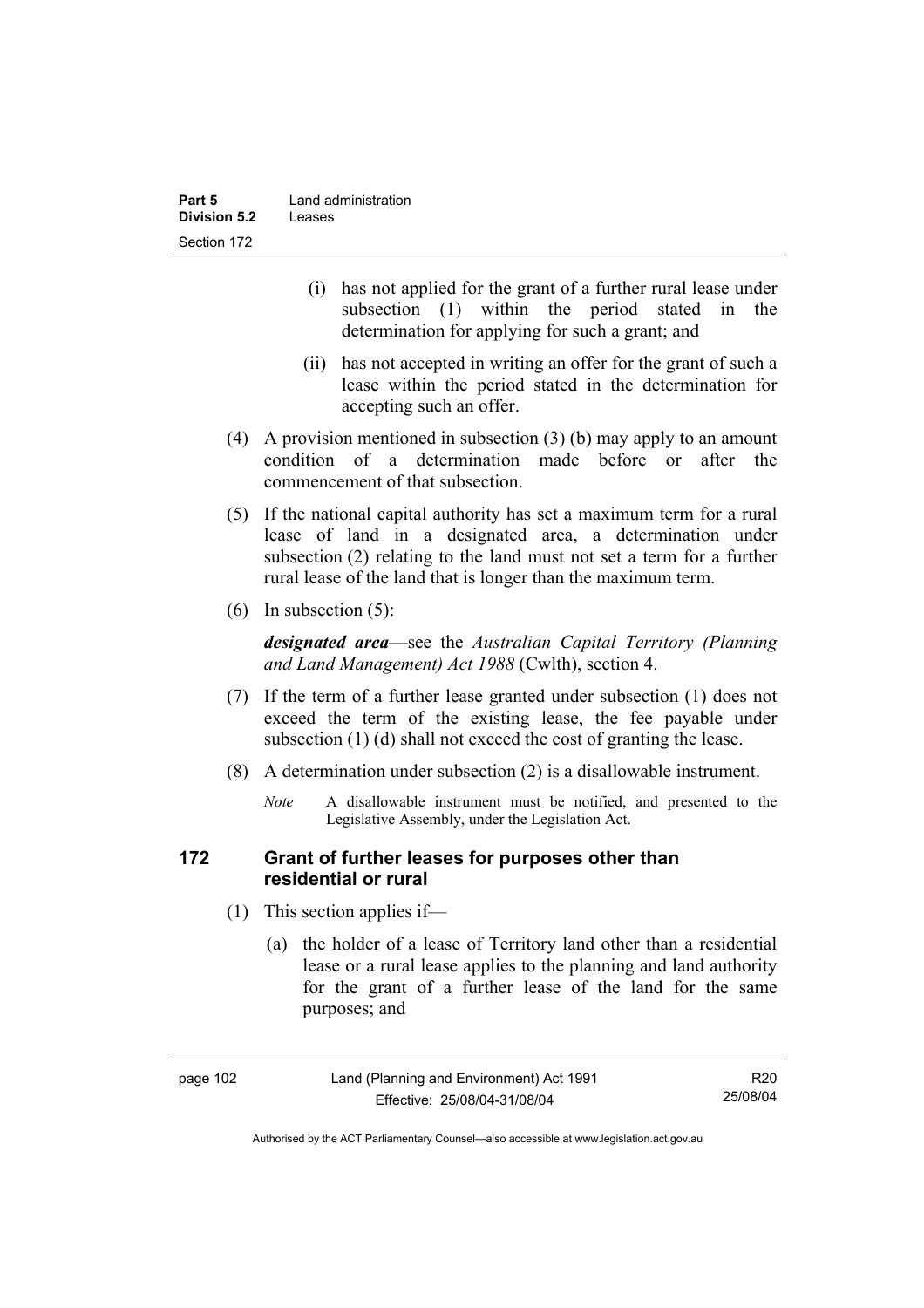- (b) neither the Territory nor the Commonwealth needs the land for a public purpose; and
- (c) all rent due under the existing lease is paid; and
- (d) the lessee pays the fee worked out under the determination under subsection (3); and
- (e) the lessee surrenders the existing lease.
- (2) The planning and land authority must grant the lessee a further lease of the land for the same purposes for a term not longer than 99 years to begin on the day after the day the existing lease is surrendered.
- (3) The Minister may make a determination, in writing, for subsection (1) (d).
- (4) If the term of a further lease granted under subsection (2) is not longer than the term of the existing lease, the fee payable under subsection (1) (d) must not be more than the cost of granting the lease.
- (5) A determination under subsection (3) is a disallowable instrument.
	- *Note* A disallowable instrument must be notified, and presented to the Legislative Assembly, under the Legislation Act.

### **172A Grant of further lease—unit titles**

- (1) The planning and land authority may grant a further lease of a unit, or the common property, under a units plan only on an application by the owners corporation.
- (2) The planning and land authority may grant a further lease of a unit, or the common property, under a units plan only if—
	- (a) the authority grants further leases for all the units and the common property; and
	- (b) the further leases are all granted for the same term.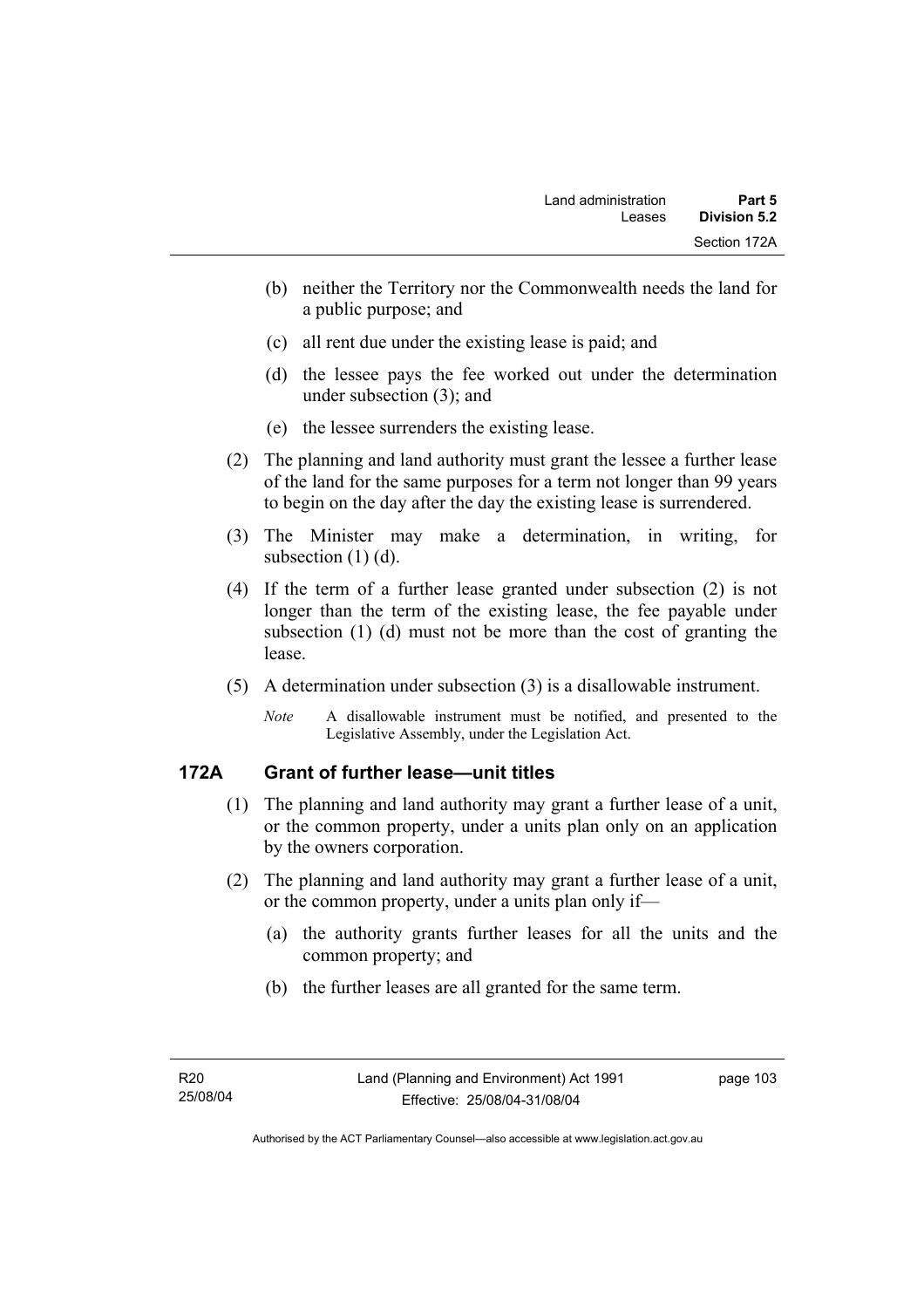| Part 5              | Land administration |  |
|---------------------|---------------------|--|
| <b>Division 5.2</b> | Leases              |  |
| Section 172B        |                     |  |

- (3) An application must be supported by an ordinary resolution of the owners corporation.
- (4) A certificate under the *Unit Titles Act 2001*, section 109 about the resolution must be attached to the application.
- (5) In this section:

*further lease* means a lease under section 171, section 171A or section 172.

*units plan*—see the *Unit Titles Act 2001*, section 7.

## **172B Grant of further lease—community title**

- (1) The planning and land authority may grant a further lease of a lot in a community title scheme only on an application by the body corporate of the scheme.
- (2) The planning and land authority may grant a further lease of a lot in a community title scheme only if—
	- (a) the authority grants further leases for all the lots in the scheme; and
	- (b) the further leases are all granted for the same term.
- (3) An application must be supported by an ordinary resolution of the body corporate.
- (4) An application must have attached to it a certificate under the seal of the body corporate that states that at a general meeting of the body corporate held on a stated day a resolution was passed for subsection (3) in the terms set out in the certificate.

#### **172C No right to use, flow and control of water**

A lease or further lease of Territory land granted under this division after the commencement of this section shall not be taken to confer a right to the use, flow and control of water (including water containing impurities) under the land the subject of the lease.

| page 104 |  |
|----------|--|
|----------|--|

R20 25/08/04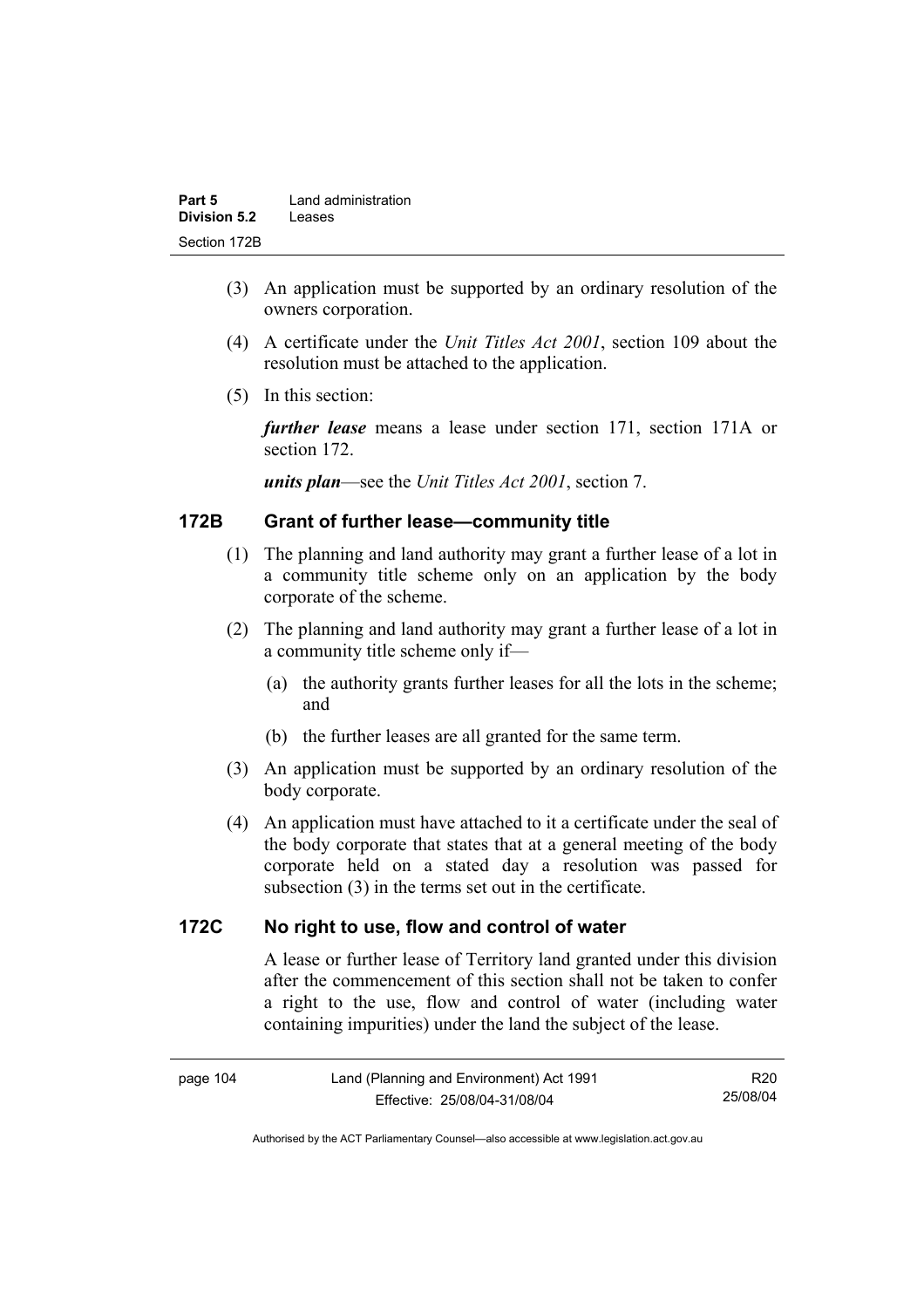### **173 Lessee's rights in relation to improvements**

(1) In this section:

*improvement*, in relation to land, means—

- (a) a building or a structure on the land; or
- (b) in relation to land held under a rural lease—
	- (i) a building or structure on or under the land; or
	- (ii) any improvement to the land reasonably undertaken for rural purposes.

*lessee,* for a lease that has been surrendered or ended, or the term of that has ended, means the person who was the lessee under the lease at the time of the surrender or ending.

*undertaken*, in relation to an improvement that is a building or structure, means the construction, erection or installation of the building or structure.

- (2) This section applies only to the following improvements to land:
	- (a) an improvement undertaken in a way consistent with the law of the Territory, and with any lease over the land, except—
		- (i) an improvement undertaken by the Territory or the Commonwealth (subject to paragraph (b)); or
		- (ii) an improvement acquired by the Territory or the Commonwealth (subject to paragraph (c));
	- (b) an improvement undertaken by the Territory or the Commonwealth, if the Territory or the Commonwealth has received, or is entitled to receive, payment for that improvement;
	- (c) an improvement acquired by the Territory or the Commonwealth, if the Territory or the Commonwealth has

page 105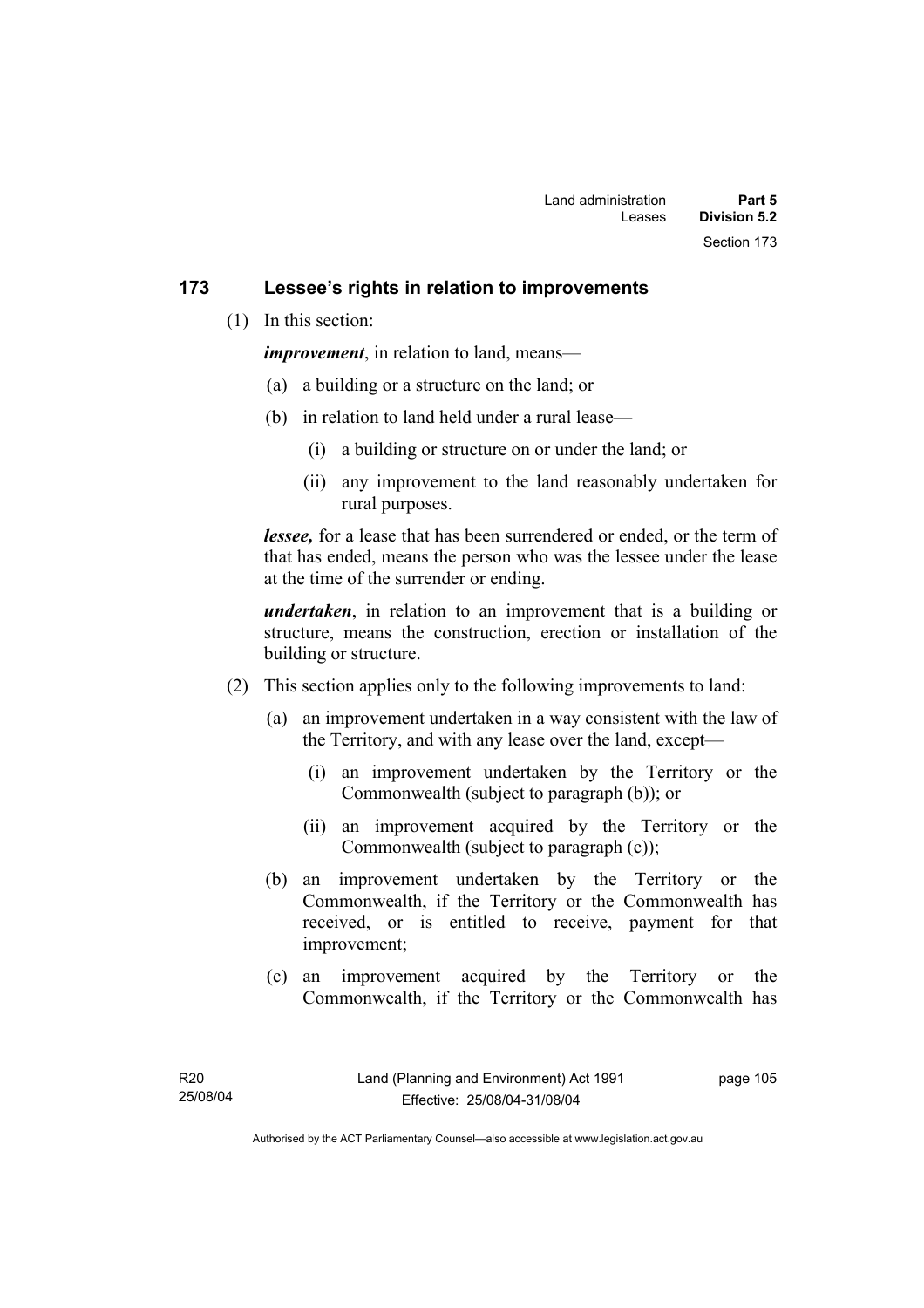| Part 5       | Land administration |  |
|--------------|---------------------|--|
| Division 5.2 | Leases              |  |
| Section 173  |                     |  |

received, or is entitled to receive, payment for the improvement.

- (3) If, on the expiry of the term of a lease of Territory land on which there are improvements to which this section applies, the lessee is granted a further lease of that land or any part of it, he or she shall not be liable to make any payment to the planning and land authority for the improvements on the land or part of the land.
- (4) Subject to subsections (5) and (12), if, on the expiry of the term of a lease of Territory land on which there are improvements to which this section applies, the lessee is not granted a further lease of the land, or is granted a lease of part only of the land, the planning and land authority shall be liable to pay the lessee—
	- (a) if no further lease of the land is granted to the lessee—the amount determined by the planning and land authority to be the value of the improvements on the land; or
	- (b) if a further lease of part only of the land is granted to the lessee—the amount determined by the planning and land authority to be the value of the improvements to which this section applies on the part of the land not so leased.
- (5) Before the end of the term of a lease of Territory land, the planning and land authority may declare that the land comprised in the lease, or part of the land, is available for a further lease.
- (6) If the lessee does not elect to take a further lease of the land, or part of the land, declared to be available within 6 months after the end of the term of the lease, the amount of any expenditure reasonably incurred by the Territory, the planning and land authority or both, in relation to the grant of a lease of the land, or part of the land, to anyone else must be deducted from the amount payable to the lessee under this section.
- (7) Subject to subsections (9), (10) and (12), if a lease is surrendered or ended the provisions of this section relating to the payment to the lessee of the value of the improvements on the land comprised in the

| page 106 | Land (Planning and Environment) Act 1991 | R20      |
|----------|------------------------------------------|----------|
|          | Effective: 25/08/04-31/08/04             | 25/08/04 |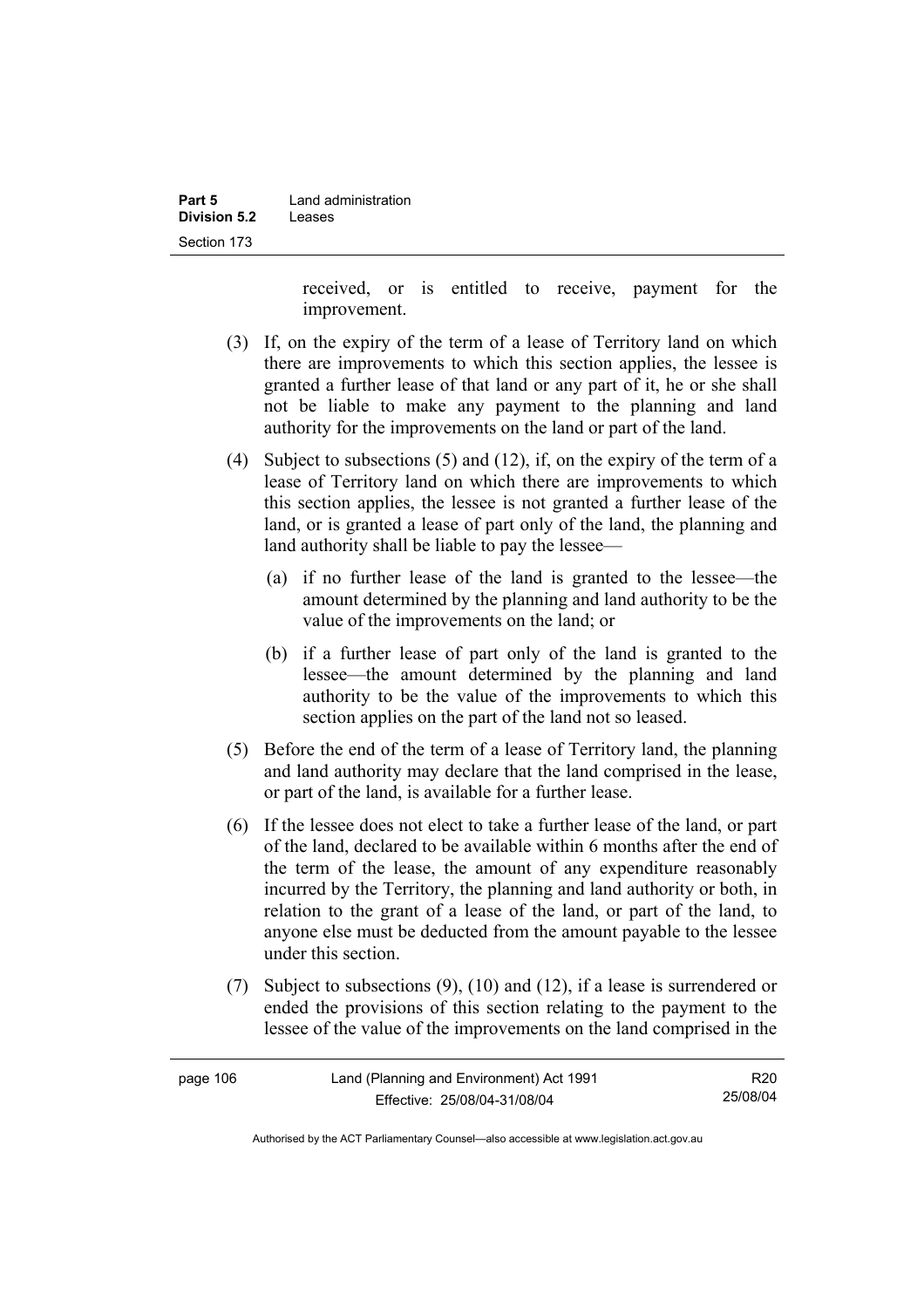lease on the expiration of the term shall (so far as applicable) apply as if the term of the lease had expired on the day of the surrender or ending.

- (8) Subject to subsections (9) and (12), if, before the expiry of the term of a lease of Territory land, the planning and land authority withdraws all or part of the leased land from the lease under a provision of the lease, the provisions of this section relating to the payment to the lessee of the value of the improvements on the land on the expiry of the term shall (so far as applicable) apply as if the term of the lease had expired on the day of the withdrawal.
- (9) Subsection (7) or (8) applies in relation to a lease only if the lessee has fully complied with the provisions (if any) of the lease relating to the erection of a building on the land comprised in the lease.
- (10) If a lease is surrendered or ended, the planning and land authority may work out the amount of the expenditure reasonably incurred by the Territory, the planning and land authority or both, in relation  $to$ —
	- (a) the surrender or ending of the lease; and
	- (b) any grant of a further lease of the land or part of the land.
- (11) The amount worked out under subsection (10) must be deducted from any amount payable under subsection (7) to the lessee of the surrendered or ended lease.
- (12) Subsections (4), (7) and (8) apply in relation to a lease subject to any provisions of the lease that preclude or limit the right of the lessee to payment in relation to improvements on the land comprised in the lease.

### **174 Determination of value of improvements**

(1) In this section: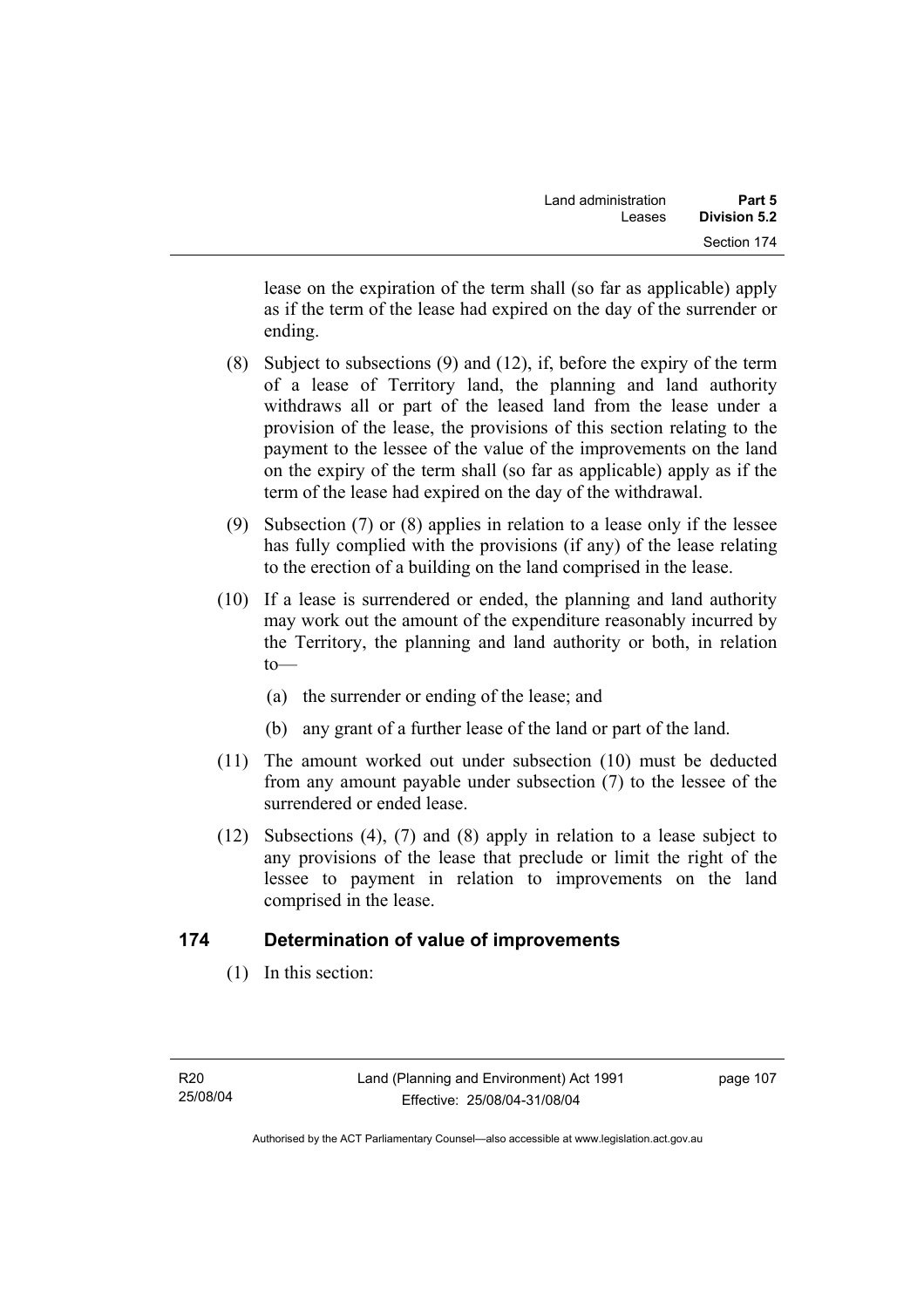#### *assessment day* means—

- (a) in relation to land a lease of which has expired—the day of expiry; or
- (b) in relation to land a lease of which has been terminated or surrendered—the day of termination or surrender, as the case may be; or
- (c) in relation to land that has been withdrawn from a lease—the day of withdrawal.

*lessee*—see section 173.

*market value*, in relation to improvements on land, means the amount by which the improvements increase the value of the lease of the land, assuming that the lease, together with the improvements, were offered for sale on the open market on the day immediately before the prescribed day on the reasonable terms and conditions that a genuine seller might require.

- (2) If compensation is payable under section 173 in relation to improvements, the planning and land authority shall, as soon as practicable after the assessment day in relation to the land on which the improvements are situated, in writing, determine, in accordance with this section, the market value of the improvements on the land as at the assessment day.
- (3) If compensation is payable under section 173 (4), the planning and land authority shall, in valuing the improvements, assume that a further lease of the land had been granted subject to the same provisions, and for the same term, as the lease that has expired.
- (4) If compensation is payable under section 173 (7), the planning and land authority shall, in valuing the improvements, assume that the lease of the land had not been terminated or surrendered.
- (5) If compensation is payable under section 173 (8), the planning and land authority shall, in valuing the improvements, assume that the

R20 25/08/04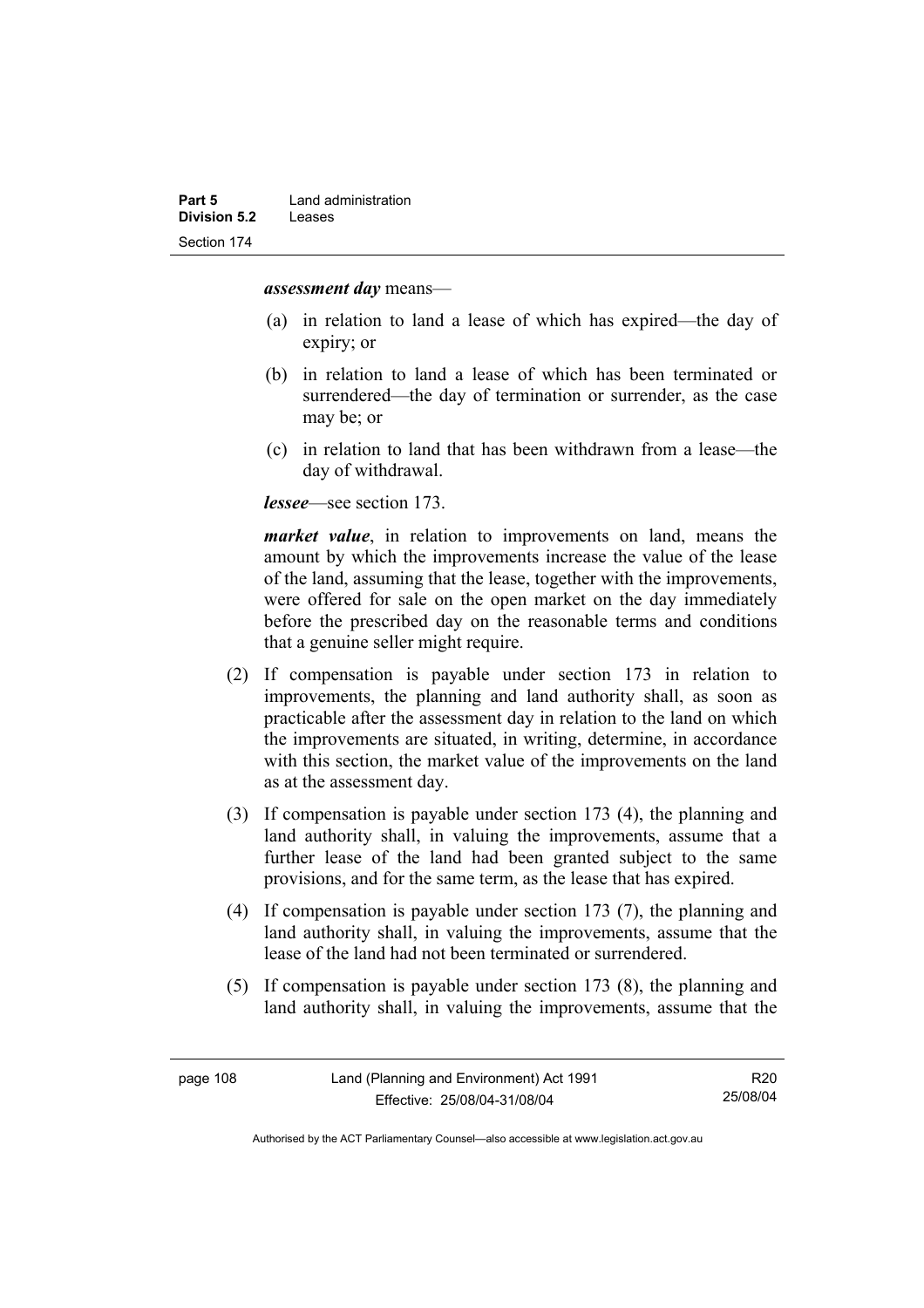leased land or part of the leased land (as the case may be) had not been withdrawn from the lease.

# **175 Use of land for leased purpose**

- (1) Territory land in relation to which a lease has been granted, whether before or after the commencement of this part, shall not be used for any purpose other than a purpose authorised by the lease, subject to this section.
- (2) Notwithstanding the lease of Territory land for residential purposes, such land may also be used—
	- (a) for a home occupation within the meaning of the plan; or
	- (b) for a home business within the meaning of the plan, in accordance with an approval under part 6.
- (3) Notwithstanding the purpose permitted by a lease of Territory land, the land may be used—
	- (a) for a development of a type prescribed by the regulations, in accordance with an approval under part 6; or
	- (b) for any other activity prescribed by the regulations.

### **176 Variation of rent**

- (1) If the rent payable under a lease of Territory land is varied in accordance with the provisions of the lease, the planning and land authority shall give the lessee written notice of the variation by post.
- (2) A variation of rent referred to in a notice under subsection (1) shall come into operation on—
	- (a) the day 28 days after the day the notice is given; or
	- (b) if the lease under which the variation is made provides that the variation shall come into operation on a later day—that later day.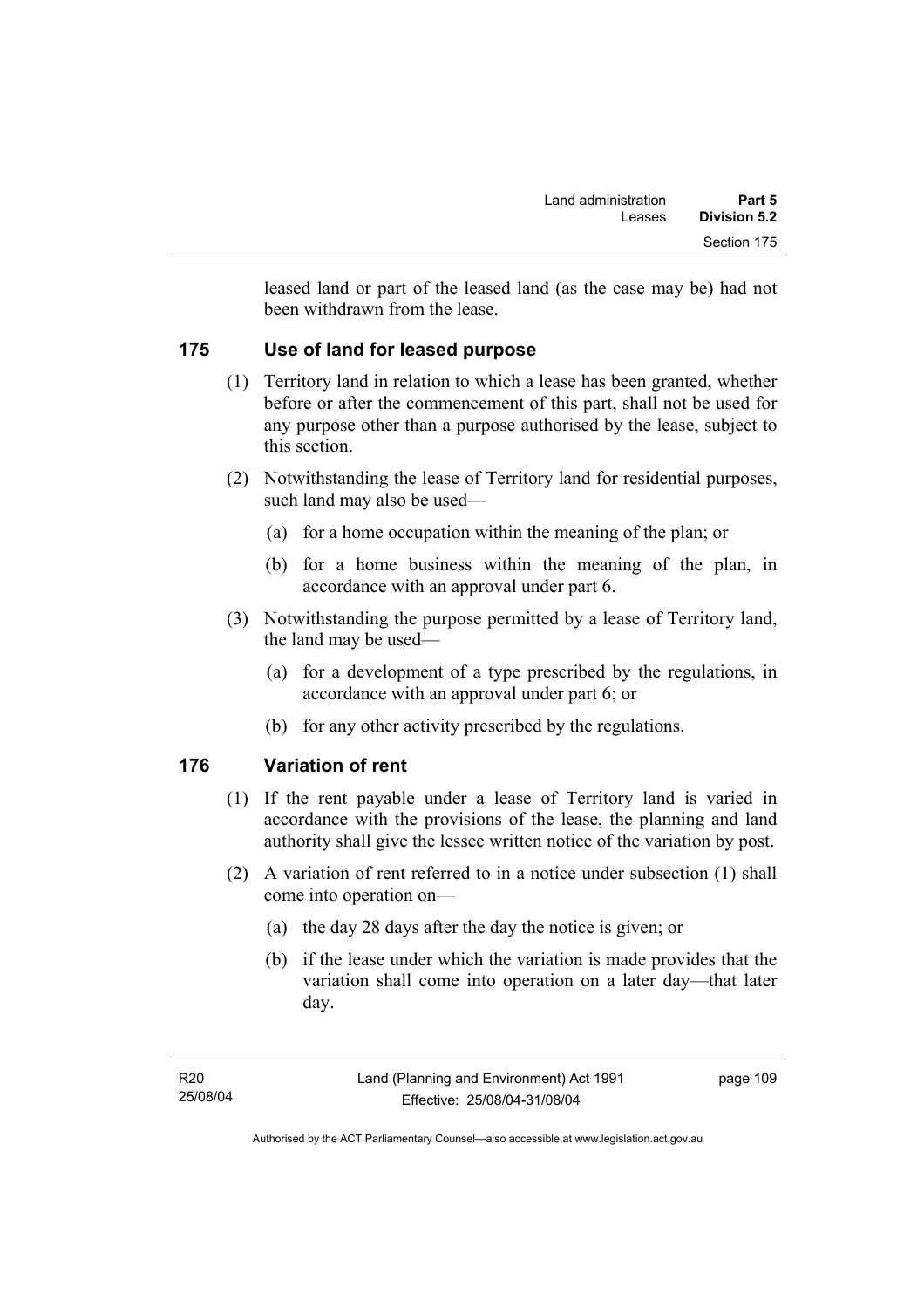# **177 Review of variations of rent**

- $(1)$  If—
	- (a) the rent payable under a lease of Territory land is varied in accordance with the provisions of the lease; and
	- (b) the lease does not provide for the submission to arbitration of differences between the parties to the lease regarding variation of the rent;

the lessee may, within 28 days after receiving the notice under section 176 (1) relating to the variation, serve on the planning and land authority a written request that he or she review the variation.

- (2) The making of a request under subsection (1) does not affect the operation of the variation to which the request relates or prevent the taking of action to implement the variation.
- (3) If a request is made under subsection (1) in relation to a variation, the planning and land authority must review the variation and may confirm the variation or set it aside and substitute any other variation the authority considers appropriate.

### **178 Refund of amount paid for grant of lease**

- (1) Subject to subsection (2), the planning and land authority may authorise the payment to—
	- (a) a person who has surrendered a lease of Territory land; or
	- (b) a person who held a lease of Territory land that has been terminated under this Act;

of an amount that is equal to the amount paid by the person for the grant of the lease less any charge determined for this subsection in relation to the refund of the amount paid for the grant of a lease of that kind.

 (2) The planning and land authority shall not authorise the payment of an amount under this section otherwise than in accordance with

| page 110 | Land (Planning and Environment) Act 1991 | R20      |
|----------|------------------------------------------|----------|
|          | Effective: 25/08/04-31/08/04             | 25/08/04 |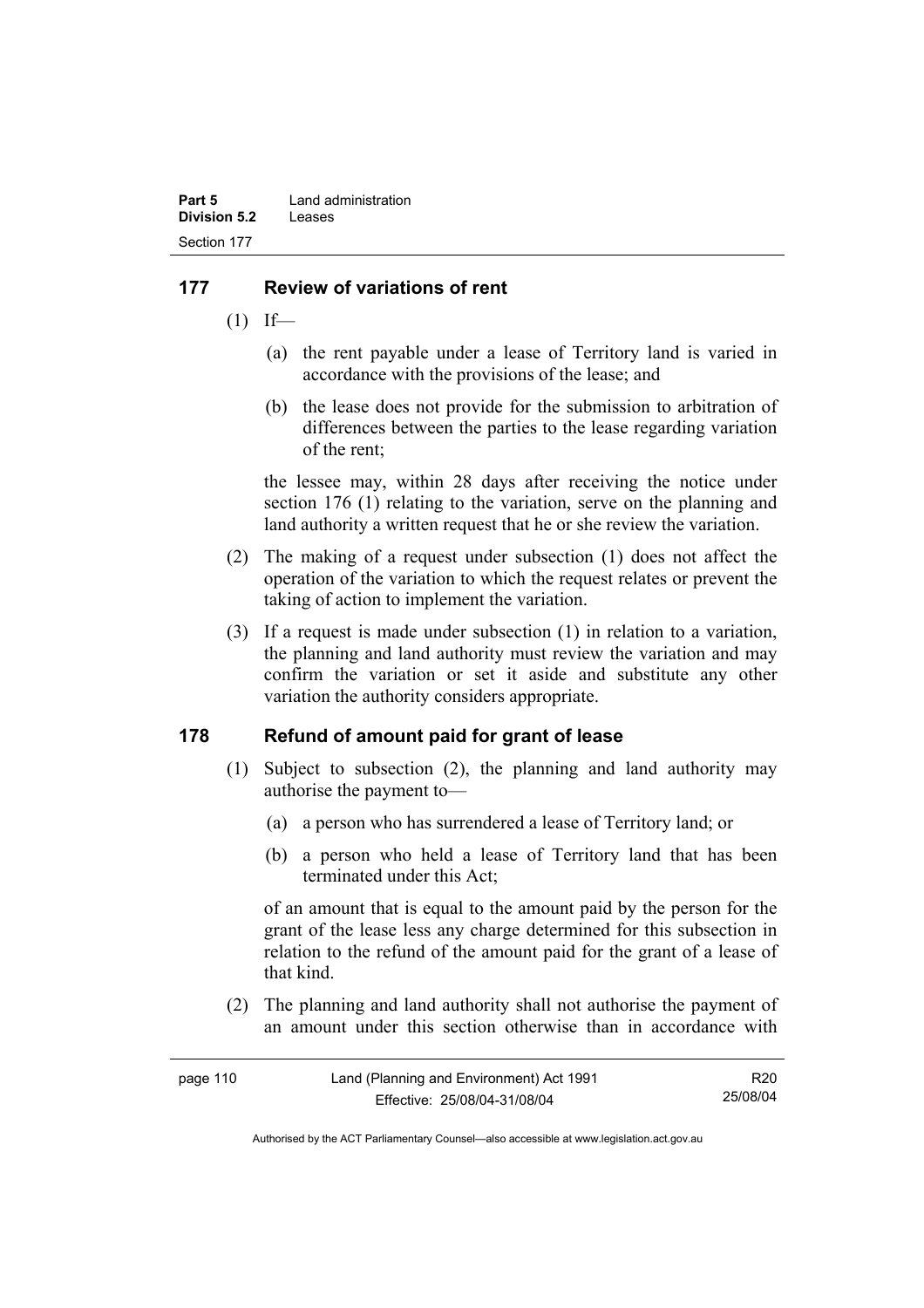criteria for the authorisation of payments specified under subsection (3).

- (3) The Executive may, for this section, in writing—
	- (a) specify criteria for the authorisation of payments under this section; or
	- (b) amend or revoke criteria so specified.
- (4) An instrument under subsection (3) is a disallowable instrument.
	- *Note* A disallowable instrument must be notified, and presented to the Legislative Assembly, under the Legislation Act.

# **179 Certificates of compliance**

 (1) Subject to subsection (4), if a building and development provision of a lease of Territory land has been fully complied with, the planning and land authority shall, on application by the lessee, issue a certificate of compliance to the effect that the provision has been so complied with.

*Note* A fee may be determined under s 287 for this subsection.

- (2) Subject to subsection (4), if a building and development provision of a lease of Territory land has been partially complied with, the planning and land authority may issue a certificate of compliance to that effect.
- (3) A certificate of compliance under subsection (2) may be issued subject to a condition (specified in the certificate) that the lessee provide security in a specified form against failure to complete specified outstanding work.
- (4) The planning and land authority must not issue a certificate of compliance in relation to a building and development provision to which a lease under the *Unit Titles Act 2001* is subject unless the other requirements of this section are satisfied and the authority is satisfied—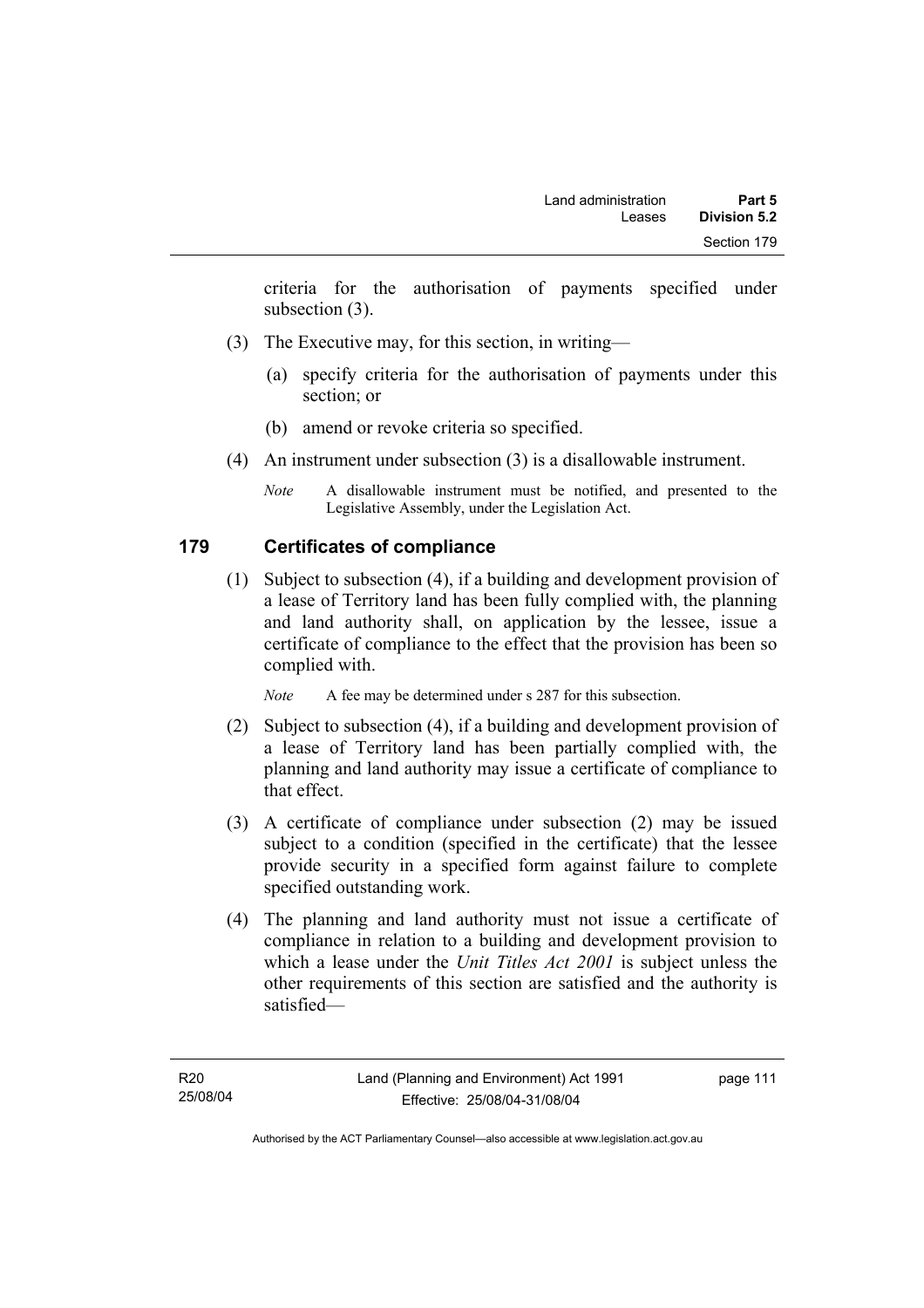| Part 5       | Land administration |  |
|--------------|---------------------|--|
| Division 5.2 | Leases              |  |
| Section 180  |                     |  |

- (a) for every other lease in relation to the same subdivision under the *Unit Titles Act 2001* that is subject to a building and development provision—that the provision has been complied with, or a certificate of compliance has been issued under this section in relation to that provision; or
- (b) that the occupier of the unit that is held under the lease will not, as occupier, be substantially inconvenienced by works being carried out, or that are to be carried out, in compliance with a building and development provision to which the lease of the common property or another unit contained in the same subdivision under the *Unit Titles Act 2001* is subject.

#### **180 Transfer of land subject to building and development provision**

- (1) If a lease of Territory land contains a building and development provision, the lease, or an interest in the lease, is not capable of being assigned or transferred, either at law or in equity unless—
	- (a) the lessee has died; or
	- (b) the transfer or assignment is made under any of the following orders:
		- (i) an order of the Family Court;
		- (ii) an order of another court having jurisdiction under the *Family Law Act 1975* (Cwlth);
		- (iii) an order under the *Domestic Relationships Act 1994,*  part 3.2 adjusting the property interests of the parties in a domestic relationship; or
	- (c) the transfer or assignment occurs by operation of, or under, bankruptcy or insolvency; or
	- (d) the lessee has obtained—
		- (i) a certificate of compliance under section 179; or

| page 112 | Land (Planning and Environment) Act 1991 | R <sub>20</sub> |
|----------|------------------------------------------|-----------------|
|          | Effective: 25/08/04-31/08/04             | 25/08/04        |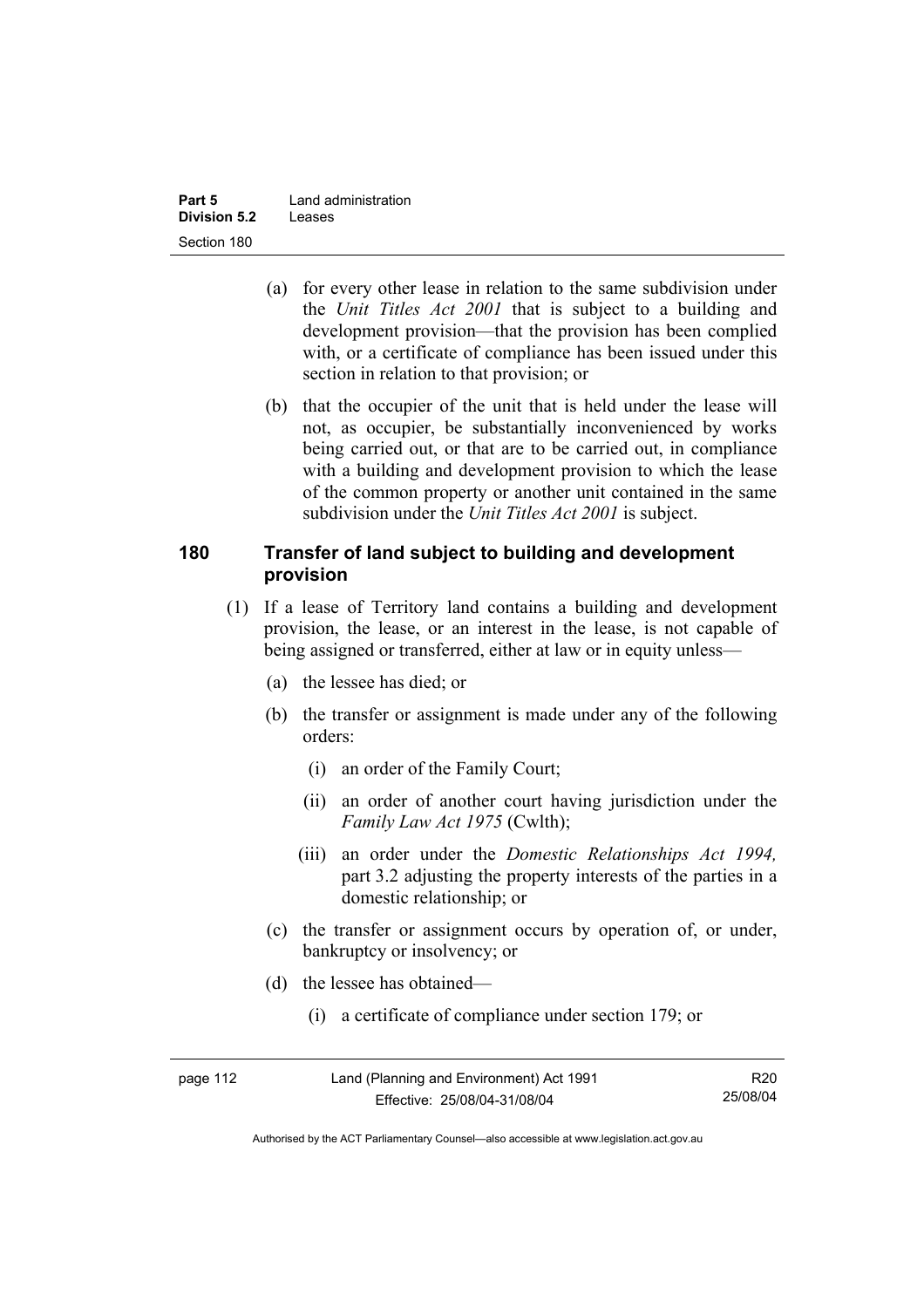- (ii) the consent of the planning and land authority under subsection (2).
- *Note* A consent under the *City Area Leases Ordinance 1936* may be taken to be a consent under s (2) (see s 292).
- (2) The planning and land authority may, in writing, consent to a legal or equitable assignment or transfer of a lease, or an interest in a lease, mentioned in subsection (1) if—
	- (a) the lessee or a proposed assignee or transferee applies for the assignment or transfer; and
	- (b) the authority is satisfied the proposed assignee or transferee intends to comply with the building and development provision; and
	- (c) the authority has been given any security required by the authority for compliance with the provision by the proposed assignee or transferee.

*Note* A fee may be determined under s 287 for this subsection.

- (3) In deciding under subsection (2) whether to consent to an assignment or transfer of a lease, the planning and land authority shall take into consideration any matters determined by the Minister, in writing, for this section.
- (4) A determination under subsection (3) is a disallowable instrument.
	- *Note* A disallowable instrument must be notified, and presented to the Legislative Assembly, under the Legislation Act.

### **181 Mortgage of leasehold subject to building and development provision**

If a lease contains a building and development provision, the lease, or an interest in the lease, shall not be capable of being mortgaged unless—

 (a) the lessee has obtained a certificate of compliance under section 179; or

| R20      | Land (Planning and Environment) Act 1991 | page 113 |
|----------|------------------------------------------|----------|
| 25/08/04 | Effective: 25/08/04-31/08/04             |          |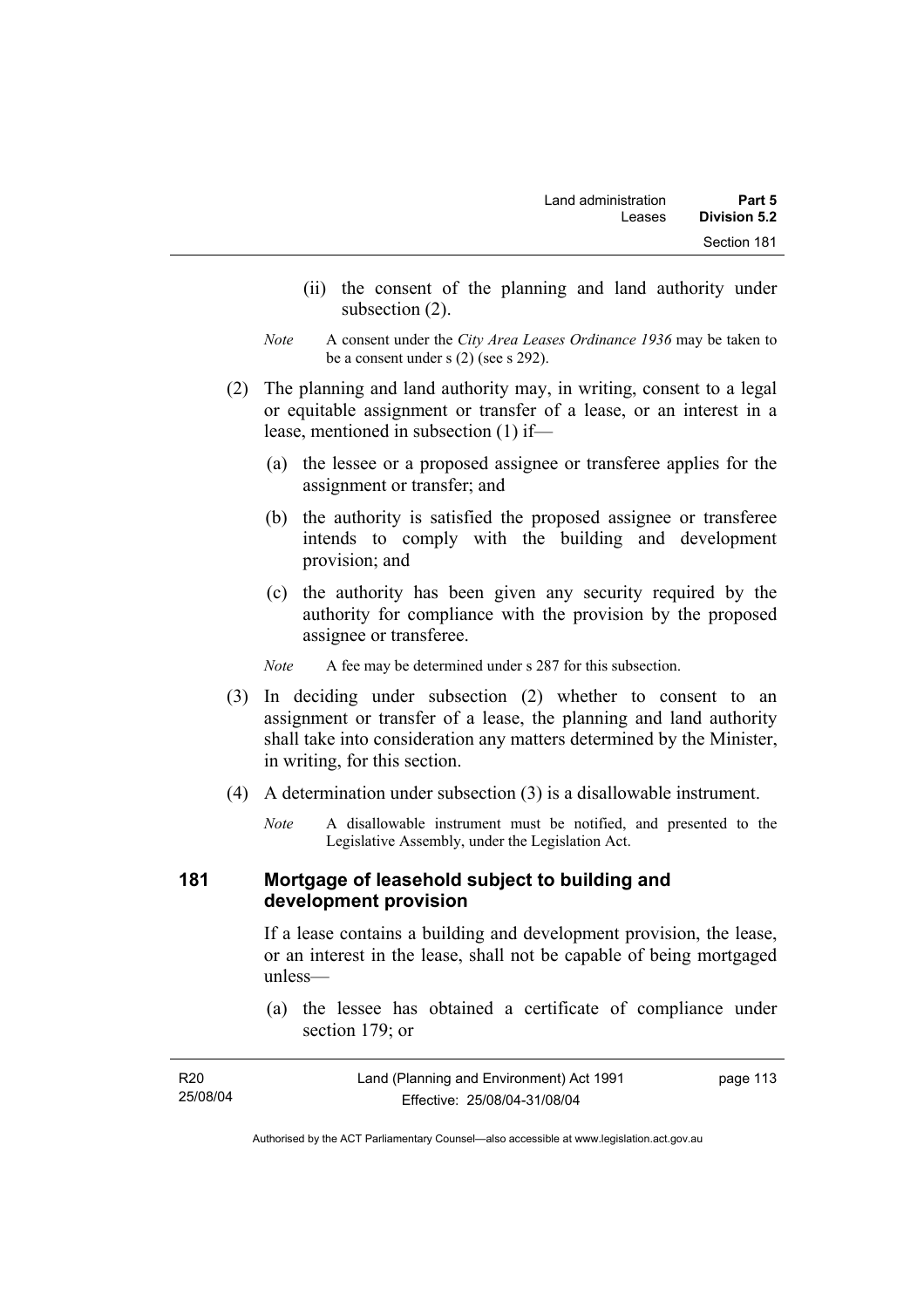| Part 5       | Land administration |
|--------------|---------------------|
| Division 5.2 | Leases              |
| Section 182  |                     |

- (b) the mortgage is required by the lessee—
	- (i) to enable the lessee to repay money borrowed by him or her for the purpose of acquiring the lease or interest; or
	- (ii) to secure money borrowed by the lessee for the purpose of acquiring the lease or interest; or
	- (iii) to enable the lessee to comply with a building and development provision of the lease.

#### **182 Land leased to be held as undivided parcel**

- (1) Subject to section 183, the land comprised in a lease of Territory land shall at all times be held and occupied by or under the lessee as 1 undivided parcel.
- (2) Subject to this part, the land comprised in a lease of Territory land may be sublet and the lease and any interest in it may be assigned, transferred or mortgaged.

#### **183 Power of lessee to sublet part of building or land in certain cases**

- (1) Any part of a building erected on land comprised in a lease of Territory land may, subject to the lease and any sublease of the land, be sublet separately from the remainder of that building.
- (2) If a part of a building is sublet separately from the remainder of the building, any part of the parcel of land where the building is erected may be sublet with the part of the building separately from the remainder of the parcel of land, provided that the part of the parcel of land so sublet adjoins that part of the parcel of land where the building is erected.
- $(3)$  If—
	- (a) a lease of Territory land authorises the use of the land comprised in the lease as a mobile home park; and

| page 114 | Land (Planning and Environment) Act 1991 | R <sub>20</sub> |
|----------|------------------------------------------|-----------------|
|          | Effective: 25/08/04-31/08/04             | 25/08/04        |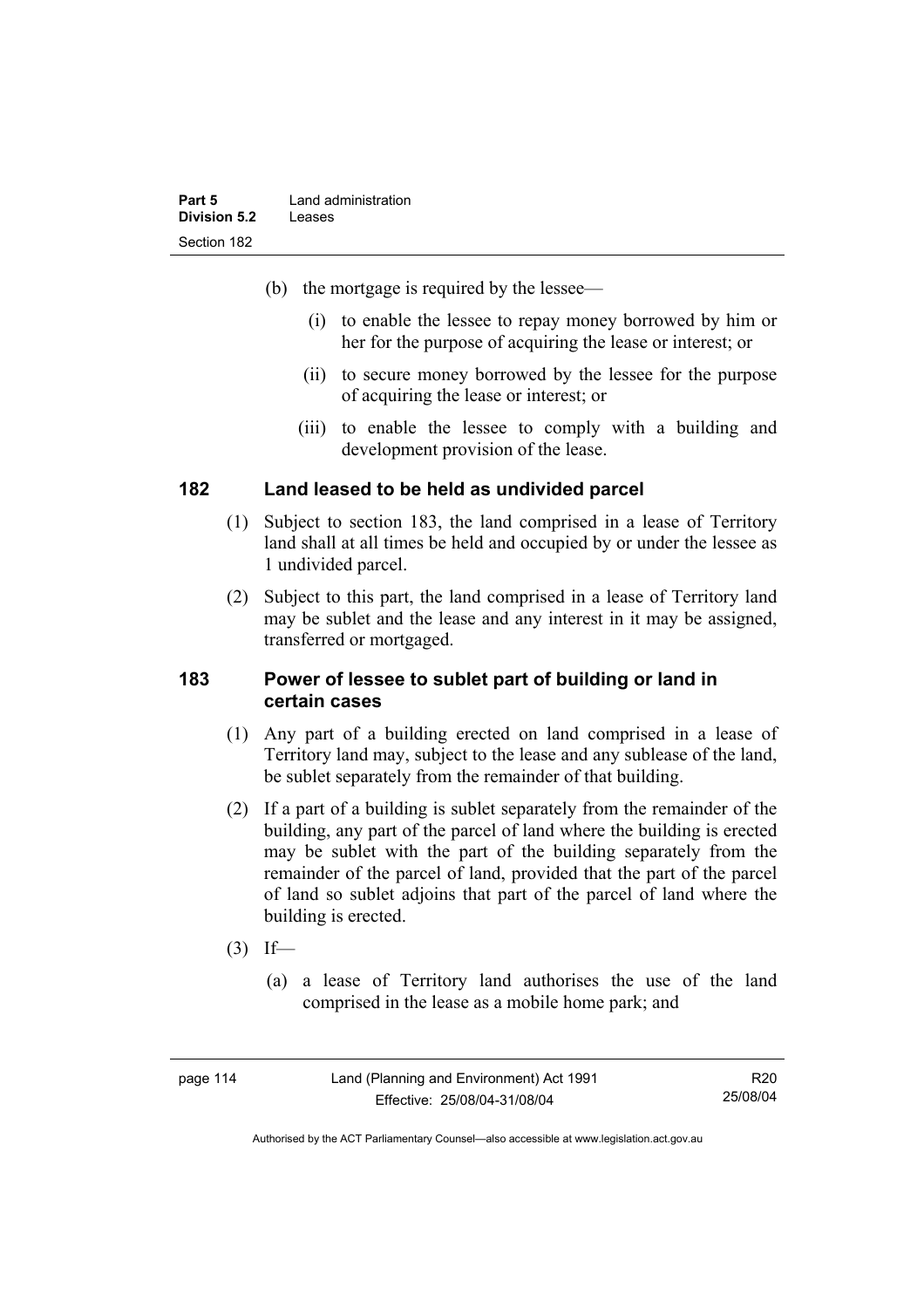(b) any part of the land is being used, or intended to be used, for the siting of a mobile home;

that part may, subject to the lease and any sublease of the land, be sublet separately from the remainder of the land.

(4) In subsection (3):

*mobile home* means a dwelling (whether on wheels or not) capable of being transferred from place to place and re-erected.

*mobile home park* means land used for the purpose of accommodating mobile homes or caravans, and includes a caravan park or camping ground.

# **Division 5.3 Variation of leases**

# **183A Effect qualified**

This division has effect subject to division 5.4 (Restrictions on rural leases).

### **184 Application to surrender and regrant of leases**

A reference in this division to the *variation* of a lease includes a reference to the surrender of a lease and the grant of a new lease to the same lessee, subject to different provisions, over land—

- (a) that is the whole or part of the land comprised in the surrendered lease; and
- (b) that is not defined land within the meaning of subdivision 2.3.4;

except if a lease is surrendered and a further lease is granted under section 171, section 171A or section 172.

### **184A Variation of nominal rent lease—change of use charge**

 (1) The planning and land authority must not execute a variation of a nominal rent lease unless the lessee has paid the Territory any

| R20      | Land (Planning and Environment) Act 1991 | page 115 |
|----------|------------------------------------------|----------|
| 25/08/04 | Effective: 25/08/04-31/08/04             |          |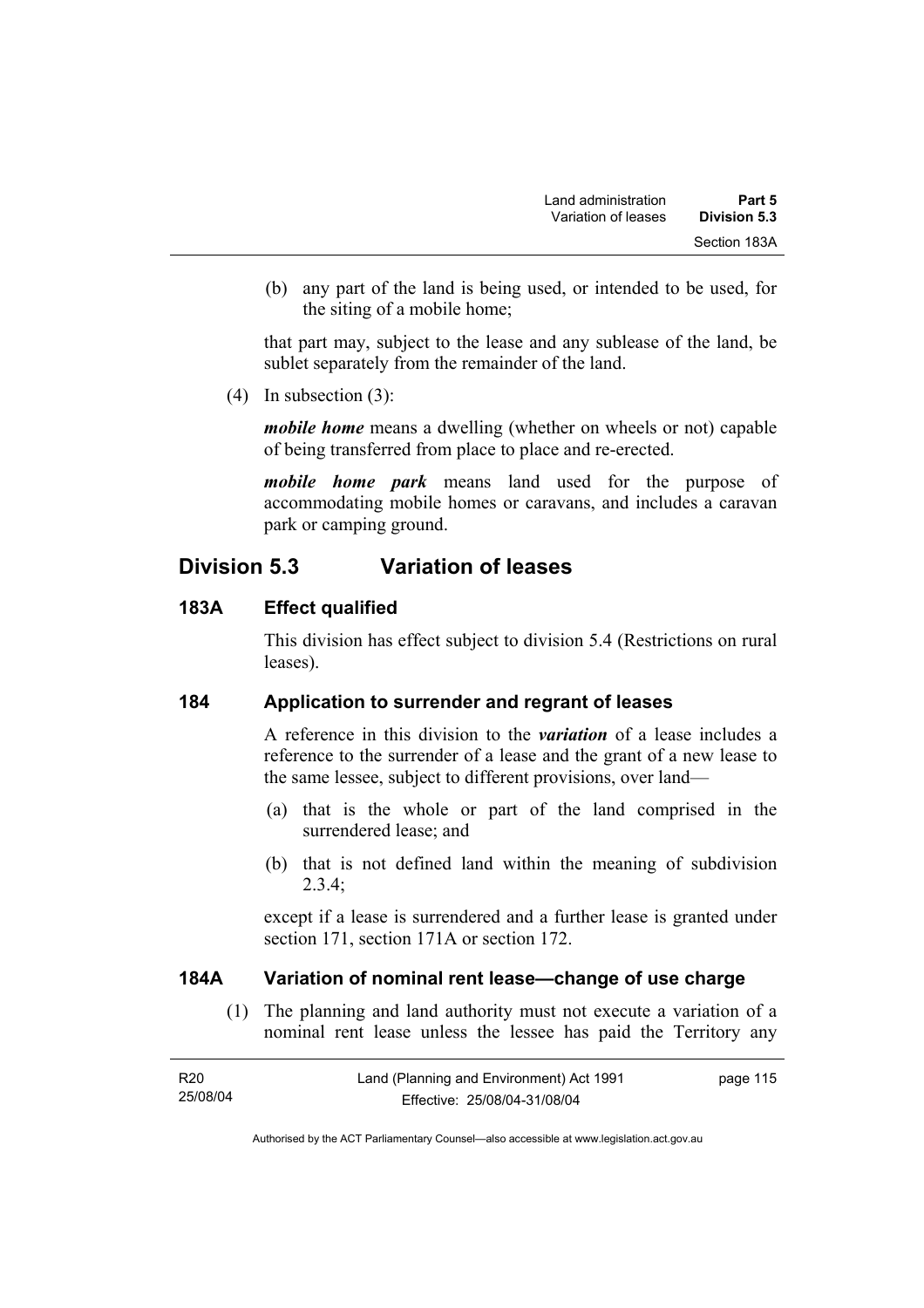| Part 5       | Land administration |  |
|--------------|---------------------|--|
| Division 5.3 | Variation of leases |  |
| Section 184A |                     |  |

change of use charge determined by the authority under subsection (2), subject to any remission or increase under section 184C.

 (2) The planning and land authority shall determine the change of use charge for a variation of a nominal rent lease in accordance with the formula—

$$
CUC = (V_1 - V_2) \times 75\%
$$

(3) In subsection (2):

*CUC* means the change of use charge payable for the variation of the lease.

 $V_1$  means the capital sum that the lease might be expected to realise if—

- (a) the lease were to be varied as proposed; and
- (b) the lease were offered for sale in good faith immediately after the variation on the reasonable terms and conditions that a genuine seller would require; and
- (c) the rent payable throughout the term of the lease were a nominal rent.

 $V_2$  means the capital sum that the lease might be expected to realise if—

- (a) the lease were not to be varied during the remainder of its term; and
- (b) the lease were offered for sale in good faith immediately before the variation on the reasonable terms and conditions that a genuine seller would require; and
- (c) the rent payable throughout the term of the lease were a nominal rent.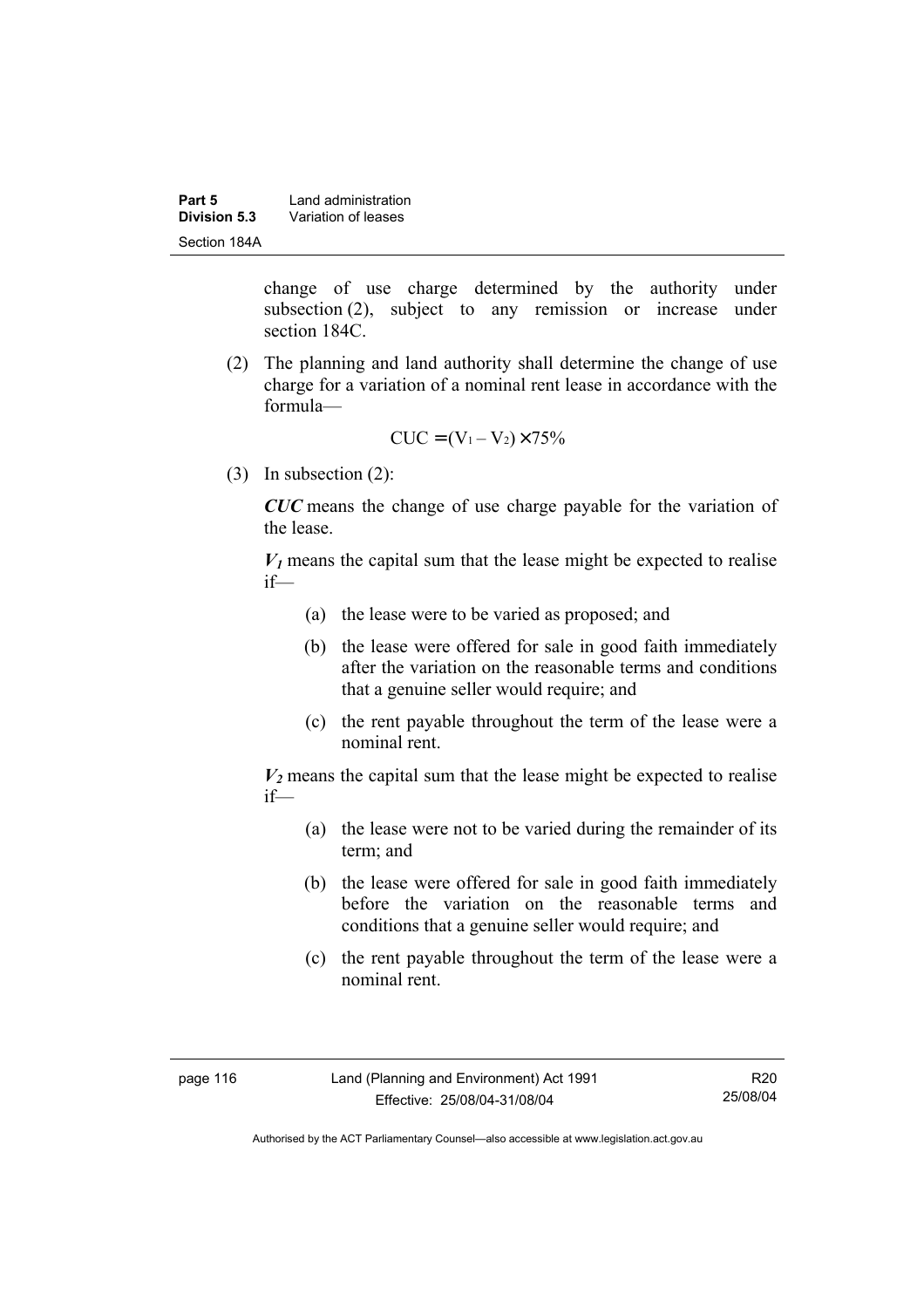- (4) If the capital value assessed as  $V_I$  under subsection (3) is equal to or less than the capital value assessed as  $V_2$  under that subsection, no change of use charge is payable under subsection (1).
- (5) So far as this section applies, because of section 184, to the surrender of a lease and the grant of a new lease—
	- (a) the reference in subsection (3), definition of  $V_I$ , paragraph (c) to the term of the lease is a reference to the term of the new lease; and
	- (b) the reference in subsection (3), definition of  $V_2$ , paragraph (c) to the term of the lease is a reference to the term of the lease to be surrendered.
- (6) A variation of a lease has no effect if the change of use charge payable under subsection (1) for the variation is not paid.

## **184C Change of use charge for variations of nominal rent leases**

- (1) On application by the lessee of a nominal rent lease who applies for a variation of the lease, the planning and land authority must remit a change of use charge under section 184A (Variation of nominal rent lease—change of use charge) in circumstances prescribed under the regulations.
- (2) The planning and land authority must increase a change of use charge under section 184A in circumstances prescribed under the regulations.

### **184D Variation of rental leases**

- (1) The planning and land authority shall not execute a variation of a rental lease unless any rent and additional rent payable under the lease up to the day of variation has been paid.
- (2) If the planning and land authority executes a variation of a rental lease, the authority must reappraise the rent payable under the lease,

page 117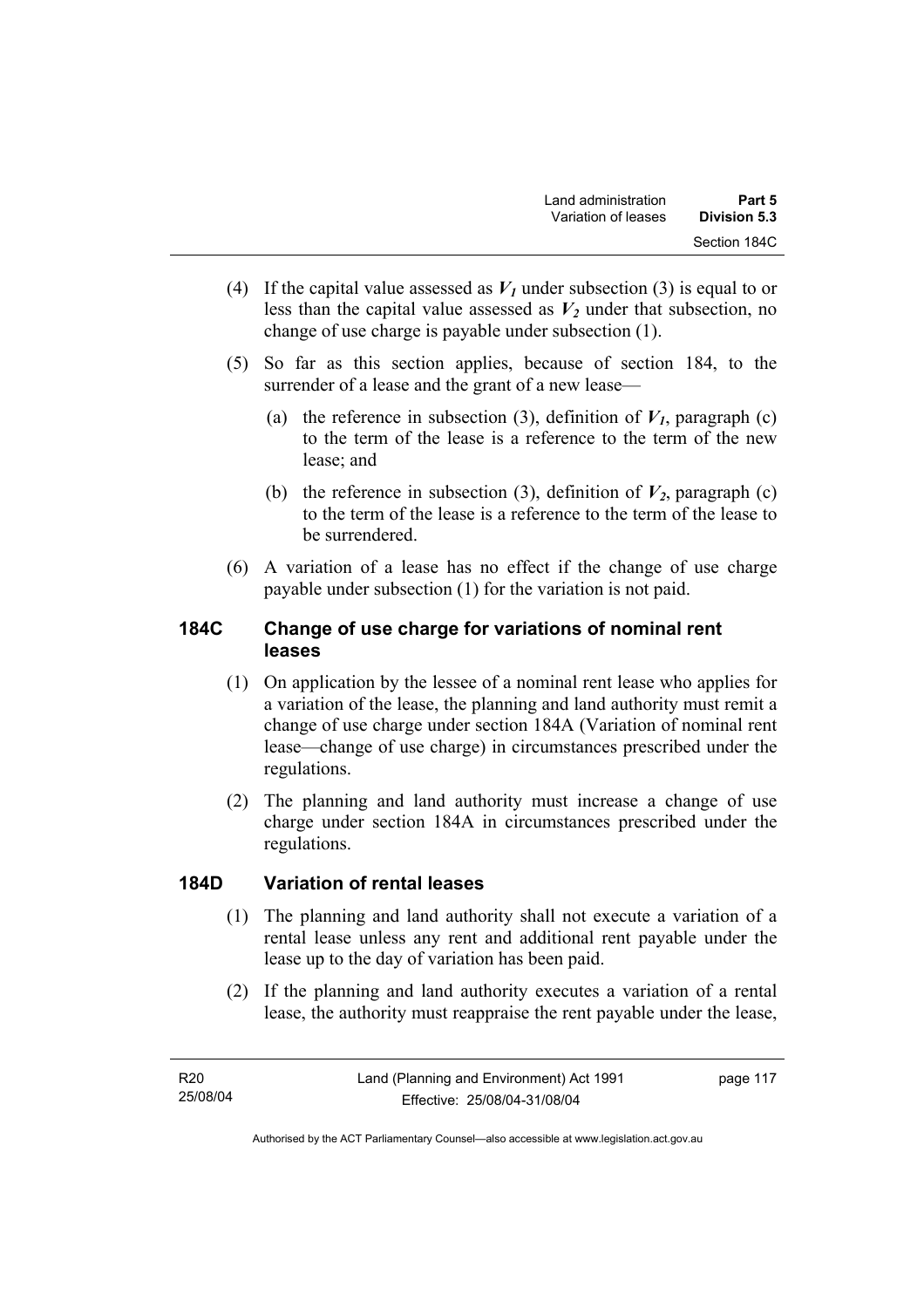| Part 5       | Land administration |
|--------------|---------------------|
| Division 5.3 | Variation of leases |
| Section 185  |                     |

following (to the extent possible) the method provided by the rental provisions of the lease.

- (3) If the planning and land authority executes a variation of a rental lease, the rent payable under the lease is to be adjusted in accordance with the reappraisal under subsection (2) with effect from the date of variation.
- (4) Subsections (2) and (3) do not apply to a variation of a rental lease—
	- (a) to reduce the rent payable to a nominal rent; or
	- (b) otherwise affecting the rental provisions of the lease.

#### **185 Advice of rent payable on variation of lease**

If the planning and land authority agrees to a variation of a lease of Territory land, being a lease under which rent or additional rent is payable, it shall—

- (a) calculate the amount that would be payable under the lease for rent and additional rent up to the day when it expects the variation to be executed; and
- (b) give the lessee written notice of—
	- (i) the amount calculated for rent and additional rent under paragraph (a); and
	- (ii) the day up to which the amount payable for rent and additional rent has been calculated; and
	- (iii) the day by which the authority requires payment of the amount specified under subparagraph (i) to enable the variation of the lease to be executed on the day specified under subparagraph (ii).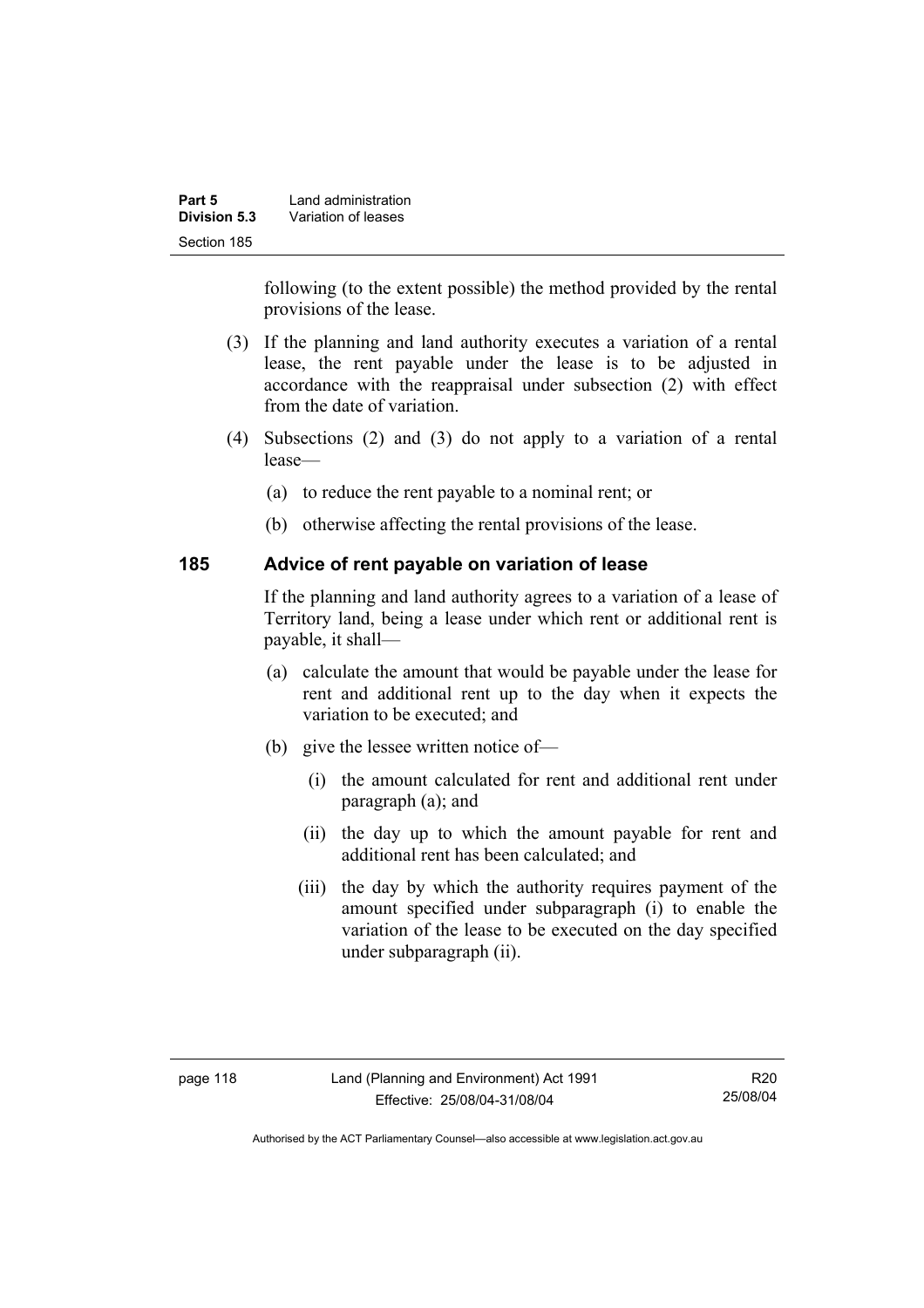#### **186 Variation of lease to pay out rent**

- (1) A lease shall not be varied to reduce the rent payable to a nominal rent unless—
	- (a) the lease is included in a prescribed class of leases; and
	- (b) all amounts payable to the Territory up to the day of variation of the lease for rates and land tax levied in relation to the land comprised in the lease have been paid; and
	- (c) the provisions of the lease requiring the lessee to develop the land comprised in the lease have been complied with up to the day of the variation; and
	- (d) the lessee has paid the Territory an amount determined by the planning and land authority by reference to any policy direction made under subsection (2).
- (2) The Minister may, in writing, make policy directions for subsection (1) (d).
- (3) A policy direction under subsection (2) is a disallowable instrument.

- (4) If a lease of Territory land is varied to reduce the rent payable to a nominal rent, the lease as varied shall provide that the lessee is to pay a rent of 5 cents per annum if and when that rent is demanded.
- (5) The requirements of this section are in addition to, and not in substitution for, the requirements of the other provisions of this Act relating to the variation of leases.

## **186A No variations to extend term**

The planning and land authority shall not execute a variation of a lease of Territory land to extend the term of the lease.

*Note* A disallowable instrument must be notified, and presented to the Legislative Assembly, under the Legislation Act.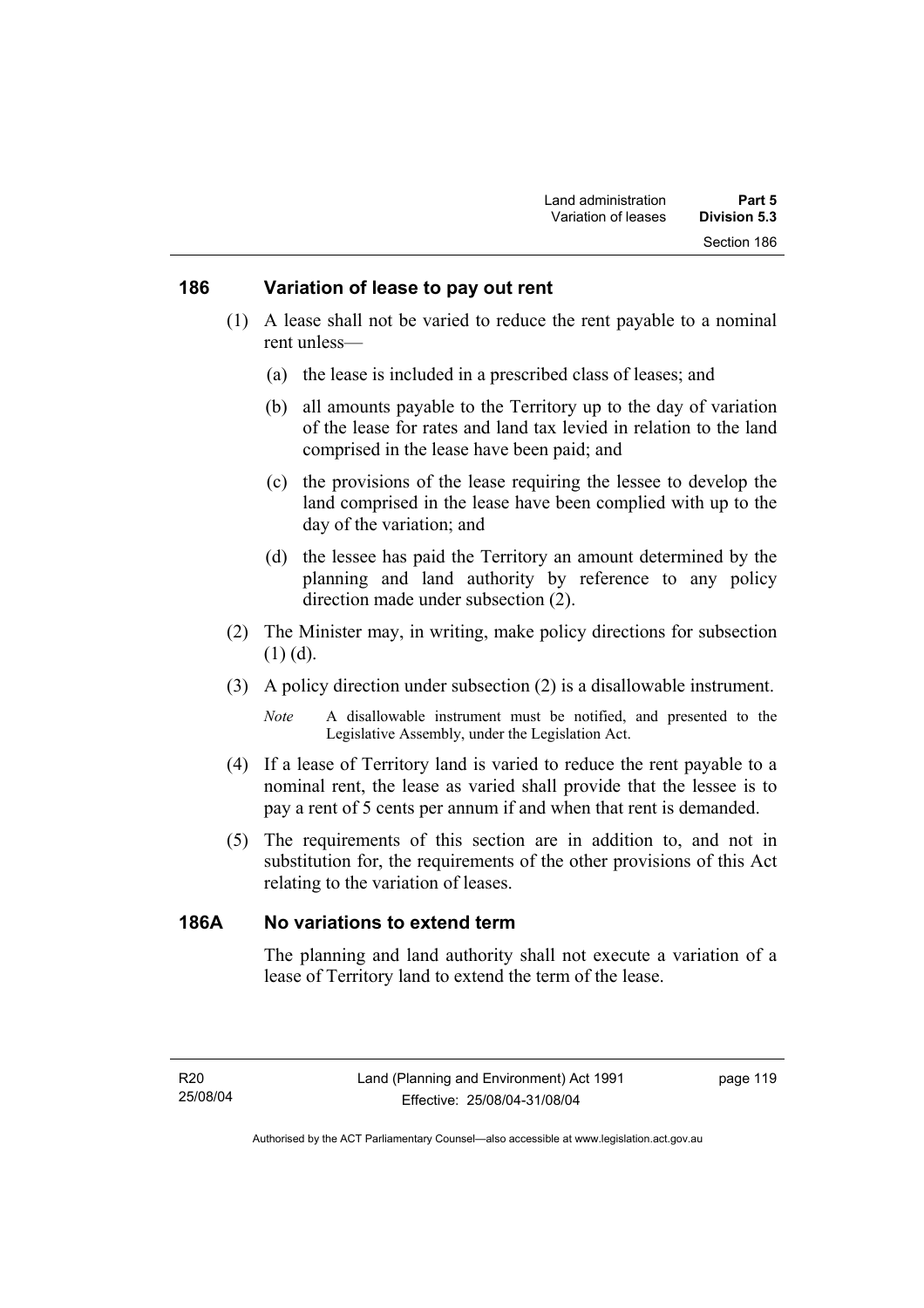**Part 5** Land administration **Division 5.4** Restrictions on rural leases Section 186B

# **Division 5.4 Restrictions on rural leases**

#### **186B Definitions for div 5.4**

In this division:

*dealing*, in relation to a lease, means—

- (a) assigning or transferring the lease; or
- (b) subletting the land comprised in the lease or any part of it; or
- (c) parting with possession of the land comprised in the lease or any part of it.

#### *discharge amount—*

- (a) in relation to a special Pialligo lease—means an amount determined in accordance with section 186F; or
- (b) in any other case—means an amount determined in accordance with section 186E.

*earlier index number***,** for a lease, means the last index number issued before the lease was granted under section 161 or section 171A.

#### *holding period* is a period ending—

- (a) in relation to a long lease—10 years after the lease is granted; or
- (b) in relation to a short lease—at the end of  $\frac{1}{3}$  the term of the lease.

*index number*—see section 186G.

#### *later index number* means—

 (a) for a special Pialligo lease—the last index number issued before the discharge amount is to be paid; or

Authorised by the ACT Parliamentary Counsel—also accessible at www.legislation.act.gov.au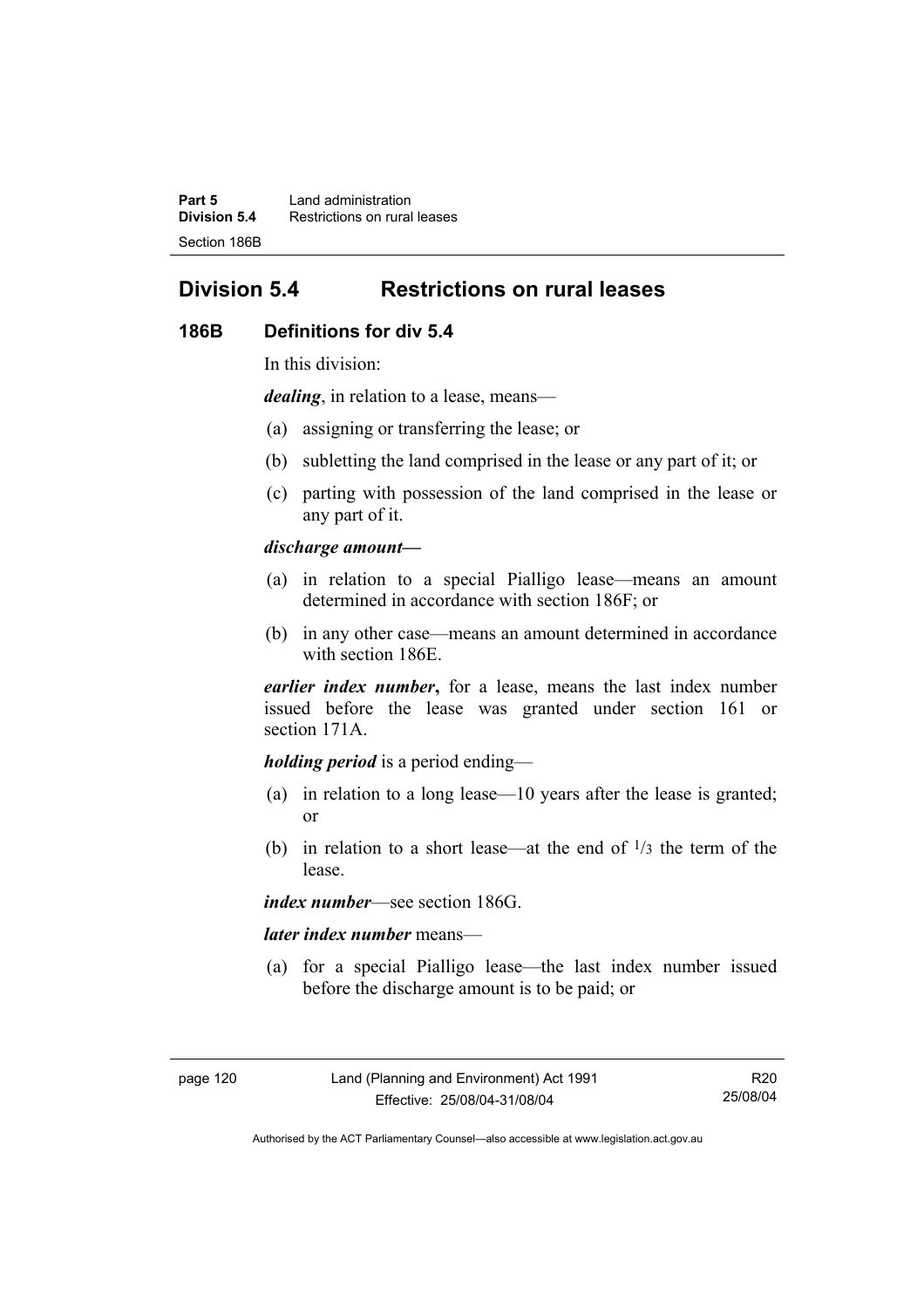(b) for any other lease—the last index number issued before the last amount is worked out under section 186E.

*long lease* means a lease for a term of at least 21 years.

*short lease* means a lease for a term less than 21 years.

*special Pialligo lease* means a lease comprising land in block 6, 12, 13, 14, 15, 19, 20 or 52 of section 2 of the district of Majura.

### **186C Land management agreements**

- (1) The planning and land authority may—
	- (a) grant a rural lease; or
	- (b) grant a further rural lease; or
	- (c) vary a rural lease; or
	- (d) consent to the assignment or transfer of a rural lease;

only if the person to whom the lease is to be granted, assigned or transferred, or the person whose lease is to be varied, (the *relevant person*) has entered into an agreement that complies with this section with the Territory about managing the rural land subject to the lease.

- (2) An agreement complies with this section if it is—
	- (a) in accordance with a form approved by the Minister under section 287A (Approved forms) for this section; and
	- (b) signed by—
		- (i) the conservator; and
		- (ii) the relevant person.
- (3) An agreement may contain a provision allowing the agreement to be varied other than by agreement between the parties.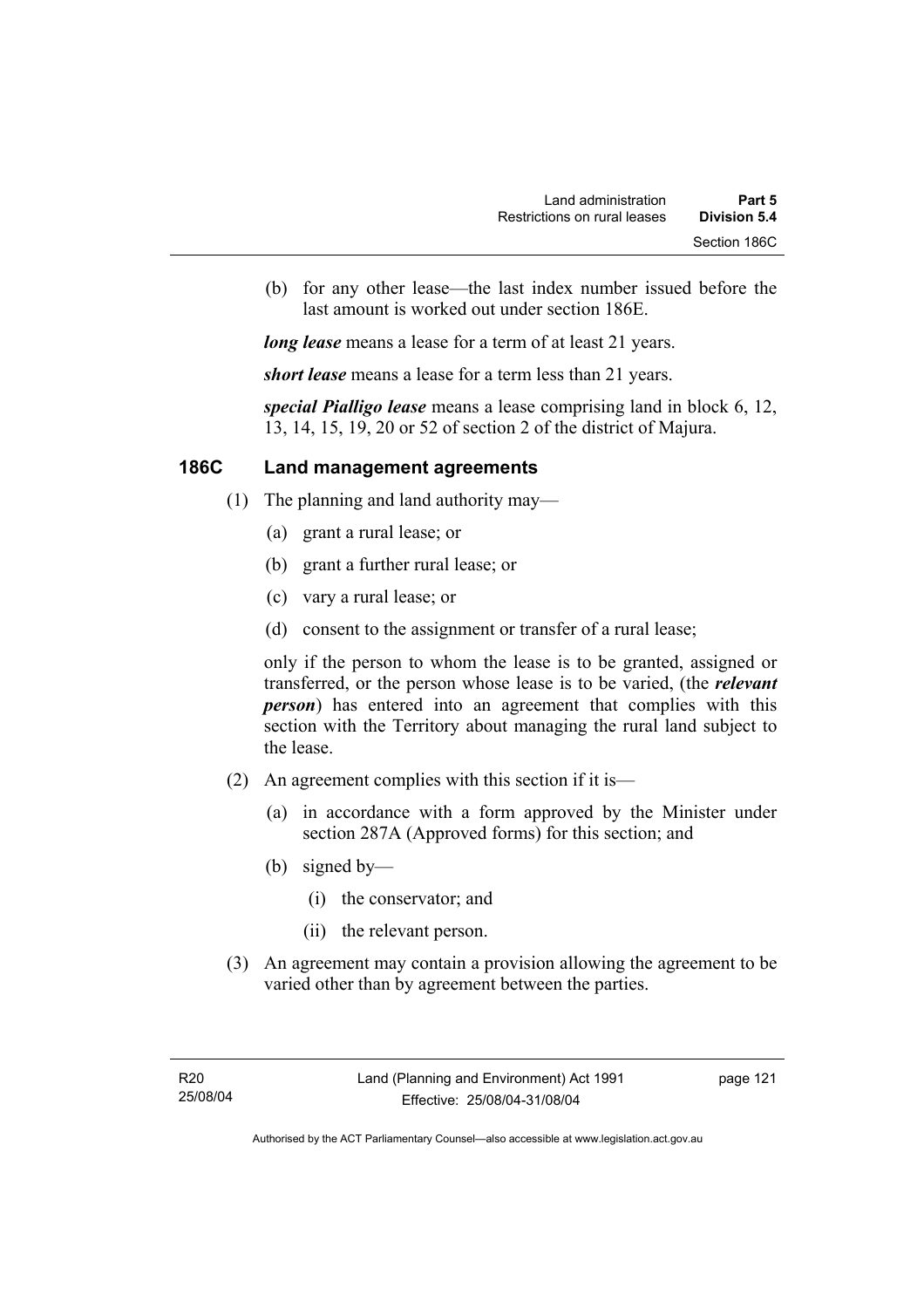### **186D Dealings with rural leases**

- (1) This section applies to—
	- (a) a rural lease granted under section 161 (Granting of leases) after 15 December 1999 for consideration less than the market value of the lease; and
	- (b) a lease granted under section 171A (Grant of further rural leases) after 15 December 1999 on the payment of an amount worked out on the application of an amount condition mentioned in section 171A (3) (a).
- (2) However, this section does not apply to a lease mentioned in subsection (1) (b) that was granted on the surrender of a lease for which a discharge amount had been paid.
- (3) A lessee, or other person with an interest in the lease, may deal with a lease to which this section applies within the holding period only with the written consent of the planning and land authority.
- (4) A dealing in relation to a lease made or entered into without consent has no effect.
- (5) The planning and land authority must consent under this section to a dealing if—
	- (a) the person to whom—
		- (i) the lease is being assigned or transferred; or
		- (ii) the land comprised in the lease, or part of it, is sublet; or
		- (iii) possession of the land comprised in the lease, or part of it, is being given;

is the lessee's domestic partner or child; or

(b) the discharge amount has been paid in relation to the lease;

but may not consent otherwise.

Authorised by the ACT Parliamentary Counsel—also accessible at www.legislation.act.gov.au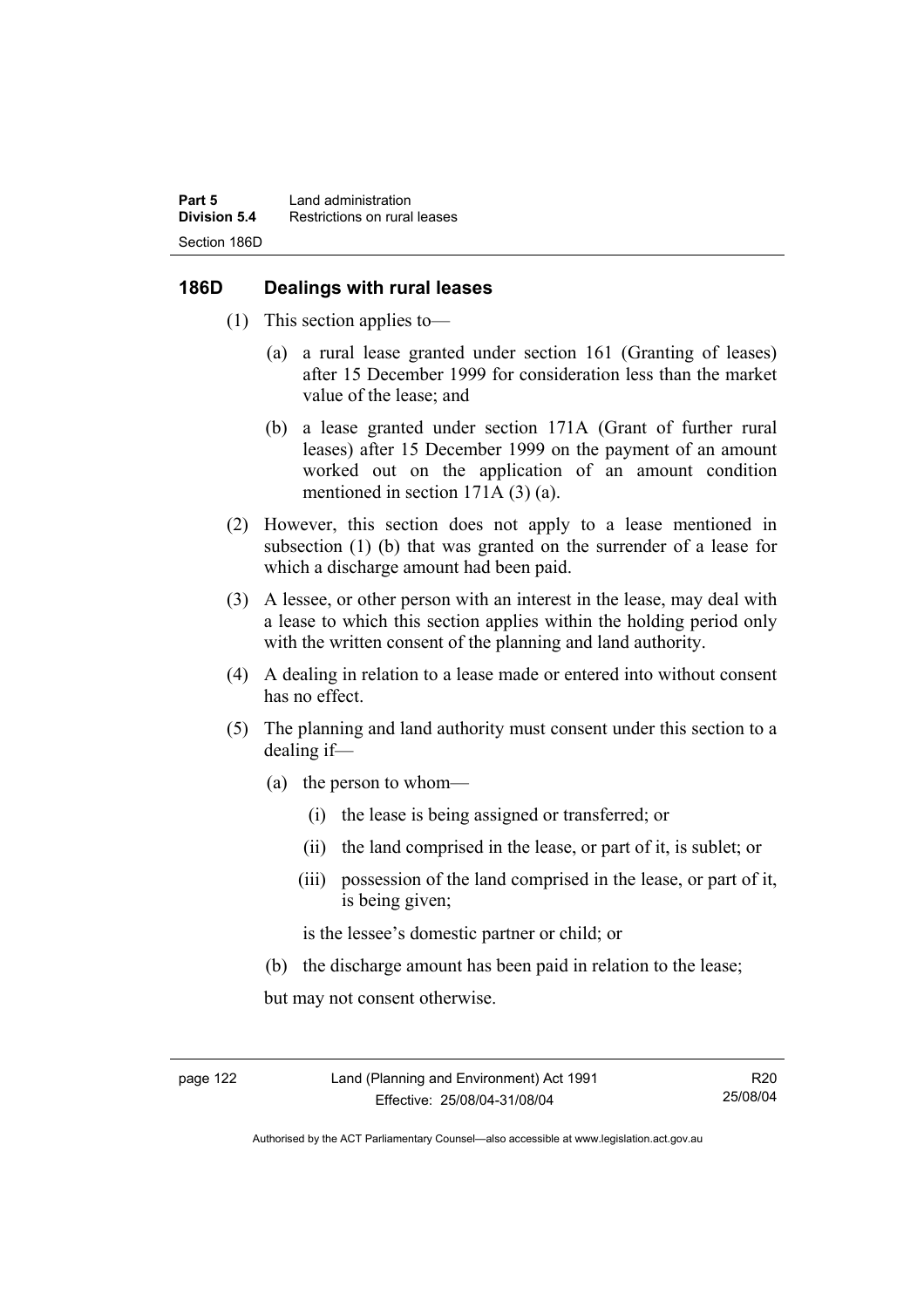- (6) The validity of a dealing made or entered into with the consent of the planning and land authority under subsection (5) is not affected—
	- (a) by a defect or irregularity in relation to the giving of the consent; or
	- (b) because a ground, or all grounds, for the consent had not arisen.
- (7) In this section:

*child*, of a lessee, includes a child of the lessee's domestic partner.

#### **186E Discharge amount**

 (1) The discharge amount for a lease (other than a special Pialligo lease) is the amount determined in accordance with the formula—

 $(y) \times 50\%$  + owed amount earlier index no ((last amount - (first amount  $\times \frac{\text{later index no}}{\text{inter index}}$ )) $\times$  50%) +

(2) In this section:

*earlier index no*—see section 186B, definition of *earlier index number*.

*first amount* means—

- (a) in relation to a nominal rent lease—the consideration for the lease when granted under section 161 or section 171A; or
- (b) in relation to a short lease—the value of the lease determined when the lease was granted under section 161 or section 171A; or
- (c) in relation to any other lease—any consideration for the lease when granted under section 161 or section 171A plus any amount to be paid under the lease;

other than an amount attributable to lessee-owned improvements to the land comprised in the lease.

| R <sub>20</sub> | Land (Planning and Environment) Act 1991 | page 123 |
|-----------------|------------------------------------------|----------|
| 25/08/04        | Effective: 25/08/04-31/08/04             |          |
|                 |                                          |          |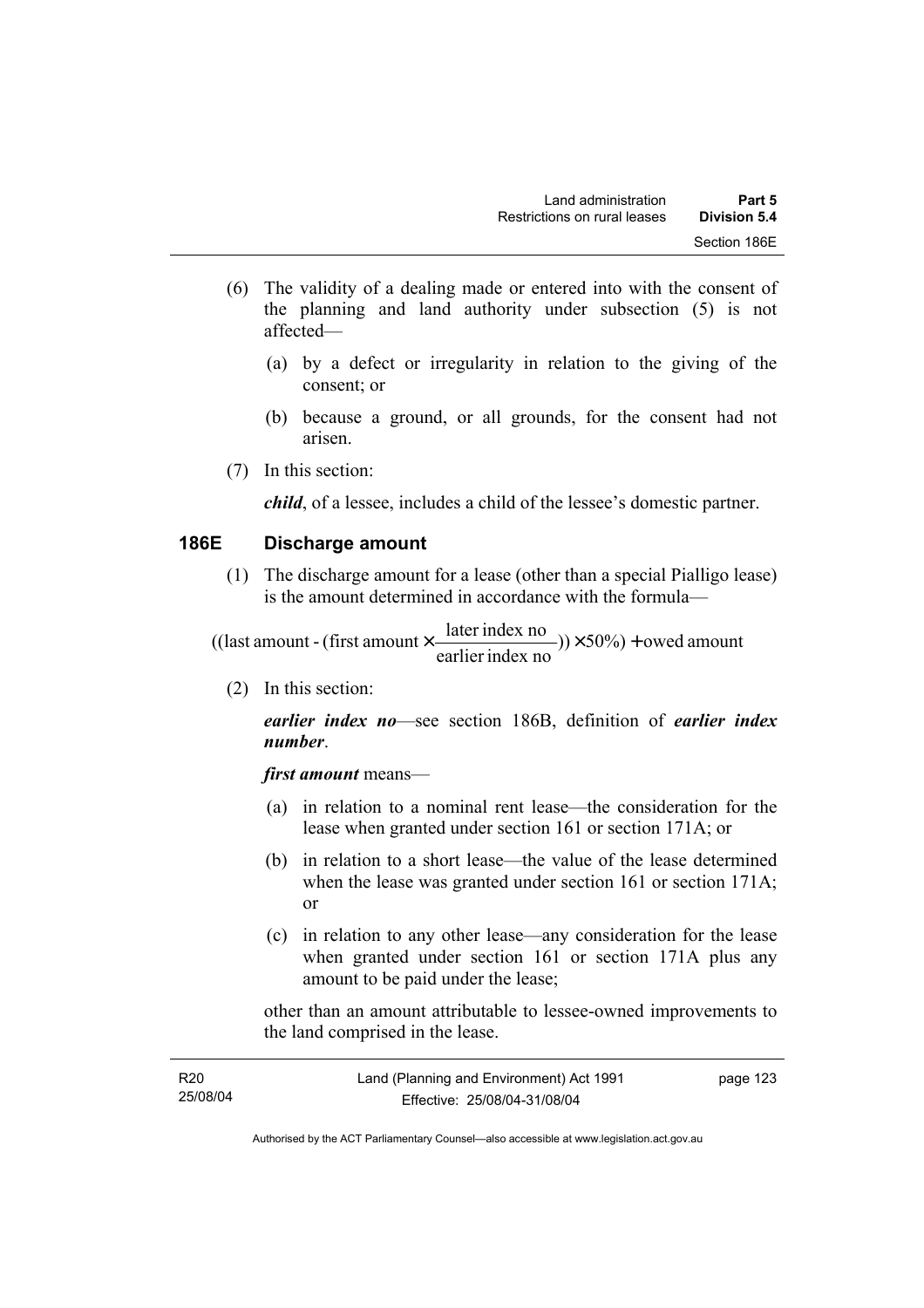*last amount*, in relation to a lease, means—

- (a) the consideration for the dealing with the lease, not including any amount attributable to lessee-owned improvements to the land comprised in the lease; or
- (b) if—
	- (i) there is no consideration; or
	- (ii) the dealing relates to only part of the land comprised in the lease; or
	- (iii) the consideration is less than the market value of the lease;

the market value of the lease, not including any amount attributable to the lessee-owned improvements to the land comprised in the lease.

#### *later index no*—see section 186B, definition of *later index number*.

#### *owed amount* means—

- (a) in relation to a long lease—any amount remaining to be paid under the lease, even if the amount is not due; or
- (b) in relation to a short lease—any rent and additional rent payable under the lease up to the day of the dealing with the lease.

# **186F Discharge amount—special Pialligo leases**

- (1) The discharge amount for a special Pialligo lease granted less than 1 year before the discharge amount is to be paid is an amount equal to the total of the amount paid and the owed amount for the lease.
- (2) The discharge amount for a special Pialligo lease granted at least 1 year before the discharge amount is to be paid is the amount determined in accordance with the formula—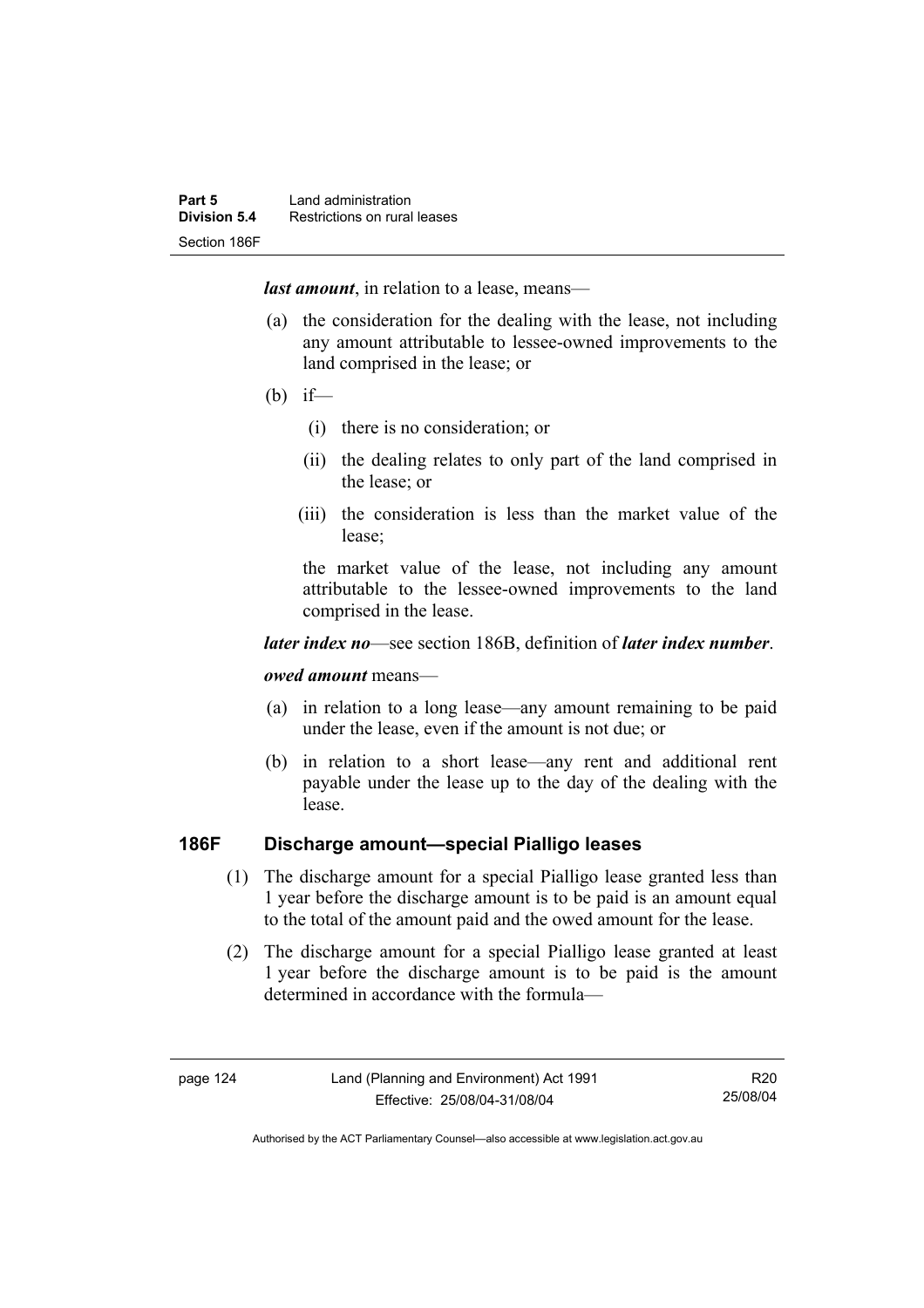$) +$  owed amount 10 amount paid - (cpi adjusted amount  $\times \frac{\text{years since grant}}{10}$ ) +

 (3) The cpi adjusted amount in relation to a lease is the amount determined in accordance with the formula—

> earlier index number amount paid  $\times \frac{\text{later index number}}{\text{lintermax}}$

(4) In this section:

*amount paid* means—

- (a) in relation to a nominal rent lease—the consideration for the lease when granted under section 161 or section 171A; or
- (b) in relation to any other lease—any consideration for the lease when granted under section 161 or section 171A plus any amount to be paid under the lease;

other than an amount attributable to lessee-owned improvements to the land comprised in the lease.

*years since grant*, in relation to a lease, means the number of whole years since the lease was granted under section 161 or section 171A.

*owed amount*, in relation to a lease, means any amount remaining to be paid under the lease, even if the amount is not due.

### **186G Index numbers**

(1) In this division:

*index number* means the All Groups Consumer Price Index number, being the weighted average of the 8 capital cities, published by the Australian Statistician from time to time.

- (2) However, in determining index numbers for this division—
	- (a) if the Australian Statistician revises the calculation of an index number for a reason other than a change in the reference base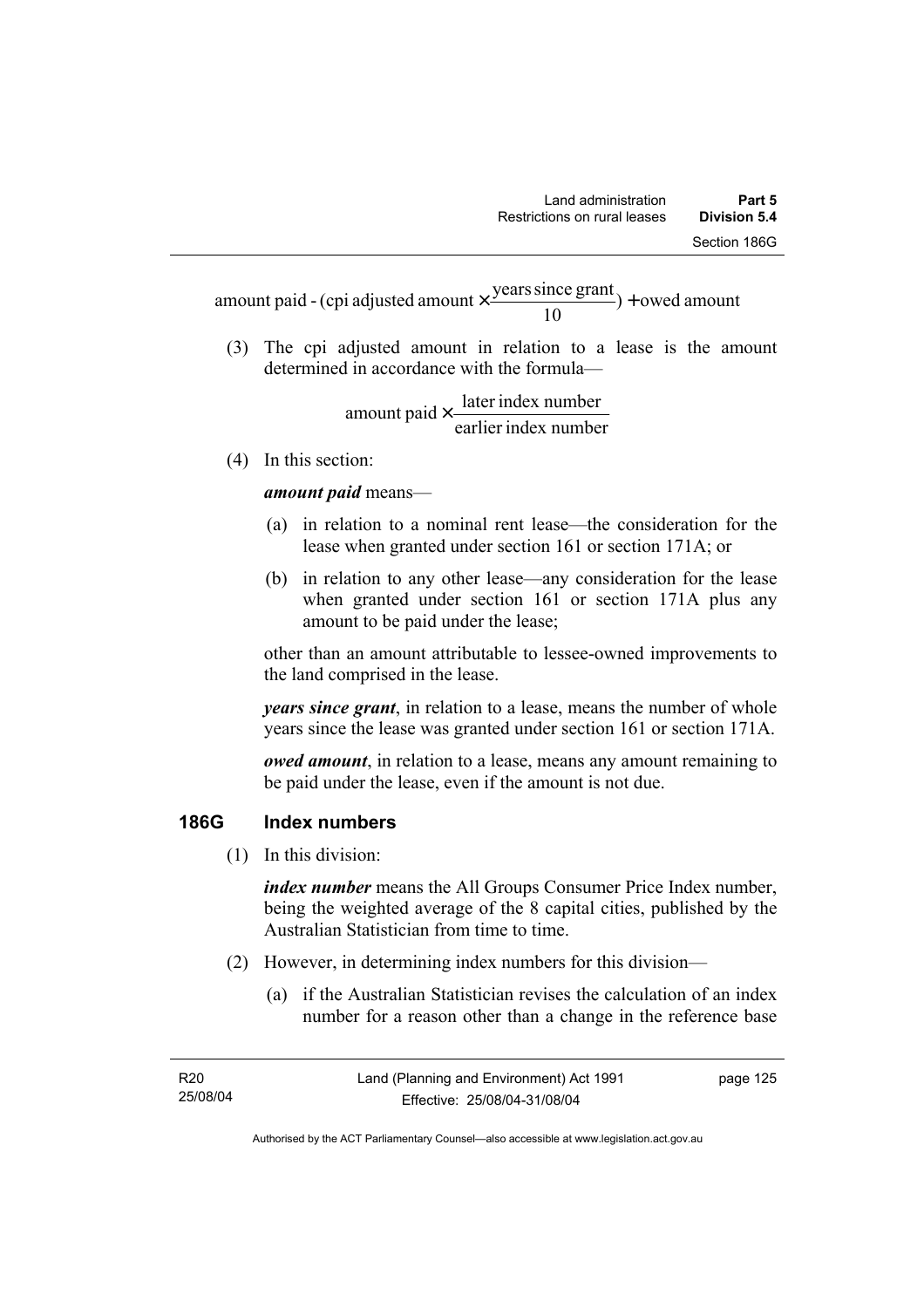for the All Groups Consumer Price Index and, as a result of the calculation, publishes an index number for a period in substitution for the previous index number—the later index number is disregarded; and

 (b) if the Australian Statistician changes the reference base for the consumer price index after the lease is granted but before the calculation of the later index number—the earlier index number is the index number that would have been applicable if the new reference base had been in effect when the lease was granted.

### **186H No subdivision or consolidation**

The planning and land authority may not consent to the consolidation or subdivision of a lease to which section 186D applies during the holding period.

# **Division 5.5 Consolidation and subdivision**

### **187AA Effect qualified**

This division has effect subject to division 5.4 (Restrictions on rural leases).

### **187 Application—nominal rent leases of Territory land**

This division applies only in relation to the consolidation and subdivision of nominal rent leases.

# **187A Consolidation and subdivision—change of use charge**

 (1) The planning and land authority must not execute a consolidation or a subdivision unless the lessee has paid the Territory any change of use charge determined by the authority under subsection (2), subject to any remission or increase under section 187C.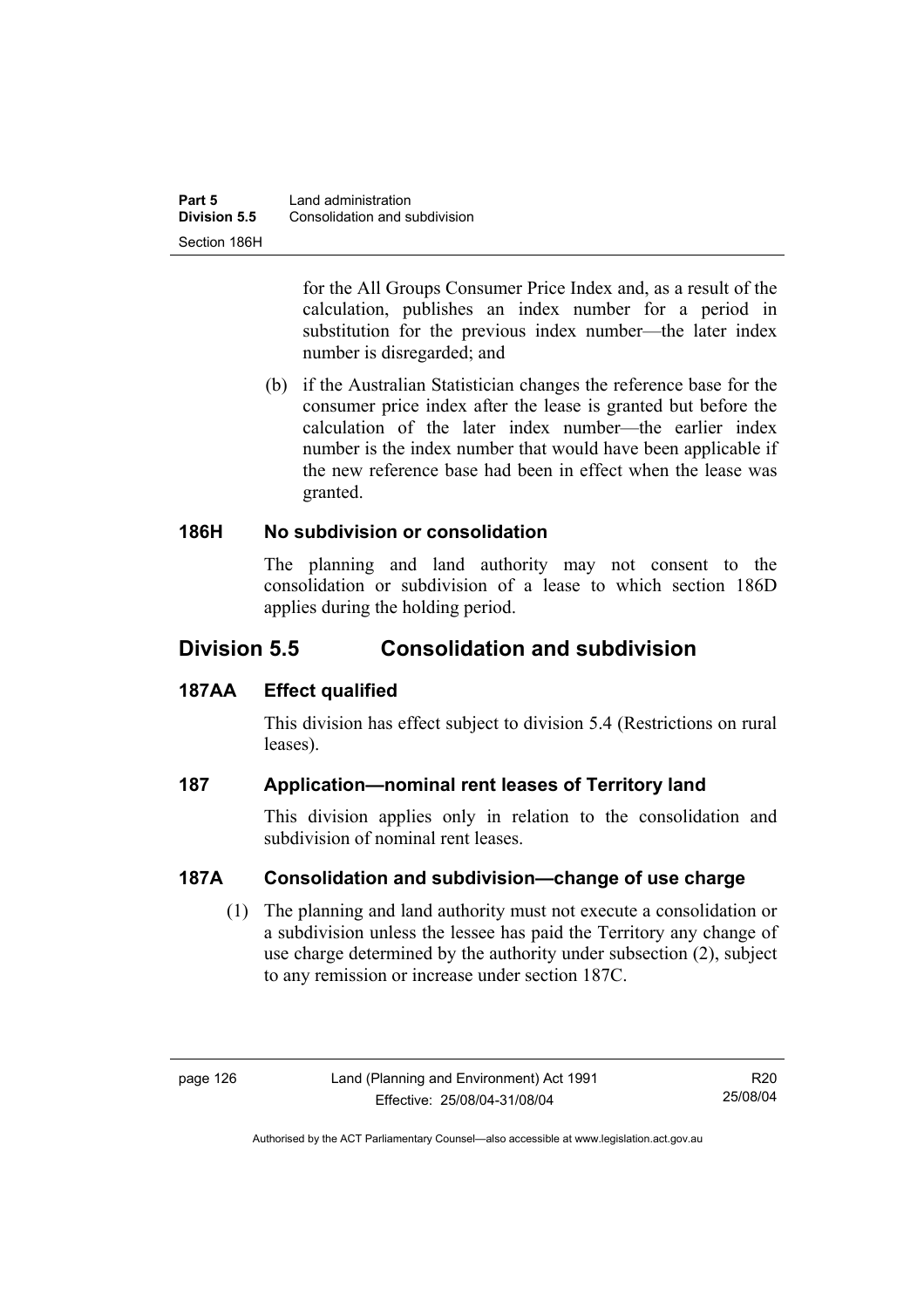(2) The planning and land authority shall determine the change of use charge for a consolidation or a subdivision in accordance with the formula—

$$
CUC = (V_1 - V_2) \times 75\%
$$

(3) In subsection (2):

*CUC* means the change of use charge payable for the consolidation or subdivision.

 $V_1$  means the capital sum that the new lease or leases to be granted under the consolidation or subdivision might be expected to realise if—

- (a) the consolidation or subdivision were to take place as proposed; and
- (b) the new lease or leases were offered for sale in good faith immediately after the variation on the reasonable terms and conditions that a genuine seller would require; and
- (c) the rent payable throughout the term of the new lease or leases were a nominal rent.

 $V_2$  means the capital sum that the lease or leases to be surrendered under the consolidation or subdivision might be expected to realise if—

- (a) no consolidation or subdivision were to take place during the remainder of the term of the surrendered lease or leases; and
- (b) the lease or leases were offered for sale in good faith immediately before the consolidation or subdivision on the reasonable terms and conditions that a genuine seller would require; and
- (c) the rent payable throughout the term of the lease or leases to be surrendered were a nominal rent.

Authorised by the ACT Parliamentary Counsel—also accessible at www.legislation.act.gov.au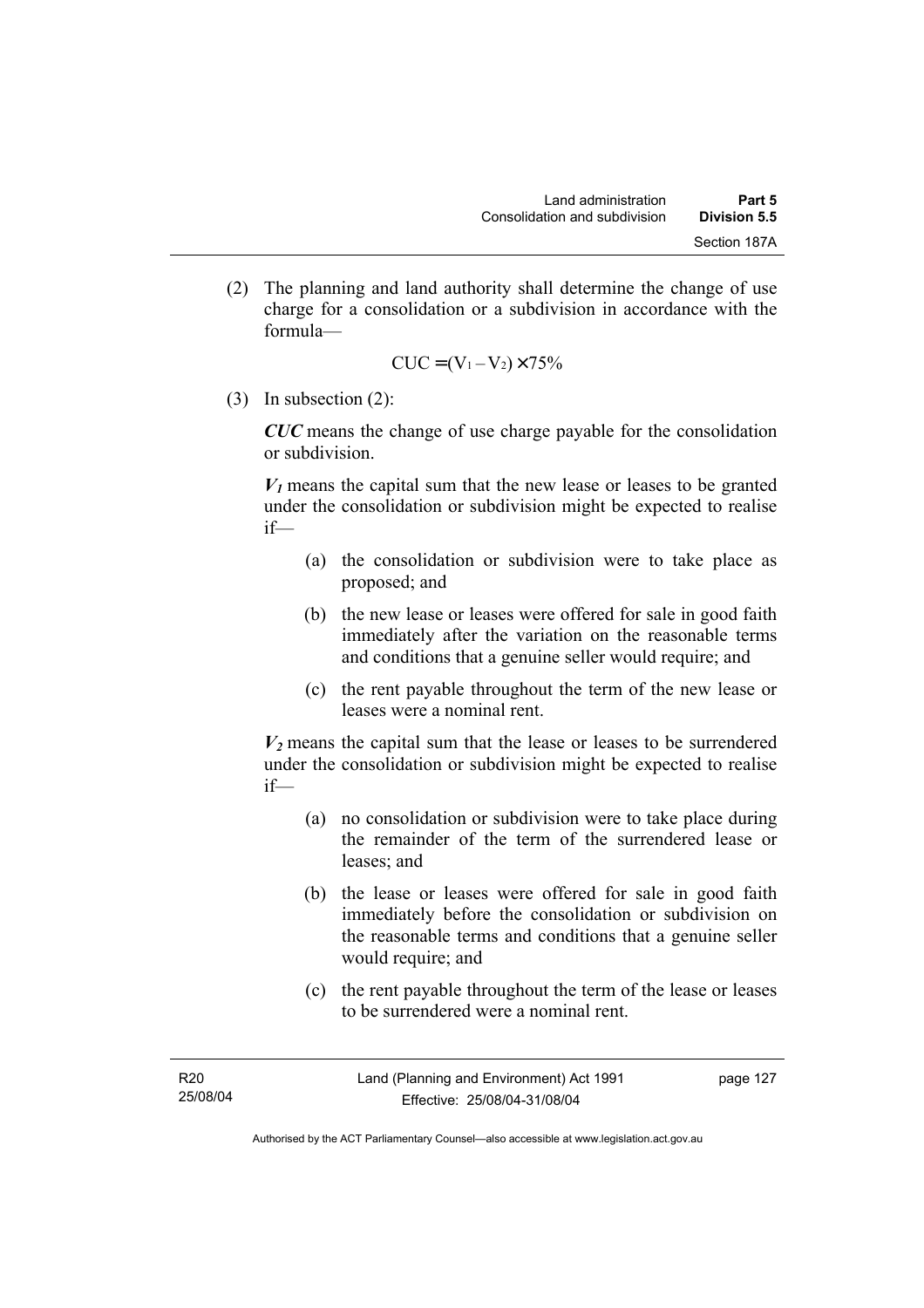| Part 5              | Land administration |
|---------------------|---------------------|
| <b>Division 5.6</b> | Recovery of land    |
| Section 187C        |                     |

- (4) If the capital value assessed as  $V_I$  under subsection (3) is equal to or less than the capital value assessed as  $V_2$  under that subsection, no change of use charge is payable under subsection (1).
- (5) A consolidation or subdivision has no effect if the change of use charge payable under subsection (1) for the consolidation or subdivision is not paid.

### **187C Change of use charge for consolidations and subdivisions**

- (1) On application by a lessee who applies for a consolidation or subdivision of a lease or leases, the planning and land authority must remit a change of use charge under section 187A (Consolidation and subdivision—change of use charge) in circumstances prescribed under the regulations.
- (2) The planning and land authority must increase a change of use charge under section 187A in circumstances prescribed under the regulations.

# **Division 5.6 Recovery of land**

# **188 Termination of leases**

- (1) Subject to subsection (6), if a lessee of Territory land contravenes this part or the lease, the planning and land authority may, by written notice served on the lessee by post, terminate the lease.
- (2) A notice under subsection (1) takes effect on the day 14 days after the day it is served.
- (3) The planning and land authority shall serve a copy of a notice of the termination of a lease of Territory land under subsection (1) on—
	- (a) the registrar-general; and
	- (b) any person having an interest in the land, being an interest registered under the *Land Titles Act 1925*;

| page 128 | Land (Planning and Environment) Act 1991 | R20      |
|----------|------------------------------------------|----------|
|          | Effective: 25/08/04-31/08/04             | 25/08/04 |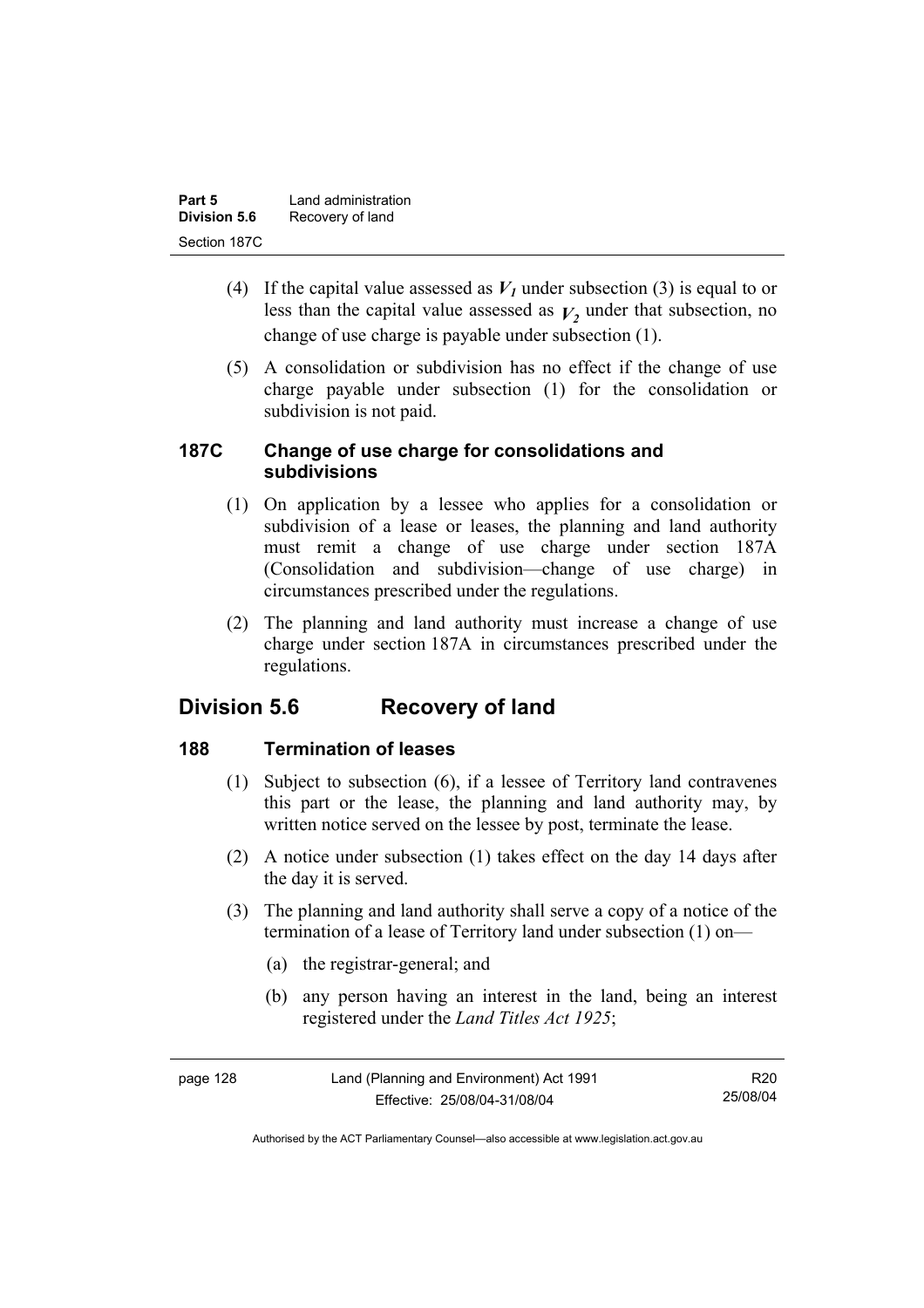at the same time as, or as soon as practicable after, the notice under subsection (1) is served.

- (4) Subject to subsection (6), if a person who occupies Territory land under a licence from the Commonwealth or the Territory contravenes this part or the licence, the planning and land authority may, by written notice served on the licensee by post, terminate the **licence**
- (5) A notice under subsection (4) takes effect on the day 7 days after the day it is served.
- (6) The planning and land authority shall not terminate a lease or a licence under this section unless it has—
	- (a) by written notice served on the lessee or licensee by post—
		- (i) informed the lessee or licensee that it is considering terminating the lease or licence; and
		- (ii) specified the grounds on which it is considering taking that action; and
		- (iii) invited the lessee or licensee to notify the authority in writing within 21 days after the date of the notice of any reasons why the lessee or licensee considers that the lease or licence should not be terminated; and
	- (b) taken into account any reasons for not terminating the lease or licence notified to the authority by the lessee or licensee in accordance with the notice served on him or her under paragraph (a).
- (7) The validity of the termination of a lease is not affected by a failure to comply with subsection (3).

### **189 How land may be recovered**

(1) This section applies if—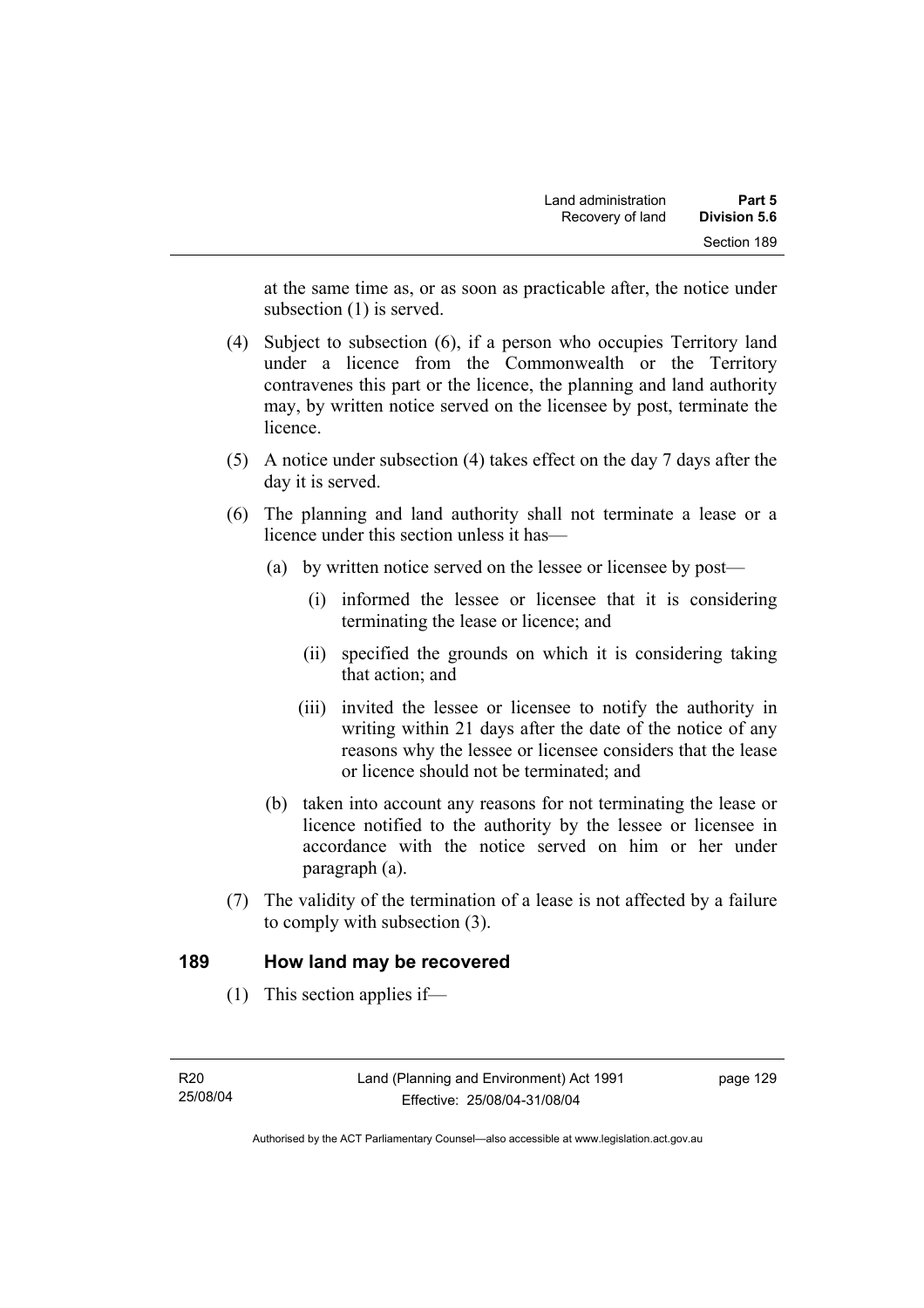- (a) a person who has been a lessee of Territory land remains in possession of the land after—
	- (i) the term of the lease has ended; or
	- (ii) the lease has been surrendered or ended; or
- (b) a person who has been a licensee of Territory land remains in possession of the land after—
	- (i) the term of the licence has ended; or
	- (ii) the licence has been surrendered or ended.
- (2) The Executive may, by written notice to the person (the *unlawful occupier*), demand that the unlawful occupier give possession of the land to the Executive within the reasonable period stated in the demand.
- (3) If a demand is not complied with—
	- (a) the Executive may apply to the Magistrates Court for an order that possession of the land be given to the Executive; and
	- (b) the court may issue a warrant authorising a police officer, within 30 days after the day the warrant is issued, to enter the land with the assistance and by the force that is reasonable, and give possession of the land to the Executive.
- (4) The planning and land authority is authorised to do any of the following on behalf of the Executive:
	- (a) make a demand under subsection (2);
	- (b) make an application to the Magistrates Court under subsection  $(3)$   $(a)$ ;
	- (c) take possession of land under this section.
- (5) In this section:

*licence* means a licence granted by the Territory, the Commonwealth or the planning and land authority.

| page 130 | Land (Planning and Environment) Act 1991 | R <sub>20</sub> |
|----------|------------------------------------------|-----------------|
|          | Effective: 25/08/04-31/08/04             | 25/08/04        |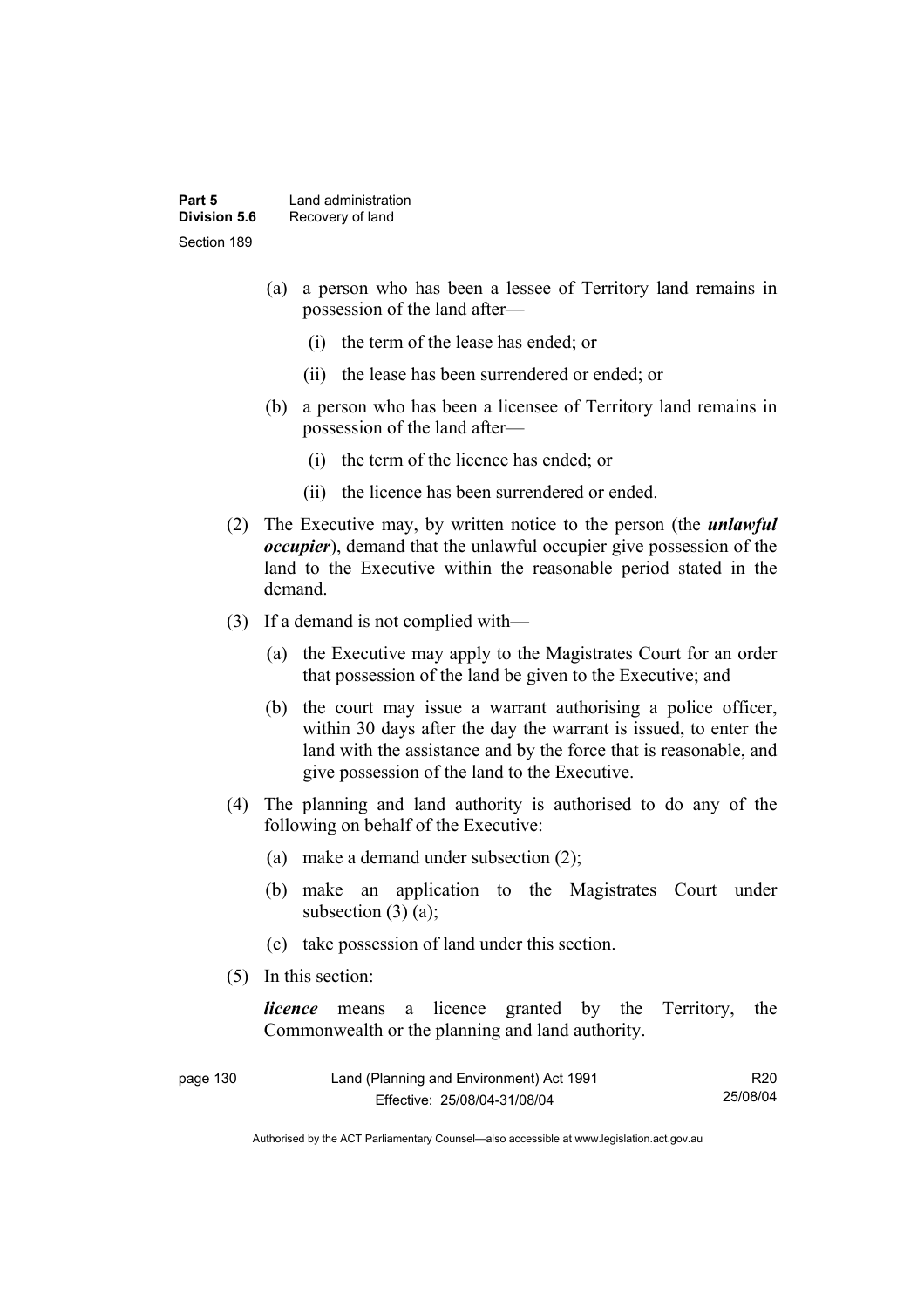### **190 Evidence of ending of lease**

- (1) The planning and land authority may certify in writing that a lease of Territory land mentioned in the certificate has ended.
- (2) A certificate under subsection (1) is evidence of the matter it states.
- (3) A document that purports to be a certificate under subsection (1) is taken to be such a certificate, unless the contrary is proved.

# **Division 5.7 Public land**

### **Subdivision 5.7.1 Preliminary**

### **191 Definitions for div 5.7**

In this division:

*plan of management* means a plan of management prepared under subdivision 5.7.4, as varied and in effect from time to time.

*variation*, in relation to a plan of management, includes the revocation of the plan and its substitution with a new plan.

# **Subdivision 5.7.2 Public land**

# **192 Recommendations to planning and land authority**

The conservator may, in writing, recommend to the planning and land authority that the plan be varied to provide for—

- (a) the identification of an area of land as public land and its reservation for a purpose referred to in section 193; or
- (b) in relation to an area already identified in the plan as public land—
	- (i) the variation of its boundaries to reduce or increase the size or the area, or to alter the shape of the area; or
	- (ii) the variation of the purpose for which it is reserved; or

| R <sub>20</sub> | Land (Planning and Environment) Act 1991 | page 131 |
|-----------------|------------------------------------------|----------|
| 25/08/04        | Effective: 25/08/04-31/08/04             |          |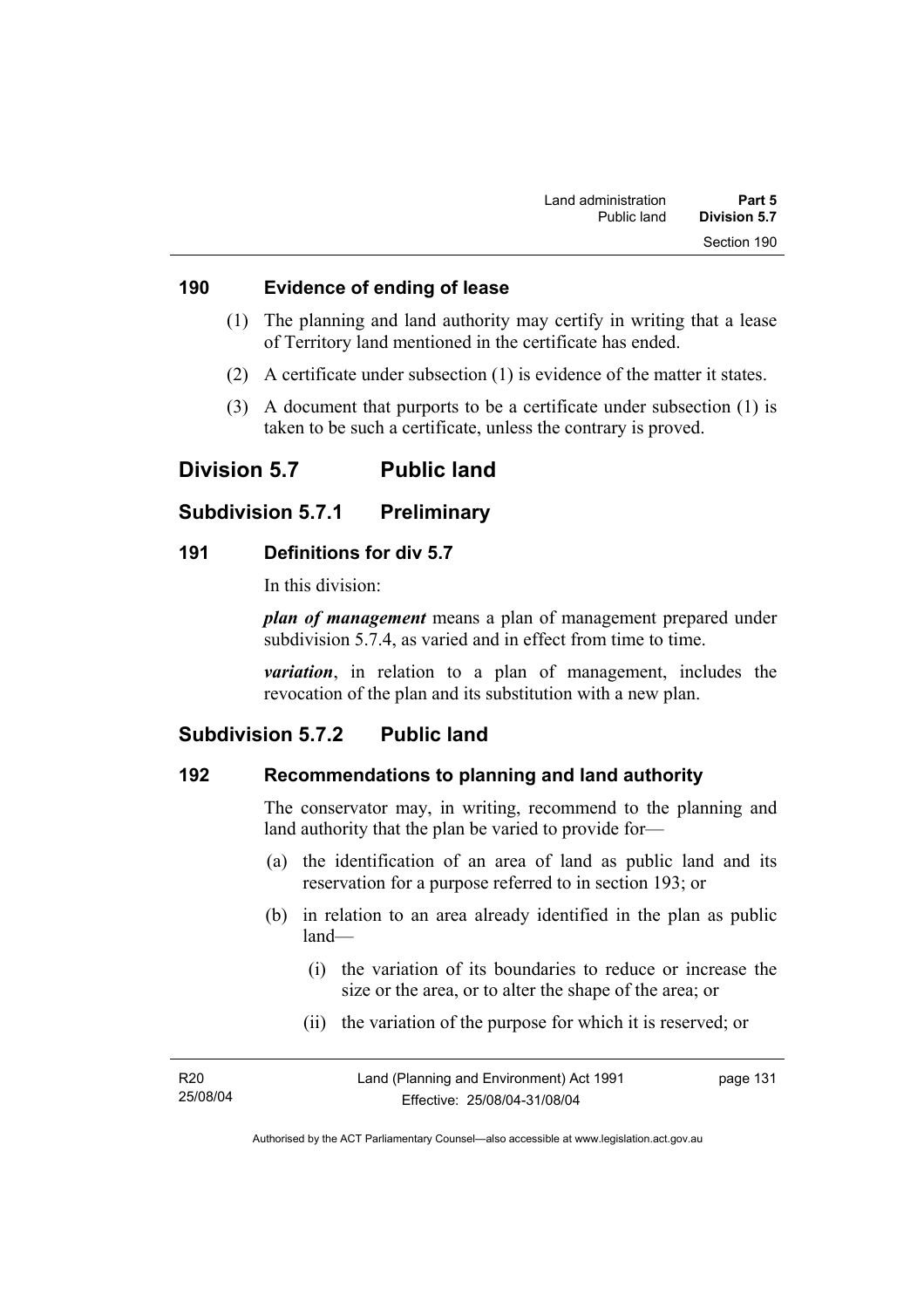| Part 5       | Land administration |
|--------------|---------------------|
| Division 5.7 | Public land         |
| Section 193  |                     |

(iii) the cessation of its designation as public land.

## **Subdivision 5.7.3 Management of public land**

### **193 Reserved areas**

Public land may be reserved by the plan under section 7 (3) (f) for any of the following purposes:

- (a) a wilderness area;
- (b) a national park;
- (c) a nature reserve;
- (d) a special purpose reserve;
- (e) an urban open space;
- (f) a cemetery or burial ground;
- (g) a lake;
- (h) a sport and recreation reserve.

### **194 Management**

An area of public land shall be managed in accordance with—

- (a) the management objectives applying to the area; and
- (b) the plan of management (if any) for the area.

### **195 Management objectives**

- (1) For section 194, the management objectives for an area of public land reserved for a particular purpose are—
	- (a) objectives specified in schedule 1; and
	- (b) objectives specified by the conservator under subsection (2);

in relation to areas of land reserved for that purpose.

page 132 Land (Planning and Environment) Act 1991 Effective: 25/08/04-31/08/04

R20 25/08/04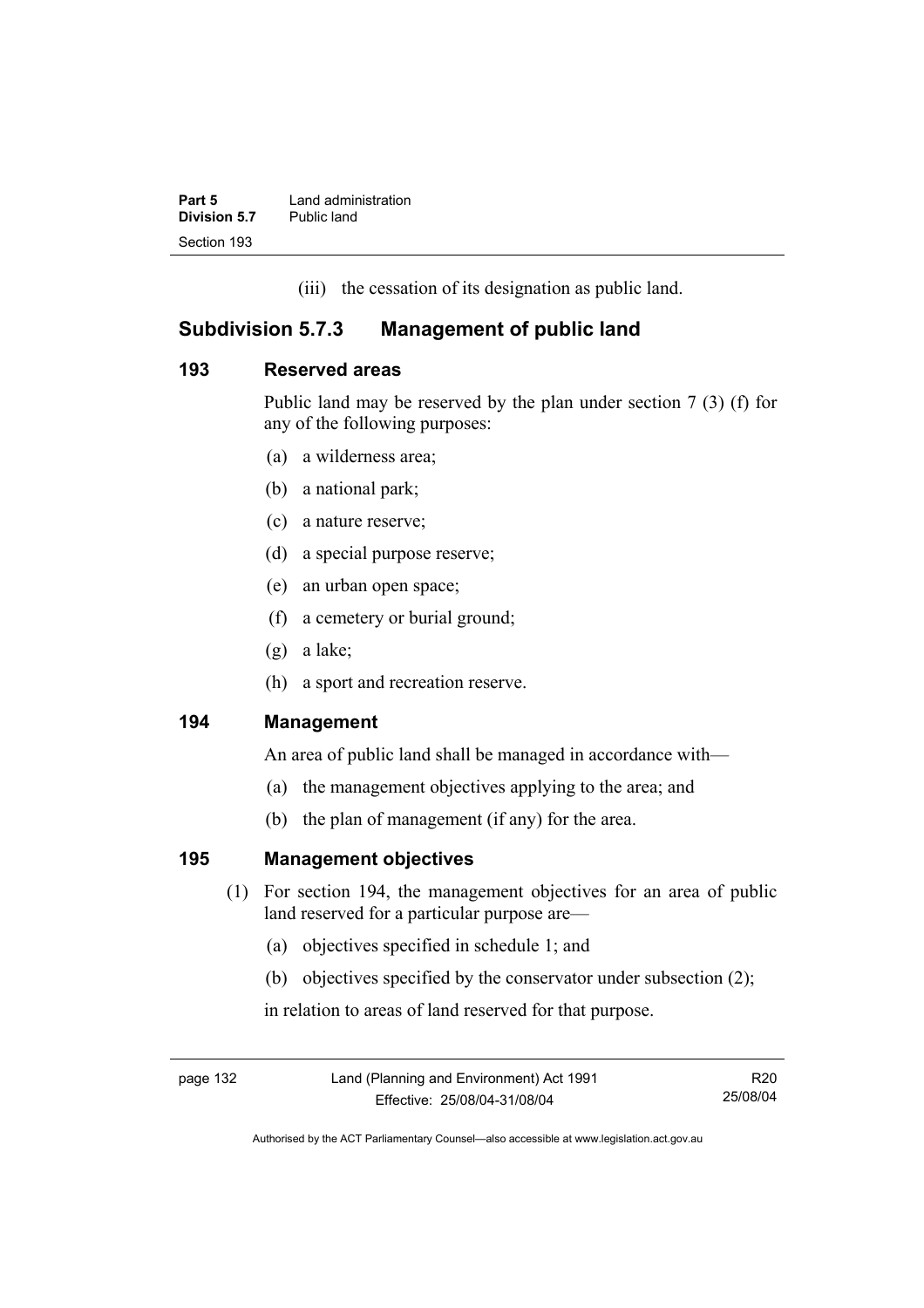- (2) The conservator may, in writing, determine management objectives for an area of public land reserved for a purpose mentioned in schedule 1.
	- *Note* A power given under an Act to make a statutory instrument (including a determination of management objectives) includes power to amend or repeal the instrument (see Legislation Act, s 46 (1)).
- (3) A determination of management objectives is a disallowable instrument.
	- *Note 1* A disallowable instrument must be notified, and presented to the Legislative Assembly, under the Legislation Act.
	- *Note 2* An amendment or repeal of a determination of management objectives is also a disallowable instrument (see Legislation Act, s 46 (2))*.*
- (4) If there is an inconsistency between the application of 2 management objectives specified in schedule 1 in relation to an area of public land, the objective appearing later in the schedule is to be read subject to the other objective.
- (5) If there is an inconsistency between the application of a management objective specified in schedule 1 and a management objective specified by the conservator under subsection (2) in relation to an area of public land, the objective specified by the conservator is to be read subject to the other objective.
- (6) In schedule 1:

*natural environment* means all biological, physical and visual elements of the earth and its atmosphere, whether natural or modified.

### **Subdivision 5.7.4 Plans of management**

### **196 Content**

A plan of management includes—

(a) a description of the area of public land to which it applies; and

| R20      |  |
|----------|--|
| 25/08/04 |  |

page 133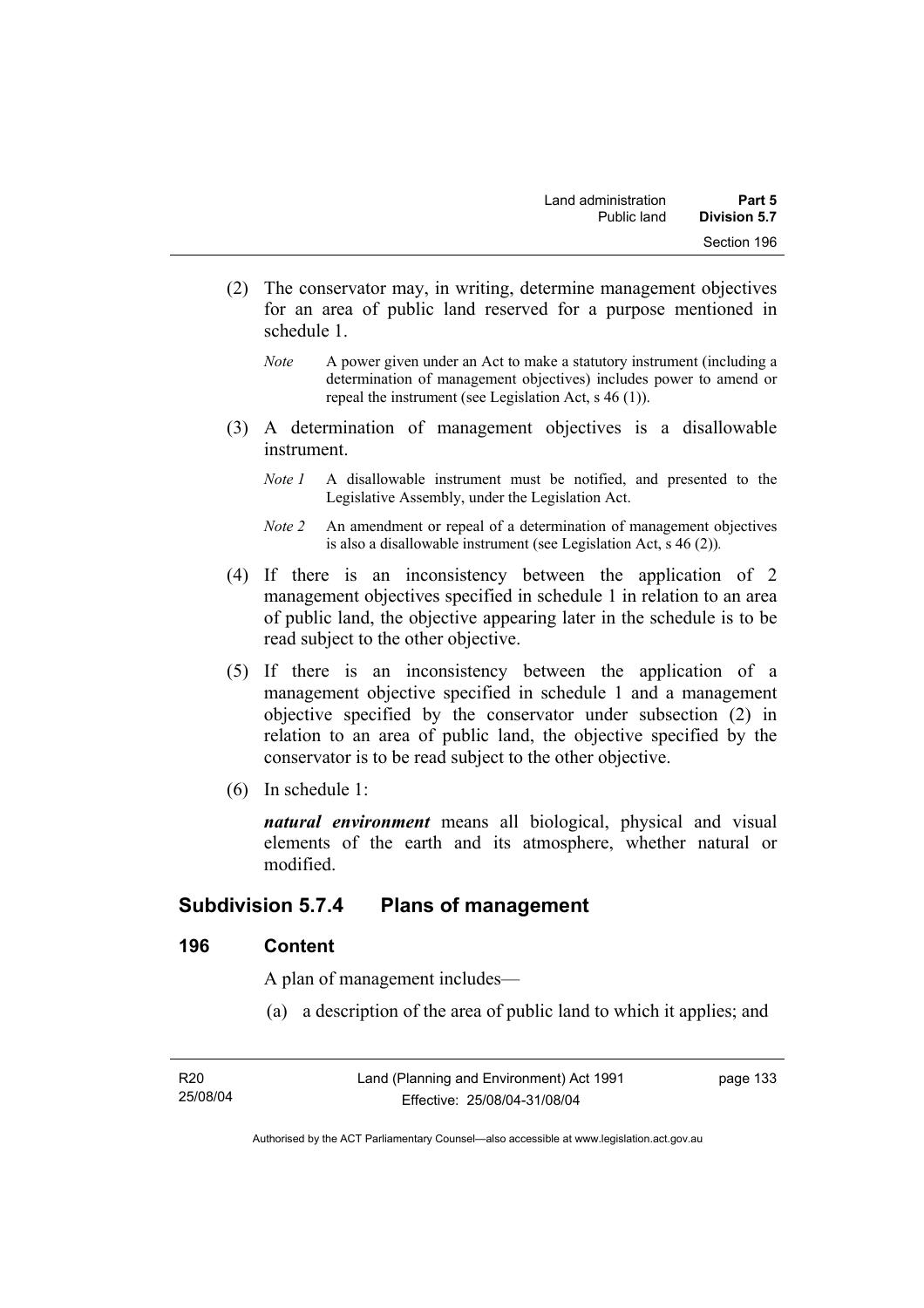| Part 5       | Land administration |
|--------------|---------------------|
| Division 5.7 | Public land         |
| Section 197  |                     |

 (b) how the relevant management objectives referred to in section 195 (1) are to be implemented or promoted in that area.

### **197 Preparation**

- (1) The conservator shall prepare a draft plan of management for an area of public land as soon as practicable after the area is identified as such in the plan.
- (2) In preparing a draft plan of management, the conservator shall consider any recommendation submitted by the authority.

### **198 Variations**

- (1) The conservator may prepare a draft variation of a plan of management in the same way as a draft plan of management.
- (2) This subdivision applies to a draft variation of a plan of management as if it were a draft plan of management.

### **199 Environmental assessments and inquiries**

- (1) At the written request of the conservator, or on his or her own initiative, at any time before a draft plan of management is approved under section 204 (a) the Minister may—
	- (a) direct that an assessment be made; or
	- (b) establish a panel to conduct an inquiry;

about any aspect of the draft plan.

 (2) In preparing or revising a draft plan of management, the conservator shall consider any relevant assessment or the report of any relevant inquiry.

### **200 Public consultation**

 (1) This section applies to a draft plan of management for an area of public land if—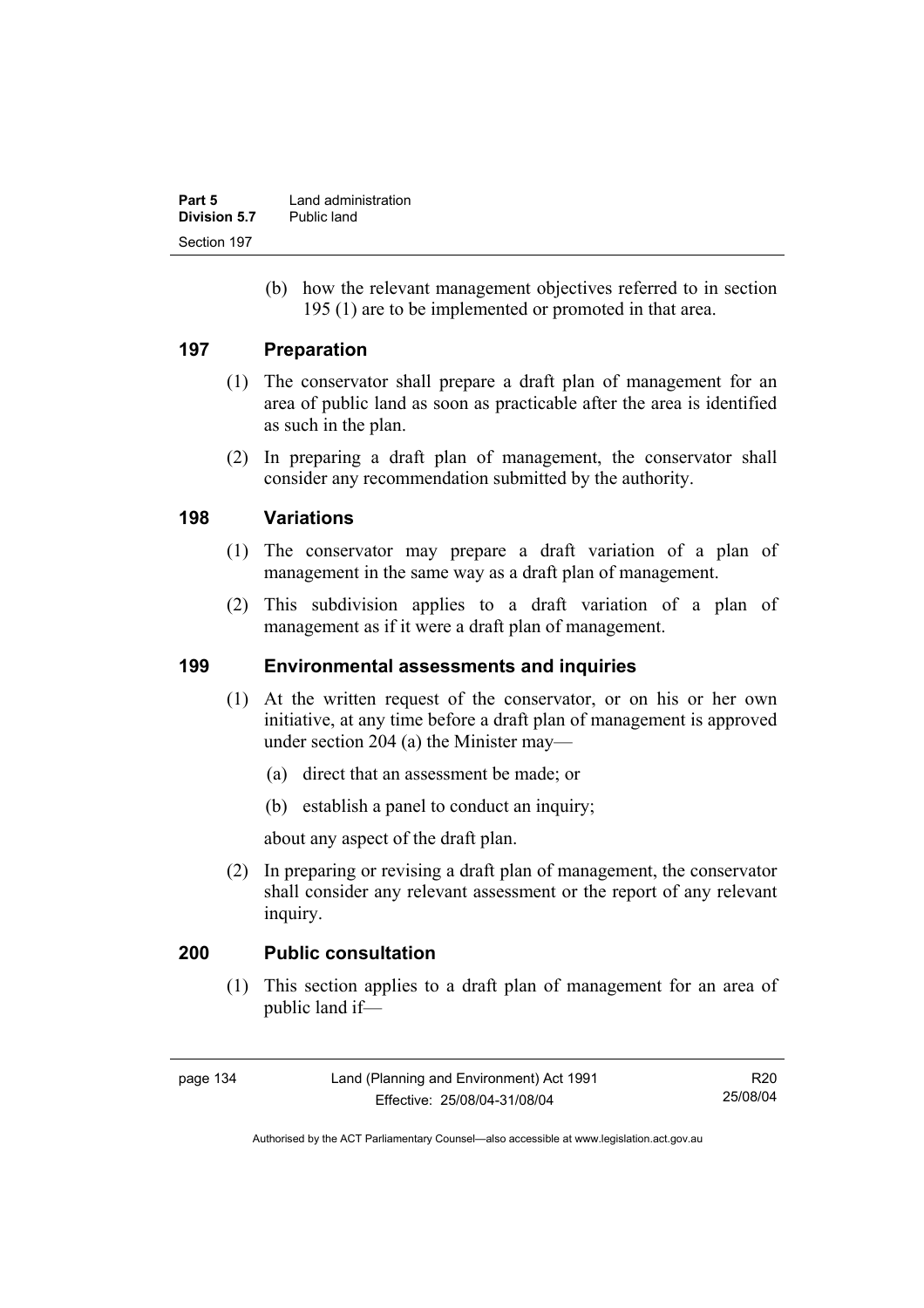- (a) no corresponding preliminary draft plan of management for that area has been notified under section 19; or
- (b) if such a preliminary draft has been so notified—the firstmentioned draft plan of management differs significantly from that preliminary draft.
- (2) The conservator shall make copies of a draft plan of management to which this section applies available to an appropriate committee of the Legislative Assembly.
- (3) The conservator shall make copies of a draft plan of management to which this section applies available for public inspection during office hours at the places specified in a written notice prepared by the conservator.
- (4) A notice under subsection (3) shall include a statement inviting persons to submit written comments about the draft plan of management to the conservator at a specified address and within a specified period of not less than 21 days from the date of the notice.
- (5) A notice under subsection (3) is a notifiable instrument.

*Note* A notifiable instrument must be notified under the Legislation Act.

(6) The conservator must also publish the notice in a daily newspaper.

### **201 Revision**

The conservator may revise a draft plan of management—

- (a) in consideration of any written comments received from any person about the draft plan; or
- (b) to correct any formal error.

### **202 Submission to Minister**

The conservator shall submit a draft plan of management (as revised under section 201) to the Minister for approval, together with—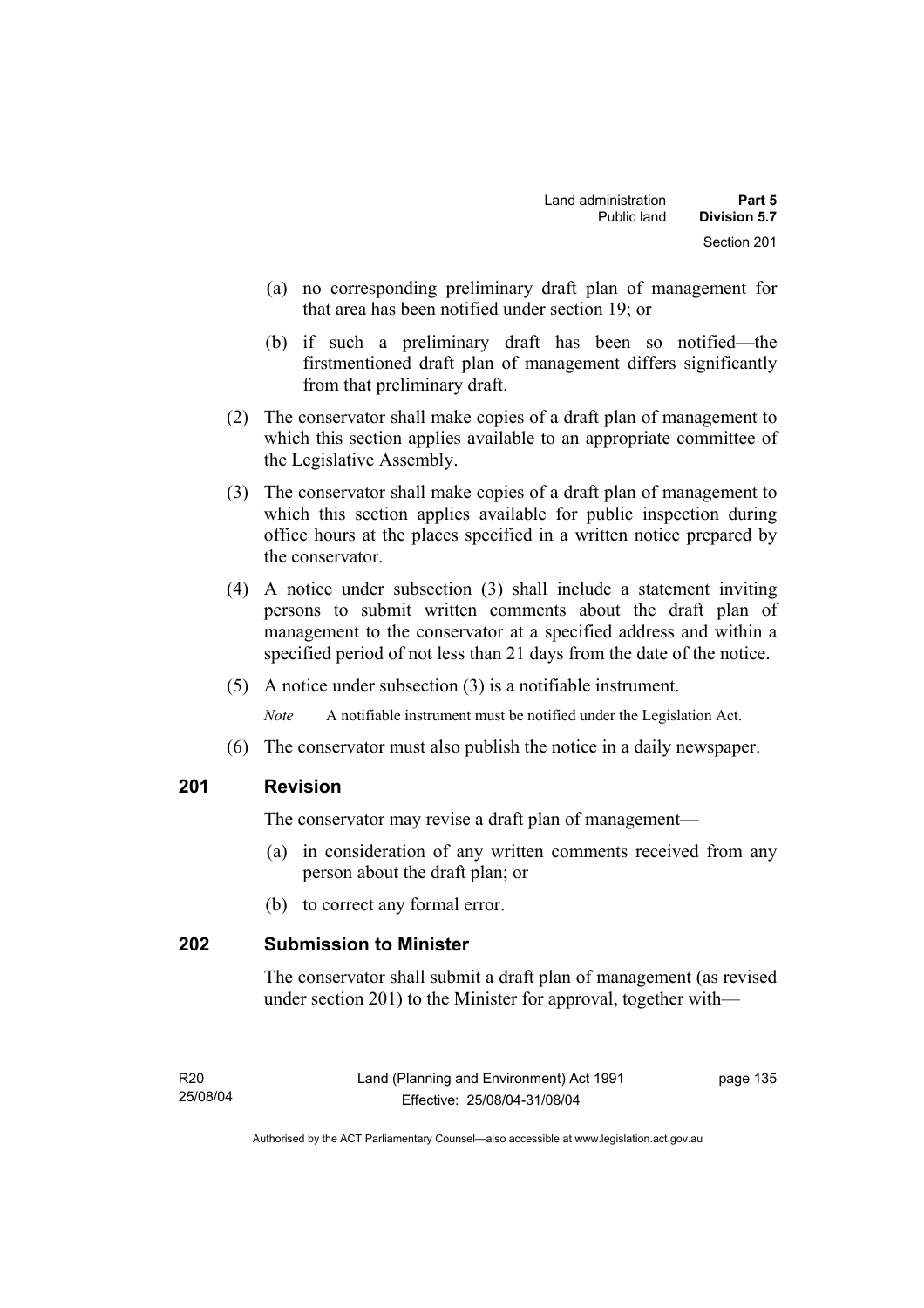| Part 5       | Land administration |
|--------------|---------------------|
| Division 5.7 | Public land         |
| Section 203  |                     |

- (a) a written report setting out the issues raised in any written comments submitted to the conservator in relation to the draft; and
- (b) a written report about the conservator's consultation with the public and with any other person or authority about the draft.

### **203 Consideration of plan of management by Legislative Assembly committee**

If the conservator submits a draft plan of management to the Minister under section 202, the Minister shall, within 7 days of receiving the draft plan give—

- (a) a copy of the draft plan; and
- (b) a copy of the reports referred to in section 202 (a) and (b) relating to the draft plan; and
- (c) all other documents relating to the draft plan submitted to the Minister by the conservator;

to an appropriate committee of the Legislative Assembly.

### **204 Minister's powers**

- (1) On receipt of a draft plan of management submitted under section 202 or section 205 for approval, the Minister shall consider any recommendation relating to the draft by a committee of the Legislative Assembly that considers the draft under section 203 and—
	- (a) in writing, approve a plan of management in the form in which the draft is submitted; or
	- (b) refer the draft to the conservator together with any of the following written directions:
		- (i) to conduct further specified consultation;
		- (ii) to consider any revision suggested by the Minister;

| page 136 | Land (Planning and Environment) Act 1991 | R <sub>20</sub> |
|----------|------------------------------------------|-----------------|
|          | Effective: 25/08/04-31/08/04             | 25/08/04        |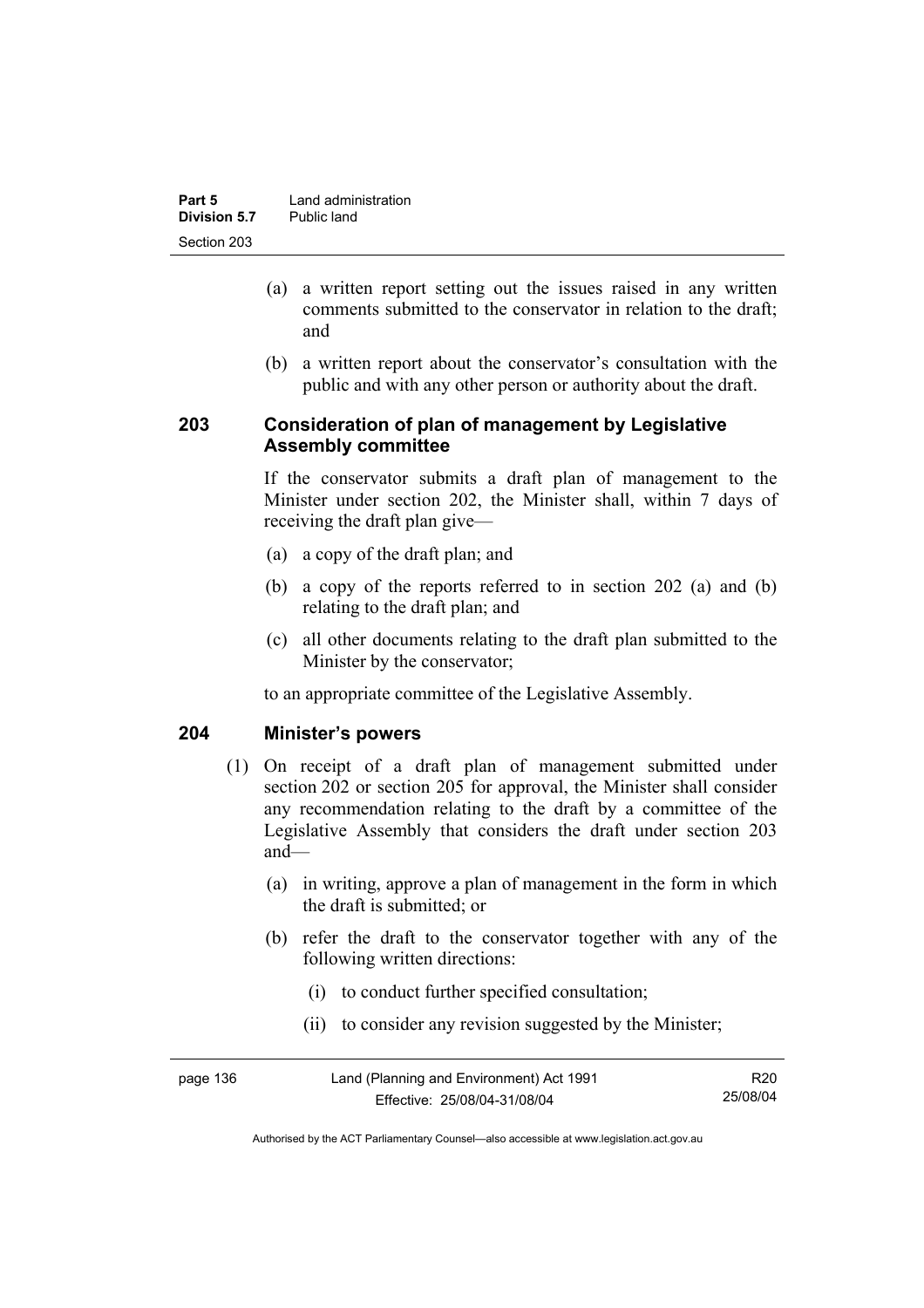- (iii) to revise the draft in a specified way;
- (iv) to defer, in writing, until a specified date or the occurrence of a specified event, the resubmission of the draft to the Minister;
- (v) to withdraw the draft in writing.
- (2) The following are notifiable instruments:
	- (a) a deferral directed under subsection (1) (b) (iv);
	- (b) a withdrawal directed under subsection (1) (b) (v).
	- *Note* A notifiable instrument must be notified under the Legislation Act.

### **205 Referral back to conservator**

If the Minister refers a draft plan of management to the conservator under section 204 (1) (b), the conservator shall—

- (a) comply with the Minister's directions; and
- (b) if the Minister gives a direction under section 204 (1) (b) (i) or (ii)—if the conservator considers appropriate, revise the draft plan; and
- (c) revise the draft to correct any formal error; and
- (d) resubmit the draft plan of management (as revised) to the Minister for approval together with a written report about the conservator's compliance with the Minister's directions and about any revision of the draft under paragraph (c).

### **206 Notice of revival of deferred draft plan of management**

(1) If the conservator defers a draft plan of management as directed under section 204 (1) (b) (iv) (Minister's powers), on the day stated in the deferral, or as soon as possible after the event mentioned in the deferral, the conservator must prepare a written notice stating that the draft plan of management is revived.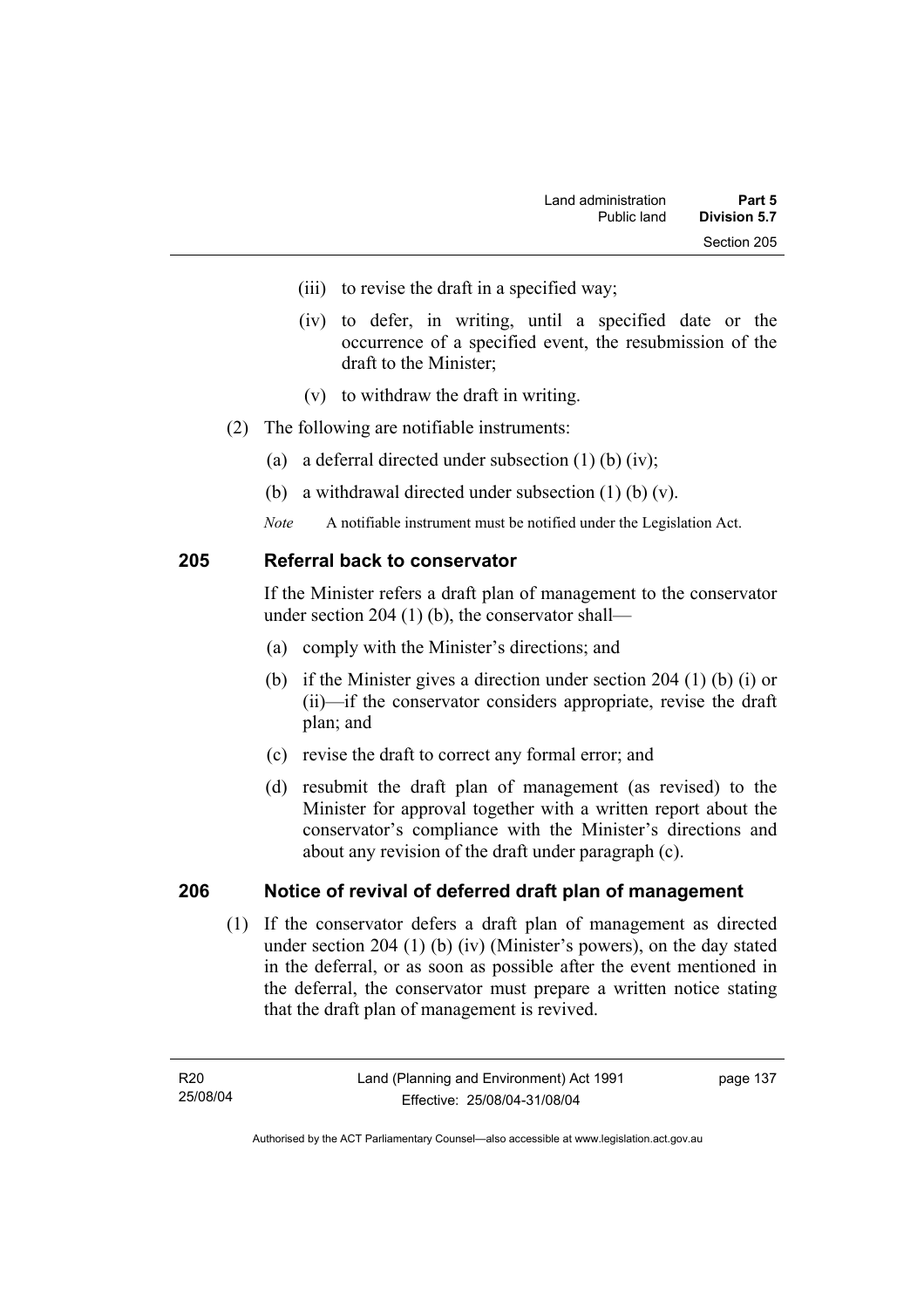(2) A notice is a notifiable instrument.

*Note* A notifiable instrument must be notified under the Legislation Act.

(3) The conservator must also publish the notice in a daily newspaper.

### **207 Notification, presentation, disallowance and date of effect**

- (1) A plan of management, as approved by the Minister under section 204, is a disallowable instrument.
	- *Note* A disallowable instrument must be notified, and presented to the Legislative Assembly, under the Legislation Act.
- (2) The Legislation Act, chapter 7 (Presentation, amendment and disallowance of subordinate laws and disallowable instruments) applies to a plan of management as if each reference in that chapter to 6 sitting days were a reference to 5 sitting days.
- (3) Subject to any disallowance under the Legislation Act, chapter 7, the plan of management commences—
	- (a) on the day after the 5th sitting day after the day it is presented to the Legislative Assembly under that chapter; or
	- (b) if the plan provides for a later date or time of commencement—on that date or at that time.

### **Subdivision 5.7.5 Leases and licences**

### **208 Leases—generally**

- (1) Except as provided by section 209, the planning and land authority shall not grant a lease—
	- (a) of public land; or
	- (b) during the defined period, of land designated, in a draft variation of the plan notified under section 19, to become public land.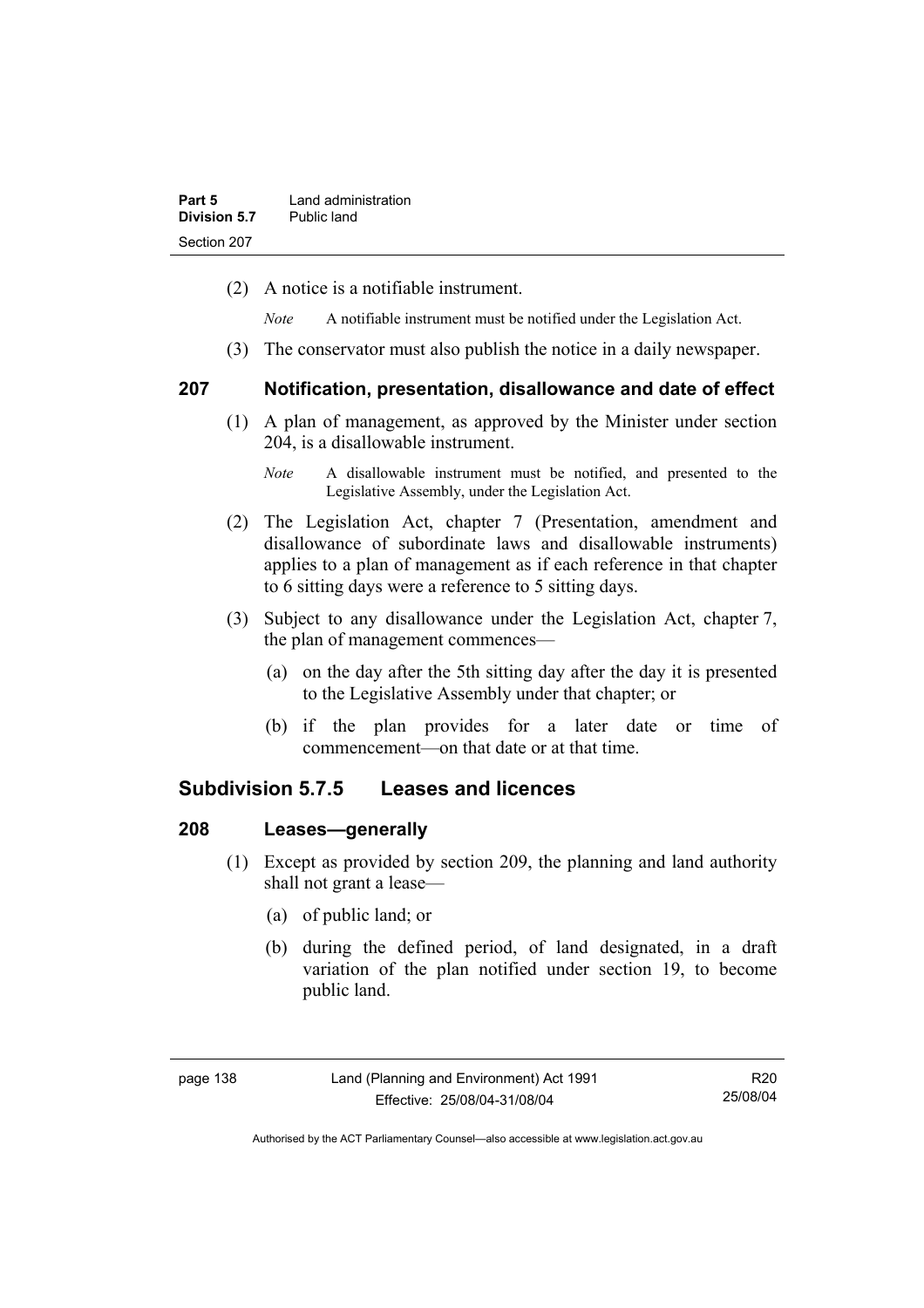(2) In subsection (1):

*defined period*, in relation to land designated, in a draft variation of the plan, to become public land, means the period of interim effect, under part 2, of that draft variation.

### **209 Grant of leases**

- (1) On the written recommendation of the conservator, the planning and land authority may grant a lease of an area, or part of an area, of public land except if that area is reserved under the plan as a wilderness area.
- (2) On the written recommendation of the conservator, the planning and land authority may during the defined period referred to in section 208 (2), grant a lease of an area, or part of an area, of land designated in a draft variation of the plan to become public land except if it is proposed in that draft variation that the area be reserved as a wilderness area.

### **210 Licences**

 (1) The planning and land authority may, on the written recommendation of the conservator, grant a licence to a person to occupy or use an area of unleased public land.

#### **Example of when a licence might be given to a person**

to allow a building (including a fitting attached to the building) owned or occupied by the person to encroach onto, over or under an area of unleased public land

- *Note* An example is part of the Act, is not exhaustive and may extend, but does not limit, the meaning of the provision in which it appears (see Legislation Act, s 126 and s 132).
- (2) An application for a licence under subsection (1) shall—
	- (a) be in writing signed by the applicant; and
	- (b) specify—
		- (i) the land in relation to which the licence is sought; and

| R20      |  |
|----------|--|
| 25/08/04 |  |

page 139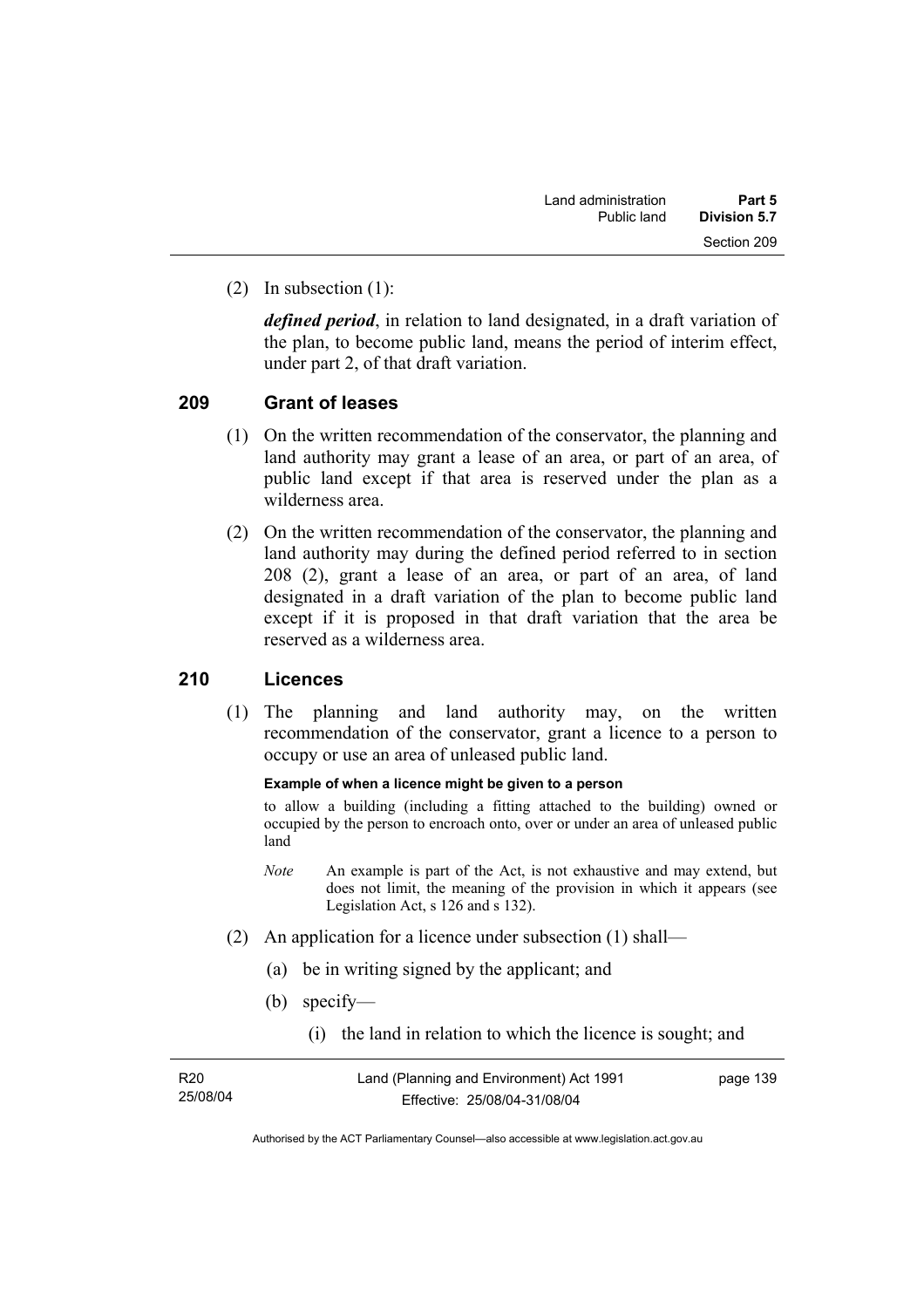- (ii) the period for which the licence is sought; and
- (iii) the purposes for which it is proposed that the land should be used under the licence.
- *Note* A fee may be determined under s 287 for this subsection.
- (3) A licence under subsection (1) shall—
	- (a) be in writing; and
	- (b) apply to the person to whom it is granted and to all other persons to whom it is expressed to apply; and
	- (c) specify the period for which it is granted; and
	- (d) be subject to the conditions (if any) specified in the licence.
- (4) A person is not required to hold a licence under this section to occupy or use an area of unleased public land if—
	- (a) the person holds a permit under the *Roads and Public Places Act 1937* to place an object in, over or across the area; and
	- (b) the area is being occupied or used in accordance with the permit; and
	- (c) for an occupation or use that requires an approval under division 6.2 (Approvals)—
		- (i) the occupation or use has been approved under that division; and
		- (ii) the person is complying with any conditions under section 245 (Conditional approvals) that apply to the approval.

### **211 Miner's rights in relation to public land**

A miner's right must not be granted in relation to public land.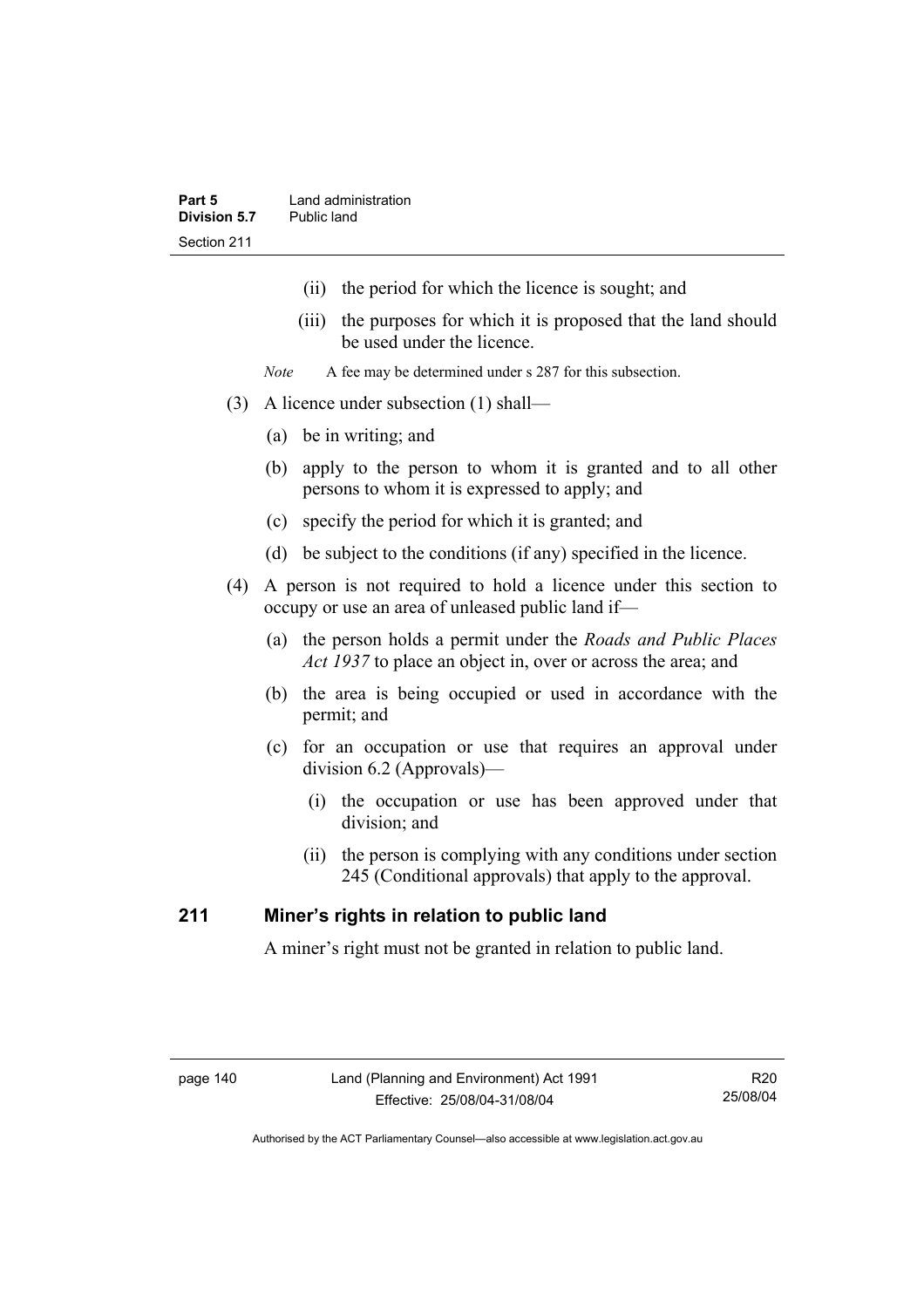# **Division 5.8 Miscellaneous**

### **214 Lessee may surrender lease or part of lease**

- (1) A person who holds a lease of Territory land may, at any time, with the consent of the planning and land authority, surrender the lease or any part of the land comprised in the lease.
- (2) The planning and land authority may agree to accept the surrender of a lease, or part of the land comprised in a lease, under subsection (1) either unconditionally or subject to any condition the authority considers appropriate.
- (3) The surrender of a lease, or of part of the land comprised in a lease, shall not entitle the lessee to a refund or remission of any rent already paid or due.

### **215 Reduction of rent and relief from provisions of lease**

- (1) The planning and land authority may approve—
	- (a) a reduction of the rent payable under a lease of Territory land, or of the amount payable, in relation to any occupation of Territory land; or
	- (b) the grant of relief, to a lessee or occupier of Territory land, from compliance, completely or partly, with any provision to which the person's lease or occupation is subject.
- (2) The reduction or grant of relief may be for any period (including a period before the commencement of this section or any other period before the approval).
- (3) If the planning and land authority gives an approval under subsection (1), the liability or obligation of the lessee or occupier under the lease, or in relation to the person's occupation, is discharged for the period approved, to the extent of the reduction or grant of relief approved.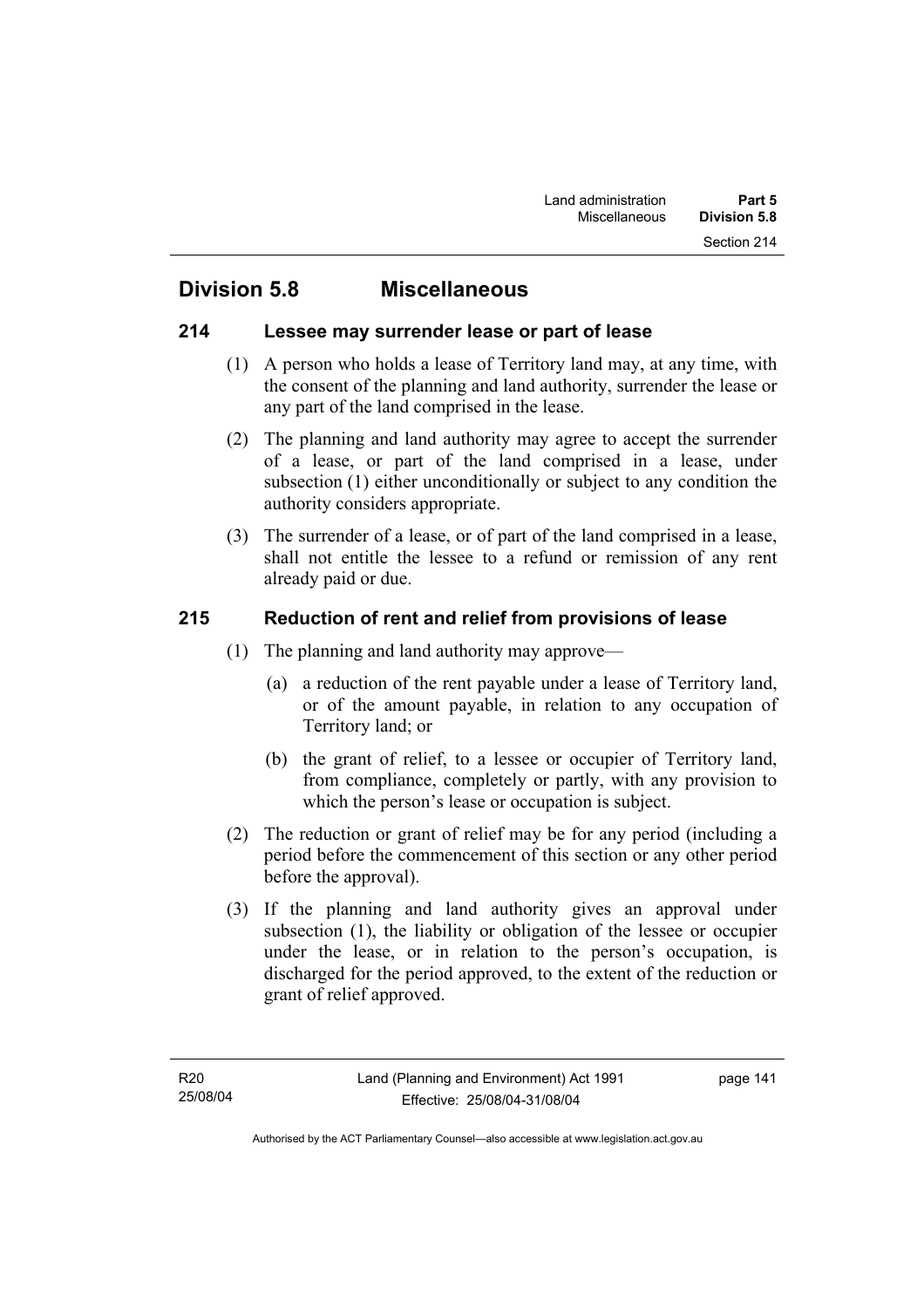| Part 5       | Land administration |
|--------------|---------------------|
| Division 5.8 | Miscellaneous       |
| Section 216  |                     |

- (4) An approval under subsection (1) may be made subject to conditions.
- (5) If the planning and land authority approves a grant of relief to a lessee or occupier under subsection (1), it must give to the lessee or occupier notice of the reduction of rent or other grant of relief approved.

*Note* For how documents may be given, see Legislation Act, pt 19.5.

### **216 Access to leased land from roads and road related areas**

- (1) The planning and land authority may grant a lease of Territory land only if satisfied that the lessee will, during the term of the lease, have—
	- (a) direct access to the leased land from a road or road related area; or
	- (b) access to the leased land from a road or road related area by way of an access road or track, or in another way, that the lessee may use without charge and for all purposes at any hour of the day or night.
- (2) A way of access to leased land provided by the planning and land authority because of subsection (1) (b)—
	- (a) must not interfere with a building, garden or stockyard on the land at the time the way of access is provided; and
	- (b) must be located in a way that causes as little damage or inconvenience to the lessee as possible.
- (3) The validity of a lease granted under this part is not affected by a failure to comply with this section.
- (4) In this section:

*road*—see the *Road Transport (General) Act 1999*, dictionary.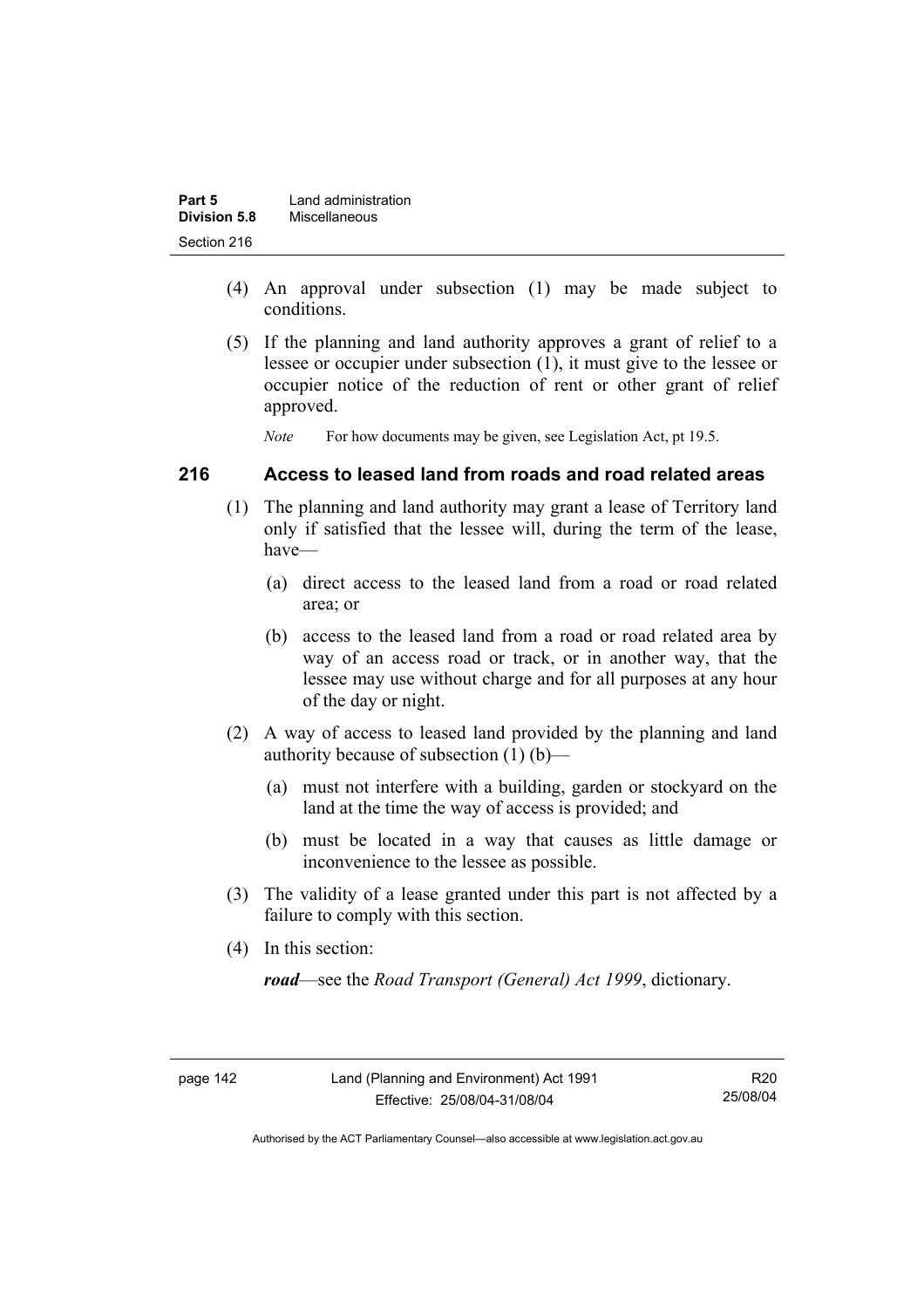*road related area*—see the *Road Transport (General) Act 1999*, dictionary.

### **216A Notification of certain leases**

- (1) This section applies if, during a quarter, the planning and land authority grants a lease—
	- (a) by direct grant; or
	- (b) under section 163 (Leases to community organisations), section 164 (Special leases) or section 209 (Grant of leases).
- (2) The planning and land authority must, within 5 working days after the end of the quarter, give the Minister a statement that sets out, in relation to any lease mentioned in subsection (1) granted during the quarter—
	- (a) the name of the lessee; and
	- (b) a description of the land comprised in the lease in accordance with the *Districts Act 2002*, section 9 (Description of parcel of land for dealings); and
	- (c) the amount (if any) paid for the grant of the lease; and
	- (d) the provision of this Act under which the lease was granted.
- (3) The Minister must present to the Legislative Assembly a copy of a statement received under subsection (2) within 5 sitting days after the day the Minister receives it.
- (4) The validity of a lease is not affected by a failure to comply with subsection  $(2)$  or  $(3)$ .
- (5) In this section—

*quarter* means a period of 3 months beginning on 1 January, 1 April, 1 July or 1 October in a year.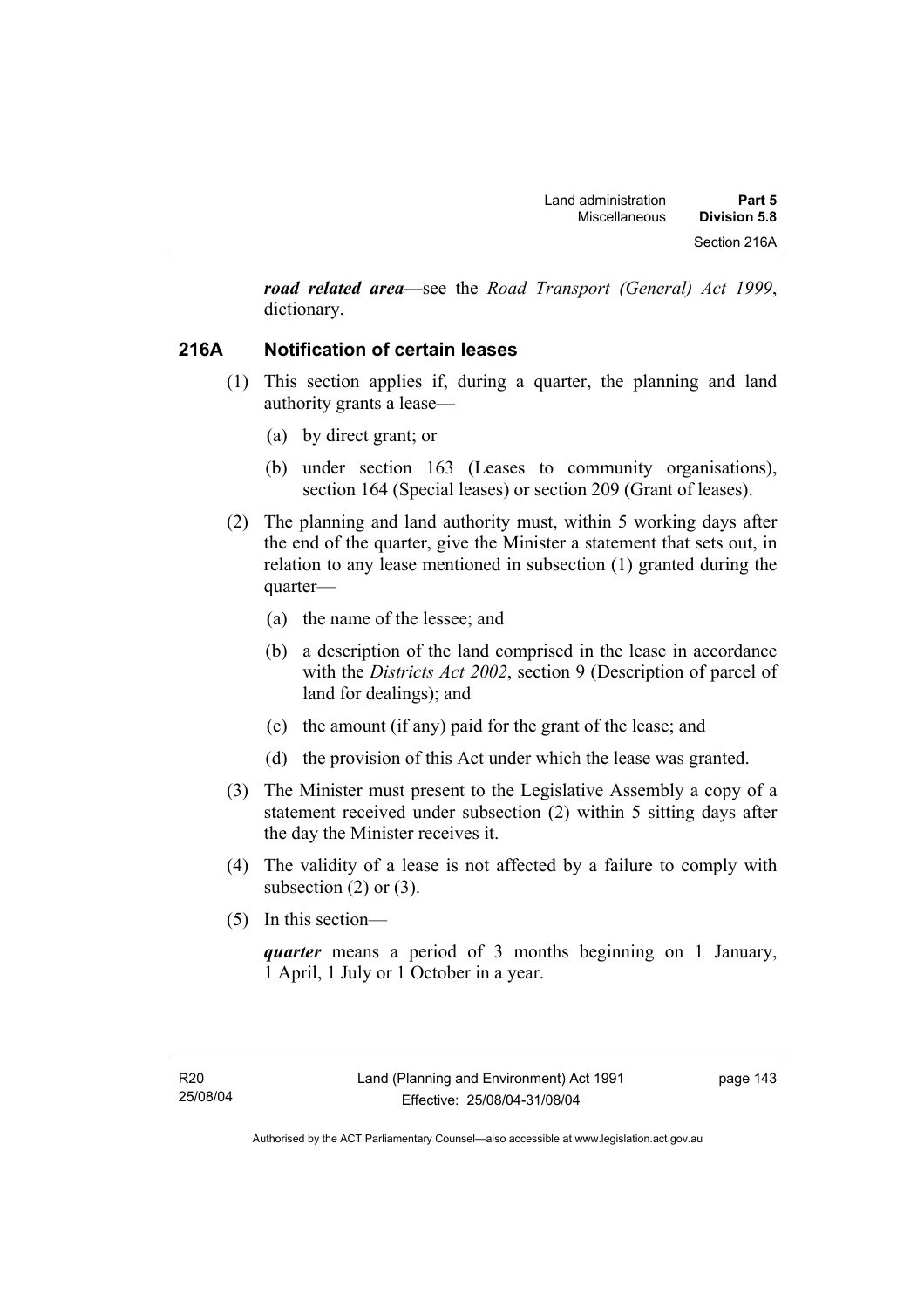| Part 5              | Land administration |
|---------------------|---------------------|
| <b>Division 5.8</b> | Miscellaneous       |
| Section 217         |                     |

### **217 Licences in relation to land that is not public land**

 (1) A person may apply to the planning and land authority for a licence to occupy or use an area of unleased Territory land that is not public land.

#### **Example of when a licence might be given to a person**

To allow a building (including a fitting attached to the building) owned or occupied by the person to encroach onto, over or under an area of unleased Territory land that is not public land.

- *Note* An example is part of the Act, is not exhaustive and may extend, but does not limit, the meaning of the provision in which it appears (see Legislation Act, s 126 and s 132).
- (2) An application under subsection (1) shall—
	- (a) be in writing signed by the applicant; and
	- (b) specify—
		- (i) the land in relation to which the licence is sought; and
		- (ii) the period for which the licence is sought; and
		- (iii) the purposes for which it is proposed that the land should be used under the licence.
	- *Note* A fee may be determined under s 287 for this subsection.
- (3) On receiving an application under subsection (1) the planning and land authority may grant the applicant a licence to occupy or use the land specified in the application for the purposes and period specified in the application.
- (4) A licence under subsection (1) shall—
	- (a) be in writing; and
	- (b) apply to the person to whom it is granted and to all other persons to whom it is expressed to apply; and
	- (c) specify the period for which it is granted; and

| page 144 | Land (Planning and Environment) Act 1991 | R20      |
|----------|------------------------------------------|----------|
|          | Effective: 25/08/04-31/08/04             | 25/08/04 |

Authorised by the ACT Parliamentary Counsel—also accessible at www.legislation.act.gov.au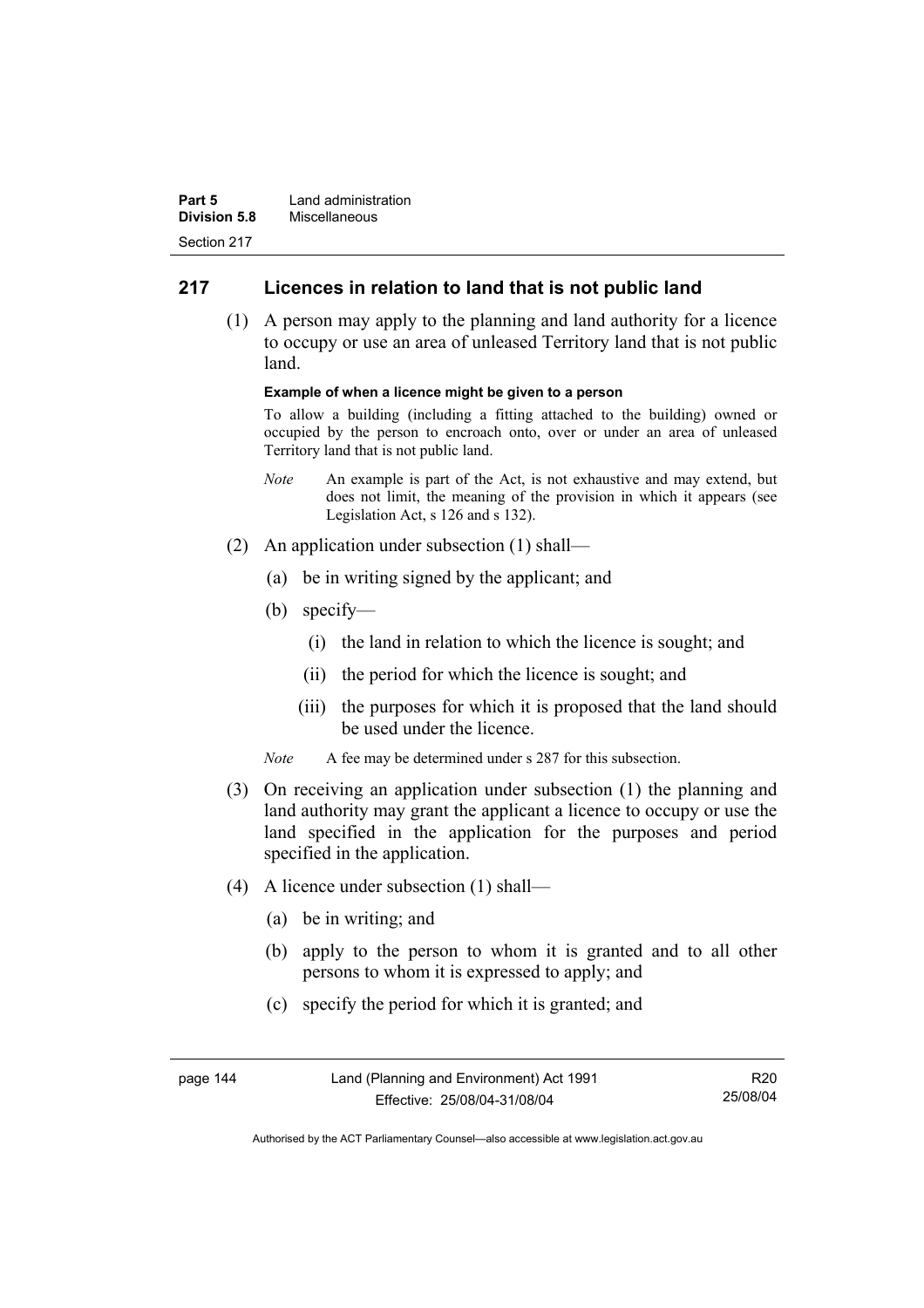- (d) be subject to the conditions (if any) that are specified in the licence.
- (5) A person is not required to hold a licence under this section to occupy or use an area of unleased Territory land that is not public land if—
	- (a) the person holds a permit under the *Roads and Public Places Act 1937* to place an object in, over or across the area; and
	- (b) the area is being occupied or used in accordance with the permit; and
	- (c) for an occupation or use that requires an approval under division 6.2 (Approvals)—
		- (i) the occupation or use has been approved under that division; and
		- (ii) the person is complying with any conditions under section 245 (Conditional approvals) that apply to the approval.

### **218 Reservation of minerals**

A reservation of minerals contained in a lease of Territory land shall be read as a reservation of all minerals and mineral substances in or on the land, including gold, silver, copper, tin, other metals, ores and substances containing metals, gems, precious stones, coal, limestone, shale, mineral oils, valuable earths and substances, stone, clay, gravel and sand.

### **219 Rights to extract minerals**

- (1) The planning and land authority may, by a lease or other agreement, grant a person the right to extract minerals from specified Territory land.
- (2) The provisions of a lease or other agreement entered under subsection (1) shall be the provisions agreed between the parties.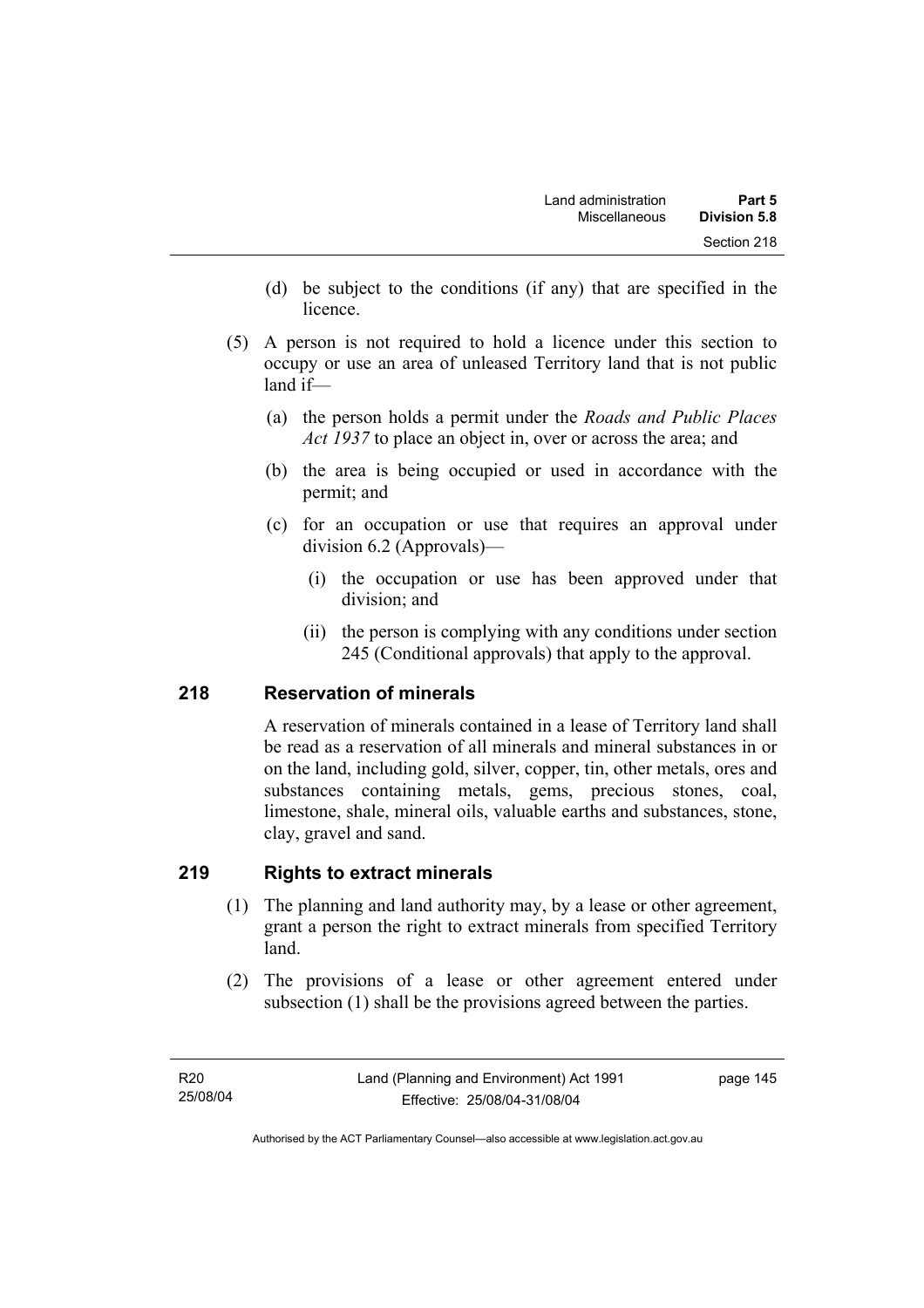| Part 5              | Land administration |
|---------------------|---------------------|
| <b>Division 5.8</b> | Miscellaneous       |
| Section 220         |                     |

### **220 Access to lease documents and development agreements**

- (1) The *Freedom of Information Act 1989*, section 11 (2) does not apply to a document that is—
	- (a) a lease; or
	- (b) a variation of a lease; or
	- (c) a renewal of a lease;

if the document became a document of a Commonwealth agency before 1 January 1977.

- (2) A document that is—
	- (a) a lease; or
	- (b) a variation of a lease; or
	- (c) a renewal of a lease;

shall be deemed not to be an exempt document for the *Freedom of Information Act 1989*.

 (3) A reference in this section to a *lease* is a reference to a lease of Territory land.

page 146 Land (Planning and Environment) Act 1991 Effective: 25/08/04-31/08/04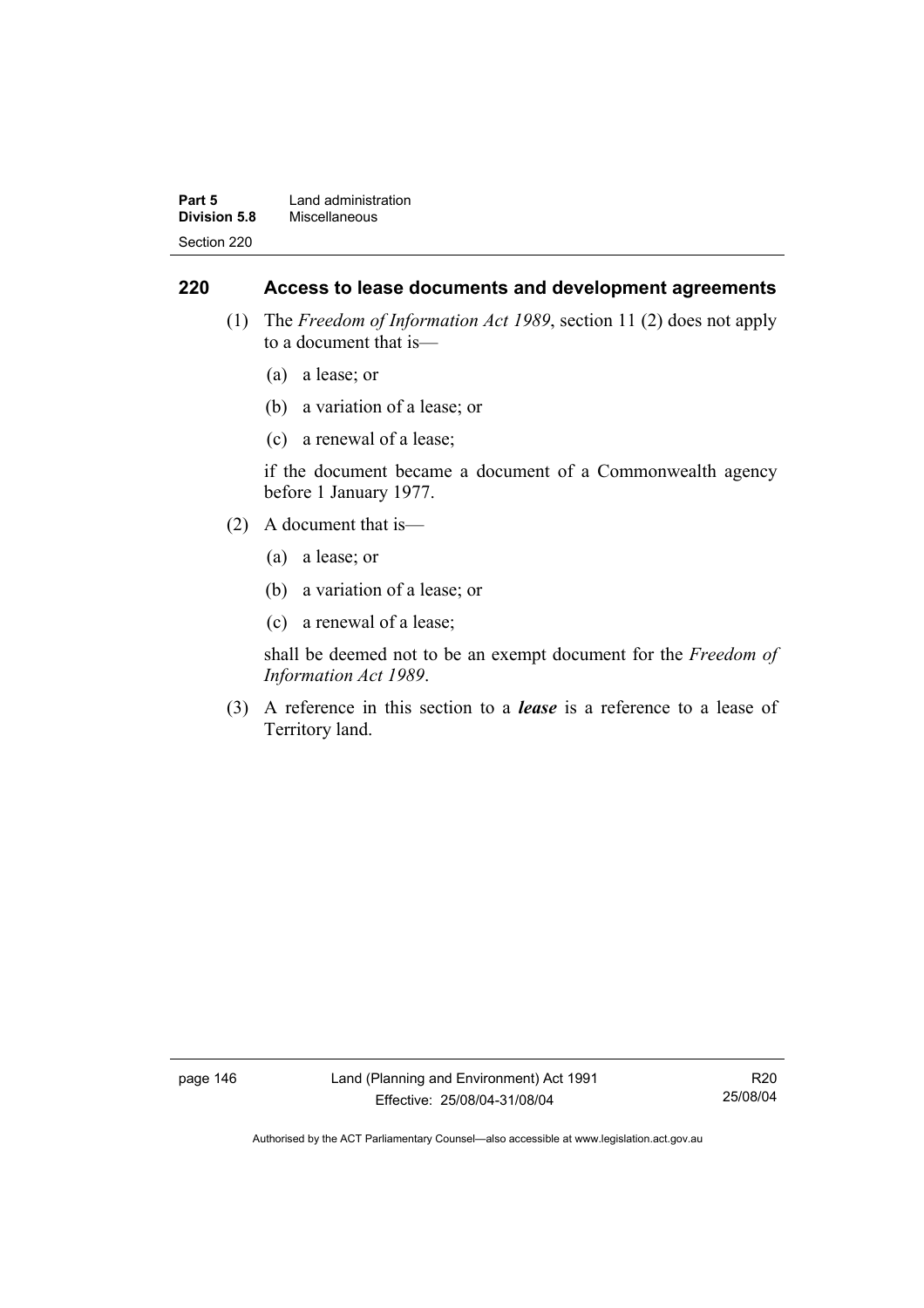# **Part 6 Approvals and orders**

# **Division 6.1 Preliminary**

## **U 222 Definitions for pt 6**

In this part:

*application* means an application for approval to undertake a development.

*approval* means—

- (a) an approval under section 230 (Approvals); or
- (b) if, on reconsideration of an original decision, an application for development is approved—an approval on reconsideration.
- *Note* Subdivision 6.2.4 deals with reconsideration of original decisions.

### *building* includes—

- (a) an addition to a building; and
- (b) a structure attached to a building; and
- (c) a part of a building.

*building work*—see the *Building Act 1972*, section 5.

*consolidation*—see section 159.

*development* means activity in relation to land that consists of 1 or more of the following activities:

- (a) the erection, alteration or demolition of a building or structure on or under the land;
- (b) the carrying out of earthworks or other construction work on or under the land;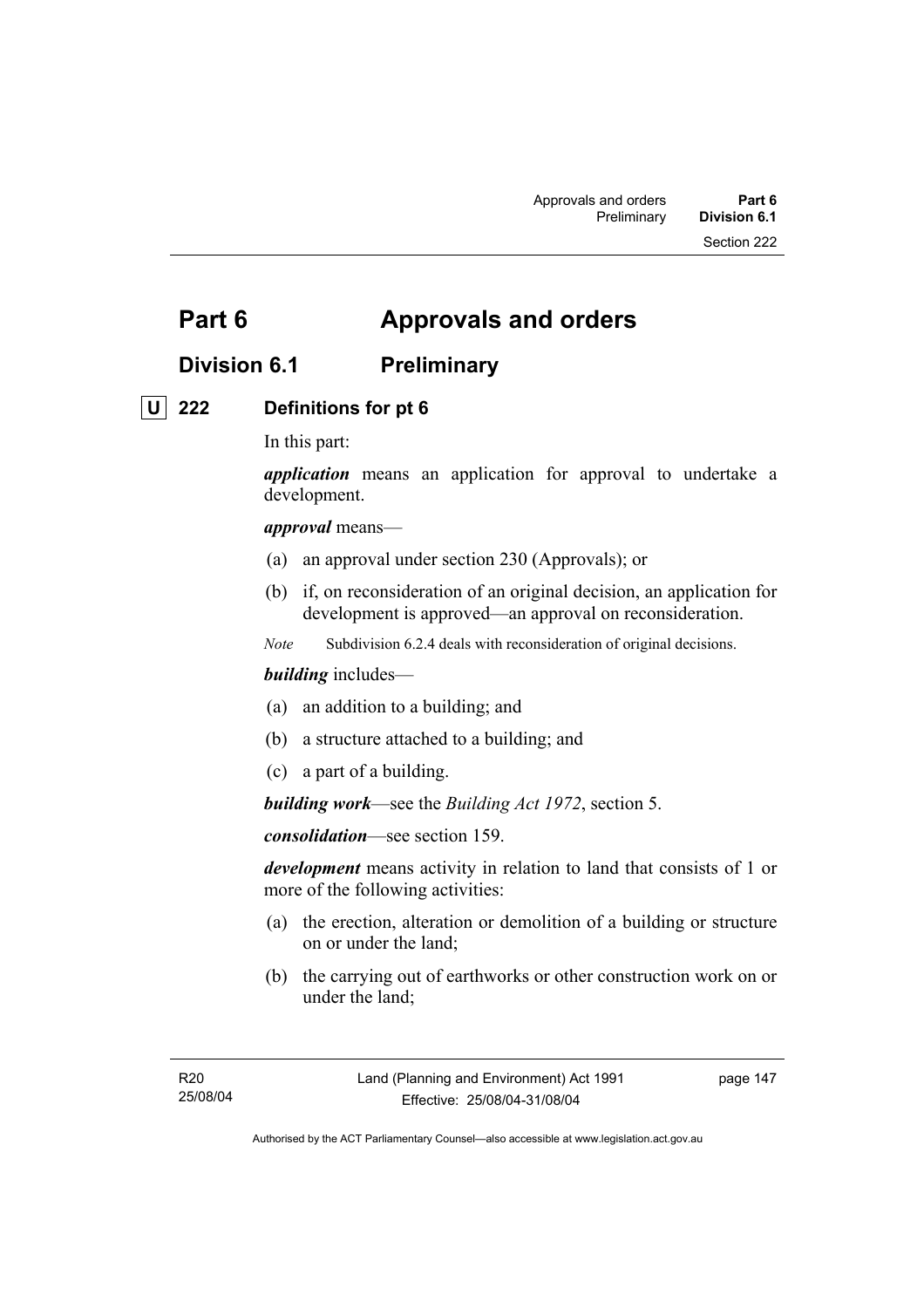| Part 6       | Approvals and orders |
|--------------|----------------------|
| Division 6.1 | Preliminary          |
| Section 222  |                      |

- (c) the carrying out of work that would affect the landscape of the land except if the land is leased for residential purposes only and is not specified in the heritage places register, or an interim heritage places register, as a heritage place;
- (d) a use of the land for a business—
	- (i) that is a home business within the meaning of the plan; and
	- (ii) that is not expressly authorised by a current lease;
- (e) a use of the land for an activity—
	- (i) that is prescribed for section  $175(3)(a)$ ; and
	- (ii) that is not expressly authorised by a current lease;
- (f) if the land is unleased Territory land—a use of the land that is not authorised by a current licence or permit granted for the land under an Act;
- (g) the erection, fixing or displaying of a sign or advertising material on the land, or on a structure or building on the land, otherwise than in accordance with a right to do so expressly given by a current licence granted under this Act, a current lease or a current permit under the *Roads and Public Places Act 1937*;
- (h) a variation of a lease of the land;
- (i) an activity declared by another Act to be a development activity for the purposes of this part;

but does not include a use of unleased Territory land by or on behalf of the Territory for a purpose for which it was used before the commencement of this Act.

*Executive* includes a Minister acting on behalf of the Executive.

*inspector* means a person appointed as an inspector under section 263 (1).

| page 148 | Land (Planning and Environment) Act 1991 | R20      |
|----------|------------------------------------------|----------|
|          | Effective: 25/08/04-31/08/04             | 25/08/04 |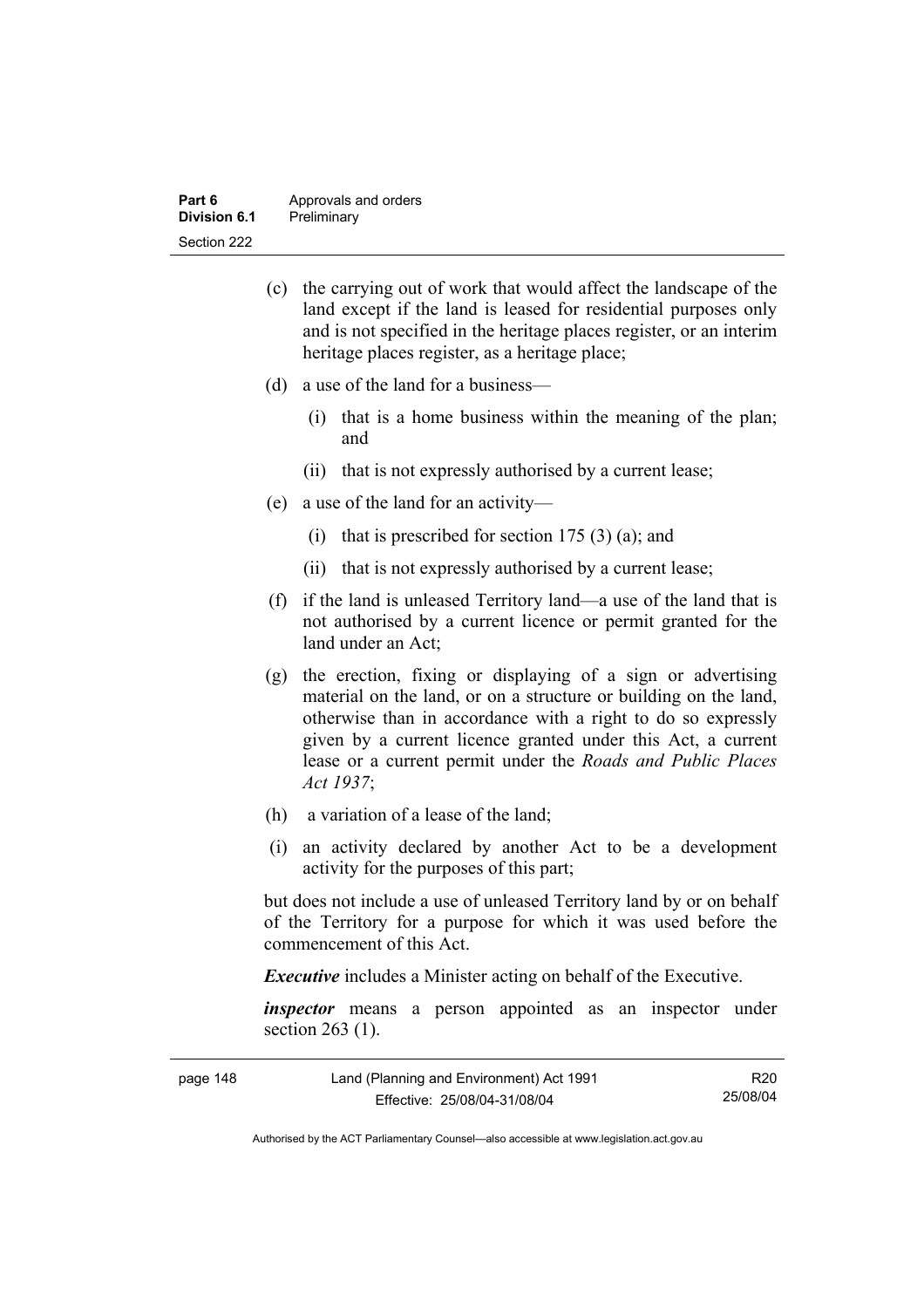*lease*—see section 159.

*lessee*—see section 159.

*objection* means an objection under section 237.

*order* means—

- (a) an order under division 6.3; or
- (b) a decision under another Act that is declared by an Act to be an order for this part.

*original decision*—see section 246 (1).

*prescribed period* means the period specified in, or ascertained in accordance with, the regulations.

*prohibition notice*—see section 260 (1).

*relevant authority*, in relation to an application, means—

- (a) if the Minister has, under section 229B (Minister may decide some applications), decided to consider an application—the Minister; or
- (b) the planning and land authority.

*structure* includes a fence, mast, antenna, aerial, road, footpath, driveway, carpark, culvert or service conduit or cable.

*subdivision—*see section 159.

*variation*, of a lease—see section 223.

### **223 Meaning of** *variation* **for pt 6**

- (1) In this part, *variation*, of a lease, includes—
	- (a) the surrender of a lease and the granting of a new lease subject to different provisions to the same lessee over all or part of the land comprised in the surrendered lease; and
	- (b) a consolidation; and

| R20      |  |
|----------|--|
| 25/08/04 |  |

page 149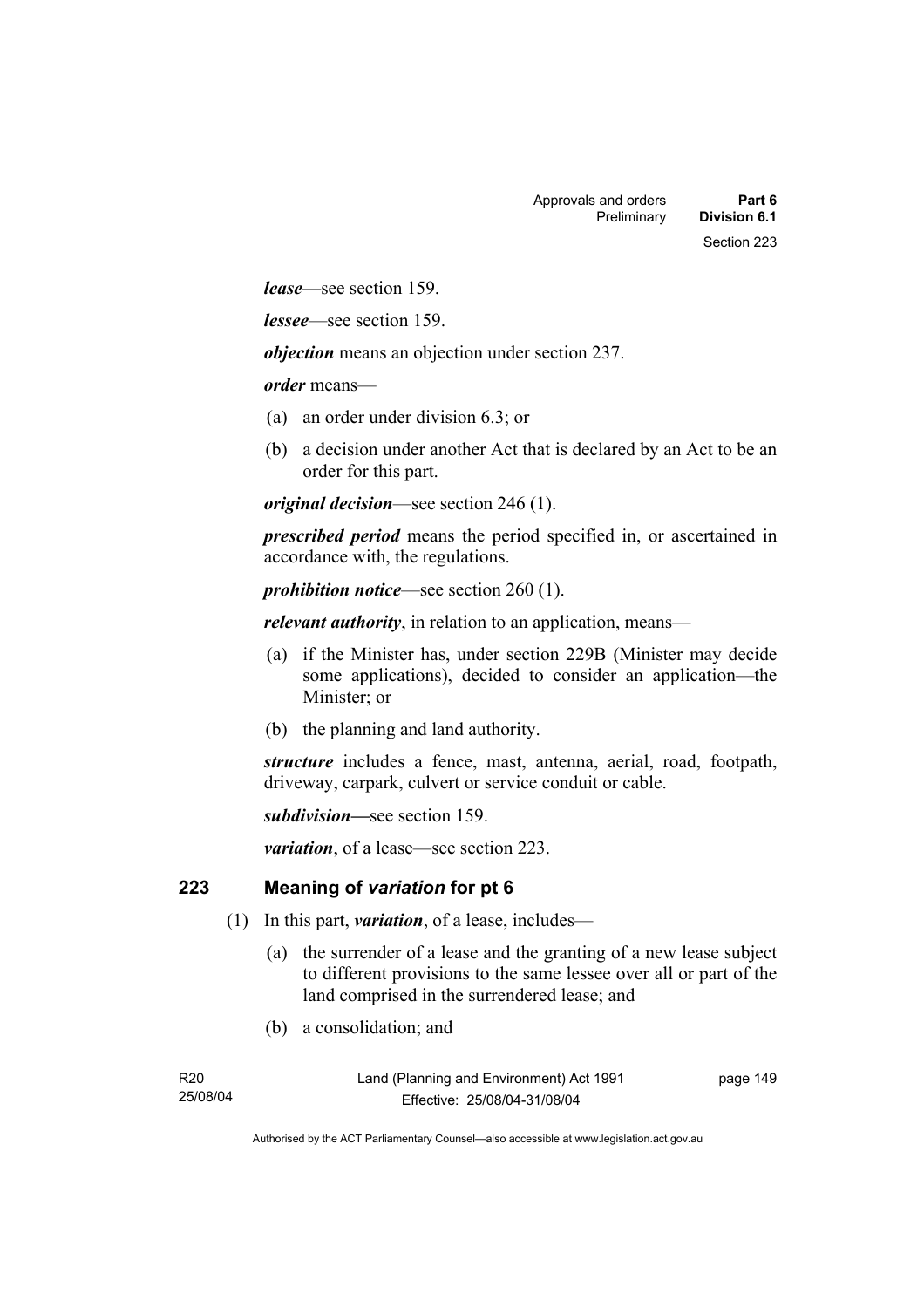| Part 6              | Approvals and orders |
|---------------------|----------------------|
| <b>Division 6.2</b> | Approvals            |
| Section 225         |                      |

- (c) a subdivision.
- (2) However, the *variation* of a lease does not include the surrender of a lease and the granting of a new lease to the same lessee over all or part of the land comprised in the surrendered lease if—
	- (a) the land is defined land within the meaning of section 31; or
	- (b) the new lease is granted under any of the following provisions:
		- (i) section 171 (Grant of further residential leases);
		- (ii) section 171A (Grant of further rural leases);
		- (iii) section 172 (Grant of further leases for purposes other than residential or rural).

# **Division 6.2 Approvals**

### **Subdivision 6.2.1 General**

### **225 Offence—development**

 (1) A person shall not, without reasonable excuse, undertake a development otherwise than in accordance with an approval.

Maximum penalty: 50 penalty units.

 (2) A Territory authority shall not, without reasonable excuse, undertake a development except in accordance with an approval.

### **226 Application to undertake development**

- (1) An application for approval must—
	- (a) be signed by the applicant; and
	- (b) if the application is for approval of a variation of a lease—be accompanied by an assessment by an accredited valuer that sets out the amounts of the values represented by  $V_1$  and  $V_2$ in—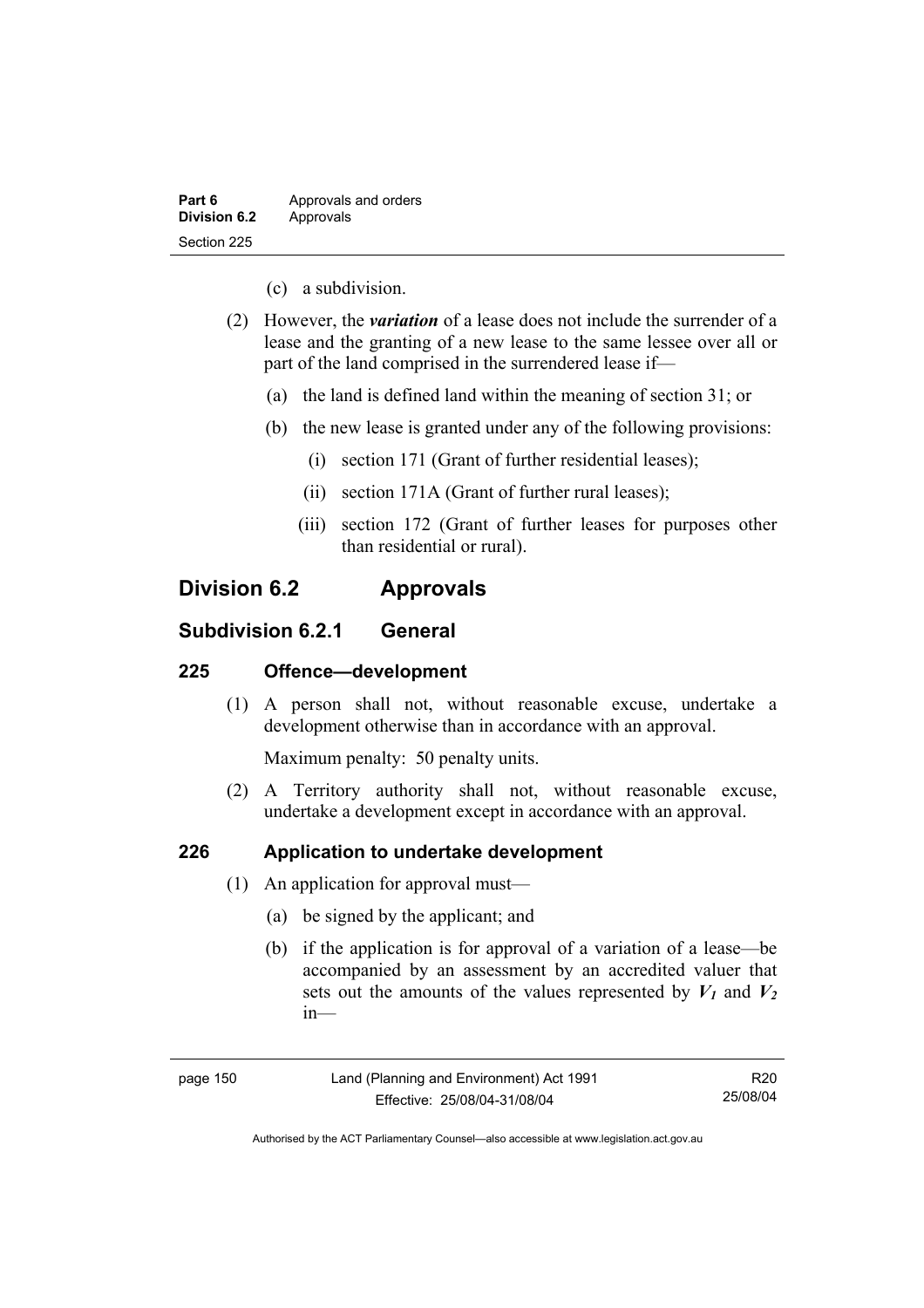- (i) for a variation that is not a consolidation or subdivision section 184A; or
- (ii) for a variation consisting of a consolidation or subdivision—section 187C.
- *Note 1* A fee may be determined under s 287 for this subsection.
- *Note 2* If a form is approved under s 287A for an application or a declaration, the form must be used.
- (2) If the development to which the application relates requires construction work to be carried out on land that has previously been developed, and that is not leased for rural purposes, the application must be accompanied by a survey certificate given by a registered surveyor that shows—
	- (a) the boundaries of the land where the development is to be undertaken; and
	- (b) the location of each building or structure on the land; and
	- (c) the existing contours of the land.
- (3) A person is not entitled to apply to undertake a development of a rural lease if—
	- (a) the development is a variation of the lease that is a consolidation or subdivision; and
	- (b) the planning and land authority may not consent to the consolidation or subdivision under section 186H.
- (4) If an application is made by a person who is not the lessee of the place to which the application relates, the application shall, in addition to being signed by the person by whom it is made, be signed by—
	- (a) if the place to which the application relates is subject to a lease—the lessee of the place; or
	- (b) in any other case—the planning and land authority.

| R20      | Land (Planning and Environment) Act 1991 | page 151 |
|----------|------------------------------------------|----------|
| 25/08/04 | Effective: 25/08/04-31/08/04             |          |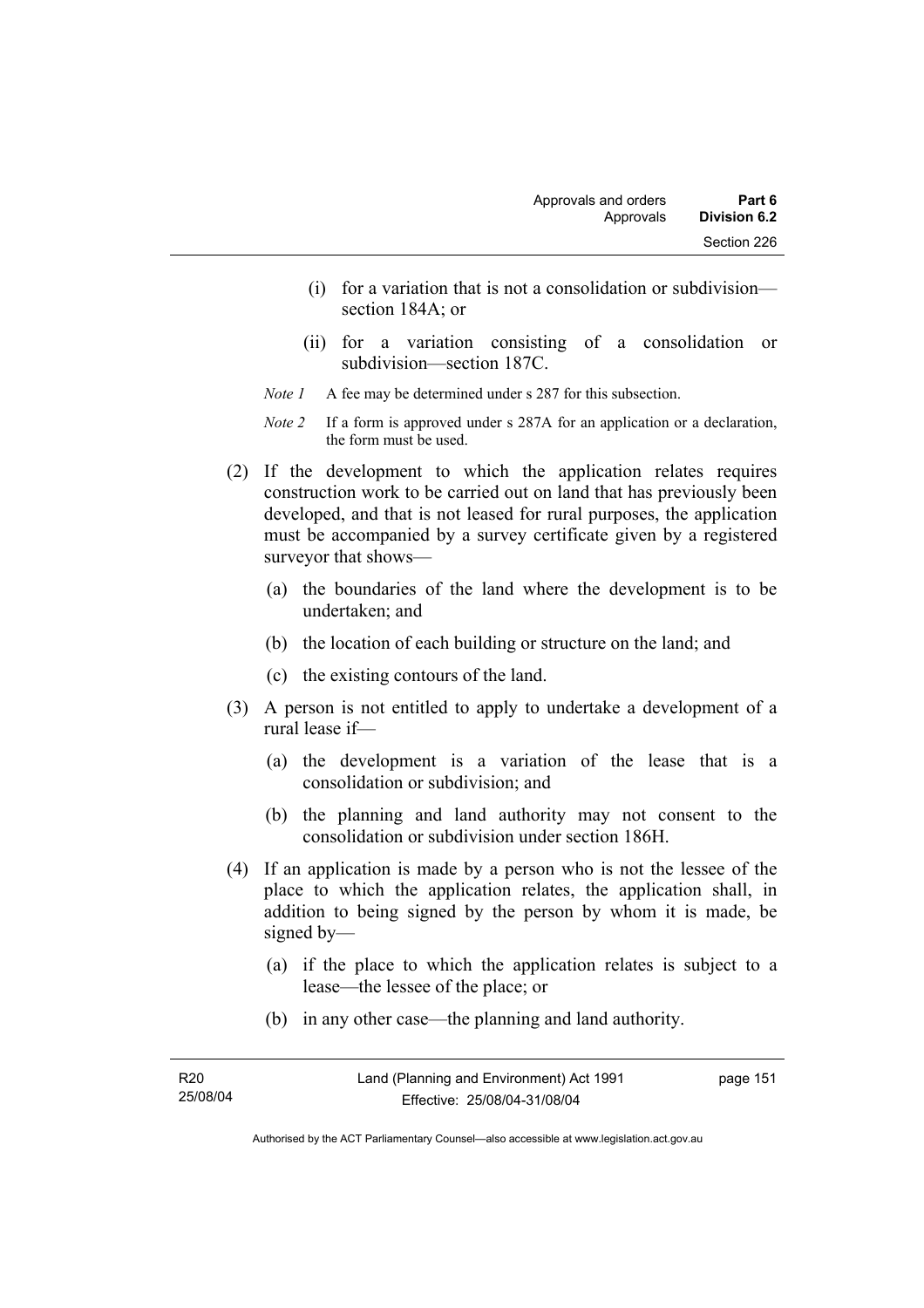| Part 6       | Approvals and orders |
|--------------|----------------------|
| Division 6.2 | Approvals            |
| Section 226  |                      |

- (5) A lessee may, by writing, appoint a person to act on his or her behalf in relation to an application.
- (6) A person who signs an application under subsection (4) (a) shall be taken to be an applicant in relation to the application.
- (7) The planning and land authority may—
	- (a) correct a formal error in an application; or
	- (b) at the request of the applicant, make an alteration to an application.
- (8) If the planning and land authority makes an alteration or correction under subsection (7), the authority must—
	- (a) advise the applicant, or if there is more than 1, each applicant, that the alteration or correction has been made; and
	- (b) if notice has been given under section 229 of the making of the application—give notice in accordance with that section of the application as so altered or corrected.
- (9) An application may be made under this section in relation to a development that has been undertaken without approval.
- (10) The Minister may, in writing, exempt developments mentioned in subsection (2) from the application of the subsection.
- (11) An exemption is a disallowable instrument.
	- *Note* A disallowable instrument must be notified, and presented to the Legislative Assembly, under the Legislation Act.
- (12) In this section:

*accredited valuer* means a person who is—

 (a) registered, licensed or approved under the law of the Commonwealth or a State to carry out valuations of property; or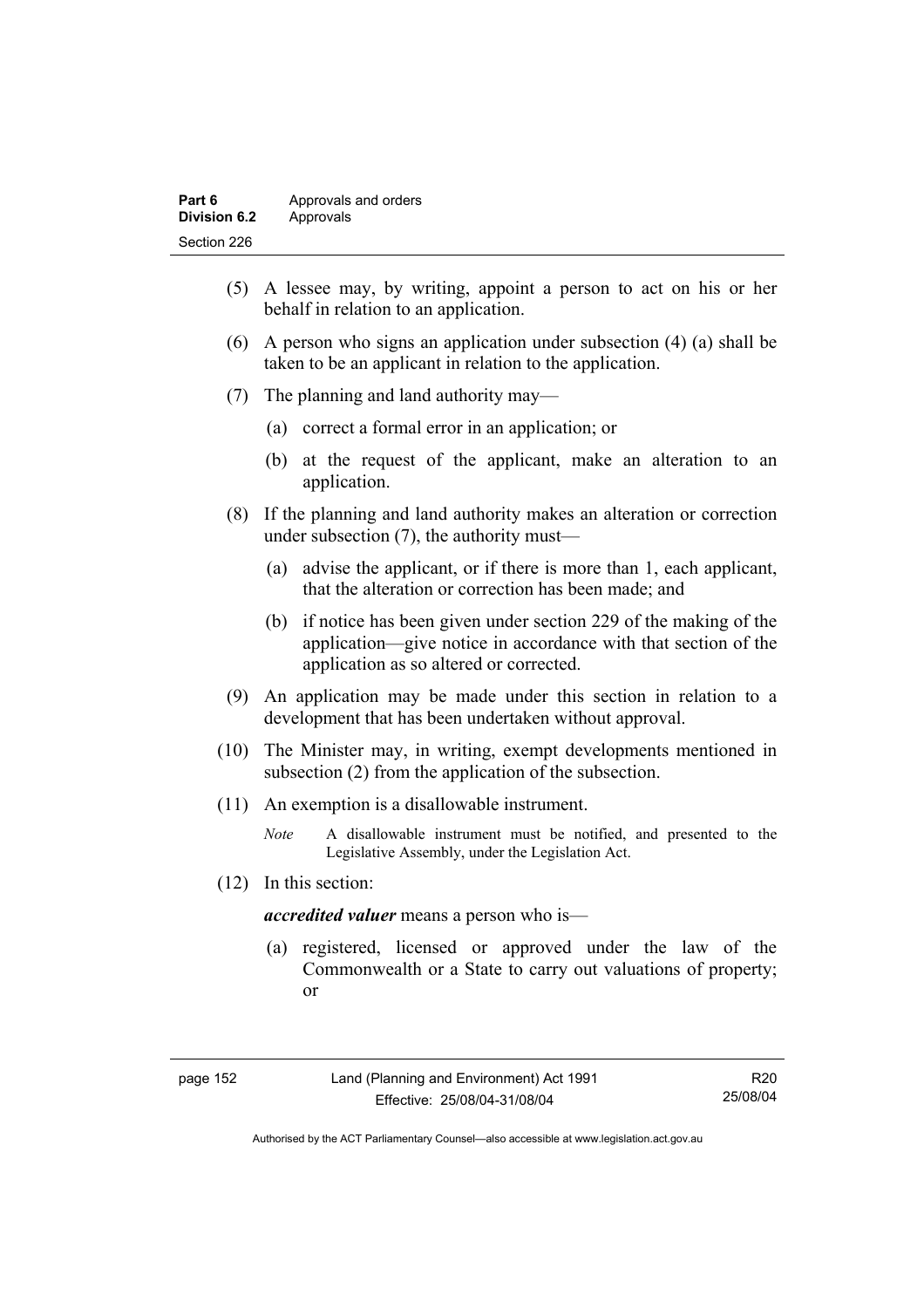(b) accredited as a certified practising valuer by the body known as the Australian Property Institute.

### **227 Register of applications, approvals, orders and lease and development conditions**

- (1) The planning and land authority shall keep a register of—
	- (a) each alteration or correction to an application made under section 226 (7); and
	- (b) each application that has not been withdrawn, or that is not to be taken to have been withdrawn and in relation to which the period for making an application under section 275 or section 276 has not ended; and
	- (c) each approval in relation to which the period for making an application under section 275 or section 276 has not ended; and
	- (d) each approval, for the period for which it remains in force; and
	- (e) each order, for the period for which it remains in effect; and
	- (f) the lease and development conditions (if any) applicable to a lease granted after the commencement of this paragraph; and
	- (g) any comments of the planning and land authority or the planning and land council given to the planning and land authority for the Minister's consideration of an application under section 229B (Minister may decide some applications); and
	- (h) if an application has been reconsidered under subdivision 6.2.4—the date and details of the decision on reconsideration; and
	- (i) details of any minor amendment made under section 247.
- (2) The planning and land authority may enter in the register details of lease and development conditions applicable to a lease granted before the commencement of subsection (1) (f ).

| R20      | Land (Planning and Environment) Act 1991 | page 153 |
|----------|------------------------------------------|----------|
| 25/08/04 | Effective: 25/08/04-31/08/04             |          |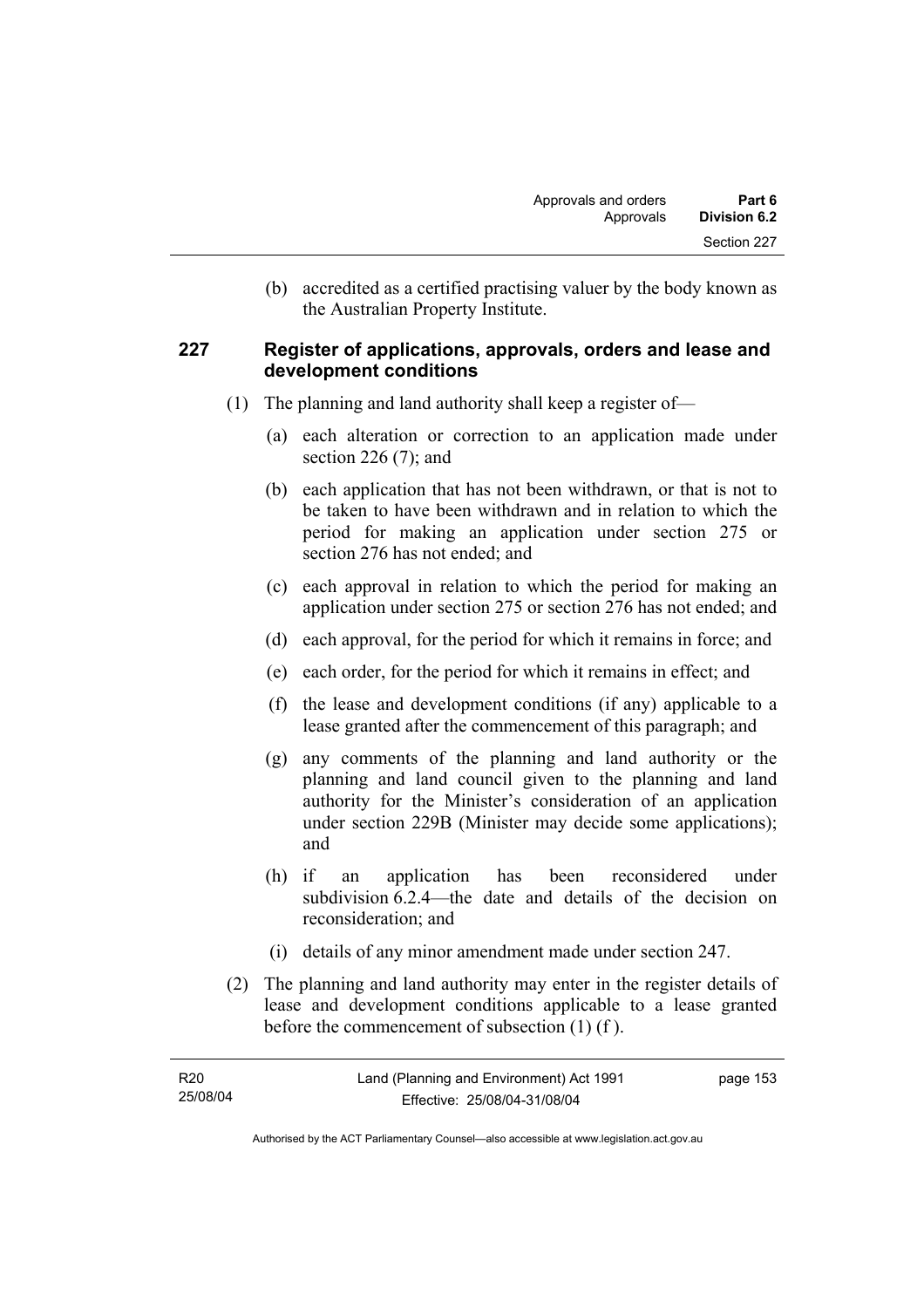- (3) A person may, during office hours—
	- (a) inspect the register; and
	- (b) make copies of, or take extracts from, the register or any part of a document relevant to an application.
	- *Note* A fee may be determined under s 287 for par (b).
- (4) In this section:

*lease and development condition*, for a lease, means a condition, other than a condition contained in the lease, that—

- (a) was approved by the Territory when the lease was granted; and
- (b) regulates the development or use of the land that is subject to the lease.

### **228 Restrictions on inspection of applications**

- (1) An applicant for approval to undertake a development may apply in writing to the planning and land authority for a part of any copy of the application to be excluded from being made available to the public or for public inspection.
- (2) The planning and land authority may approve or refuse to approve an application under subsection (1).
- (3) The planning and land authority must approve an application if satisfied that—
	- (a) the part of the application for approval to undertake a development to which the application under subsection (1) relates contains information—
		- (i) about the personal or business affairs of a person; or
		- (ii) that has been given to the authority in confidence; or
		- (iii) the publication of which would disclose a trade secret; or

Authorised by the ACT Parliamentary Counsel—also accessible at www.legislation.act.gov.au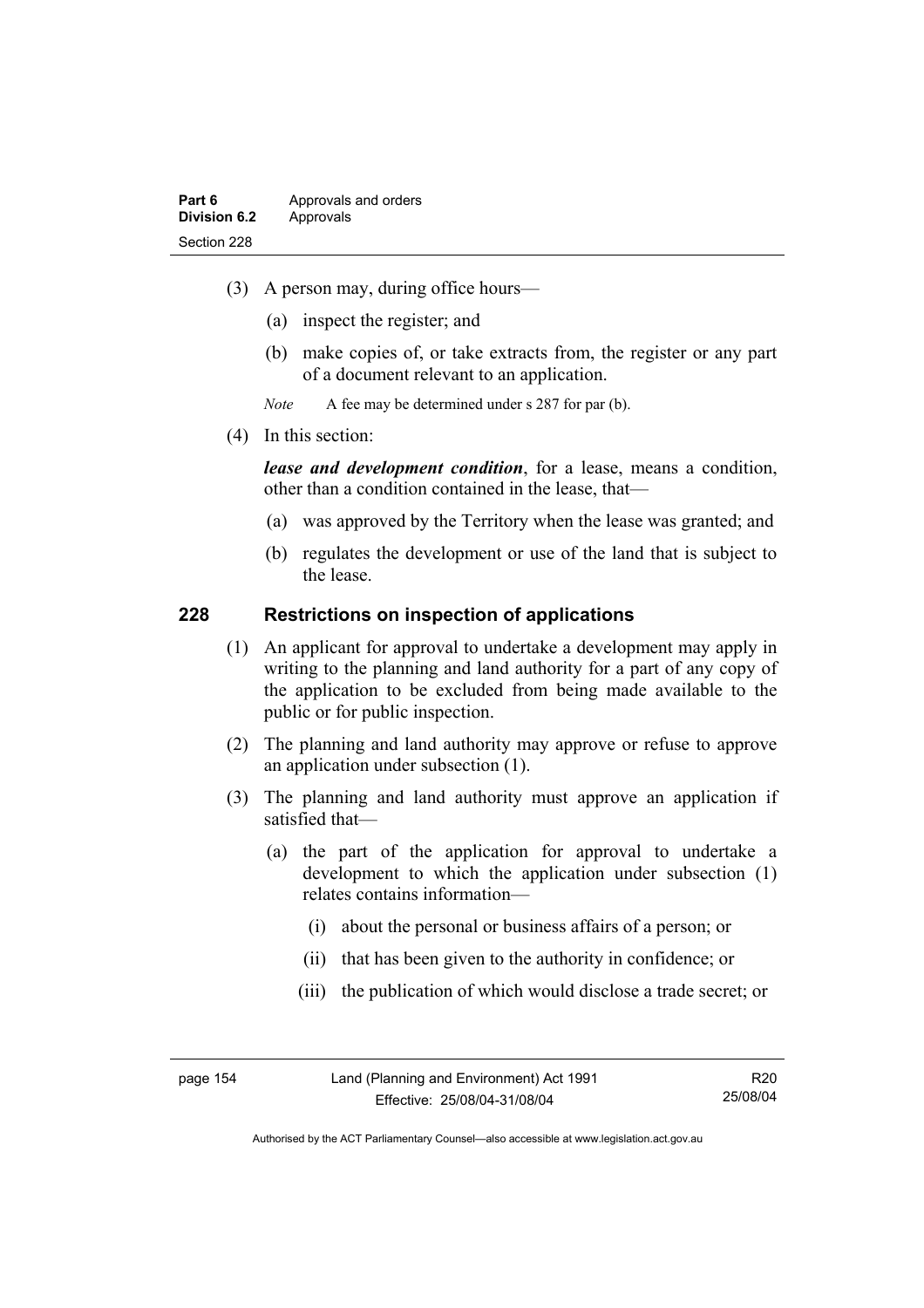- (iv) the disclosure of which is likely to affect the conduct of a person's lawful business affairs; and
- (b) it would not be in the public interest for the part to be published.
- (4) If a part of an application is excluded from the copies of that application made available to the public or for public inspection, each copy shall include a statement to the effect that an unspecified part of the application has been excluded for the purpose of protecting the confidentiality of information included in that part.

### **229 Notice of application**

- (1) The planning and land authority shall—
	- (a) if a place other than unleased land adjoining the place to which an application relates—
		- (i) is occupied—give notice by post of the making of the application to the lessee of the adjoining place at the address of the adjoining place; or
		- (ii) is unoccupied—give notice by post to the lessee of the adjoining place at the address of the lessee last-known to the authority; and
	- (b) publish notice of the making of each application in a daily newspaper.
- (2) Subsection (1) (a) does not apply—
	- (a) if, in the opinion of the planning and land authority, the number of places adjoining the place to which the application relates is such that it would be impractical to give notice by post to the lessee of each place; or
	- (b) in relation to a place adjoining the place to which the application relates that is leased by the applicant or a person for whom the applicant has been appointed to act as agent.

page 155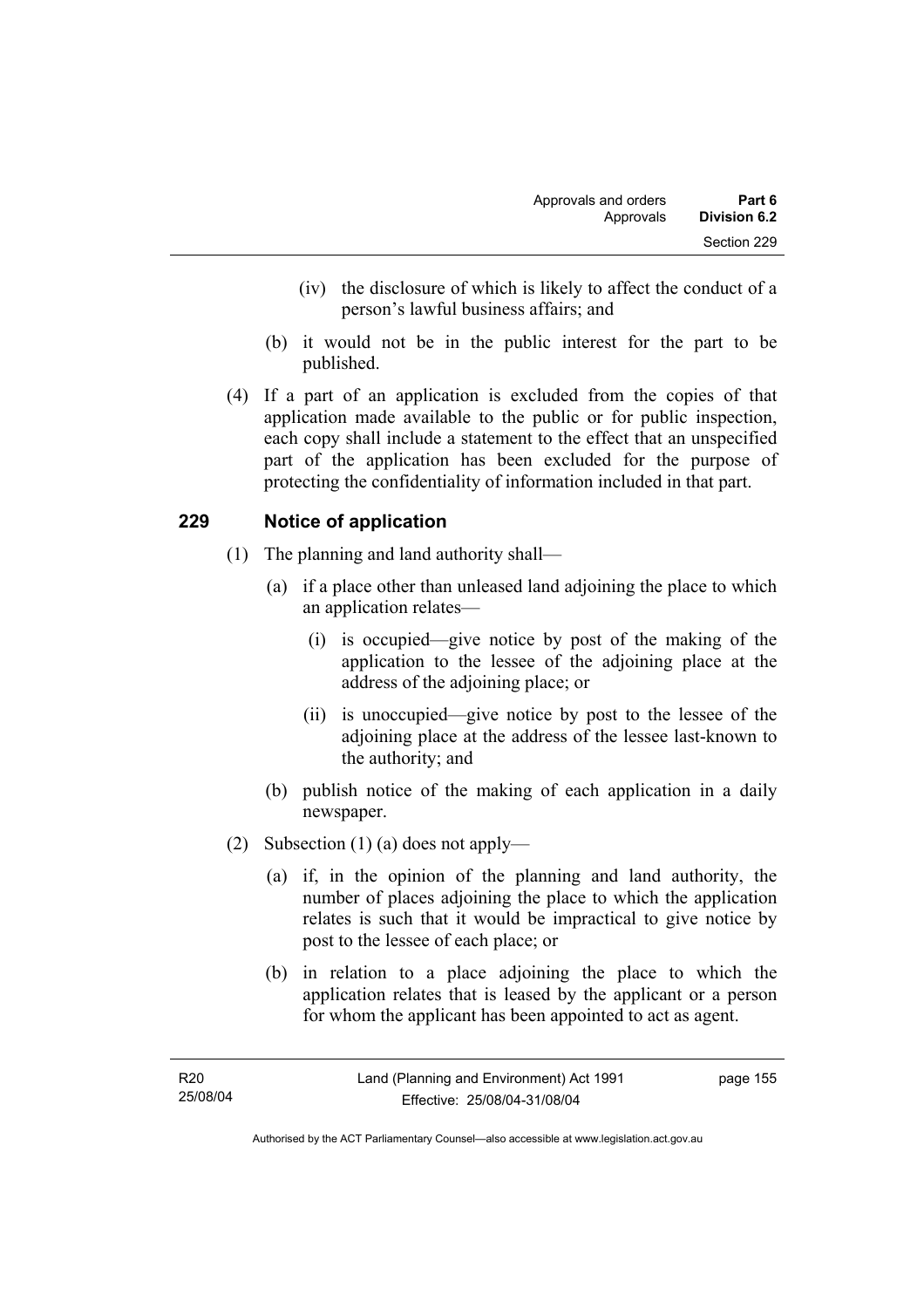| Part 6       | Approvals and orders |
|--------------|----------------------|
| Division 6.2 | Approvals            |
| Section 229  |                      |

 (3) The planning and land authority shall, if the application relates to a development that is or includes a variation of a lease, give written notice of the making of the application to each person having an estate or interest in the land subject to the lease to be varied (being an estate or interest that is registered under the *Land Titles Act 1925*).

*Note* For how documents may be given, see Legislation Act, pt 19.5.

- (4) The planning and land authority
	- (a) must give to the heritage council for comment a copy of each application that relates to a place specified in the heritage places register, or an interim heritage places register, as a heritage place; and
	- (b) must give to the conservator a copy of each application that involves, or is likely to involve, damage to a significant tree under the *Tree Protection (Interim Scheme) Act 2001*; and
	- (c) must give to the conservator for comment a copy of each application that relates to public land; and
	- (d) may give a copy of an application to any other person or body for comment.
- (5) The planning and land authority shall give the environment management authority written notice of an application in relation to a development—
	- (a) listed in the *Environment Protection Act 1997*, schedule 1; or
	- (b) that has the potential to cause serious or material environmental harm within the meaning of that Act.
- (6) The planning and land authority shall cause to be erected on the place to which an application relates a sign that specifies the development proposed to be undertaken in relation to that place.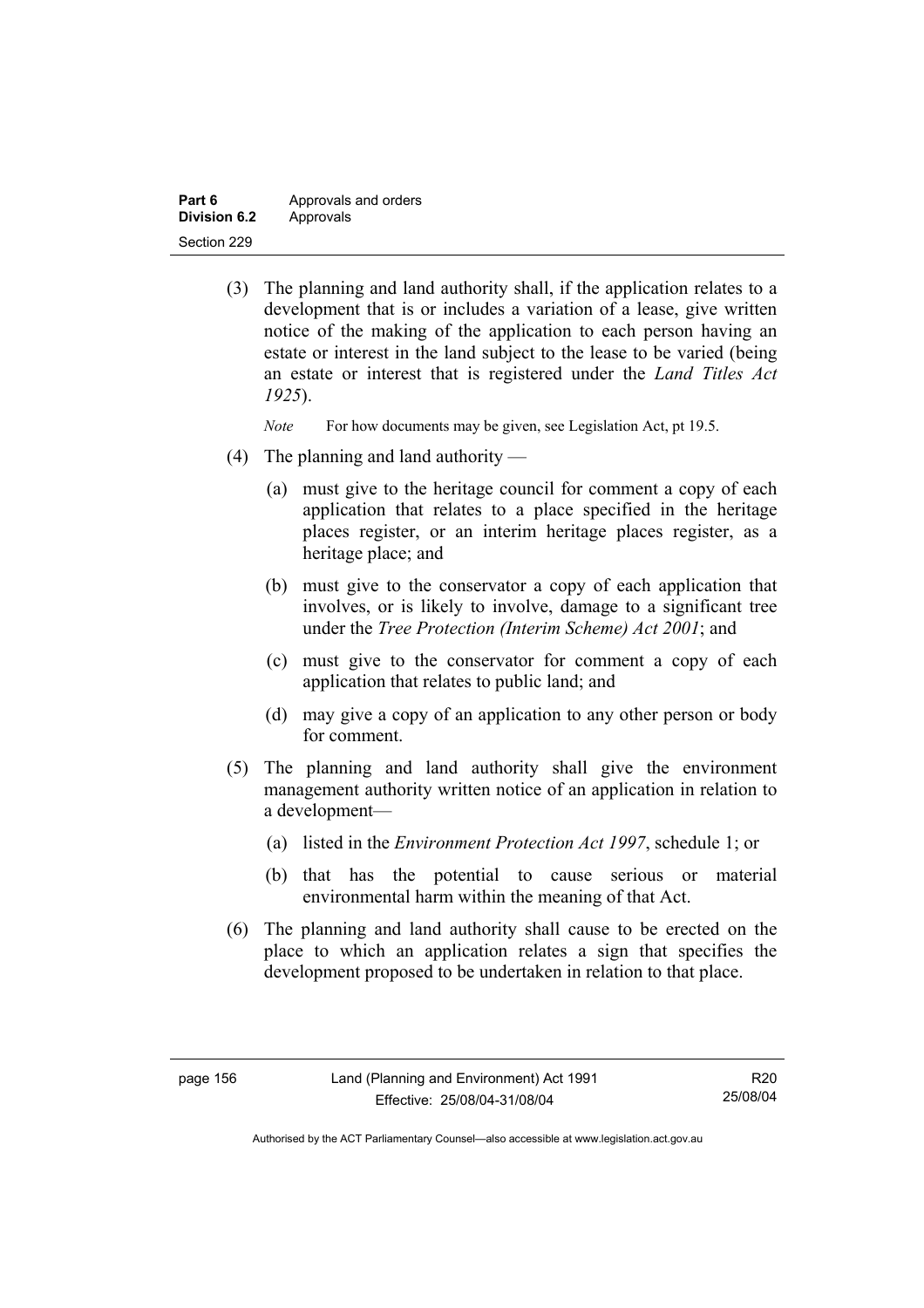(7) A person shall not, without lawful excuse, move, deface, damage, obscure or otherwise interfere with a sign erected under subsection  $(6)$ .

Maximum penalty: 5 penalty units.

 (8) A person shall not, without reasonable excuse, prevent or restrict access to a sign erected under subsection (6).

Maximum penalty: 5 penalty units.

- (9) The validity of an approval is not to be taken to be affected by a failure by the planning and land authority to comply with subsection  $(6)$ .
- (10) A reference in subsection (1) to a *lessee* is a reference to the person registered as lessee in the register kept under the *Land Titles Act 1925* in relation to the place to which the application relates.

### **229A Direction that applications be submitted to Minister**

- (1) The Minister may, in writing, direct the planning and land authority to refer to the Minister an application that has not been decided by the authority.
	- *Note* The *Planning and Land Act 2002*, s 10 provides that the planning and land authority must comply with directions given to it under a Territory law.
- (2) When complying with the direction, the planning and land authority must also give the Minister—
	- (a) the information and documents received by the authority in relation to the application; and
	- (b) any other relevant information and documents held by the authority.
- (3) If the Minister gives a direction under subsection (1) in relation to an application, the planning and land authority must take no further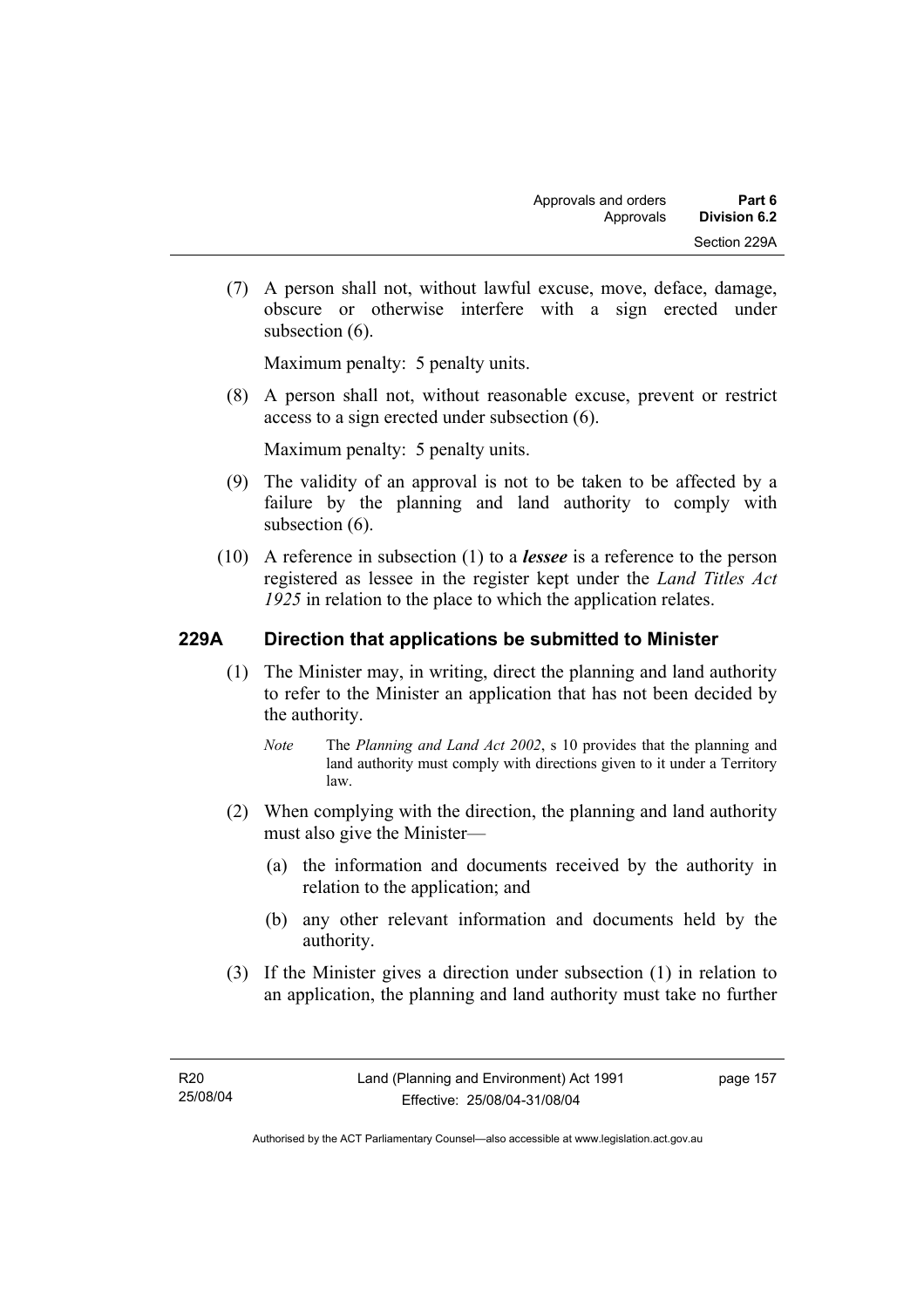| Part 6              | Approvals and orders |
|---------------------|----------------------|
| <b>Division 6.2</b> | Approvals            |
| Section 229B        |                      |

action that would lead to a decision by the authority on the application.

### **229B Minister may decide some applications**

- (1) This section applies in relation to an application referred to the Minister under section 229A.
- (2) The Minister may decide to consider the application if, in the Minister's opinion—
	- (a) the application raises a major policy issue; or
	- (b) the application seeks approval for a development that may have a substantial effect on the achievement or development of objectives of the Territory plan; or
	- (c) the approval or refusal of the application would provide a substantial public benefit.
- (3) If the Minister decides to consider an application, the Minister must tell the planning and land authority in writing about the decision.
- (4) An advice under subsection (3) is a notifiable instrument.

*Note* A notifiable instrument must be notified under the Legislation Act.

- (5) An advice under subsection (3) must be notified under the Legislation Act within 3 weeks after the day it is given.
- (6) If the Minister decides to consider an application, the Minister must—
	- (a) tell the applicant in writing about the decision and the grounds on which the decision has been taken; and
	- (b) ensure that the Minister has the comments of the planning and land authority and the planning and land council on the application; and
	- (c) approve or refuse the application under section 230.

| page 158 | Land (Planning and Environment) Act 1991 | R20      |
|----------|------------------------------------------|----------|
|          | Effective: 25/08/04-31/08/04             | 25/08/04 |

Authorised by the ACT Parliamentary Counsel—also accessible at www.legislation.act.gov.au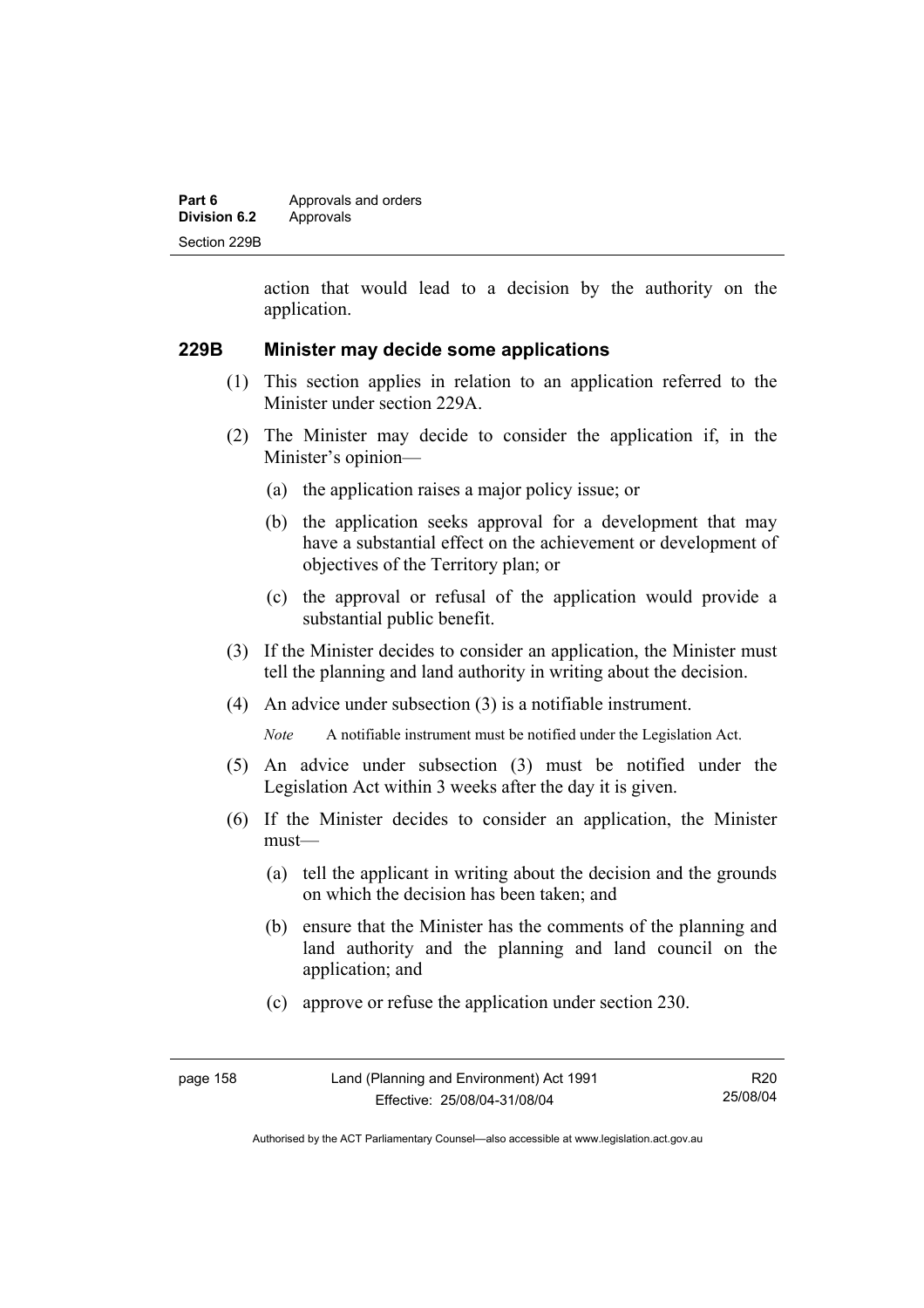- (7) Within 3 sitting days after the day the Minister decides an application, the Minister must present to the Legislative Assembly a statement containing—
	- (a) a description of the development to which the application relates; and
	- (b) details of the land where the development is proposed to take place; and
	- (c) the applicant's name; and
	- (d) details of the Minister's decision; and
	- (e) the grounds for the decision.
- (8) The statement under subsection (7) must be accompanied by a copy of the comments of the planning and land council on the application to which the statement relates.
- (9) If the Minister is satisfied that the Minister should not consider the application, the Minister must refer the application back to the planning and land authority for decision.

### **230 Approvals**

- (1) The relevant authority may approve or refuse to approve an application.
- (2) The relevant authority is to be taken to have refused to approve an application if he or she fails to make a decision in relation to the application before the end of the prescribed period.
- (3) Notwithstanding subsection (2), the relevant authority may approve an application at any time until the earliest of the following dates:
	- (a) the date when the administrative appeals tribunal has finally dealt with an application under section 275 to review the relevant authority's deemed refusal under subsection (2) of this section;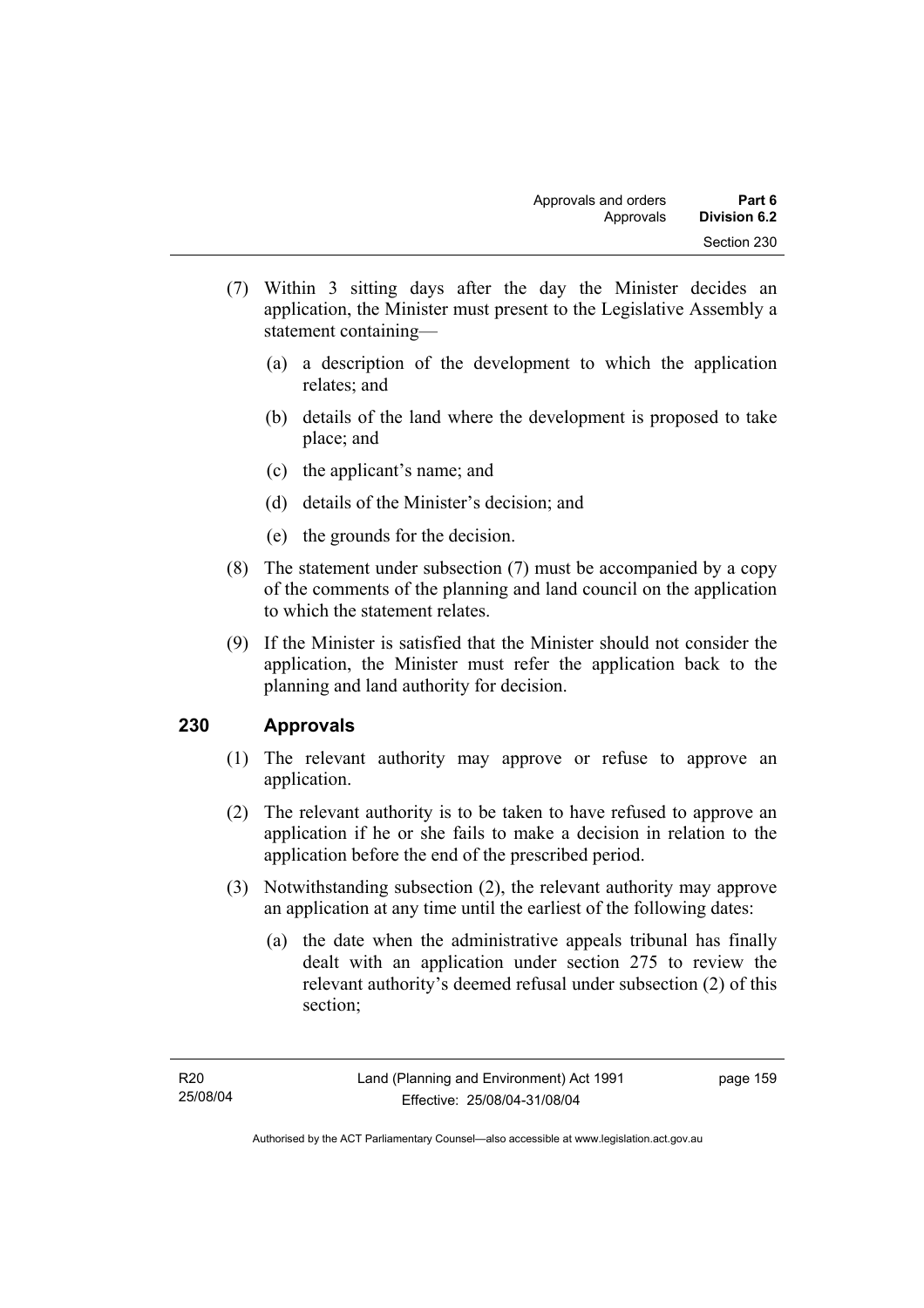- (b) 6 months after the date of the application, unless paragraph (c) applies;
- (c) if an assessment or a variation to the plan is required in relation to the application—12 months after the date of the application.
- (4) Subject to subsection (5), if the relevant authority approves an application to undertake a development that includes an activity that is not permitted by a lease of the land where the activity is to be carried out, the approval shall not take effect in relation to that activity until the lease is varied to permit the activity.
- (5) Subsection (4) does not apply in relation to—
	- (a) an activity referred to in section 222 (1), definition of *development*, paragraph (c); or
	- (b) an activity included in a development of a type prescribed for section 175 (3) (a); or
	- (c) an activity prescribed for section 175 (3) (b).

### **231 Matters to be considered**

- (1) Before approving or refusing to approve an application, the relevant authority must —
	- (a) consider—
		- (i) any comments of a person or body to which the application has been referred for comment; and
		- (ii) each objection or other submission the planning and land authority has received in relation to the application that has not been withdrawn; and
		- (iii) a preliminary assessment under division 4.2, or a report under section 128; and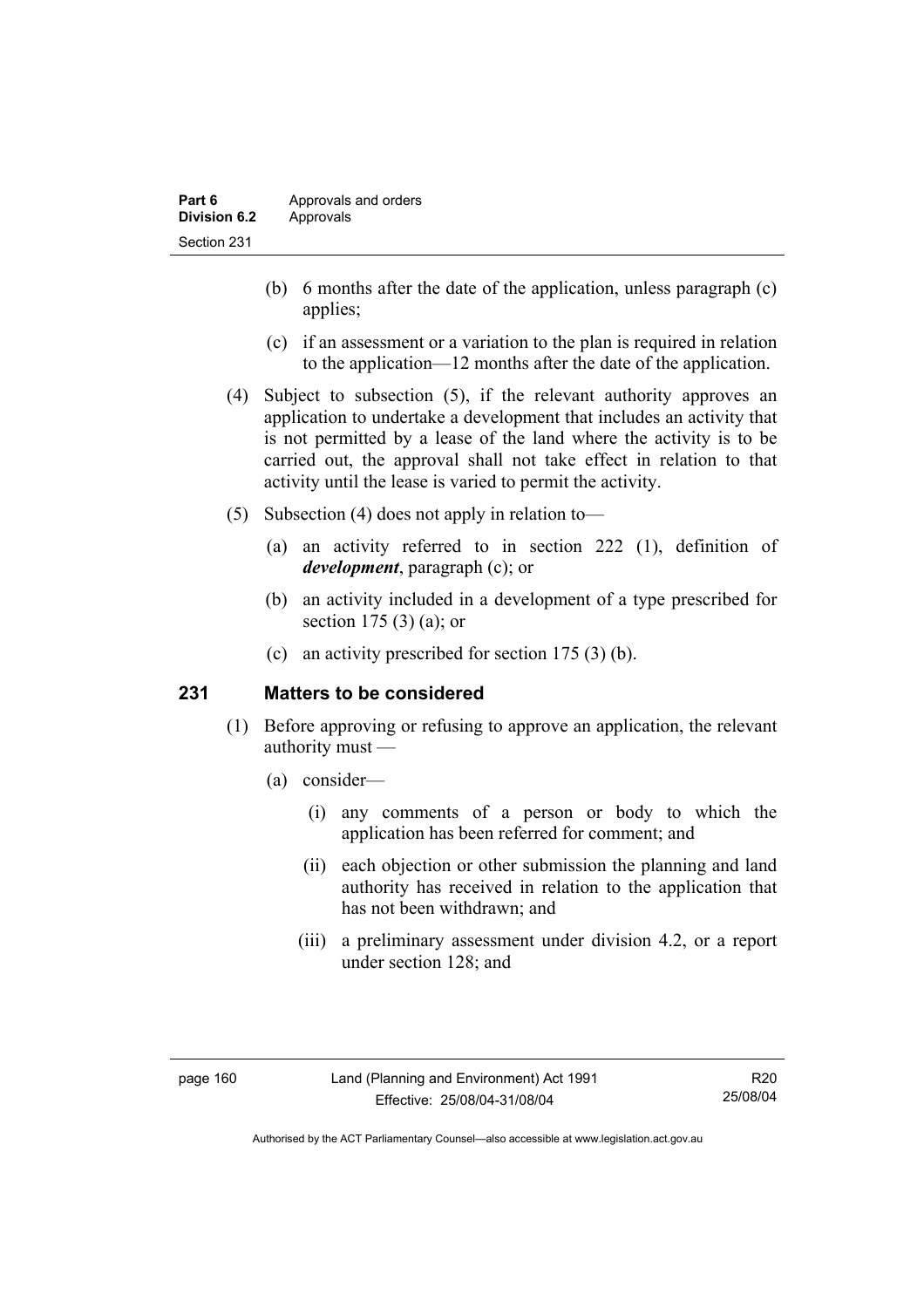- (iv) any assessment made, or the report of any inquiry conducted, in relation to the development to which the application relates; and
- (v) if the relevant authority is the Minister—the comments of the planning and land authority and the planning and land council; and
- (b) for an application for approval to undertake a development that would be affected by requirements relating to the conservation of the heritage significance of an Aboriginal place included in the heritage places register or an interim heritage places register—take all reasonable steps to consult with, and consider the views of, any relevant Aboriginal organisation.
- (2) In subsection  $(1)$  (b):

*Aboriginal place*—see section 52.

*relevant Aboriginal organisation*—see section 52.

### **232 Duty of applicants**

- (1) The planning and land authority may direct an applicant—
	- (a) to give the notice of the application that the authority would, apart from this section, be required to give; and
	- (b) to give notice to any other person.
- (2) The planning and land authority need not give notice of an application under section 229 (Notice of application) or another Act if the authority gives a direction under subsection (1).
- (3) If an applicant fails to comply with a direction under subsection (1), the application is to be taken to have been withdrawn.
- (4) The applicant shall pay the cost of a notice given in accordance with a direction under subsection (1).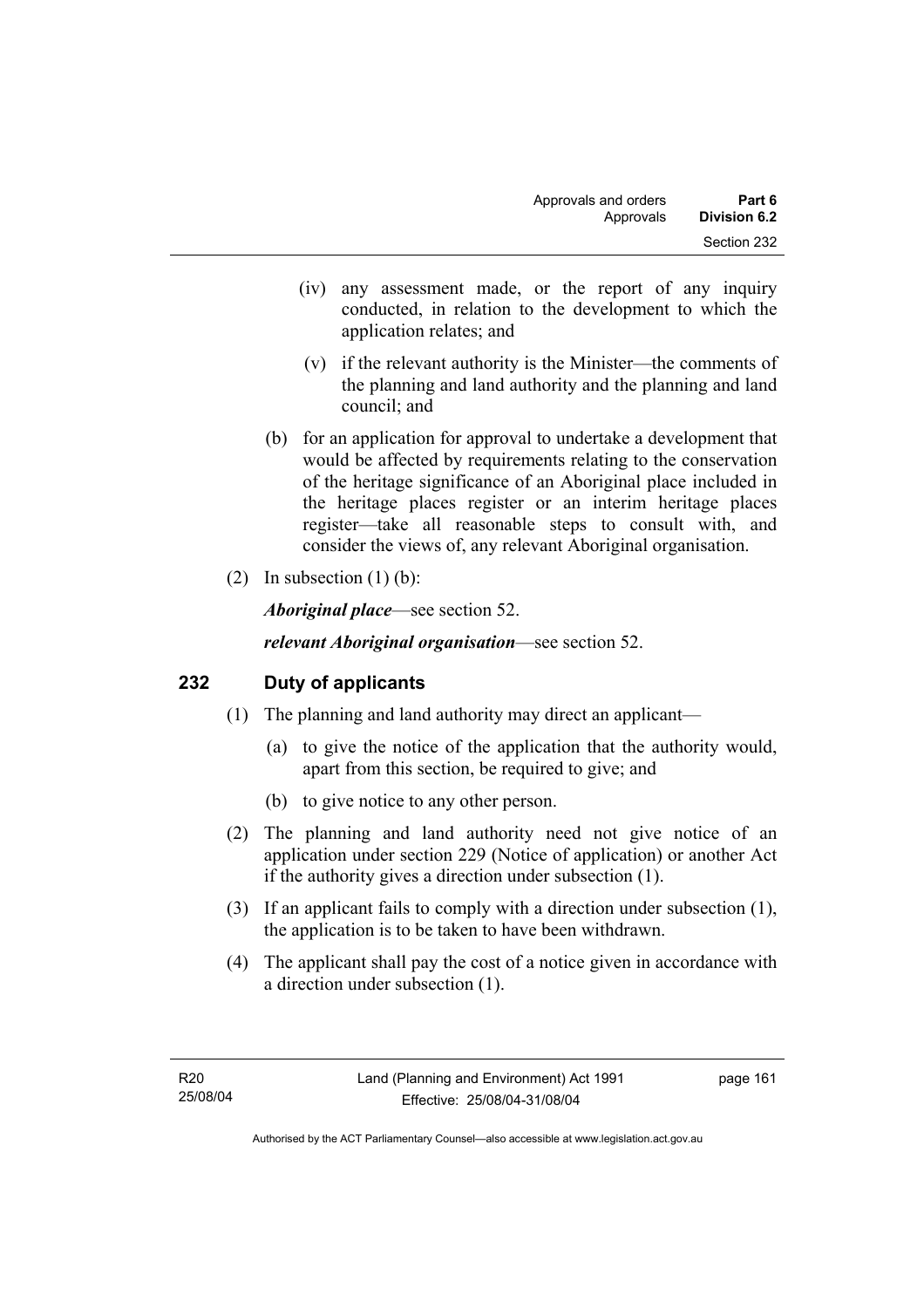| Part 6       | Approvals and orders |
|--------------|----------------------|
| Division 6.2 | Approvals            |
| Section 233  |                      |

- (5) If the planning and land authority publishes a notice under section 229 (1) (b), the reasonable cost of the notice is a debt payable by the applicant to the Territory.
	- *Note* If a form is approved under s 287A for a notice under par (a) or (b), the form must be used.

### **233 More information**

- (1) The planning and land authority may, by written notice, require an applicant to give to the authority, within the period specified in the notice (of not less than 28 days), either orally or in writing, the further information relating to the application that is specified in the notice.
- (2) An applicant may, at any time before the end of the period specified in a notice under subsection (1), apply to the planning and land authority for an extension of the period within which the applicant is to give information.
- (3) On receipt of an application under subsection (2), the planning and land authority may grant an extension of the period of not more than 6 months.

### **234 Effect of failure to give further information**

If a person fails to give information in accordance with a notice under section 233 (1), the planning and land authority shall, for the purposes of enabling an application to be made to the administrative appeals tribunal under section 275, be taken to have made a decision refusing the application for approval to undertake the development.

### **236 Environmental assessments and inquiries**

The Minister may—

- (a) direct that an assessment be made; or
- (b) establish a panel to conduct an inquiry;

page 162 Land (Planning and Environment) Act 1991 Effective: 25/08/04-31/08/04

R20 25/08/04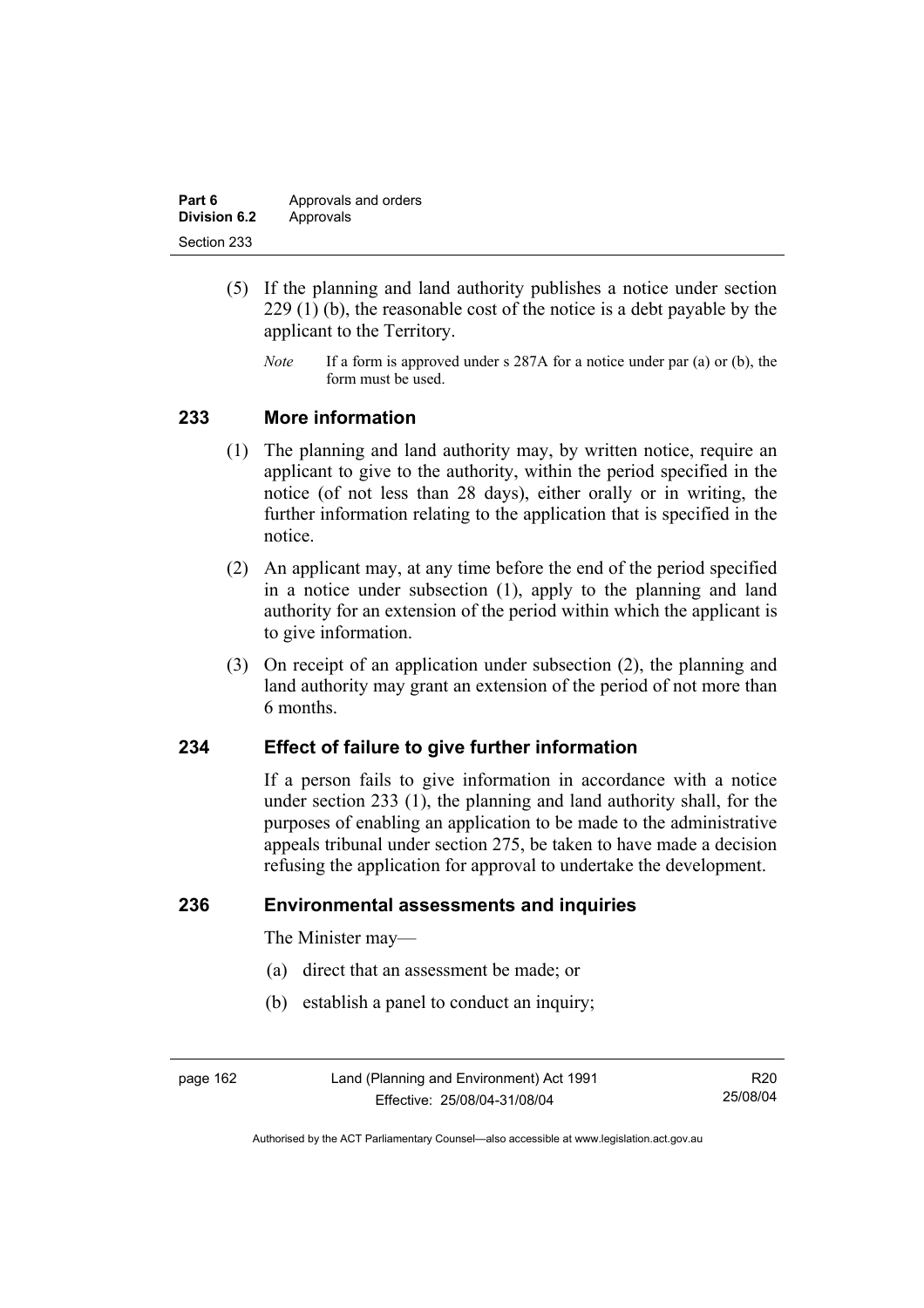about any aspect of an application.

# **Subdivision 6.2.2 Objections**

### **237 Objections—general**

- (1) Any person who may be affected by the approval of an application may, within the prescribed period (or that period as extended under this section), object to the grant of the approval.
- (2) The planning and land authority may, by notice published in a daily newspaper, extend or further extend the period allowed under subsection (1) for the objection to the grant of an approval of an application.
- (3) The power under subsection (2) may be exercised after the end of the period to be extended.
- (4) An objection shall be made to the planning and land authority in writing and shall set out the grounds of the objection.
- (5) The planning and land authority shall give an applicant for approval to undertake a development a copy of each objection to the application, and any other submission received by the authority in relation to the application, that has not been withdrawn.
- (6) In this section:

*person* includes an unincorporated association.

### **238 Inspection of objections**

The planning and land authority shall make a copy of each objection available for inspection by members of the public during office hours until the end of the period during which application may be made to the administrative appeals tribunal for a review of a decision in relation to the application.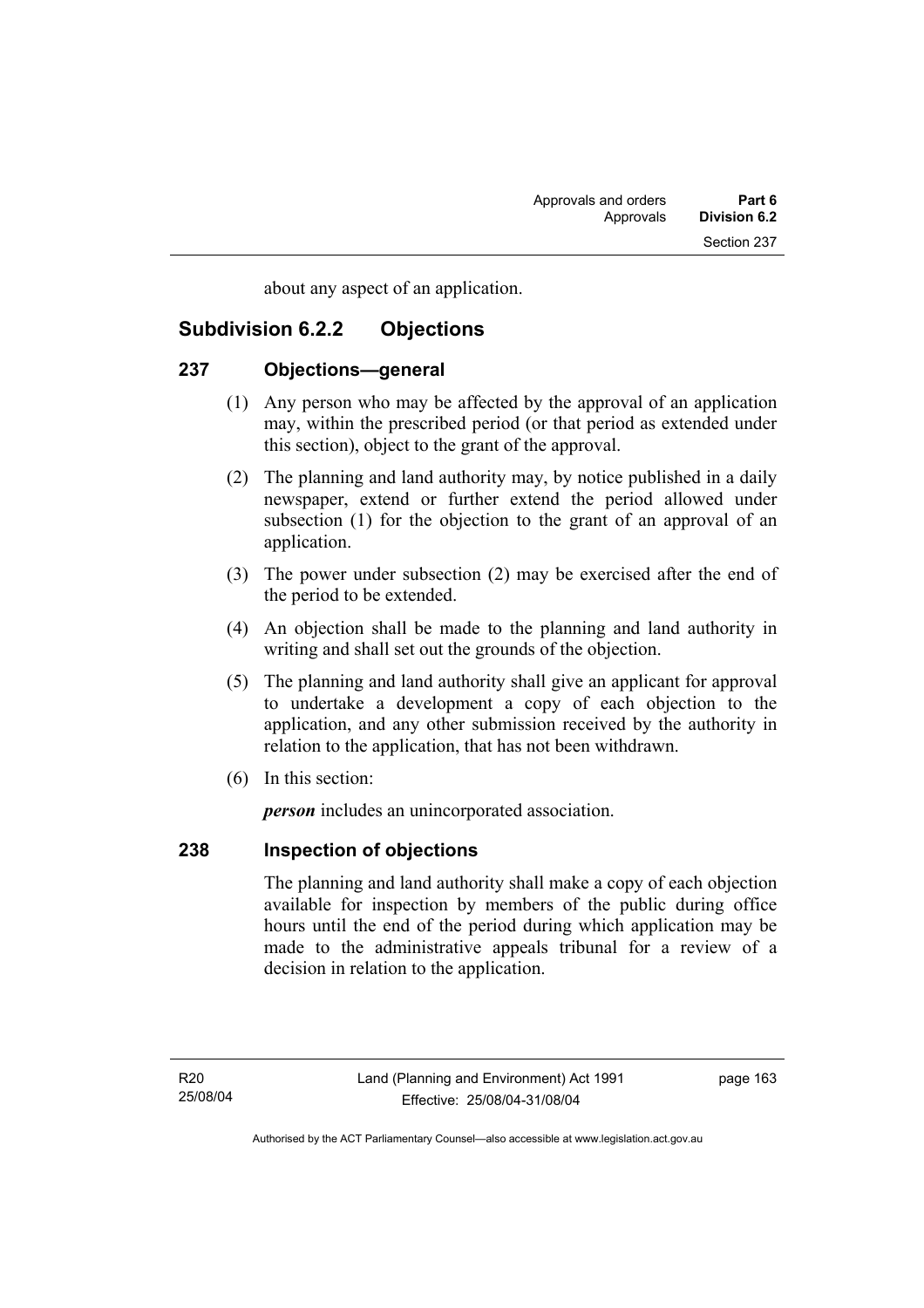| Part 6              | Approvals and orders |
|---------------------|----------------------|
| <b>Division 6.2</b> | Approvals            |
| Section 239         |                      |

### **239 Identity of objectors**

The planning and land authority may, on request by a person making an objection, exclude the identity of the objector from being made available under section 237 (5) or section 238 if, in the authority's opinion, based on reasonable grounds, it would not be in the public interest for that identity to be published.

### **Subdivision 6.2.3 Approvals**

### **242 Approvals—notices to applicants and registrar-general**

- (1) If an application is approved, the planning and land authority must give written notice—
	- (a) to the applicant; and
	- (b) if the application approved relates to a variation of a lease—to the registrar-general for notification under the *Land Titles Act 1925*.
	- *Note* An application may be approved under s 246A on reconsideration of an original refusal—see s 222 (1), def *approval*.
- (2) A notice to an applicant must state the date the approval takes effect.

*Note* For date of effect of an approval, see s 249.

### **243 Notification of approval or refusal of application**

- (1) If an application is approved, the planning and land authority must give each person who objected under section 237 (1) written notice of the approval.
	- *Note* An application may be approved under s 246A on reconsideration of an original refusal—see s 222 (1), def *approval*.
- (2) Subsection (1) does not apply to an approval for which the planning and land authority has issued a certificate that an environmental impact statement made, or an inquiry conducted, under part 4 has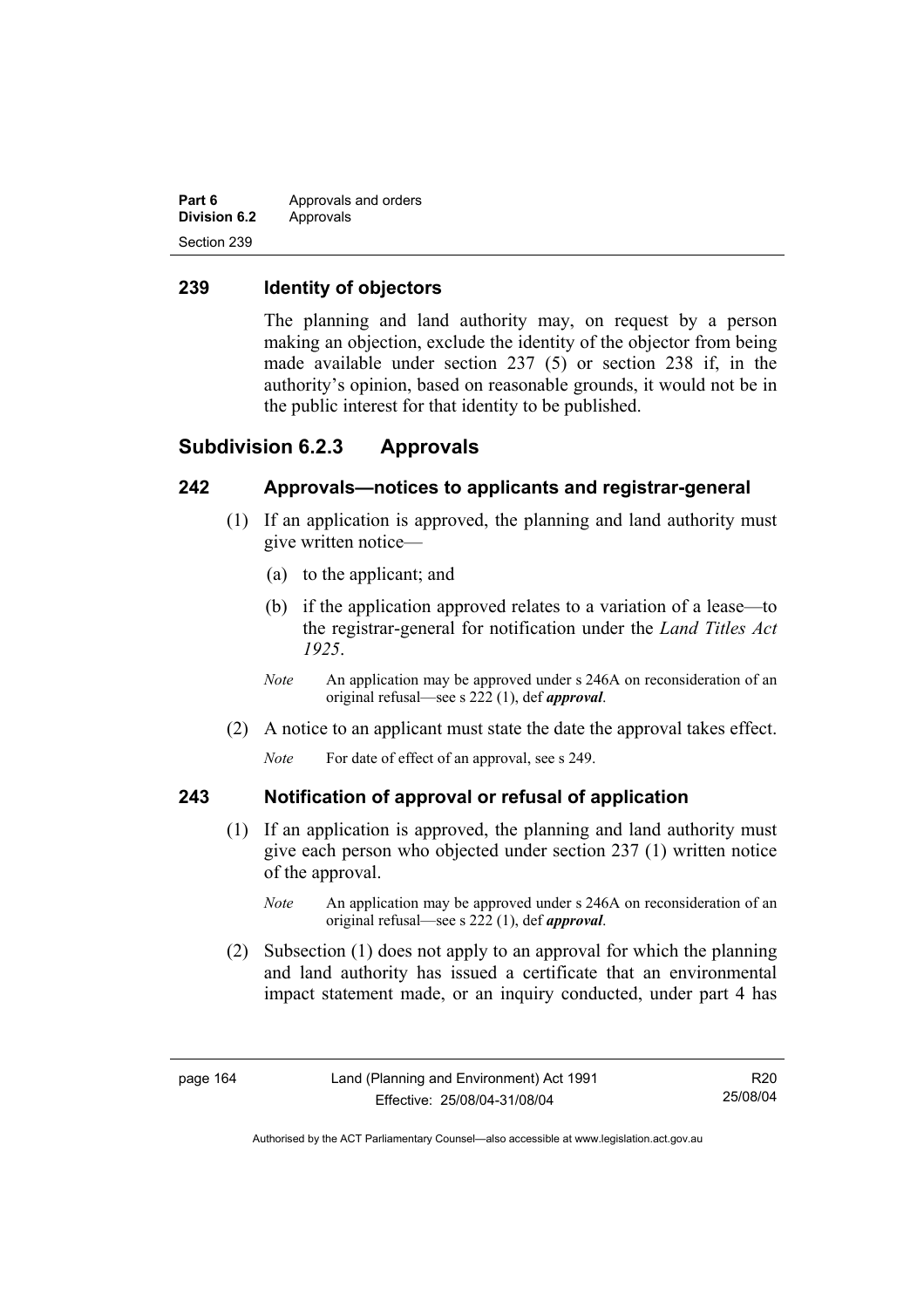substantially dealt with the matters forming the basis of the decision to approve the application.

- (3) A notice under subsection (1) must—
	- (a) contain—
		- (i) a description of the place to which the decision relates; and
		- (ii) a brief description of the development the subject of the decision; and
	- (b) set out the decision and the reasons for the decision; and
	- (c) specify—
		- (i) the place where, and times when, a copy of the application and the decision may be inspected; and
		- (ii) how application may be made to the administrative appeals tribunal for a review of the decision.
- (4) If an application is refused, the planning and land authority must give written notice of the refusal to the applicant and each person who objected under section 237 (1).
- (5) In this section:

*refused*, for an application, includes confirming a decision to refuse an application on reconsideration of the decision under subdivision 6.2.4

- (6) A notice under subsection (4) shall set out the reasons for the decision.
- (7) A notice under subsection (1) or (4) must comply with the requirements of the code of practice in force under the *Administrative Appeals Tribunal Act 1989*, section 25B (1).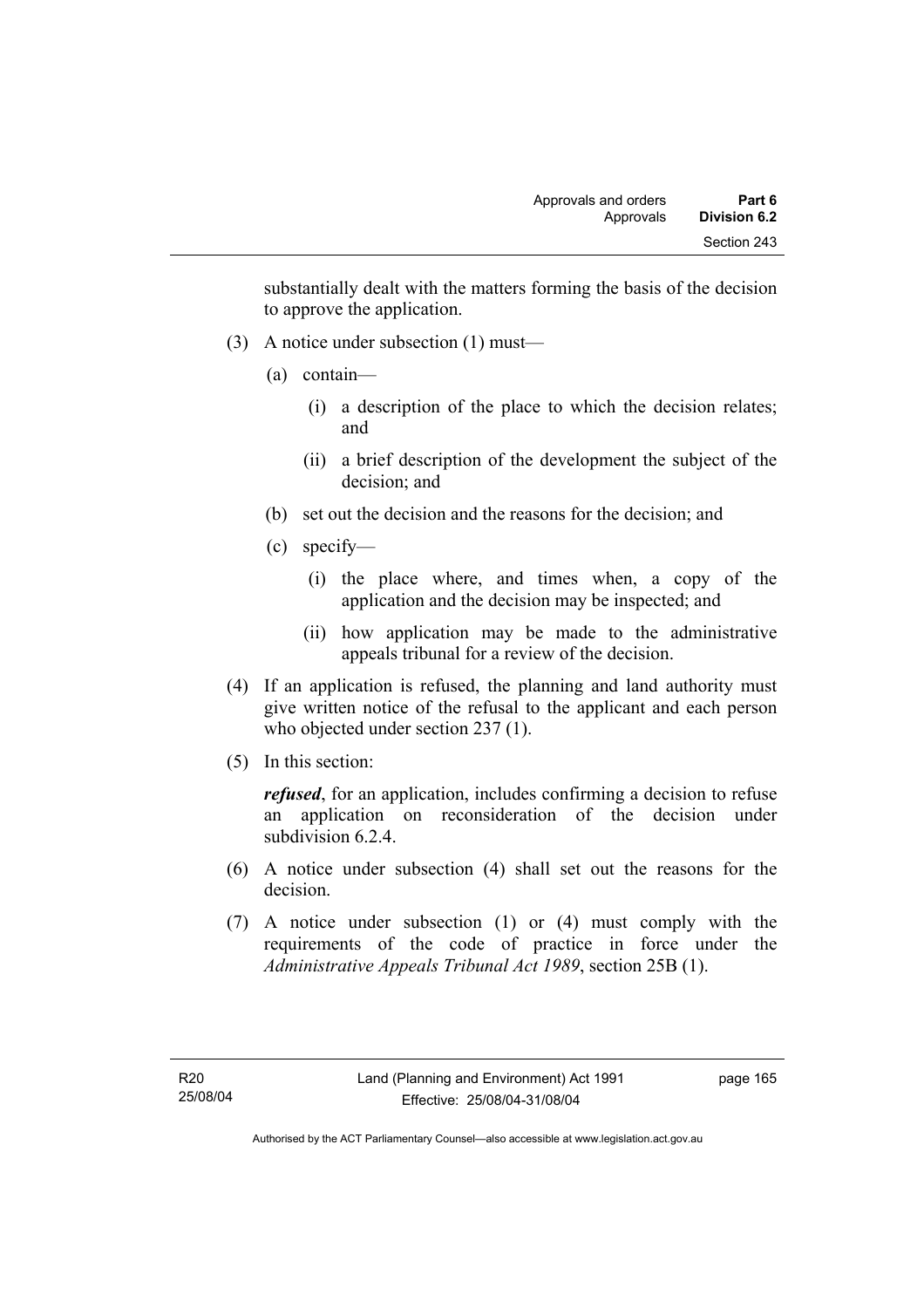#### **Part 6 Approvals and orders Division 6.2** Approvals Section 244

### **244 Notification if more than 1 objector**

If a number of persons make 1 objection, the planning and land authority is to be taken to have complied with section 243 (1) or (3), as the case may be, if the authority gives notice—

- (a) if the name and address of 1 of those persons have been given as the person to whom notice of the decision is to be given—to that person; or
- (b) if no name and address has so been given—to 1 of the persons who made that objection.

#### **245 Conditional approvals**

- (1) An approval may be conditional.
- (2) The relevant authority—
	- (a) shall include in an approval any condition that is required to be included by the plan; and
	- (b) shall not include in an approval a condition inconsistent with a condition included under paragraph (a).
- (3) Without limiting subsection (1), the conditions subject to which an approval may be given may include a condition—
	- (a) that a development is to be carried out to the satisfaction of a specified person or body; or
	- (b) requiring a development to be carried out in stages within the periods specified in or under the approval; or
	- (c) specifying a period in which a development or any stage of a development is to be carried out; or
	- (d) that an approval does not take effect unless a specified approval is revoked, amended or given; or
	- (e) in relation to an approval to carry out a development for a specified period—that—

| page 166 | Land (Planning and Environment) Act 1991 | R20      |
|----------|------------------------------------------|----------|
|          | Effective: 25/08/04-31/08/04             | 25/08/04 |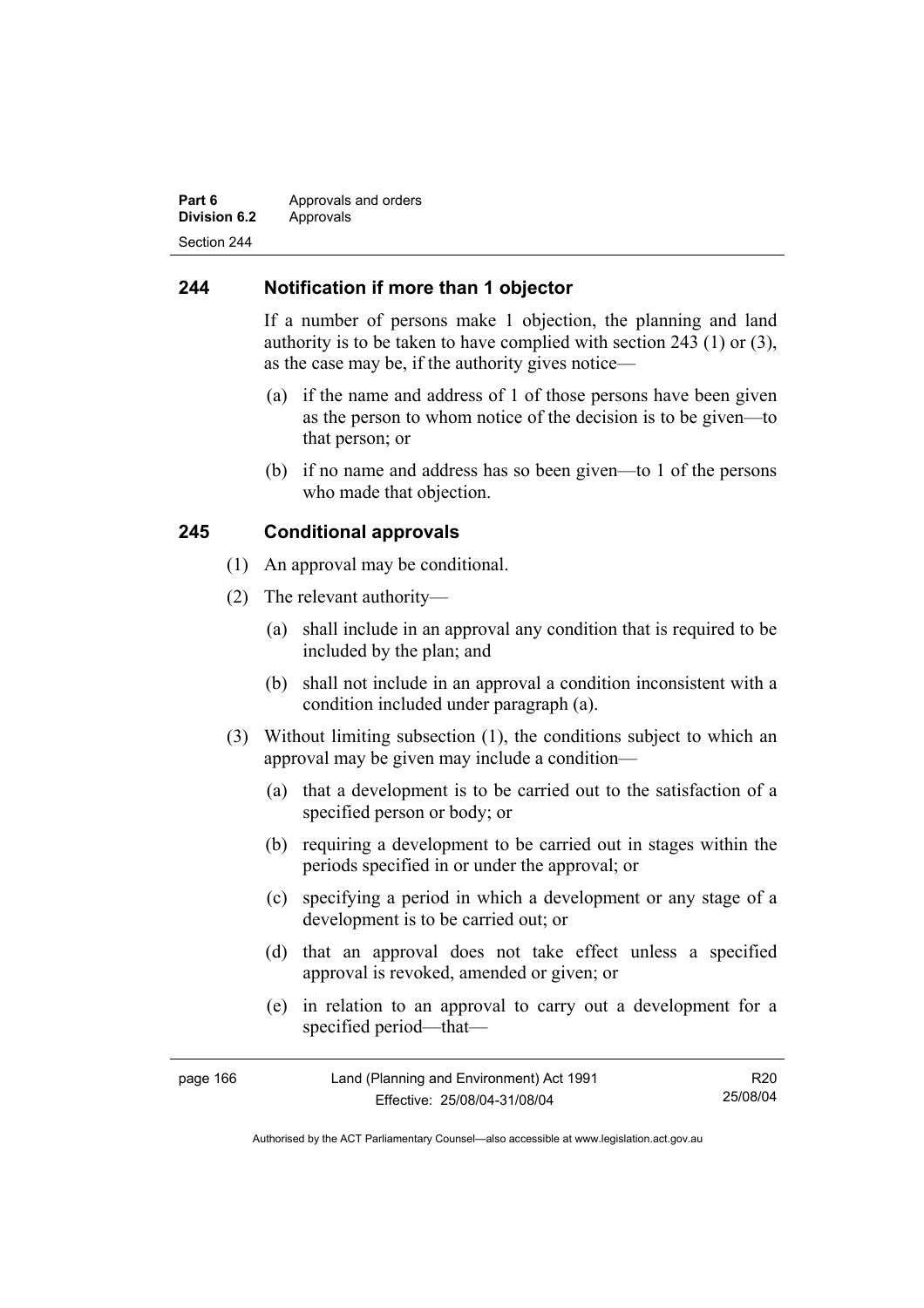- (i) building works or other works carried out in or on a place the subject of the approval are to be removed at the end of that period; or
- (ii) the place is to be restored to a specified state at the end of that period; or
- (f) that a bond be entered into securing performance against the conditions of an approval; or
- (g) that the applicant is to enter into an agreement with the Minister for the conservation of the heritage significance of places specified in the heritage places register; or
- (h) that a development be carried out to a specified standard; or
- (i) that specified works, services or facilities that the relevant authority considers reasonable in the circumstances—
	- (i) be provided by the applicant on or to a place the subject of the approval, or on or to another place; or
	- (ii) be paid for in whole or in part by the applicant; or
	- (iii) be provided on or to a place the subject of the approval by agreement between the applicant and the Minister responsible for the provision of the works, services or facilities; or
- (j) that plans, drawings or other documents be prepared by the applicant and lodged with the planning and land authority for approval before the development or a specified part of it is begun; or
- (k) requiring changes to be made to any plan, drawing or other document forming part of the application for approval; or
- (l) that the applicant give to the planning and land authority a further assessment by a valuer that complies with section  $226$  (1) (b).

page 167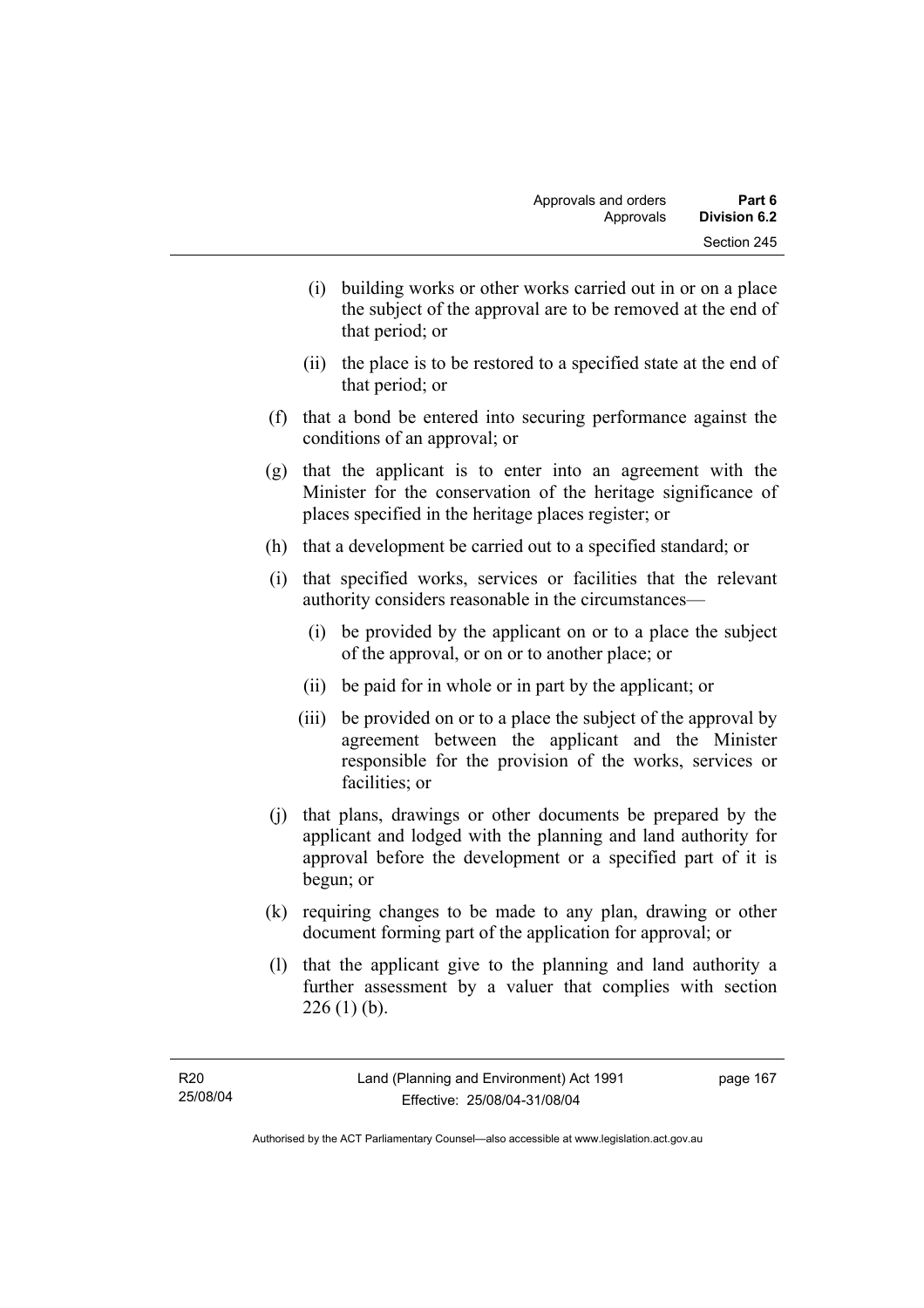| Part 6       | Approvals and orders |  |
|--------------|----------------------|--|
| Division 6.2 | Approvals            |  |
| Section 245A |                      |  |

 (4) The planning and land authority may approve an amendment to a plan, drawing or other document approved under subsection (3) (j) if the amendment is not inconsistent with section 230 (4) or an approval under subsection (3) (j).

# **Subdivision 6.2.4 Reconsideration of applications for approval**

#### **245A Definitions for sdiv 6.2.4**

In this subdivision:

*new application*—see section 246 (2).

*original application*—see section 246 (1) (a).

*original decision*—see section 246 (1) (a).

### **246 Applications for reconsideration**

- (1) This section applies if—
	- (a) an application (the *original application*) has been approved or refused (the *original decision*) by the planning and land authority; and
	- (b) either—
		- (i) an application has not previously been made under this section for reconsideration of the original decision; or
		- (ii) an application has been previously made and the original decision was taken to be confirmed under section 246B (No action by planning and land authority within time).
- (2) The applicant for the original application may apply (the *new application*) for reconsideration of the original decision.
- (3) The new application must be made within—

R20 25/08/04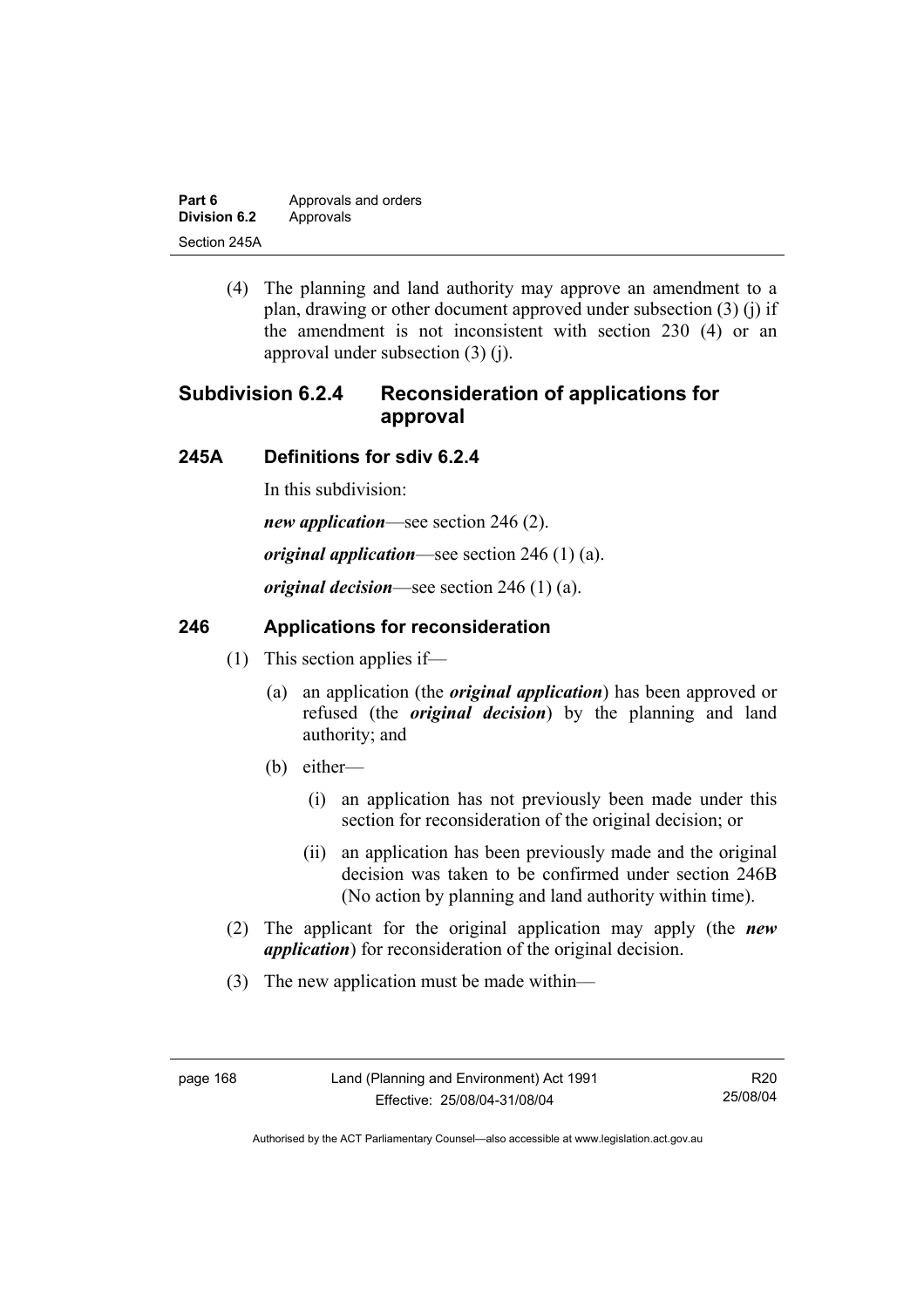- (a) 4 weeks after the day the applicant is told about the decision by the planning and land authority; or
- (b) any longer period allowed by the planning and land authority, either before or after the end of the 4 weeks.
- (4) The application must set out the grounds on which reconsideration of the original decision is sought.
- (5) The making of the application for reconsideration of the original decision automatically stays the operation of the decision.

## **246A Reconsideration of decisions**

- (1) Within 4 weeks after the day the planning and land authority receives the new application, the authority must—
	- (a) reconsider the original decision; and
	- (b) after reconsideration—
		- (i) make any decision in substitution for the original decision that the authority could have made on the original application; or
		- (ii) confirm the original decision.
- (2) The 4 weeks mentioned in subsection (1) may be extended for a stated period by agreement between the planning and land authority and the applicant.
- (3) In reconsidering the original decision, the planning and land authority—
	- (a) need not give notice of the new application under section 229; but
	- (b) must give written notice of the new application to anyone who objected to the grant of approval for the original application, allow the person reasonable time (that is not shorter than 2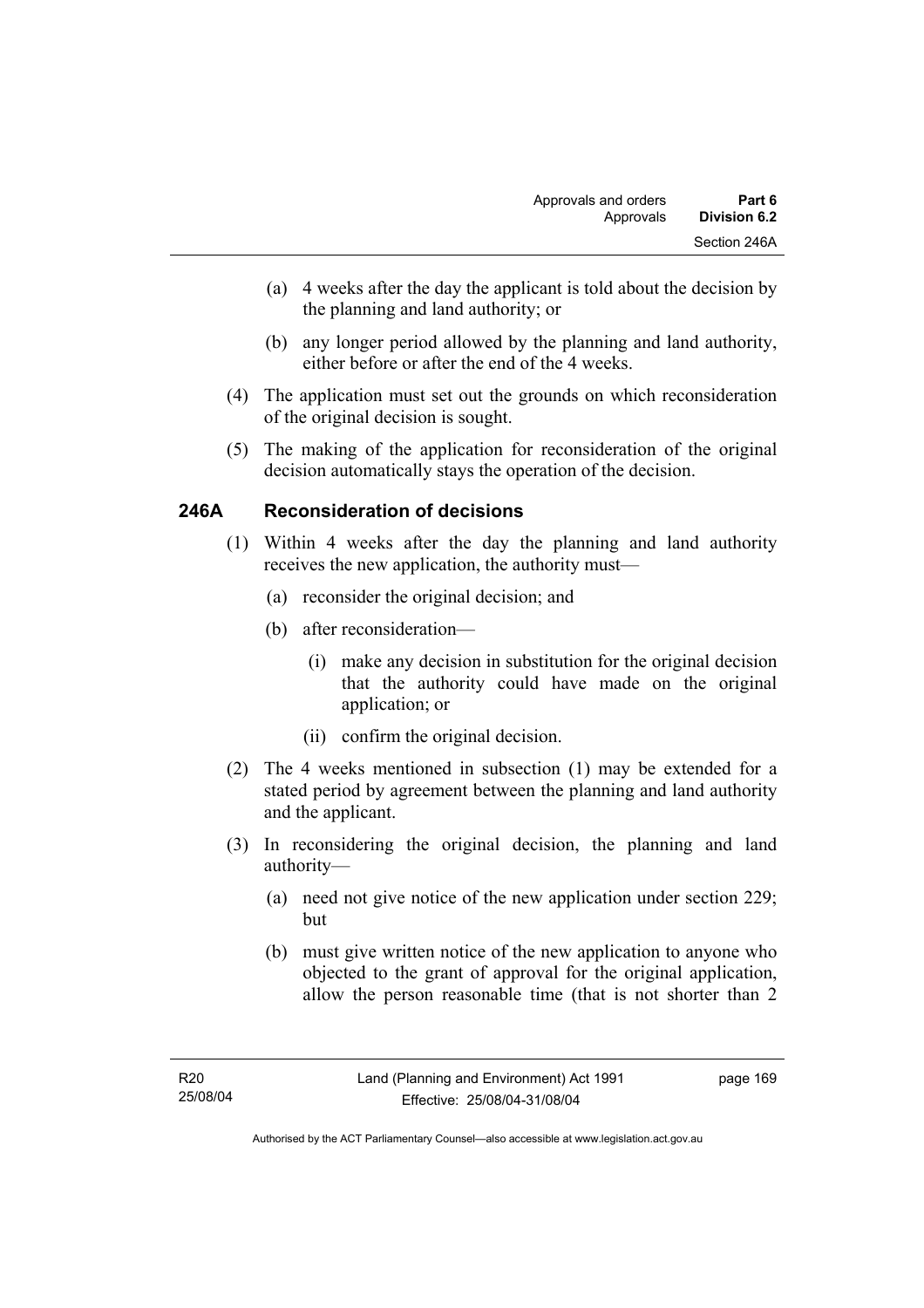| Part 6              | Approvals and orders |  |
|---------------------|----------------------|--|
| <b>Division 6.2</b> | Approvals            |  |
| Section 246B        |                      |  |

weeks) to make a submission on the new application, and consider any submission made within the time allowed.

- (4) Also, in reconsidering the original decision, the planning and land authority—
	- (a) must consider any information available to it when it made the original decision and information given in the new application; and
	- (b) may consider any other relevant information.

#### **Examples of other relevant information**

- 1 information from submissions by objectors
- 2 information from an assessment or panel ordered under section 236
- *Note* An example is part of the Act, is not exhaustive and may extend, but does not limit, the meaning of the provision in which it appears (see Legislation Act, s 126 and s 132).
- (5) The planning and land authority must ensure that, if the original decision is made on its behalf by a person (the *original decision-maker*), the authority or someone other than the original decision-maker reconsiders the decision.

### **246B No action by planning and land authority within time**

If the planning and land authority does not make a substitute decision, nor confirm the original decision, within the 4 weeks mentioned in section 246A, the planning and land authority is taken to have confirmed the original decision.

#### **246C Notice of decision on reconsideration**

 (1) As soon as practicable after reconsidering the original decision, the planning and land authority must give written notice of the decision on the reconsideration to the applicant and anyone who was given notice of the new application under section 246A (3) (b).

R20 25/08/04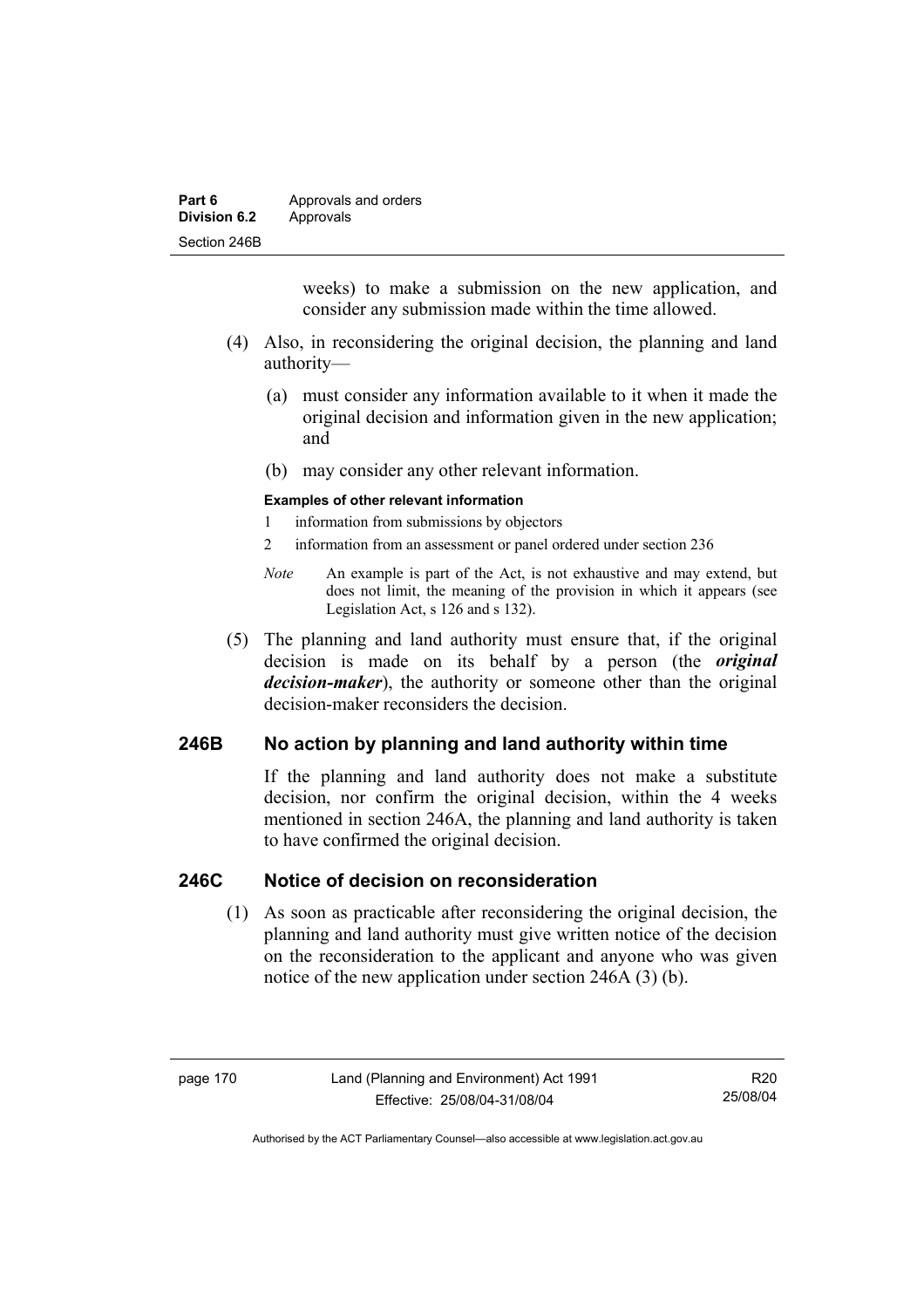(2) The notice must be in accordance with the requirements of the code of practice in force under the *Administrative Appeals Tribunal Act 1989*, section 25B (1).

# **Subdivision 6.2.5 Approvals—miscellaneous**

#### **247 Minor amendments**

- (1) The lessee or an occupier of a place in relation to which an approval is in force may apply in writing to the planning and land authority for an amendment of it.
- (2) The planning and land authority may amend an approval, if satisfied that the amendment—
	- (a) does not change the effect of a condition subject to which the approval was given; and
	- (b) will not cause a significant increase in detriment to any person; and
	- (c) does not change the kind of development approved but only the activity permitted.
- (3) The planning and land authority shall give notice of an amendment—
	- (a) to the person who made the application to amend; and
	- (b) if that person is not the lessee or occupier of the place to which the approval relates—to the lessee; and
	- (c) to each person who had objected under section 237 (Objections—general) to the grant of the approval; and
	- (d) to any relevant Territory authority.
	- *Note* For how documents may be given, see Legislation Act, pt 19.5.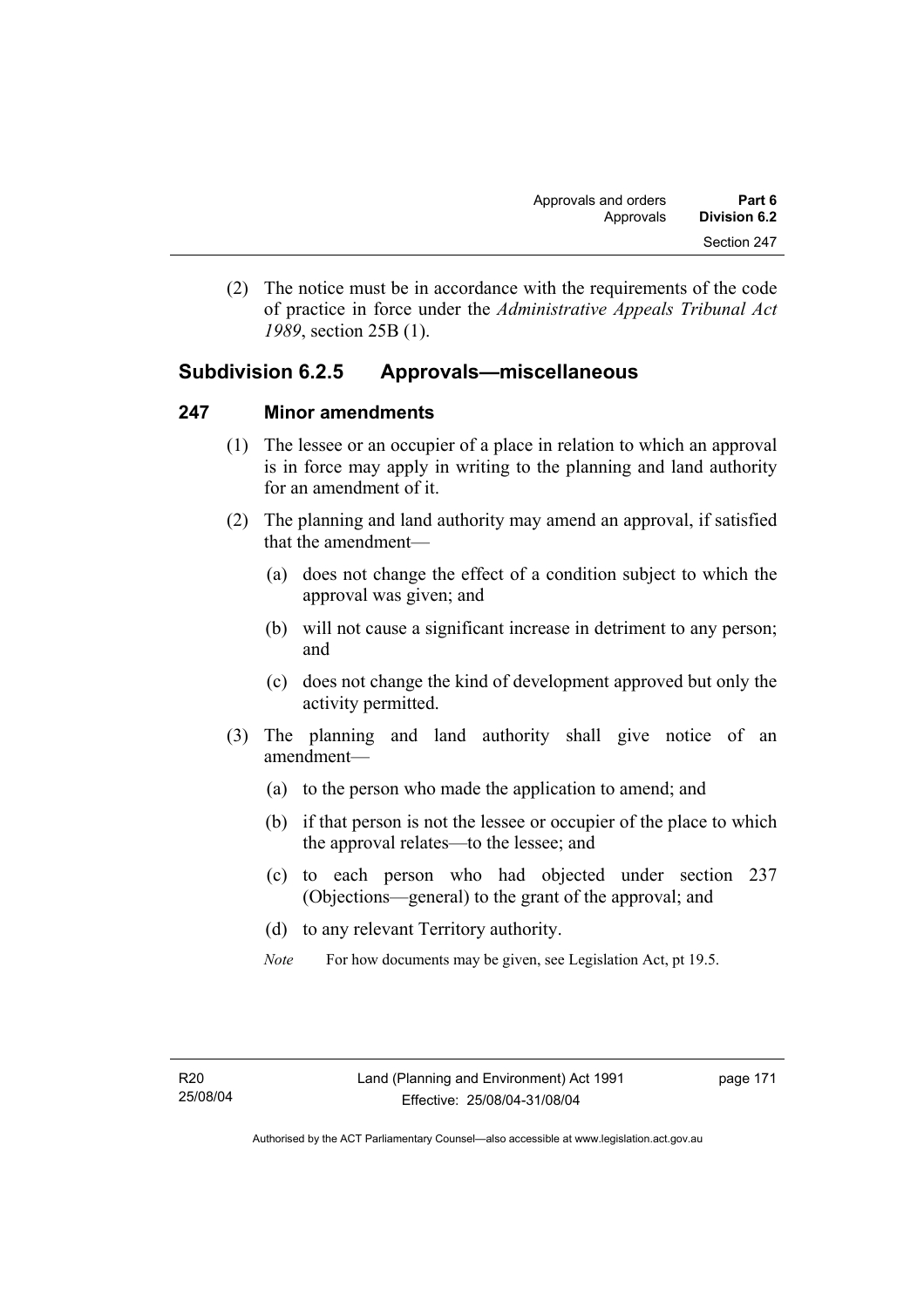| Part 6              | Approvals and orders |  |
|---------------------|----------------------|--|
| <b>Division 6.2</b> | Approvals            |  |
| Section 248         |                      |  |

### **248 Corrections**

If the planning and land authority is satisfied that an approval contains a formal error, the authority must—

- (a) correct the approval; and
- (b) notify the applicant in writing.

#### **249 When approvals take effect**

- (1) This section is subject to section 230 (4) and section 245 (3) (d).
	- *Note* Section 230 (4) prevents an approval of a development application for an activity not permitted by the lease from taking effect until the lease is varied. Section 245 (3) (d) allows a condition to be included in an application for approval that the approval does not take effect until a specified approval is given, amended or varied.
- (2) An approval under section 230 (Approvals) takes effect—
	- (a) if no objection to the relevant application has been made under section 237—on the day the approval is given; or
	- (b) if an objection to the relevant application has been made under section 237 and no application has been made to the AAT for review of the decision within 4 weeks after the day of the decision—on the day after the end of the period of 4 weeks; or
	- (c) if application is made to the AAT for a review of the decision to grant the approval and the tribunal decides to confirm the decision (whether or not a condition is varied, omitted or imposed)—on the day the tribunal makes its decision.
- (3) An approval on reconsideration under division 6.2.4 takes effect on the day the decision granting the approval is given.
- (4) However, the operation of an approval mentioned in subsection (2) (a) or (3) is stayed if application is made to the  $AAT$ for review of the decision to grant the approval.

R20 25/08/04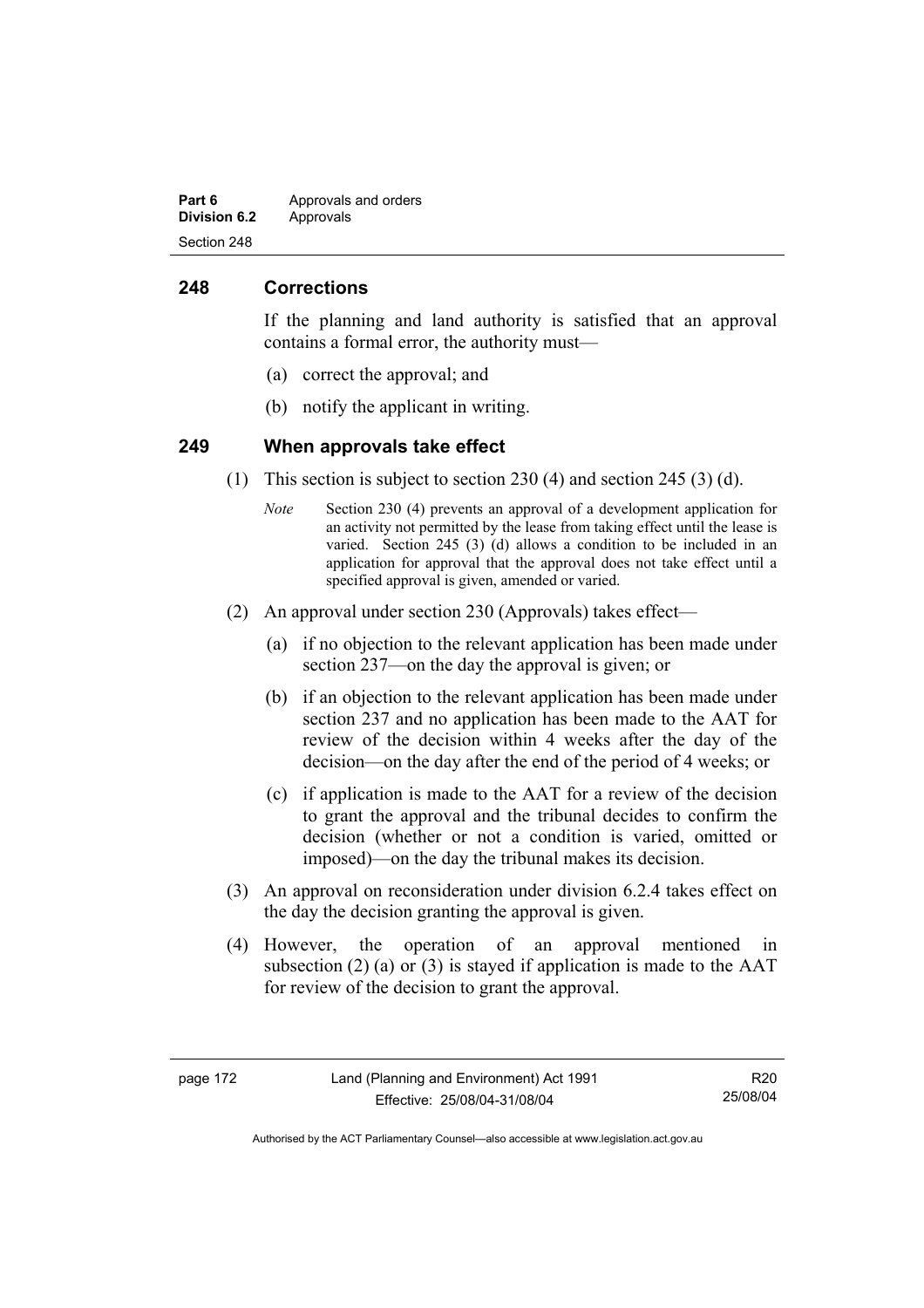(5) The stay of the operation of the approval remains in force until the application for review is decided by the tribunal.

# **250 Execution of approvals for variations of leases**

Subject to division 5.3, if an approval to undertake a development takes effect under section 249, being a development that consists of or includes a variation of a lease, the planning and land authority shall vary the lease in accordance with the terms of the approval.

# **251 End of approvals**

- (1) An approval to undertake a development (other than a development that consists wholly of a variation of a lease) ends if—
	- (a) the development or any stage of the development is not begun within the period specified in the approval; or
	- (b) the development or any stage of the development is not completed within the period specified in the approval; or
	- (c) if no period is specified in an approval for the beginning of the development or any stage of the development—the development or stage of development is not begun within 2 years after the day the approval takes effect.

*Note* For when an approval takes effect, see s 249.

 (2) The end of an approval does not affect anything done under the approval before its end.

## **252 Extension of time**

 (1) The lessee or occupier of a place in relation to which an approval to undertake a development (other than a development that consists wholly of a variation of a lease) applies (being an approval that specifies the date for the completion of the development or any stage of the development) may, before the end of the approval, apply to the planning and land authority for an extension of the period within which to complete the development or any stage of it.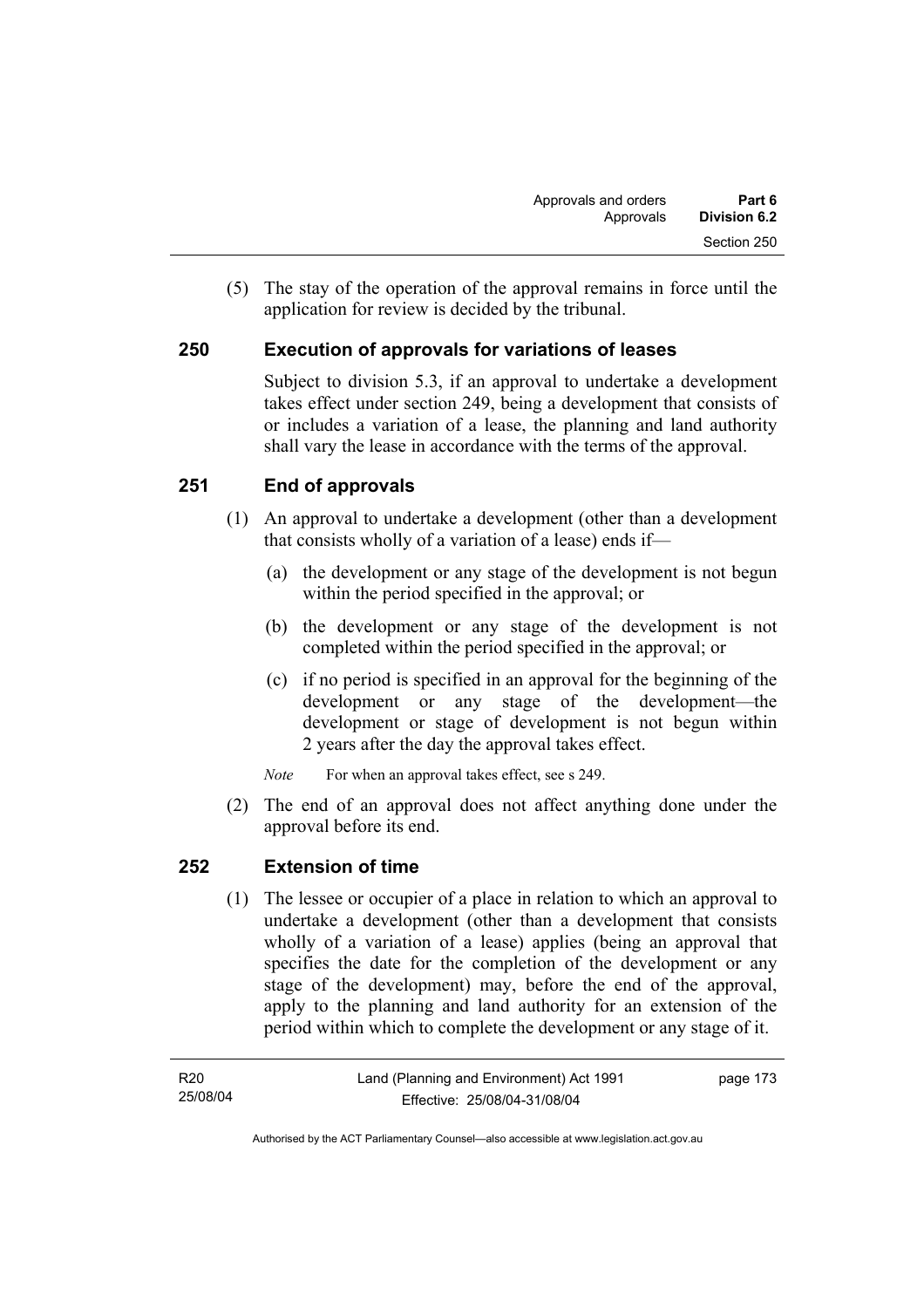| Part 6       | Approvals and orders |  |
|--------------|----------------------|--|
| Division 6.2 | Approvals            |  |
| Section 253  |                      |  |

 (2) On receipt of an application under subsection (1), the planning and land authority may extend the period within which the development, or the stage of the development, is to be completed.

#### **253 Revocation of approval**

A relevant authority may revoke an approval given by the authority—

- (a) if satisfied that the approval was obtained by fraud or misrepresentation; or
- (b) if the approval is in relation to a place that is specified in the heritage places register or interim heritage places register—if the applicant is convicted of an offence under this part.

# **Subdivision 6.2.6 Powers of Supreme Court**

#### **253A Injunctions to require compliance with approvals**

- (1) This section applies if a person (the *relevant person*) has failed, is failing, or proposes to fail, to do something in accordance with the terms of an approval.
- (2) The planning and land authority or anyone else may apply to the Supreme Court for an injunction requiring the relevant person to do the thing.
- (3) On application under subsection (2), the Supreme Court may grant an injunction requiring the relevant person to do the thing.
- (4) The Supreme Court may grant an injunction requiring the relevant person to do a thing—
	- (a) if satisfied that the person has failed to do the thing, whether or not it appears to the court that the person intends to fail again, or to continue to fail, to do the thing; or
	- (b) if it appears to the court that, if an injunction is not granted, it is likely the person will fail to do the thing, whether or not the

| page 174 | Land (Planning and Environment) Act 1991 | R20      |
|----------|------------------------------------------|----------|
|          | Effective: 25/08/04-31/08/04             | 25/08/04 |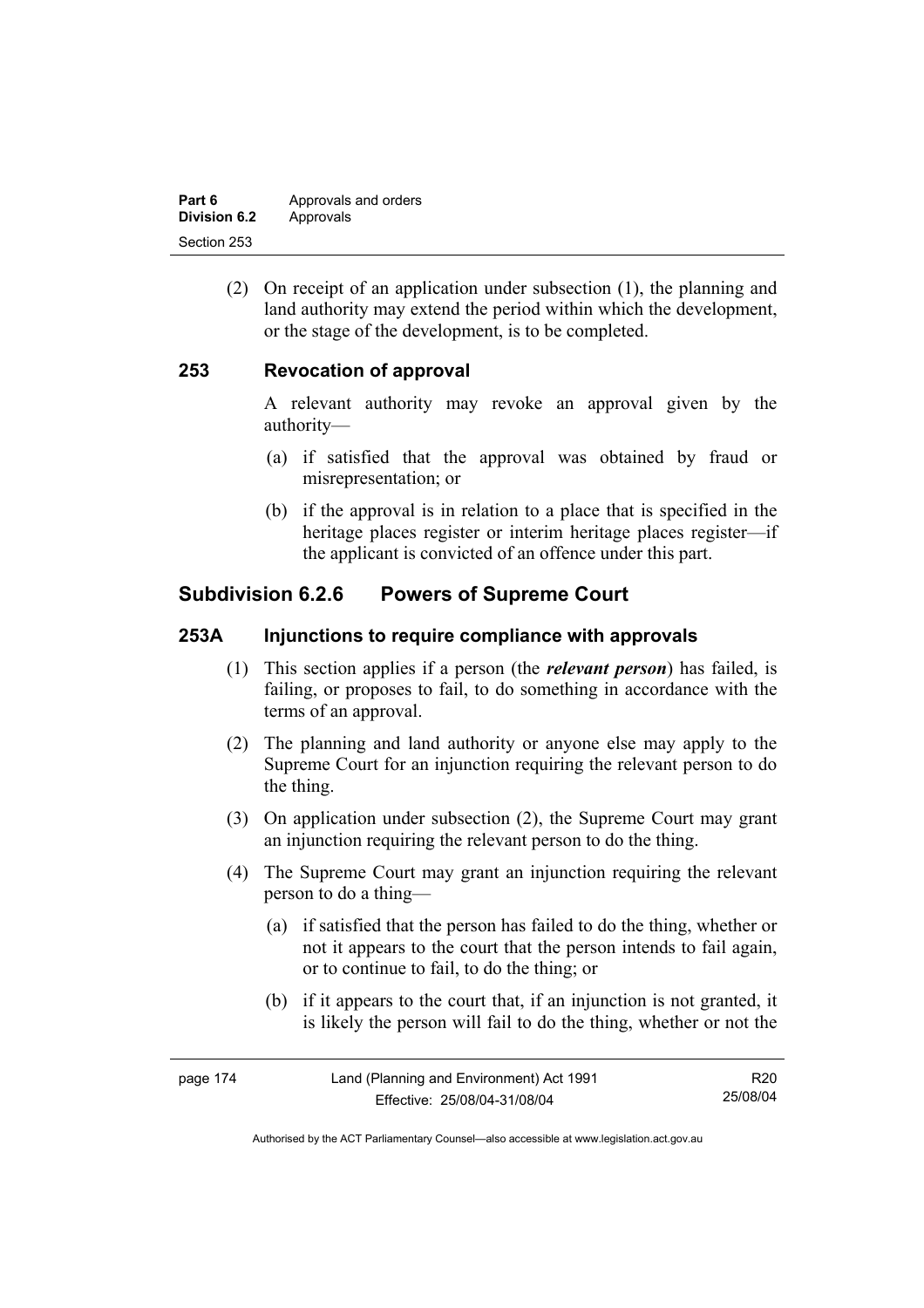person has previously failed to do the thing and whether or not there is an imminent danger of substantial damage to someone else if the person fails to do the thing.

 (5) This section applies whether or not a proceeding for an offence against this part has begun or is about to begin.

# **Division 6.3 Orders**

## **Subdivision 6.3.1 Making of orders**

#### **254 Applications to planning and land authority for orders**

- (1) A person may apply to the planning and land authority for an order directed to 1 or more of the following:
	- (a) the lessee or occupier of a place where a controlled activity was, is being, or is to be, conducted;
	- (b) anyone by whom or on whose behalf a controlled activity was, is being, or is to be, conducted.
- (2) The application must state—
	- (a) the matter about which the order is sought; and
	- (b) the kind of order sought by the person; and
	- (c) each person to whom the order sought is to be directed; and
	- (d) the place in relation to which the order is sought; and
	- (e) the grounds on which the order is sought.
	- *Note* If a form is approved under s 287A for an application, the form must be used.
- (3) The planning and land authority must give written notice of the application to—
	- (a) each person to whom the order sought is to be directed; and

page 175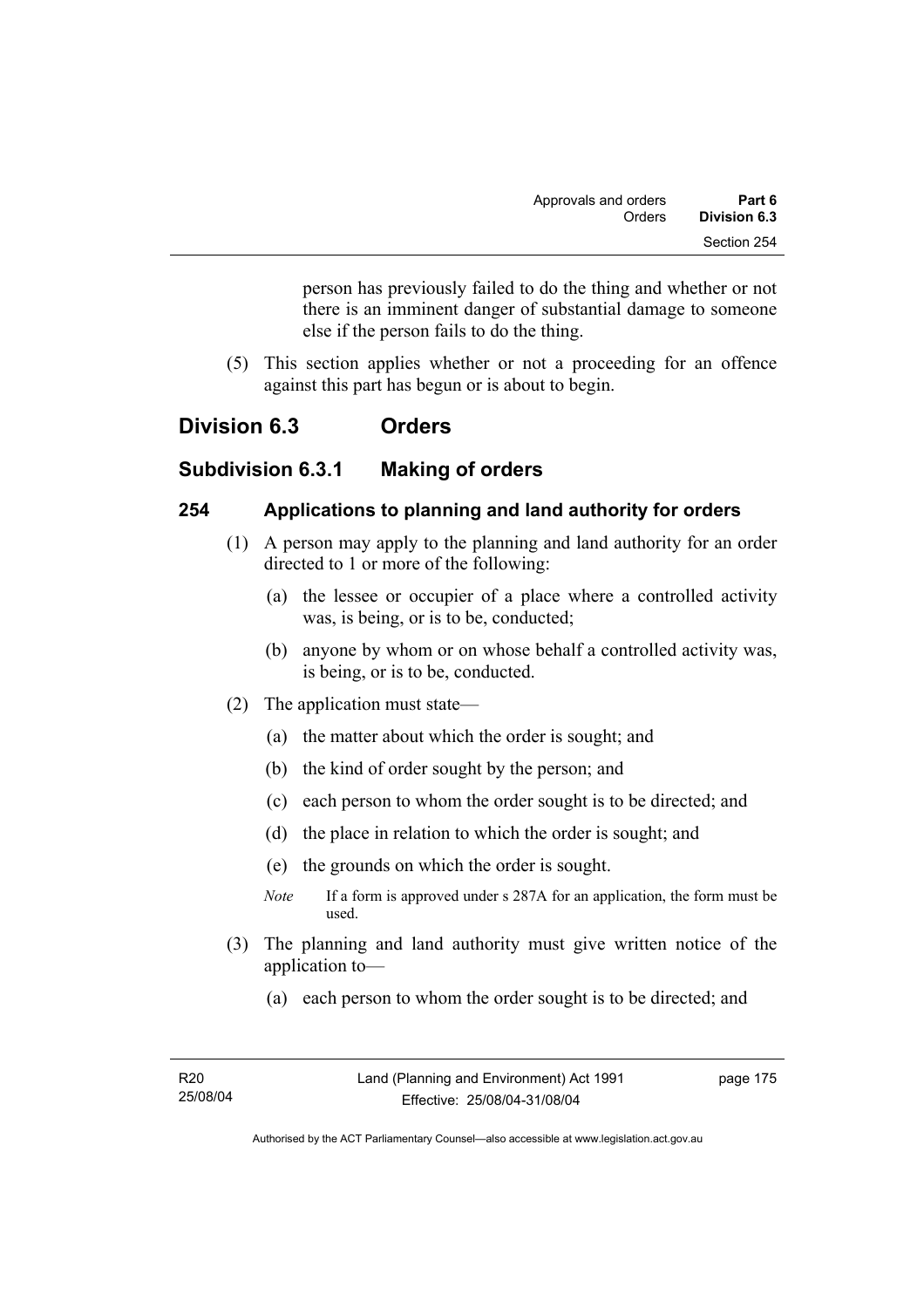| Part 6       | Approvals and orders |  |
|--------------|----------------------|--|
| Division 6.3 | Orders               |  |
| Section 254A |                      |  |

- (b) if different from the person or people mentioned in paragraph (a)—the lessee or occupier of the place in relation to which the order is sought; and
- (c) if the order sought relates to the control of a pest animal or plant—the conservator; and
- (d) if the order sought relates to the pruning of a significant tree under the *Tree Protection (Interim Scheme) Act 2001*—the conservator; and

 (e) if the order sought relates to the parking of a heavy vehicle on residential land under the *Road Transport (Safety and Traffic Management) Regulations 2000*, division 3.1.3—the road transport authority.

*Note* For how documents may be given, see Legislation Act, pt 19.5.

- (4) The notice must—
	- (a) be accompanied by a copy of the application; and
	- (b) contain a statement to the effect that the person to whom it is given may, within 7 days after the day the person is given the notice, make a submission to the planning and land authority about the making of the order.
- (5) The notice may also include any other information that the planning and land authority considers appropriate.

#### **254A Decision on application to planning and land authority for order**

 (1) Before deciding whether to make an order on an application under section 254, the planning and land authority must consider any submission made by a person within 7 days after the day the person was given notice of the application under that section.

R20 25/08/04

*Note* For restrictions on pruning etc a significant tree, see *Tree Protection (Interim Scheme) Act 2001*, s 10.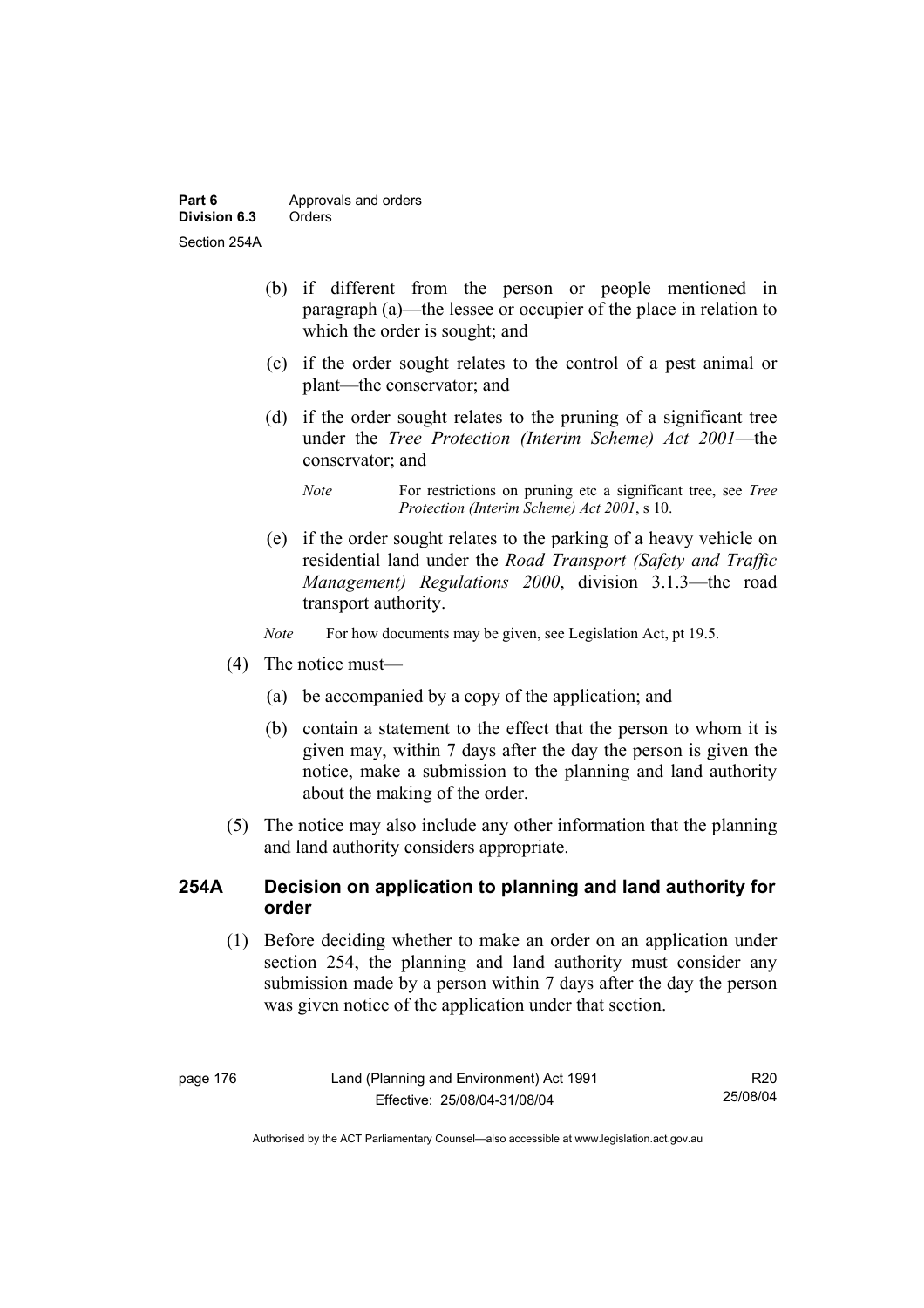- (2) The planning and land authority may decide—
	- (a) to make an order of the kind sought; or
	- (b) to make an order (including a different kind of order) that is not more onerous than the order sought; or
	- (c) not to make an order.

#### **Example of less onerous order—par (b)**

A person applies for an order for the demolition of an unapproved structure but the planning and land authority makes an order that a development application be lodged for the structure within a stated period and, if the application is not lodged within that period or is not approved, the structure is to be demolished.

- *Note* An example is part of the Act, is not exhaustive and may extend, but does not limit, the meaning of the provision in which it appears (see Legislation Act, s 126 and s 132).
- (3) An order may be directed to 1 or more of the following:
	- (a) the person against whom the order is sought to be directed;
	- (b) if the planning and land authority considers that the order would be more appropriately directed to someone else mentioned in section 254 (3) (a) or (b)—that person.
- (4) The planning and land authority is to be taken to have refused to make the order applied for under section 254 if the authority fails to decide the application before the end of the period prescribed under the regulations.
- (5) The planning and land authority must refuse to make an order about the use or management of land in a way that fails to control a pest animal or plant if—
	- (a) there is a written agreement between the lessee or occupier of the land and the Environment Minister about control of the propagation of the pest animal or plant; and
	- (b) the authority is satisfied that the lessee or occupier is giving effect to the agreement.

page 177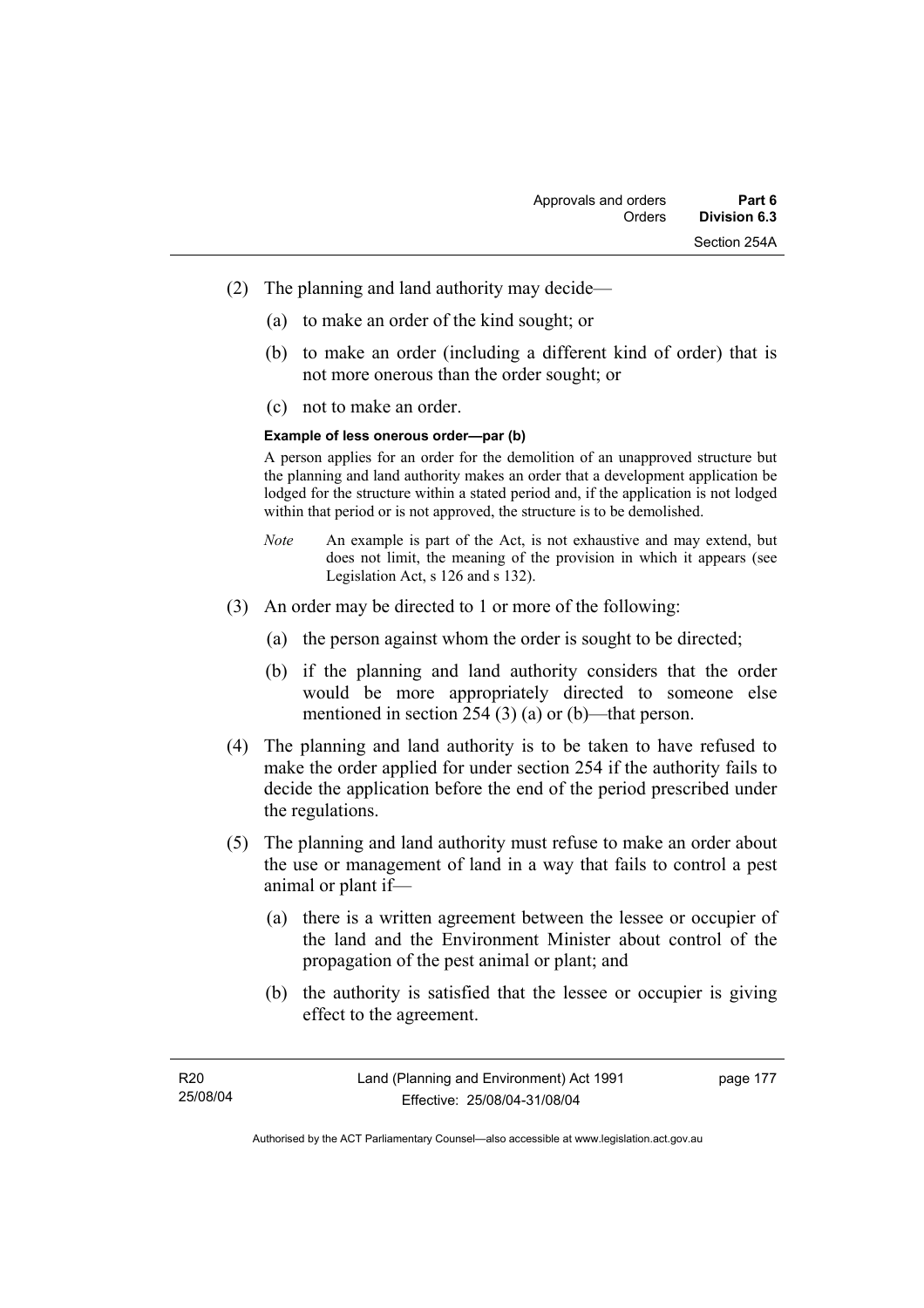| Part 6       | Approvals and orders |
|--------------|----------------------|
| Division 6.3 | Orders               |
| Section 255  |                      |

### **255 Proposed orders on planning and land authority's own initiative**

- (1) This section applies if the planning and land authority proposes, on the authority's own initiative, to make an order (the *proposed order*) directed to 1 or more of the following:
	- (a) the lessee or occupier of a place where a controlled activity was, is being, or is to be, conducted;
	- (b) anyone by whom or on whose behalf a controlled activity was, is being, or is to be, conducted.
- (2) The planning and land authority must give written notice of the proposed order to—
	- (a) each person to whom the proposed order is directed; and
	- (b) if different from the person or people mentioned in paragraph (a)—the lessee or occupier of the place in relation to which the proposed order is to apply; and
	- (c) if the proposed order relates to the control of a pest animal or plant—the conservator; and
	- (d) if the proposed order relates to the pruning of a significant tree under the *Tree Protection (Interim Scheme) Act 2001*—the conservator; and
		- *Note* For restrictions on pruning etc a significant tree, see *Tree Protection (Interim Scheme) Act 2001*, s 10.
	- (e) if the proposed order relates to the parking of a heavy vehicle on residential land under the *Road Transport (Safety and Traffic Management) Regulations 2000*, division 3.1.3—the road transport authority.
	- *Note* For how documents may be given, see Legislation Act, pt 19.5.
- (3) The notice must state—
	- (a) each person to whom the proposed order is directed; and

| page 178 | Land (Planning and Environment) Act 1991 | R20      |
|----------|------------------------------------------|----------|
|          | Effective: 25/08/04-31/08/04             | 25/08/04 |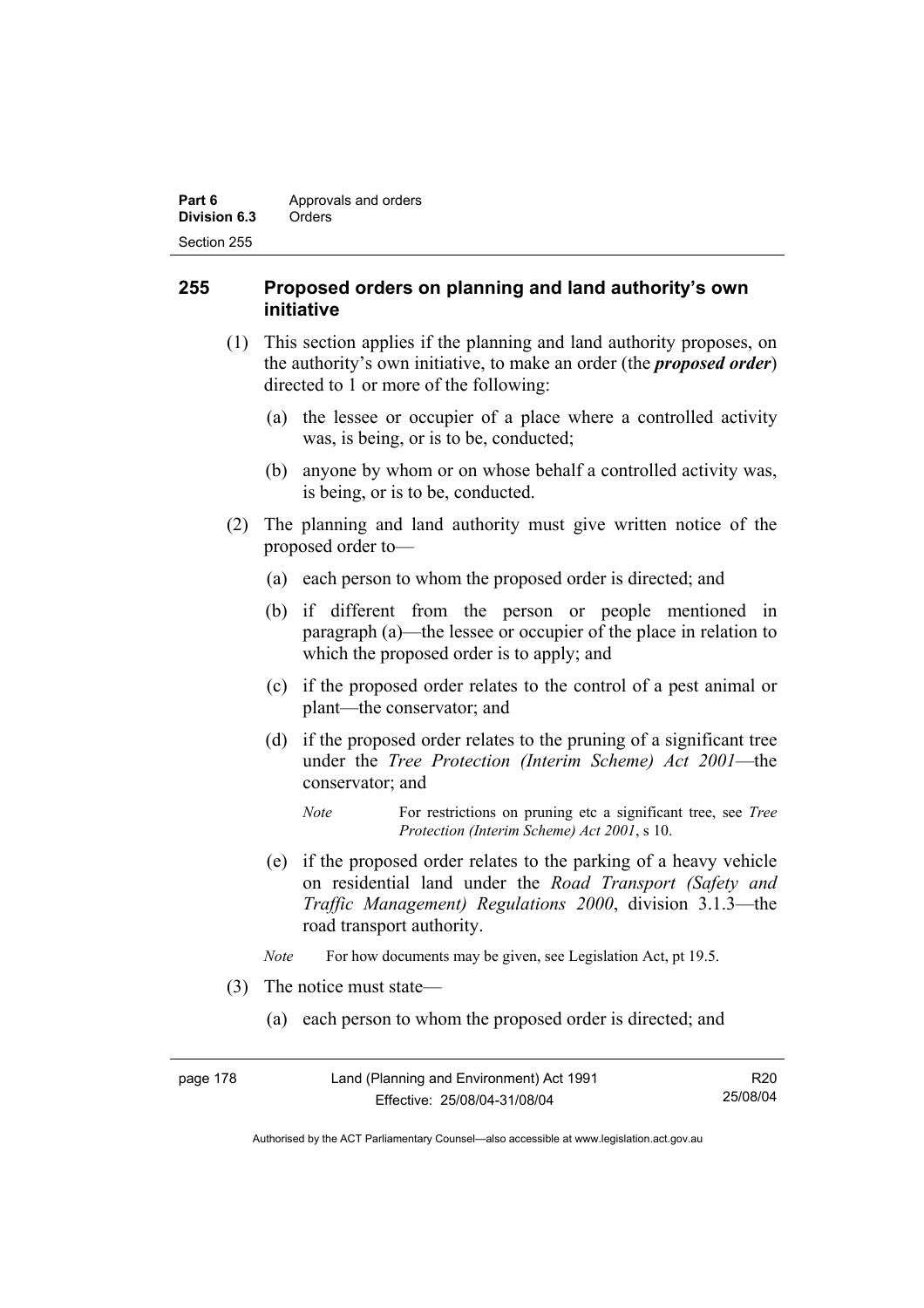- (b) the terms of the proposed order and the place in relation to which it is to apply; and
- (c) the grounds for making the proposed order; and
- (d) when the proposed order will take effect; and
- (e) if appropriate—
	- (i) the period for compliance with the proposed order; and
	- (ii) when the proposed order will end (including, for example, on the happening of an event stated in the order).
- *Note* An example is part of the Act, is not exhaustive and may extend, but does not limit, the meaning of the provision in which it appears (see Legislation Act, s 126 and s 132).
- (4) Also, the notice must contain a statement to the effect that the person to whom it is given may, within 7 days after the day the person receives the notice, make a submission to the planning and land authority about the making of the proposed order.
- (5) Further, the notice may include any other information that the planning and land authority considers appropriate

## **256 Decision on proposed order on planning and land authority's own initiative**

- (1) Before deciding whether to make the proposed order mentioned in section 255, the planning and land authority must consider any submission made by a person within 7 days after the day the person was given notice of the proposed order under section 255 (2).
- (2) The planning and land authority may decide—
	- (a) to make the proposed order; or
	- (b) to make an order (including a different kind of order) that is not more onerous than the proposed order; or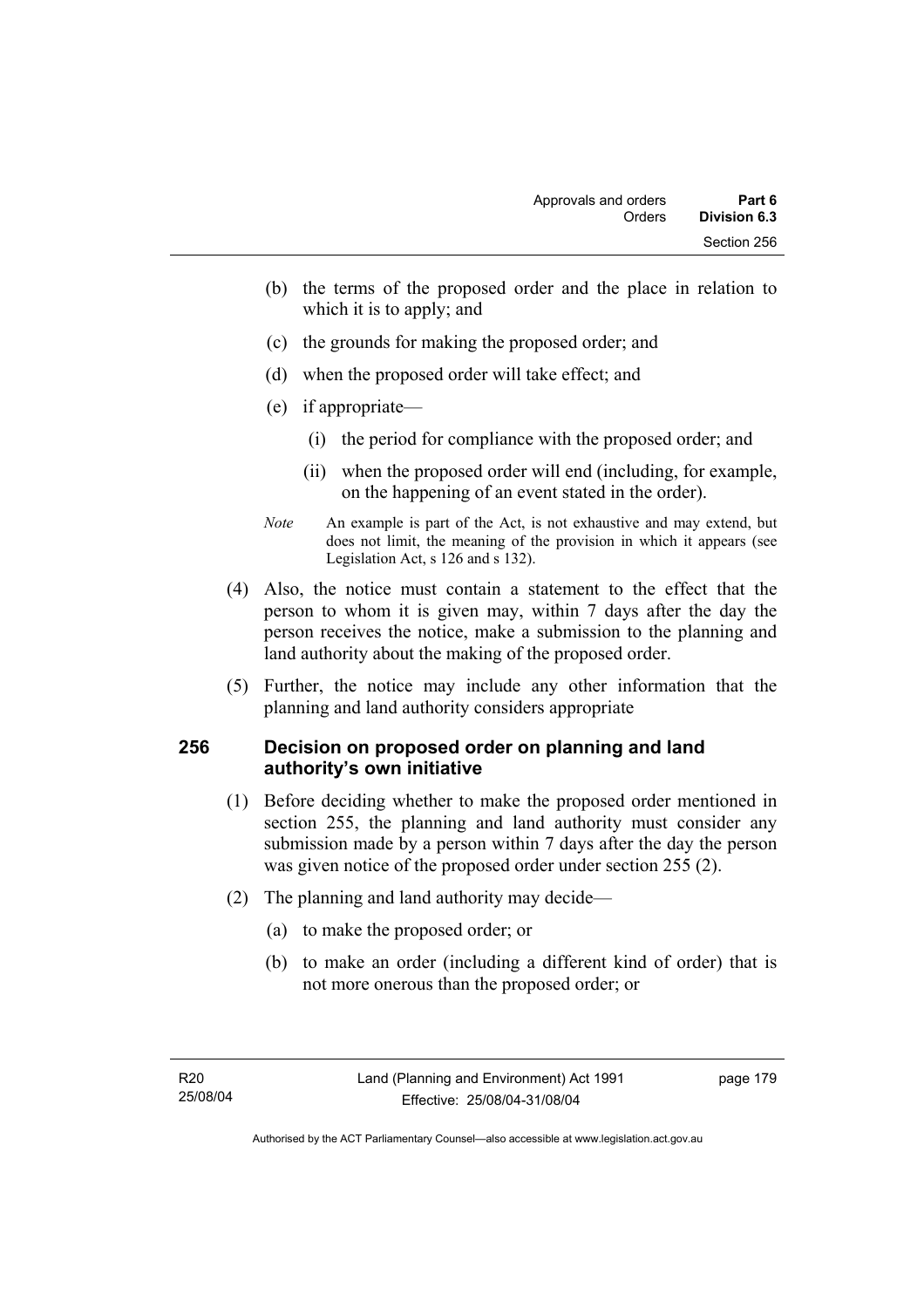| Part 6       | Approvals and orders |
|--------------|----------------------|
| Division 6.3 | Orders               |
| Section 257  |                      |

(c) not to make the proposed order.

#### **Example of less onerous order—par (b)**

an order that requires the doing of an act within a period longer than that stated in the proposed order

- *Note* An example is part of the Act, is not exhaustive and may extend, but does not limit, the meaning of the provision in which it appears (see Legislation Act, s 126 and s 132).
- (3) An order may be directed to 1 or more of the following:
	- (a) the person against whom the proposed order is directed; or
	- (b) if the planning and land authority considers that the order would be more appropriately directed to someone else mentioned in section 255 (2) (a) or (b)—that person.

#### **257 Content of orders**

- (1) An order must state—
	- (a) that it is an order under this Act made by the planning and land authority; and
	- (b) each person to whom the order is directed; and
	- (c) anyone else who is bound by the order (see section 257B); and
	- (d) the terms of the order and the place in relation to which the order applies; and
	- (e) the grounds on which the order is made; and
	- (f) when the order takes effect; and
	- (g) if appropriate—
		- (i) the period for compliance with the order; and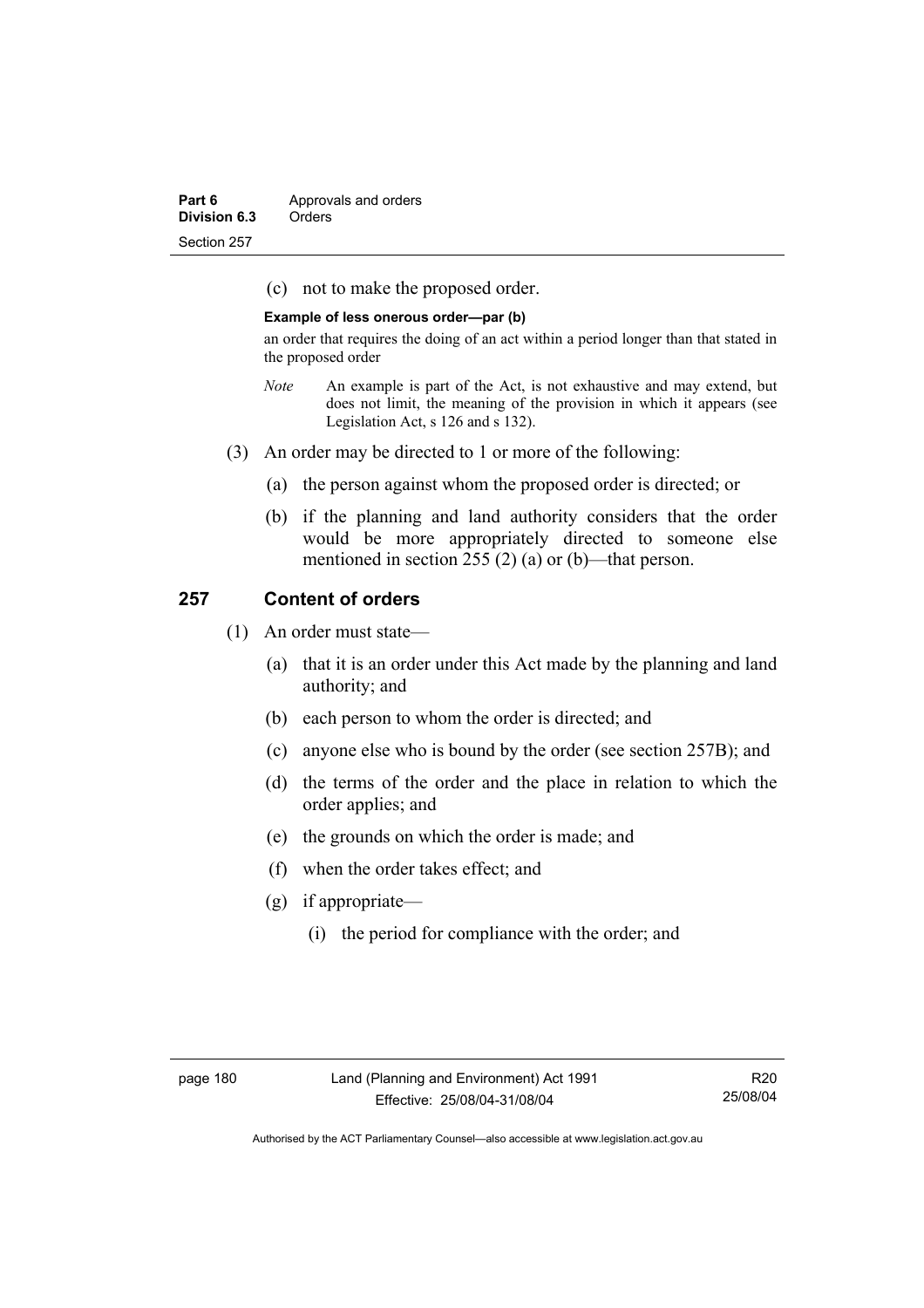- (ii) when the order ends (including, for example, on the happening of an event stated in the order).
- *Note* An example is part of the Act, is not exhaustive and may extend, but does not limit, the meaning of the provision in which it appears (see Legislation Act, s 126 and s 132).
- (2) An order must also contain a statement to the effect that the order operates until it is revoked or ends in accordance with the order.
- (3) An order may direct anyone to whom it is directed—
	- (a) not to begin a development without approval; or
	- (b) to stop carrying out a development without approval; or
	- (c) to stop, or not begin, a controlled activity other than a development; or
	- (d) to comply with the terms of an approval to undertake a development; or
	- (e) to stop carrying out a development other than in accordance with the conditions under which an approval to carry out the development was given; or
	- (f) to demolish a building or structure, or a part of a building or structure, that has been constructed or erected without approval or permission required under a Territory law; or
	- (g) to demolish a building or structure, or a part of a building or structure, that encroaches onto, over or under unleased Territory land without approval granted under a Territory law; or
	- (h) to restore any land, building or structure that has been altered without approval or permission required under a Territory law; or
	- (i) to replace with an identical building or structure any building or structure that has been demolished without approval or permission required under a Territory law; or

| R20      | Land (Planning and Environment) Act 1991 | page 181 |
|----------|------------------------------------------|----------|
| 25/08/04 | Effective: 25/08/04-31/08/04             |          |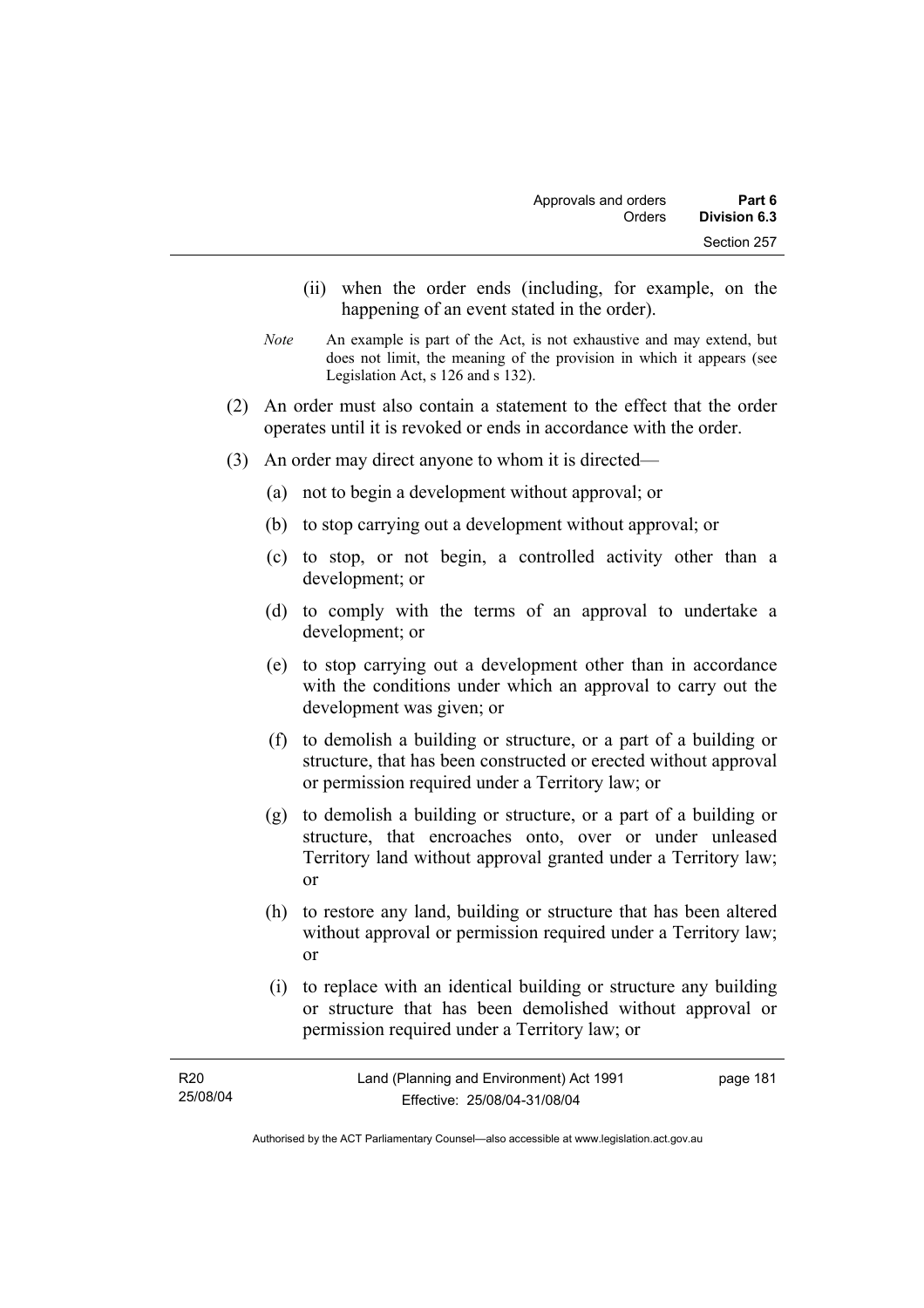- (j) to clean up a leasehold; or
- (k) to prune, in a way stated in the order, a tree, sapling, plant or shrub that overhangs a public place; or
	- *Note* For restrictions on pruning etc a significant tree, see *Tree Protection (Interim Scheme) Act 2001*, s 10.
- (l) to stop carrying out an activity that is likely to cause soil erosion; or
- (m) to stop carrying out an activity that involves destroying, damaging, removing or otherwise interfering with vegetation (living or dead) or removing or otherwise interfering with soil that is—
	- (i) between the banks of a watercourse; or
	- (ii) within 20m of a bank of a watercourse; or
	- (iii) on land having a slope of more than 18° from the horizontal; or
- (n) to manage land held under a rural lease in accordance with the land management agreement applying to it; or
- (o) if the person to whom the order is directed is bound by a land management agreement—to comply with the land management agreement.

### **257A Notice of making of orders**

If the planning and land authority makes an order, the authority must give notice of the making of the order to the following:

- (a) each person to whom the order is directed;
- (b) the applicant (if any) for the order;
- (c) the lessee or occupier of the place in relation to which the order applies;
- (d) the registrar-general;

| page 182 | Land (Planning and Environment) Act 1991 | R20      |
|----------|------------------------------------------|----------|
|          | Effective: 25/08/04-31/08/04             | 25/08/04 |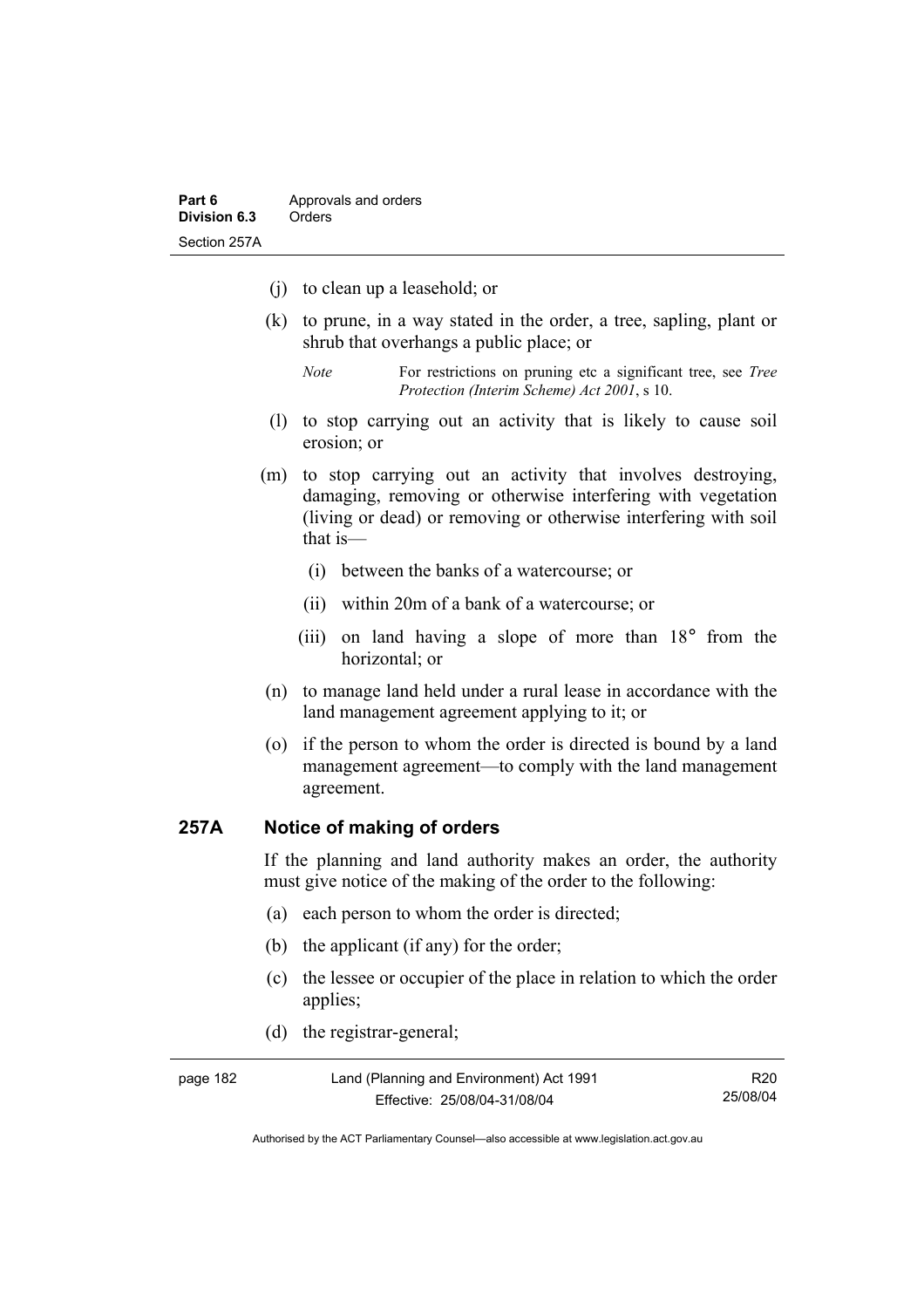- (e) if the order relates to the control of a pest animal or plant—the conservator;
- (f) if the order relates to the pruning of a significant tree under the *Tree Protection (Interim Scheme) Act 2001*—the conservator; and
- (g) if the order relates to the parking of a heavy vehicle on residential land under the *Road Transport (Safety and Traffic Management) Regulations 2000*, division 3.1.3—the road transport authority;
- (h) anyone else whose interests the authority believes are adversely affected by the order.
- *Note* For how documents may be given, see Legislation Act, pt 19.5.

## **257B Who is bound by an order?**

- (1) An order binds each person to whom it is directed.
- (2) If an order binds the lessee of the place to which the order applies, the order also binds anyone who becomes the lessee of the place after the order is made (a *future lessee*) to the same extent as if the order had been directed to that person.
- (3) If an order binds the occupier of the place to which the order applies, the order also binds anyone who becomes an occupier of the place after the order is made (a *future occupier*) to the same extent as if the order had been directed to that person.
- (4) However, subsection (2) or (3) does not apply to an order if the order states that it does not bind a future lessee or a future occupier (as appropriate) of the lease.

## **258 Contravening orders**

- (1) A person commits an offence if—
	- (a) the planning and land authority makes an order directed to the person; and

| R20      | Land (Planning and Environment) Act 1991 | page 183 |
|----------|------------------------------------------|----------|
| 25/08/04 | Effective: 25/08/04-31/08/04             |          |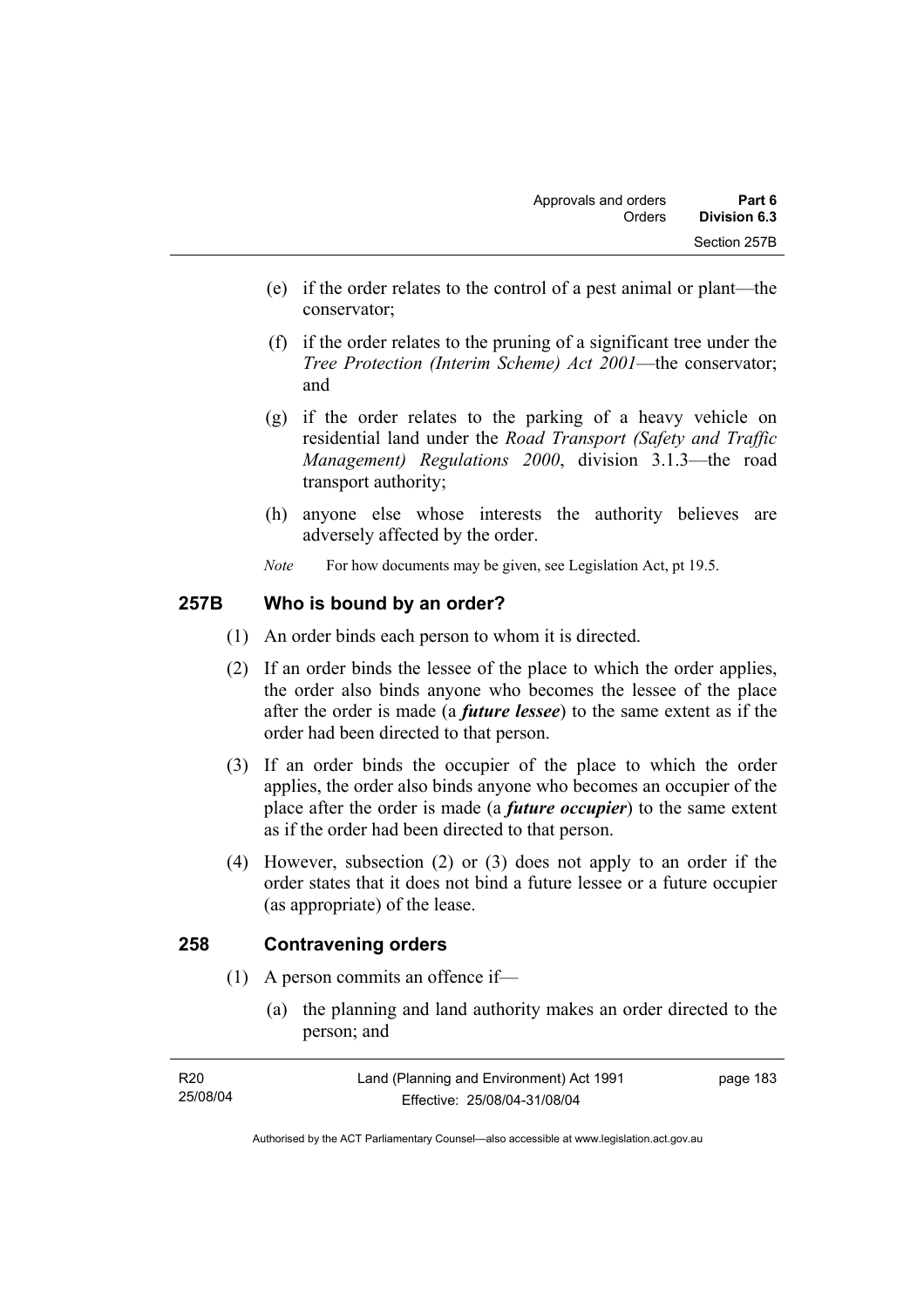- (b) the order requires the person to do, or not do, something stated in the order; and
- (c) the person is given notice of the making of the order (whether by being given a copy of the order or otherwise); and
- (d) the person contravenes the order.

Maximum penalty: the amount stated in schedule 5, column 3 in relation to the activity for which the order was made.

- *Note* A Territory authority is not liable to be prosecuted for an offence against this section (see Legislation Act, s 121).
- (2) An offence against this section is a strict liability offence.

## **258A Ending of orders**

- (1) An order operates until it is revoked or ends in accordance with the order.
- (2) A person who is bound by an order may, in writing, apply to the planning and land authority for the revocation of the order.
- (3) The application must state the grounds on which the revocation of the order is sought.
- (4) The planning and land authority may revoke the order if satisfied, on reasonable grounds, that the order is no longer necessary or appropriate.

#### **258B Notice ending orders**

- (1) If an order ends otherwise than by being revoked, the planning and land authority must give written notice of the ending of the order to the registrar-general.
- (2) If the planning and land authority revokes an order, the authority must give written notice of the revocation to—
	- (a) each person to whom the order was directed; and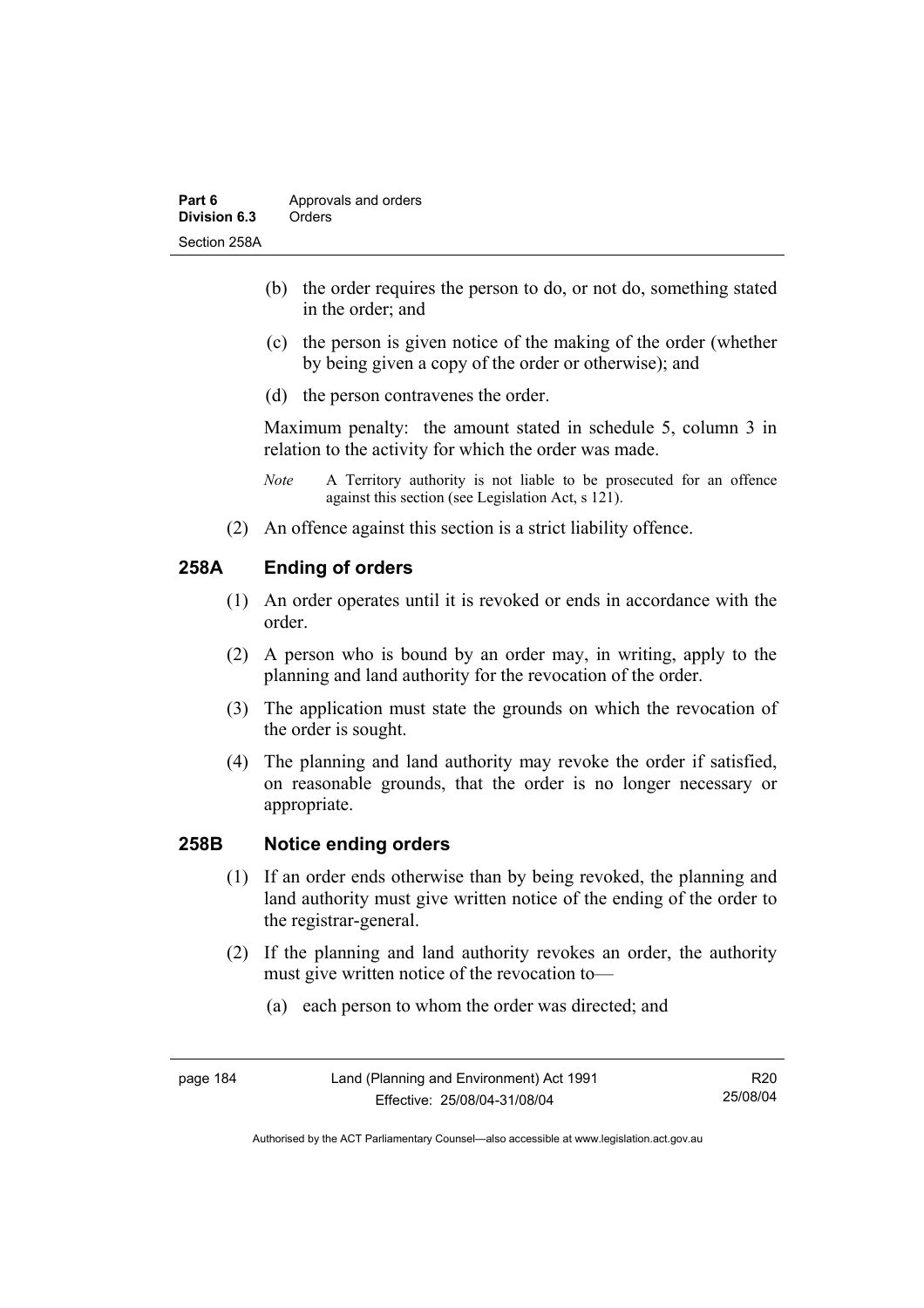- (b) if different from the person or people mentioned in paragraph (a)—the lessee or occupier of the place in relation to which the order applied; and
- (c) the registrar-general.

### **258C Effect of orders about pest animals or plants**

- (1) This section applies if an order relates to the control of a pest animal or plant.
- (2) A person to whom the order is directed is not required to hold a licence under the *Nature Conservation Act 1980* for any action required to comply with the order in relation to the pest animal or plant.

# **Subdivision 6.3.2 Rectification work**

#### **259 Definitions for sdiv 6.3.2**

In this subdivision:

*authorised person*—see section 259C (1).

#### *rectification work* means—

- (a) work in relation to a place where a controlled activity is being conducted to ensure compliance with the approval for the activity; or
- (b) the conduct of an activity required under an order that was not carried out within the period stated in the order.

## **259A Direction to carry out rectification work**

- (1) The planning and land authority may direct 1 or more of the following to carry out rectification work in relation to a controlled activity:
	- (a) the lessee or occupier of a place where the activity was or is being conducted;

| R20      | Land (Planning and Environment) Act 1991 | page 185 |
|----------|------------------------------------------|----------|
| 25/08/04 | Effective: 25/08/04-31/08/04             |          |
|          |                                          |          |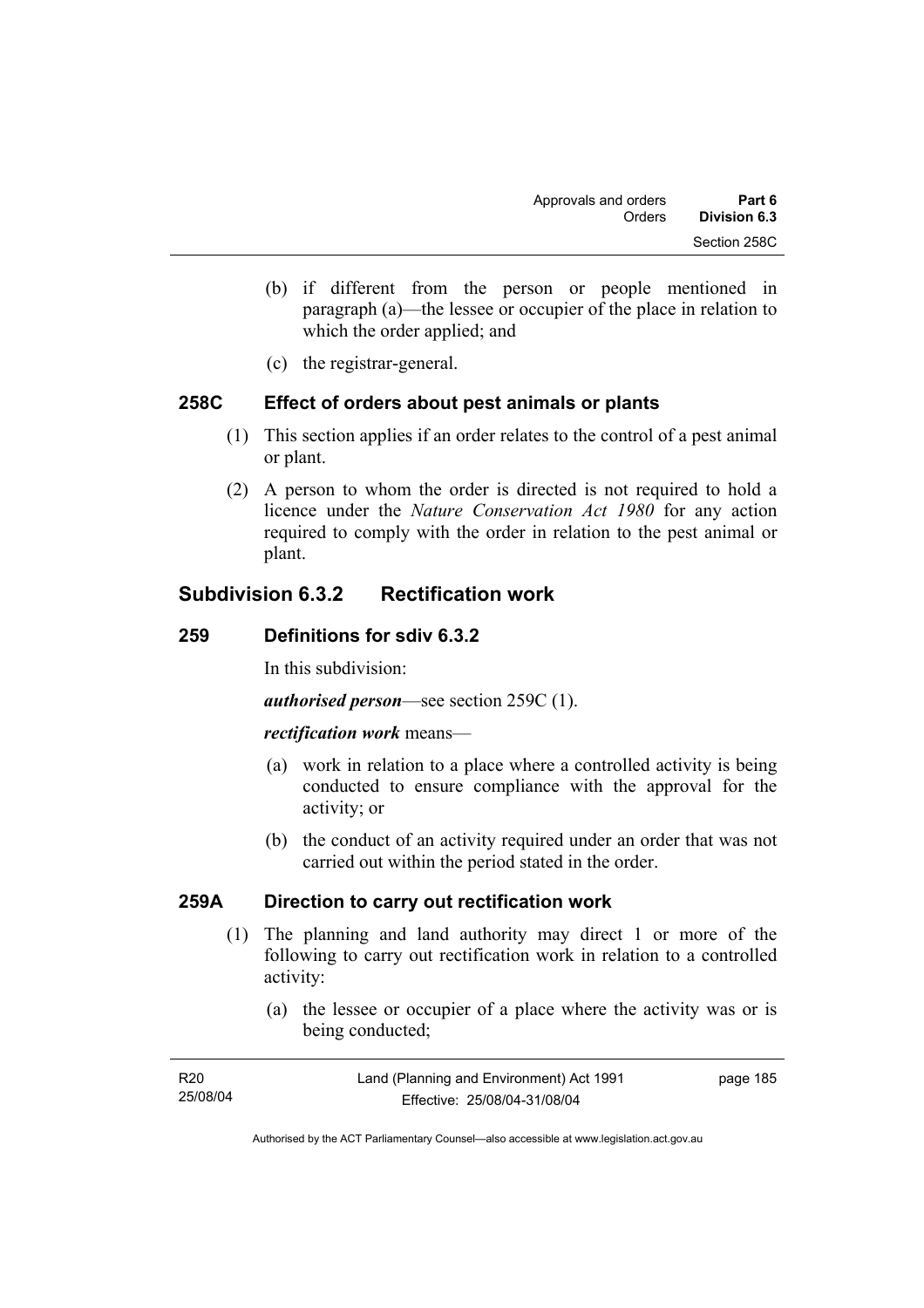- (b) anyone by whom or on whose behalf the activity was or is being conducted.
- (2) The planning and land authority must give notice of the direction to—
	- (a) the person who is required to comply with the direction; and
	- (b) if different from the person mentioned in paragraph (a)—the lessee or occupier of the place to which the direction applies.
	- *Note* For how documents may be given, see Legislation Act, pt 19.5.
- (3) The notice must state—
	- (a) that it is a direction under this Act made by the planning and land authority; and
	- (b) the person who is required to comply with the direction; and
	- (c) the place in relation to which the direction applies; and
	- (d) the rectification work required; and
	- (e) the grounds on which the direction is made; and
	- (f) that the rectification work must be completed within 7 days after the day the notice is given to the person or any longer period stated in the notice.
- (4) The notice must also contain a statement to the effect that, if the rectification work is not completed within the period required by the notice—
	- (a) the planning and land authority may authorise someone else to carry out the work; and
	- (b) the reasonable cost of carrying out the work is a debt to the Territory by the person who is required to comply with the direction.
- (5) This section applies whether or not a proceeding for an offence against this part has been begun or is about to begin.

| page 186 | Land (Planning and Environment) Act 1991 | R <sub>20</sub> |
|----------|------------------------------------------|-----------------|
|          | Effective: 25/08/04-31/08/04             | 25/08/04        |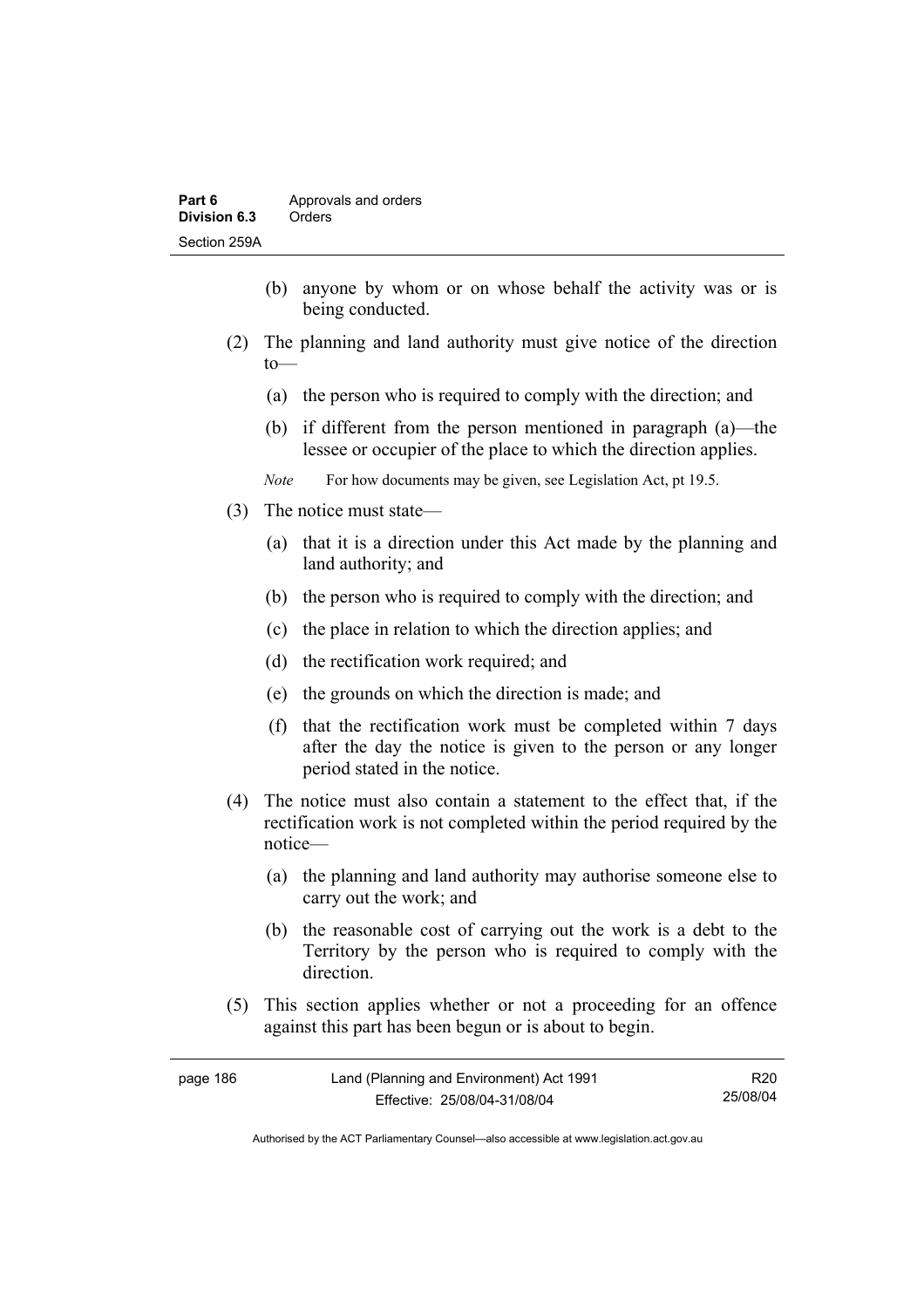### **259B Contravening direction to carry out rectification work**

- (1) A person commits an offence if—
	- (a) the planning and land authority makes a direction to carry out rectification work in relation to a controlled activity; and
	- (b) the person is required to comply with the direction; and
	- (c) the person is given notice of the making of the direction; and
	- (d) the person contravenes the direction.

Maximum penalty: 50 penalty units.

- *Note* A Territory authority is not liable to be prosecuted for an offence against this section (see Legislation Act, s 121).
- (2) An offence against this section is a strict liability offence.

### **259C Authorisation to carry out rectification work**

- (1) The planning and land authority may authorise a person (an *authorised person*) to enter the place to which a direction under section 259A applies to carry out the rectification work required by the notice under that section if the work is not completed within the period required by the notice.
- (2) However, the planning and land authority must not give the authorisation—
	- (a) until the end of the period within which an application may be made to the administrative appeals tribunal for the review of the decision to make the order to which the rectification work relates; or
	- (b) if an application is made to the administrative appeals tribunal for a review of the decision—unless the decision is upheld or the application is withdrawn.
- (3) The authorised person must carry out the rectification work in accordance with the directions of an inspector.

| R20      | Land (Planning and Environment) Act 1991 | page 187 |
|----------|------------------------------------------|----------|
| 25/08/04 | Effective: 25/08/04-31/08/04             |          |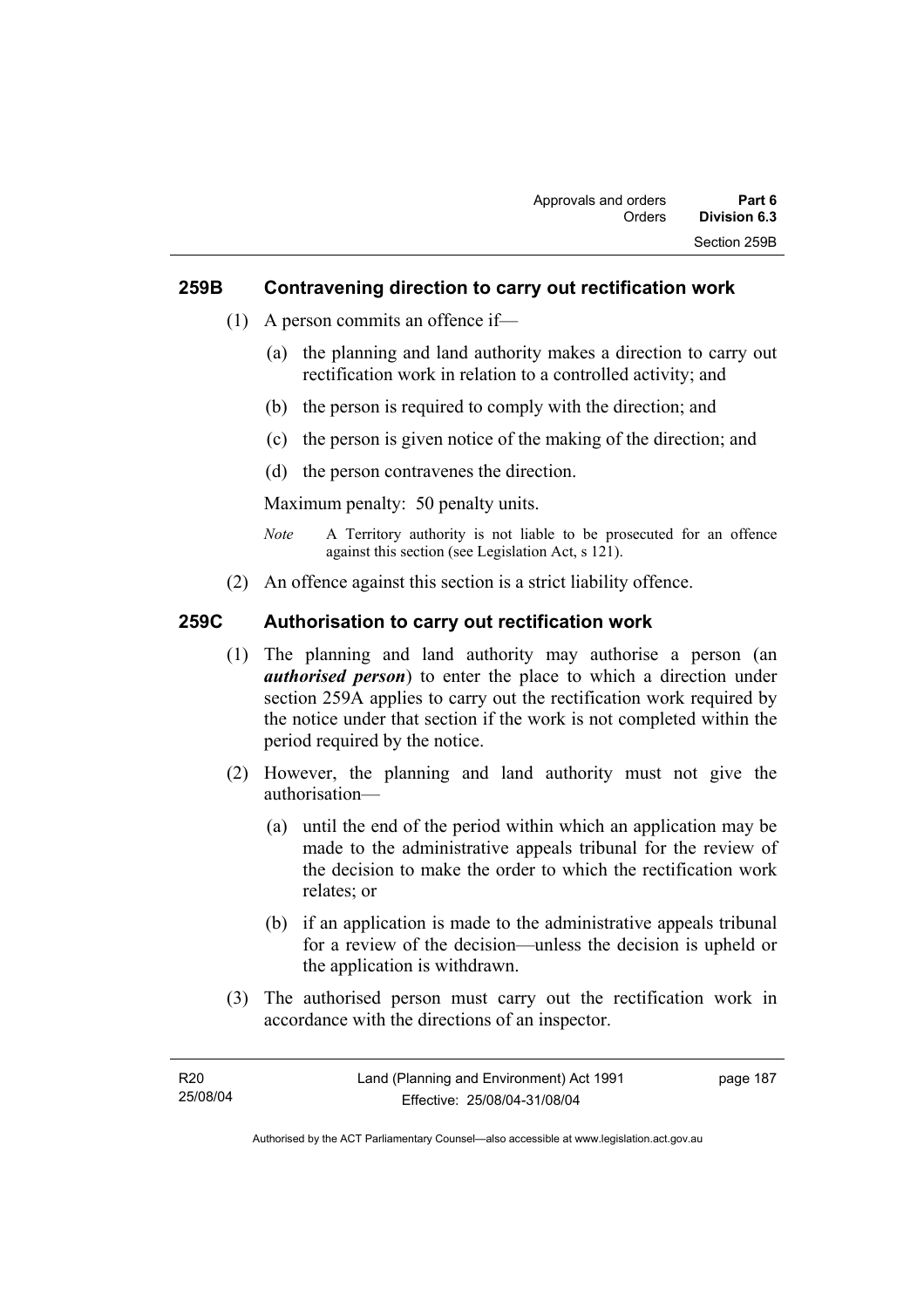### **259D Obstructing etc authorised people**

- (1) A person commits an offence if—
	- (a) the person knows that, or is reckless about the fact that, a person is an authorised person; and
	- (b) the person obstructs, hinders, intimidates or resists the authorised person in the exercise of the person's functions.

Maximum penalty: 50 penalty units, imprisonment for 6 months or both.

(2) Strict liability applies to subsection (1) (b).

#### **259E Liability for cost of rectification work**

The person who is required to comply with a direction under section 259A (Direction to carry out rectification work) must pay to the Territory the reasonable cost of any rectification work carried out by an authorised person to which the direction related.

*Note* An amount owing under a law may be recovered as a debt in a court of competent jurisdiction (see Legislation Act, s 177).

## **259F Determination of criteria for deferral of rectification work cost**

- (1) The planning and land authority may, in writing, determine circumstances when the payment of all or part of the cost of rectification work carried out by an authorised person on a lessee's leasehold may be deferred by the lessee.
- (2) A determination under subsection (1) is a notifiable instrument.

*Note* A notifiable instrument must be notified under the Legislation Act.

#### **259G Application for deferral of rectification work cost**

 (1) A lessee who is required to pay the cost of rectification work carried out on the lessee's leasehold may, in writing, apply to the planning

page 188 Land (Planning and Environment) Act 1991 Effective: 25/08/04-31/08/04 R20 25/08/04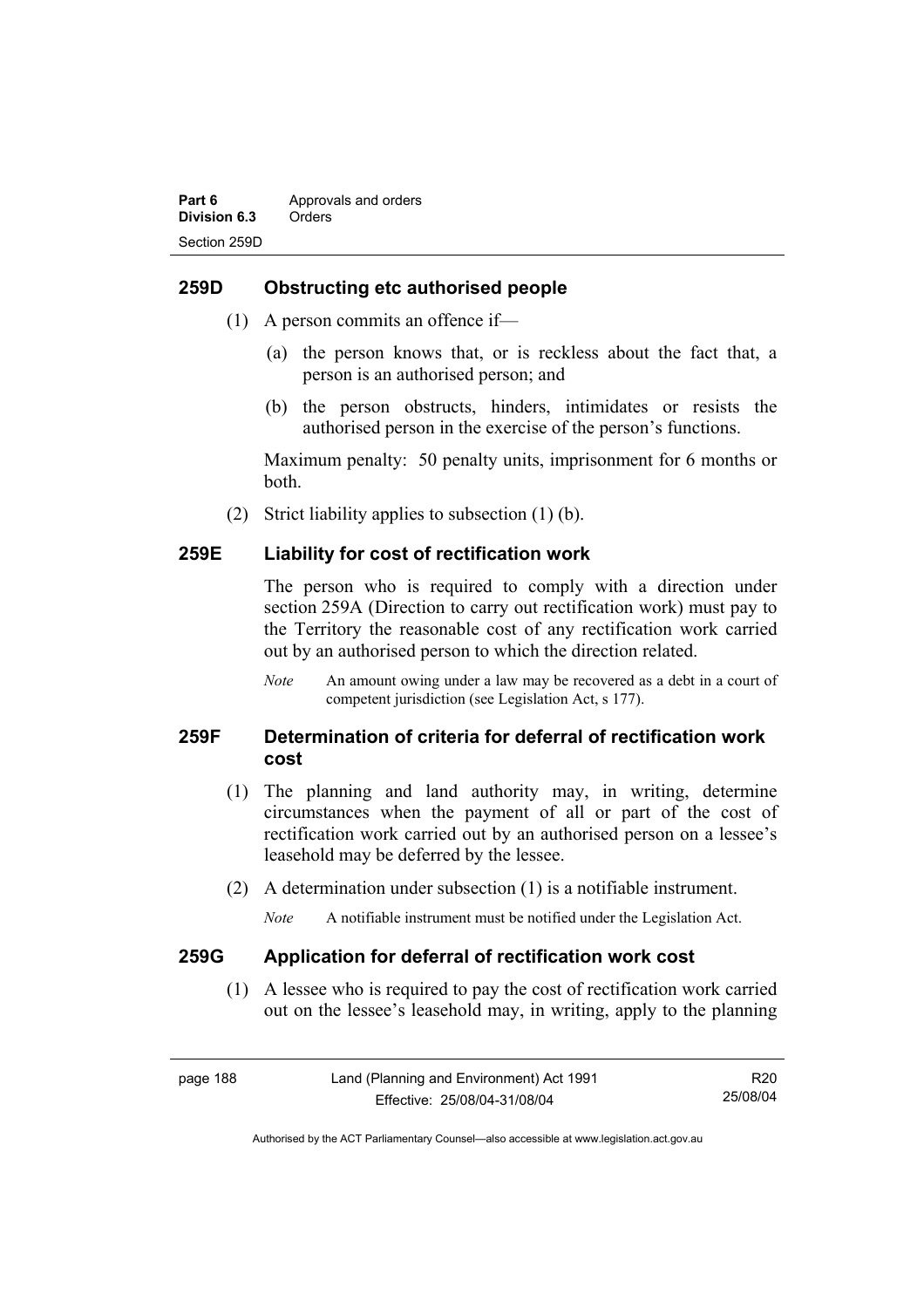and land authority for the deferment of payment of all or part of the cost of the rectification work.

- (2) The application must state the grounds for the application.
	- *Note* If a form is approved under s 287A for an application, the form must be used.

## **259H Deferral of rectification work cost**

 (1) The planning and land authority may, in writing, declare that all or part of the cost of rectification work payable by a lessee is deferred if satisfied that a circumstance determined under section 259F (1) applies to the lessee.

*Note* Interest is payable on the deferred amount, see s 259I.

- (2) The declaration must state—
	- (a) the leasehold to which the declaration relates; and
	- (b) the amount of the cost of the rectification work deferred.

## **259I Security for deferred rectification work cost**

- (1) The planning and land authority must—
	- (a) lodge a copy of a declaration under section 259H with the registrar-general for registration under the *Land Titles Act 1925*; and
	- (b) give a copy of the declaration to the lessee of the leasehold to which the declaration relates and anyone else who has an interest in the leasehold.
- (2) For the *Land Titles Act 1925*, section 104 (1) (Lodging of caveat), the Territory is taken to be a person claiming an interest in the leasehold to which the declaration relates.
- (3) The registration under the *Land Titles Act 1925* of the copy of a declaration under section 259H creates a charge over the leasehold to which the declaration relates for—

| R <sub>20</sub> | Land (Planning and Environment) Act 1991 | page 189 |
|-----------------|------------------------------------------|----------|
| 25/08/04        | Effective: 25/08/04-31/08/04             |          |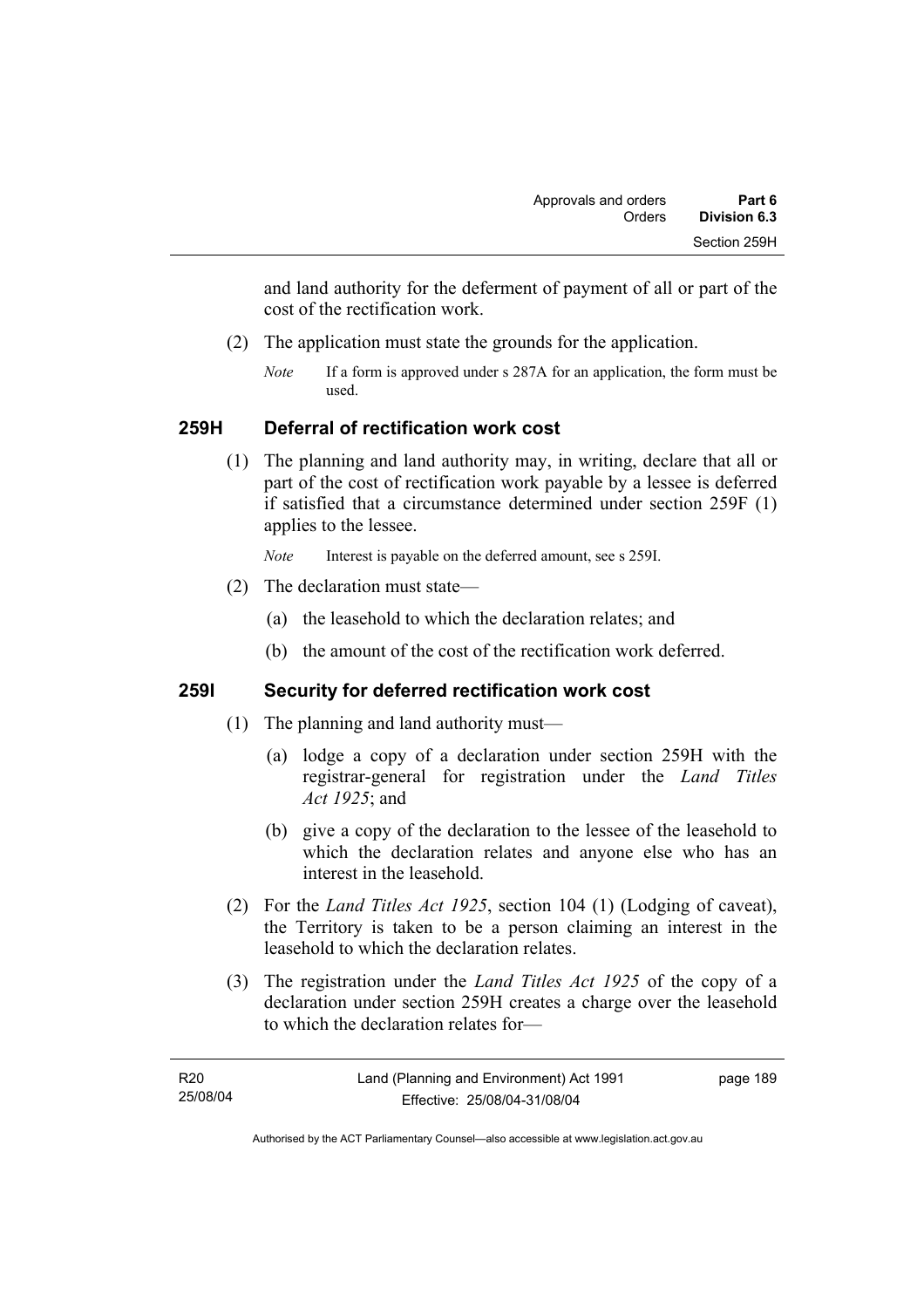- (a) the amount stated in the declaration; and
- (b) interest on the amount calculated on a daily basis at the interest rate applying from time to time under the *Taxation Administration Act 1999*, section 26 (Interest rate).

#### **259J Payment of deferred rectification work cost**

- (1) If the full amount of the charge mentioned in section 259I (3) is paid to the Territory, the planning and land authority must—
	- (a) revoke the declaration to which the charge relates; and
	- (b) lodge a copy of the revocation with the registrar-general for registration under the *Land Titles Act 1925*; and
	- (c) give a copy of the revocation to the lessee of the charged leasehold and anyone else who has an interest in the leasehold.
- (2) The charge is discharged on the registration under the *Land Titles Act 1925* of the copy of the revocation of the declaration.
- (3) The lessees of a charged leasehold are liable separately and together for the payment to the Territory of the full amount of the charge.
- (4) A registered charge under this section does not give a power of sale over the leasehold to which it relates.

### **Subdivision 6.3.3 Prohibition notices and injunctions**

#### **260 Prohibition notices—making**

- (1) This section applies if the planning and land authority believes, on reasonable grounds, that the giving of a notice under this section (a *prohibition notice*) is necessary to prevent or lessen a significant threat or likelihood of irreversible damage to a thing because of the conduct, or likely conduct, of a controlled activity.
- (2) Also, this section applies whether or not—

R20 25/08/04

Authorised by the ACT Parliamentary Counsel—also accessible at www.legislation.act.gov.au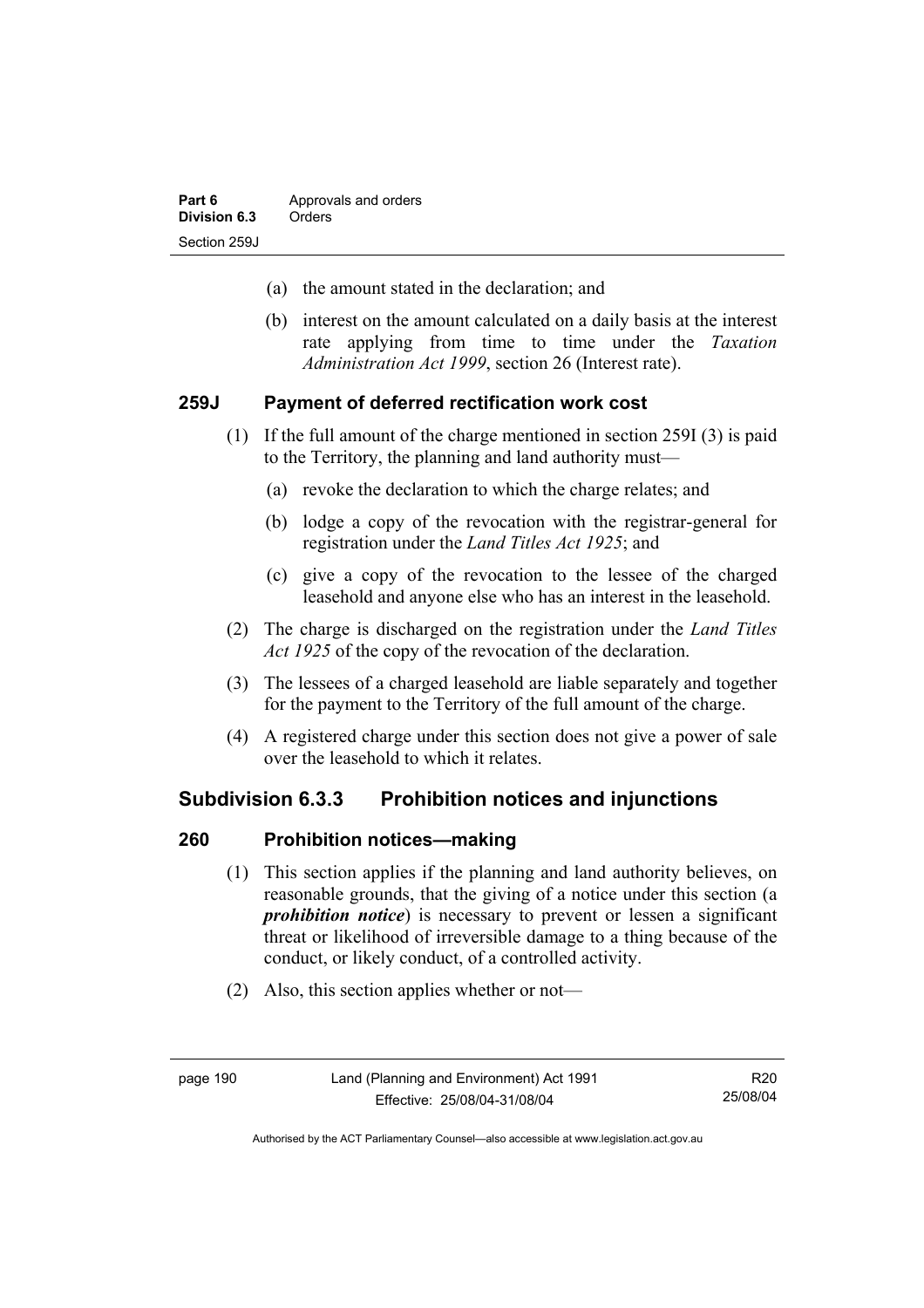- (a) an order has been made or is proposed to be made in relation to a controlled activity; or
- (b) a proceeding for an offence against this part has begun or is about to begin.
- (3) The planning and land authority may give a prohibition notice to 1 or more of the following:
	- (a) the lessee or occupier of a place to which the controlled activity relates;
	- (b) anyone by whom or on whose behalf the activity—
		- (a) was, is being, or is to be, conducted; or
		- (b) is likely to be conducted.
	- *Note* For how documents may be given, see Legislation Act, pt 19.5.
- (4) The prohibition notice must state—
	- (a) that it is a prohibition notice under this Act; and
	- (b) each person to whom it is directed; and
	- (c) that the notice takes effect when it is given to a person to whom it is directed; and
	- (d) the grounds on which the notice is given; and
	- (e) the activity, and the place, in relation to which the notice applies; and
	- (f) that the activity—
		- (i) must not be carried on by the person; or
		- (ii) must not be carried on by the person except in accordance with the notice; and

page 191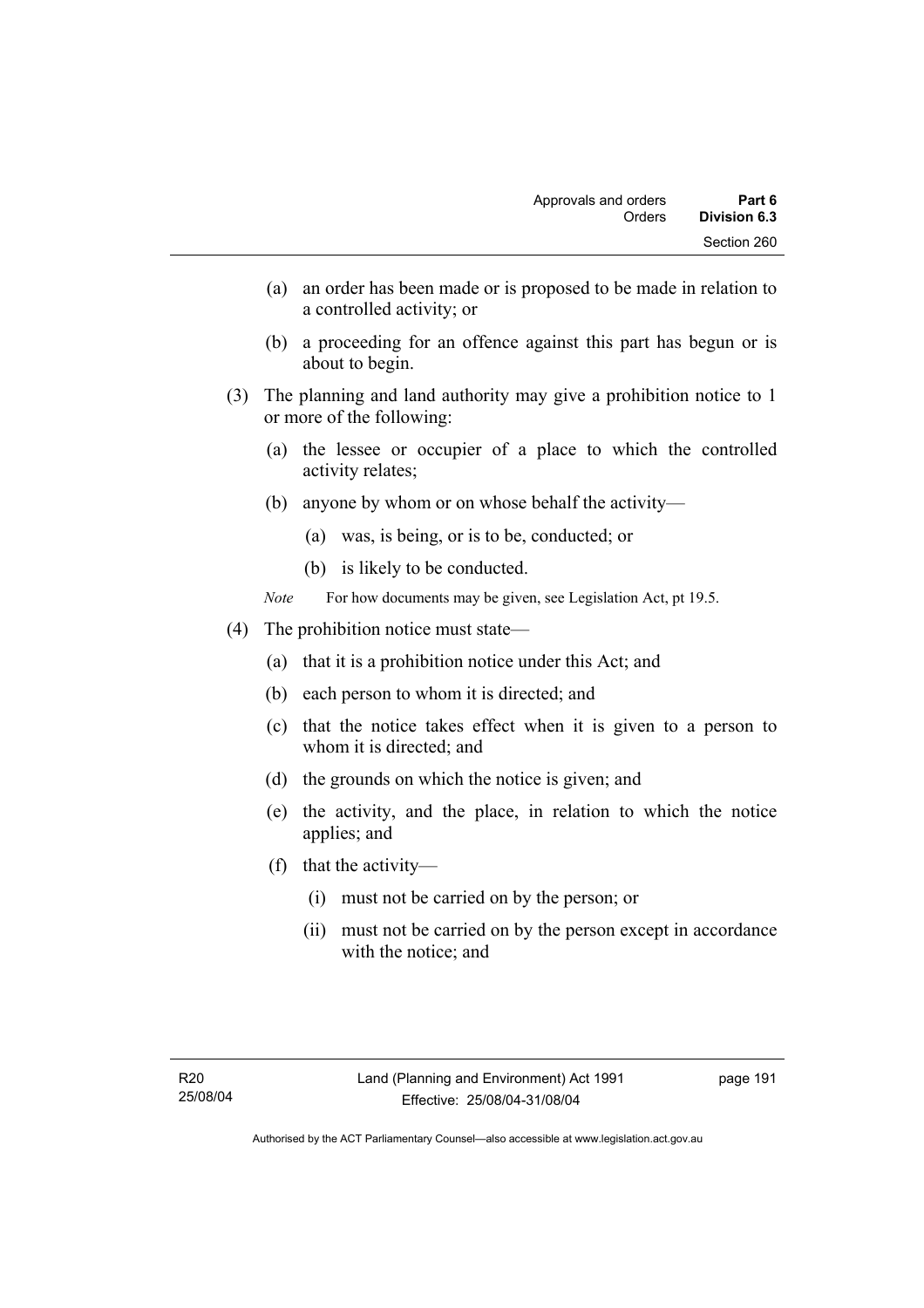- (g) when the notice ends (including, for example, on the happening of an event stated in the notice).
- *Note* An example is part of the Act, is not exhaustive and may extend, but does not limit, the meaning of the provision in which it appears (see Legislation Act, s 126 and s 132).
- (5) A prohibition notice takes effect when it is given to a person to whom it is directed.
- (6) To remove any doubt, 2 or more prohibition notices may be given in relation to the same activity.

## **260A Contravening prohibition notices**

- (1) A person commits an offence if—
	- (a) the planning and land authority gives a prohibition notice to the person; and
	- (b) the notice is directed to the person; and
	- (c) the notice states that a controlled activity must not be carried on by the person in relation to a place; and
	- (d) the person carries on the activity in relation to the place.

Maximum penalty: 50 penalty units, imprisonment for 6 months or both.

- *Note* A Territory authority is not liable to be prosecuted for an offence against this section (see Legislation Act, s 121).
- (2) A person commits an offence if—
	- (a) the planning and land authority gives a prohibition notice to the person; and
	- (b) the notice is directed to the person; and
	- (c) the notice states that a controlled activity must not be carried on by the person in relation to a place except in accordance with the notice; and

| page 192 | Land (Planning and Environment) Act 1991 | R20      |
|----------|------------------------------------------|----------|
|          | Effective: 25/08/04-31/08/04             | 25/08/04 |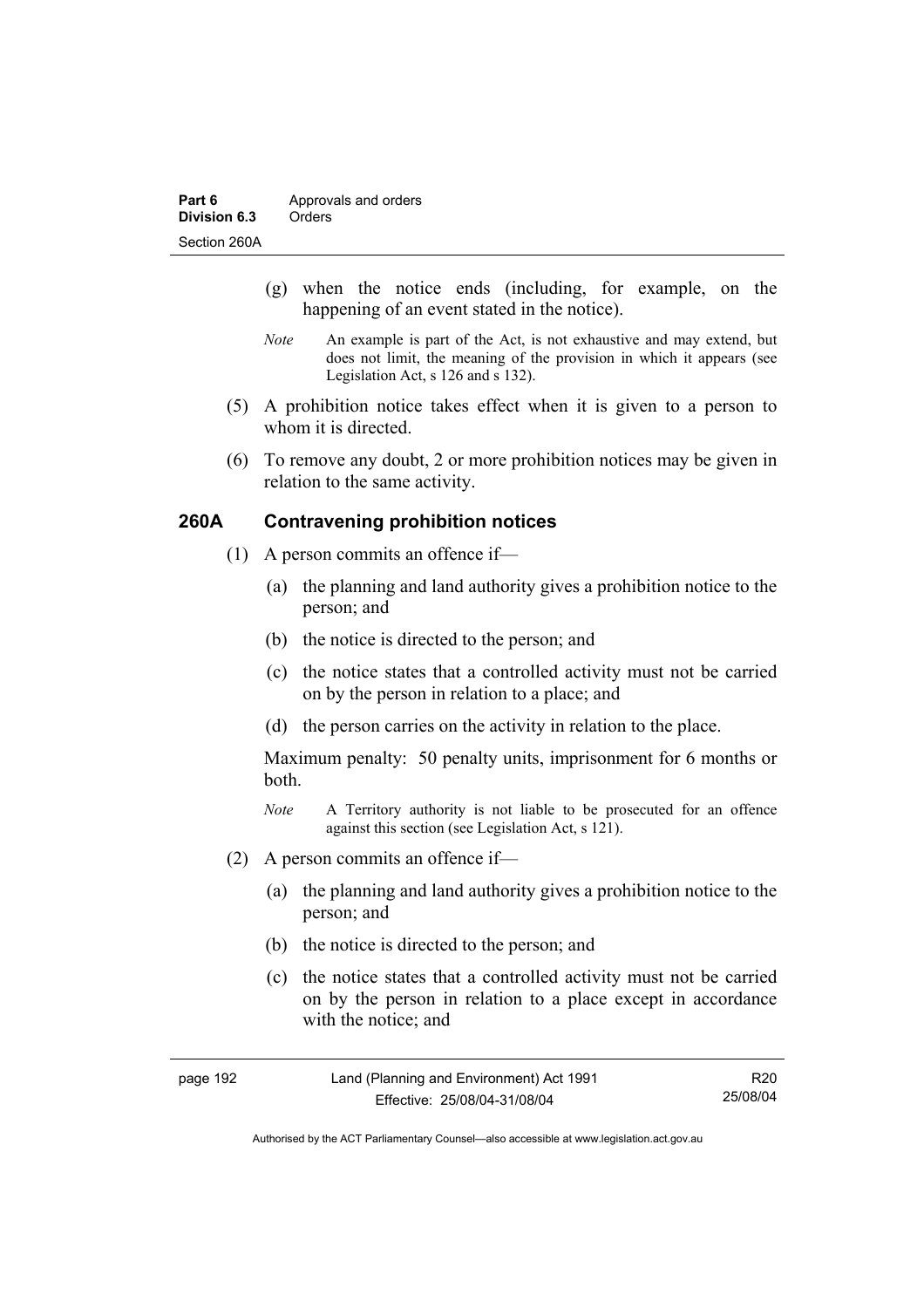(d) the person carries on the activity in relation to the place otherwise than in accordance with the notice.

Maximum penalty: 50 penalty units, imprisonment for 6 months or both.

(3) An offence against this section is a strict liability offence.

## **260B Prohibition notices—ending**

- (1) A prohibition notice remains in force until it ends in accordance with this section
- (2) A prohibition notice ends on the earlier of the following:
	- (a) 60 days after the day it is given to a person to whom the notice is directed:
	- (b) the notice ends in accordance with the notice;
	- (c) the notice is revoked.
- (3) A person to whom a prohibition notice is directed may, in writing, apply to the planning and land authority for the revocation of the notice.
- (4) The application must state the grounds on which the revocation of the prohibition notice is sought.
- (5) The planning and land authority may revoke the prohibition notice if satisfied, on reasonable grounds, that the notice is no longer necessary or appropriate.

### **260C Injunctions to restrain contravention of orders or prohibition notices**

 (1) This section applies if a person (the *relevant person*) has engaged, is engaging, or proposes to engage, in conduct that was, is, or would be, a contravention of an order or a prohibition notice.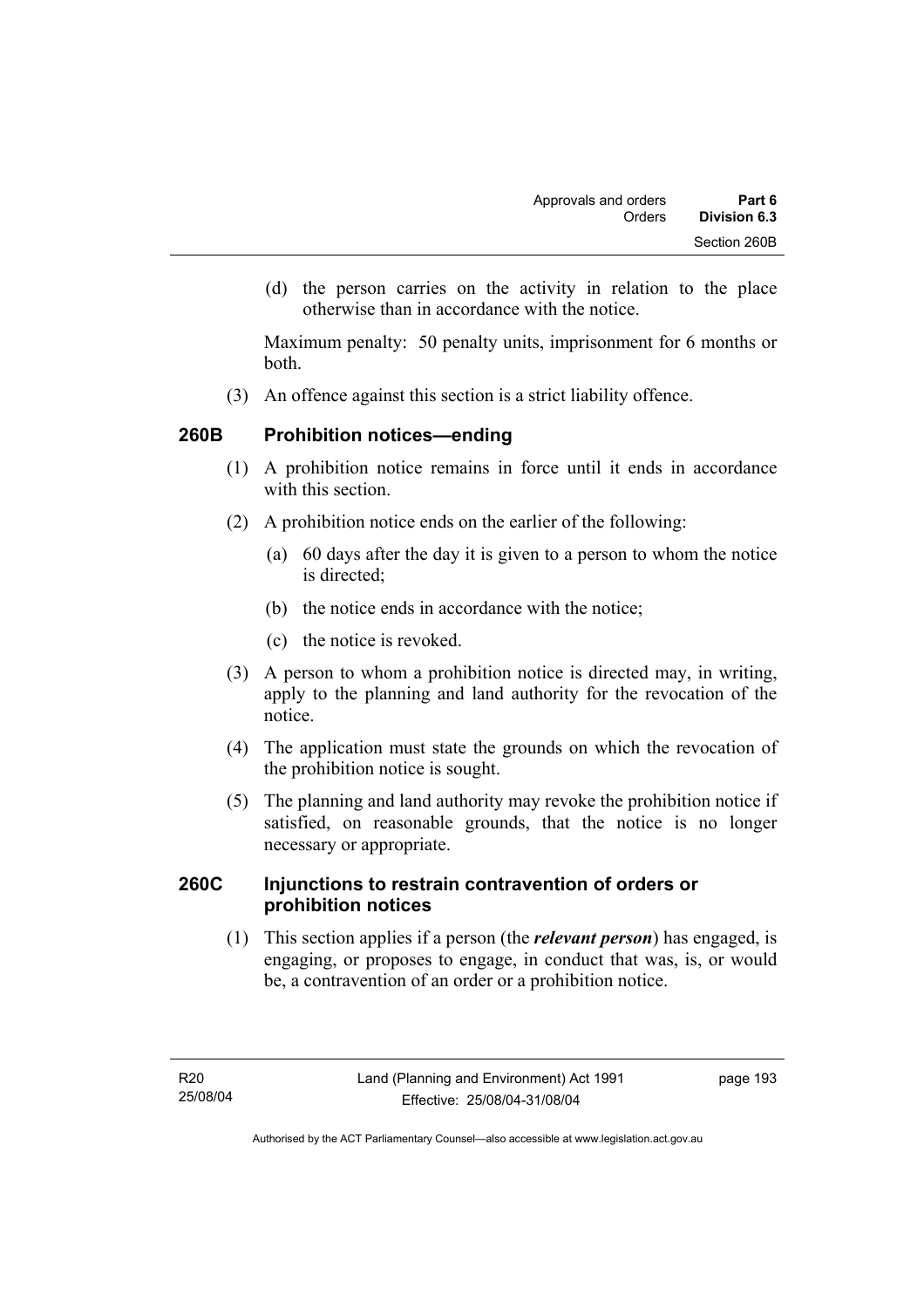| Part 6       | Approvals and orders |
|--------------|----------------------|
| Division 6.3 | Orders               |
| Section 261  |                      |

- (2) The planning and land authority or anyone else may apply to the Supreme Court for an injunction.
- (3) On application under subsection (2), the Supreme Court may grant an injunction—
	- (a) restraining the relevant person from engaging in the conduct; and
	- (b) if, in the court's opinion, it is desirable to do so, requiring the relevant person to do anything.
- (4) The Supreme Court may grant an injunction restraining a relevant person from engaging in conduct of a particular kind—
	- (a) if satisfied that the person has engaged in conduct of that kind, whether or not it appears to the court that the person intends to engage again, or to continue to engage, in conduct of that kind; or
	- (b) if it appears to the court that, if an injunction is not granted, it is likely the person will engage in conduct of that kind, whether or not the person has previously engaged in conduct of that kind and whether or not there is an imminent danger of substantial damage to someone else if the person engages in conduct of that kind.
- (5) This section applies whether or not a proceeding for an offence against this part has begun or is about to begin.

# **Subdivision 6.3.4 Other matters**

## **261 Declaration of pest animal or pest plant**

- (1) The Environment Minister may, in writing, declare—
	- (a) an animal to be a pest animal; or
	- (b) a plant to be a pest plant.

R20 25/08/04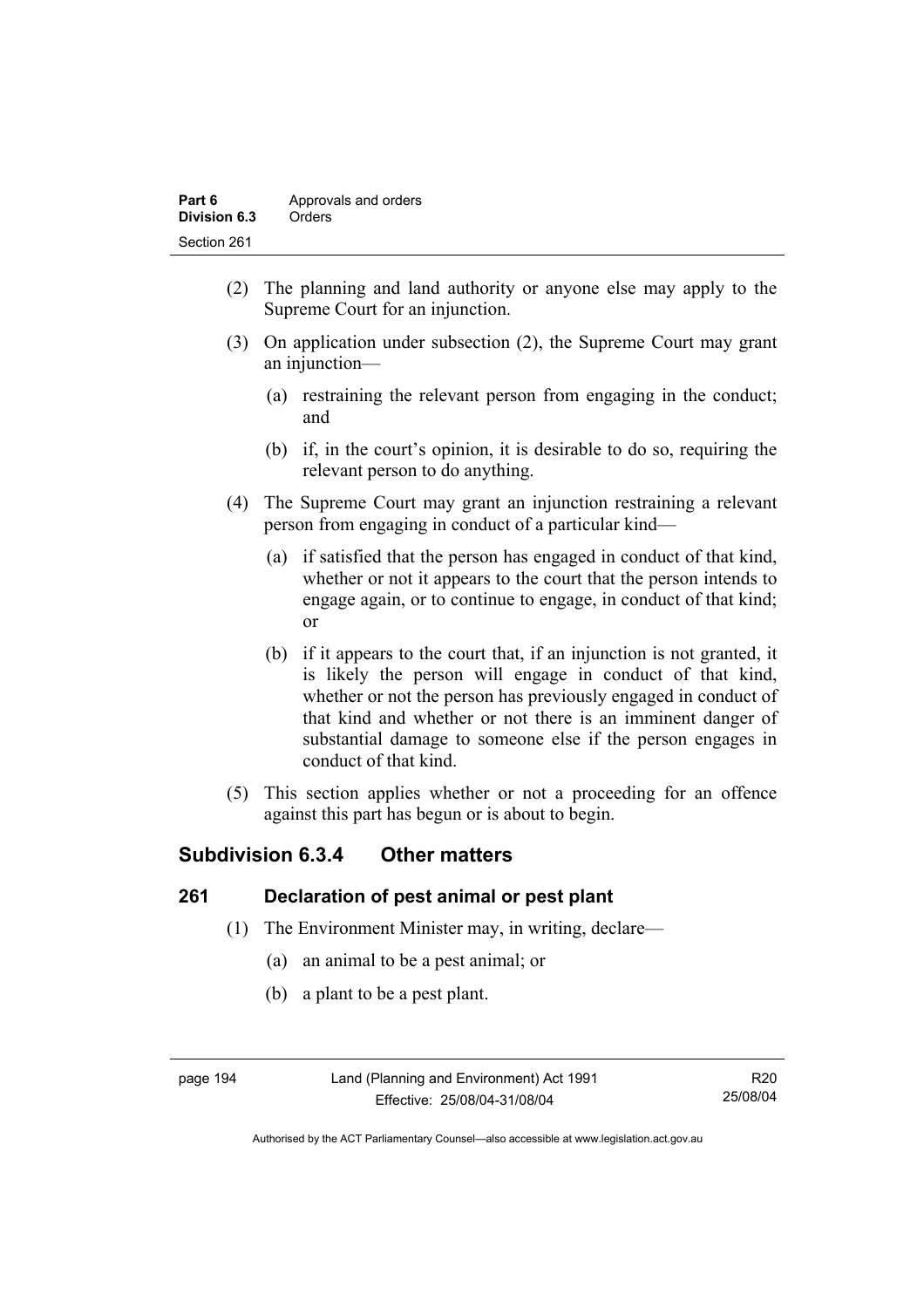- (2) The Environment Minister must not make a declaration unless the Minister has consulted with—
	- (a) the flora and fauna committee under the *Nature Conservation Act 1980*; and
	- (b) for a proposed declaration under subsection  $(1)$  (a)—the animal welfare advisory committee under the *Animal Welfare Act 1992*.
- (3) After making a declaration, the Environment Minister—
	- (a) must arrange for the preparation of a plan for the control of the propagation of the pest animal or plant; and
	- (b) if the declaration was made under subsection (1) (a)—may arrange for the preparation of a code of practice under the *Animal Welfare Act 1992* for the pest animal.
- (4) A declaration is a disallowable instrument.
	- *Note* A disallowable instrument must be notified, and presented to the Legislative Assembly, under the Legislation Act.
- (5) In subsection (1):

*animal* means any live vertebrate, but does not include a human being.

# **Division 6.4 Inspection and seizure powers**

## **Subdivision 6.4.1 Preliminary**

### **262 Definitions for div 6.4**

In this division:

*connected*—a thing is *connected* with an offence if—

- (a) the offence has been committed in relation to it; or
- (b) it will provide evidence of the commission of the offence; or

| R20      | Land (Planning and Environment) Act 1991 | page 195 |
|----------|------------------------------------------|----------|
| 25/08/04 | Effective: 25/08/04-31/08/04             |          |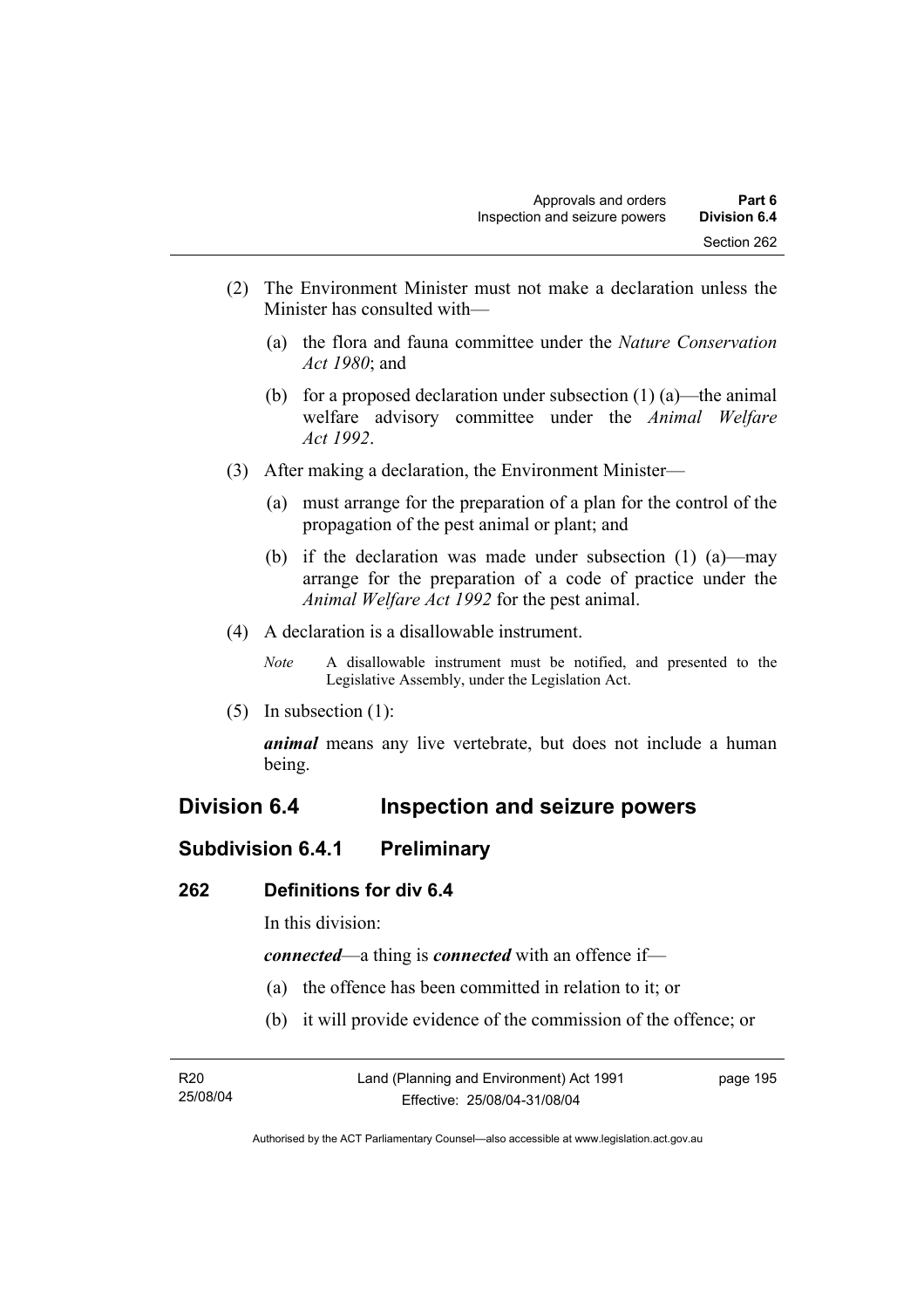(c) it was used, is being used, or is intended to be used, to commit the offence.

*occupier*, of premises, includes—

- (a) a person believed, on reasonable grounds, to be an occupier of the premises; and
- (b) a person apparently in charge of the premises.

*offence* includes an offence that there are reasonable grounds for believing has been, is being, or will be committed.

#### **263 Appointment of inspectors**

- (1) The planning and land authority may appoint a person as an inspector for this part.
	- *Note 1* For the making of appointments (including acting appointments), see Legislation Act, div 19.3.
	- *Note 2* In particular, a person may be appointed for a particular provision of a law (see Legislation Act, s 7 (3)) and an appointment may be made by naming a person or nominating the occupant of a position (see s 207).
- (2) An inspector has the functions that the planning and land authority directs.

#### **264 Identity cards**

- (1) The planning and land authority must issue an inspector with an identity card that states the person is an inspector for this Act, or for stated provisions of this Act, and shows—
	- (a) a recent photograph of the person; and
	- (b) the name of the person or the particulars that are prescribed under the *Magistrates Court Act 1930* as the identifying particulars for the person (or both); and
	- (c) the date of issue of the card; and
	- (d) a date of expiry for the card; and

| page 196 | Land (Planning and Environment) Act 1991 | R20      |
|----------|------------------------------------------|----------|
|          | Effective: 25/08/04-31/08/04             | 25/08/04 |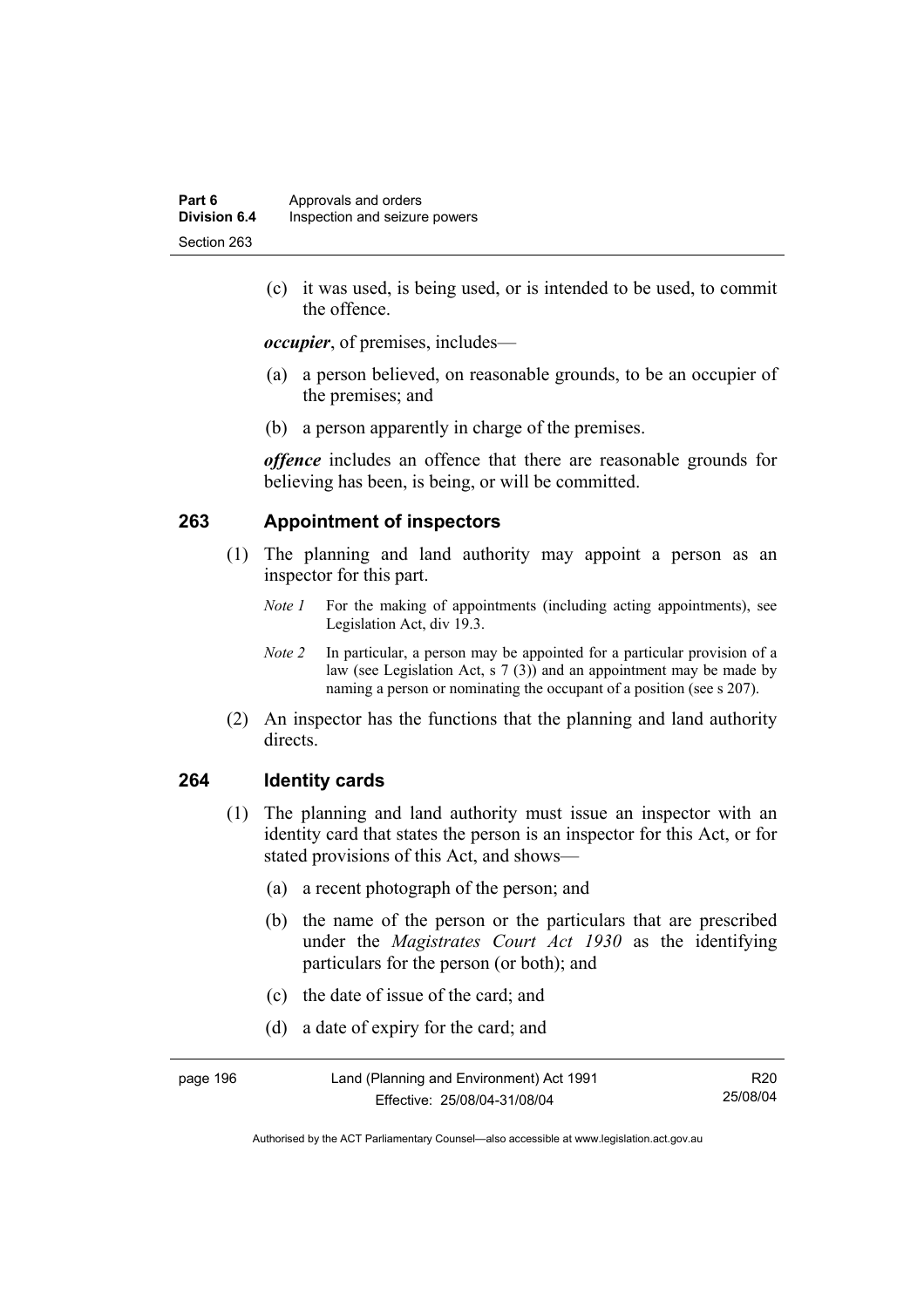- (e) anything else prescribed under the regulations.
- (2) A person commits an offence if—
	- (a) the person ceases to be an inspector; and
	- (b) the person does not return the person's identity card to the chief executive as soon as practicable (but within 7 days) after the day the person ceases to be an inspector.

Maximum penalty: 1 penalty unit.

(3) An offence against this section is a strict liability offence.

#### **265 Power not to be exercised before identity card shown**

An inspector may exercise a power under this Act in relation to a person only if the inspector first shows the person his or her identity card.

#### **Subdivision 6.4.2 Inspection**

#### **266 Inspections etc**

For the purposes of ascertaining whether or not a controlled activity is being conducted in or on any place—

- (a) in accordance with an approval; or
- (b) without an approval; or
- (c) contrary to the conditions of an approval; or
- (d) in accordance with, or in contravention of, an order;

an inspector may enter the place—

- (e) with the consent of the occupier of the place; or
- (f) under a warrant issued under section 273; or
- (g) with the assistance and by the force that is reasonable, if the inspector believes on reasonable grounds that the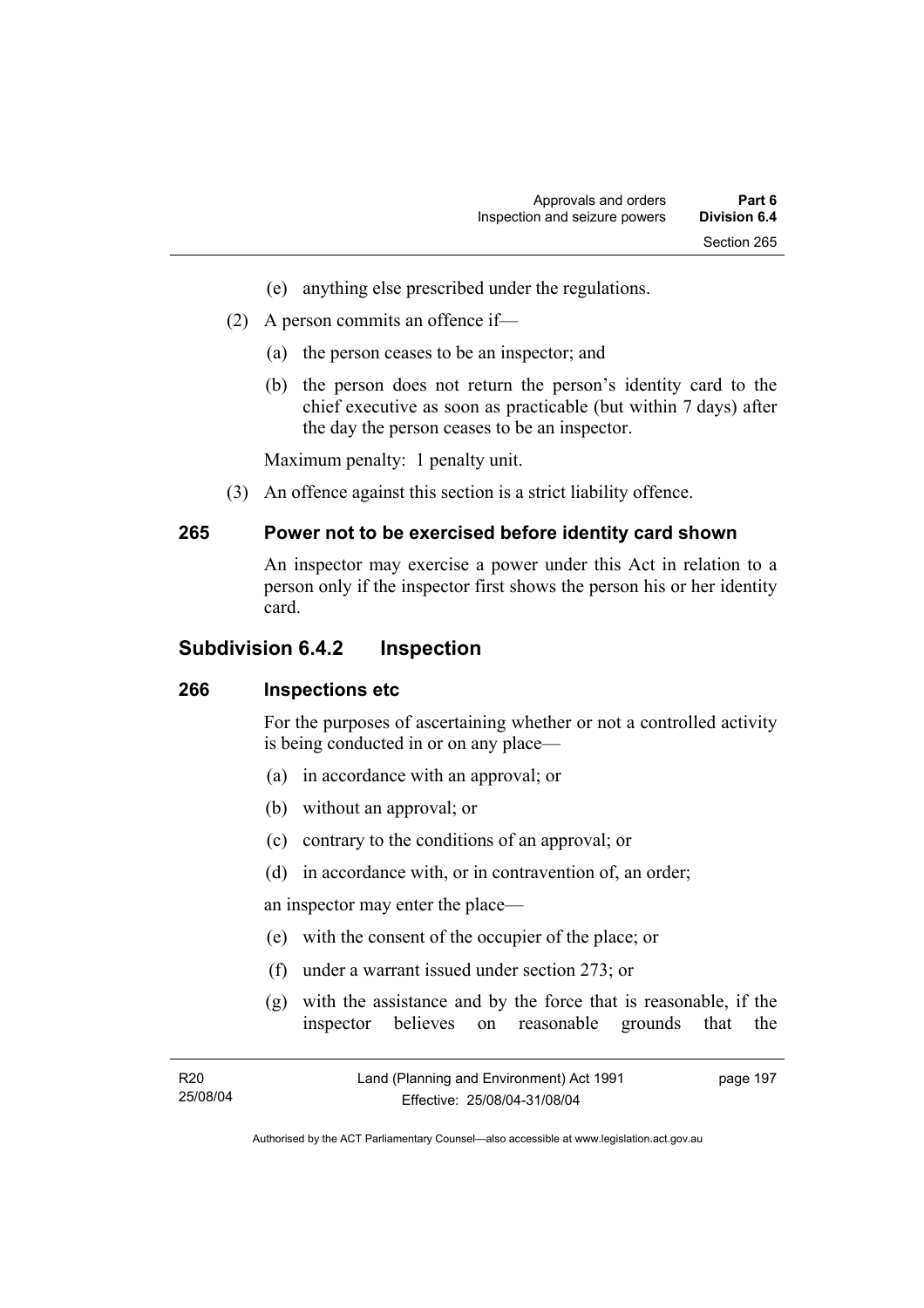| Part 6              | Approvals and orders          |
|---------------------|-------------------------------|
| <b>Division 6.4</b> | Inspection and seizure powers |
| Section 267         |                               |

circumstances are of such seriousness and urgency as to require the immediate exercise of those powers without the authority of a warrant issued under section 273;

and, subject to section 268, exercise any power referred to in section 269 if the inspector believes on reasonable grounds that a controlled activity is, or is intended to be, conducted in or on that place.

#### **267 Consent to entry**

- (1) Before seeking the consent of the occupier of a place for section 266, an inspector shall inform the occupier that he or she may refuse to give that consent.
- (2) If an inspector obtains the occupier's consent for those purposes, the inspector shall ask the occupier to sign a written acknowledgment—
	- (a) that the occupier has been informed that he or she may refuse to give consent, for section 266, for the inspector to enter the place and to exercise any power under section 269; and
	- (b) that the occupier has given the inspector that consent; and
	- (c) of the day and time when the consent was given.
- (3) If it is material, in any proceedings, for a court to be satisfied that an occupier has consented for section 266 and an acknowledgment, in accordance with subsection (2), signed by the occupier, is not produced in evidence, it shall be presumed that the occupier did not consent, but that presumption is rebuttable.

#### **269 Powers of inspection**

- (1) Subject to this part, an inspector who enters a place under section 266 may—
	- (a) inspect, examine, take measurements of, or conduct tests relating to, the premises or a controlled activity conducted in or on that place; and

| page 198 | Land (Planning and Environment) Act 1991 | R20      |
|----------|------------------------------------------|----------|
|          | Effective: 25/08/04-31/08/04             | 25/08/04 |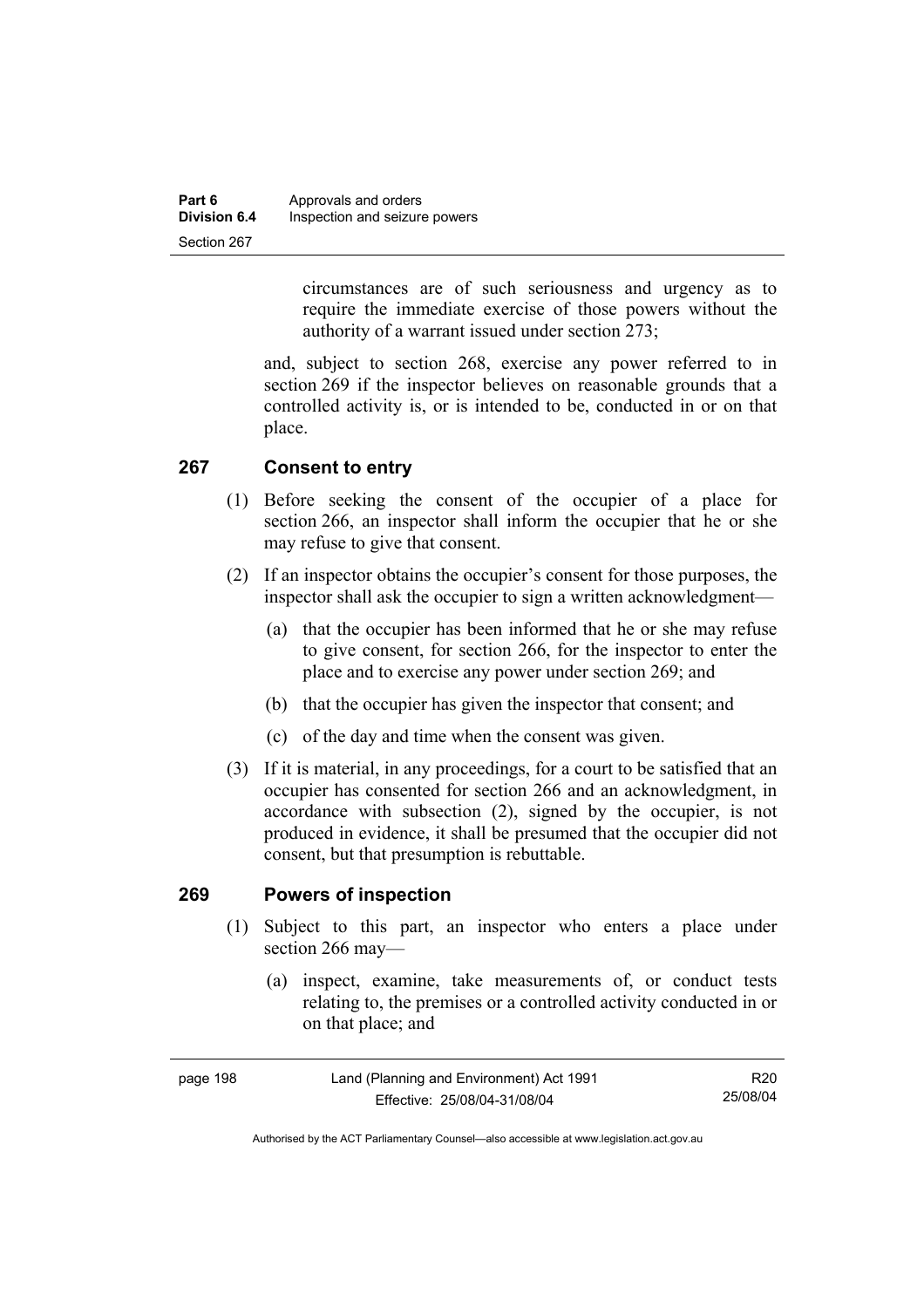- (b) take the photographs, video recordings, or make the sketches or other recordings, that the inspector believes on reasonable grounds to be necessary; and
- (c) take samples of anything that the inspector believes on reasonable grounds is connected with an offence against this part; and
- (d) seize anything that the inspector believes on reasonable grounds to be connected with an offence against this part; and
- (e) inspect, make copies of, or take extracts from, any document in or on that place that the inspector believes on reasonable grounds is connected with an offence against this part; and
- (f) require any person in or on the place—
	- (i) to give the inspector such information; or
	- (ii) to produce to the inspector any document containing such information;

relating to the use of the place in relation to the conduct of a controlled activity; and

- (g) require any person in or on the place to answer questions; and
- (h) require any person on the premises to give the inspector the assistance that is reasonable to enable the inspector to exercise his or her powers under this section.
- (2) A person shall not, without reasonable excuse, fail to comply with a requirement made of the person under subsection  $(1)$   $(f)$ ,  $(g)$  or  $(h)$ .

Maximum penalty: 50 penalty units.

## **271 Taking samples**

An inspector who takes samples under section 269 (1) (c) shall—

 (a) ensure that the sample permits paragraph (c) to be complied with; and

| R20      | Land (Planning and Environment) Act 1991 | page 199 |
|----------|------------------------------------------|----------|
| 25/08/04 | Effective: 25/08/04-31/08/04             |          |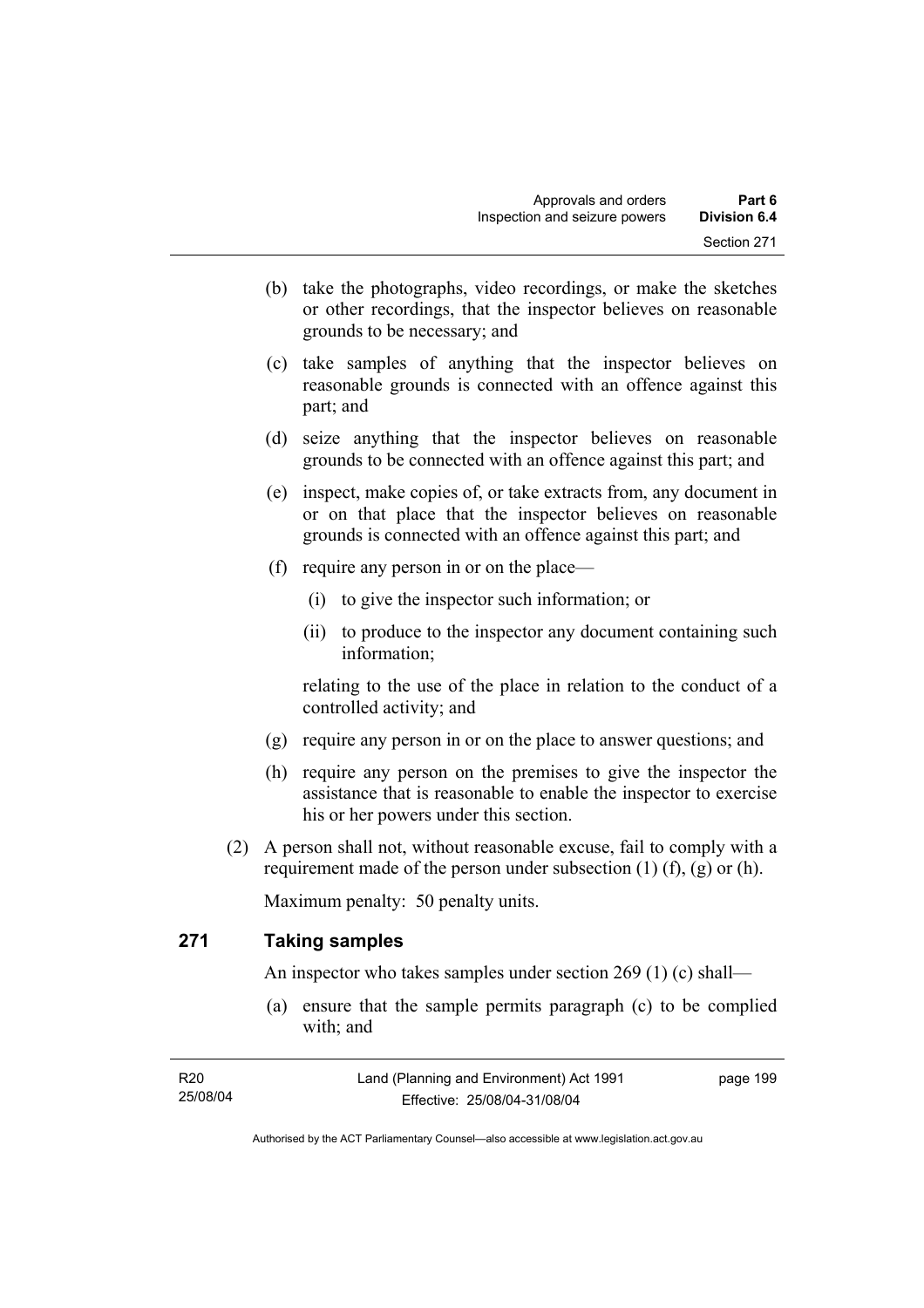- (b) give a receipt for the sample to the occupier of the place from where the sample was taken; and
- (c) divide the sample into 2 parts as nearly as practicable identical in size and composition to each other and each suitable for the purpose of analysis; and
- (d) place each of those parts in a separate container and seal each container; and
- (e) attach to each container a label bearing the signature of the inspector and particulars of the date and time when, and the place where, the sample was taken; and
- (f) give 1 container to the occupier of the place.

### **272 Disposal of seized items**

- (1) If a thing has been seized under section 269 (1) (d) and—
	- (a) a prosecution for an offence against this part in relation to that thing has not been instituted within 90 days after the day of seizure; or
	- (b) a person is so charged but is not convicted;

subject to subsection (2), the planning and land authority shall take all reasonably practical steps to give the thing to the person whom the authority reasonably believes to be entitled to it.

- (2) If a person is—
	- (a) convicted of an offence against this part; or
	- (b) dealt with under the *Crimes Act 1900*, section 402 in relation to an offence against this Act;

the court may order that anything seized under section 269 (1) (d) and connected with the offence—

 (c) be given to the person who appears to the court to be entitled to it; or

| page 200 | Land (Planning and Environment) Act 1991 | R20      |
|----------|------------------------------------------|----------|
|          | Effective: 25/08/04-31/08/04             | 25/08/04 |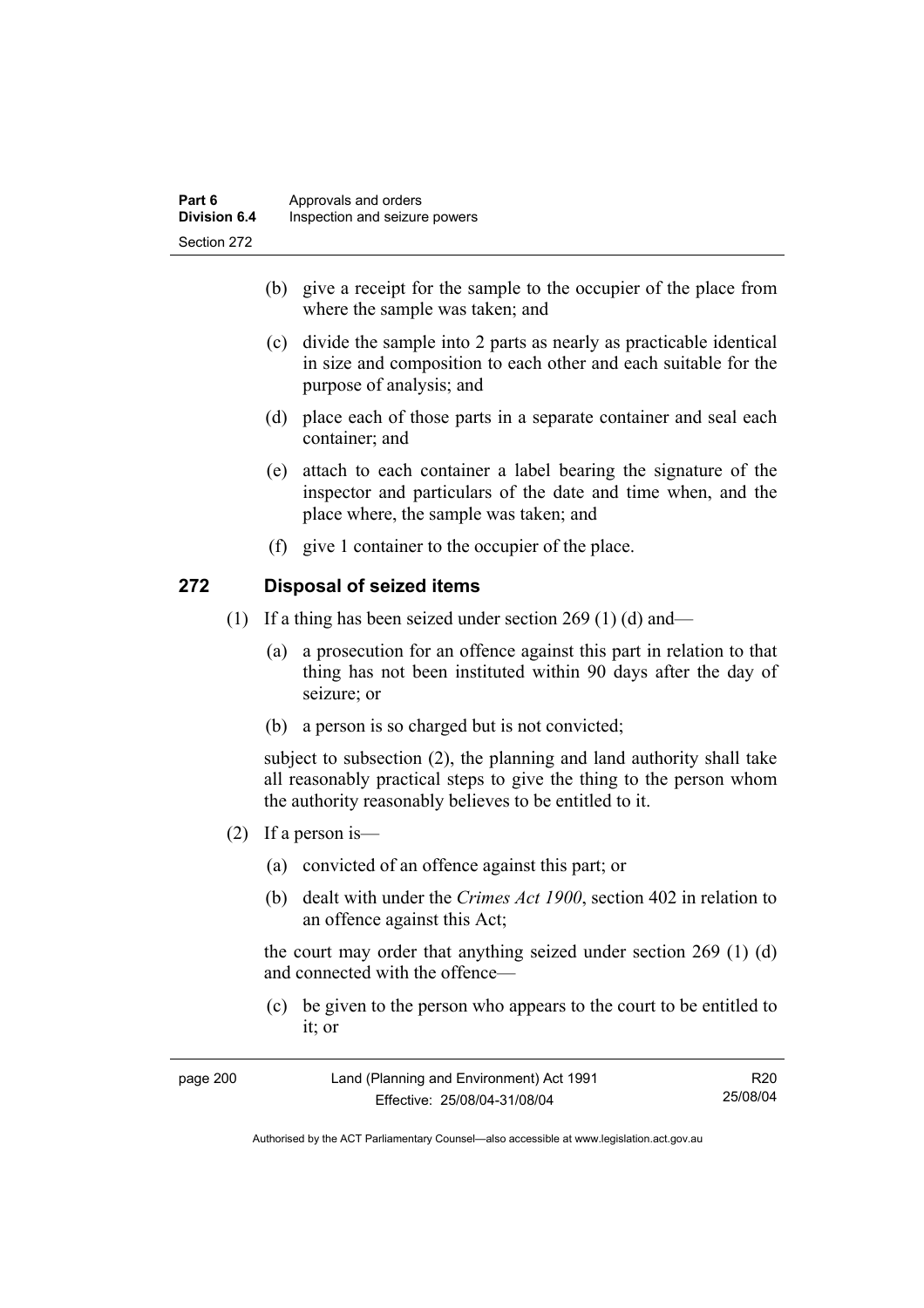(d) be forfeited to the Territory.

#### **273 Search warrants**

- (1) If an inspector suspects on reasonable grounds that there is in or on any place a thing of a particular kind connected with a particular offence against this part or the regulations, the inspector may—
	- (a) lay before a magistrate an information on oath setting out those grounds; and
	- (b) apply for the issue of a warrant to search the place for things of that kind.
- (2) If an application is made under subsection (1) for a warrant to search a place, a magistrate may, subject to subsection (3), issue a warrant authorising an inspector named in the warrant, with the assistance and by the force that is necessary and reasonable—
	- (a) to enter the place; and
	- (b) to ascertain whether or not a controlled activity is being conducted in or on the place; and
	- (c) to search the place for things of the kind specified in the warrant; and
	- (d) to seize anything found in the course of the search that the inspector believes on reasonable grounds to be a thing of that kind connected with the relevant offence.
- (3) A magistrate shall not issue a warrant under subsection (2) unless—
	- (a) the informant or another person has given the magistrate, either orally or by affidavit, any further information that the magistrate requires about the grounds on which the issue of the warrant is being sought; and
	- (b) the magistrate is satisfied that there are reasonable grounds for issuing the warrant.

page 201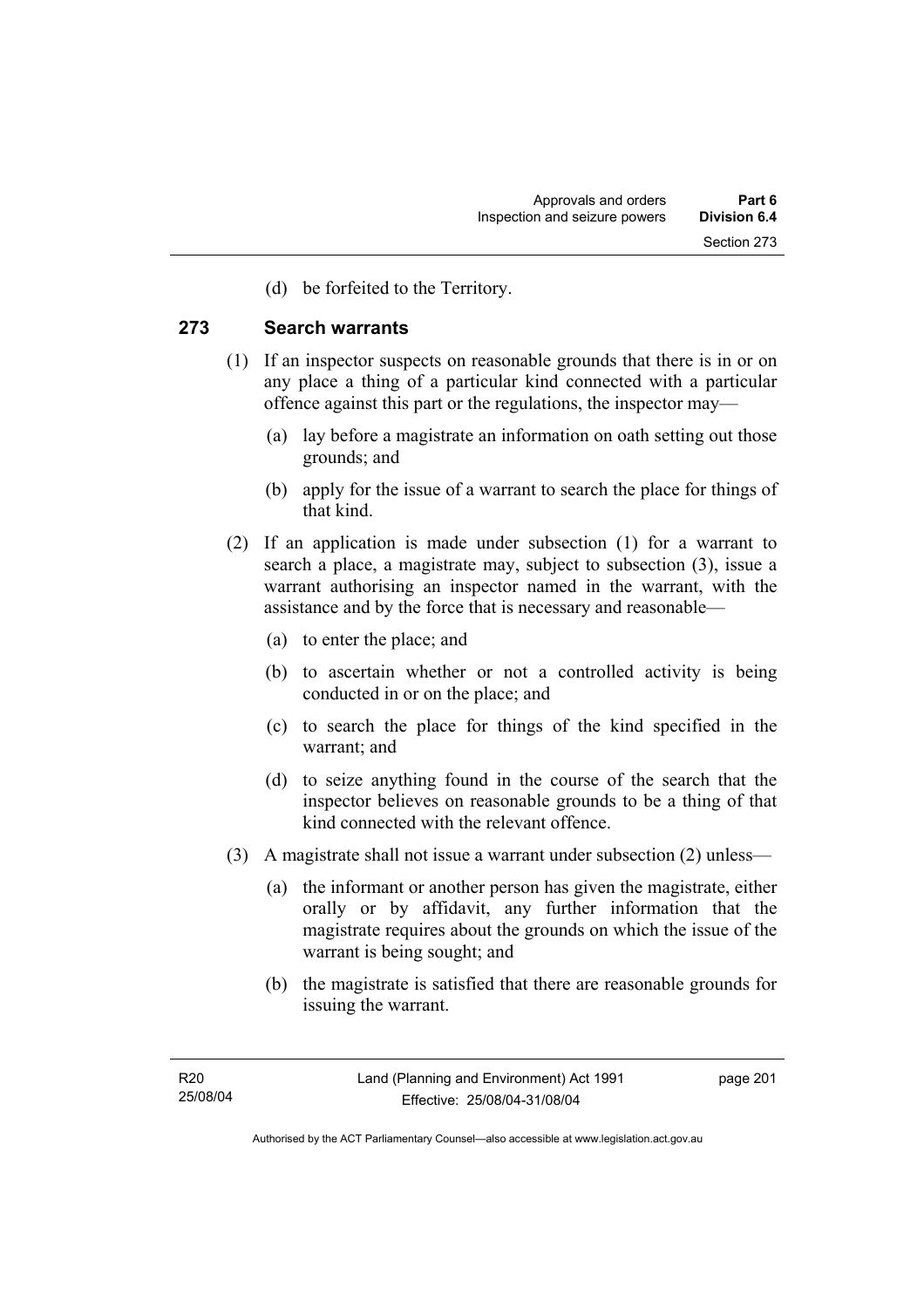- (4) A warrant shall—
	- (a) state the purpose for which it is issued; and
	- (b) specify the nature of the relevant offence; and
	- (c) specify particular hours during which the entry is authorised, or state that the entry is authorised at any time of the day or night; and
	- (d) include a description of the kinds of things in relation to which the powers under the warrant may be exercised; and
	- (e) specify the date (not later than 28 days after the date of issue of the warrant) when the warrant ceases to have effect.

## **Division 6.6 Miscellaneous**

## **Subdivision 6.6.1 Review of decisions**

## **275 AAT review—general**

- (1) A person whose interests are affected by a decision mentioned in schedule 4, part 4.1, column 4 may apply to the AAT for review of the decision.
- (2) A person mentioned in schedule 4, part 4.1, column 2 who makes a decision mentioned in column 4 of the item mentioning the person must give written notice to people whose interests the person believes are affected by the decision.
- (3) The notice under subsection (2) must comply with the requirements of the code of practice in force under the *Administrative Appeals Tribunal Act 1989*, section 25B (1).

## **275A Approvals subject to entity's satisfaction**

(1) This section applies if—

R20 25/08/04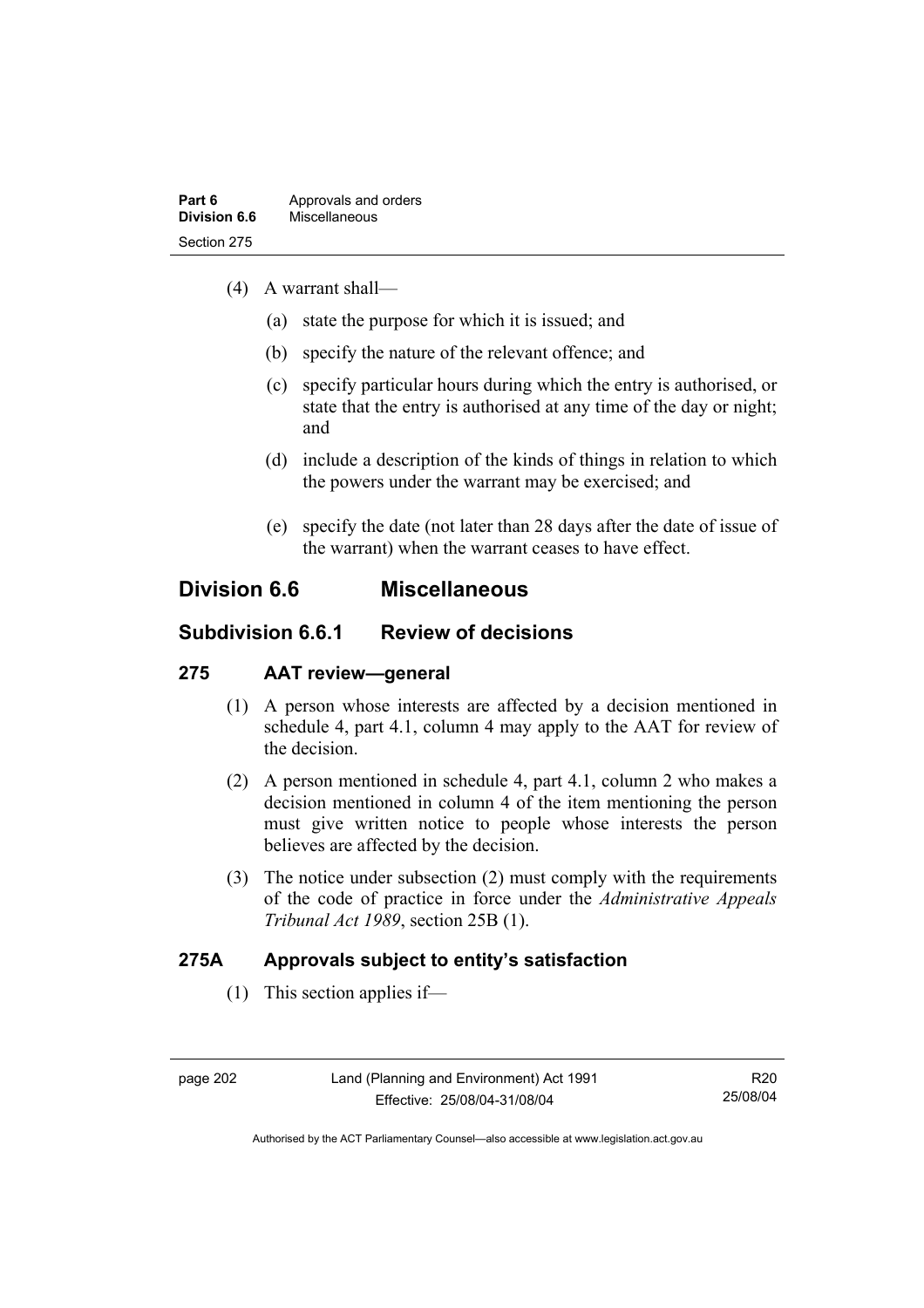- (a) an approval given to a person contains a condition that a development is to be carried out to the satisfaction of an entity mentioned in the approval; and
- (b) the entity decides that the development has not been carried out to its satisfaction.
- *Note* Section 245 (3) (a) allows a relevant authority to impose a condition of the kind mentioned in s (1) (a).
- (2) The entity must give the person written notice of the decision.
- (3) The notice must be in accordance with the requirements of the code of practice in force under the *Administrative Appeals Tribunal Act 1989*, section 25B (1).
- (4) A person whose interests are affected by a decision mentioned in subsection (1) (b) may apply to the AAT for review of the decision.

### **276 Review of decisions—objectors and third parties to approvals**

- (1) A person who is qualified under subsection (2) may apply to the AAT for review of a decision of the relevant authority to—
	- (a) approve an application under section 230 or section 246A; or
	- (b) include a condition in an approval.
	- *Note* Section 245 deals with inclusion of conditions.
- (2) A person is qualified to make an application under subsection (1) if—
	- (a) the person objected to the grant of the approval of the relevant application to undertake development under section 237; or
	- (b) the AAT is satisfied that the person had reasonable grounds for not objecting within the prescribed period.
- (3) An application under subsection (1) must be made within 4 weeks after the day the person was notified of the decision.

page 203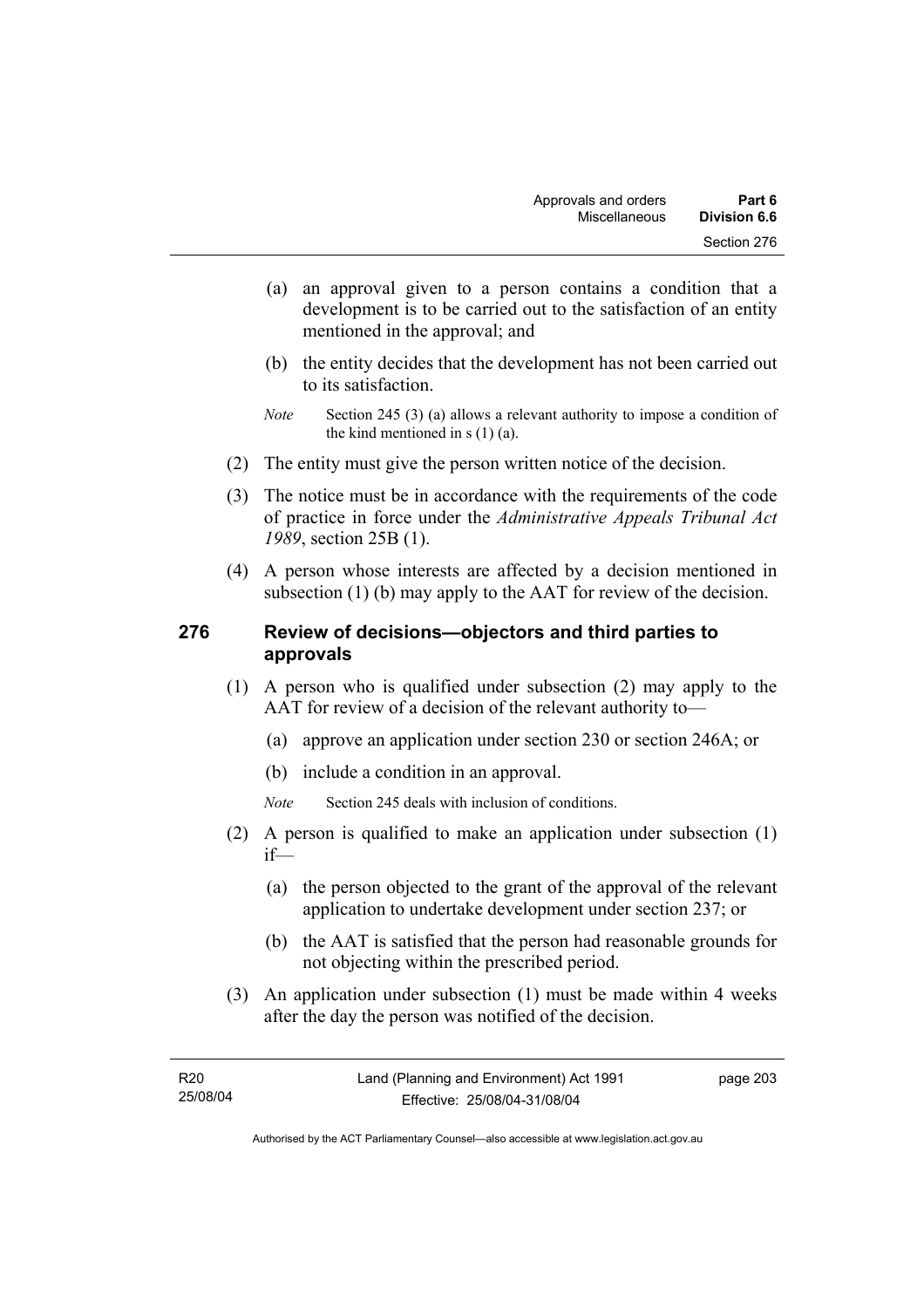| Part 6       | Approvals and orders |
|--------------|----------------------|
| Division 6.6 | Miscellaneous        |
| Section 277  |                      |

- (4) A notice given under section 243 to a person who objected under section 237 shall be in accordance with the requirements of the code of practice in force under the *Administrative Appeals Tribunal Act 1989*, section 25B (1)*.*
- (5) At the hearing of a proceeding before the administrative appeals tribunal, the tribunal shall have regard to—
	- (a) any decisions or recommendations of a committee of the Legislative Assembly in relation to; and
	- (b) any environmental impact statement made, or inquiry conducted into;

a matter that is in issue in the hearing.

(6) In this section:

*person* includes an unincorporated association.

 (7) For this section, an organisation or association of persons, whether incorporated or not, shall be taken to have interests that are affected by a decision if the decision relates to a matter included in the objects or purposes of the organisation or association.

### **277 Review of decisions—orders and prohibition notices**

- (1) Application may be made to the administrative appeals tribunal for review of a decision of the planning and land authority—
	- (a) to make an order under section 254A (2) (Decision on application to planning and land authority for order) or section 256 (2) (Decision on proposed order on planning and land authority's own initiative); or
	- (b) not to make an order under section 254A (2); or
	- (c) to include in an order under section 254A (2) or section 256 (2) a direction of a kind mentioned in section 257 (3); or

R20 25/08/04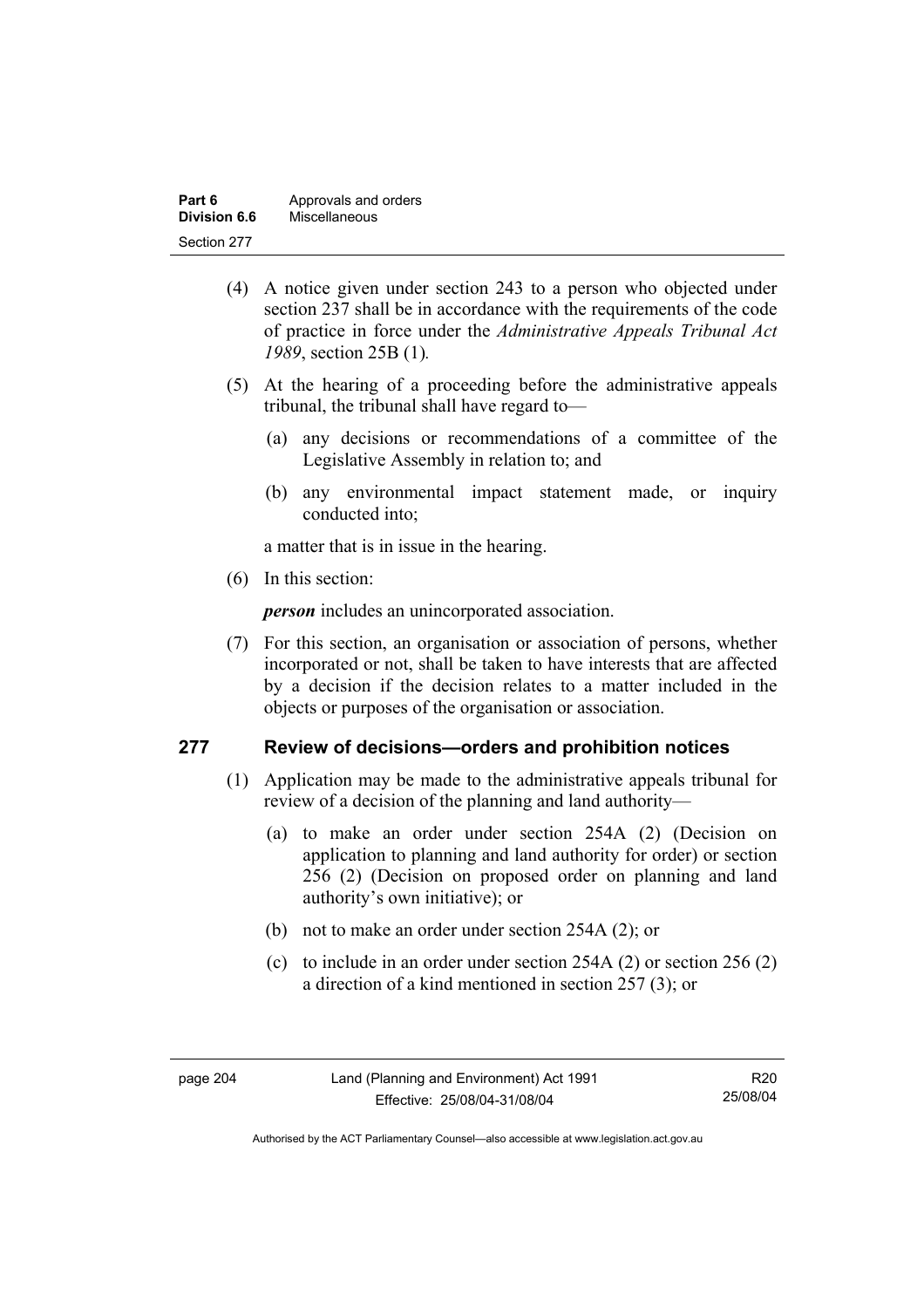- (d) to refuse, under section 258A (4) (Ending of orders), to revoke an order; or
- (e) to give a prohibition notice under section 260 (3) (Prohibition notices—making); or
- (f) to refuse, under section 260B (5) (Prohibition notices ending), to revoke a prohibition notice.
- (2) A notice given by the planning and land authority to a person in accordance with section 257A (a), (b), (c) or (g) (Notice of making of orders) must be in accordance with the requirements of the code of practice under the *Administrative Appeals Tribunal Act 1989*, section 25B (1).

## **278 Notification of objectors**

- (1) This section applies in relation to a decision mentioned in schedule 4, part 4.1.
- (2) The person who made the decision must, as soon as practicable, tell each person who, under section 237, objected to the application in relation to which the decision was made, in writing, about the application to the tribunal.
- (3) A notice under subsection (1) shall include a statement to the effect that the person to whom it is given is entitled, on application to the administrative appeals tribunal, to be made a party to the proceedings for the review.
- (4) In this section:

*applicant* means—

- (a) for a decision mentioned in schedule 4, part 4.1, items 1 to  $7$ the applicant for the decision; or
- (b) for a decision mentioned in schedule 4, part 4.1 item 8—the person to whom the approval was granted.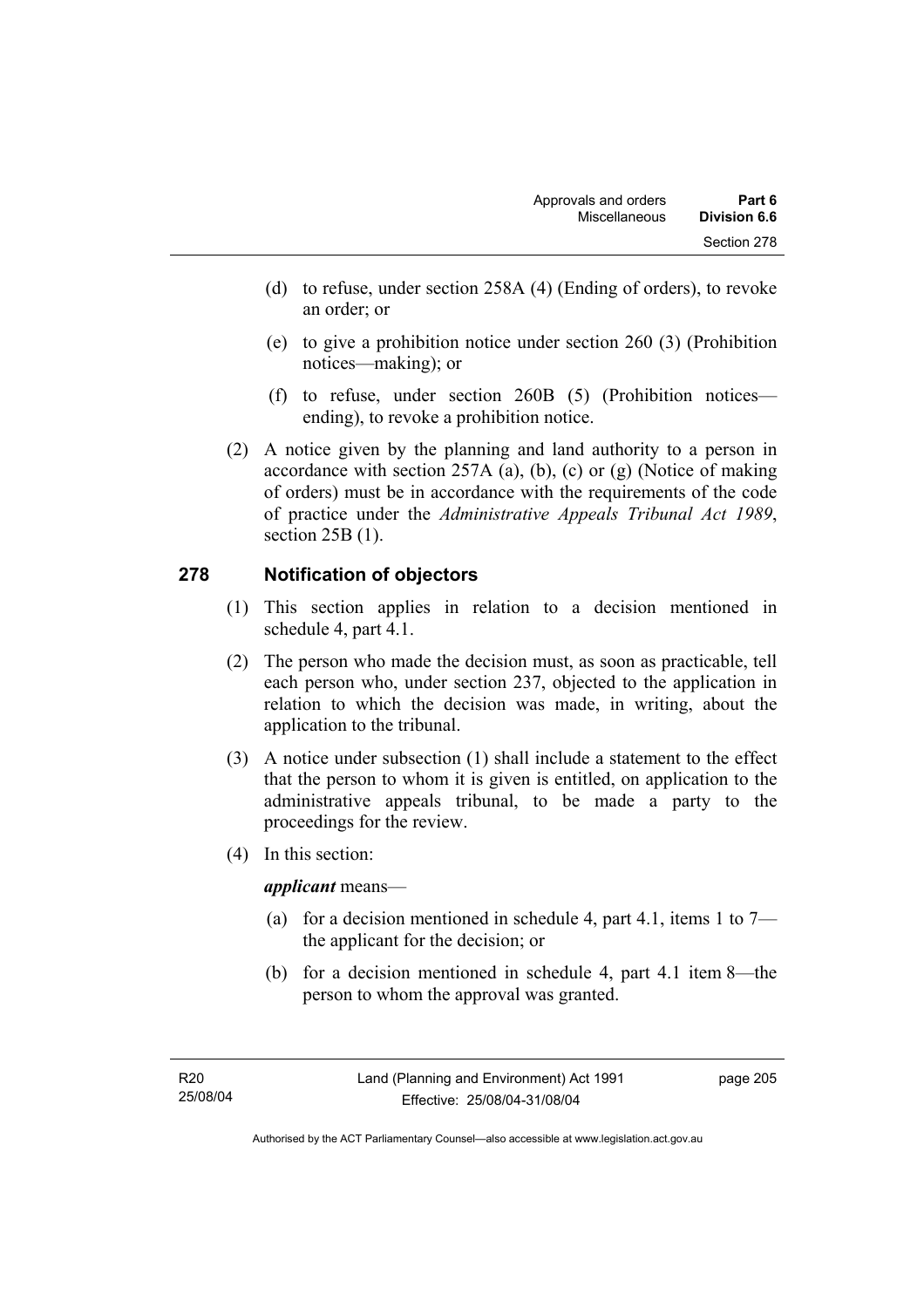| Part 6       | Approvals and orders |
|--------------|----------------------|
| Division 6.6 | Miscellaneous        |
| Section 279  |                      |

## **279 Application for review by objectors—notification to applicants**

- (1) If an objector makes an application under section 276 for the review of a decision, the objector shall, at the same time, give notice to the person who made the application for approval of the decision in relation to which the objector has applied for review.
- (2) A notice under subsection (1) shall include a statement to the effect that the person to whom it is given is entitled, on application to the administrative appeals tribunal, to be made a party to the proceedings for the review.
- (3) In subsection (1):

*objector* means a person mentioned in section 276 (2).

## **279A Challenge to validity of certain decisions**

- (1) The validity of a decision made by the Minister on an application to which section 229B (6) applies may not be questioned in any legal proceedings except those begun within 28 days after the date of the decision.
- (2) In this section:

*legal proceedings* does not include an application to the administrative appeals tribunal.

## **Subdivision 6.6.2 General**

## **282 Regulations for pt 6**

- (1) The regulations may make provision for—
	- (a) the lodging of applications; and
	- (b) the form and conditions of a bond referred to in section 245 (3) (f), including the method of calculating the amount of the bond and the conditions of payment under the bond; and

| page 206 | Land (Planning and Environment) Act 1991 | R20      |
|----------|------------------------------------------|----------|
|          | Effective: 25/08/04-31/08/04             | 25/08/04 |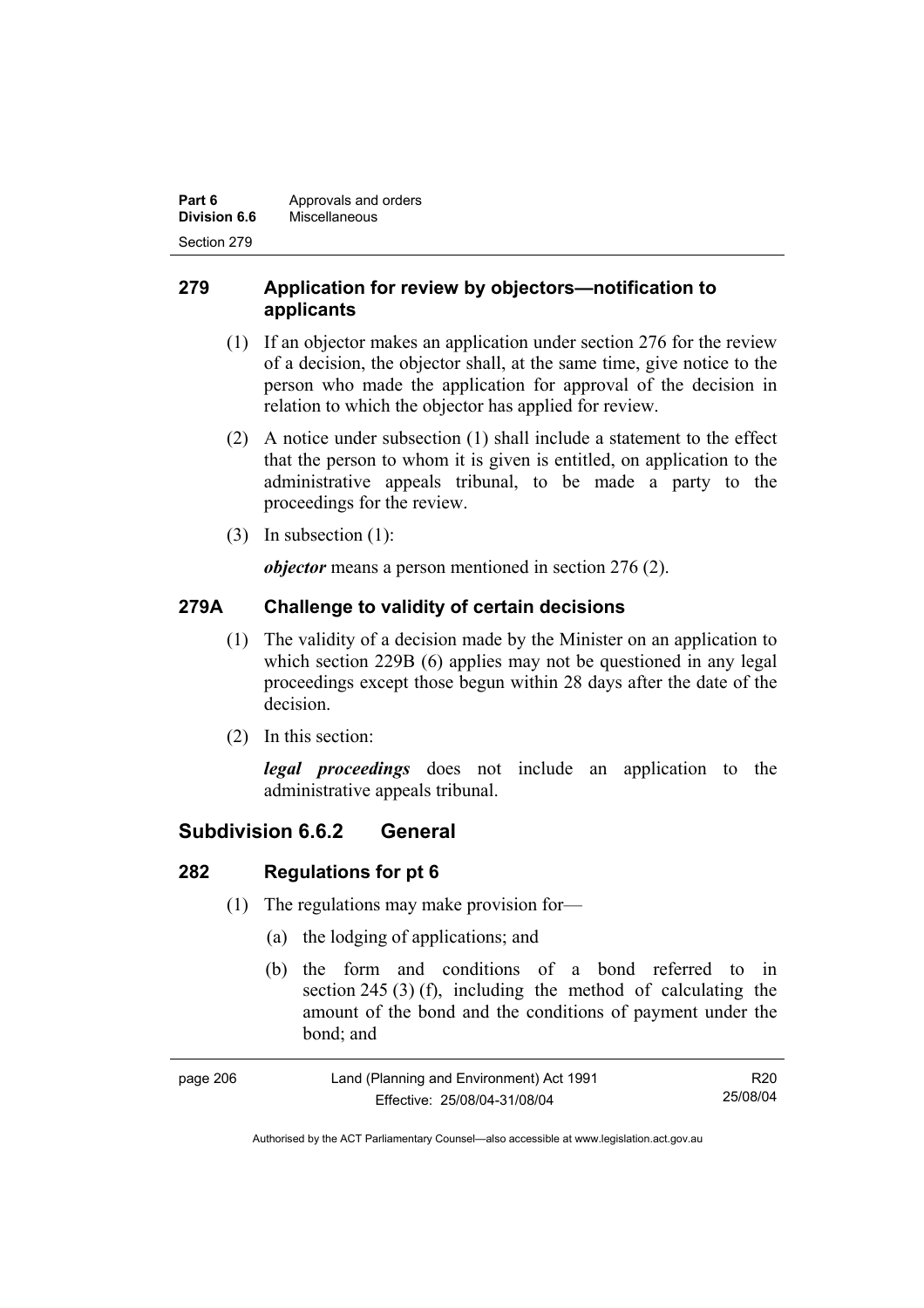- (c) the exemption of the Territory or a Territory authority from the requirements of all or any of the provisions of this part; and
- (d) the circumstances, whether generally or in a particular case, in which an exemption under paragraph (c) applies; and
- (e) exempting a development of a kind specified in the regulations, either absolutely or subject to conditions, from the application of this part or any provision of this part; and
- (f) exempting a controlled activity of a kind specified in the regulations, either absolutely or subject to conditions, from the application of this part or any provision of this part; and
- (g) the extension of any period within which action is to be taken by the Minister, the planning and land authority or anyone else, under this part or the regulations.
- (2) The regulations may authorise the Minister to exempt from this part or any provision of this part a development that consists of the erection, fixing or displaying of a sign or advertising material on the land, otherwise than in accordance with a right to do so expressly given by a current licence granted under this Act or a current lease.
- (3) An exemption under a regulation mentioned in subsection (2) is a disallowable instrument.
	- *Note* A disallowable instrument must be notified, and presented to the Legislative Assembly, under the Legislation Act.
- (4) An exemption under subsection (1) or (2) that relates to a development mentioned in subsection (2) may be conditional.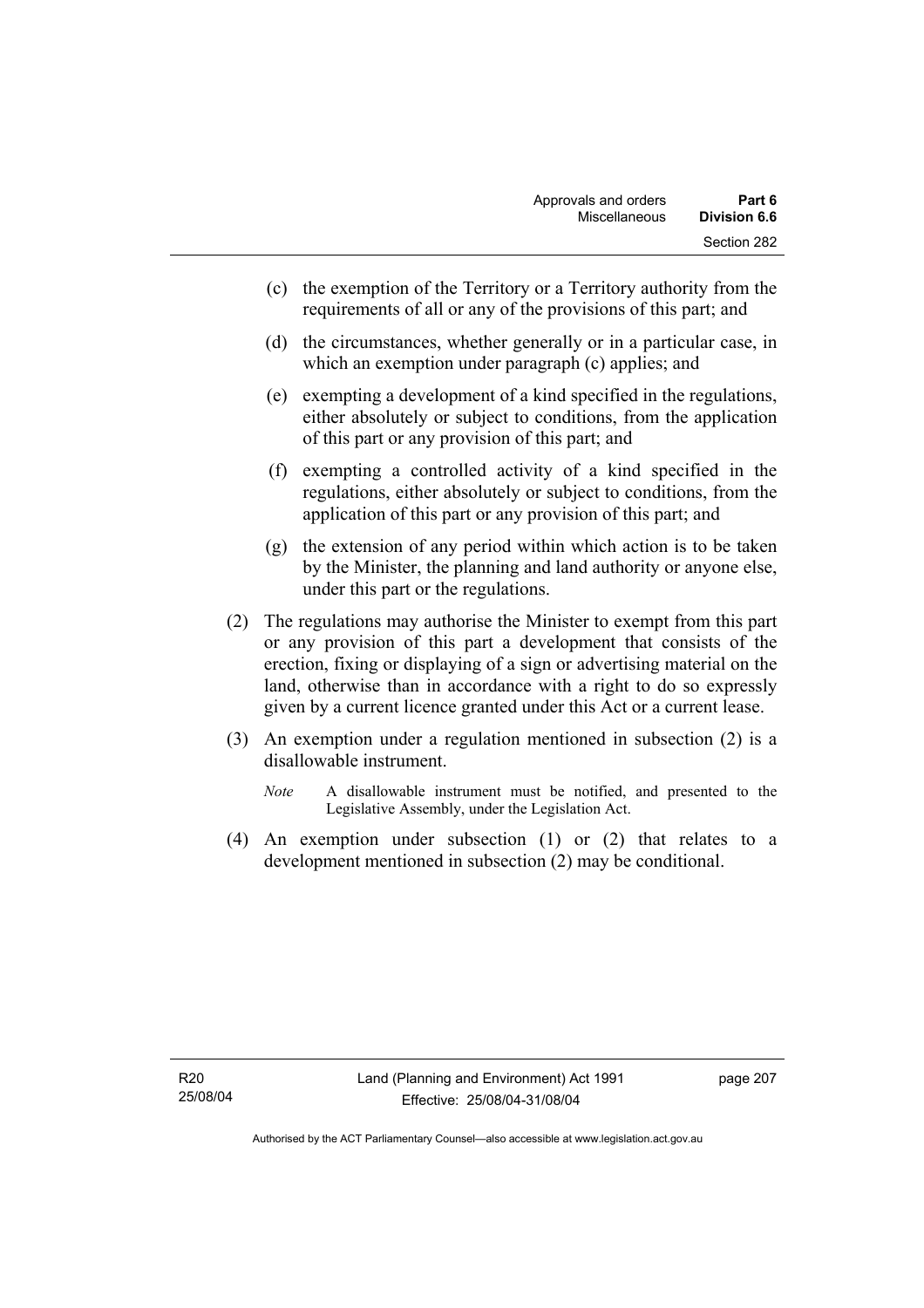#### **Part 7 Administrative appeals**

Section 282A

## **Part 7 Administrative appeals**

#### **282A AAT review of decisions**

- (1) Application may be made to the AAT for review of the following decisions:
	- (a) a decision mentioned in subsection (3) or (4);
	- (b) a decision not to register a place under section 69 (1) (b) or 73 (1) (b);
	- (c) a decision mentioned in schedule 4, part 4.2, column 4.
- (2) A person mentioned in schedule 4, part 4.2, column 2, who makes a decision mentioned in column 4 of the item in which the person is mentioned must give written notice to people whose interests the person believes are affected by the decision.
- (3) If the Environment Minister, under section 125 (5), fixes a maximum price for the sale by a proponent of a copy of a draft environmental impact statement, the Environment Minister must give written notice of the decision to the proponent.
- (4) If the conservator decides to vary a land management agreement under a provision of the agreement mentioned in section 186C (3), the conservator must give written notice of the decision to the other party to the agreement.
- (5) A notice under subsection (2), (3) or (4) must comply with the requirements of the code of practice in force under the *Administrative Appeals Tribunal Act 1989*, section 25B (1).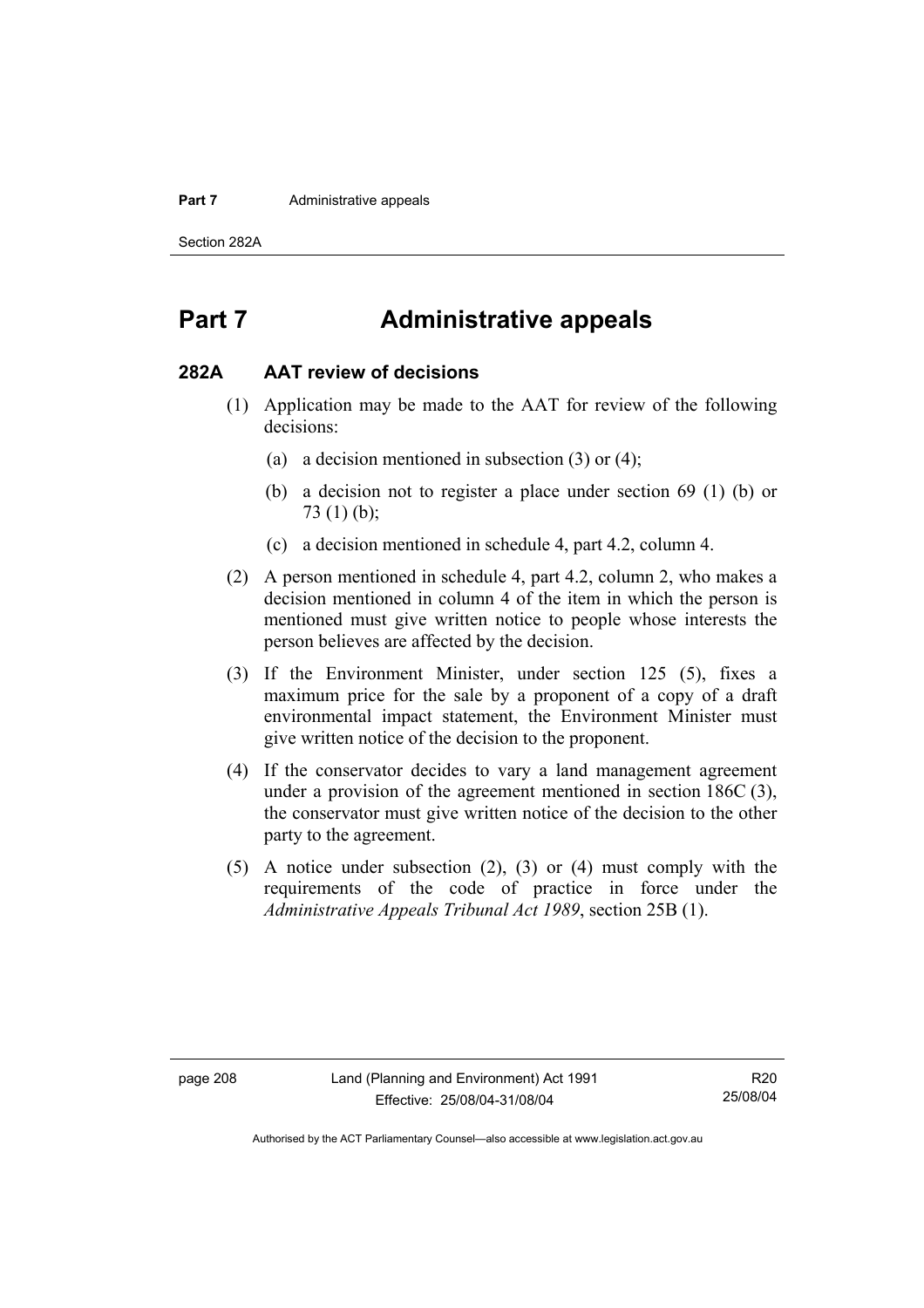## **Part 8 Miscellaneous**

#### **283 People authorised to exercise powers of Executive**

- (1) The Executive may, in writing, authorise anybody to act on its behalf in the exercise of a function under part 2 (Planning) or part 5 (Land administration), other than a function under the following provisions:
	- section 163 (4) (Leases to community organisations)
	- section 164 (3) (Special leases)
	- section 167 (1) (Eligibility for certain classes of leases)
	- section 178 (3) (Refund of amount paid for grant of lease).
- (2) If the exercise of a function by the Executive in accordance with this part is dependent on the opinion, belief or state of mind of the Executive in relation to a matter and a person has, under subsection (1), been authorised to exercise that function, the function may be exercised by the person so authorised on his, her or its opinion, belief or state of mind in relation to the matter.

### **284 Power of administrative appeals tribunal and Supreme Court**

If a person appeals, or purports to appeal, under this Act—

- (a) to the administrative appeals tribunal; or
- (b) against a determination or decision of the administrative appeals tribunal to the Supreme Court;

and it appears to the tribunal or court, as the case may be—

 (c) that the appeal, or purported appeal, or the decision, or the purported decision, against which the appeal, or purported

page 209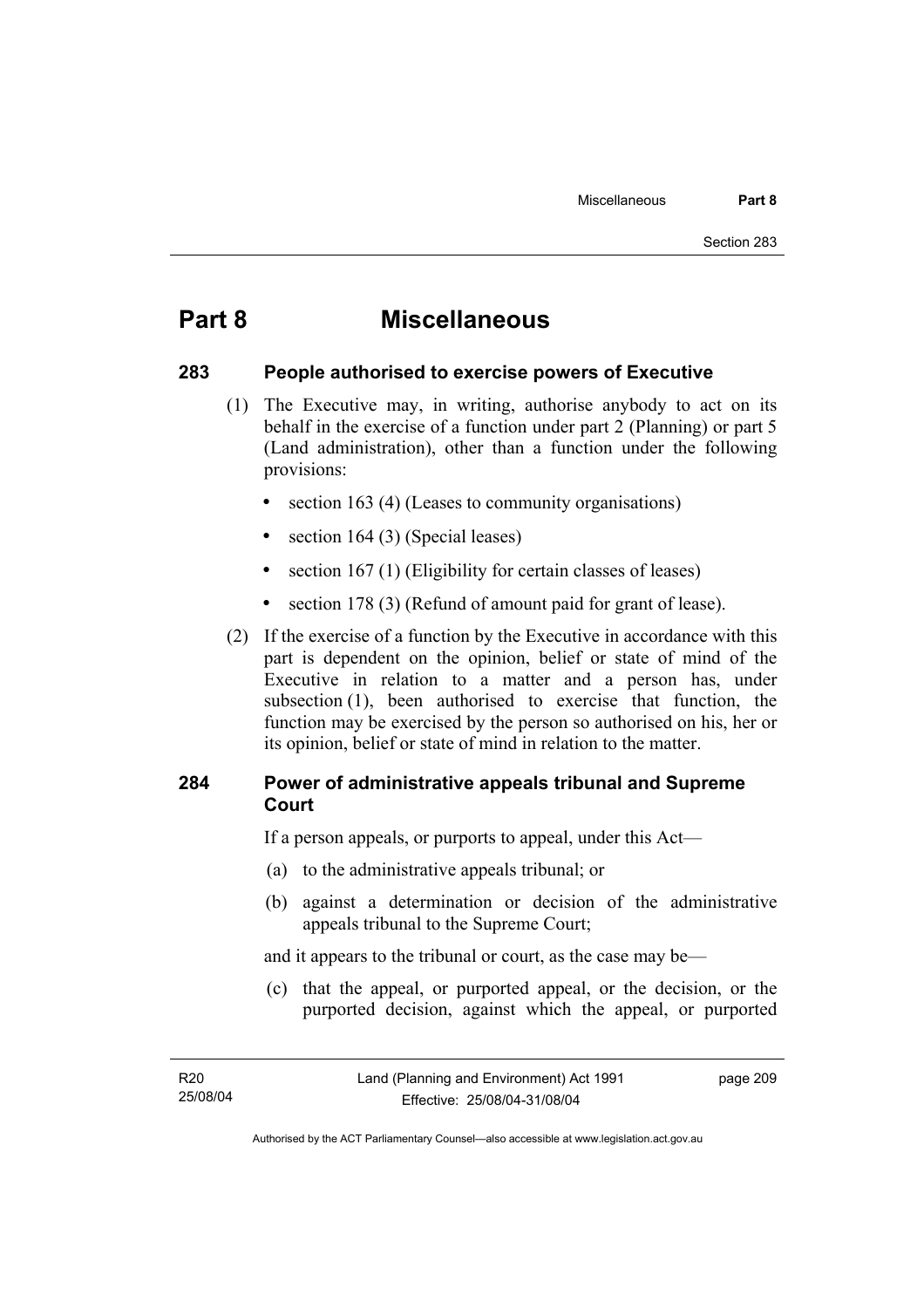#### **Part 8** Miscellaneous

Section 286

appeal, has been brought is affected by a failure to comply with a requirement of this Act; and

 (d) that to exercise the powers given by this section would not be unjust or inequitable;

the tribunal or court may order that, subject to any specified conditions, the requirement concerned be dispensed with to the necessary extent.

#### **286 Acts and omissions of representatives**

(1) In this section:

*person* means an individual.

*Note* See the Criminal Code, pt 2.5 for provisions about corporate criminal responsibility.

*representative*, of a person, means an employee or agent of the person.

*state of mind*, of a person, includes—

- (a) the person's knowledge, intention, opinion, belief or purpose; and
- (b) the person's reasons for the intention, opinion, belief or purpose.
- (2) This section applies to a prosecution for any offence against this Act.
- (3) If it is relevant to prove a person's state of mind about an act or omission, it is enough to show—
	- (a) the act was done or omission made by a representative of the person within the scope of the representative's actual or apparent authority; and
	- (b) the representative had the state of mind.

R20 25/08/04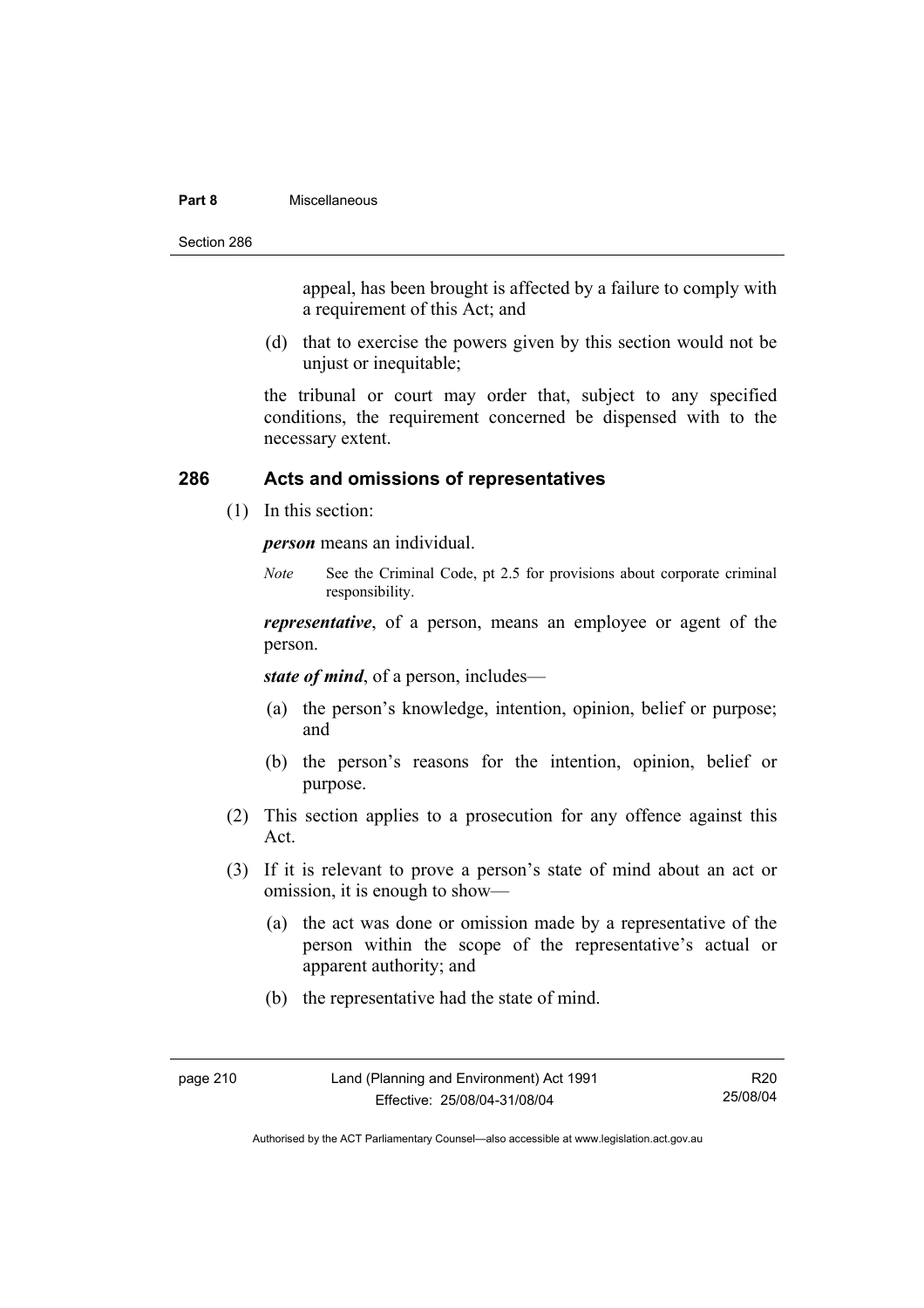- (4) An act done or omitted to be done on behalf of a person by a representative of the person within the scope of the representative's actual or apparent authority is also taken to have been done or omitted to be done by the person.
- (5) However, subsection (4) does not apply if the person establishes that reasonable precautions were taken and appropriate diligence was exercised to avoid the act or omission.
- (6) A person who is convicted of an offence cannot be punished by imprisonment for the offence if the person would not have been convicted of the offence without subsection (3) or (4).

#### **287 Determination of fees**

- (1) The Minister may, in writing, determine fees for this Act.
	- *Note* The Legislation Act contains provisions about the making of determinations and regulations relating to fees (see pt 6.3).
- (2) A determination is a disallowable instrument.
	- *Note* A disallowable instrument must be notified, and presented to the Legislative Assembly, under the Legislation Act.

## **287A Approved forms**

- (1) The Minister may, in writing, approve forms for section 186C (Land management agreements).
- (2) The planning and land authority may approve forms for any other provision of this Act.
- (3) If a form is approved for a particular purpose, the form must be used for that purpose.

*Note* For other provisions about forms, see Legislation Act, s 255.

- (4) A form approved for section 186C is a disallowable instrument.
	- *Note* A disallowable instrument must be notified, and presented to the Legislative Assembly, under the Legislation Act.

| R20      |  |
|----------|--|
| 25/08/04 |  |

page 211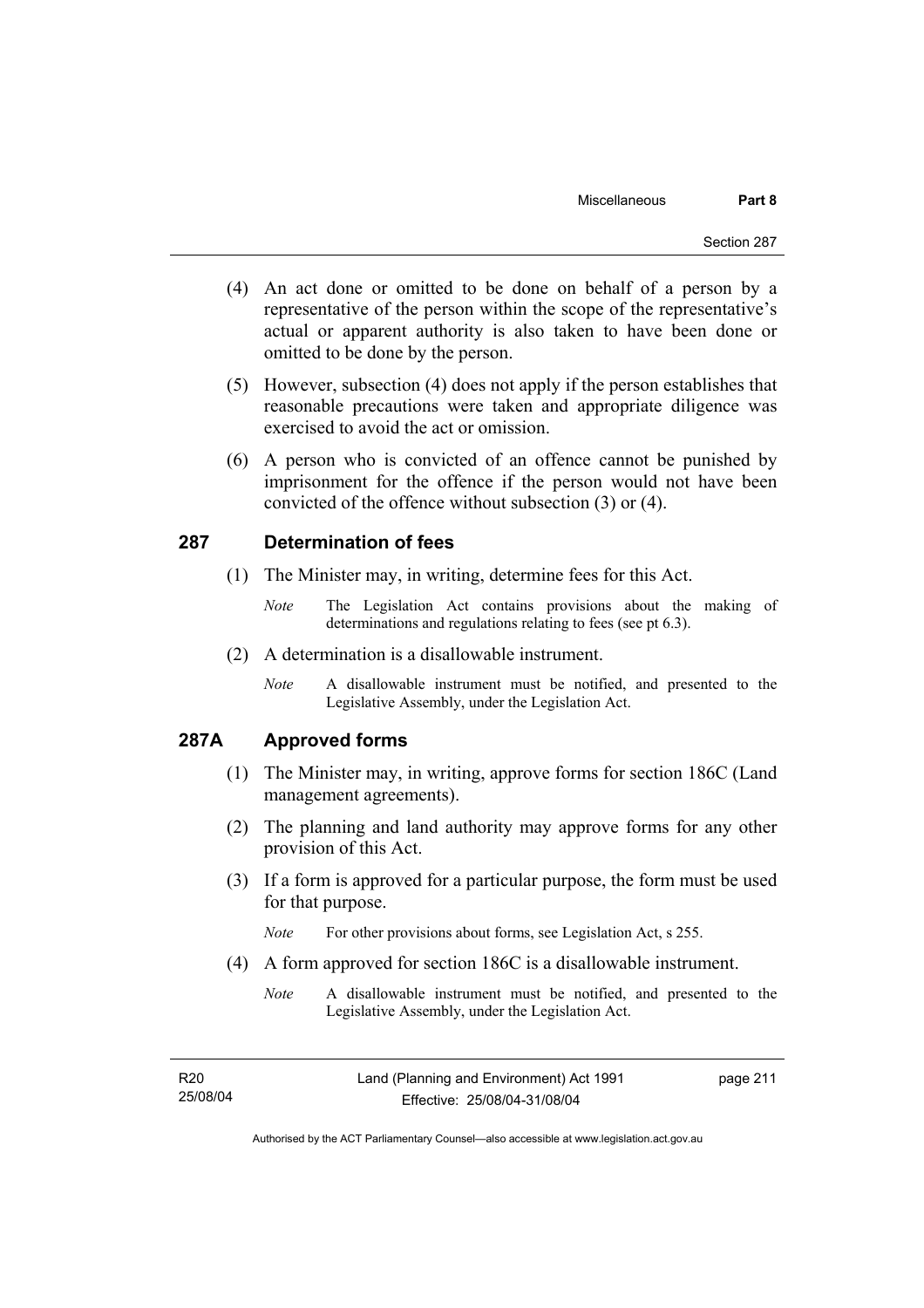#### **Part 8** Miscellaneous

Section 288

(5) A form approved for any other provision is a notifiable instrument.

*Note* A notifiable instrument must be notified under the Legislation Act.

### **288 Regulation-making power**

- (1) The Executive may make regulations for this Act.
	- *Note* Regulations must be notified, and presented to the Legislative Assembly, under the Legislation Act.
- (2) The regulations may prescribe offences for contraventions of the regulations and prescribe maximum penalties of not more than 10 penalty units for offences against the regulations.

page 212 Land (Planning and Environment) Act 1991 Effective: 25/08/04-31/08/04

R20 25/08/04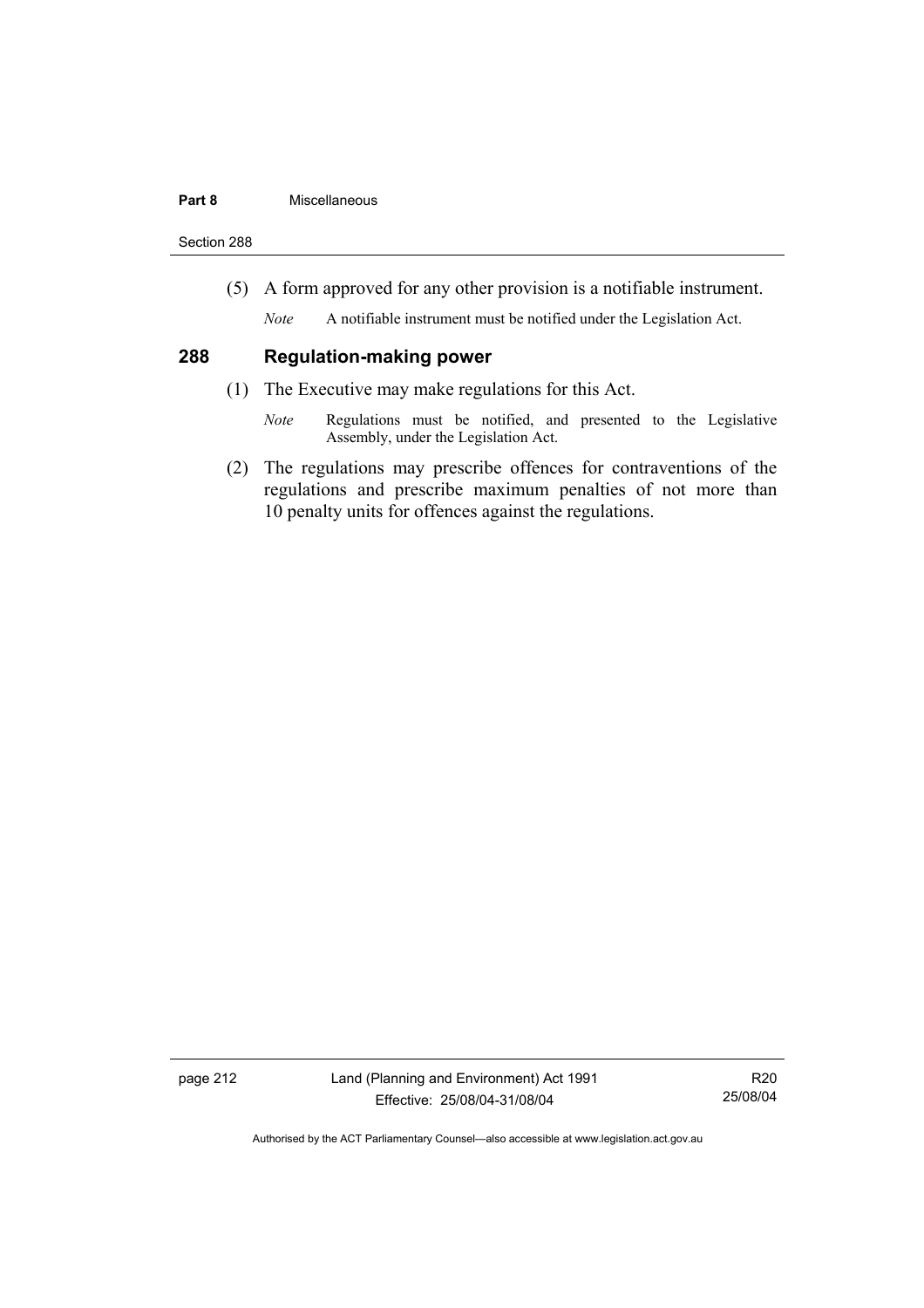## **Part 9 Transitional**

#### **289 Status of leases and licences**

- (1) Subject to section 290, a lease or licence granted or continued, or purported to have been granted or continued, under a repealed Act and in force immediately before 2 April 1992 is taken, on and after that day, to have been granted under this Act.
- (2) In this section:

*repealed Act* means any of the following Acts:

- (a) the *Leases Act 1918* No 2;
- (b) the *Leases (Special Purposes) Act 1925* No 11;
- (c) the *City Area Leases Act 1936* No 31.

### **290 Continued application of certain repealed Acts and provisions**

- (1) Despite the repeal of the *Australian National University (Leases) Act 1967*, that Act continues to apply in relation to a lease granted under, or continued in force by, that Act and in force immediately before 2 April 1992.
- (2) Despite the repeal of the *Canberra College of Advanced Education (Leases) Act 1977* and subject to subsection (3), that Act continues to apply in relation to a lease granted under that Act and in force immediately before 2 April 1992.
- (3) For subsection (2), the *Canberra College of Advanced Education (Leases) Act 1977*, section 5 is taken to apply as if that section had been amended by omitting 'in perpetuity'.
- (4) Despite the repeal of the *Church Lands Leases Act 1924*, that Act, sections 5, 6, 8 and 10 continue to apply in relation to a lease

page 213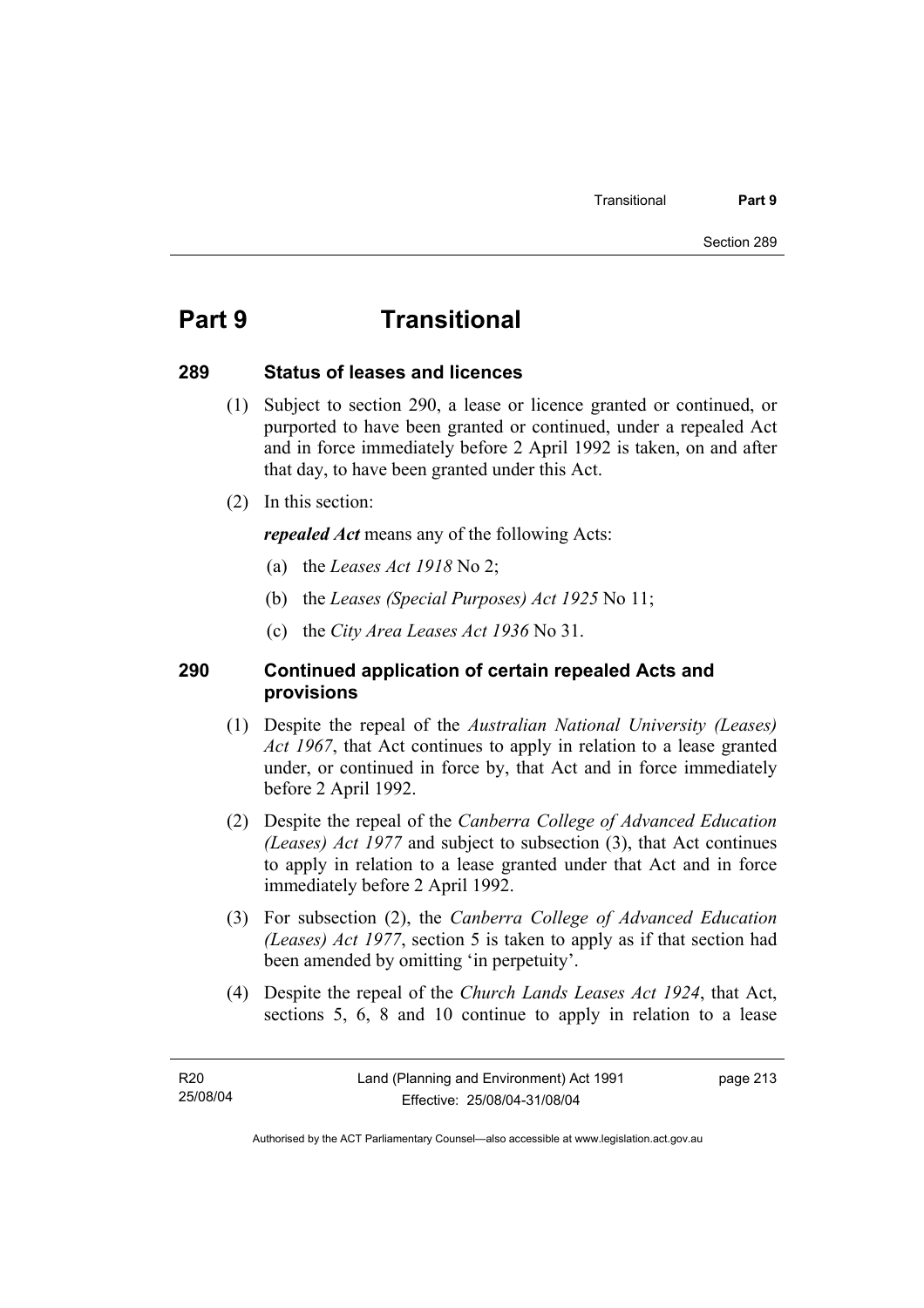#### **Part 9** Transitional

Section 290

granted under that Act and in force immediately before 2 April 1992.

- (5) In a continuing lease, a reference to *improvements* is a reference to improvements other than improvements by way of clearing, draining, grading, filling, excavating or levelling made by the Territory or the Commonwealth or the cost of which the Territory or the Commonwealth has paid.
- (6) Despite the repeal of the *City Area Leases Act 1936*, the following sections of that Act continue to apply:
	- (a) so far as the section relates to a continuing lease in which provision is made for the land comprised in the lease to be used for a purpose specified in that Act, section 8A (1)—section 8A;
	- (b) so far as the section relates to a variation of a continuing lease in respect of which notice under that Act, section 18A of that Act was given before the commencement day—section 18B;
	- (c) so far as the section relates to a continuing lease in relation to which notice under the section was given before the commencement day—section 22;
	- (d) so far as the section relates to a continuing lease specified in that Act, section 28A (1)—section 28A;
	- (e) so far as the section relates to a continuing lease specified in that Act, section 28DA (1)—section 28DA;
	- (f) so far as the section relates to a sublease specified in that Act, section 30A (2) and in force immediately before 2 April 1992—section 30A.
- (7) Despite the repeal of the *Leases (Special Purposes) Act 1925*, that Act, sections 5AC, 5AD, 5A and 5B continue to apply in relation to a lease of Territory Land—
	- (a) granted under that Act, section 3 (2) as in force immediately before 11 May 1989; and

| page 214 | Land (Planning and Environment) Act 1991 | R20      |
|----------|------------------------------------------|----------|
|          | Effective: 25/08/04-31/08/04             | 25/08/04 |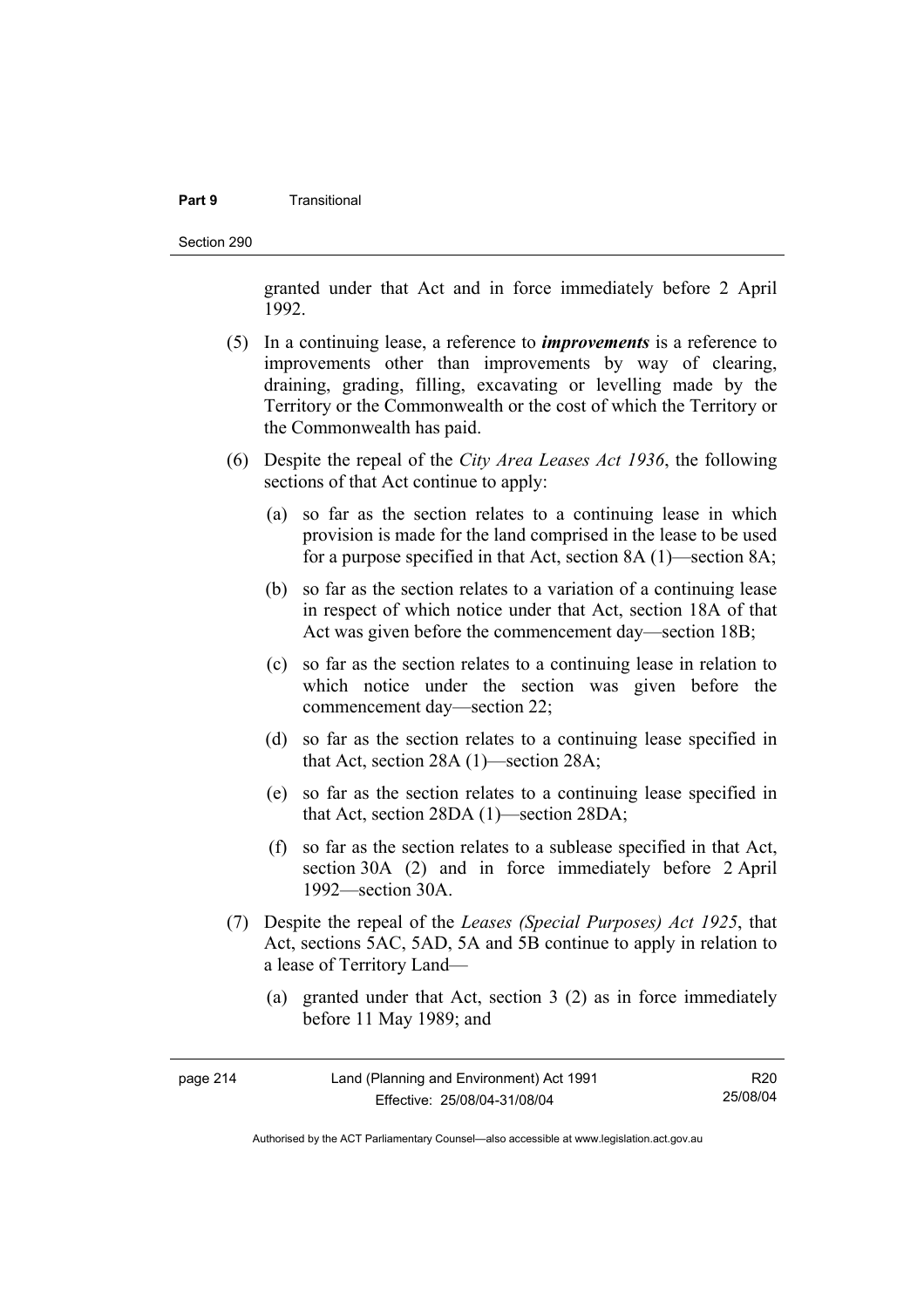- (b) in force immediately before 2 April 1992.
- (8) Despite the repeal of the *Leases (Special Purposes) Act 1925*, that Act, section 5BA (6) continues to apply in relation to a lease granted under that Act and in force immediately before 2 April 1992.
- (9) In this section:

*continuing lease* means a lease granted or continued, or purported to have been granted or continued, under the *City Area Leases Act 1936* and to which this Act, section 289 applies.

#### **291 Conversion of Commonwealth leases**

- (1) This section applies if—
	- (a) a declaration under the *Australian Capital Territory (Planning and Land Management) Act 1988* (Cwlth), section 27 (1) has been rescinded, revoked, amended or varied and as a consequence land that had been national land has ceased to be national land; and
	- (b) a lease had been granted under a prescribed law over all or part of that land and the lease was in force immediately before the rescission, revocation, amendment or variation of the declaration.
- (2) The lease is taken to have been granted under this Act from the day of the rescission, revocation, amendment or variation of the declaration.
- (3) In this section:

*prescribed law* means any of the following laws:

- (a) the *Leases Ordinance 1918*;
- (b) the *Leases (Special Purposes) Ordinance 1925*;
- (c) the *City Area Leases Ordinance 1936*;

page 215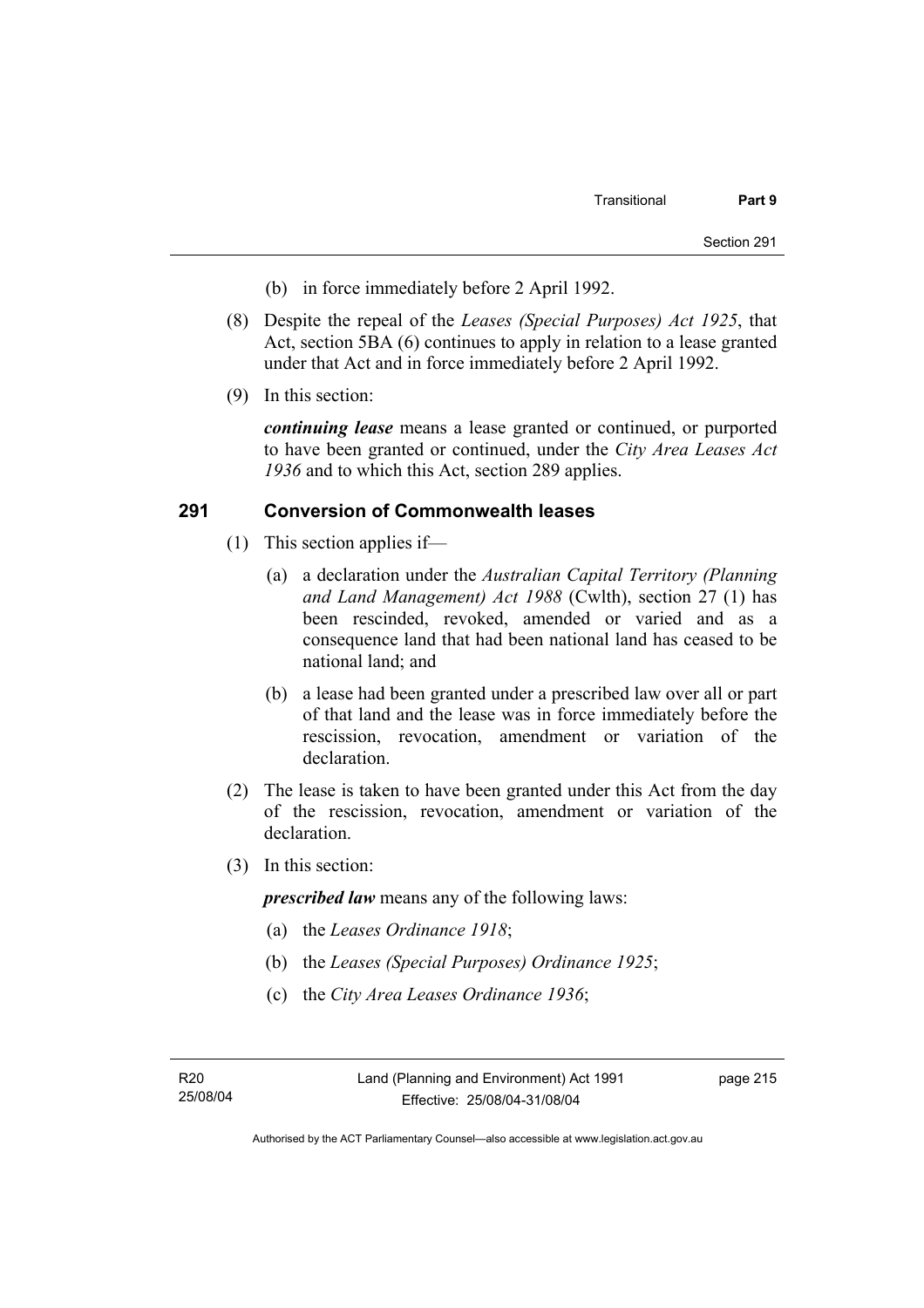#### **Part 9 Transitional**

#### Section 291

(d) the provisions of a law mentioned in paragraph  $(a)$ ,  $(b)$  or  $(c)$  as in effect under the *National Land Ordinance 1989*.

page 216 Land (Planning and Environment) Act 1991 Effective: 25/08/04-31/08/04

R20 25/08/04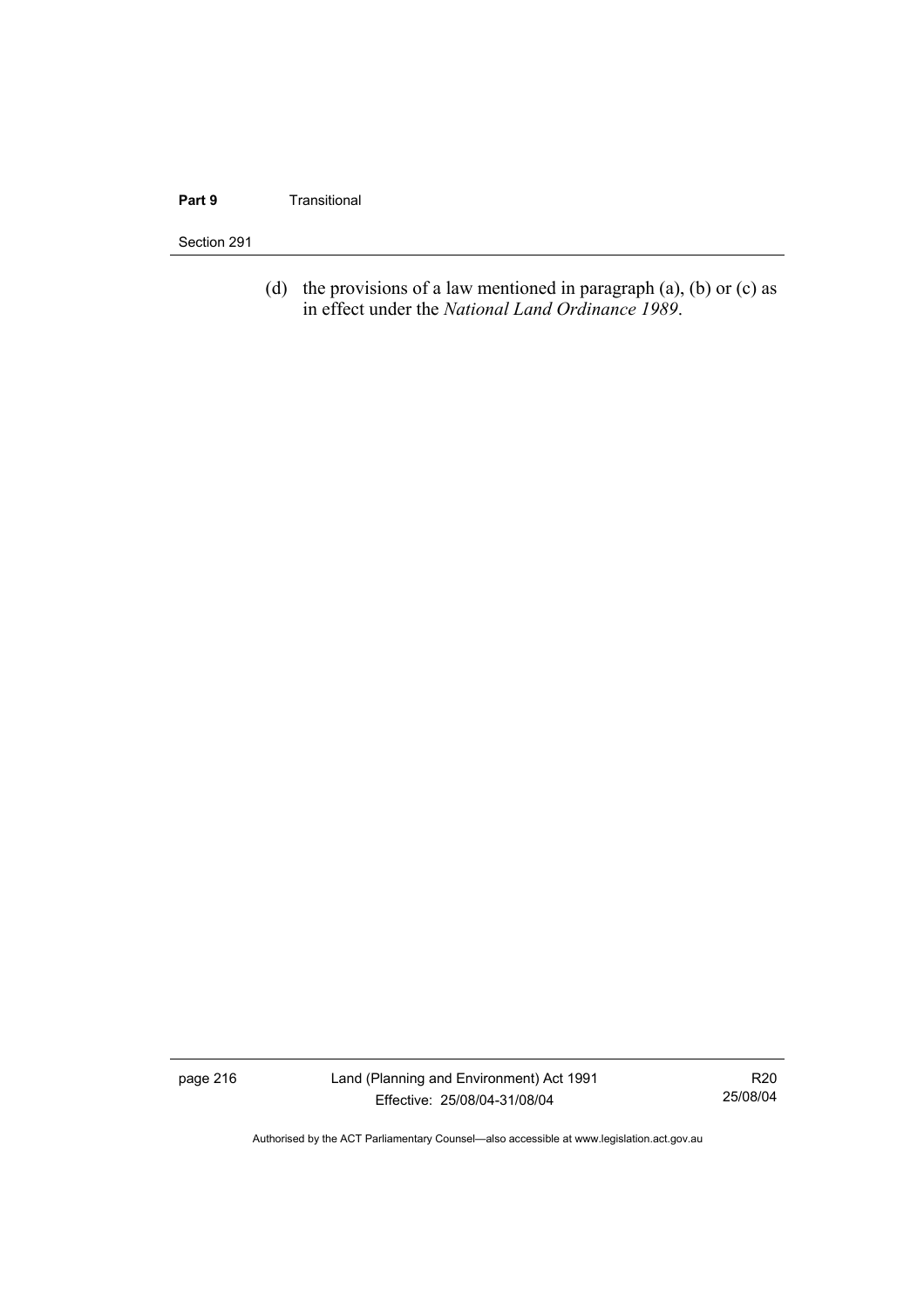# **Schedule 1 Management objectives for public land**

| (see s 195)    |                         |                |                                                                                                                                                                                                                 |
|----------------|-------------------------|----------------|-----------------------------------------------------------------------------------------------------------------------------------------------------------------------------------------------------------------|
| column 1       | column <sub>2</sub>     |                | column 3                                                                                                                                                                                                        |
| item           | reserve                 |                | management objectives                                                                                                                                                                                           |
| $\mathbf{1}$   | wilderness area         | 1              | to conserve the natural<br>environment in a way<br>ensuring that disturbance to<br>that environment is minimal                                                                                                  |
|                |                         | 2              | to provide for the use of the<br>area (other than by vehicles<br>or other mechanised<br>equipment) for recreation by<br>limited numbers of people,<br>to ensure that opportunities<br>for solitude are provided |
| $\overline{2}$ | national park           | 1              | to conserve the natural<br>environment                                                                                                                                                                          |
|                |                         | $\overline{2}$ | to provide for public use of<br>the area for recreation,<br>education and research                                                                                                                              |
| 3              | nature reserve          | 1              | to conserve the natural<br>environment                                                                                                                                                                          |
|                |                         | $\overline{2}$ | to provide for public use of<br>the area for recreation,<br>education and research                                                                                                                              |
| 4              | special purpose reserve | $\mathbf{1}$   | to provide for public and<br>community use of the area<br>for recreation and education                                                                                                                          |

| R20      | Land (Planning and Environment) Act 1991 | page 217 |
|----------|------------------------------------------|----------|
| 25/08/04 | Effective: 25/08/04-31/08/04             |          |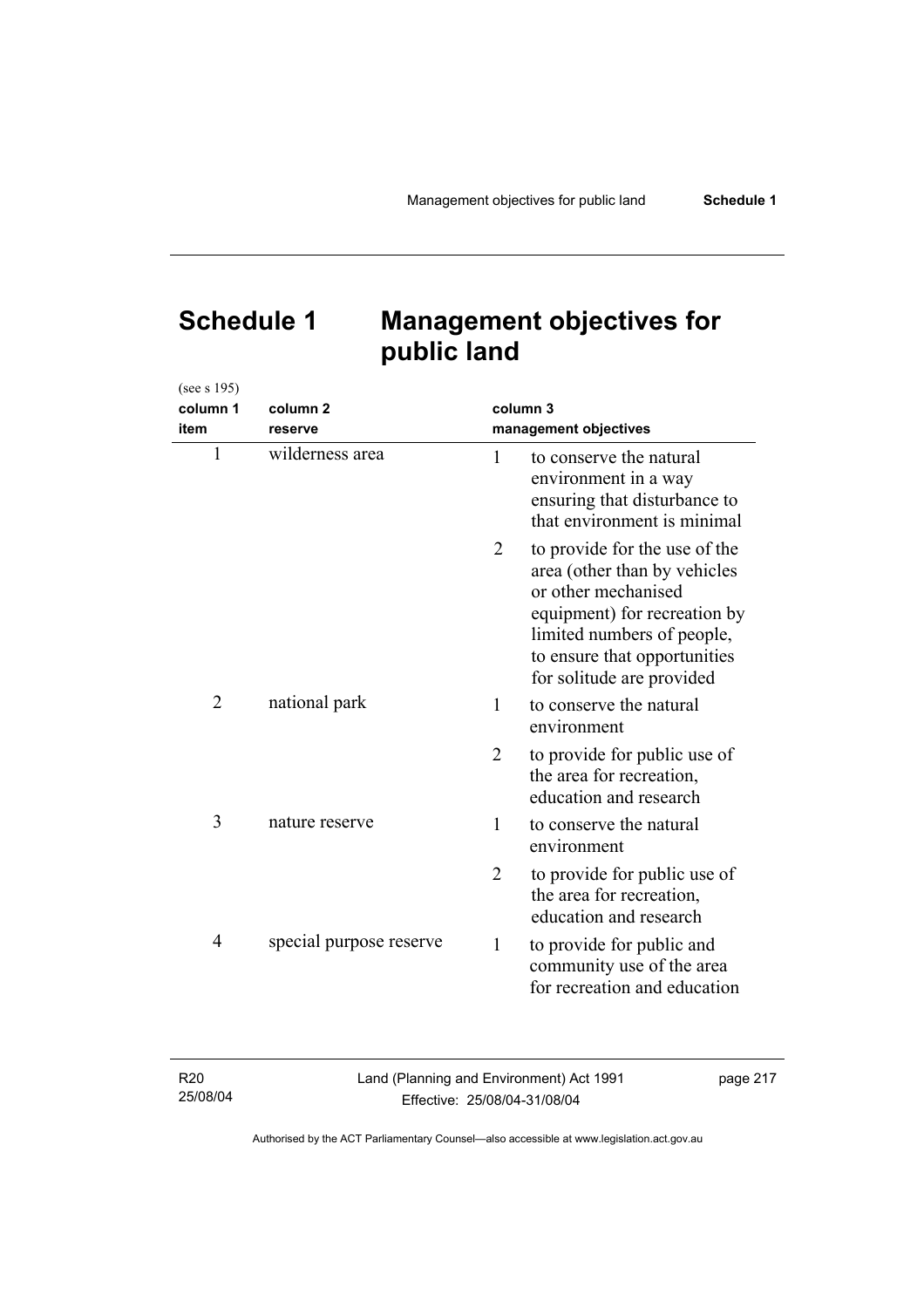## **Schedule 1** Management objectives for public land

| column 1<br>item | column 2<br>reserve          |                | column 3<br>management objectives                                                                                       |
|------------------|------------------------------|----------------|-------------------------------------------------------------------------------------------------------------------------|
| 5                | cemetery or burial ground    | 1              | to provide for the interment<br>or cremation of human<br>remains and the interment of<br>the ashes of human remains     |
| 6                | sport and recreation reserve | -1             | to provide for public and<br>community use of the area<br>for sport and recreation                                      |
| 7                | urban open space             | 1              | to provide for public and<br>community use of the area                                                                  |
|                  |                              | 2              | to develop the area for public<br>and community use                                                                     |
| 8                | lake                         | 1              | to prevent and control floods<br>by providing a reservoir to<br>receive flows from rivers,<br>creeks and urban run-offs |
|                  |                              | $\overline{2}$ | to prevent and control<br>pollution of waterways                                                                        |
|                  |                              | 3              | to provide for public use of<br>the lake for recreation                                                                 |
|                  |                              | 4              | to provide a habitat for fauna<br>and flora                                                                             |

page 218 Land (Planning and Environment) Act 1991 Effective: 25/08/04-31/08/04

R20 25/08/04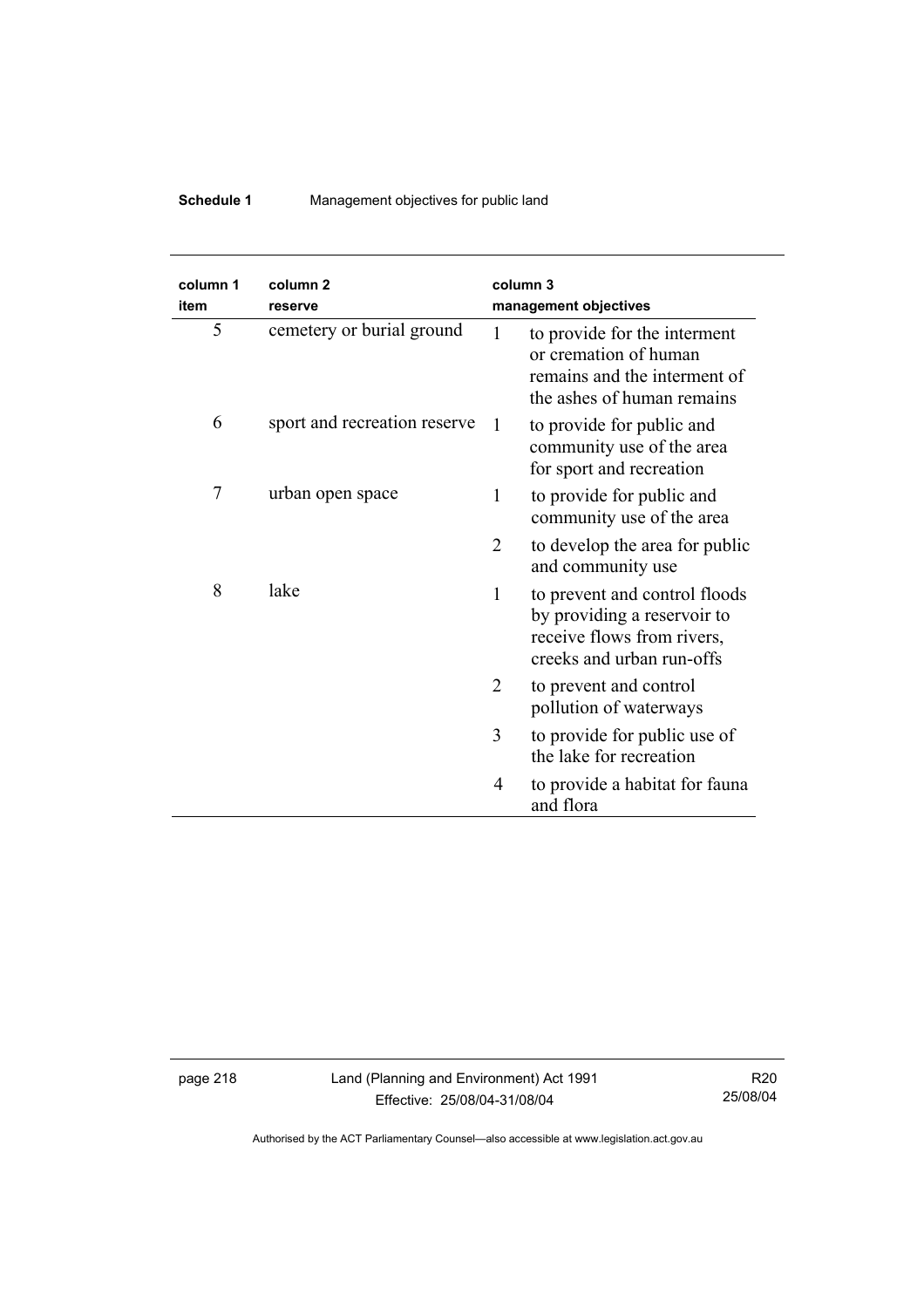## **Schedule 2 Criteria for assessment of heritage significance of places**

(see s 56)

- 1 Under the *Land (Planning and Environment) Act 1991*, section 56 the criteria for the assessment of the heritage significance of places are:
	- (a) a place that demonstrates a high degree of technical, creative achievement, or both by showing qualities of innovation or departure or representing a new achievement of its time; or
	- (b) a place that exhibits outstanding design or aesthetic qualities valued by the community or a cultural group; or
	- (c) a place that demonstrates a distinctive way of life, taste, tradition, religion, land use, custom, process, design or function that is no longer practised, is in danger or being lost, or is of exceptional interest; or
	- (d) a place that is highly valued by the community or a cultural group for reasons of strong or special religious, spiritual, cultural, educational or social associations; or
	- (e) a place that is the only know or only comparatively intact example of its type; or
	- (f) a place that is a notable example of a class of natural or cultural places or landscapes and that demonstrates the principal characteristics of that class; or
	- (g) a place that has strong or special associations with person, group, event, development or cultural phase that played a significant part in local or national history; or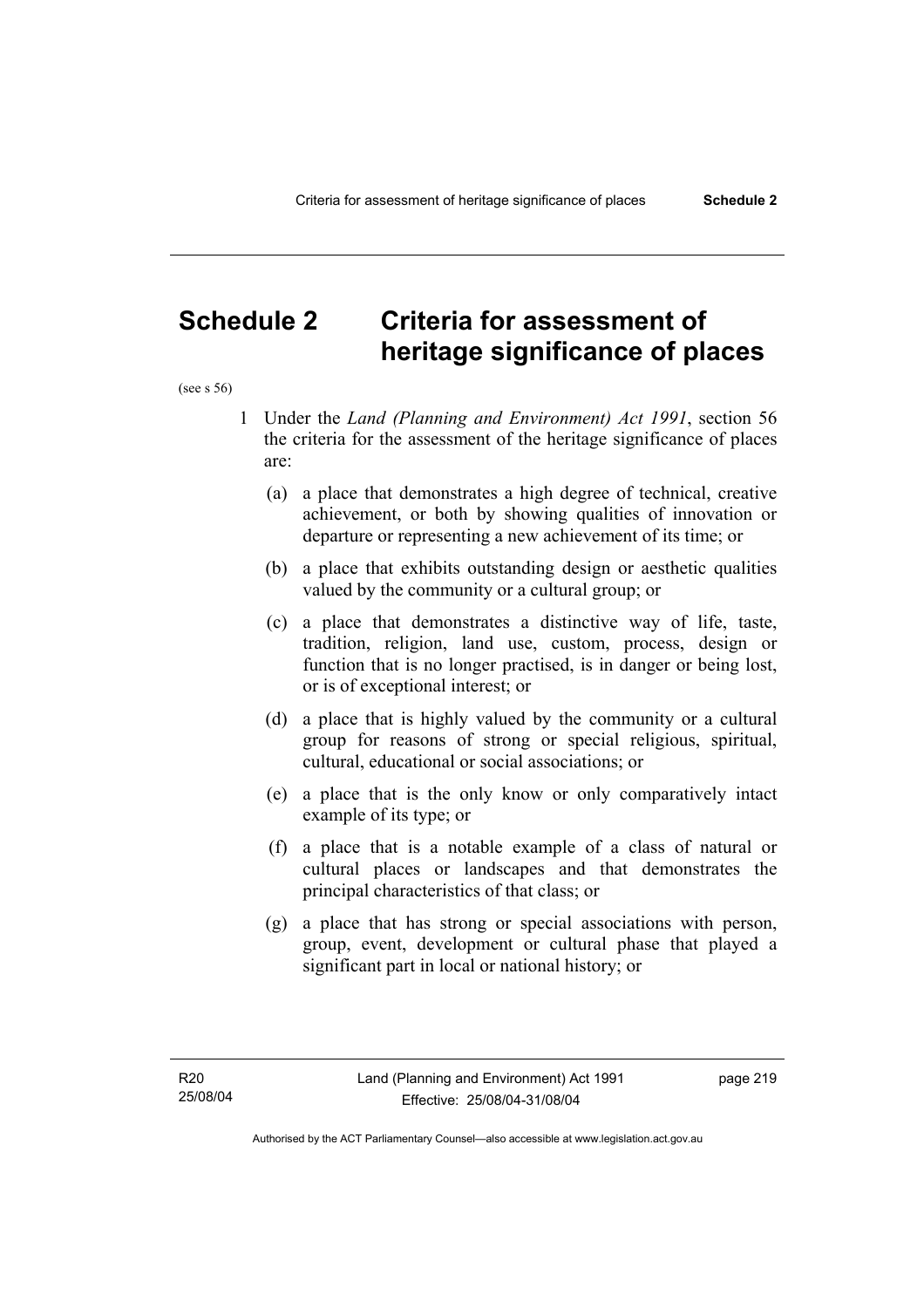- (h) a place that represents the evolution of a natural landscape, including significant geological features, landforms, biota or natural processes; or
- (i) a place that is a significant habitat or locality for the life cycle of native species; for rare, endangered or uncommon species, for species at the limits of their natural range, or for district occurrences of species; or
- (j) a place that exhibits unusual richness, diversity or significant transitions of flora, fauna or natural landscapes and their elements; or
- (k) a place that demonstrates a likelihood of providing information that will contribute significantly to a wider understanding of natural or cultural history, because of its use as a research site, teaching site, type locality or benchmark site.

page 220 Land (Planning and Environment) Act 1991 Effective: 25/08/04-31/08/04

R20 25/08/04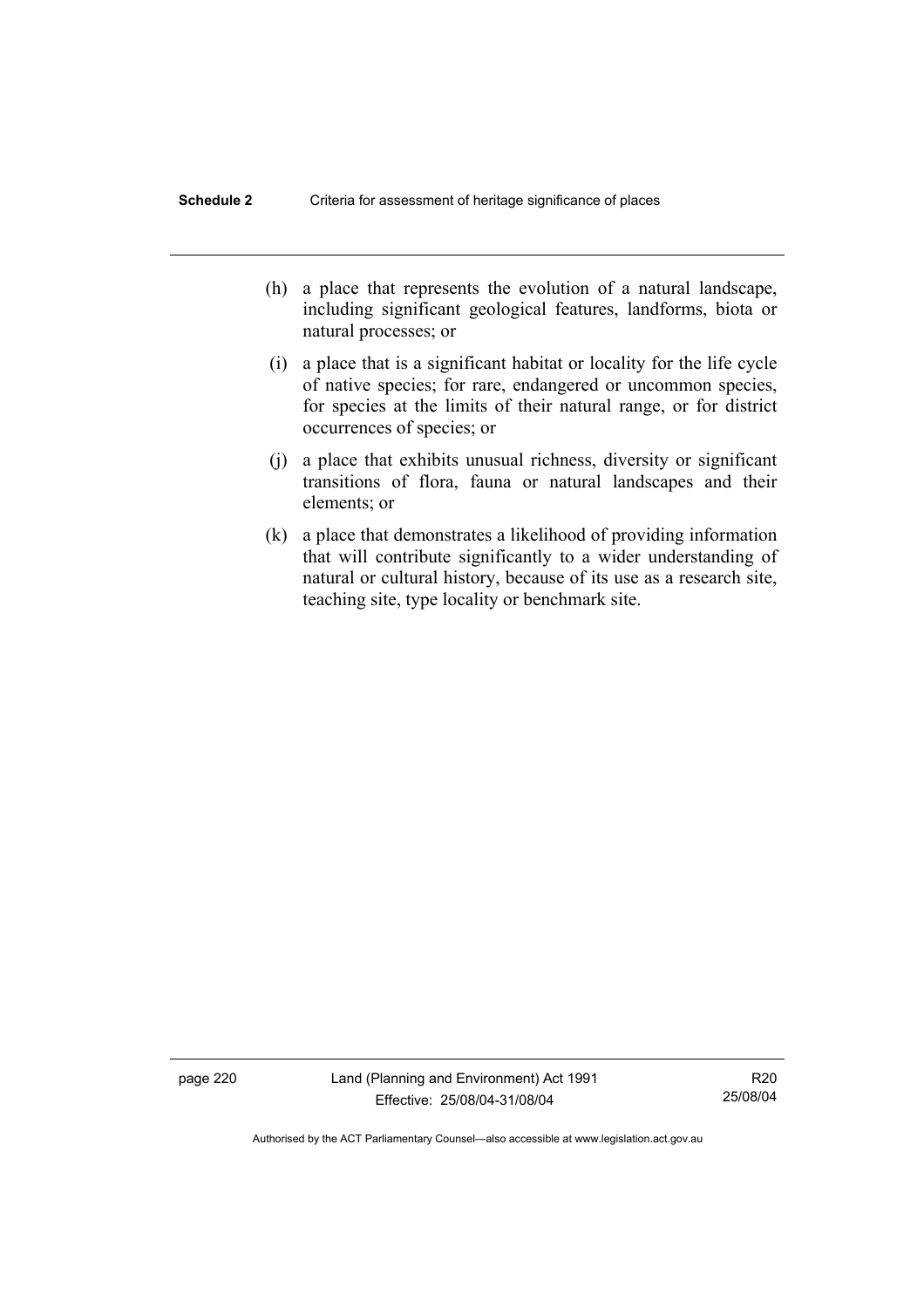# **Schedule 3 Content of preliminary assessments**

(see s 115)

**1** The following format is to be used for a preliminary assessment required under section 115.

- 1. **General Information**
- 1.1 **Name and address of proponent** This is to include the details of any ACT government authority or agency.
- 1.2 **Details of the contact** This is to include the contact officer within any ACT government authority or agency.
- 1.3 **Status of the project** Advise the current position on the planning of the project, studies begun or planned and the proposed targets for planning, development or construction.

#### 1.4 **Location of the project**

- (a) project site description sufficient for precise location on a map or a map included to show the exact site location;
- (b) information on possible future extensions.

### 1.5 **Description of the project**

- (a) the type and form of the project including supporting developments including those not the responsibility of the proponent;
- (b) the purpose and need for the project, intended utilisation and operation of the facilities;
- (c) the relationship of the project with surrounding development, to connected facilities and services or to other proposed projects.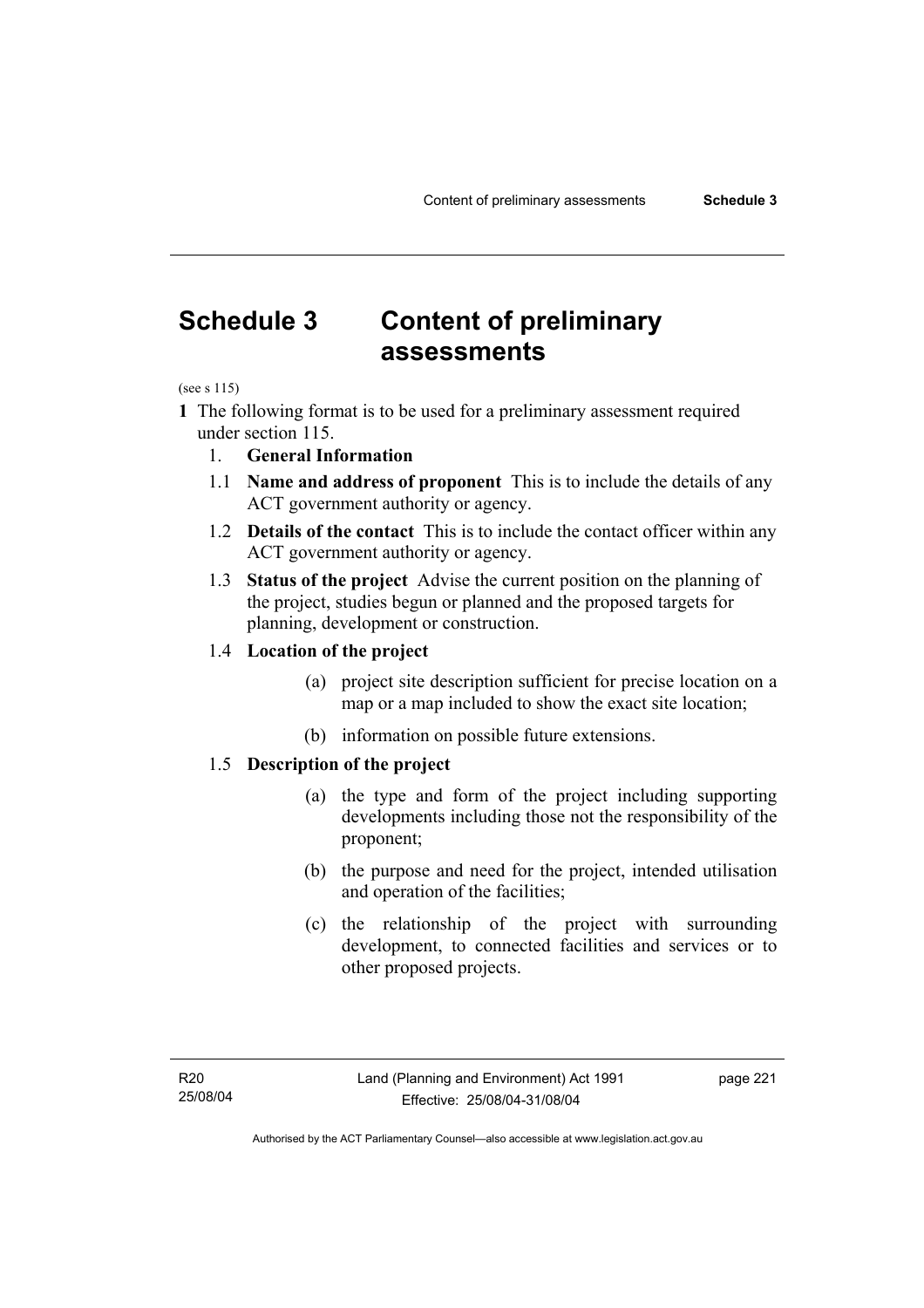## **2 Existing Environmental Conditions**

- 2.1 **Description of project site** A brief description of the overall appearance and current land use with mention made of any special features including the built and natural heritage factors (if any) of the site.
- 2.2 **Description of region surrounding the project site** Significant differences between the site and surrounding areas should be noted eg variation in population density, watershed, proximity to watercourses and water bodies.
- 2.3 **Current land use policy and lease conditions of the site**
- **3 Potential Impact of the Project on the Environment** 
	- 3.1 **On the physical environment**
	- 3.2 **On the human environment**
	- 3.3 **On the non-human biological environment**
	- 3.4 **Potentially beneficial impacts**
- **4 Summary and Conclusions** 
	- 4.1 A summary of the potential benefits and disadvantages of the project. Can the benefits to the community be said to offset any unavoidable permanent or temporary adverse effects?

page 222 Land (Planning and Environment) Act 1991 Effective: 25/08/04-31/08/04

R20 25/08/04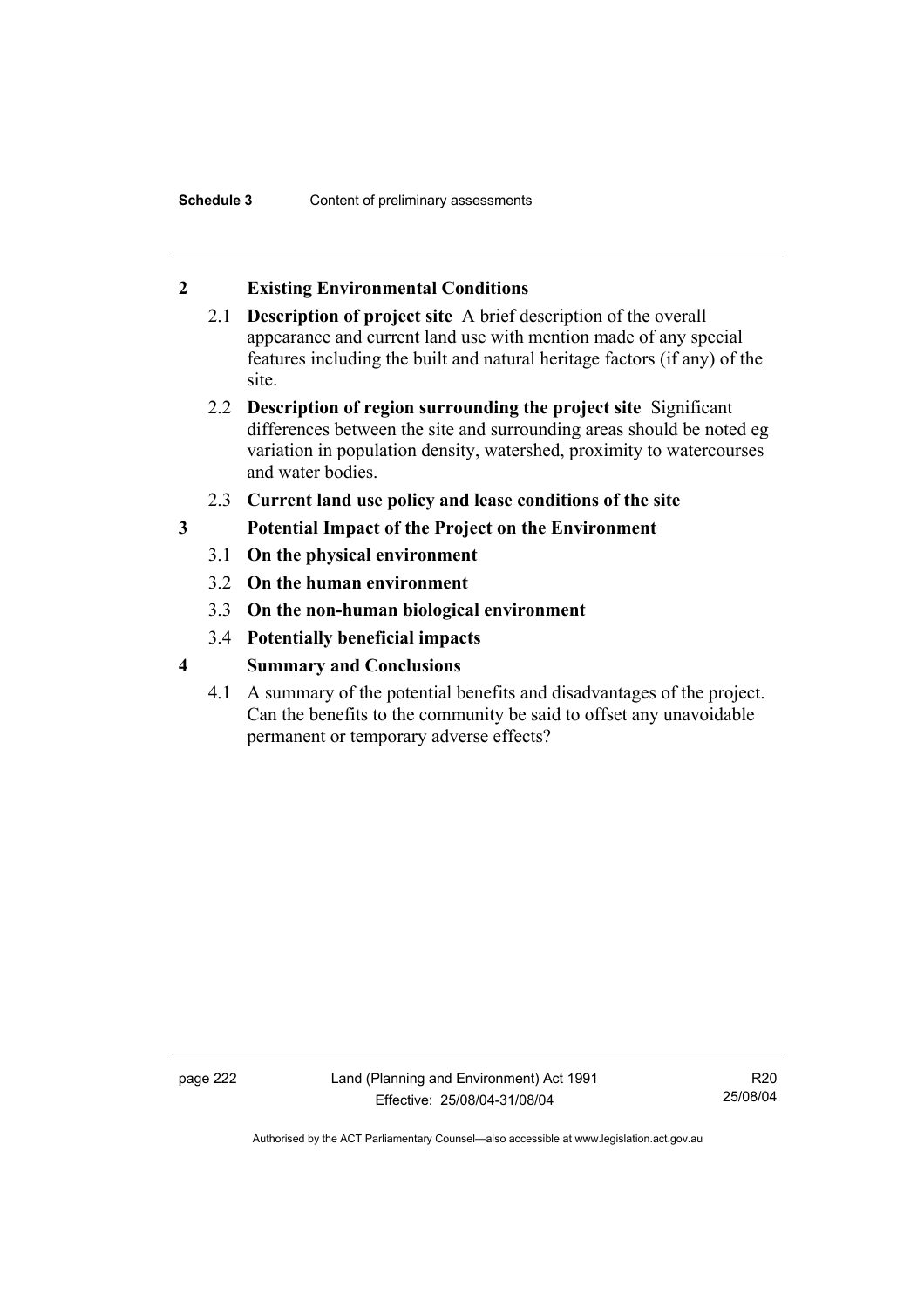# **Schedule 4 Decisions reviewable by AAT**

(see s 275, 282A)

# **Part 4.1 Reviewable decisions under part 6**

| column 1<br>item | column <sub>2</sub><br>decision-maker | column 3<br>provision of | column 4<br>decision                     |
|------------------|---------------------------------------|--------------------------|------------------------------------------|
|                  |                                       | Act                      |                                          |
| 1                | planning and land<br>authority        | 228(2)                   | refusing to approve<br>application       |
| $\overline{2}$   | relevant authority                    | 230                      | refusing to approve<br>application       |
| 3                | planning and land<br>authority        | 233(3)                   | refusing to grant extension of<br>period |
| $\overline{4}$   | relevant authority                    | 245                      | giving approval subject to<br>condition  |
| 5                | planning and land<br>authority        | 245(4)                   | refusing to approve<br>amendment         |
| 6                | planning and land<br>authority        | 246A                     | refusing to approve<br>application       |
| 7                | planning and land<br>authority        | 246A                     | giving approval subject to<br>condition  |
| 8                | planning and land<br>authority        | 247(2)                   | refusing to amend approval               |
| 9                | planning and land<br>authority        | 252(2)                   | refusing to extend period                |

R20 25/08/04 Land (Planning and Environment) Act 1991 Effective: 25/08/04-31/08/04

page 223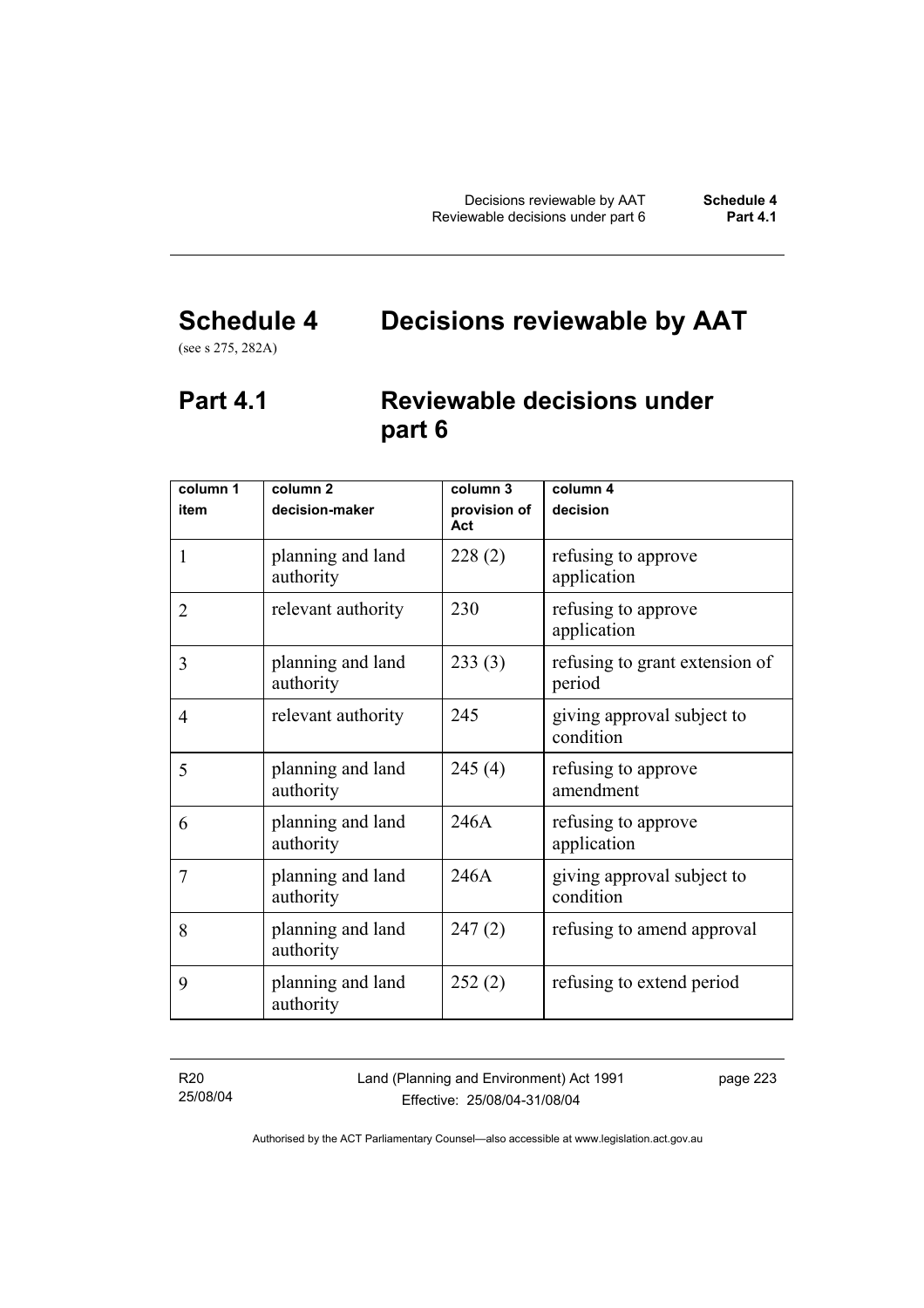| Schedule 4      | Decisions reviewable by AAT |
|-----------------|-----------------------------|
| <b>Part 4.2</b> | Other reviewable decisions  |

| column 1<br>item | column 2<br>decision-maker | column 3<br>provision of<br>Act | column 4<br>decision |
|------------------|----------------------------|---------------------------------|----------------------|
|                  | relevant authority         | 253                             | revoking approval    |

# **Part 4.2 Other reviewable decisions**

| column 1<br>item | column <sub>2</sub><br>decision-maker | column 3<br>provision of | column 4<br>decision                                                                         |
|------------------|---------------------------------------|--------------------------|----------------------------------------------------------------------------------------------|
|                  |                                       | Act                      |                                                                                              |
| 1                | heritage council                      | 59 $(3)$                 | including provision in interim<br>heritage places register                                   |
| $\overline{2}$   | heritage council                      | 59 $(3)$                 | refusing application for<br>inclusion of provision in<br>interim heritage places register    |
| 3                | heritage council                      | 62(1)(b)                 | revision of interim heritage<br>places register by removal of<br>provision relating to entry |
| $\overline{4}$   | Minister                              | 64                       | acquiring place or object                                                                    |
| 5                | Minister                              | 69(1)(a)                 | directing heritage council to<br>notify interim heritage places<br>register                  |
| 6                | Minister                              | 73 $(1)(a)$              | directing heritage council to<br>notify interim heritage places<br>register                  |
| $\overline{7}$   | Minister                              | 76(1)                    | refusing to compensate                                                                       |
| 8                | Minister                              | 82(1)                    | declaring information to be<br>restricted information                                        |

page 224 Land (Planning and Environment) Act 1991 Effective: 25/08/04-31/08/04

R20 25/08/04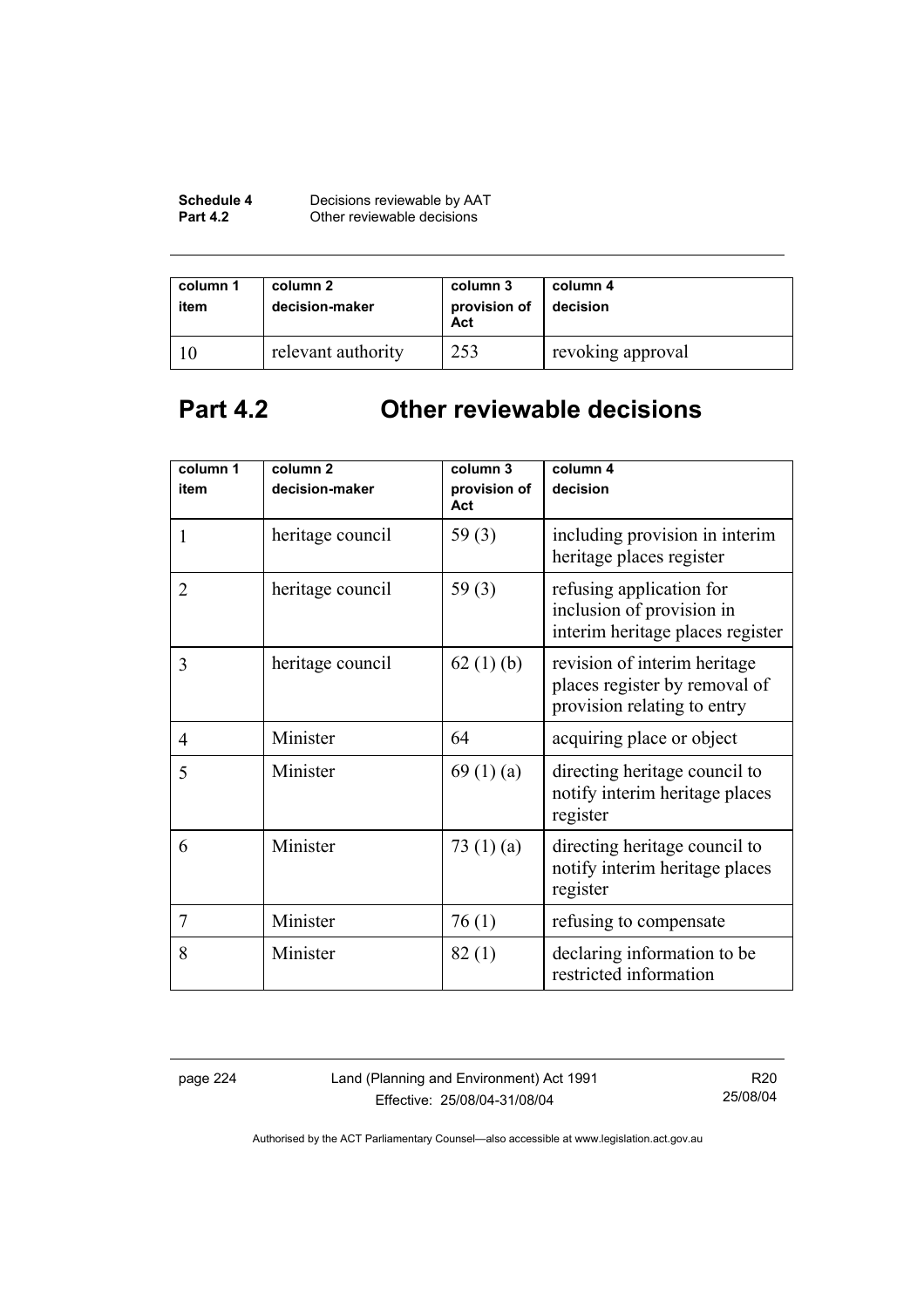Decisions reviewable by AAT **Schedule 4** Other reviewable decisions **Part 4.2** 

| column 1<br>item | column <sub>2</sub><br>decision-maker | column 3<br>provision of | column 4<br>decision                                                                                              |
|------------------|---------------------------------------|--------------------------|-------------------------------------------------------------------------------------------------------------------|
|                  |                                       | Act                      |                                                                                                                   |
| 9                | heritage council                      | 84(2)                    | refusing to approve<br>publication of restricted<br>information about Aboriginal<br>place                         |
| 10               | planning and land<br>authority        | 167(3)                   | deciding that person not<br>eligible for grant of lease of<br>specified class                                     |
| 11               | planning and land<br>authority        | 167(5)                   | refusing to consent to<br>assignment, transfer or<br>subletting of lease or parting<br>of possession of leasehold |
| 12               | planning and land<br>authority        | 170(1)                   | terminating person's right to<br>grant of lease                                                                   |
| 13               | planning and land<br>authority        | 171(2)                   | refusing to grant further<br>residential lease                                                                    |
| 14               | planning and land<br>authority        | 171A(1)                  | refusing to grant further rural<br>lease                                                                          |
| 15               | planning and land<br>authority        | 172(2)                   | refusing to grant further lease<br>other than residential or rural<br>lease                                       |
| 16               | planning and land<br>authority        | 174(2)                   | determining market value of<br>improvements                                                                       |
| 17               | planning and land<br>authority        | 177(3)                   | confirming variation of rent                                                                                      |
| 18               | planning and land<br>authority        | 177(3)                   | on review of variation of rent,<br>substituting other variation                                                   |

R20 25/08/04 Land (Planning and Environment) Act 1991 Effective: 25/08/04-31/08/04

page 225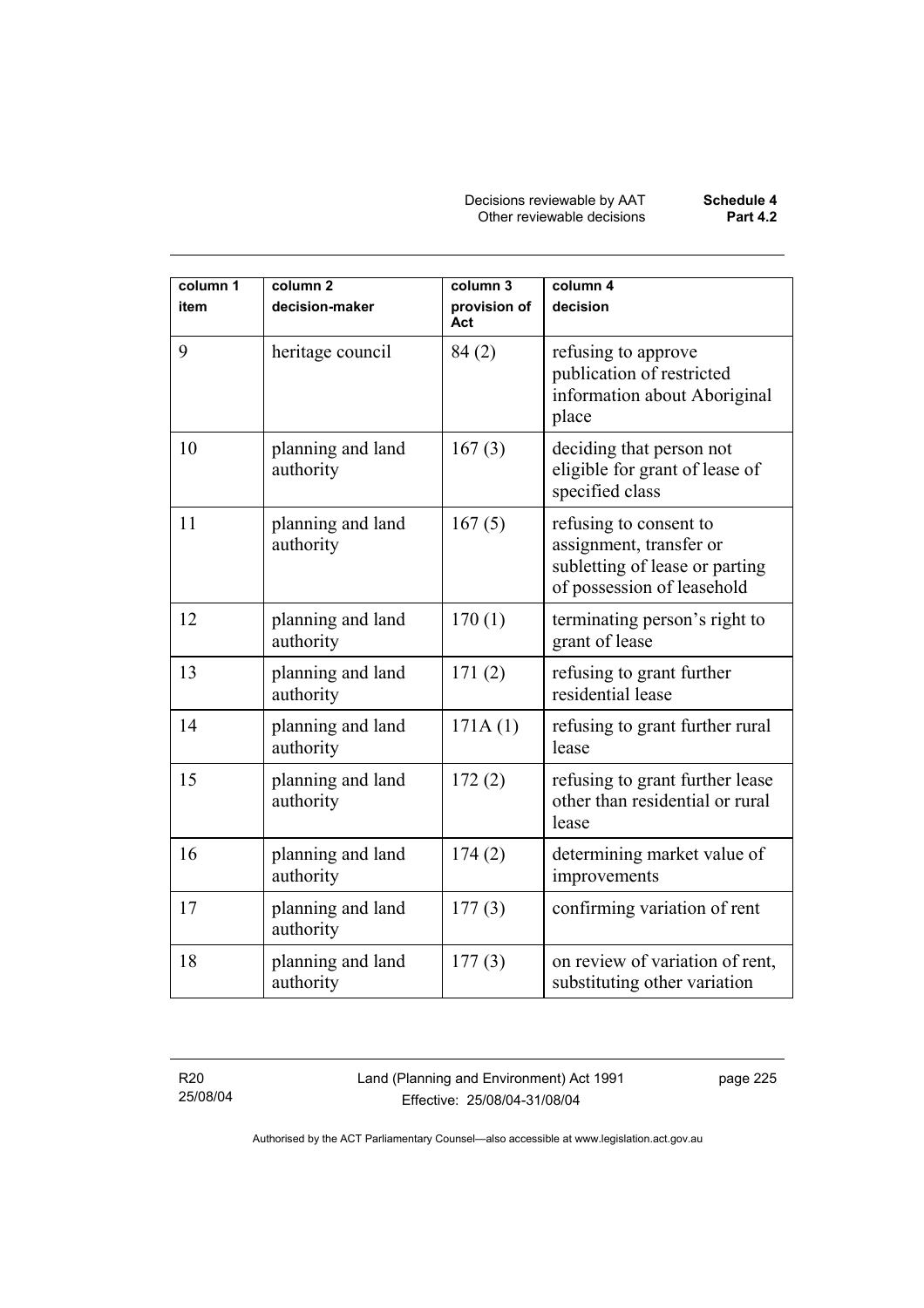#### **Schedule 4** Decisions reviewable by AAT **Part 4.2 Other reviewable decisions**

| column 1<br>item | column <sub>2</sub><br>decision-maker | column 3<br>provision of<br>Act | column 4<br>decision                                                                                                                                          |
|------------------|---------------------------------------|---------------------------------|---------------------------------------------------------------------------------------------------------------------------------------------------------------|
| 19               | planning and land<br>authority        | 178(1)                          | refusing to authorise payment<br>of amount                                                                                                                    |
| 20               | planning and land<br>authority        | 179(1)                          | refusing to issue certificate of<br>compliance                                                                                                                |
| 21               | planning and land<br>authority        | 179(2)                          | on application for certificate of<br>compliance under s 179 (1)—<br>issuing certificate that building<br>and development condition<br>partially complied with |
| 22               | planning and land<br>authority        | 179(2)                          | refusing to issue certificate<br>that building and development<br>condition partially complied<br>with                                                        |
| 23               | planning and land<br>authority        | 179(2)                          | issuing certificate of<br>compliance subject to<br>condition under s 179 (3)                                                                                  |
| 24               | planning and land<br>authority        | 180(2)                          | refusing to consent to<br>assignment or transfer of lease<br>or interest in lease                                                                             |
| 25               | planning and land<br>authority        | 184A(2)                         | determining change of use<br>charge for variation of<br>nominal rent lease                                                                                    |
| 26               | planning and land<br>authority        | 184C(1)                         | refusing to remit change of use<br>charge for variation of<br>nominal rent lease                                                                              |

page 226 Land (Planning and Environment) Act 1991 Effective: 25/08/04-31/08/04

R20 25/08/04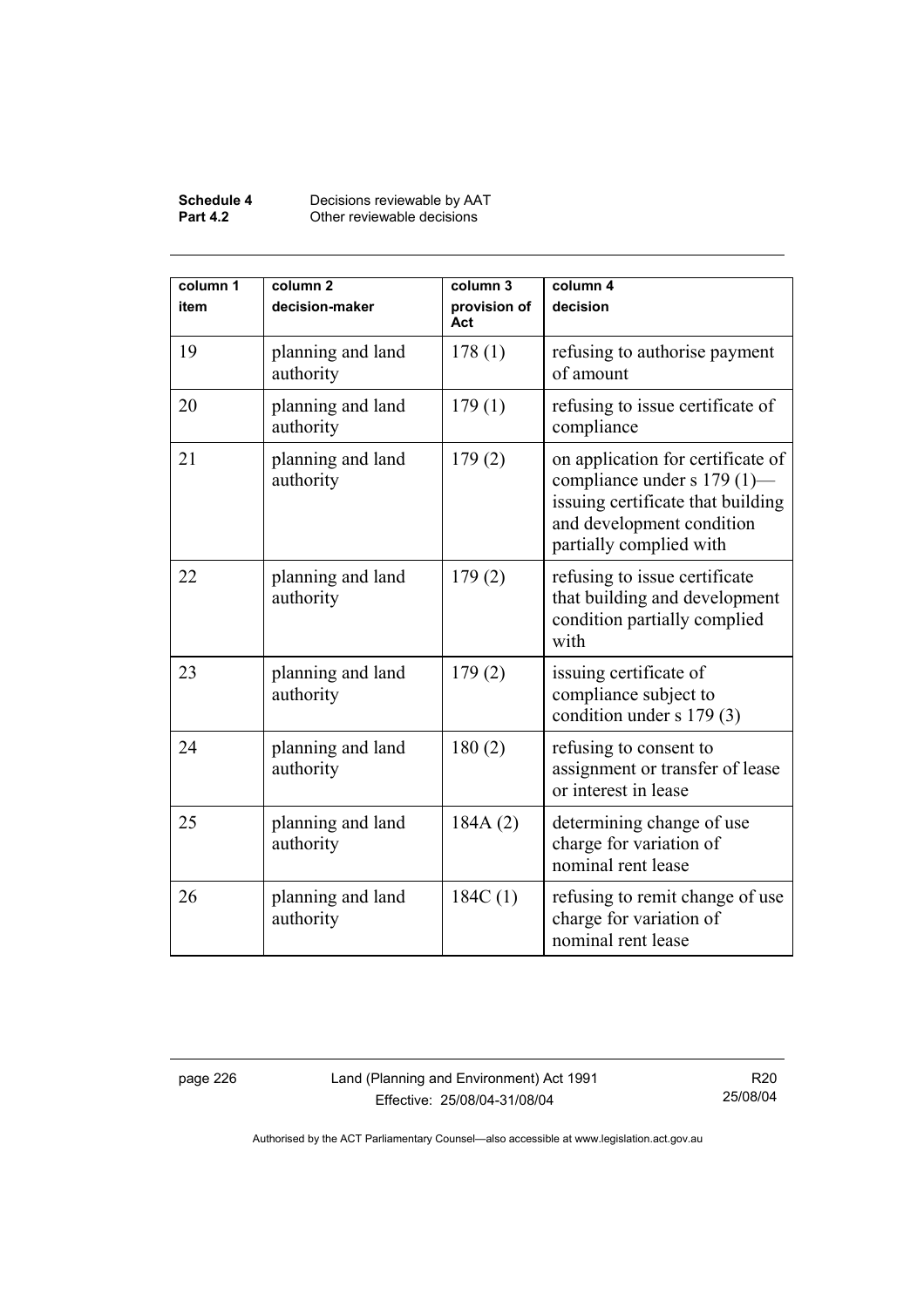Decisions reviewable by AAT **Schedule 4** Other reviewable decisions **Part 4.2** 

| column 1<br>item | column <sub>2</sub><br>decision-maker | column 3<br>provision of<br>Act | column 4<br>decision                                                                                               |
|------------------|---------------------------------------|---------------------------------|--------------------------------------------------------------------------------------------------------------------|
| 27               | planning and land<br>authority        | 184C(1)                         | remitting change of use charge<br>for variation of nominal rent<br>lease by amount less than<br>amount applied for |
| 28               | planning and land<br>authority        | 184C(2)                         | increasing change of use<br>charge for variation of<br>nominal rent lease                                          |
| 29               | planning and land<br>authority        | 184D(2)                         | reappraising rent payable<br>under rental lease                                                                    |
| 30               | planning and land<br>authority        | 186(1)(d)                       | determining amount payable<br>to reduce lease rent to nominal<br>rent                                              |
| 31               | planning and land<br>authority        | 187A(2)                         | determining change of use<br>charge for consolidation or<br>subdivision                                            |
| 32               | planning and land<br>authority        | 187C(1)                         | refusing to remit change of use<br>charge for consolidation or<br>subdivision                                      |
| 33               | planning and land<br>authority        | 187C(1)                         | remitting change of use charge<br>for consolidation or<br>subdivision by amount less<br>than amount applied for    |
| 34               | planning and land<br>authority        | 187C(2)                         | increasing change of use<br>charge for consolidation or<br>subdivision                                             |
| 35               | planning and land<br>authority        | 188(1)                          | terminating lease                                                                                                  |

R20 25/08/04 Land (Planning and Environment) Act 1991 Effective: 25/08/04-31/08/04

page 227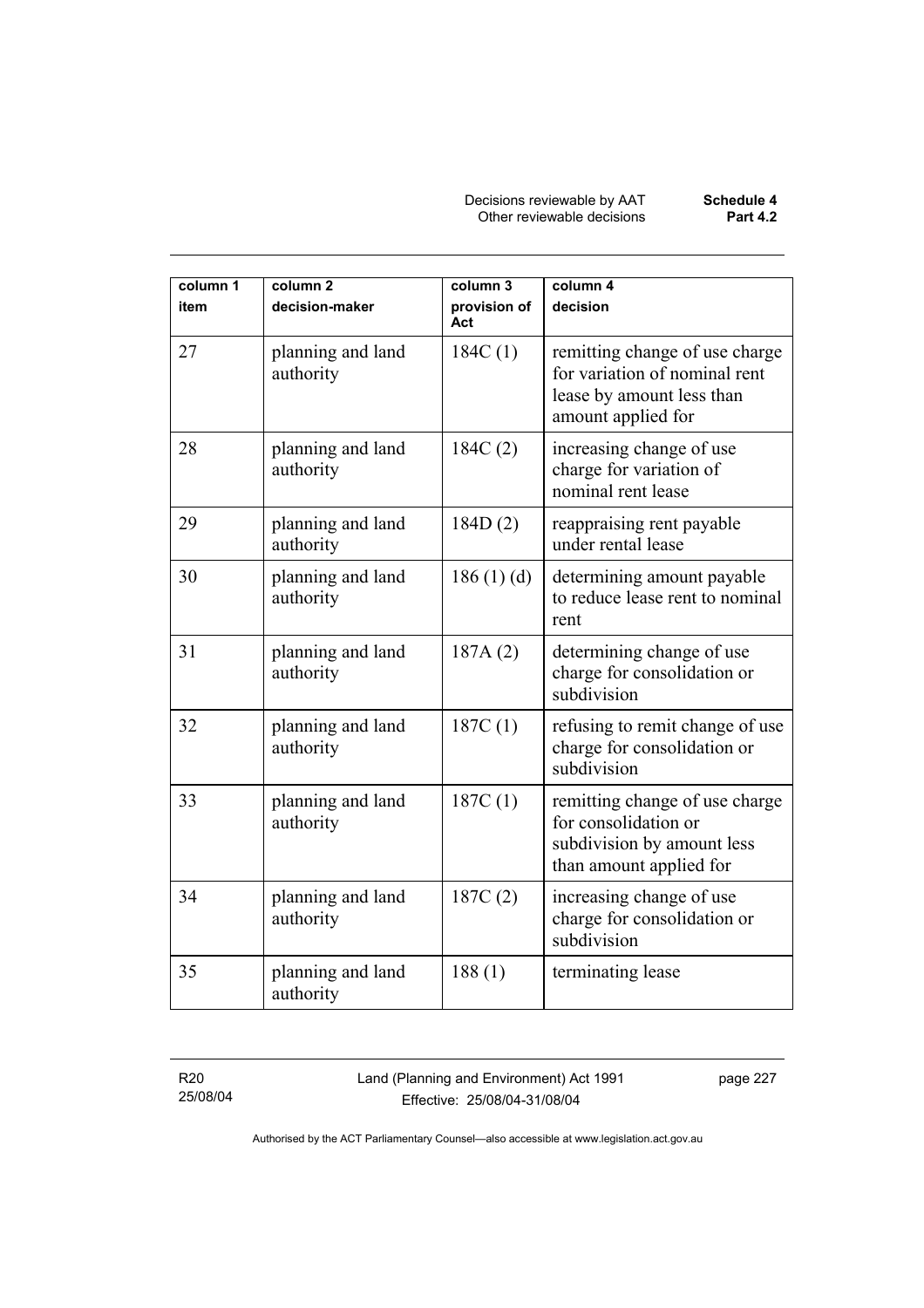| Schedule 4      | Decisions reviewable by AAT |
|-----------------|-----------------------------|
| <b>Part 4.2</b> | Other reviewable decisions  |

| column 1<br>item | column 2<br>decision-maker     | column 3<br>provision of<br>Act | column 4<br>decision                                                         |
|------------------|--------------------------------|---------------------------------|------------------------------------------------------------------------------|
| 36               | planning and land<br>authority | 188(4)                          | terminating licence                                                          |
| 37               | planning and land<br>authority | 214(1)                          | refusing consent to surrender<br>of lease or part of leasehold               |
| 38               | planning and land<br>authority | 214(2)                          | accepting surrender of lease or<br>part of leasehold subject to<br>condition |
| 39               | planning and land<br>authority | 219(1)                          | refusing to grant right to<br>extract minerals                               |

page 228 Land (Planning and Environment) Act 1991 Effective: 25/08/04-31/08/04

R20 25/08/04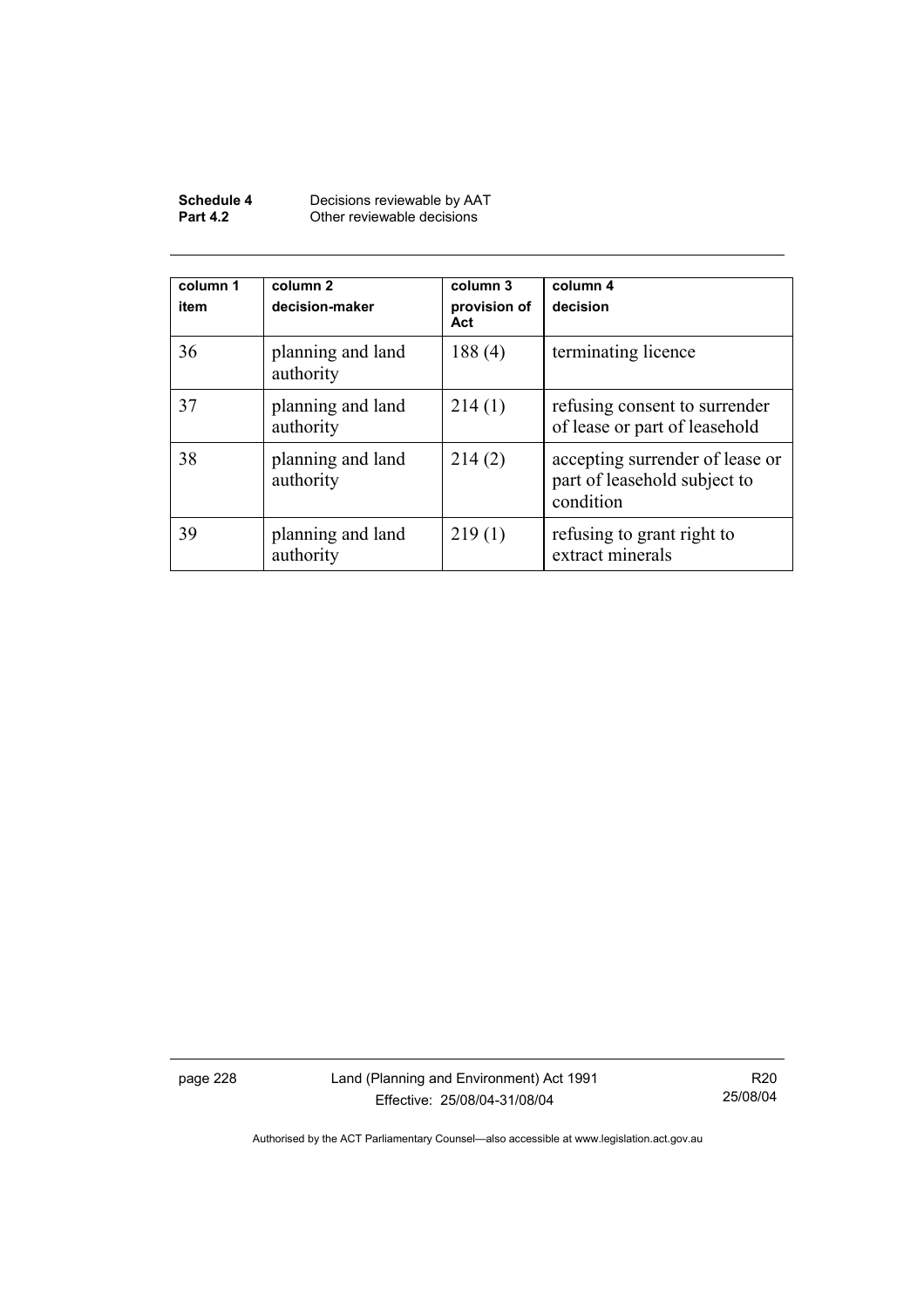# **Schedule 5 Activities subject to orders**

| (see s 4, s 258)<br>column 1<br>item | column <sub>2</sub><br>activities                                                                                                                                                                                                                     | column 3<br>penalty  |
|--------------------------------------|-------------------------------------------------------------------------------------------------------------------------------------------------------------------------------------------------------------------------------------------------------|----------------------|
| $\mathbf{1}$                         | work affecting the requirements for<br>the conservation of the heritage<br>significance of places included in the<br>heritage places register or an interim<br>heritage places register conducted<br>otherwise than in accordance with an<br>approval | 200 penalty<br>units |
| $\overline{2}$                       | failure to comply with-<br>$(a)$ a lease; or<br>(b)<br>if a lease is granted subject to<br>the lessee entering into a<br>development agreement and<br>the lessee has entered into such<br>an agreement—the<br>development agreement                   | 50 penalty<br>units  |
| $\overline{4}$                       | failure to keep a leasehold clean                                                                                                                                                                                                                     | 50 penalty<br>units  |
| 5                                    | undertaking a development                                                                                                                                                                                                                             | 50 penalty<br>units  |
| 6                                    | having a building or structure that was<br>constructed or erected without<br>approval required by-<br>(a) this Act, division 6.2; or<br>the Buildings (Design and<br>(b)<br>Siting) Act 1964                                                          | 50 penalty<br>units  |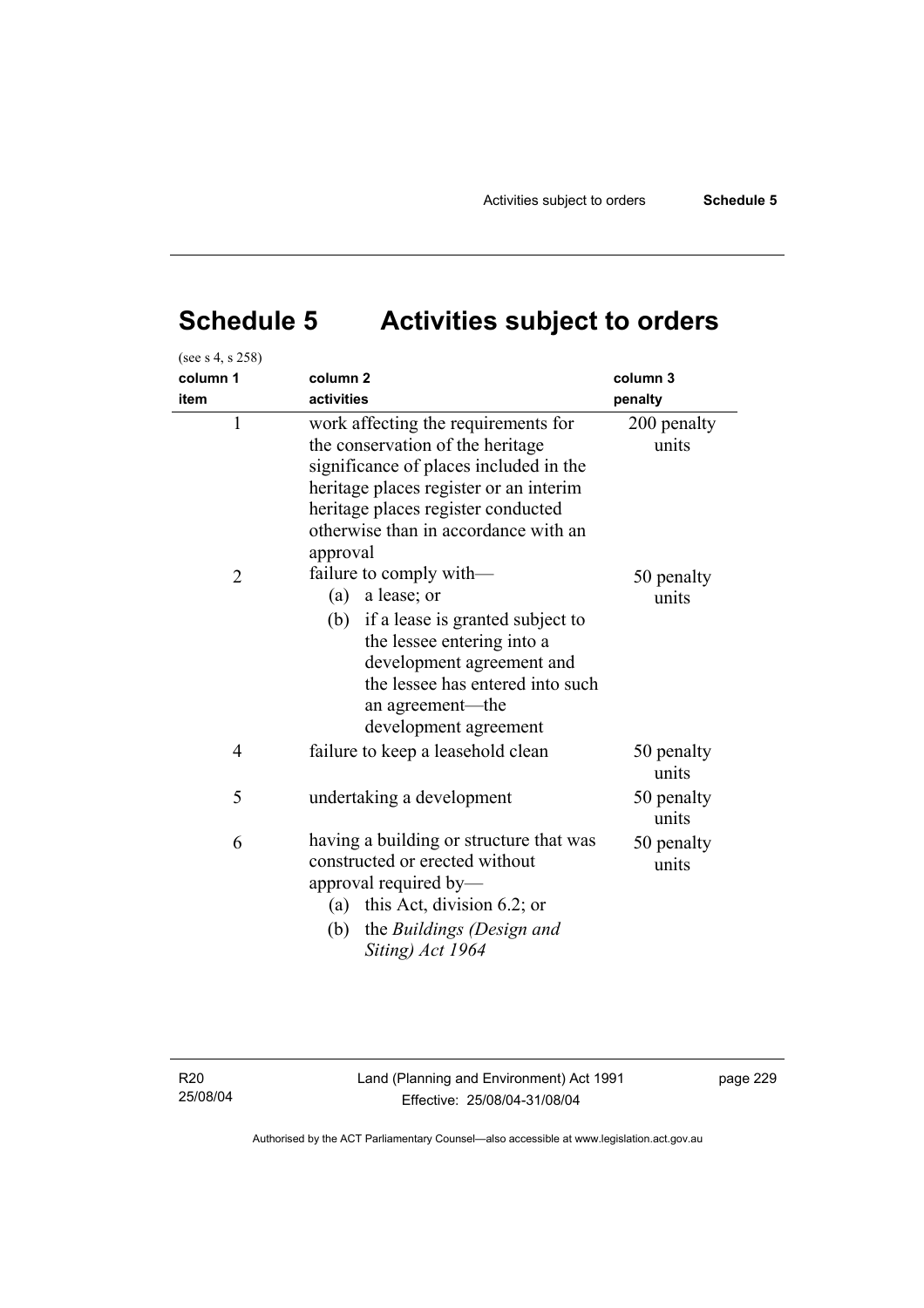## **Schedule 5** Activities subject to orders

| column 1<br>item | column <sub>2</sub><br>activities                                                                                                                                                                                                                                                                                                             | column 3<br>penalty  |
|------------------|-----------------------------------------------------------------------------------------------------------------------------------------------------------------------------------------------------------------------------------------------------------------------------------------------------------------------------------------------|----------------------|
| 9                | permitting a tree, sapling, plant or<br>shrub to overhang a public place so as<br>to obstruct or inconvenience a person<br>in that place                                                                                                                                                                                                      | 5 penalty units      |
| 10               | an activity that is likely to cause soil<br>erosion, or an activity that involves<br>destroying, damaging, removing or<br>otherwise interfering with vegetation<br>(living or dead) or soil between the<br>banks, or within 20m of the bank, of a<br>watercourse, or on land with a slope of<br>more than 18 <sup>°</sup> from the horizontal | 100 penalty<br>units |
| 11               | using or managing land in a way that<br>fails to control the propagation of a<br>pest animal or pest plant                                                                                                                                                                                                                                    | 50 penalty<br>units  |
| 12               | parking a heavy vehicle on residential<br>land in contravention of a code of<br>practice under the <i>Road Transport</i><br>(Safety and Traffic Management)<br>Regulations 2000, division 3.1.3 about<br>the parking of heavy vehicles                                                                                                        | 20 penalty<br>units  |
| 13               | managing land held under a rural lease<br>other than in accordance with the land<br>management agreement that applies to<br>it                                                                                                                                                                                                                | 50 penalty<br>units  |

page 230 Land (Planning and Environment) Act 1991 Effective: 25/08/04-31/08/04

R20 25/08/04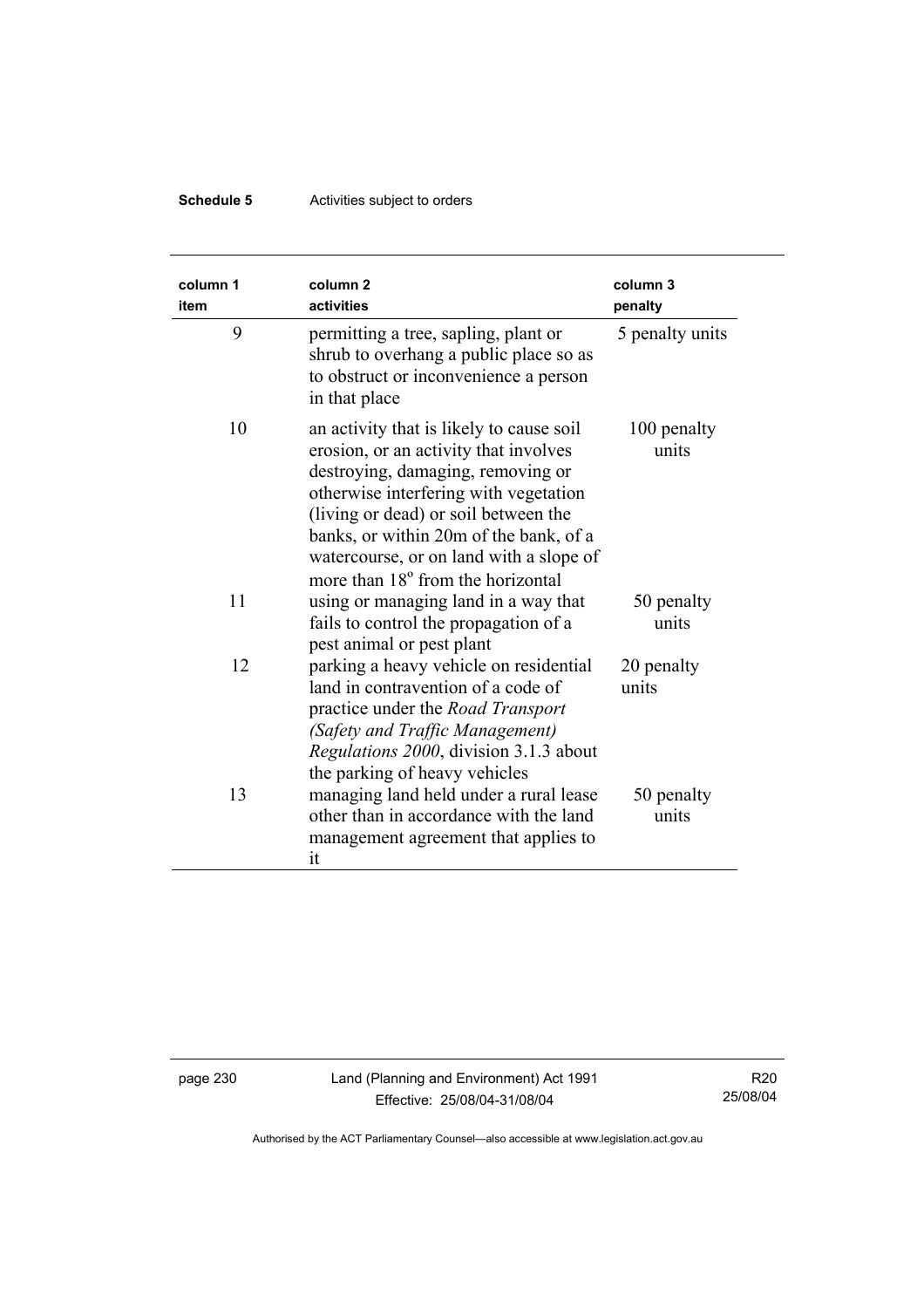# **Dictionary**

(see s 2)

*Note 1* The Legislation Act contains definitions and other provisions relevant to this Act.

*Note 2* For example, the Legislation Act, dict, pt 1, defines the following terms:

- ΑΑΤ
	- administrative appeals tribunal
	- amend
	- appoint
	- change
	- conservator of flora and fauna
	- contravene
	- document
	- domestic partner (see s 169)
	- exercise
	- function
	- month
	- national capital authority
	- penalty unit (see s 133)
	- the Territory.

*Aboriginal object*, for part 3 (Heritage)—see section 52.

*Aboriginal place*, for part 3 (Heritage)—see section 52. *Aboriginal tradition*, for part 3 (Heritage)—see section 52. *application*, for part 6 (Approvals and orders)—see section 222. *approval*, for part 6 (Approvals and orders)—see section 222. *assessment* means an assessment made under division 4.3

R20 25/08/04 page 231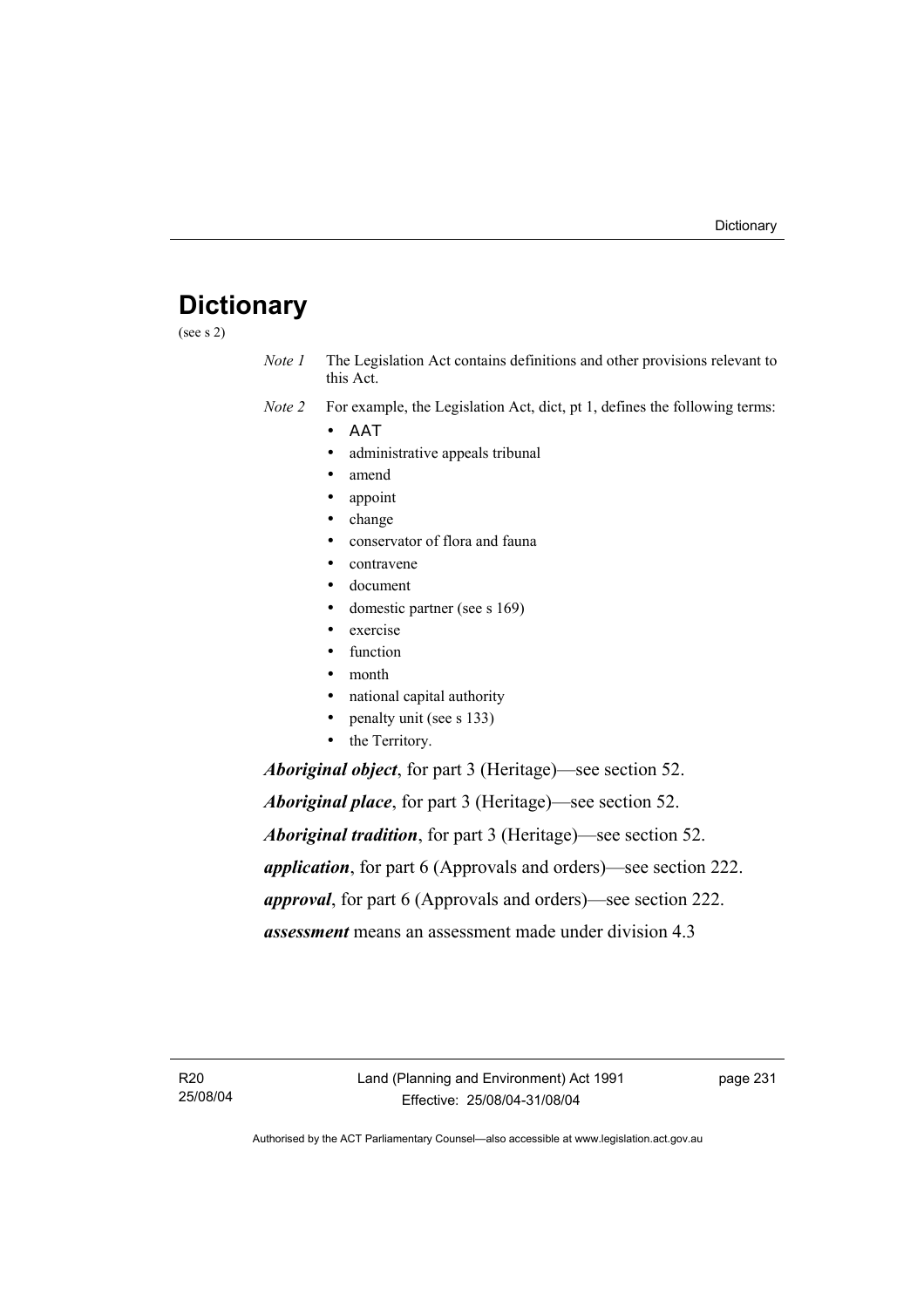#### *authorised person*—

- (a) for subdivision 4.4.3 (Procedures and powers)—see section 143; and
- (b) for subdivision 6.3.2 (Rectification work)—see section 259C (1).

*background papers*, for part 2 (Planning)—see section 5.

*building*, for part 6 (Approvals and orders)—see section 222.

*building and development provision*, for part 5 (Land administration)—see section 159.

*building work*, for part 6 (Approvals and orders)—see section 222.

*cemetery* includes crematorium.

*chairperson*, for division 3.7 (Australian Capital Territory Heritage Council)—see section 90.

*compensation*, for subdivision 3.5.4 (Compensation claims)—see section 74.

*Note* Subdivision 3.5.4 is about compensation claims in relation to Aboriginal heritage discoveries and places.

*connected*, with an offence, for division 6.4 (Enforcement)—see section 262.

*conservation*, for part 3 (Heritage)—see section 52.

*conservator* means the conservator of flora and fauna*.*

*consolidation—*

- (a) for part 5 (Land administration)—see section 159; and
- (b) for part 6 (Approvals and orders)—see section 222.

*consultation notice*, for part 2 (Planning)—see section 19.

*controlled activity* means—

(a) an activity of a kind mentioned in schedule 5; or

| page 232 | Land (Planning and Environment) Act 1991 | R <sub>20</sub> |
|----------|------------------------------------------|-----------------|
|          | Effective: 25/08/04-31/08/04             | 25/08/04        |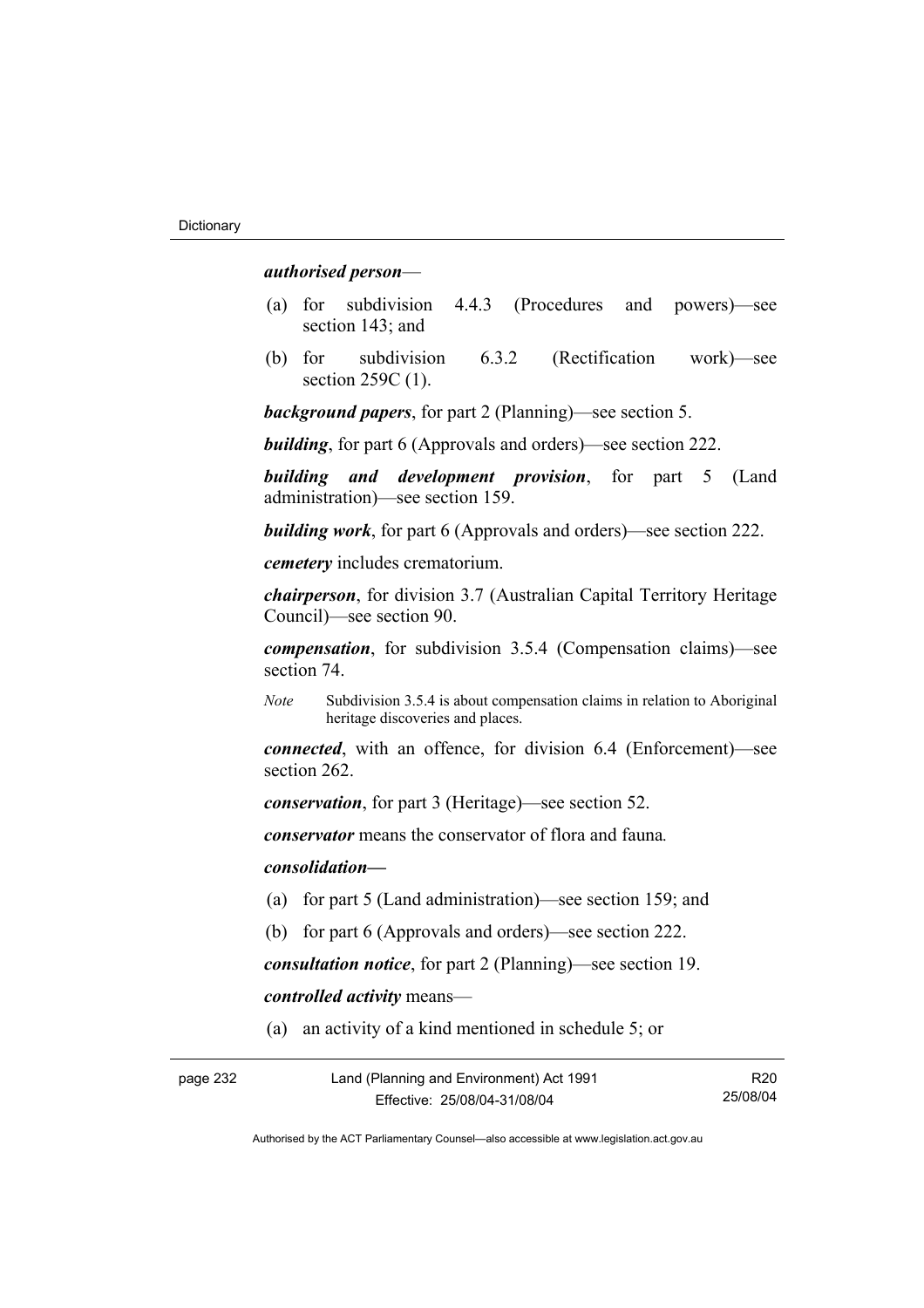(b) an activity under another Act that is declared by that Act to be a controlled activity for schedule 5.

*dealing*, for division 5.4 (Restrictions on rural leases)—see section 186B.

*defined decision*, for part 4 (Environmental assessments and inquiries)—see section 111.

*deputy chairperson*, for division 3.7 (Australian Capital Territory Heritage Council)—see section 90.

*development*, in relation to land—

- (a) for part 2 (Planning)—see section 5; and
- (b) for part 6 (Approvals and orders)—see section 222.

*discharge amount*, for division 5.4 (Restrictions on rural leases) see section 186B.

*draft plan variation*, for part 2 (Planning)—see section 5.

*earlier index number*, for division 5.4 (Restrictions on rural leases)—see section 186B.

*environmental impact*, for part 4 (Environmental assessments and inquiries)—see section 111.

*environmental impact statement*, for part 4 (Environmental assessments and inquiries)—see section 111.

*environmental report*, for part 2 (Planning)—see section 5.

*Environment Minister* means the Minister administering part 4 (Environmental assessments and inquiries).

*Executive*, for part 6 (Approvals and orders)—see section 222.

*expert member*, for division 3.7 (Australian Capital Territory Heritage Council)—see section 90.

page 233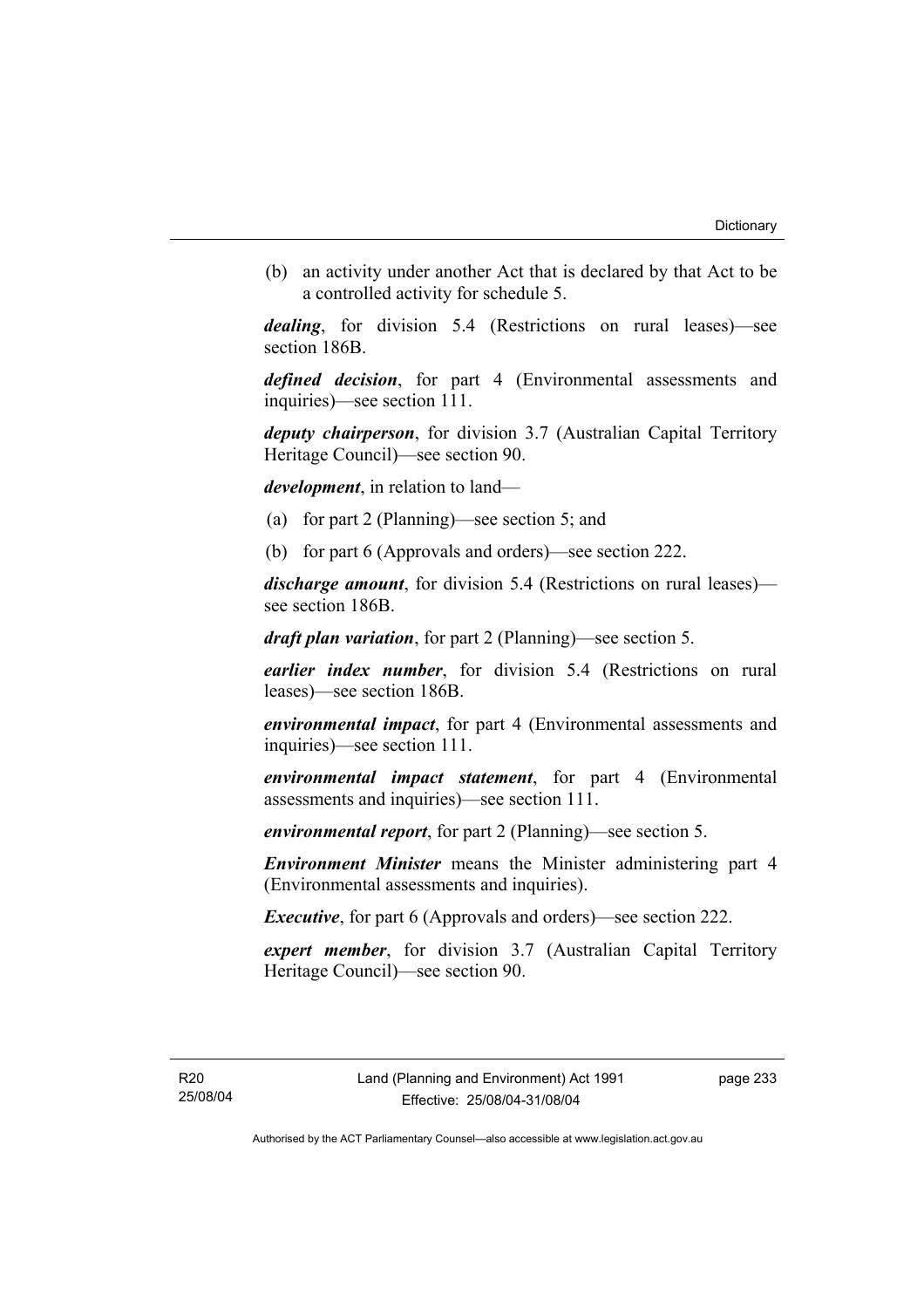*formal error* means—

- (a) a clerical error; or
- (b) an error arising from an accidental slip or omission; or
- (c) a defect of form.

*heritage council* means the Australian Capital Territory Heritage Council established under section 91.

*heritage object*, for part 3 (Heritage)—see section 52.

*heritage objects register*, for division 3.7 (Australian Capital Territory Heritage Council)—see section 90.

*heritage place*, for part 3 (Heritage)—see section 52.

*heritage places register* means the register of heritage places incorporated in the plan.

*heritage significance* means archaeological, historic, aesthetic, architectural, scientific, natural or social significance, or other special significance in relation to the environment, for the present community, and for future generations.

*holding period*, for division 5.4 (Restrictions on rural leases)—see section 186B.

*index number*, for division 5.4 (Restrictions on rural leases)—see section 186G

*inquiry* means an inquiry conducted under division 4.4 (Inquiries).

*inspector*, for part 6 (Approvals and orders), means a person appointed as an inspector under section 263 (1).

*interim heritage places register*—see section 52.

*interim variation*, in relation to the heritage places register, for part 3 (Heritage)—see section 52.

R20 25/08/04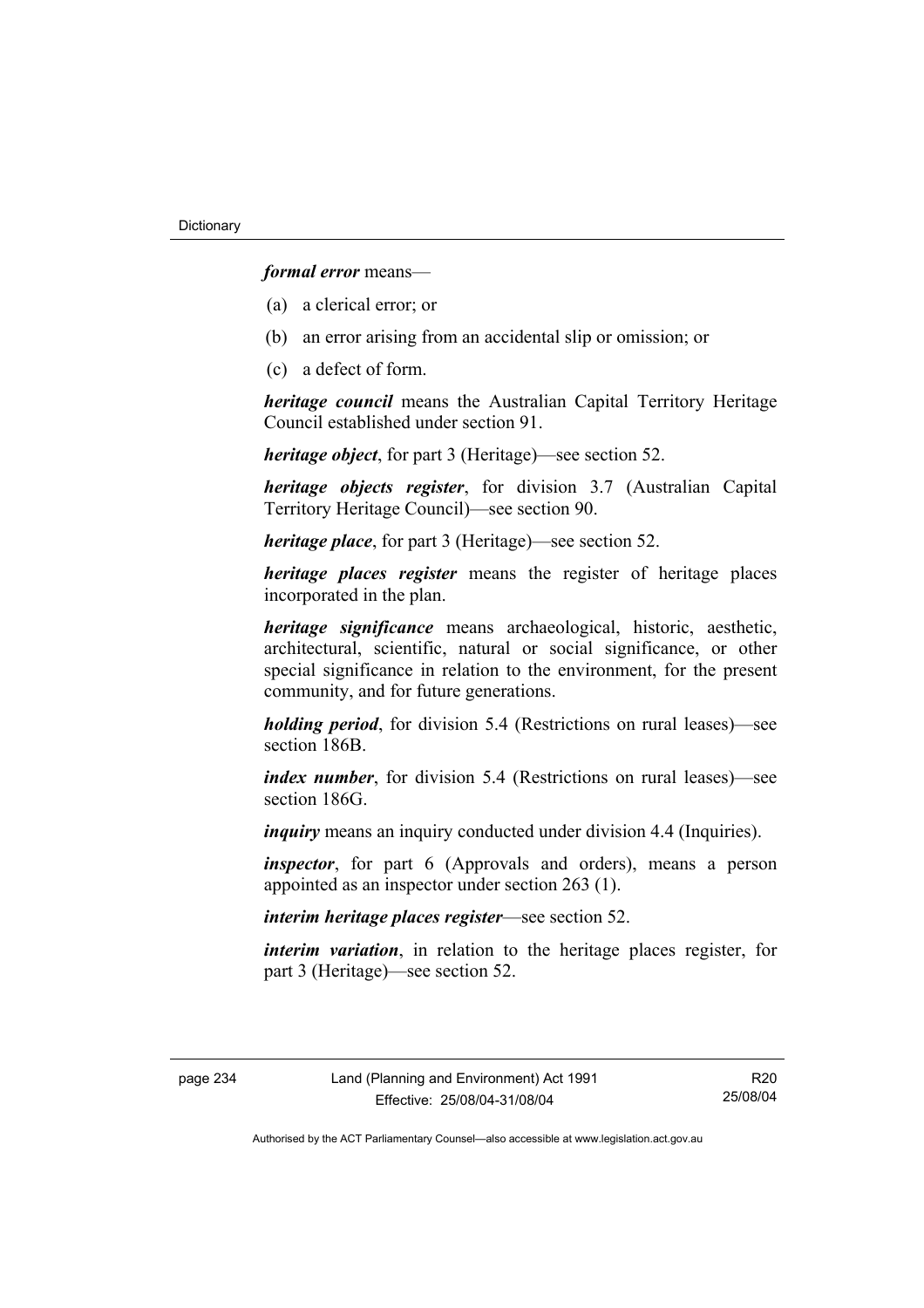#### *land*—

- (a) for part 2 (Planning)—see section 5; and
- (b) for part 4 (Environmental assessments and inquiries)—see section 111.

*land management agreement* means an agreement under section 186C.

*Note* A reference to an instrument (including a land management agreement) includes a reference to the instrument as originally made and as amended (see Legislation Act, s 102).

*later index number*, for division 5.4 (Restrictions on rural leases) see section 186B.

#### *lease—*

- (a) for part 5 (Land administration)—see section 159; and
- (b) for part 6 (Approvals and orders)—see section 222.

#### *lessee—*

- (a) for part 5 (Land administration)—see section 159; and
- (b) for part 6 (Approvals and orders)—see section 222.

*long lease*, for division 5.4 (Restrictions on rural leases)—see section 186B.

*market value*, for part 5 (Land administration)—see section 159.

*member*, for division 3.7 (Australian Capital Territory Heritage Council)—see section 90.

*national capital plan*, for part 2 (Planning)—see section 5.

*natural environment*, for schedule 1 (Management objectives for public land)—see section 195 (6).

*new application*, for subdivision 6.2.4 (Reconsideration of applications for approval)—see section 245A.

page 235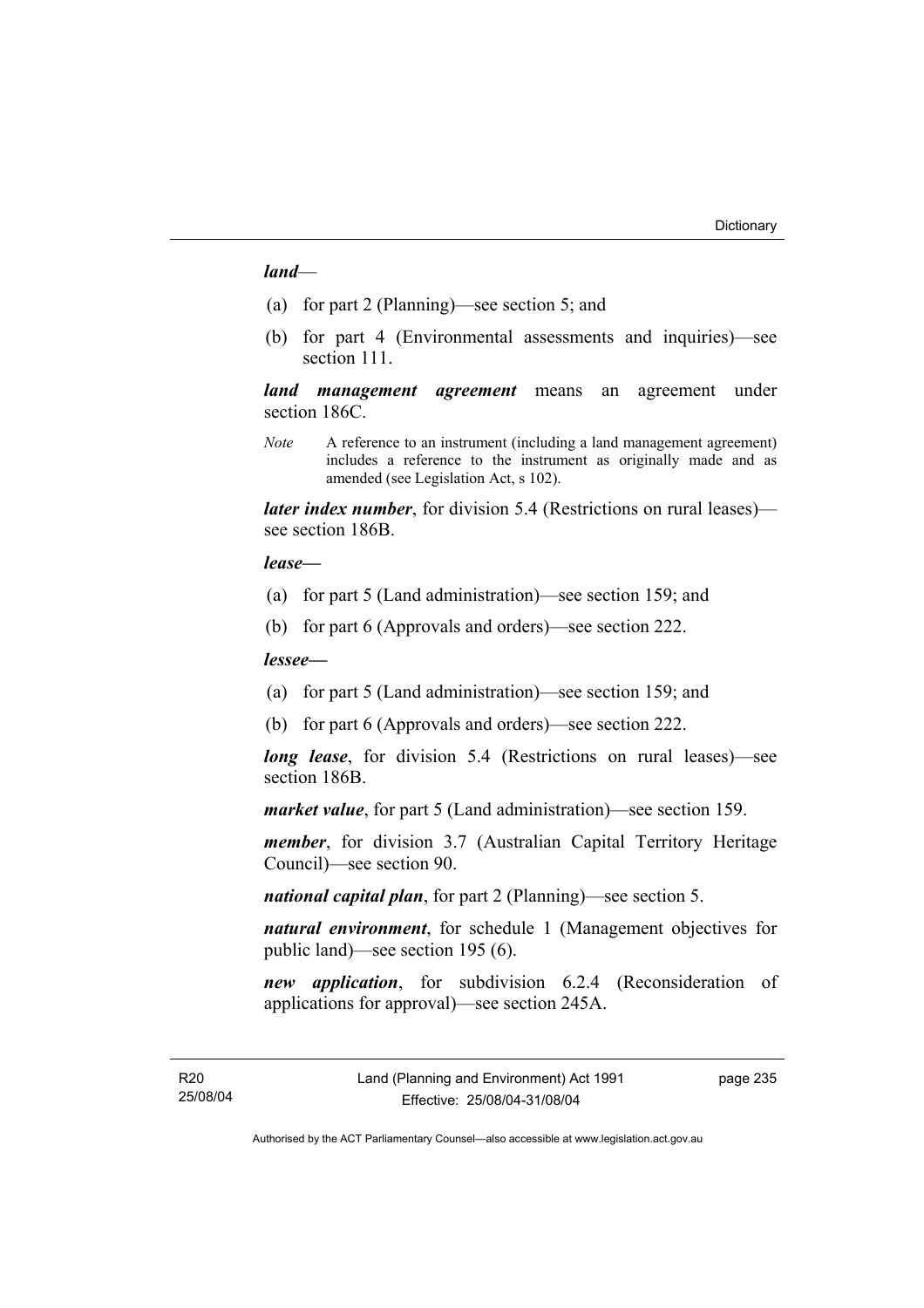*newspaper* means a newspaper published and circulating in the ACT.

*nominal rent lease*, for part 5 (Land administration)—see section 159.

*objection*, for part 6 (Approvals and orders)—see section 222.

*occupier*—

- (a) for subdivision 4.4.3 (Procedures and powers)—see section 143; and
- (b) for division 6.4 (Enforcement)—see section 262.

*offence*, for division 6.4 (Enforcement)—see section 262.

*order*, for part 6 (Approvals and orders)—see section 222.

*original application*, for subdivision 6.2.4 (Reconsideration of applications for approval)—see section 245A.

*original decision*, for subdivision 6.2.4 (Reconsideration of applications for approval)—see section 245A.

*panel*, for part 4 (Environmental assessments and inquiries)—see section 111.

*permanent member*, for division 3.7 (Australian Capital Territory Heritage Council)—see section 90.

*pest animal* means an animal declared to be a pest animal under section 261.

*pest plant* means a plant declared to be a pest plant under section 261.

*place*, for subdivision 4.4.3 (Procedures and powers)—see section 143.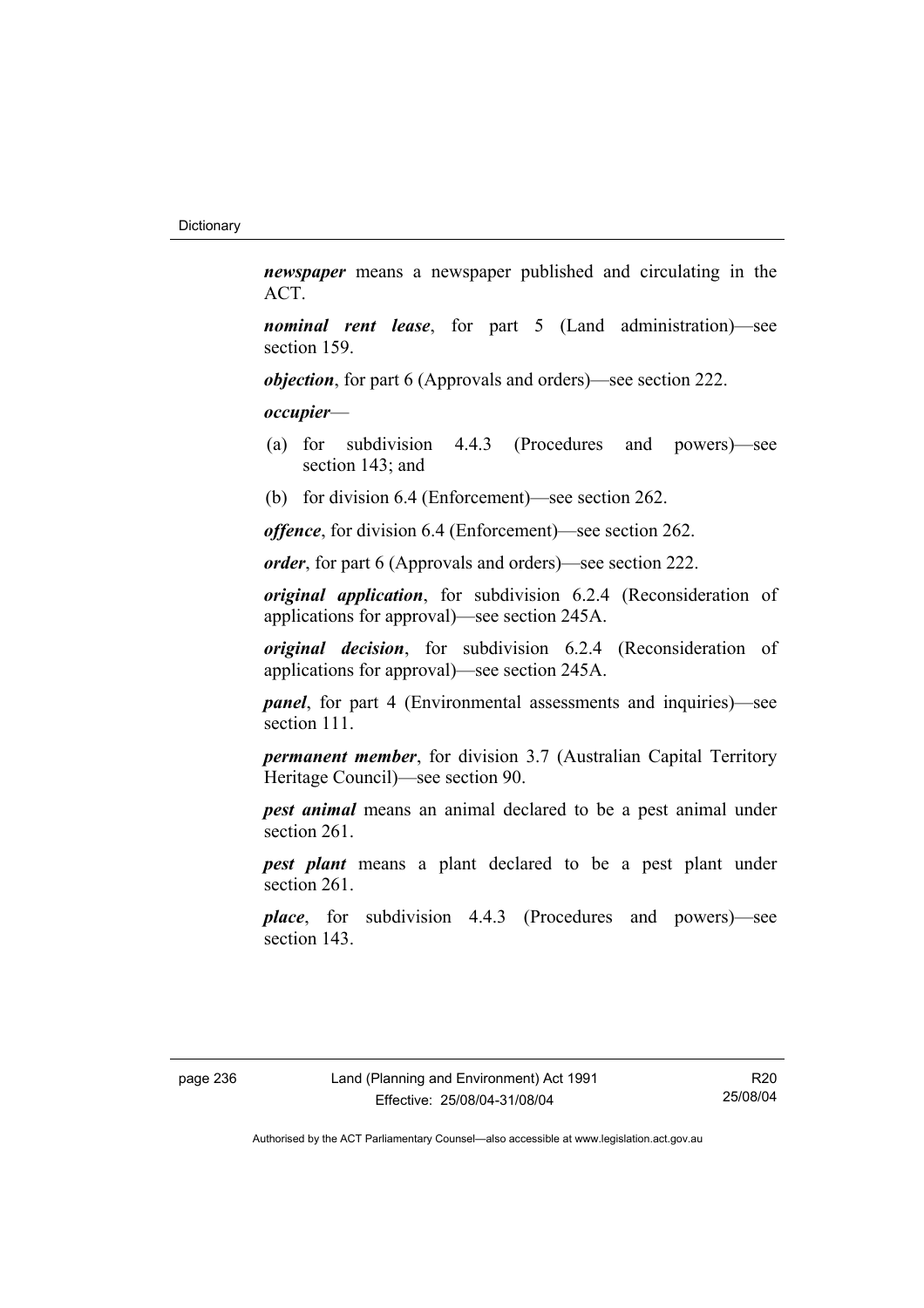*plan* means the Territory plan.

*Note* A reference to an instrument (including the plan) includes a reference to the instrument as originally made and as amended (see Legislation Act, s 102).

*plan of management*, for division 5.7 (Public land)—see section 191.

*preliminary assessment*, for part 4 (Environmental assessments and inquiries)—see section 111.

*prescribed period*, for part 6 (Approvals and orders)—see section 222.

*prohibition notice*, for part 6 (Approvals and orders)—see section 260 (1).

*proponent*, for part 4 (Environmental assessments and inquiries) see section 111.

*provision*, of a lease, for part 5 (Land administration)—see section 159.

*public car park*, for part 5 (Land administration)—see section 159.

*public environment report*, for part 4 (Environmental assessments and inquiries)—see section 111.

*public land* means land identified by the plan as public land.

*rectification work*, for subdivision 6.3.2 (Rectification work)—see section 259.

*registered*, for division 3.5 (Aboriginal heritage)—see section 66.

*registered lease*, for part 5 (Land administration)—see section 159.

*registered proprietor*, for part 5 (Land administration)—see section 159.

*registration*, for division 3.5 (Aboriginal heritage)—see section 66.

R20 25/08/04 page 237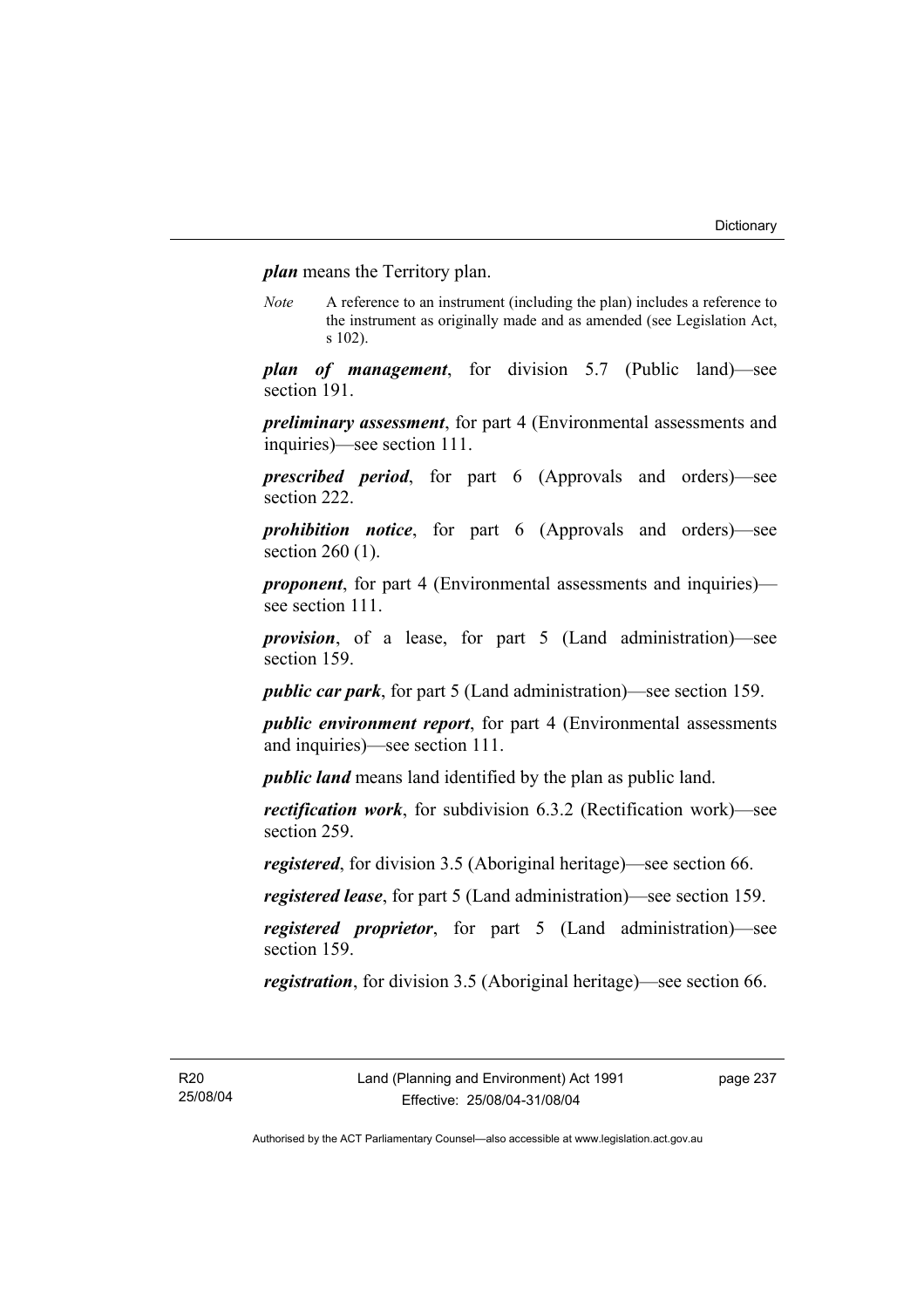*relevant Aboriginal organisation*, for part 3 (Heritage)—see section 52.

*relevant authority*, for part 6 (Approvals and orders)—see section 222.

*relevant Minister*, for part 4 (Environmental assessments and inquiries)—see section 111.

*rental lease*, for part 5 (Land administration)—see section 159.

*residential lease*, for part 5 (Land administration)—see section 159.

*restricted information*, for part 3 (Heritage)—see section 52.

*rural lease*, for part 5 (Land administration)—see section 159.

*secretary*, for division 3.7 (Australian Capital Territory Heritage Council)—see section 90.

*short lease*, for division 5.4 (Restrictions on rural leases)—see section 186B.

*special Pialligo lease*, for division 5.4 (Restrictions on rural leases)—see section 186B.

*structure*, for part 6 (Approvals and orders)—see section 222.

## *subdivision—*

- (a) for part 5 (Land administration)—see section 159; and
- (b) for part 6 (Approvals and orders)—see section 222.

*sublease*, for part 5 (Land administration)—see section 159.

*sublessee*, for part 5 (Land administration)—see section 159.

## *Territory authority* means—

- (a) a body (whether or not incorporated) established by the Executive; or
- (b) the holder of a position established under an Act or by the Executive.

| page 238 | Land (Planning and Environment) Act 1991 | R20      |
|----------|------------------------------------------|----------|
|          | Effective: 25/08/04-31/08/04             | 25/08/04 |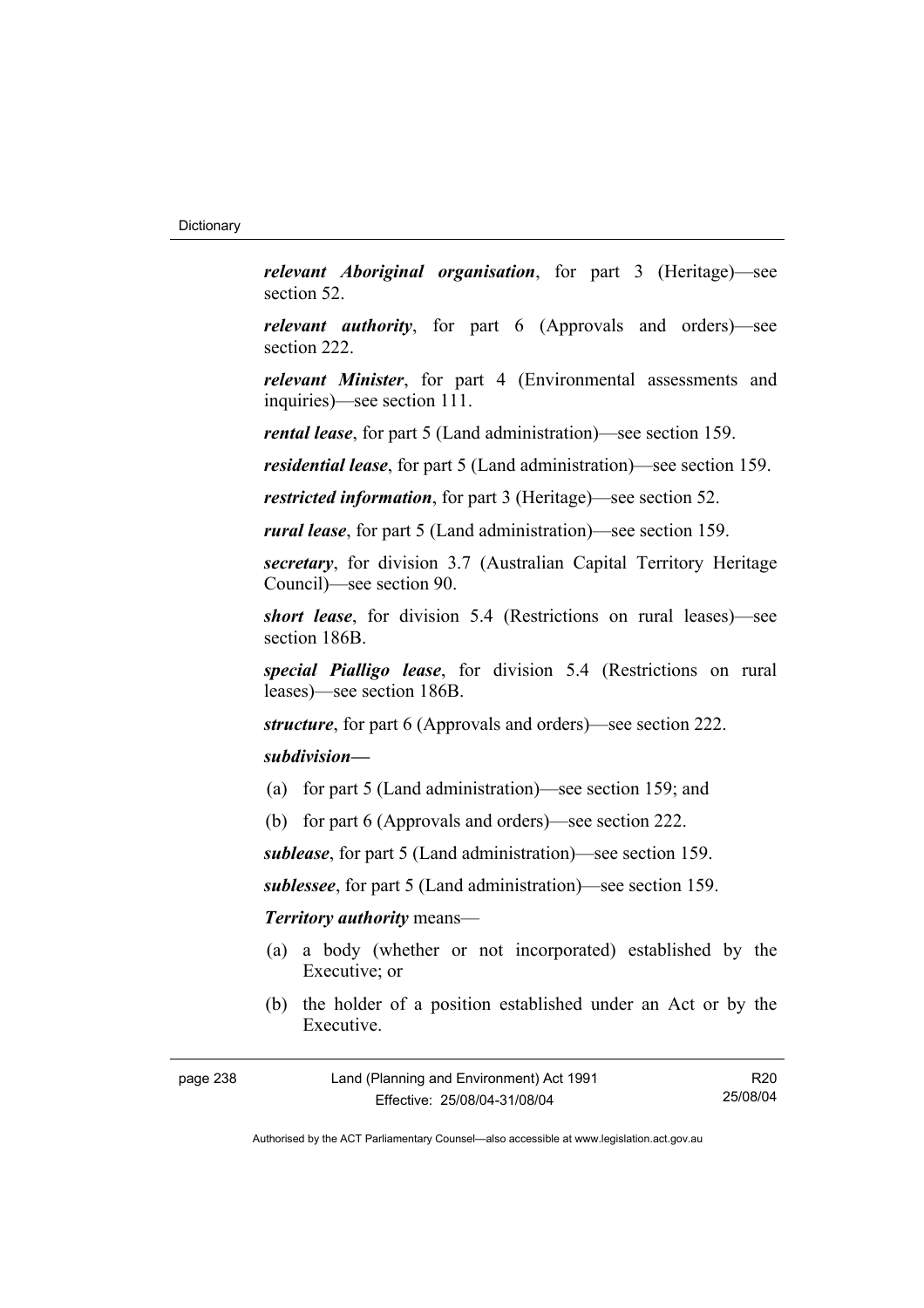*unregistered*, for division 3.5 (Aboriginal heritage)—see section 66. *variation*, for part 3 (Heritage)—see section 52. *variation*, of a lease— (a) for division 5.3 (Variation of leases)—see section 184; and

(b) for part 6 (Approvals and orders)—see section 223.

*variation*, of the plan, for part 2 (Planning)—see section 5.

*variation*, of a plan of management, for division 5.7 (Public land) see section 191.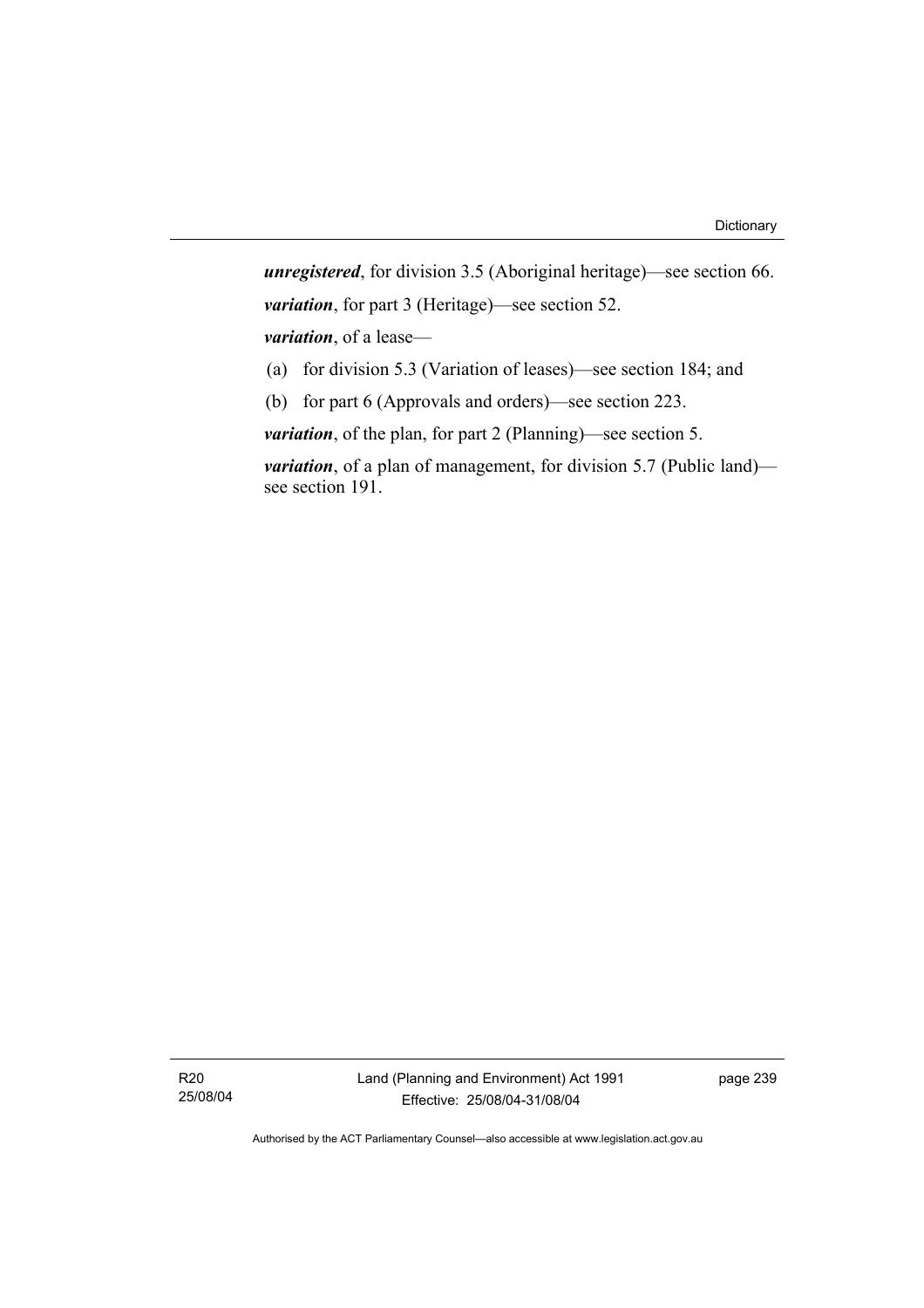1 About the endnotes

## **Endnotes**

## **1 About the endnotes**

Amending and modifying laws are annotated in the legislation history and the amendment history. Current modifications are not included in the republished law but are set out in the endnotes.

Not all editorial amendments made under the *Legislation Act 2001*, part 11.3 are annotated in the amendment history. Full details of any amendments can be obtained from the Parliamentary Counsel's Office.

Uncommenced amending laws and expiries are listed in the legislation history and the amendment history. These details are underlined. Uncommenced provisions and amendments are not included in the republished law but are set out in the last endnote.

If all the provisions of the law have been renumbered, a table of renumbered provisions gives details of previous and current numbering.

The endnotes also include a table of earlier republications.

| $am = amended$<br>$amdt = amendment$<br>$ch = chapter$<br>$cl = clause$<br>$def = definition$<br>$dict = dictionary$<br>disallowed = disallowed by the Legislative<br>Assembly<br>$div = division$<br>$exp = expires/expired$<br>$Gaz = Gazette$<br>$hda =$ heading<br>IA = Interpretation Act 1967<br>ins = inserted/added<br>$LA =$ Legislation Act 2001<br>$LR =$ legislation register<br>LRA = Legislation (Republication) Act 1996<br>mod = modified/modification<br>$o = order$ | $ord = ordinance$<br>orig = original<br>par = paragraph/subparagraph<br>$pres = present$<br>prev = previous<br>$(\text{prev})$ = previously<br>$pt = part$<br>$r = rule/subrule$<br>reg = regulation/subregulation<br>$renum = renumbered$<br>$reloc = relocated$<br>$R[X]$ = Republication No<br>$R1$ = reissue<br>$s = section/subsection$<br>$sch = schedule$<br>$sdiv = subdivision$<br>$sub =$ substituted<br>SL = Subordinate Law<br>underlining = whole or part not commenced |
|---------------------------------------------------------------------------------------------------------------------------------------------------------------------------------------------------------------------------------------------------------------------------------------------------------------------------------------------------------------------------------------------------------------------------------------------------------------------------------------|--------------------------------------------------------------------------------------------------------------------------------------------------------------------------------------------------------------------------------------------------------------------------------------------------------------------------------------------------------------------------------------------------------------------------------------------------------------------------------------|
| om = omitted/repealed                                                                                                                                                                                                                                                                                                                                                                                                                                                                 | or to be expired                                                                                                                                                                                                                                                                                                                                                                                                                                                                     |
|                                                                                                                                                                                                                                                                                                                                                                                                                                                                                       |                                                                                                                                                                                                                                                                                                                                                                                                                                                                                      |

## **2 Abbreviation key**

page 240 Land (Planning and Environment) Act 1991 Effective: 25/08/04-31/08/04

R20 25/08/04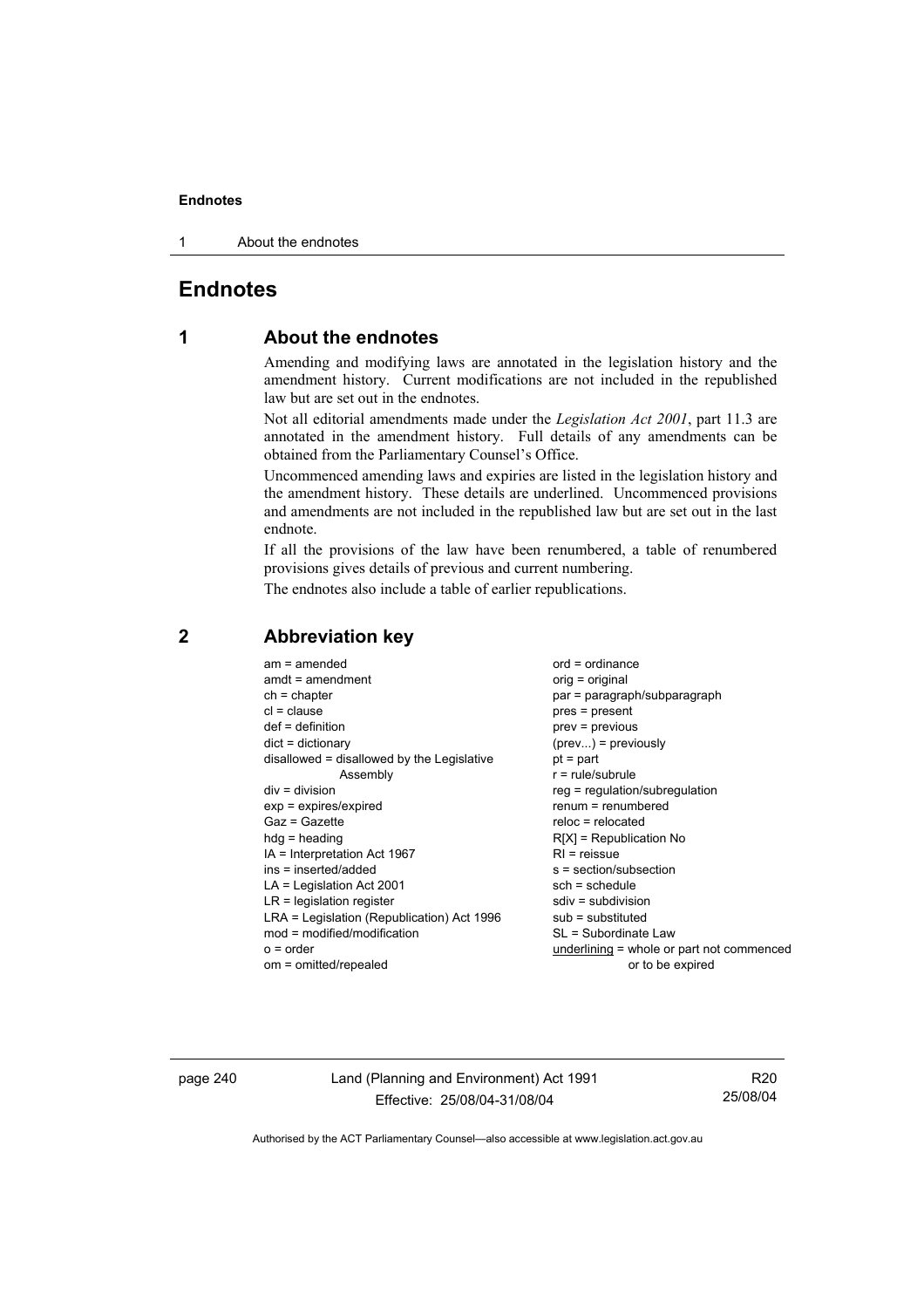# **3 Legislation history Land (Planning and Environment) Act 1991 No 100**  notified 15 January 1992 s 1 and s 2 commenced 15 January 1992 remainder commenced 2 April 1992 as amended by **Land (Planning and Environment) (Amendment) Act 1992 No 32**  notified 3 July 1992 commenced 3 July 1992 **Land (Planning and Environment) (Amendment) Act 1993 No 11**  notified 1 March 1993 commenced 1 March 1993 **Acts Revision (Position of Crown) Act 1993 No 44 sch 2**  notified 27 August 1993 (Gaz 1993 No S165) sch 2 commenced 27 August 1993 (s 2) **Registrar-General (Consequential Provisions) Act 1993 No 64**  notified 6 September 1993 s 1, s 2 commenced 6 September 1993 remainder commenced 1 October 1993 (s 2 (2) and Gaz 1993 No S207) **Land (Planning and Environment) (Amendment) Act (No 2) 1993 No 75**  notified 2 November 1993 s 1, s 2 commenced 2 November 1993 remainder commenced 1 December 1993 (Gaz 1993 No S247) **Land (Planning and Environment) (Amendment) Act (No 3) 1993 No 77**  notified 2 November 1993 s 1, s 2 commenced 2 November 1993 remainder commenced 1 December 1993 (Gaz 1993 No S243)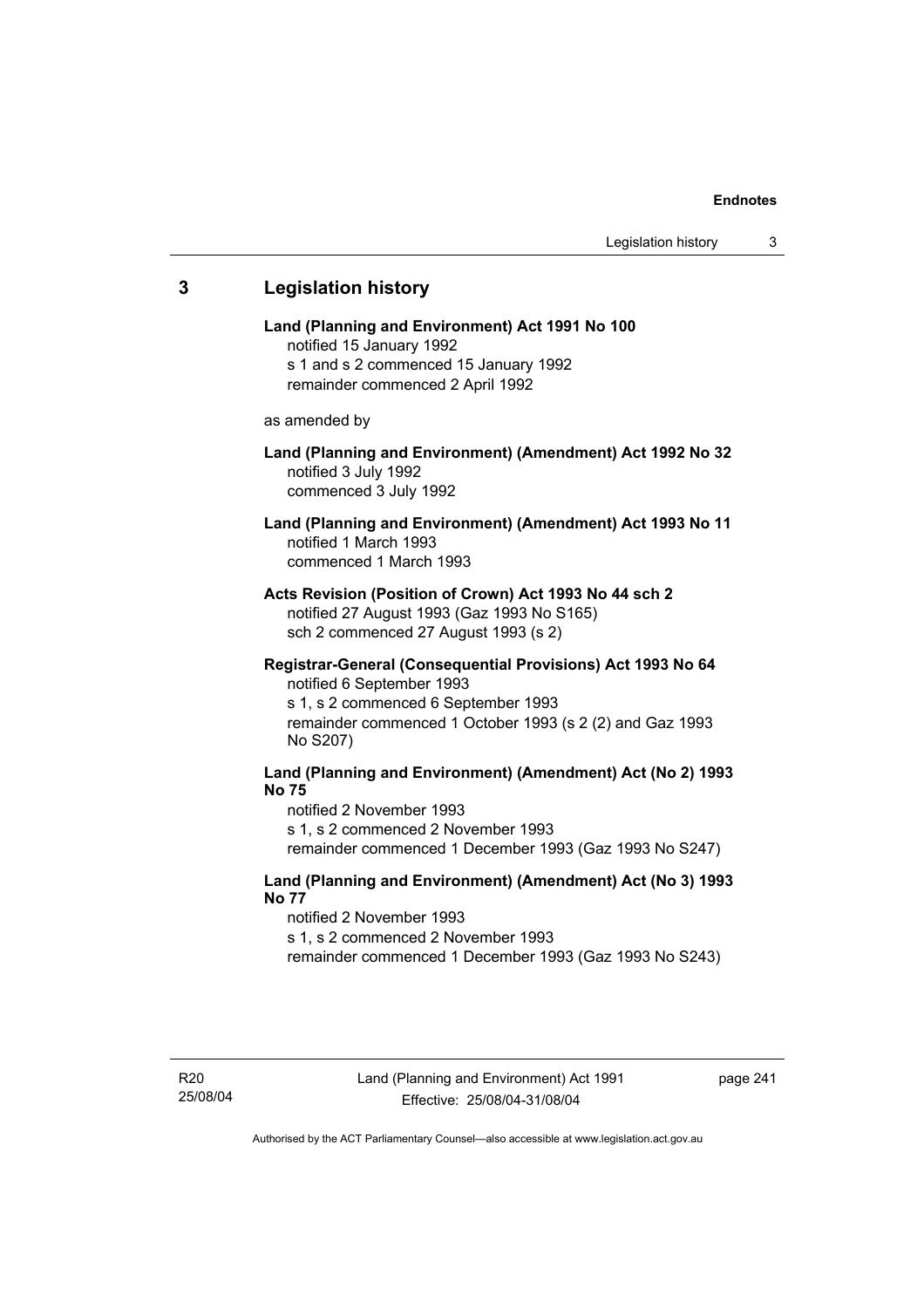3 Legislation history

# **Real Property (Consequential Provisions) Act 1993 No 90**  notified 17 December 1993 s 1, s 2 commenced 17 December 1993 remainder commenced 1 January 1994 (s 2 (2) and Gaz 1993 No S270) **Statute Law Revision Act 1994 No 26**  notified 31 May 1994 commenced 31 May 1994 **Public Sector Management (Consequential and Transitional Provisions) Act 1994 No 38**  notified 30 June 1994 s 1, s 2 commenced 30 June 1994 remainder commenced 1 July 1994 (Gaz 1994 No S142) **Administrative Appeals (Consequential Amendments) Act 1994 No 60**  notified 11 October 1994 s 1, s 2 commenced 11 October 1994 remainder commenced 14 November 1994 (s 2 (2) and Gaz 1994 No S250) **Statute Law Revision (Penalties) Act 1994 No 81**  notified 29 November 1994 s 1, s 2 commenced 29 November 1994 remainder commenced 29 November 1994 (Gaz 1994 No S269) **Statutory Offices (Miscellaneous Provisions) Act 1994 No 97**  notified 15 December 1994 s 1, s 2 commenced 15 December 1994 remainder commenced 15 December 1994 (Gaz 1994 No S293) **Land (Planning and Environment) (Amendment) Act 1995 No 20**  notified 5 September 1995 commenced 5 September 1995 **Land (Planning and Environment) (Amendment) Act (No 2) 1995 No 21**  notified 5 September 1995 ss 1-3 commenced 5 September 1995 remainder commenced 1 January 1996 (Gaz 1995 No S316)

page 242 Land (Planning and Environment) Act 1991 Effective: 25/08/04-31/08/04

R20 25/08/04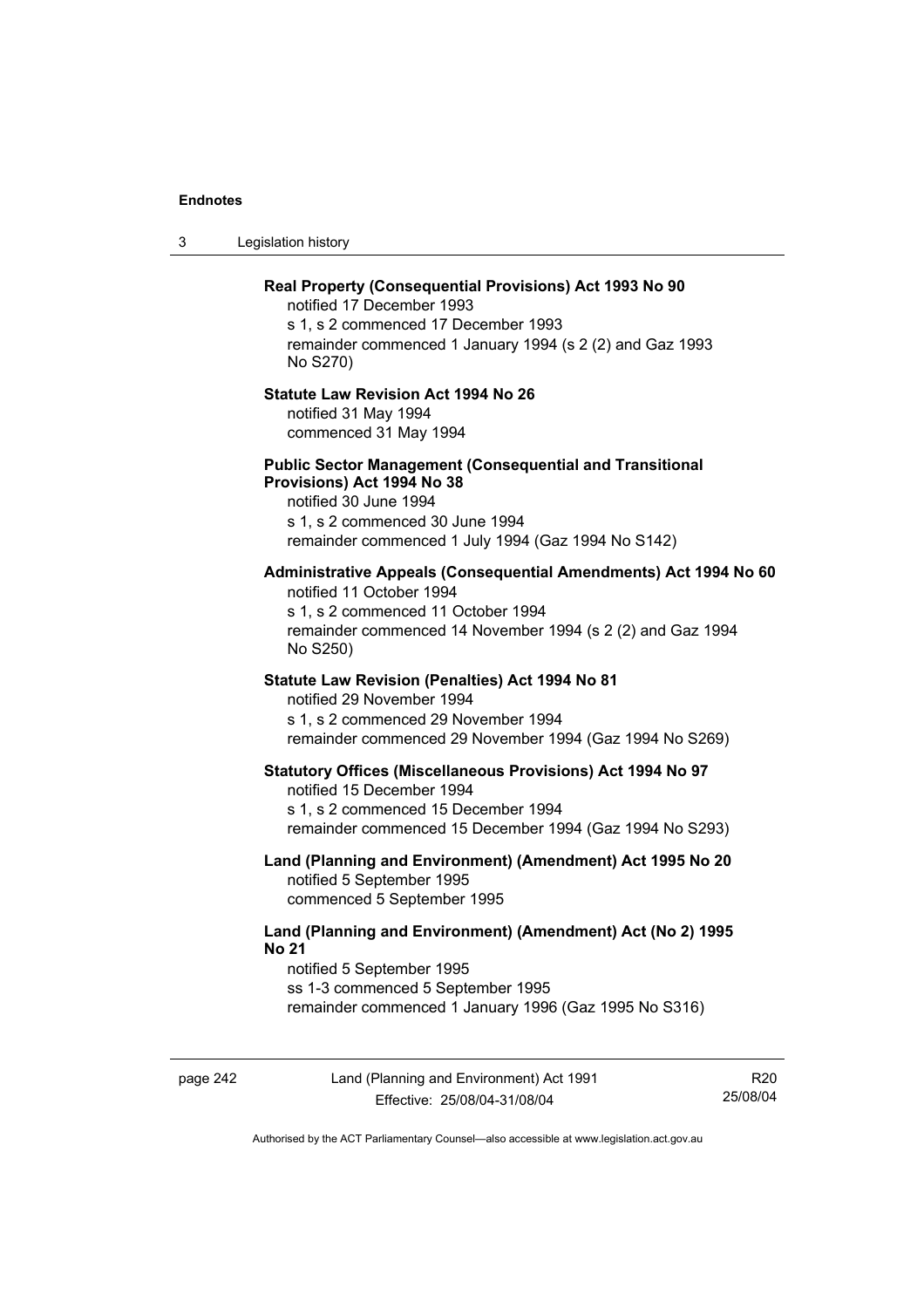## **Annual Reports (Government Agencies) (Consequential Provisions) Act 1995 No 25**

notified 5 September 1995 commenced 5 September 1995

## **Land Titles (Consequential Amendments) Act 1995 No 54**

notified 20 December 1995 commenced 20 June 1996 (s 2)

### **Remuneration Tribunal (Consequential and Transitional Provisions) Act 1995 No 56**

notified 20 December 1995 commenced 21 December 1995 (s 2 and Gaz 1995 No S315)

#### **Gungahlin Development Authority (Consequential Provisions) Act 1996 No 39**

notified 10 July 1996 commenced 19 August 1996 (s 2 and Gaz 1996 No S212)

#### **Land (Planning and Environment) (Amendment) Act 1996 No 62**  notified 3 December 1996 commenced 3 December 1996

#### **Land (Planning and Environment) (Amendment) Act (No 2) 1996 No 71**

notified 20 December 1996 ss 1-3 commenced 20 December 1996 remainder commenced 1 January 1997 (Gaz 1996 No S352)

#### **Motor Traffic (Amendment) Act (No 3) 1996 No 83**

notified 20 December 1996 ss 1-3 commenced 20 December 1996 remainder commenced 1 January 1997 (Gaz 1996 No S353)

## **Land (Planning and Environment) (Amendment) Act (No 3) 1996 No 85**

notified 24 December 1996 s 1, s 2 commenced 24 December 1996 remainder commenced 24 June 1997

R20 25/08/04 page 243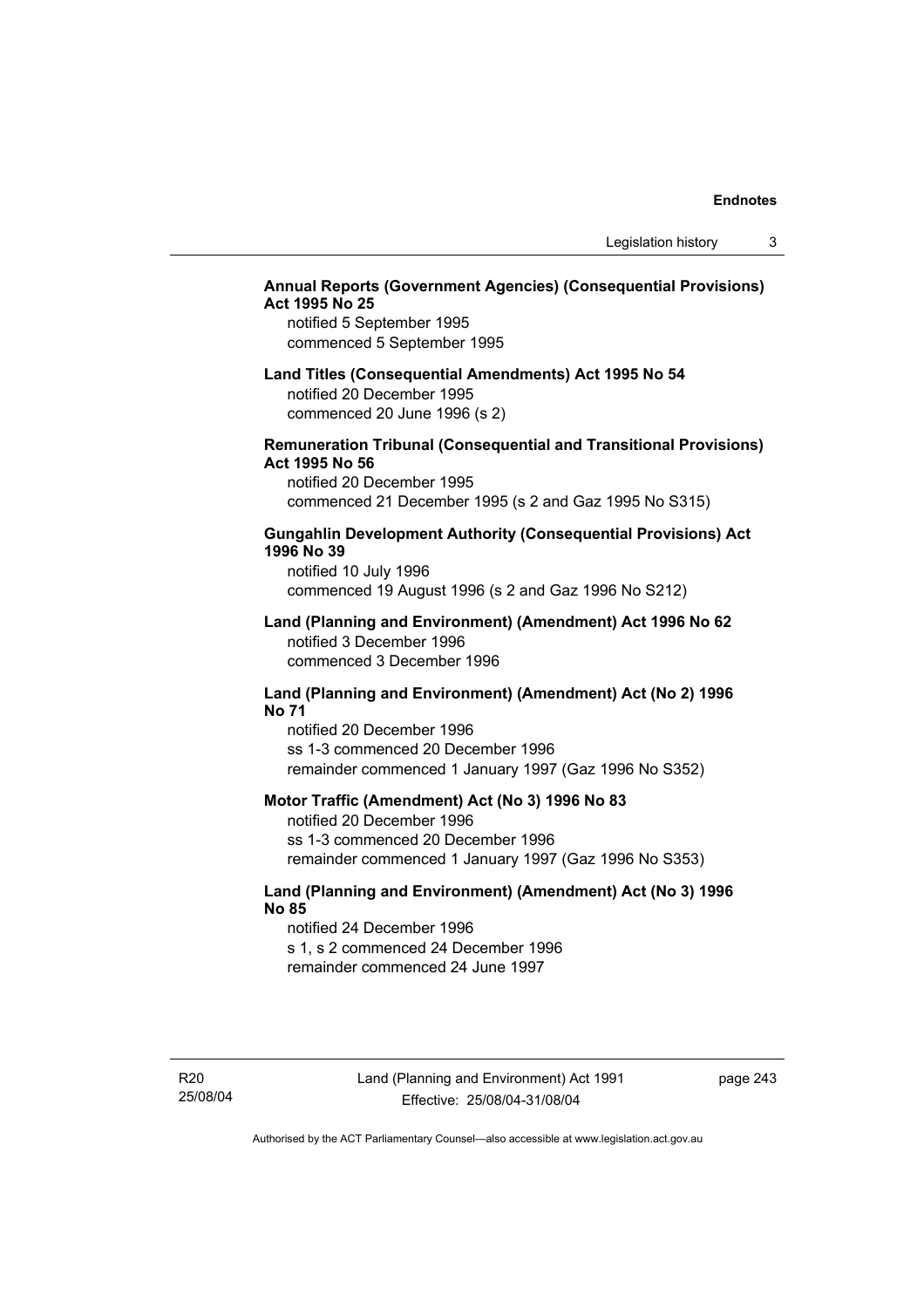| Legislation history<br>3 |  |
|--------------------------|--|
|--------------------------|--|

## **Land (Planning and Environment) (Amendment) Act 1997 No 7**

notified 22 April 1997 ss 1-3 commenced 22 April 1997 remainder commenced 24 June 1997 (s 2 (2))

### **Remuneration Tribunal (Consequential Amendments) Act 1997 No 41 (as am by Act 2002 No 49 amdt 3.222)**

notified 19 September 1997 commenced 24 September 1997 (s 2 as am by Act 2002 No 49 amdt 3.222)

## **Environment Protection (Consequential Provisions) Act 1997 No 93**

notified 1 December 1997 s 1, s 2 commenced 1 December 1997 remainder commenced 1 June 1998

## **Land (Planning and Environment) (Amendment) Act (No 2) 1997 No 116**

notified 24 December 1997 commenced 24 December 1997

#### **Statute Law Revision (Penalties) Act 1998 No 54**

notified 27 November 1998 s 1, s 2 commenced 27 November 1998 remainder commenced 9 December 1998 (Gaz 1998 No 49)

#### **Water Resources Act 1998 No 63 s 83**  notified 11 December 1998 (Gaz 1998 No S209)

s 83 commenced 11 December 1998

#### **Land (Planning and Environment) (Amendment) Act 1998 No 65**  notified 23 December 1998 commenced 23 December 1998

## **Land (Planning and Environment) (Amendment) Act 1999 No 40**  notified 16 July 1999 commenced 16 July 1999

## **Land Planning and Environment Amendment Act (No 2) 1999 No 73**  notified 15 December 1999 commenced 15 December 1999

page 244 Land (Planning and Environment) Act 1991 Effective: 25/08/04-31/08/04

R20 25/08/04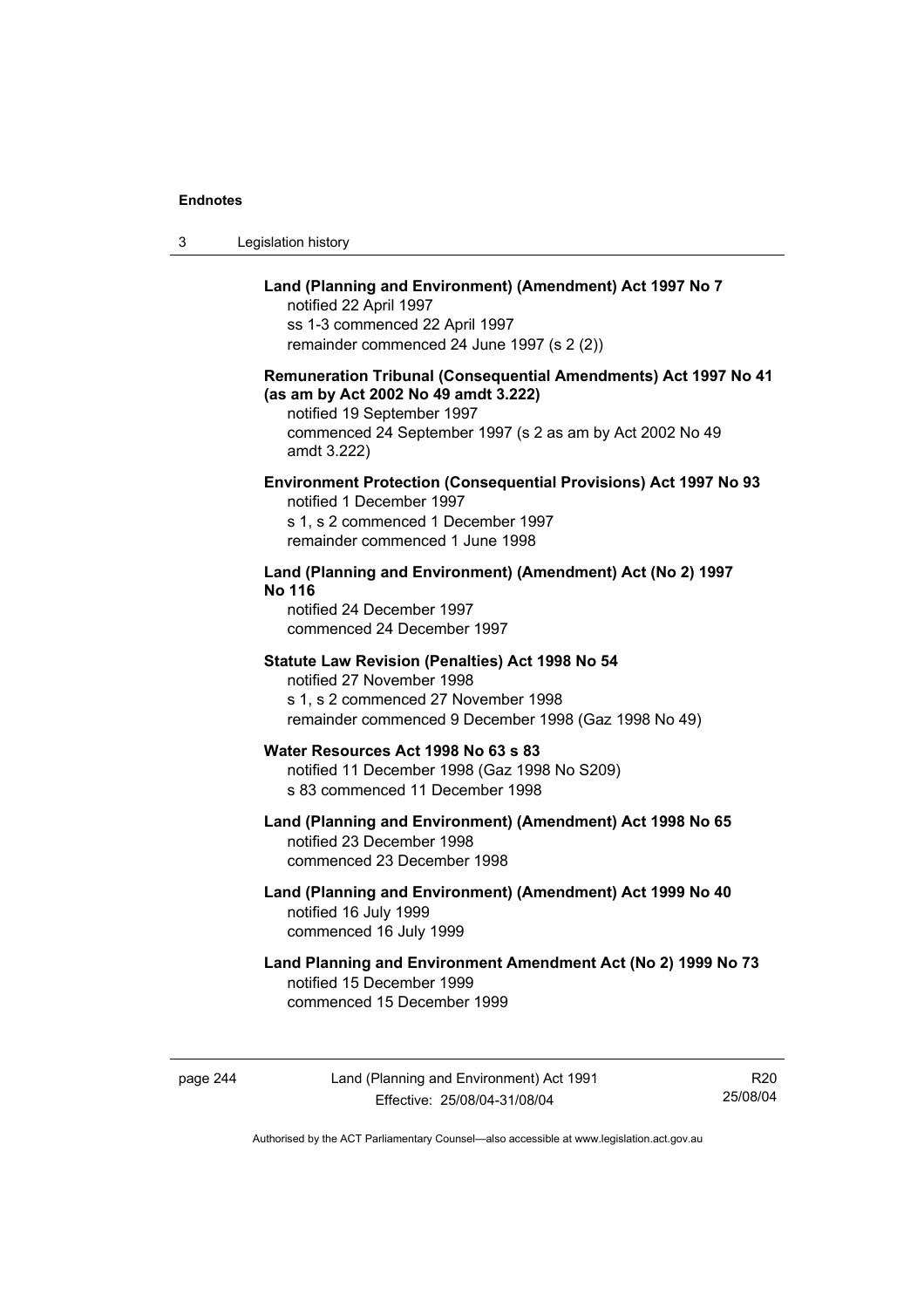#### **Road Transport Legislation Amendment Act 1999 No 79**

notified 23 December 1999 commenced 1 March 2000 (s 2 and Gaz 2000 No S5)

#### **Land (Planning and Environment) Amendment Act (No 3) 1999 No 87**  notified 23 December 1999 commenced 23 December 1999

**Land (Planning and Environment) Amendment Act 2000 No 14**  notified 31 March 2000 commenced 31 March 2000

#### **Land (Planning and Environment) Amendment Act 2000 (No 2) 2000 No 15**  notified 20 April 2000

commenced 20 April 2000

#### **Land (Planning and Environment) Amendment Act 2000 (No 3) 2000 No 37**  notified 20 July 2000

s 1, s 2 commenced 20 July 2000 remainder commenced 24 July 2000 (Gaz 2000 No S39)

## **Land (Planning and Environment) Amendment Act 2000 (No 4) 2000 No 49**

notified 28 September 2000 commenced 28 September 2000

### **Statute Law Amendment Act 2000 No 80**

notified 21 December 2000 commenced 21 December 2000

## **Land (Planning and Environment) Amendment Act 2001 No 1**

notified 19 February 2001 (Gaz 2001 No S7) s 1, s 2 commenced 19 February 2001 (IA s 10B) remainder commenced 31 May 2001 (Gaz 2001 No 22)

## **Unit Titles Consequential Amendments Act 2001 No 17 sch 2**

notified 5 April 2001 (Gaz 2001 No 14) s 1, s 2 commenced 5 April 2001 (IA s 10B) sch 2 commenced 5 October 2001 (s 2)

R20 25/08/04 page 245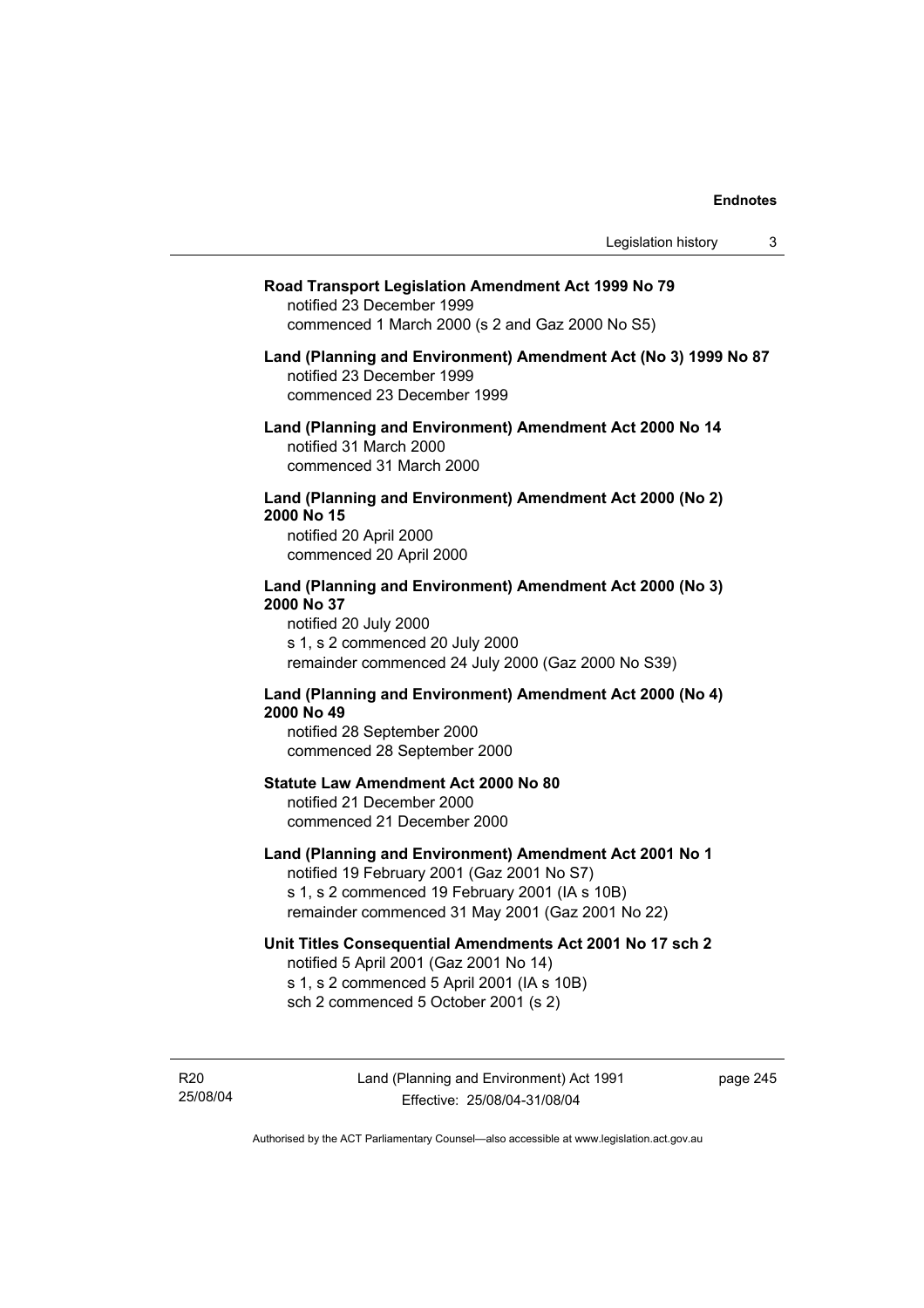| -3 | Legislation history |
|----|---------------------|
|----|---------------------|

#### **Tree Protection (Interim Scheme) Act 2001 No 20 s 54**

notified 3 April 2001 (Gaz 2001 No S16) s 1, s 2 commenced 3 April 2001 (IA s 10B)

s 54 taken to have commenced 29 March 2001 (s 2)

## **Land (Planning and Environment) Amendment Act 2001 (No 2) 2001 No 32**

notified 21 June 2001 (Gaz 2001 No S33) taken to have commenced 15 June 2001 (s 2)

#### **Legislation (Consequential Amendments) Act 2001 No 44 pt 207**

notified 26 July 2001 (Gaz 2001 No 30) s 1, s 2 commenced 26 July 2001 (IA s 10B) pt 207 commenced 12 September 2001 (s 2 and see Gaz 2001 No S65)

#### **Statute Law Amendment Act 2001 (No 2) 2001 No 56 pt 3.29**

notified 5 September 2001 (Gaz 2001 No S65) amdt 3.436 taken to have commenced 21 December 2000 (s 2 (2)) pt 3.29 remainder commenced 5 September 2001 (s 2 (1))

#### **Community Title Act 2001 No 58 s 101, s 102**

notified 10 September 2001 (Gaz 2001 No S66) s 1, s 2 commenced 10 September 2001 (IA s 10B) s 101, s 102 commenced 10 March 2002 (s 2 and LA s 79)

#### **Land (Planning and Environment) Amendment Act 2001 (No 3) 2001 No 73**

notified LR 12 September 2001 commenced 12 September 2001 (s 2)

## **Land (Planning and Environment) Amendment Act 2001 (No 4) 2001 No 80**

notified 10 September 2001 (Gaz 2001 No S66) s 1, s 2 commenced 10 September 2001 (IA s 10B) s 3, s 4 commenced 10 September 2001 (s 2 (1))

#### remainder commenced 12 September 2001 (s 2 (2))

## **Legislation Amendment Act 2002 No 11 pt 2.32**

notified LR 27 May 2002

s 1, s 2 commenced 27 May 2002 (LA s 75)

pt 2.32 commenced 28 May 2002 (s 2 (1))

### page 246 Land (Planning and Environment) Act 1991 Effective: 25/08/04-31/08/04

R20 25/08/04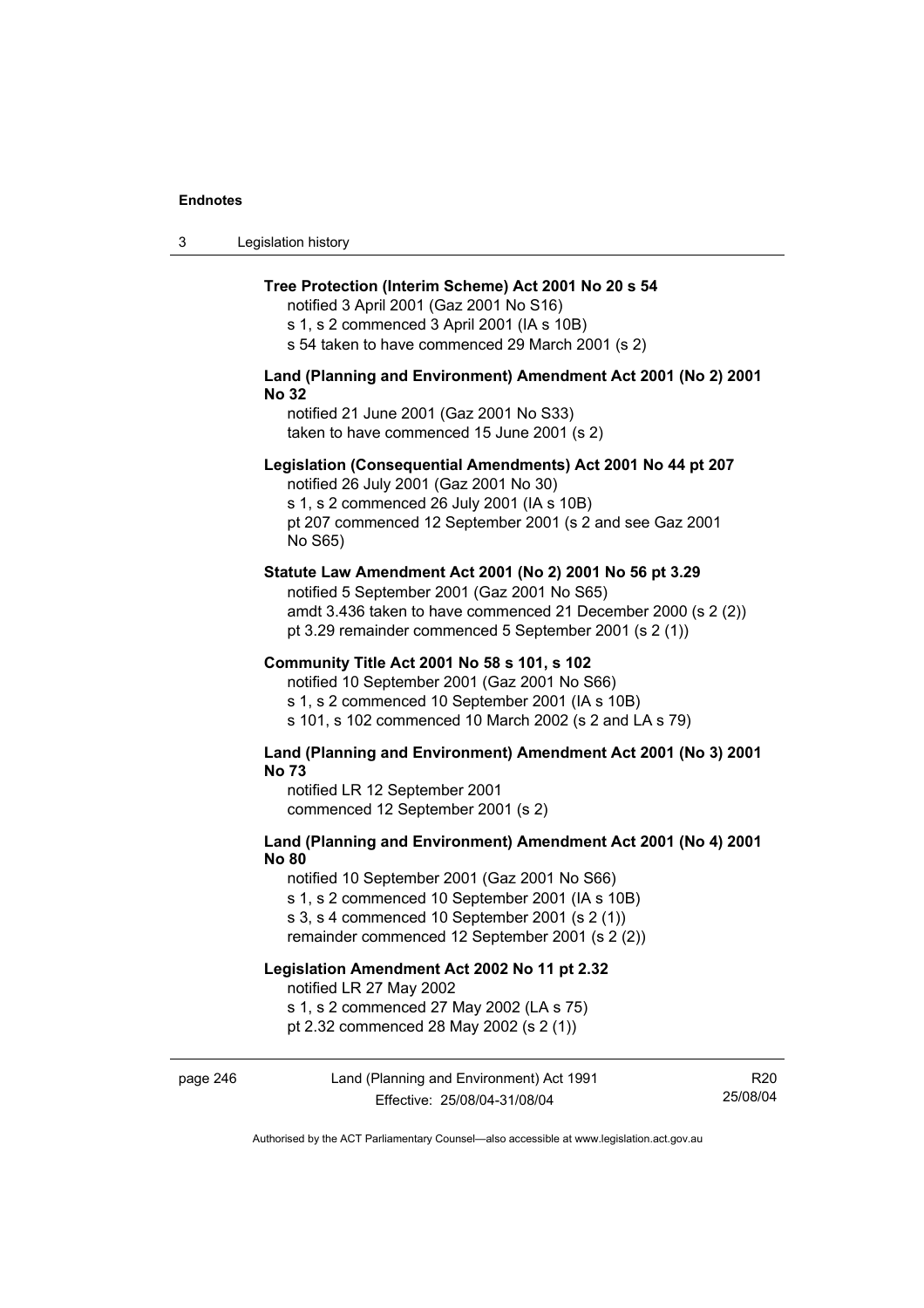## **Statute Law Amendment Act 2002 No 30 pt 3.38**

notified LR 16 September 2002

s 1, s 2 commenced 16 September 2002 (LA s 75) pt 3.38 commenced 17 September 2002 (s 2 (1))

#### **Land (Planning and Environment) Amendment Act 2002 No 37**

notified LR 10 October 2002

s 1, s 2 commenced 10 October 2002 (LA s 75 (1)) remainder commenced 11 October 2002 (s 2)

### **Districts Act 2002 No 39 pt 1.4**

notified LR 10 October 2002

s 1, s 2 commenced 10 October 2002 (LA s 75 (1))

pt 1.4 commenced 11 October 2002 (s 2)

### **Statute Law Amendment Act 2002 (No 2) No 49 amdt 3.222**

notified LR 20 December 2002

s 1, s 2 taken to have commenced 7 October 1994 (LA s 75 (2))

amdt 3.222 commenced 24 September 1997 (s 2 (3))

*Note* This Act only amends the Remuneration Tribunal (Consequential Amendments) Act 1997 No 41.

#### **Planning and Land (Consequential Amendments) 2002 A2002-56 sch 1**

notified LR 20 December 2002 s 1, s 2 commenced 20 December 2002 (LA s 75 (1)) sch 1 commenced 1 July 2003 (s 2 and see Planning and Land Act 2002 A2002-55, s 2)

#### **Cemeteries and Crematoria Act 2003 A2003-11 sch 1 pt 1.1**

notified LR 27 March 2003 s 1, s 2 commenced 27 March 2003 (LA s 75 (1)) sch 1 pt 1.1 commenced 27 September 2003 (s 2 and LA s 79)

## **Legislation (Gay, Lesbian and Transgender) Amendment Act 2003 A2003-14 sch 1 pt 1.20**

notified LR 27 March 2003 s 1, s 2 commenced 27 March 2003 (LA s 75 (1)) sch 1 pt 1.20 commenced 28 March 2003 (s 2)

R20 25/08/04 page 247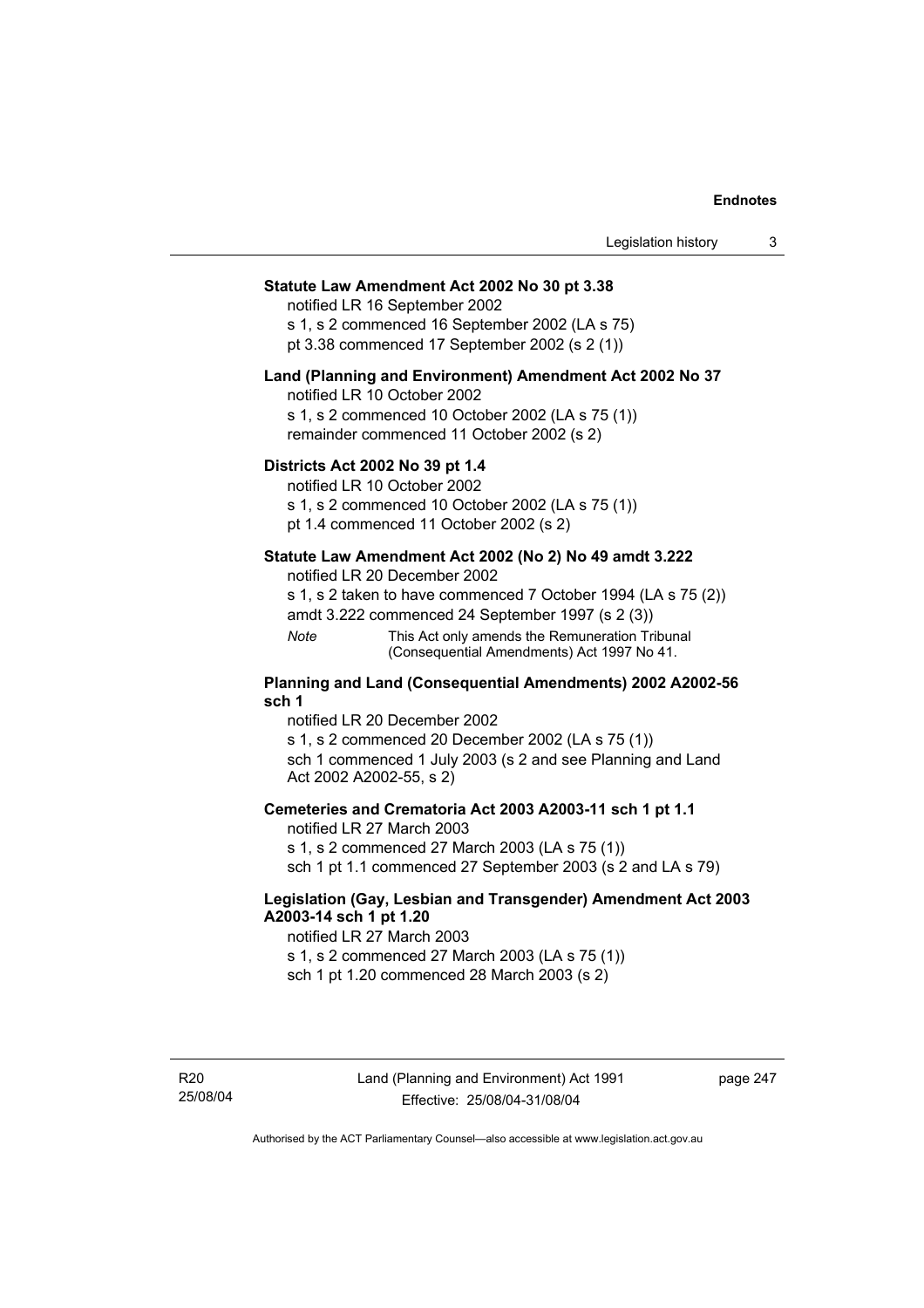3 Legislation history

#### **Planning and Land Legislation Amendment Act 2003 A2003-30 sch 1 pt 1.1**

notified LR 30 June 2003

s 1, s 2 commenced 30 June 2003 (LA s 75 (1))

sch 1 pt 1.1 commenced 1 July 2003 (s 2 and see Planning and Land Act 2002 A2002-55, s 2)

#### **Land (Planning and Environment) (Compliance) Amendment Act 2003 A2003-34 pt 2, sch 1 pt 1.2, sch 2**

notified LR 7 July 2003

s 1, s 2 commenced 7 July 2003 (LA s 75 (1))

pt 2, sch 1 pt 1.2, sch 2 commenced 1 September 2003 (s 2 and CN2003-8)

## **Sexuality Discrimination Legislation Amendment Act 2004 A2004-2 sch 1 pt 1.9**

notified LR 18 February 2004

s 1, s 2 commenced 18 February 2004 (LA s 75 (1))

sch 1 pt 1.9 commenced 22 March 2004 (s 2 and CN2004-4)

#### **Construction Occupations Legislation Amendment Act 2004 A2004-13 sch 2 pt 2.16**

notified LR 26 March 2004

s 1, s 2 commenced 26 March 2004 (LA s 75 (1)) sch 2 pt 2.16 commences 1 September 2004 (s 2 and see Construction Occupations (Licensing) Act 2004 A2004-12, s 2 and CN2004-8)

**Criminal Code (Theft, Fraud, Bribery and Related Offences) Amendment Act 2004 A2004-15 sch 1 pt 1.27, sch 2 pt 2.48** 

notified LR 26 March 2004

s 1, s 2 commenced 26 March 2004 (LA s 75 (1))

sch 1 pt 1.27, sch 2 pt 2.48 commenced 9 April 2004 (s 2 (1))

## **Gungahlin Drive Extension Authorisation Act 2004 A2004-27 s 16, s 17**

notified LR 26 May 2004

s 1, s 2 commenced 26 May 2004 (LA s 75 (1))

s 16, s 17 commenced 27 May 2004 (s 2)

R20 25/08/04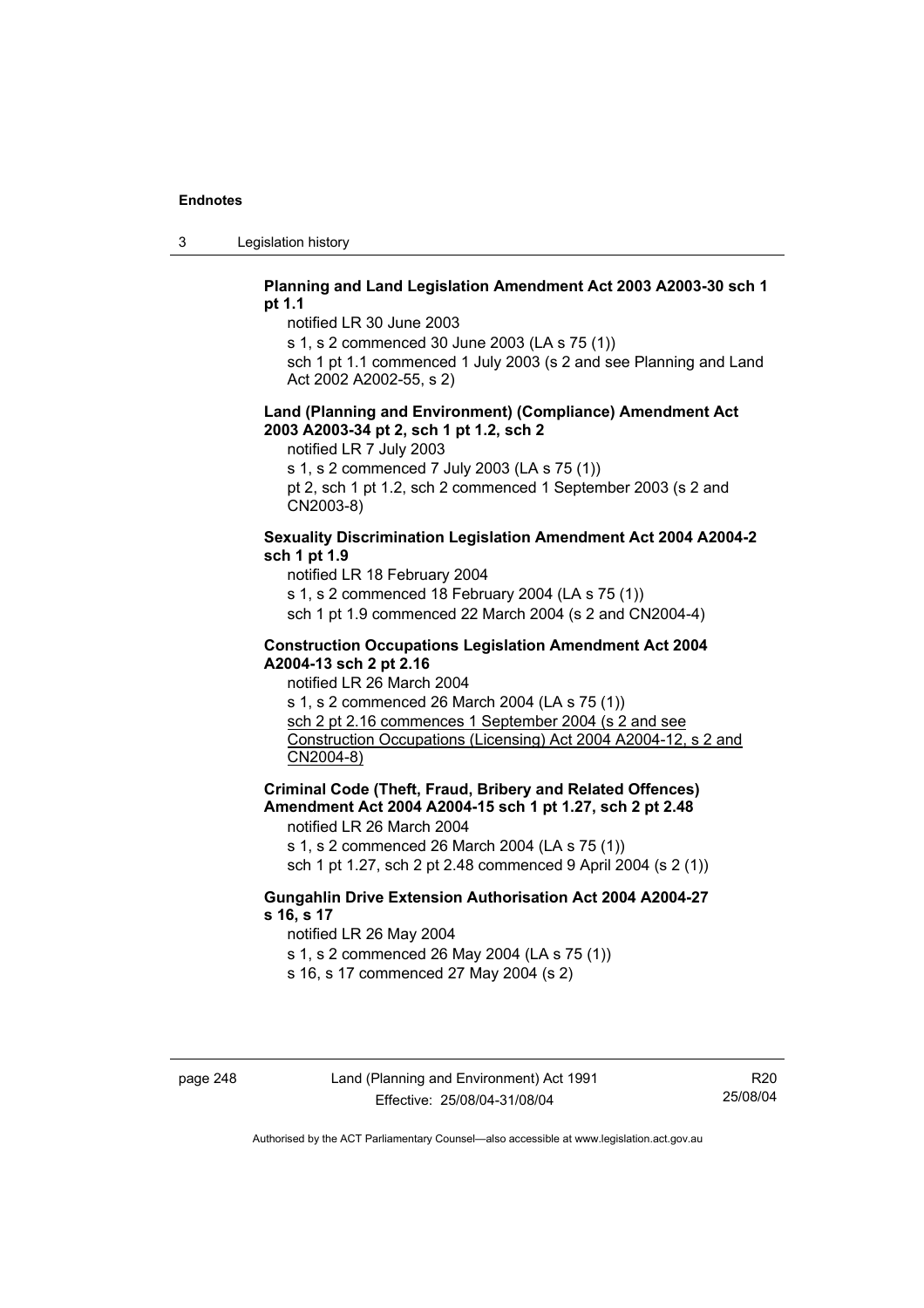## **Statute Law Amendment Act 2004 A2004-42 sch 1 pt 1.3**

notified LR 11 August 2004 s 1, s 2 commenced 11 August 2004 (LA s 75 (1)) sch 1 pt 1.3 commenced 25 August 2004 (s 2 (1))

## **4 Amendment history**

| Name of Act       |                                                                    |
|-------------------|--------------------------------------------------------------------|
| s <sub>1</sub>    | sub 2002 No 30 amdt 3.404                                          |
| <b>Dictionary</b> |                                                                    |
| s <sub>2</sub>    | om 2001 No 44 amdt 1.2333                                          |
|                   | ins 2002 No 30 amdt 3.404                                          |
| <b>Notes</b>      |                                                                    |
| s 3               | om 1993 No 44                                                      |
|                   | ins 2002 No 30 amdt 3.404                                          |
|                   | <b>Offences against Act—application of Criminal Code etc</b>       |
| s 4               | om 2002 No 30 amdt 3.404                                           |
|                   | def <i>appeals board</i> ins 1993 No 77 s 4                        |
|                   | def commissioner ins 1996 No 85 s 4                                |
|                   | def conservator am 1994 No 97 sch                                  |
|                   | def controlled activity am 1996 No 85 s 4                          |
|                   | def determined fee om 2001 No 44 amdt 1.2334                       |
|                   | def <i>Environment Minister</i> ins 1996 No 71 s 4                 |
|                   | def Gungahlin central area ins 1996 No 39 s 8                      |
|                   | def land management agreement ins 1999 No 73 s 4                   |
|                   | sub 2001 No 44 amdt 1.2335                                         |
|                   | def pest animal ins 1997 No 7 s 4                                  |
|                   | def pest plant ins 1997 No 7 s 4                                   |
|                   | def <i>plan</i> sub 2001 No 44 amdt 1.2335                         |
|                   | def <i>public land</i> ins 1996 No 85 s 4                          |
|                   | def <i>public</i> street ins 1996 No 85 s 4<br>om 1999 No 79 sch 3 |
|                   | def registrar ins 1993 No 77 s 4                                   |
|                   | def <i>public</i> works om 1993 No 75 s 4                          |
|                   | pres s 4 ins A2003-34 amdt 2.1                                     |
|                   |                                                                    |
| Preliminary       |                                                                    |
| div 2.1 hdg       | (prev pt 2 div 1 hdg) renum R6 LA                                  |

R20 25/08/04 Land (Planning and Environment) Act 1991 Effective: 25/08/04-31/08/04

page 249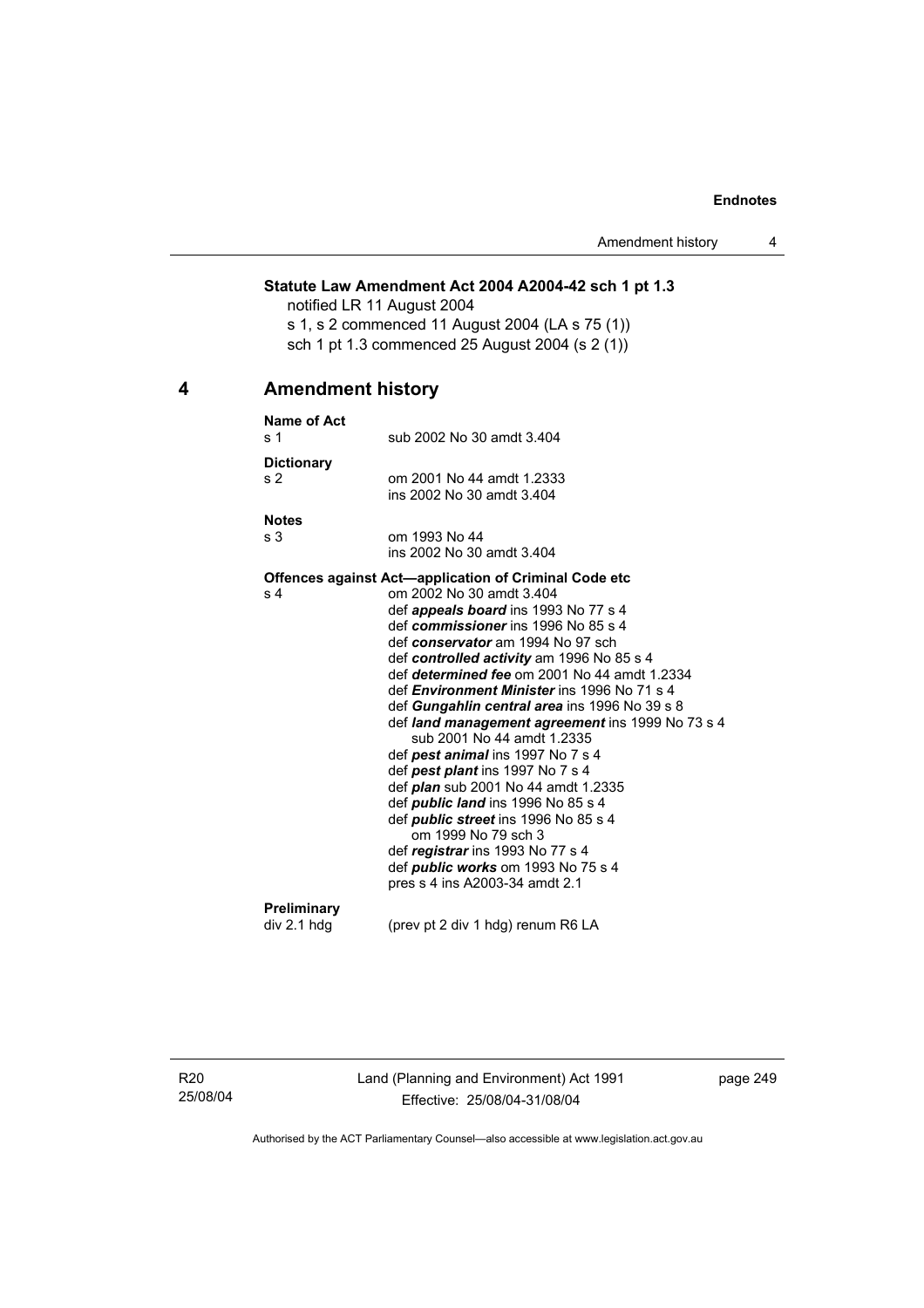4 Amendment history

```
Definitions for pt 2 
s 5 am 1996 Nos 71 and 85 
                  def background papers am A2002-56 amdts 1.1-1.3, 
                  amdt 1.24 
                  def Commonwealth Planning Act om 2002 No 30 
                  amdt 3.405 
                  def consultation notice ins 2002 No 30 amdt 3.406 
                  def draft plan variation sub 2002 No 30 amdt 3.407, 
                  A2002-56 amdt 1.4 
                  def national authority om 2002 No 30 amdt 3.408 
                  def national capital plan sub 2002 No 30 amdt 3.409 
Stages and parts of the plan 
s 6 om 2002 No 30 amdt 3.410 
Territory plan—object and effect 
div 2.2 hdg (prev pt 2 div 2 hdg) renum R6 LA 
Object 
s 7 am 1996 No 85; 2002 No 30 amdt 3.411 
Effect of plan 
s 8 am 1993 No 77; 1996 No 85 
Effect of draft plan variation 
s 9 am 1996 No 85; 2000 No 37 s 4; 2001 No 44 amdt 1.2336; 
                  R6 LA (see 2001 No 44 amdt 1.2337); 2002 No 30 
                  amdt 3.412, amdt 3.413; ss renum R9 LA (see 2002 No 30 
                  amdt 3.414); A2002-56 amdt 1.5, amdt 1.6; pars renum R15 
                  LA 
Effect of interim heritage places register 
s 10 am A2002-56 amdt 1.23, amdt 1.24 
Territory plan—continuation and variation 
div 2.3 hdg (prev pt 2 div 3 hdg) renum R6 LA 
Territory plan 
                 (prev pt 2 div 3 sdiv A hdg) renum R6 LA
Preparation of variations of Territory plan 
sdiv 2.3.2 hdg (prev pt 2 div 3 sdiv B hdg) renum R6 LA 
Preparation of plan variations 
s 15 am 1996 No 85 
                  sub A2002-56 amdt 1.7 
Consultation with conservator 
s 16 sub 1996 No 85
                  am A2002-56 amdt 1.24
```
page 250 Land (Planning and Environment) Act 1991 Effective: 25/08/04-31/08/04

R20 25/08/04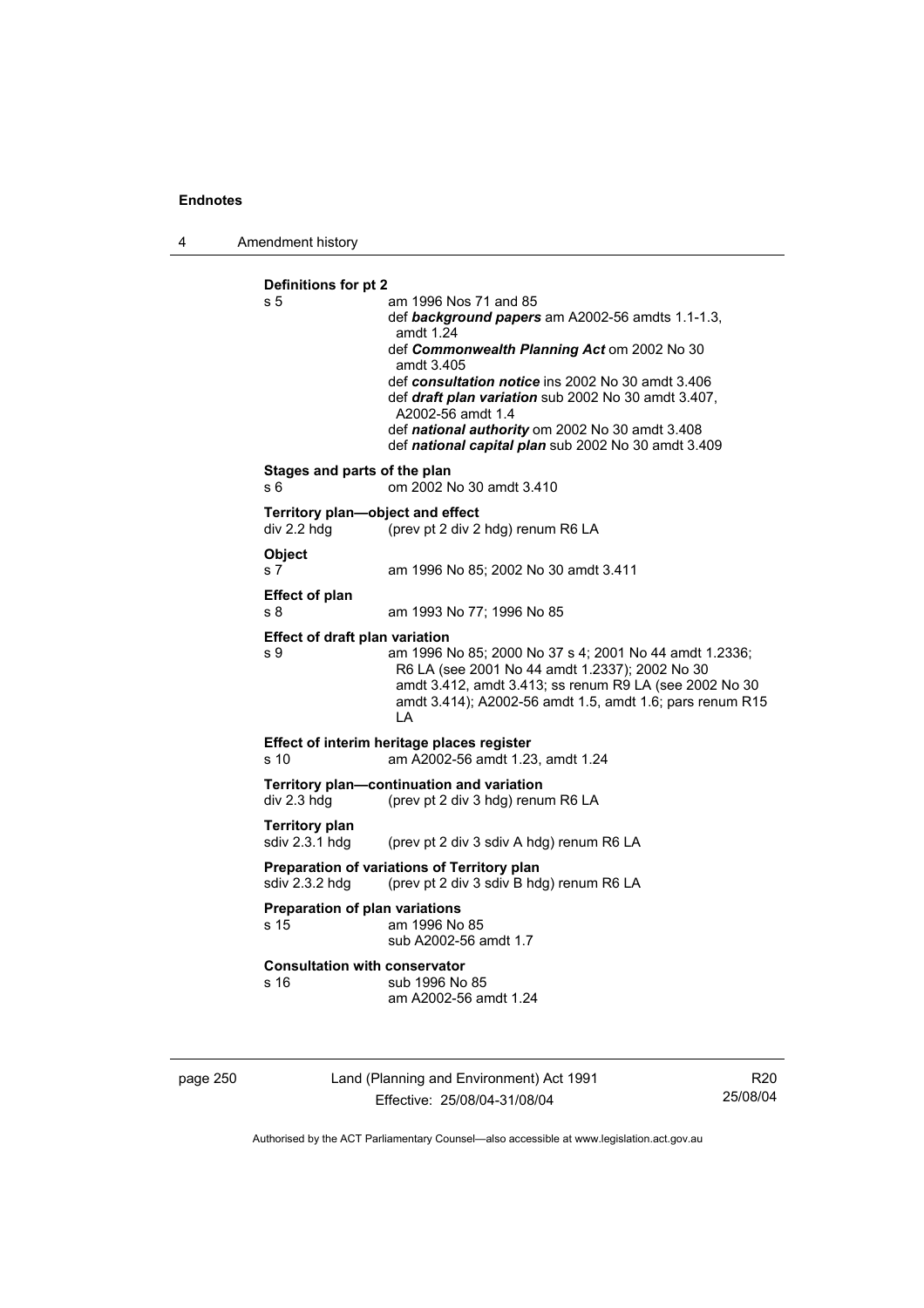|                                              | Amendment history                                                                                                                                                                                                                  | 4        |
|----------------------------------------------|------------------------------------------------------------------------------------------------------------------------------------------------------------------------------------------------------------------------------------|----------|
| <b>Heritage</b><br>s 17                      | am 2001 No 44 amdt 1.2338, amdt 1.2339; 2002 No 30 amdt                                                                                                                                                                            |          |
|                                              | 3.415, amdt 3.508; A2002-56 amdt 1.24                                                                                                                                                                                              |          |
| s 18                                         | <b>Environmental reports and inquiries</b><br>am 2002 No 30 amdt 3.416; A2002-56 amdt 1.24                                                                                                                                         |          |
| s 19                                         | <b>Public consultation-notification</b><br>am 1993 No 75; 1996 No 85; 2000 No 37 s 5<br>sub 2001 No 44 amdt 1.2340<br>am 2002 No 30 amdt 3.417; A2002-56 amdt 1.8, amdt 1.23,<br>amdt $1.24$                                       |          |
| s 19A                                        | Public consultation-notice of interim effect etc<br>ins 2001 No 44 amdt 1.2340<br>am 2002 No 30 amdt 3.418                                                                                                                         |          |
| s 19B                                        | Public consultation-availability of draft plan variation etc<br>ins 2001 No 44 amdt 1.2340<br>am 2002 No 30 amdt 3.419; A2002-56 amdt 1.9, amdt 1.10,<br>amdt 1.24; ss renum R12 LA (see A2002-56 amdt 1.11)                       |          |
| s 19C                                        | Draft plan variations that do not affect rights<br>ins 2001 No 44 amdt 1.2340<br>sub A2002-56 amdt 1.12                                                                                                                            |          |
| s 20                                         | Consultation with national capital authority<br>am 2002 No 30 amdt 3.420<br>sub A2002-56 amdt 1.12                                                                                                                                 |          |
| <b>Public inspection of comments</b><br>s 21 | am 1996 No 85; 2002 No 30 amdt 3.421<br>sub A2002-56 amdt 1.13                                                                                                                                                                     |          |
| s 22                                         | Revision, deferral or withdrawal of draft plan variations<br>am 1996 No 85; 2001 No 44 amdts 1.2341-1.2345; R6 LA<br>(see 2001 No 44 amdt 1.2346); 2002 No 30 amdt 3.422;<br>A2002-56 amdt 1.23, amdt 1.24                         |          |
| sdiv 2.3.3 hdg                               | <b>Executive approval and consideration by Legislative Assembly</b><br>(prev pt 2 div 3 sdiv C hdg) renum R6 LA                                                                                                                    |          |
| s 24                                         | Submission of draft plan variation to Executive<br>am 1996 No 85; 2001 No 44 amdt 1.2347; 2002 No 30<br>amdt 3.422, amdt 3.423; A2002-56 amdt 1.23, amdt 1.24;<br>A2003-30 amdt 1.1; ss renum R12 LA (see A2003-30<br>amdt $1.2$ ) |          |
| s 25                                         | <b>Consideration by Legislative Assembly committee</b><br>am A2002-56 amdt 1.23                                                                                                                                                    |          |
|                                              |                                                                                                                                                                                                                                    |          |
|                                              | Land (Planning and Environment) Act 1991                                                                                                                                                                                           | page 251 |

R20 25/08/04

Land (Planning and Environment) Act 1991 Effective: 25/08/04-31/08/04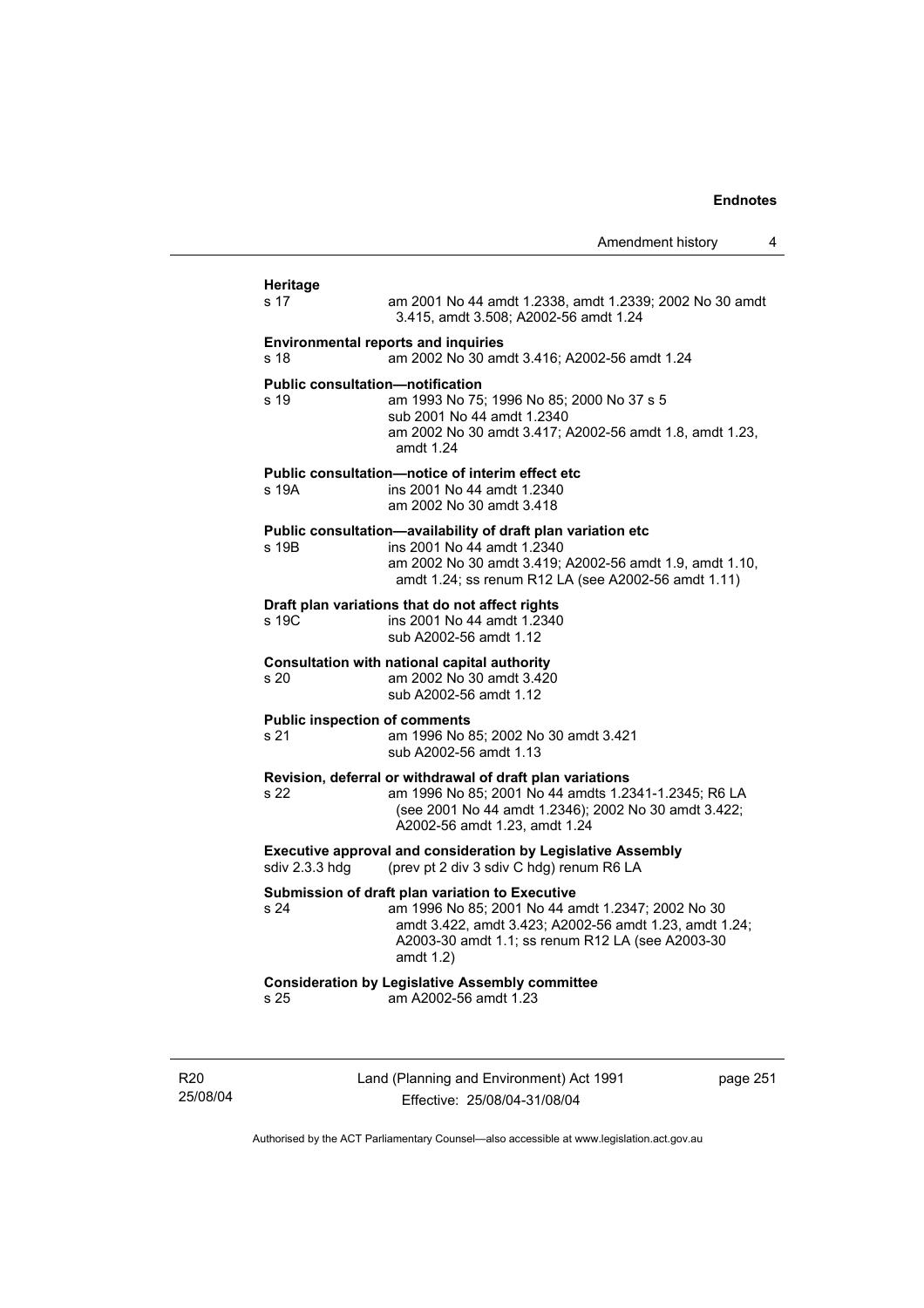4 Amendment history

| <b>Minister's powers</b>                       |                                                                                                                                                                                                                                                                                        |
|------------------------------------------------|----------------------------------------------------------------------------------------------------------------------------------------------------------------------------------------------------------------------------------------------------------------------------------------|
| s 26 hdg<br>s 26                               | sub A2002-56 amdt 1.14<br>am 1996 No 85; 2001 No 44 amdts 1.2348-1.2350; 2002 No<br>30 amdt 3.424; A2002-56 amdts 1.15-1.17, amdt 1.23,<br>amdt 1.24                                                                                                                                   |
| s 27                                           | Return of draft plan variation to authority<br>sub 2002 No 30 amdt 3.425<br>am A2002-56 amdt 1.18, amdt 1.19, amdt 1.23                                                                                                                                                                |
| s 28                                           | Notice of revival of deferred draft plan variation<br>am 2001 No 44 amdt 1.2351, amdt 1.2352; A2002-56<br>amdt 1.20, amdt 1.23, amdt 1.24                                                                                                                                              |
| s 29                                           | Consideration of plan variation by Legislative Assembly<br>am 1996 No 85; 2001 No 44 amdts 1.2353-1.2356, amdt<br>1.2358; R6 LA (see 2001 No 44 amdt 1.2357); 2002 No 30<br>amdts 3.426-3.430; ss renum R9 LA (see 2002 No 30<br>amdt 3.431); A2002-56 amdt 1.20, amdt 1.21, amdt 1.23 |
| s 30                                           | Rejection of plan variation by Legislative Assembly<br>om 2001 No 44 amdt 1.2359<br>ins 2001 No 44 amdt 1.2358<br>am A2002-56 amdt 1.21, amdt 1.24                                                                                                                                     |
| s 30A                                          | Partial rejection of plan variation by Legislative Assembly<br>ins 2001 No 44 amdt 1.2358<br>am 2002 No 30 amdt 3.432                                                                                                                                                                  |
| s 30 <sub>B</sub>                              | Partial rejection of plan variation-newspaper publication etc<br>ins 2001 No 44 amdt 1.2358<br>am A2002-56 amdt 1.21                                                                                                                                                                   |
| Plan variations-defined land<br>sdiv 2.3.4 hdg | (prev pt 2 div 3 sdiv D hdg) renum R6 LA                                                                                                                                                                                                                                               |
| s 32                                           | Plan variations in relation to defined land<br>am 1996 No 85; 2001 No 44 amdts 1.2360-1.2366; R6 LA<br>(see 2001 No 44 amdt 1.2367); am A2002-56 amdt 1.24                                                                                                                             |
| div 2.4 hdg                                    | <b>Australian Capital Territory Planning Authority</b><br>(prev pt 2 div 4 hdg) renum R6 LA<br>om A2002-56 amdt 1.22                                                                                                                                                                   |
| div 4 subdiv A hdg om 1996 No 85               | Establishment, constitution, functions and powers                                                                                                                                                                                                                                      |
| <b>Establishment of authority</b><br>s 33      | am 1996 No 85<br>sub 2002 No 30 amdt 3.433<br>om A2002-56 amdt 1.22                                                                                                                                                                                                                    |

page 252 Land (Planning and Environment) Act 1991 Effective: 25/08/04-31/08/04

R20 25/08/04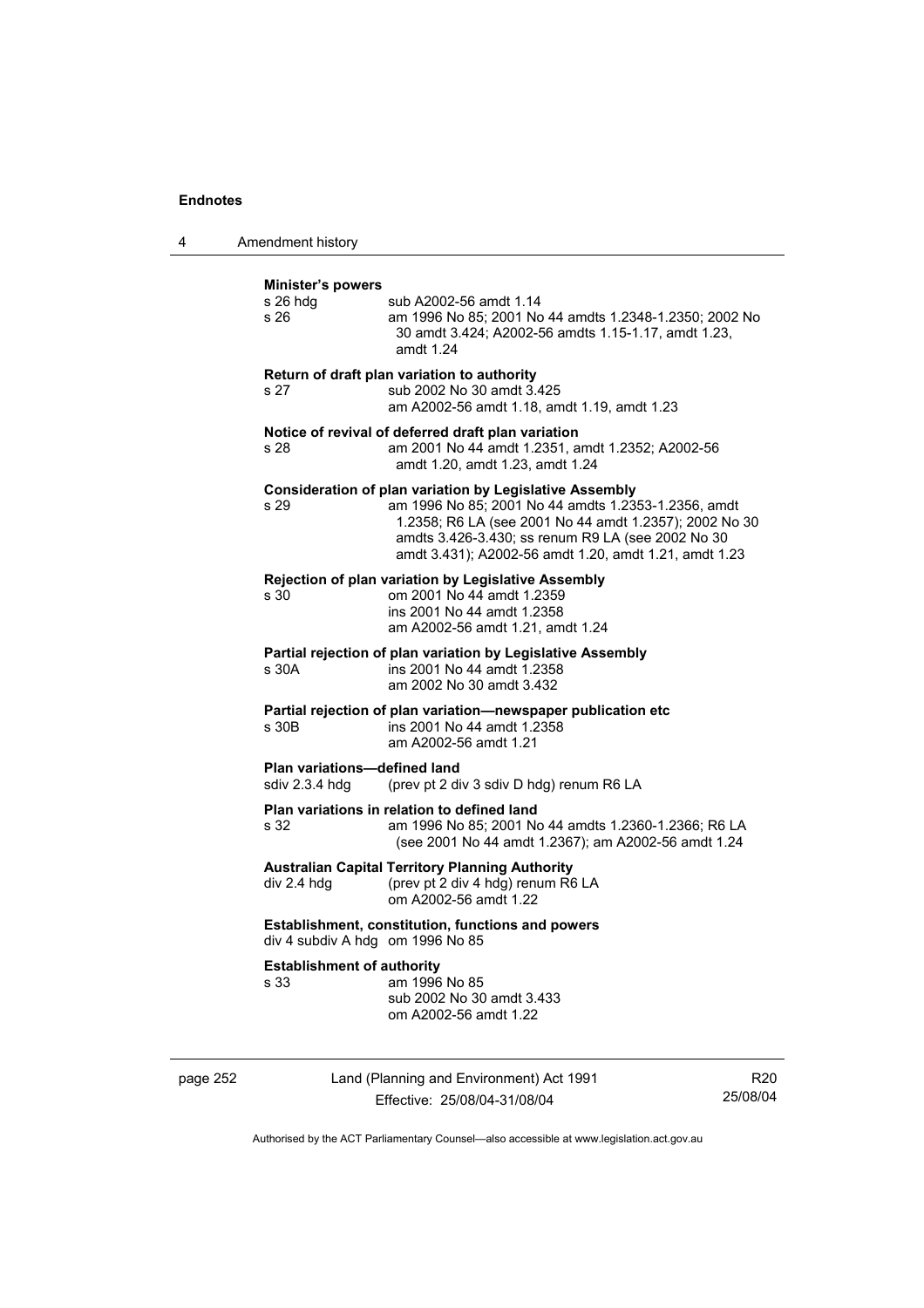|                                                          |                                                                                                                                          | Amendment history<br>4 |
|----------------------------------------------------------|------------------------------------------------------------------------------------------------------------------------------------------|------------------------|
| <b>Constitution</b>                                      |                                                                                                                                          |                        |
| s 34                                                     | om 1996 No 85                                                                                                                            |                        |
| <b>Functions</b><br>s 36                                 | am 2002 No 30 amdt 3.434, amdt 3.435<br>om A2002-56 amdt 1.22                                                                            |                        |
| <b>Executive policy directions</b><br>s 37               | am 1995 No 25; 1996 No 85; 2001 No 44 amdt 1.2368; R6 LA<br>(see 2001 No 44 amdt 1.2369); 2002 No 30 amdt 3.436<br>om A2002-56 amdt 1.22 |                        |
| Power to enter into contracts<br>s 38                    | am 1994 No 38<br>sub 2002 No 30 amdt 3.437<br>om A2002-56 amdt 1.22                                                                      |                        |
| <b>Annual report</b><br>s 39                             | om 1995 No 25                                                                                                                            |                        |
| <b>Delegation</b><br>s <sub>40</sub>                     | sub 2002 No 30 amdt 3.437<br>om A2002-56 amdt 1.22                                                                                       |                        |
| <b>Staff</b><br>s 41                                     | am 2002 No 30 amdt 3.438<br>om A2002-56 amdt 1.22                                                                                        |                        |
| s 42                                                     | Effect of irregularity of appointment of chief planner<br>om 1996 No 85                                                                  |                        |
| <b>Chief planner</b><br>div 4 subdiv B hdg om 1996 No 85 |                                                                                                                                          |                        |
| <b>Chief planner</b><br>s 43                             | om 1996 No 85                                                                                                                            |                        |
| <b>Acting chief planner</b><br>s 44                      | om 1996 No 85                                                                                                                            |                        |
| <b>Remuneration and allowances</b><br>s 45               | am 1994 No 38                                                                                                                            |                        |
|                                                          | om 1995 No 56                                                                                                                            |                        |
| Leave of absence<br>s 46.                                | om 1996 No 85                                                                                                                            |                        |
| <b>Disclosure of interests</b><br>s 47                   | om 1996 No 85                                                                                                                            |                        |
| s 48                                                     | Other employment, remuneration, business etc<br>om 1996 No 85                                                                            |                        |

R20 25/08/04 Land (Planning and Environment) Act 1991 Effective: 25/08/04-31/08/04

page 253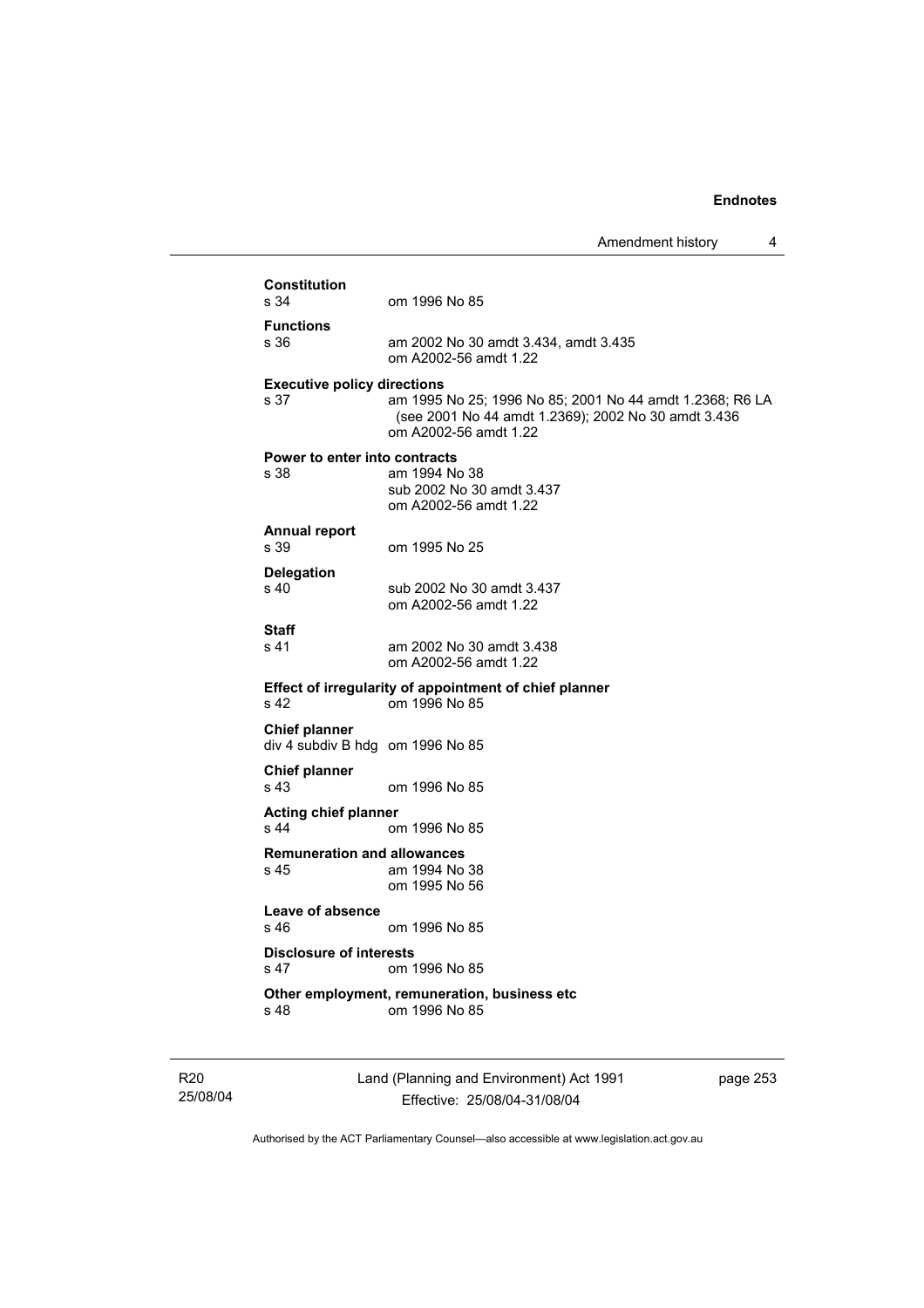4 Amendment history

| <b>Resignation</b><br>s 49                       | om 1996 No 85                                                                                                                                                                                                                  |
|--------------------------------------------------|--------------------------------------------------------------------------------------------------------------------------------------------------------------------------------------------------------------------------------|
| <b>Termination of appointment</b><br>s, 50       | om 1996 No 85                                                                                                                                                                                                                  |
| <b>Miscellaneous</b><br>div 2.5 hdg              | (prev pt 2 div 5 hdg) renum R6 LA                                                                                                                                                                                              |
| <b>Preliminary</b><br>div 3.1 hdg                | (prev pt 3 div 1 hdg) renum R6 LA                                                                                                                                                                                              |
| Definitions for pt 3<br>s 52 hdg<br>s 52         | sub 2002 No 30 amdt 3.439<br>am 2002 No 30 amdt 3.440, amdt 3.442<br>def interim heritage places register ins 2001 No 44 amdt<br>1.2370<br>am 2002 No 30 amdt 3.441<br>def <i>interim variation</i> ins 2001 No 44 amdt 1.2371 |
| s 53                                             | Compliance with requirements for consultation or notification<br>om 2001 No 44 amdt 1.2372<br>ins 2002 No 30 amdt 3.443                                                                                                        |
| Heritages places register<br>div 3.2 hdg         | (prev pt 3 div 2 hdg) renum R6 LA                                                                                                                                                                                              |
| s 54                                             | Content of heritage places register<br>am 2002 No 30 amdt 3.444, amdt 3.445                                                                                                                                                    |
| Interim heritage places registers<br>div 3.3 hdg | (prev pt 3 div 3 hdg) renum R6 LA                                                                                                                                                                                              |
| <b>Effect</b><br>sdiv 3.3.1 hdg                  | (prev pt 3 div 3 sdiv A hdg) renum R6 LA                                                                                                                                                                                       |
| <b>Effect of interim registers</b><br>s 55       | am 2001 No 44 amdt 1.2373; 2002 No 30 amdt 3.446                                                                                                                                                                               |
| sdiv 3.3.2 hdg                                   | Preparation, notification and submission of registers<br>(prev pt 3 div 3 sdiv B hdg) renum R6 LA                                                                                                                              |
| s 59                                             | Application for inclusion of places in interim register<br>am 1993 No 77; 1996 No 71; ss renum R15 LA                                                                                                                          |
| <b>Public notification</b><br>s 60               | am 1993 No 77; 1996 No 71; 2001 No 44 amdt 1.2374, amdt<br>1.2375; R6 LA (see 2001 No 44 amdt 1.2376); 2002 No 30<br>amdt 3.447, amdt 3.448                                                                                    |
| s 61                                             | Notification of lessees and occupiers<br>am 2001 No 44 amdt 1.2377; 2002 No 30 amdt 3.508                                                                                                                                      |
|                                                  |                                                                                                                                                                                                                                |

page 254 Land (Planning and Environment) Act 1991 Effective: 25/08/04-31/08/04

R20 25/08/04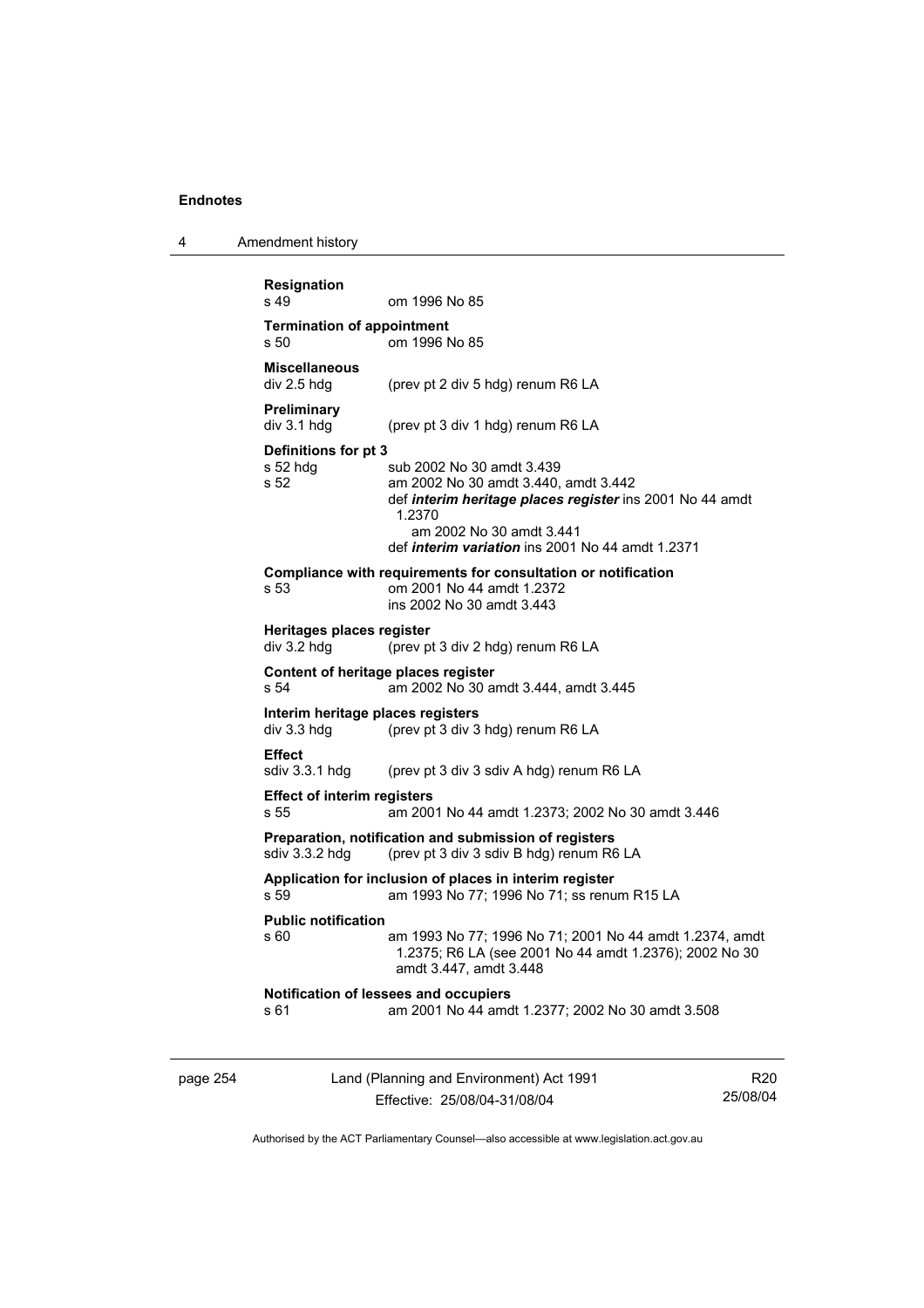| <b>Revision of interim register</b>                                                                                                                                            |                                                                                                                                         |  |  |  |
|--------------------------------------------------------------------------------------------------------------------------------------------------------------------------------|-----------------------------------------------------------------------------------------------------------------------------------------|--|--|--|
| s 62                                                                                                                                                                           | am 1993 No 77; 1996 No 71; 2001 No 44 amdts 1.2378-<br>1.2381; R6 LA (see 2001 No 44 amdt 1.2382); 2002 No 30<br>amdt 3.449, amdt 3.508 |  |  |  |
|                                                                                                                                                                                | Submission of interim register to planning and land authority                                                                           |  |  |  |
| s 63 hdg<br>s 63                                                                                                                                                               | am A2002-56 amdt 1.25<br>am 1993 No 77; 1996 No 71; 2001 No 44 amdt 1.2383;<br>A2002-56 amdt 1.25-1.29                                  |  |  |  |
| <b>Acquisition</b>                                                                                                                                                             |                                                                                                                                         |  |  |  |
| s 64                                                                                                                                                                           | am A2002-56 amdt 1.30, amdt 1.31                                                                                                        |  |  |  |
| div 3.4 hdg                                                                                                                                                                    | Acquisition of heritage places and objects<br>(prev pt 3 div 4 hdg) renum R6 LA                                                         |  |  |  |
| <b>Notice of acquistion</b>                                                                                                                                                    |                                                                                                                                         |  |  |  |
| s 65                                                                                                                                                                           | am 1993 No 77<br>om 1996 No 71                                                                                                          |  |  |  |
| <b>Aboriginal heritage</b>                                                                                                                                                     |                                                                                                                                         |  |  |  |
| div 3.5 hdg                                                                                                                                                                    | (prev pt 3 div 5 hdg) renum R6 LA                                                                                                       |  |  |  |
| <b>Preliminary</b><br>sdiv 3.5.1 hdg                                                                                                                                           | (prev pt 3 div 5 sdiv A hdg) renum R6 LA                                                                                                |  |  |  |
| Definitions for div 3.5<br>s 66                                                                                                                                                | sub 2002 No 30 amdt 3.450                                                                                                               |  |  |  |
| sdiv $3.5.2$ hdg                                                                                                                                                               | Reporting discoveries of unregistered Aboriginal places<br>(prev pt 3 div 5 sdiv B hdg) renum R6 LA                                     |  |  |  |
| <b>Reports</b><br>s 67                                                                                                                                                         | am 1994 No 81                                                                                                                           |  |  |  |
| s 68                                                                                                                                                                           | Aboriginal heritage discoveries—consideration of reports<br>am 2002 No 30 amdt 3.508                                                    |  |  |  |
| Aboriginal heritage discoveries—Ministerial directions and declarations<br>am 1993 No 77; 1996 No 71; 2001 No 44 amdts 1.2384-<br>s 69<br>1.2386; 2002 No 30 amdts 3.451-3.454 |                                                                                                                                         |  |  |  |
| Protection of unregistered Aboriginal heritage<br>(prev pt 3 div 5 subdiv C hdg) renum R6 LA<br>subdiv 3.5.3 hdg                                                               |                                                                                                                                         |  |  |  |
| s 70                                                                                                                                                                           | Damaging unregistered Aboriginal places<br>am 1994 No 81                                                                                |  |  |  |
| Orders for protection of unregistered Aboriginal places-application of pt 6<br>am 1993 No 77; A2002-56 amdt 1.31; A2003-34 amdt 1.3<br>s 71                                    |                                                                                                                                         |  |  |  |
| <b>Orders-Ministerial directions and declarations</b><br>am 1993 No 77; 1996 No 71; 2001 No 44 amdts 1.2387-<br>s 73<br>1.2389; 2002 No 30 amdt 3.455, 3.456                   |                                                                                                                                         |  |  |  |
| Land (Planning and Environment) Act 1991<br>page 255<br>Effective: 25/08/04-31/08/04                                                                                           |                                                                                                                                         |  |  |  |

Authorised by the ACT Parliamentary Counsel—also accessible at www.legislation.act.gov.au

R20 25/08/04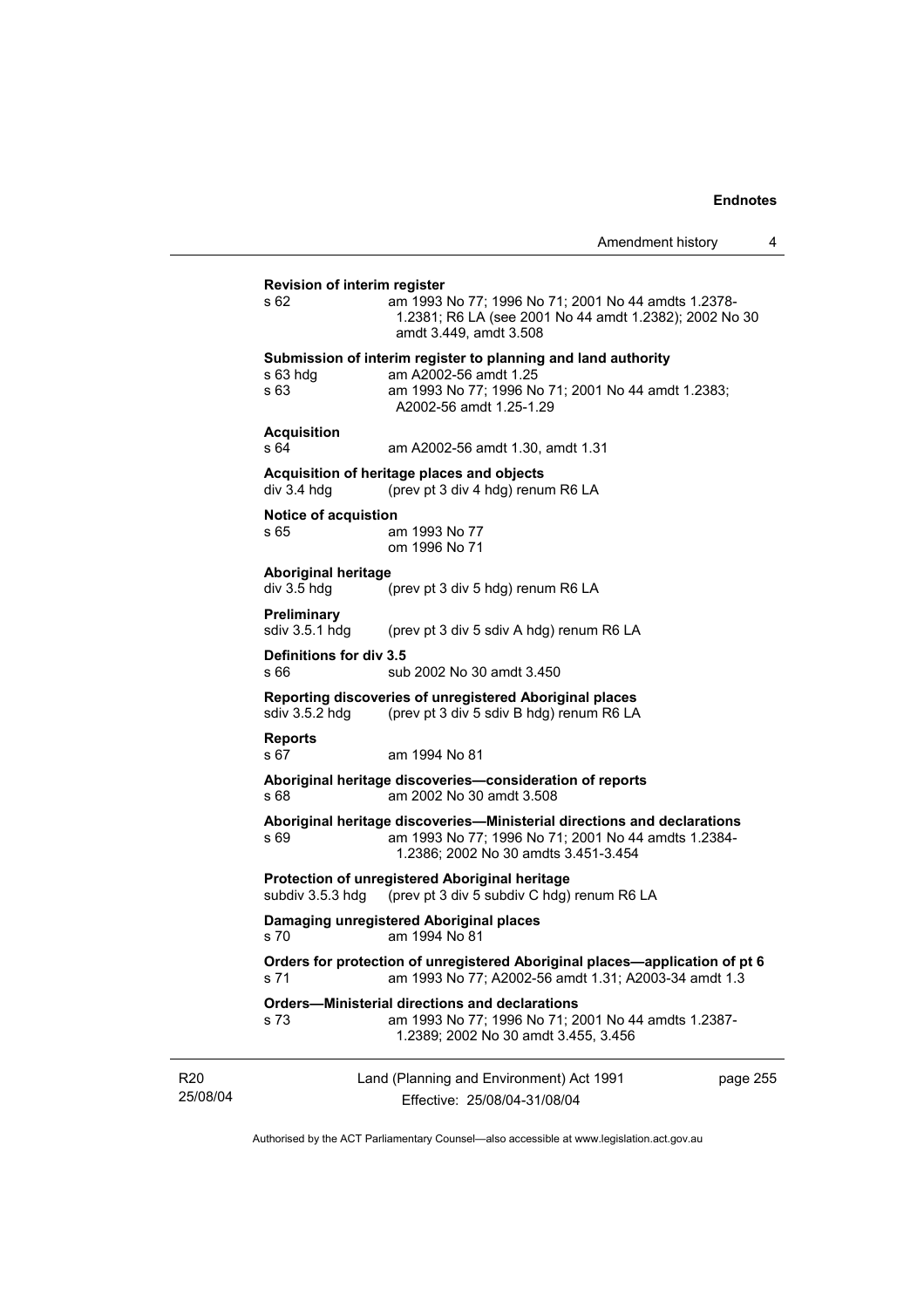| 4 | Amendment history |
|---|-------------------|
|---|-------------------|

**Compensation claims**<br>sdiv 3.5.4 hdg (pre (prev pt 3 div 5 sdiv D hdg) renum R6 LA **Application of sdiv 3.5.4**  s 75 am 2002 No 30 amdt 3.457 **Loss for which compensation is recoverable**  s 77 am 2002 No 30 amdt 3.458 **Consultation with applicants**  s 79 am 1996 No 71 **Notice of decisions about compensation**  s 80 am 1993 No 77 sub 1996 No 71 **Consultation in relation to registers**  sdiv 3.5.5 hdg (prev pt 3 div 5 sdiv E hdg) renum R6 LA **Consultation with Aboriginal organisations**  s 81 am 2002 No 30 amdt 3.459 **Restricted information**<br>sdiv 3.5.6 hdg (pre (prev pt 3 div 5 sdiv F hdg) renum R6 LA **Restricted information**  s 82 am 1993 No 77; 1996 No 71; 2001 No 56 amdt 3.432; 2002 No 30 amdt 3.508 **Publication of restricted information generally**  s 84 am 1993 No 77; 1994 No 81; 1996 No 71 **Access to restricted information**  s 85 am 1996 No 71 **Administrative review** pt 3 div 6 hdg om om 1996 No 71 **Review of decisions**  s 86 am 1993 No 77 om 1996 No 71 **Public access to heritage information**  div 3.6 hdg (prev pt 3 div 7 hdg) renum R6 LA **Information about administrative action**<br>sdiv 3.6.1 hdg (prev pt 3 div 7 sdiv A l (prev pt 3 div 7 sdiv A hdg) renum R6 LA **Searching administrative records**  s 88 am 2001 No 44 amdt 1.2390, amdt 1.2391 **Access to heritage registers**<br>sdiv 3.6.2 hdg (prev pt 3 dots) (prev pt 3 div 7 sdiv B hdg) renum R6 LA

page 256 Land (Planning and Environment) Act 1991 Effective: 25/08/04-31/08/04

R20 25/08/04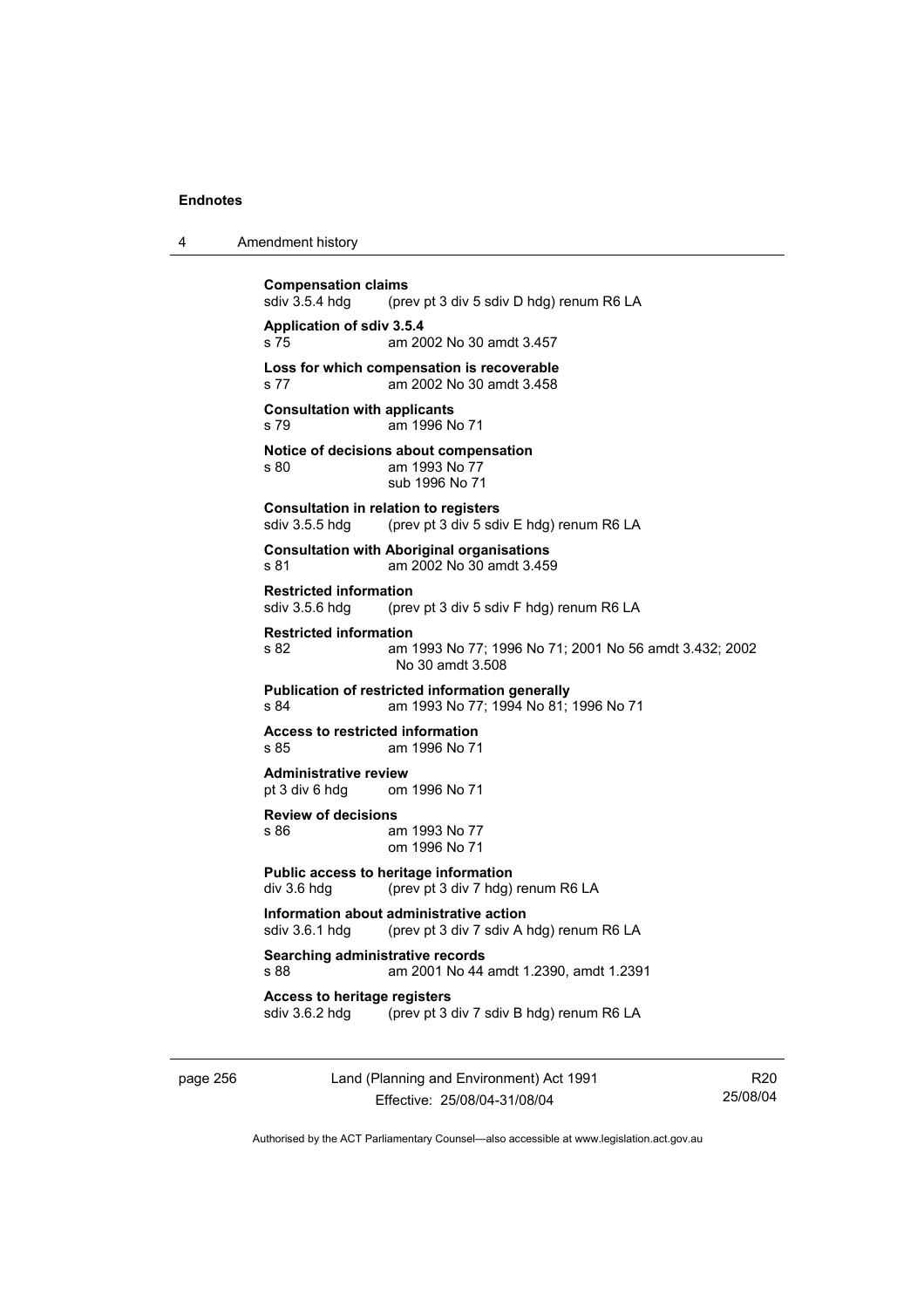| Amendment history |  |
|-------------------|--|
|-------------------|--|

| s 89                                               | am 2001 No 44 amdt 1.2392, amdt 1.2393<br>sub 2002 No 30 amdt 3.460                                                    |
|----------------------------------------------------|------------------------------------------------------------------------------------------------------------------------|
| div 3.7 hdg                                        | <b>Australian Capital Territory Heritage Council</b><br>(prev pt 3 div 8 hdg) renum R6 LA<br>sub 2002 No 30 amdt 3.461 |
| <b>Preliminary</b><br>sdiv 3.7.1 hdg               | (prev pt 3 div 8 sdiv A hdg) renum R6 LA<br>om 2002 No 30 amdt 3.461                                                   |
| Definitions for div 3.7<br>s 90                    | sub 2002 No 30 amdt 3.461                                                                                              |
| sdiv 3.7.2 hdq                                     | <b>Establishment, functions and powers</b><br>(prev pt 3 div 8 sdiv B hdg) renum R6 LA<br>om 2002 No 30 amdt 3.461     |
| <b>Establishment of heritage council</b><br>s 91   | sub 2002 No 30 amdt 3.461                                                                                              |
| <b>Constitution</b><br>s 92                        | sub 2002 No 30 amdt 3.461<br>am A2002-56 amdt 1.32                                                                     |
| <b>Functions of heritage council</b><br>s 93       | am 1995 No 25; 2001 No 44 amdt 1.2394<br>sub 2002 No 30 amdt 3.461                                                     |
| <b>Ministerial directions</b><br>s 94              | sub 2002 No 30 amdt 3.461                                                                                              |
| Deputies of permanent members<br>s 95              | om 1995 No 25<br>ins 2002 No 30 amdt 3.461                                                                             |
| <b>Appointment of expert members</b><br>s.96       | sub 2002 No 30 amdt 3.461                                                                                              |
| <b>Constitution and meetings</b><br>sdiv 3.7.3 hdg | (prev pt 3 div 8 sdiv C hdg) renum R6 LA<br>om 2002 No 30 amdt 3.461                                                   |
| s 97                                               | Term of appointment of expert members<br>am 1996 No 85<br>sub 2002 No 30 amdt 3.461                                    |
| s 98                                               | Conditions of appointment of expert members generally<br>sub 2002 No 30 amdt 3.461                                     |
| s 99                                               | Chairperson, deputy chairperson and secretary<br>sub 2002 No 30 amdt 3.461                                             |

R20 25/08/04 Land (Planning and Environment) Act 1991 Effective: 25/08/04-31/08/04

page 257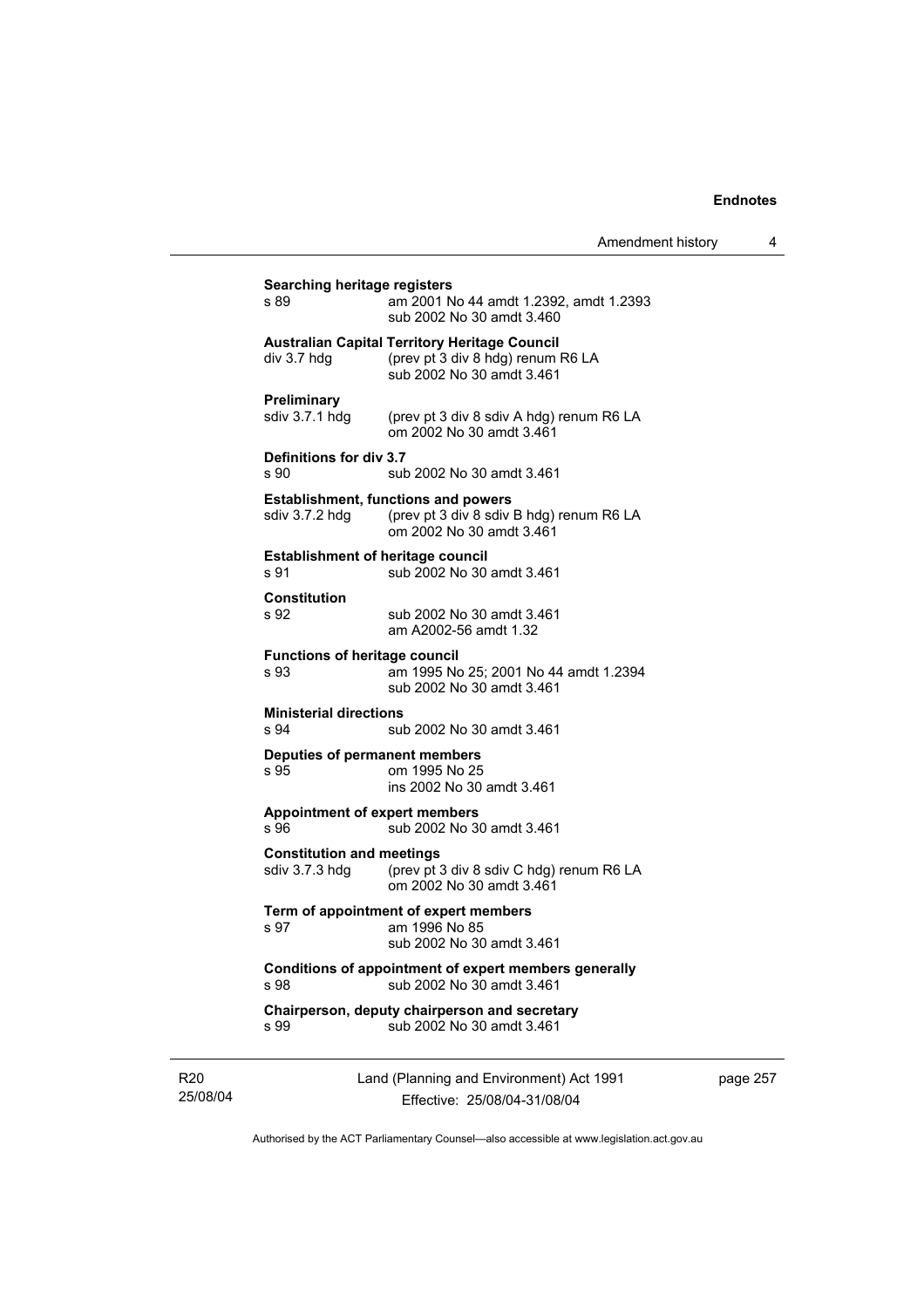| Amendment history<br>л |  |
|------------------------|--|
|------------------------|--|

```
Leave of absence 
                sub 2002 No 30 amdt 3.461
Disclosure of interests 
                sub 2002 No 30 amdt 3.461
Ending of appointments 
                om 1997 No 41
                 ins 2002 No 30 amdt 3.461 
Calling meetings 
s 103 am 1997 No 41 
                 sub 2002 No 30 amdt 3.461 
Procedure at meetings 
                sub 2002 No 30 amdt 3.461
Delegation to secretary 
s 105 sub 2002 No 30 amdt 3.461 
Termination of appointment 
s 106 om 2002 No 30 amdt 3.461 
Acting members 
s 107 om 2002 No 30 amdt 3.461 
Convening meetings 
s 108 om 2002 No 30 amdt 3.461 
Procedure at meetings 
                om 2002 No 30 amdt 3.461
Quorum 
s 110 om 2002 No 30 amdt 3.461 
Preliminary 
                (prev pt 4 div 1 hdg) renum R6 LA
div 4.1 note ins A2002-56 amdt 1.33 
Definitions for pt 4 
s 111 am 1996 No 71 
Preliminary assessments 
div 4.2 hdg (prev pt 4 div 2 hdg) renum R6 LA
Directions 
                am 1996 No 85
Submission to Minister 
s 116 am 1996 No 85; 2001 No 44 amdt 1.2395, amdt 1.2396
```
page 258 Land (Planning and Environment) Act 1991 Effective: 25/08/04-31/08/04

R20 25/08/04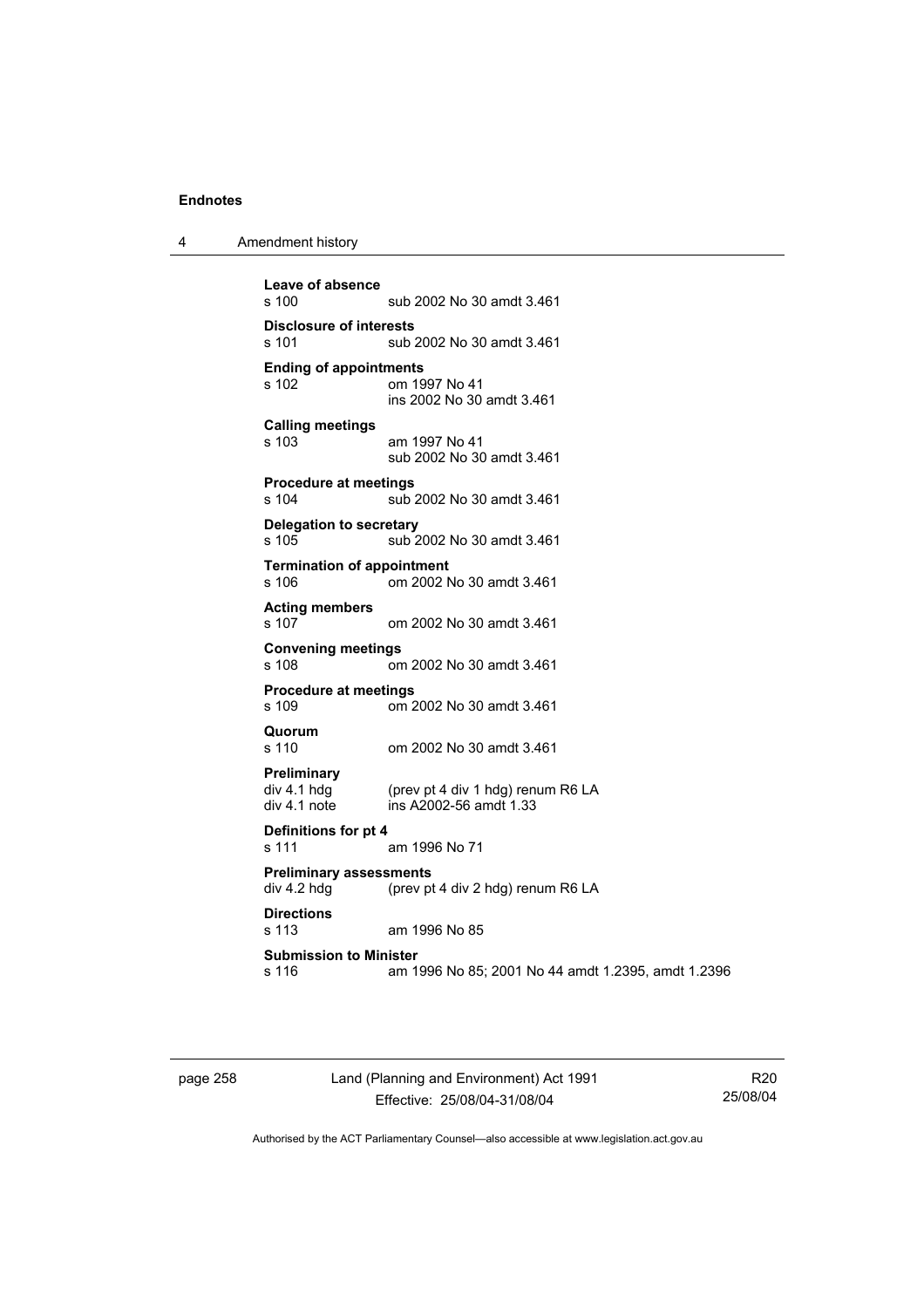Amendment history 4 s 117 am 1993 No 77; 1996 No 71

 sub 1996 No 85 am 2000 No 37 s 6; 2001 No 44 amdts 1.2397-1.2400; R6 LA (see 2001 No 44 amdt 1.2401); A2002-56 amdt 1.34 **Assessments**  div 4.3 hdg (prev pt 4 div 3 hdg) renum R6 LA **Form and content**  (prev pt 4 div 3 sdiv A hdg) renum R6 LA **Direction of assessments**  sdiv 4.3.2 hdg (prev pt 4 div 3 sdiv B hdg) renum R6 LA **Decisions to direct assessments**  s 121 am 2000 No 37 s 7; ss renum R15 LA **Directions**  s 123 am 1996 No 85; 2001 No 44 amdt 1.2402, amdt 1.2403; R6 LA (see 2001 No 44 amdt 1.2404) **Preparation, evaluation and consideration by Legislative Assembly**  sdiv 4.3.3 hdg (prev pt 4 div 3 sdiv C hdg) renum R6 LA **Environmental impact statements—consultation and public inspection s 125 am 1993 No 77: 1996 No 71: 2000 No 37 s 8: 2001 No 4** am 1993 No 77; 1996 No 71; 2000 No 37 s 8; 2001 No 44 amdt .2405, amdt 1.2406; 2001 No 56 amdt 3.433; R6 LA (see 2001 No 44 amdt 1.2407); A2002-56 amdt 1.35 **Consultation**  s 128 am 2001 No 44 amdts 1.2408-1.2410 **Presentation to Legislative Assembly and public inspection**  s 132 am 2001 No 44 amdt 1.2411; 2002 No 30 amdt 3.462 **Exclusion of material**  s 133 am 2002 No 30 amdt 3.463 **Exemptions**  s 134 am 2001 No 44 amdts 1.2412-1.2414 **Inquiries**  (prev pt 4 div 4 hdg) renum R6 LA **Establishment of panels and terms of reference**  sdiv 4.4.1 hdg (prev pt 4 div 4 sdiv A hdg) renum R6 LA **Remuneration**  om 1997 No 41 **Terms of reference**  s 138 am 2001 No 44 amdt 1.2415, amdt 1.2416

**Public inspection** 

R20 25/08/04 Land (Planning and Environment) Act 1991 Effective: 25/08/04-31/08/04

page 259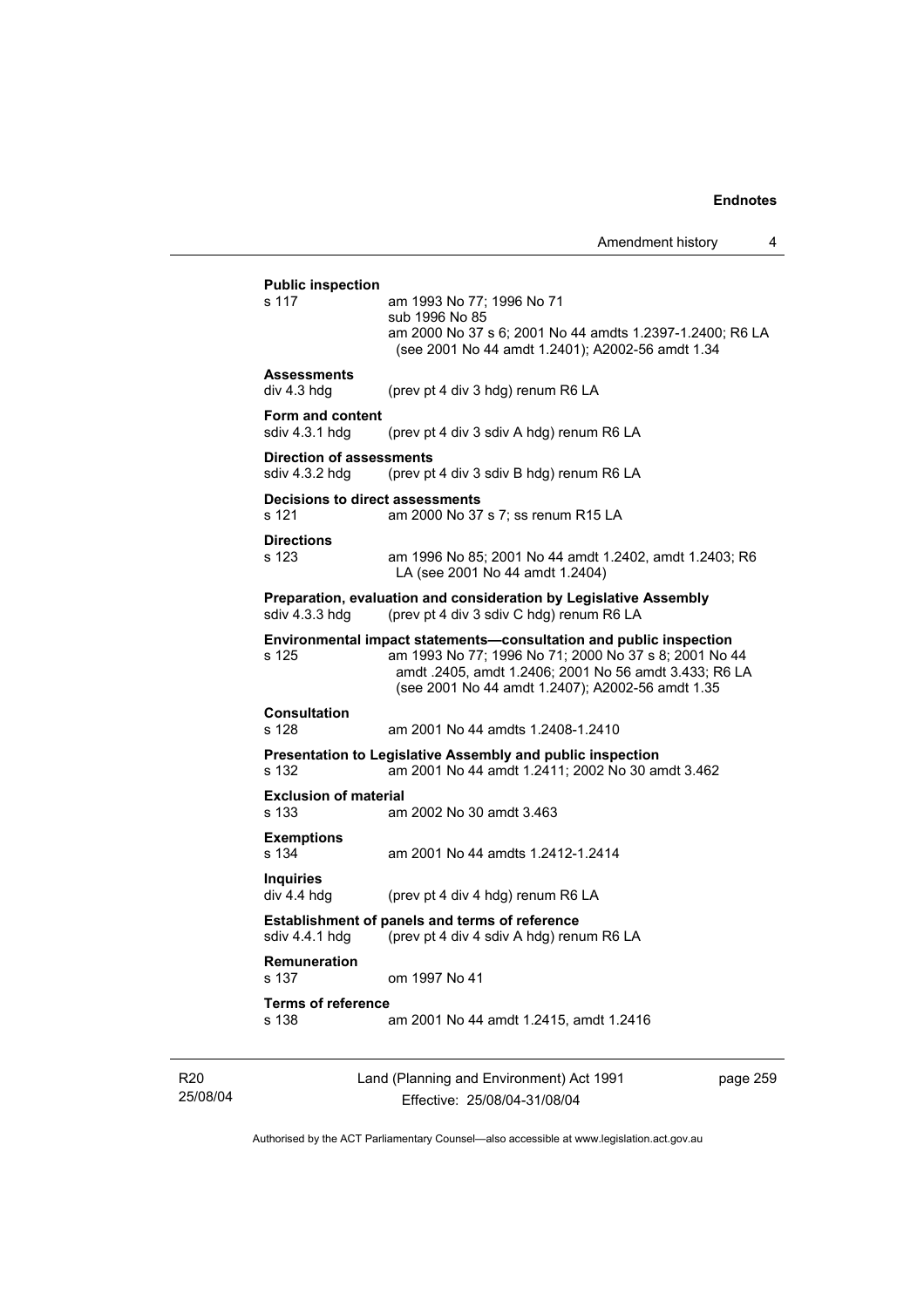| Amendment history<br>4 |  |
|------------------------|--|
|------------------------|--|

```
Notification 
                 am 2001 No 44 amdt 1.2417, amdt 1.2418
Inquiry reports 
sdiv 4.4.2 hdg (prev pt 4 div 4 sdiv B hdg) renum R6 LA
Presentation to Legislative Assembly and public inspection 
s 141 am 2001 No 44 amdt 1.2419; 2002 No 30 amdt 3.464 
Exclusion of material 
s 142 am 2002 No 30 amdt 3.465, amdt 3.466 
Procedures and powers<br>sdiv 4.4.3 hdg (prev
                 (prev pt 4 div 4 sdiv C hdg) renum R6 LA
Definitions for sdiv 4.4.3 
s 143 sub 2002 No 30 amdt 3.467 
                  def authorised person sub 2002 No 30 amdt 3.467 
                  def occupier ins 2002 No 30 amdt 3.467 
                  def place sub 2002 No 30 amdt 3.467 
Notice of inquiry hearings 
s 144 am 2001 No 44 amdts 1.2420-1.2422 
General procedure 
s 146 am 2002 No 30 amdt 3.468 
Special hearings—consultation with interested persons 
s 147 am 2002 No 30 amdt 3.508 
Assessments for purpose of inquiries 
s 148 am 2002 No 30 amdt 3.469 
Witnesses—summons to appear 
s 149 am 1994 No 81 
Victimisation of witnesses 
s 150 am 1994 No 81 
Powers of search and inspection 
s 154 am 1994 No 81 
Obstructing or resisting authorised person 
s 155 am 1994 No 81 
                  om A2004-15 amdt 2.105 
Contempt 
s 156 am 1994 No 81; 2002 No 30 amdt 3.470 
Protection of panel members and witnesses 
s 157 am 2002 No 30 amdt 3.471 
Administrative review pt 4 div 5 hdg om
                om 1996 No 71
```
page 260 Land (Planning and Environment) Act 1991 Effective: 25/08/04-31/08/04

R20 25/08/04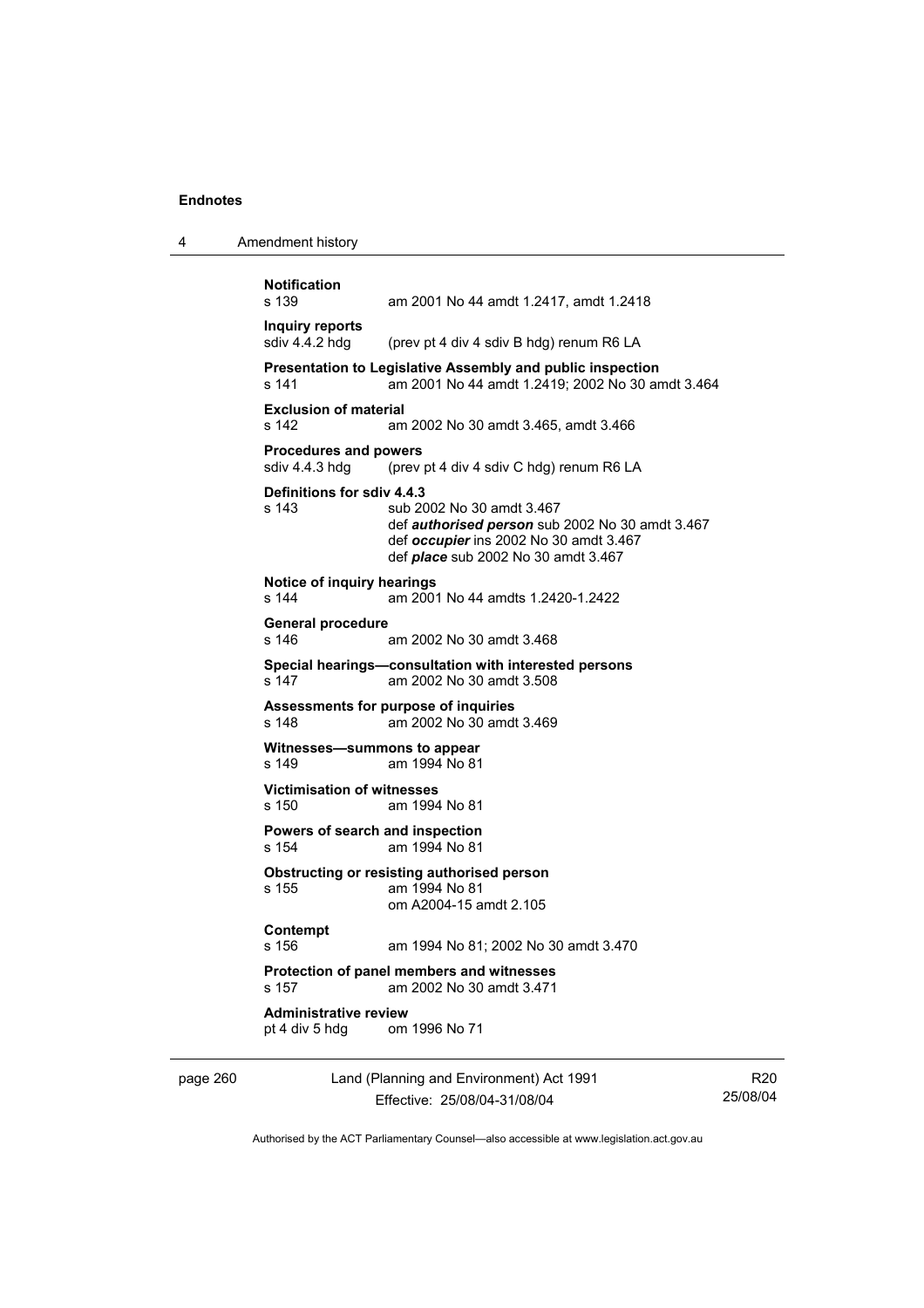| s 158                               | am 1993 No 77<br>om 1996 No 71                                                                                                                                                                                                                                                                                                                    |
|-------------------------------------|---------------------------------------------------------------------------------------------------------------------------------------------------------------------------------------------------------------------------------------------------------------------------------------------------------------------------------------------------|
| Preliminary<br>div 5.1 hdg          | (prev pt 5 div 1 hdg) renum R6 LA                                                                                                                                                                                                                                                                                                                 |
| Definitions for pt 5                |                                                                                                                                                                                                                                                                                                                                                   |
| s 159 hdg<br>s 159                  | sub 2002 No 30 amdt 3.472<br>am 1993 No 90; 1995 No 54; 1996 No 85; 1999 No 79 sch 3;<br>2001 No 17 amdt 2.9; 2002 No 30 amdt 3.473, amdt 3.477<br>def <i>lease</i> sub 2002 No 30 amdt 3.474<br>def <i>market value</i> ins 2002 No 30 amdt 3.475<br>def <i>provision</i> ins 2002 No 30 amdt 3.475<br>def repealed Act om 2002 No 30 amdt 3.476 |
| <b>Application of pt 5</b><br>s 160 | am A2002-56 amdt 1.36                                                                                                                                                                                                                                                                                                                             |
| Leases<br>div 5.2 hdg               | (prev pt 5 div 2 hdg) renum R6 LA                                                                                                                                                                                                                                                                                                                 |
| <b>Effect qualified</b><br>s 160A   | ins 1999 No 73 s 5                                                                                                                                                                                                                                                                                                                                |
| s 160B                              | Planning and land authority may grant leases<br>ins A2002-56 amdt 1.37                                                                                                                                                                                                                                                                            |
| <b>Granting of leases</b><br>s 161  | am 1993 No 11; 1996 No 85; 2001 No 44 amdts 1.2423-<br>1.2425; R6 LA (see 2001 No 44 amdt 1.2426); A2002-56<br>amdt 1.38, amdt 1.78                                                                                                                                                                                                               |
| Fees for granting leases<br>s 162   | om 2001 No 44 amdt 1.2427                                                                                                                                                                                                                                                                                                                         |
| s 163                               | Leases to community organisations<br>am 1993 No 11; 2001 No 44 amdt 1.2428, amdt 1.2429; 2002<br>No 30 amdt 3.478; A2002-56 amdt 1.39, amdt 1.78; ss renum<br><b>R15 LA</b>                                                                                                                                                                       |
| <b>Special leases</b>               |                                                                                                                                                                                                                                                                                                                                                   |
| s 164                               | am 1993 No 11; 2001 No 44 amdt 1.2428, amdt 1.2429;<br>A2002-56 amdt 1.40, amdt 1.78; ss renum R15 LA                                                                                                                                                                                                                                             |
| s 165                               | Authority to consider proposed leases<br>am 1993 No 11; 1996 No 39<br>om 1996 No 85                                                                                                                                                                                                                                                               |
| s 166                               | Inquiries and assessments in relation to granting of leases<br>am A2002-56 amdt 1.41, amdt 1.42                                                                                                                                                                                                                                                   |

R20 25/08/04 Land (Planning and Environment) Act 1991 Effective: 25/08/04-31/08/04

page 261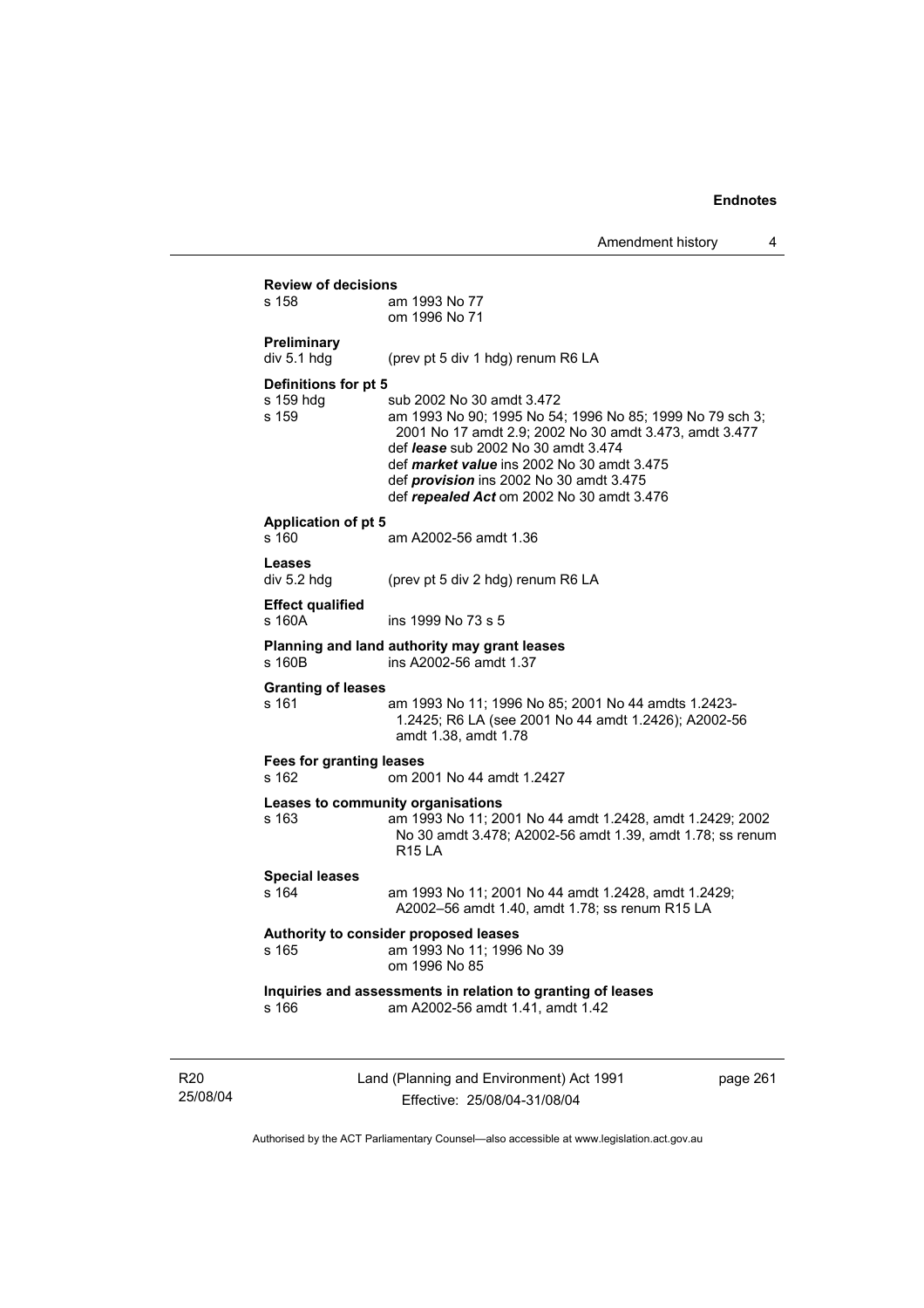| 4        | Amendment history                              |                                                                                                                                                                                                    |                 |
|----------|------------------------------------------------|----------------------------------------------------------------------------------------------------------------------------------------------------------------------------------------------------|-----------------|
|          | s 166A                                         | Grants of leases after inquiries or assessments<br>ins A2002-56 amdt 1.42                                                                                                                          |                 |
|          | s 167                                          | Eligibility for certain classes of leases<br>am 1996 No 85; 2001 No 44 amdt 1.2428, amdt 1.2429;<br>A2002-56 amdt 1.78                                                                             |                 |
|          | Authority need not grant lease<br>s 168        | sub A2002-56 amdt 1.43                                                                                                                                                                             |                 |
|          | <b>Payment for leases</b><br>s 169             | am 2000 No 37 s 9; A2002-56 amdt 1.78                                                                                                                                                              |                 |
|          | s 170                                          | Failure to accept and execute lease<br>am 2002 No 30 amdt 3.479; A2002-56 amdt 1.78                                                                                                                |                 |
|          | s 171                                          | <b>Grant of further residential leases</b><br>am 1996 No 85; 2001 No 44 amdt 1.2429, amdt 1.2430<br>sub A2002-56 amdt 1.44                                                                         |                 |
|          | <b>Grant of further rural leases</b><br>s 171A | ins 1996 No 85<br>am 1999 No 73 s 6; 2001 No 32 s 4, s 5; 2001 No 44<br>amdt 1.2429, amdt 1.2430; R6 LA (see 2001 No 32 s 6);<br>A2002-56 amdt 1.45, amdt 1.46, amdt 1.78; pars, ss renum<br>R15IA |                 |
|          | s 172                                          | Grant of further leases for purposes other than residential or rural<br>am 1996 No 85; 2001 No 44 amdt 1.2429; amdt 1.2430<br>sub A2002-56 amdt 1.47                                               |                 |
|          | s 172A                                         | <b>Grant of further lease—unit titles</b><br>ins 1996 No 85<br>sub 2001 No 17 amdt 2.10<br>am A2002-56 amdt 1.48, amdt 1.78                                                                        |                 |
|          | s 172B                                         | Grant of further lease-community title<br>ins 2001 No 58 s 102<br>am A2002-56 amdt 1.49, amdt 1.78                                                                                                 |                 |
|          | s 172C                                         | No right to use, flow and control of water<br>(prev s 172B) ins 1998 No 63<br>renum 2001 No 58 s 101                                                                                               |                 |
|          | s 173                                          | Lessee's rights in relation to improvements<br>am 1996 No 85; A2002-56 amdts 1.50-1.54, amdt 1.78,<br>amdt 1.79; ss renum R12 LA (see A2002-56 amdt 1.55)                                          |                 |
|          | s 174                                          | Determination of value of improvements<br>am 1996 No 85; A2002-56 amdt 1.79                                                                                                                        |                 |
|          | Use of land for leased purpose<br>s 175        | am 1996 No 85                                                                                                                                                                                      |                 |
| page 262 |                                                | Land (Planning and Environment) Act 1991                                                                                                                                                           | R <sub>20</sub> |

Authorised by the ACT Parliamentary Counsel—also accessible at www.legislation.act.gov.au

25/08/04

Effective: 25/08/04-31/08/04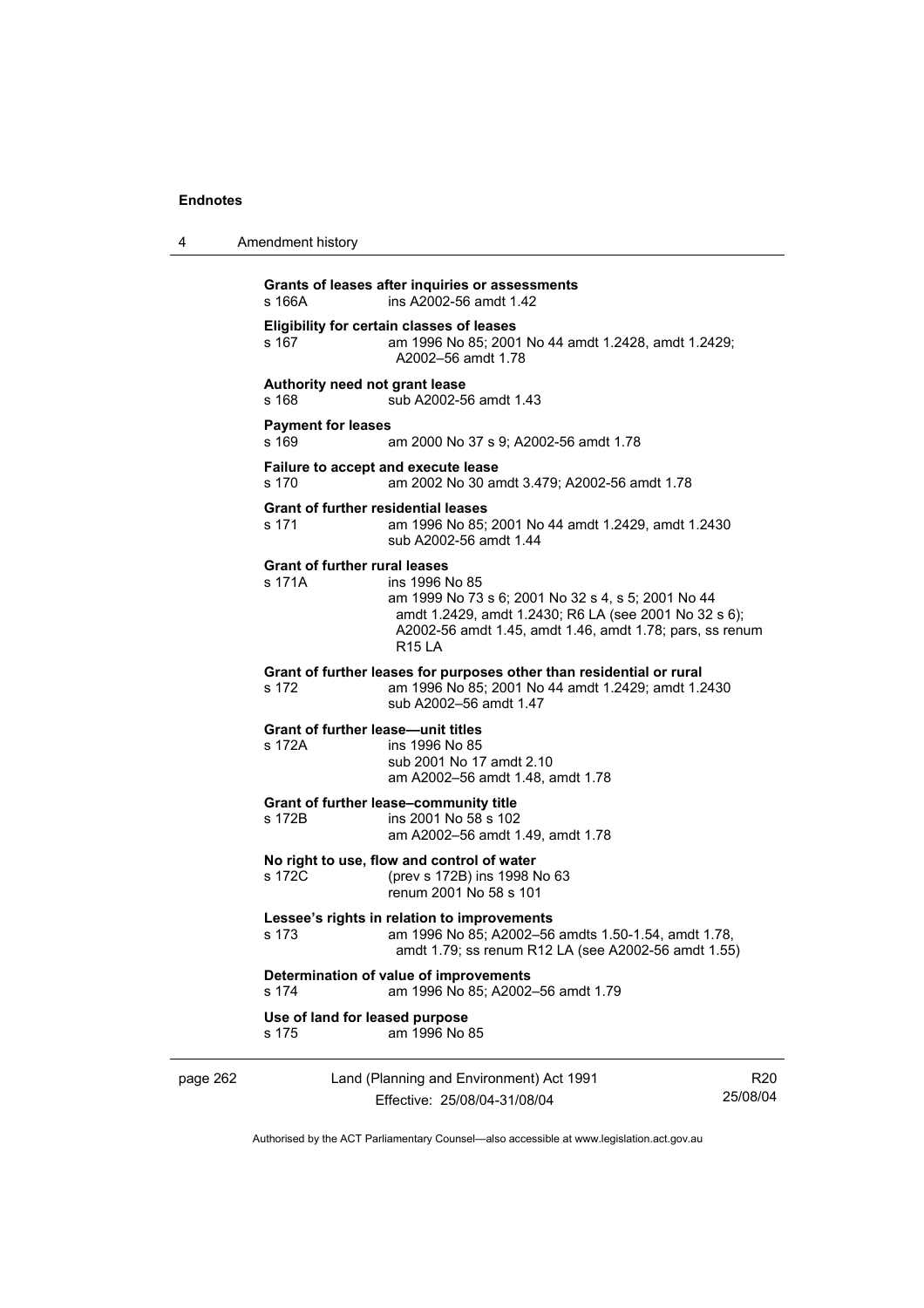| <b>Variation of rent</b><br>s 176         | am A2002-56 amdt 1.79                                                                                                                                                                   |  |
|-------------------------------------------|-----------------------------------------------------------------------------------------------------------------------------------------------------------------------------------------|--|
| s 177                                     | <b>Review of variations of rent</b><br>am A2002-56 amdt 1.56, amdt 1.79                                                                                                                 |  |
| s 178                                     | Refund of amount paid for grant of lease<br>am 2001 No 44 amdt 1.2428, amdt 1.2429; A2002-56<br>amdt 1.79                                                                               |  |
| s 179                                     | <b>Certificates of compliance</b><br>am 1996 No 85; 2001 No 17 amdt 2.11; 2001 No 44<br>amdt 1.2431, amdt 1.2432; R6 LA (see 2001 No 44<br>amdt 1.2433); A2002-56 amdt 1.57, amdt 1.79  |  |
| s 180                                     | Transfer of land subject to building and development provision<br>am 1996 No 85; 2001 No 44 amdt 1.2434, amdt 1.2435;<br>A2002-56 amdt 1.58, amdt 1.59, amdt 1.79; A2004-2<br>amdt 1.31 |  |
| s 181                                     | Mortgage of leasehold subject to building and development provision<br>am 1996 No 85                                                                                                    |  |
| s 183                                     | Power of lessee to sublet part of building or land in certain cases<br>am 1995 No 20                                                                                                    |  |
| <b>Variation of leases</b><br>div 5.3 hdg | (prev pt 5 div 3 hdg) renum R6 LA                                                                                                                                                       |  |
| <b>Effect qualified</b><br>s 183A         | ins 1999 No 73 s 7                                                                                                                                                                      |  |
| s 184                                     | Application to surrender and regrant of leases<br>am 1996 No 62<br>sub 1996 No 85                                                                                                       |  |
| s 184A                                    | Variation of nominal rent lease-change of use charge<br>ins 1996 No 85<br>am 2001 No 1 s 4; A2002-56 amdt 1.60, amdt 1.79; ss renum<br><b>R15 LA</b>                                    |  |
| s 184B                                    | New change of use charge formula<br>ins 1996 No 85<br>am 1998 No 65; 1999 No 40 s 4; 2000 No 14 s 4; 2000 No 49<br>s <sub>4</sub><br>om 2001 No 1 s 5                                   |  |
| s 184C                                    | Change of use charge for variations of nominal rent leases<br>ins 1996 No 85<br>am 2000 No 49 s 5; 2001 No 1 s 6<br>sub 2001 No 80 s 3<br>am A2002-56 amdt 1.79                         |  |
|                                           |                                                                                                                                                                                         |  |

R20 25/08/04

Effective: 25/08/04-31/08/04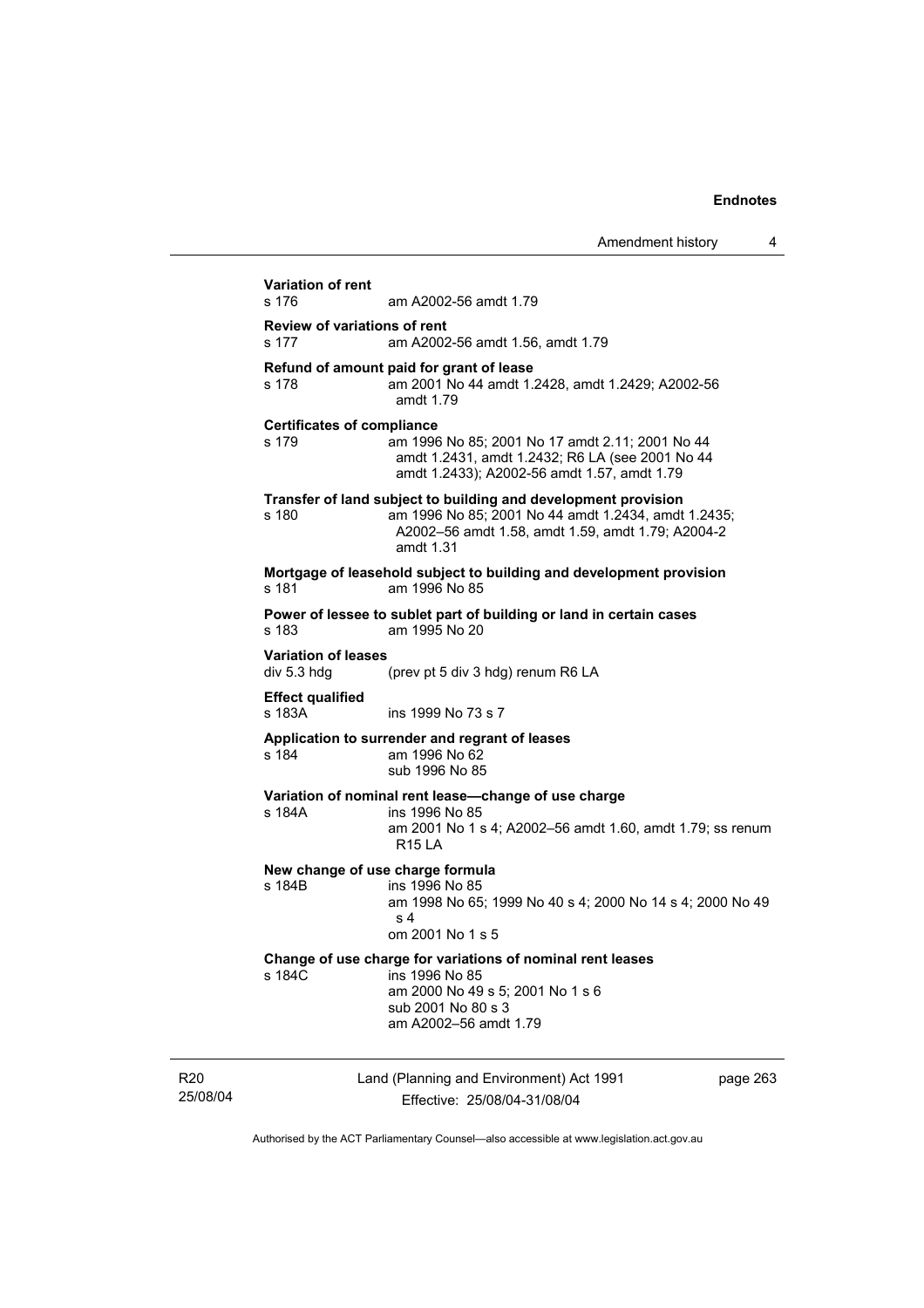| 4        | Amendment history                                  |                                                                                                                                                                                                                                                                                                                                                                                                                                            |                             |
|----------|----------------------------------------------------|--------------------------------------------------------------------------------------------------------------------------------------------------------------------------------------------------------------------------------------------------------------------------------------------------------------------------------------------------------------------------------------------------------------------------------------------|-----------------------------|
|          | <b>Variation of rental leases</b><br>s 184D        | ins 1996 No 85<br>am A2002-56 amdt 1.61, amdt 1.78                                                                                                                                                                                                                                                                                                                                                                                         |                             |
|          | s 185                                              | Advice of rent payable on variation of lease<br>am A2002-56 amdt 1.62, amdt 1.78                                                                                                                                                                                                                                                                                                                                                           |                             |
|          | Variation of lease to pay out rent<br>s 186        | am 1996 No 85; 2001 No 44 amdt 1.2436, amdt 1.2437;<br>A2002-56 amdt 1.79; ss renum R15 LA                                                                                                                                                                                                                                                                                                                                                 |                             |
|          | No variations to extend term<br>s 186A             | ins 1996 No 85<br>am A2002-56 amdt 1.78                                                                                                                                                                                                                                                                                                                                                                                                    |                             |
|          | <b>Restrictions on rural leases</b><br>div 5.4 hdg | (prev pt 5 div 3AA hdg) ins 1999 No 73 s 8<br>renum R6   A                                                                                                                                                                                                                                                                                                                                                                                 |                             |
|          | Definitions for div 5.4<br>s 186B                  | ins 1999 No 73 s 8<br>def <i>dealing</i> ins 1999 No 73 s 8<br>def discharge amount ins 1999 No 73 s 8<br>def earlier index number ins 1999 No 73 s 8<br>def <i>holding period</i> ins 1999 No 73 s 8<br>def <i>index number</i> ins 1999 No 73 s 8<br>def <i>later index number</i> ins 1999 No 73 s 8<br>def <i>long lease</i> ins 1999 No 73 s 8<br>def short lease ins 1999 No 73 s 8<br>def special Pialligo lease ins 1999 No 73 s 8 |                             |
|          | Land management agreements<br>s 186C               | ins 1999 No 73 s 8<br>am 2001 No 44 amdt 1.2438, amdt 1.2439; A2002-56<br>amdt 1.63, amdt 1.64, amdt 1.78; A2004-42 amdt 1.6                                                                                                                                                                                                                                                                                                               |                             |
|          | <b>Dealings with rural leases</b><br>s 186D        | ins 1999 No 73 s 8<br>am 2001 No 32 s 7; R6 LA (see 2001 No 32 s 8); A2002-56<br>amdt 1.65, amdt 1.78; A2003-14 amdt 1.67, amdt 1.68                                                                                                                                                                                                                                                                                                       |                             |
|          | Discharge amount<br>s 186E                         | ins 1999 No 73 s 8<br>am A2003-34 amdt 2.2                                                                                                                                                                                                                                                                                                                                                                                                 |                             |
|          | s 186F                                             | Discharge amount-special Pialligo leases<br>ins 1999 No 73 s 8<br>am 2001 No 56 amdt 3.434                                                                                                                                                                                                                                                                                                                                                 |                             |
|          | <b>Index numbers</b><br>s 186G                     | ins 1999 No 73 s 8                                                                                                                                                                                                                                                                                                                                                                                                                         |                             |
| page 264 |                                                    | Land (Planning and Environment) Act 1991<br>Effective: 25/08/04-31/08/04                                                                                                                                                                                                                                                                                                                                                                   | R <sub>20</sub><br>25/08/04 |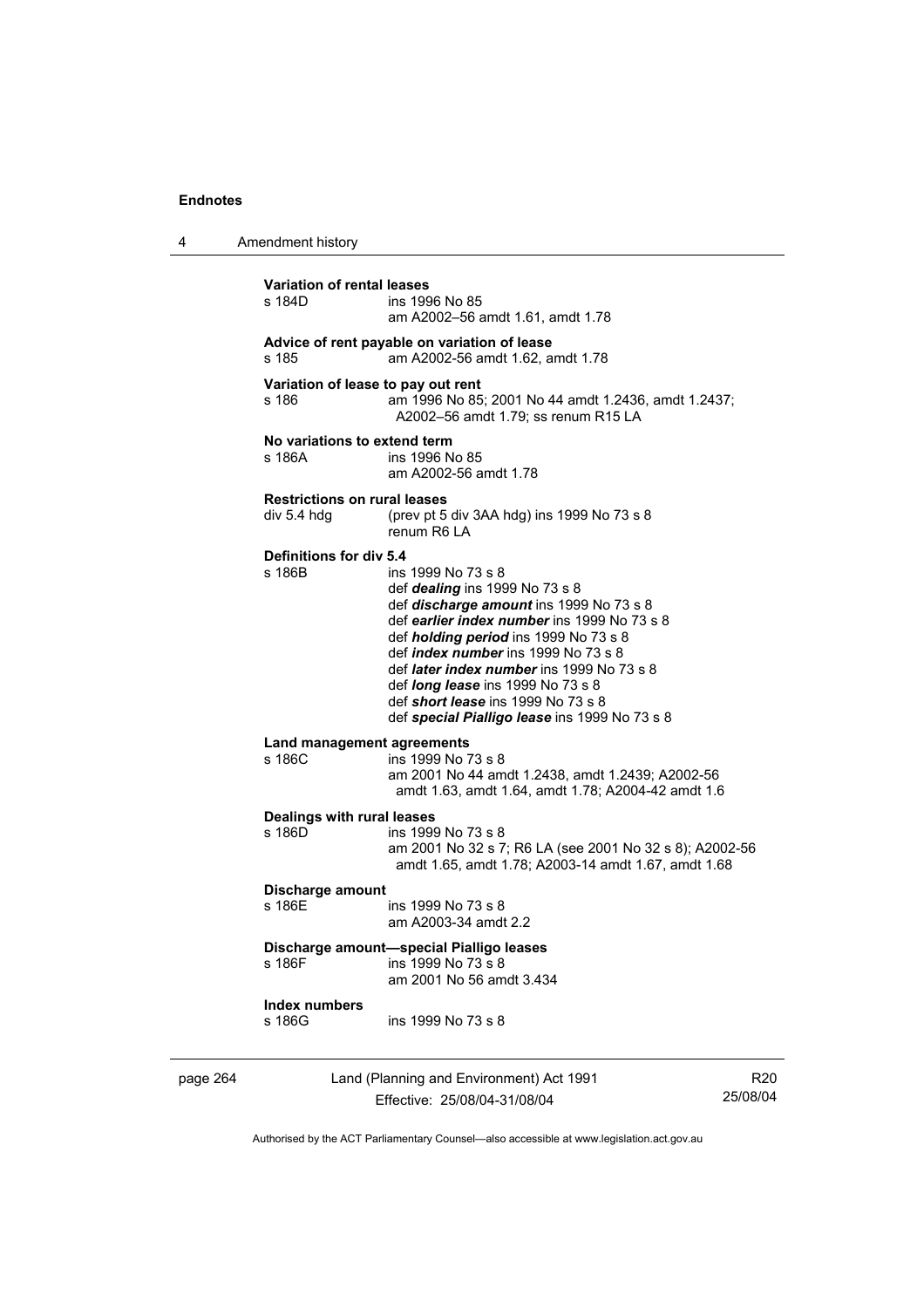Amendment history 4

**No subdivision or consolidation**  ins 1999 No 73 s 8 am A2002-56 amdt 1.78 **Consolidation and subdivision**  div 5.5 hdg (prev pt 5 div 3A hdg) ins 1996 No 85 renum R6 LA **Effect qualified**  s 187AA ins as s 187A 1999 No 73 s 9 renum 2000 No 80 amdt 3.8 **Application—nominal rent leases of Territory land**  s 187 om 1993 No 75 ins 1996 No 85 **Consolidation and subdivision—change of use charge**  s 187A ins 1996 No 85 am 2001 No 1 s 7; A2002-56 amdt 1.66, amdt 1.79; ss renum R15 LA **New change of use charge formula**  s 187B ins 1996 No 85 am 1998 No 65; 1999 No 40 s 5; 2000 No 14 s 5; 2000 No 49 s 6 om 2001 No 1 s 8 **Change of use charge for consolidations and subdivisions**  ins 1996 No 85 am 2000 No 49 s 7; 2001 No 1 s 9 sub 2001 No 80 s 4 am A2002–56 amdt 1.79 **Recovery of land**  div 5.6 hdg (prev pt 5 div 4 hdg) renum R6 LA **Termination of leases**<br>s 188 am s 188 am 1996 No 85; A2002-56 amdt 1.67, amdt 1.78, amdt 1.79; ss renum R15 LA **How land may be recovered**  s 189 sub A2002-56 amdt 1.68 **Evidence of ending of lease**  sub A2002-56 amdt 1.68 **Public land**  div 5.7 hdg (prev pt 5 div 5 hdg) renum R6 LA **Preliminary**  sdiv 5.7.1 hdg (prev pt 5 div 5 sdiv A hdg) renum R6 LA

R20 25/08/04 Land (Planning and Environment) Act 1991 Effective: 25/08/04-31/08/04

page 265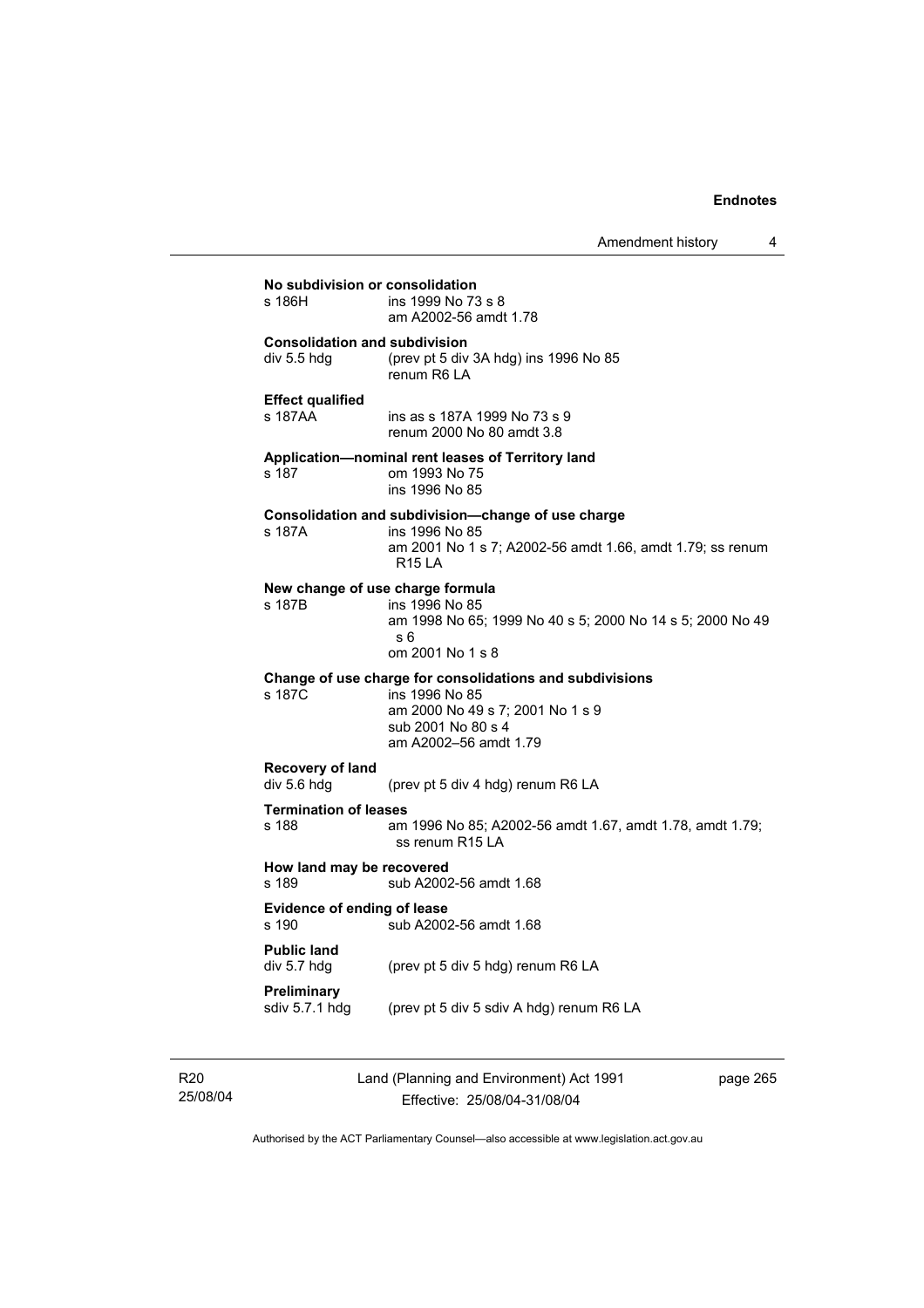| 4 | Amendment history                                                                                                                  |
|---|------------------------------------------------------------------------------------------------------------------------------------|
|   | <b>Definitions for div 5.7</b><br>s 191 hdg<br>sub 2002 No 30 amdt 3.480                                                           |
|   | <b>Public land</b><br>sdiv $5.7.2$ hdg<br>(prev pt 5 div 5 sdiv B hdg) renum R6 LA                                                 |
|   | Recommendations to planning and land authority<br>s 192 hdg<br>am A2002-56 amdt 1.69<br>s 192<br>am 1996 No 85; A2002-56 amdt 1.70 |
|   | <b>Management of public land</b><br>sdiv 5.7.3 hdg<br>(prev pt 5 div 5 sdiv C hdg) renum R6 LA                                     |
|   | <b>Reserved areas</b><br>s 193<br>am 1996 No 85                                                                                    |
|   | <b>Management objectives</b><br>s 195<br>am 2001 No 44 amdt 1.2440; 2002 No 30 amdt 3.481                                          |
|   | <b>Plans of management</b><br>sdiv 5.7.4 hdg<br>(prev pt 5 div 5 sdiv D hdg) renum R6 LA                                           |
|   | <b>Public consultation</b><br>s 200<br>am 2001 No 44 amdt 1.2441, amdt 1.2442                                                      |
|   | <b>Minister's powers</b><br>am 2001 No 44 amdts 1.2443-1.2446<br>s 204                                                             |
|   | <b>Referral back to conservator</b><br>s 205<br>am 2001 No 44 amdt 1.2447, amdt 1.2448                                             |
|   | Notice of revival of deferred draft plan of management<br>sub 2001 No 44 amdt 1.2449<br>s 206                                      |
|   | Notification, presentation, disallowance and date of effect<br>s 207<br>am 2001 No 44 amdt 1.2450, amdt 1.2451                     |
|   | <b>Leases and licences</b><br>sdiv 5.7.5 hdg<br>(prev pt 5 div 5 sdiv E hdg) renum R6 LA                                           |
|   | Leases—generally<br>s 208<br>am A2002-56 amdt 1.78                                                                                 |
|   | <b>Grant of leases</b><br>s 209<br>am 1993 No 11, A2002-56 amdt 1.71                                                               |
|   | <b>Licences</b><br>s 210<br>am 1992 No 32; 1996 No 71; 2001 No 44 amdts 1.2452-<br>1.2454; A2002-56 amdt 1.78; A2003-34 s 4, s 5   |
|   | Miner's rights in relation to public land<br>am 2002 No 30 amdt 3.482<br>s 211                                                     |
|   |                                                                                                                                    |

page 266 Land (Planning and Environment) Act 1991 Effective: 25/08/04-31/08/04

R20 25/08/04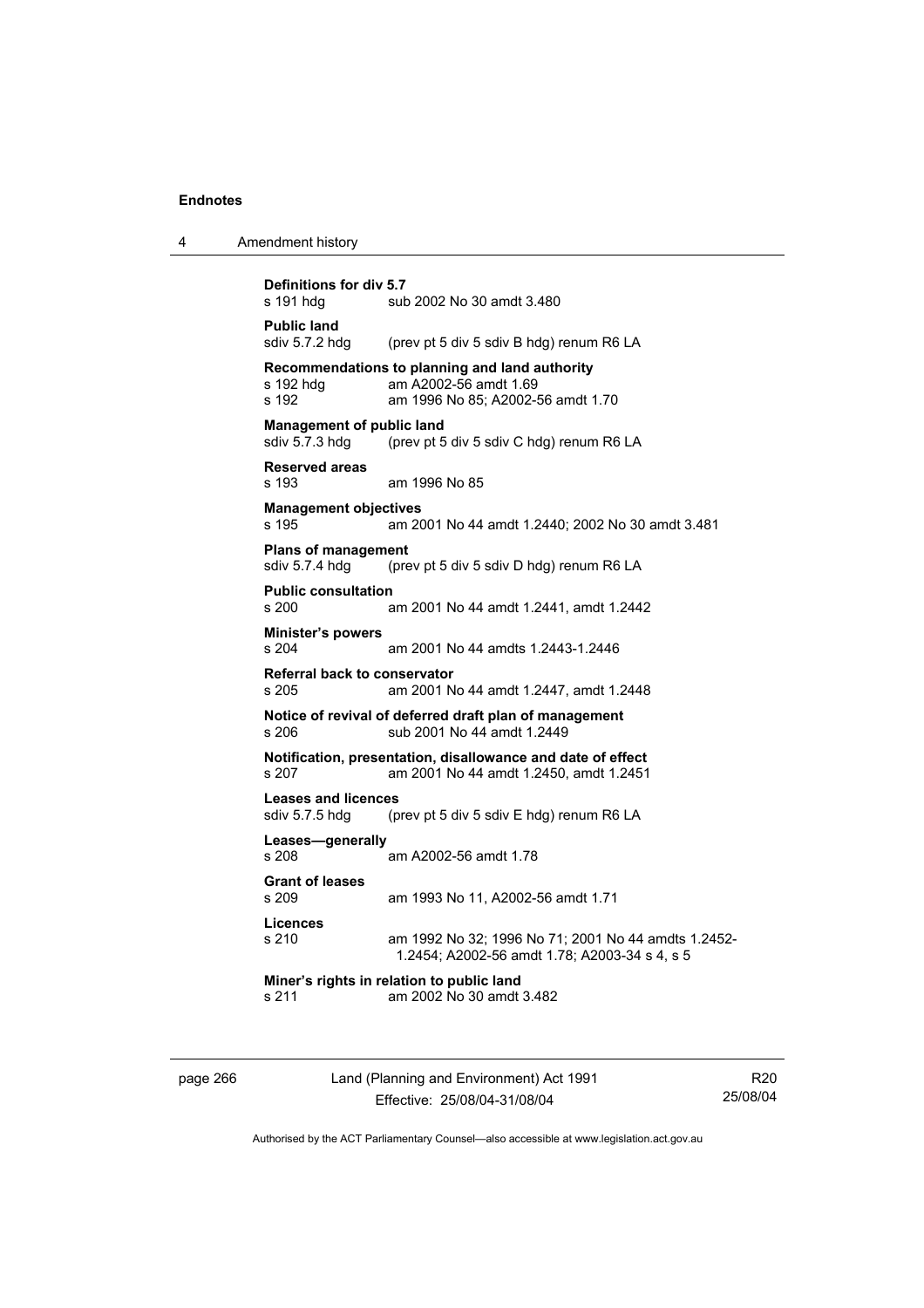**Administrative review** pt 5 div 6 hdg om om 1996 No 71 **Notice of decisions**  s 212 am 1993 No 77 om 1996 No 71 **Review by appeals board**  s 213 sub 1993 No 77 om 1996 No 71 **Notice of decisions under s 174, s 177, s 178 or s 184**  s 213A ins 1993 No 77 am 1994 No 60 om 1996 No 71 **Review by administrative appeals tribunal**  s 213B ins 1993 No 77 om 1996 No 71 **Lessee may surrender lease or part of lease**  s 214 am A2002-56 amdt 1.72, amdt 1.78 **Miscellaneous**  div 5.8 hdg (prev pt 5 div 7 hdg) renum R6 LA **Reduction of rent and relief from provisions of lease**  sub 2002 No 30 amdt 3.483 am A2002-56 amdt 1.78 **Access to leased land from roads and road related areas**  s 216 am 1996 No 85 sub 1999 No 79 sch 3 am A2002-56 amdt 1.73, amdt 1.74, amdt 1.78; ss renum R12 LA (see A2002-56 amdt 1.75) **Notification of certain leases**  s 216A ins 1993 No 11 am 1996 No 85 sub 2002 No 30 amdt 3.484 am 2002 No 39 amdt 1.4 sub A2002-56 amdt 1.76 **Licences in relation to land that is not public land**  s 217 am 2001 No 44amdts 1.2455-1.2457 am A2002-56 amdt 1.78; A2003-34 s 6, s 7 **Rights to extract minerals**  am A2002-56 amdt 1.78

R20 25/08/04 Land (Planning and Environment) Act 1991 Effective: 25/08/04-31/08/04

page 267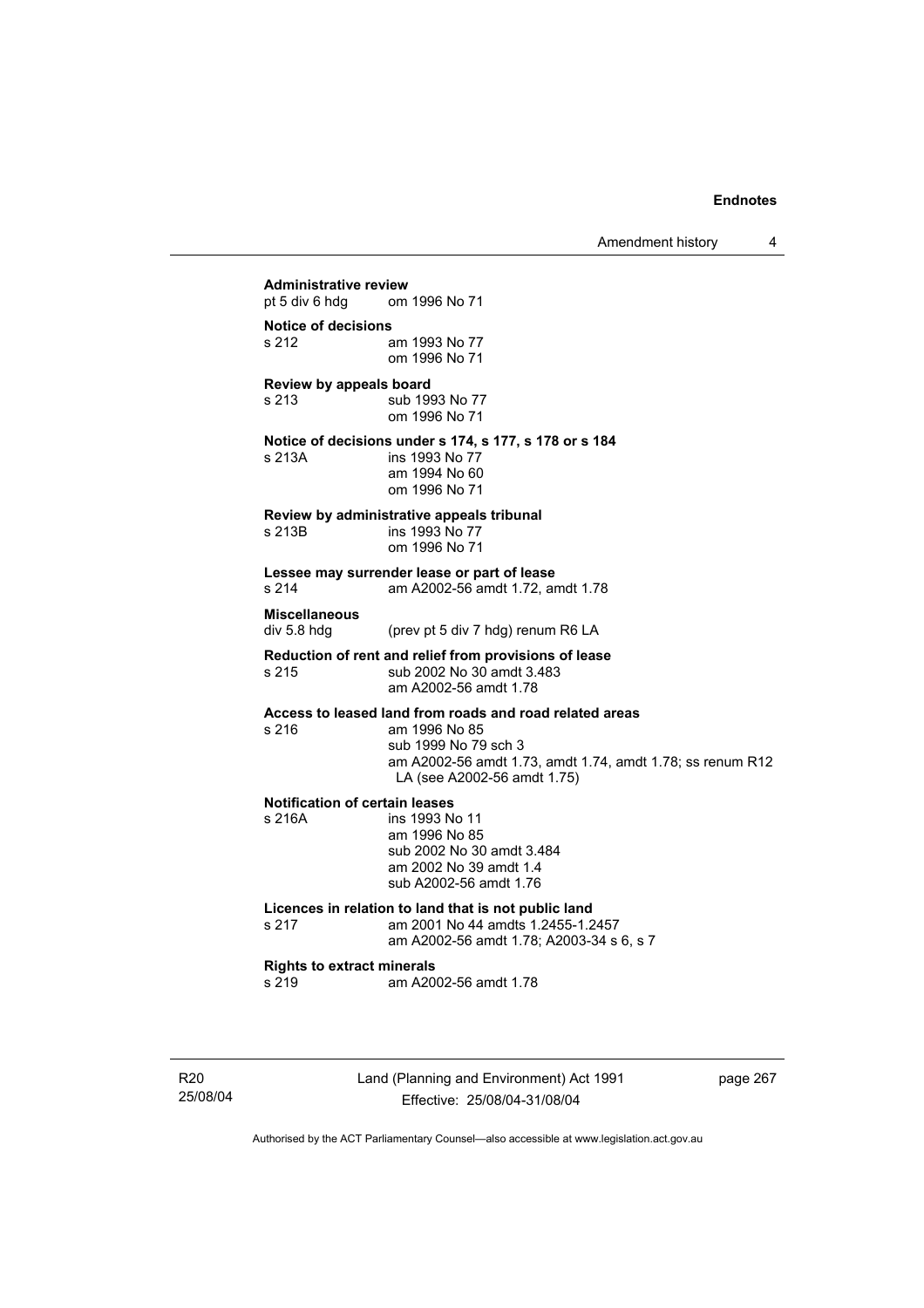4 Amendment history

page 268 Land (Planning and Environment) Act 1991 R20 **False or misleading statements in relation to leases**  s 221 am 1994 No 81 sub A2002-56 amdt 1.77 om A2004-15 amdt 2.105 **Preliminary**  div 6.1 hdg (prev pt 6 div 1 hdg) renum R6 LA **Definitions for pt 6**  s 222 hdg sub 2002 No 30 amdt 3.485<br>s 222 sm 1996 No 85: 1997 No 11 am 1996 No 85; 1997 No 116; 2000 No 37 s 10; 2002 No 30 amdt 3.486, amdt 3.491 def *approval* sub A2002-56 amdt 1.80 def *building work* sub 2002 No 30 amdt 3.487; A2004-13 amdt 2.73 def *consolidation* sub 2002 No 30 amdt 3.487 def *development* am A2003-34 amdt 1.4; pars renum R15 LA def *Executive* ins 2002 No 30 amdt 3.488 def *inspector* ins A2003-34 amdt 2.3 def *lease* sub 2002 No 30 amdt 3.489 def *lessee* sub 2002 No 30 amdt 3.489 def *order* sub A2003-34 amdt 1.5 def *original decision* ins A2002-56 amdt 1.81 def *prohibition notice* ins A2003-34 amdt 1.6 def *relevant authority* sub A2002-56 amdt 1.82 def *subdivision* sub 2002 No 30 amdt 3.489 def *variation* ins 2002 No 30 amdt 3.490 **Meaning of** *variation* **for pt 6**  s 223 om 1996 No 85 ins 2002 No 30 amdt 3.492 **Approvals**  div 6.2 hdg (prev pt 6 div 2 hdg) renum R6 LA **Preliminary**  pt 6 div 2 sdiv A hdg om 1996 No 85 **Interpretation**  s 224 om 1996 No 85 **General**  sdiv 6.2.1 hdg (prev pt 6 div 2 sdiv B hdg) renum R6 LA **Offence—development**  s 225 am 1996 No 85 **Application to undertake development**  s 226 am 1996 No 85; 1999 No 73 s 10; 2001 No 44 amdts 1.2458- 1.2460; 2001 No 73 s 4, s 5; 2001 No 80 ss 5-7; R6 LA (see

Authorised by the ACT Parliamentary Counsel—also accessible at www.legislation.act.gov.au

25/08/04

Effective: 25/08/04-31/08/04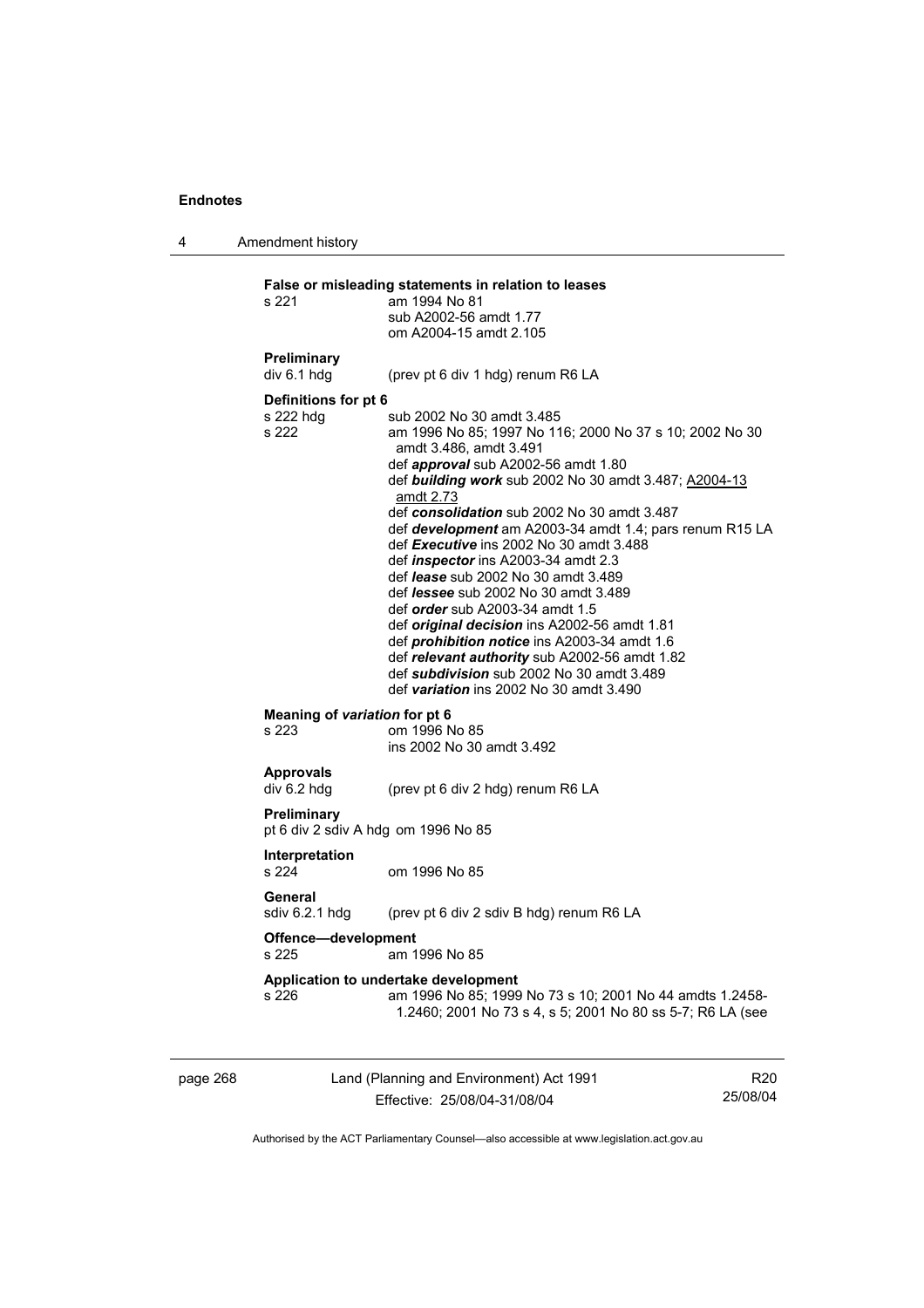| Amendment history            |  |
|------------------------------|--|
|                              |  |
| nd 2001 No 73 s 6); A2002-56 |  |

2001 No 44 amdt 1.2461 and amdts 1.83-1.85, amdt 1.133, amdt. 1.134

#### **Register of applications, approvals, orders and lease and development conditions**

s 227 am 2000 No 37 s 11; 2001 No 44 amdt 1.2462, amdt 1.2463; R6 LA (see 2001 No 44 amdt 1.2464); A2002-56 amdt 1.86, amdt 1.87, amdt 1.134

#### **Restrictions on inspection of applications**

s 228 am 1996 No 85; A2002-56 amdt 1.88, amdt 1.134

#### **Notice of application**

s 229 am 1993 No 90; 1995 No 54; 1996 No 71; 1996 No 85; 1997 No 93; 2000 No 37 s 12; 2001 No 20 s 54; 2002 No 30 amdt 3.508; A2002-56 amdt 1.89, amdt 1.134; A2003-30 amdt 1.3; ss renum R15 LA

#### **Direction that applications to be submitted to Minister**

| s 229A hdg | sub 2001 No 44 amdt 1.2465                               |
|------------|----------------------------------------------------------|
| s 229A     | ins 1996 No 85                                           |
|            | am 1999 No 87 s 3; 2001 No 44 amdts 1.2466-1.2472; R6 LA |
|            | (see 2001 No 44 amdt 1.2473); 2002 No 30 amdt 3.493,     |
|            | amdt 3.494                                               |
|            | sub A2002-56 amdt 1.90                                   |
|            |                                                          |

#### **Minister may decide some applications**

| s 229B | ins A2002-56 amdt 1.90 |
|--------|------------------------|
|        | am A2004-27 s 16       |

# **Approvals**

am 1993 No 77; 1996 No 71 sub 1996 No 85 am 2000 No 37 s 13

#### **Matters to be considered**

s 231 am 1996 No 85; 2002 No 30 amdt 3.495; A2002-56 amdt 1.91, amdt 1.134, amdt 1.135; A2004-27 s 17

#### **Duty of applicants**

s 232 am 2001 No 44 amdt 1.2474, amdt 1.2475; 2002 No 30 amdt 3.508; A2002-56 amdt 1.92-1.94, amdt 1.134; ss renum R12 La (see A2002-56 amdt 1.95)

# **More information**

am 1996 No 85; A2002-56 amdt 1.135

# **Effect of failure to give further information**<br>s 234 am 1996 No 85: A2002-5

am 1996 No 85; A2002-56 amdt 1.135

R20 25/08/04 Land (Planning and Environment) Act 1991 Effective: 25/08/04-31/08/04

page 269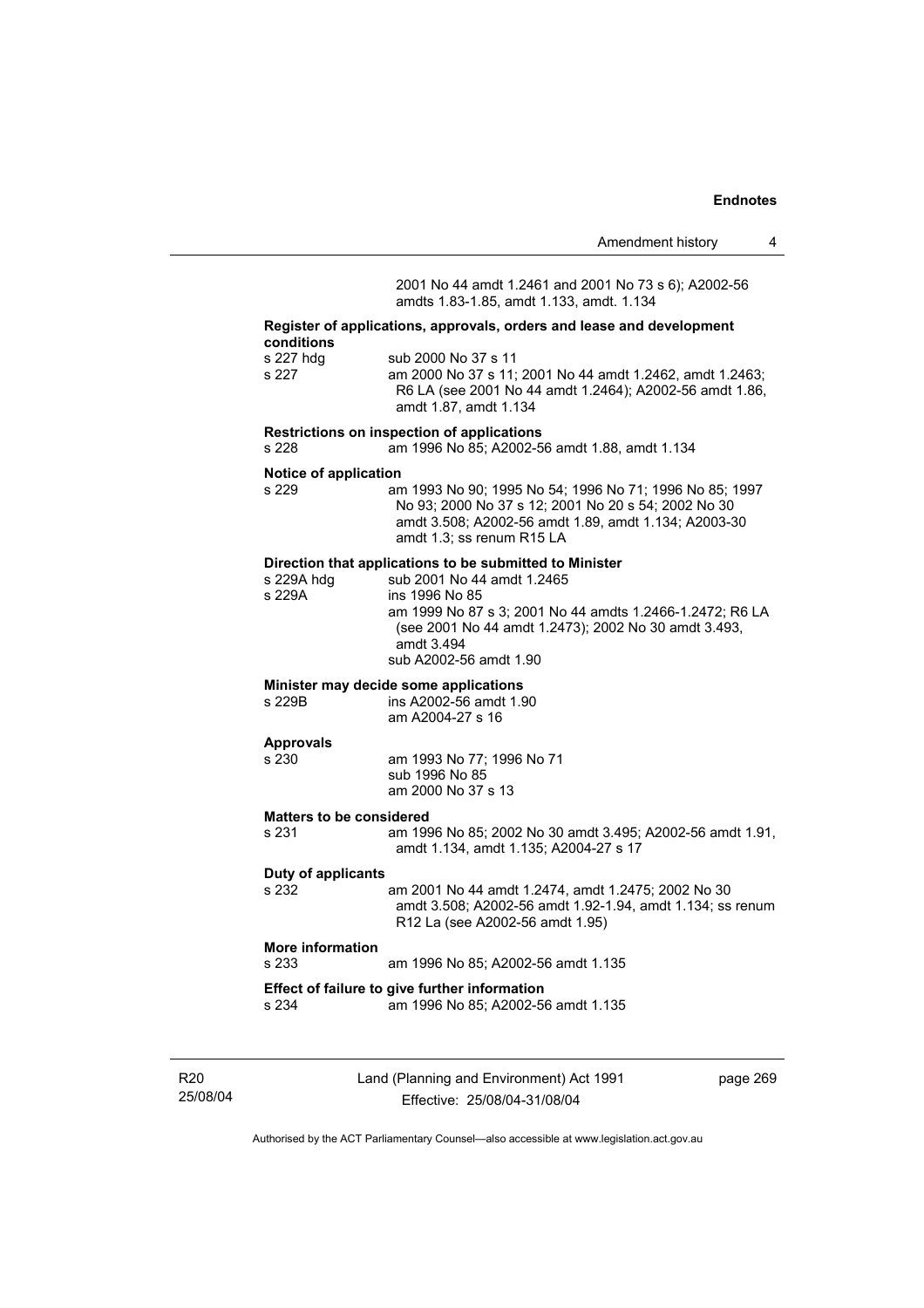4 Amendment history **Duties of concurring authorities**<br>s 235 am 1996 No 39 am 1996 No 39

 om 1996 No 85 **Objections**<br>sdiv 6.2.2 hdg (prev pt 6 div 2 sdiv C hdg) renum R6 LA **Objections—general**  s 237 am 1996 No 85; 1997 No 116; 2000 No 37 s 14; A2002-56 amdt 1.96, amdt 1.134; ss renum R12 LA (see A2002-56 amdt 1.97) **Inspection of objections**  s 238 am 1993 No 77; 1996 No 71; A2002-56 amdt 1.134 **Identity of objectors**  s 239 am A2002-56 amdt 1.98, amdt 1.134 **Circumstances in which Executive approves applications, other than lease variations, subdivisions, consolidations**  om 1996 No 85 **Circumstances in which Executive approves applications for lease variations, subdivisions, consolidations**  s 241 om 1996 No 85 Approvals<br>sdiv 6.2.3 hdg (prev pt 6 div 2 sdiv D hdg) renum R6 LA **Approvals—notices to applicants and registrar-general**  s 242 am 1992 No 32; 1993 No 64 sub 1996 No 85; A2002-56 amdt 1.99 **Notification of approval or refusal of application**  s 243 am 1993 No 77; 1996 Nos 71 and 85; 2000 No 37 s 15; A2002-56 amdt 1.100, amdt 1.101, amdt 1.135; ss renum R12 LA (see A2002-56 amdt 1.102) **Notification if more than 1 objector** 

s 244 am 1996 No 85; A2002-56 amdt 1.103, amdt 1.134

#### **Conditional approvals**

s 245 am 1996 No 85; 2001 No 80 s 8, s 9; A2002-56 amdt 1.104-1.106, amdt 1.134; pars renum R15 LA

#### **Reconsideration of applications for approval**   $ins$   $A2002-56$  amdt 1.107

**Definitions for sdiv 6.2.4** 

| s 245A | ins A2002-56 amdt 1.107                              |  |
|--------|------------------------------------------------------|--|
|        | def new application ins A2002-56 amdt 1.107          |  |
|        | def original application ins A2002-56 amdt 1.107     |  |
|        | def <i>original decision</i> ins A2002-56 amdt 1.107 |  |
|        |                                                      |  |

| page 270 | Land (Planning and Environment) Act 1991 | R20      |
|----------|------------------------------------------|----------|
|          | Effective: 25/08/04-31/08/04             | 25/08/04 |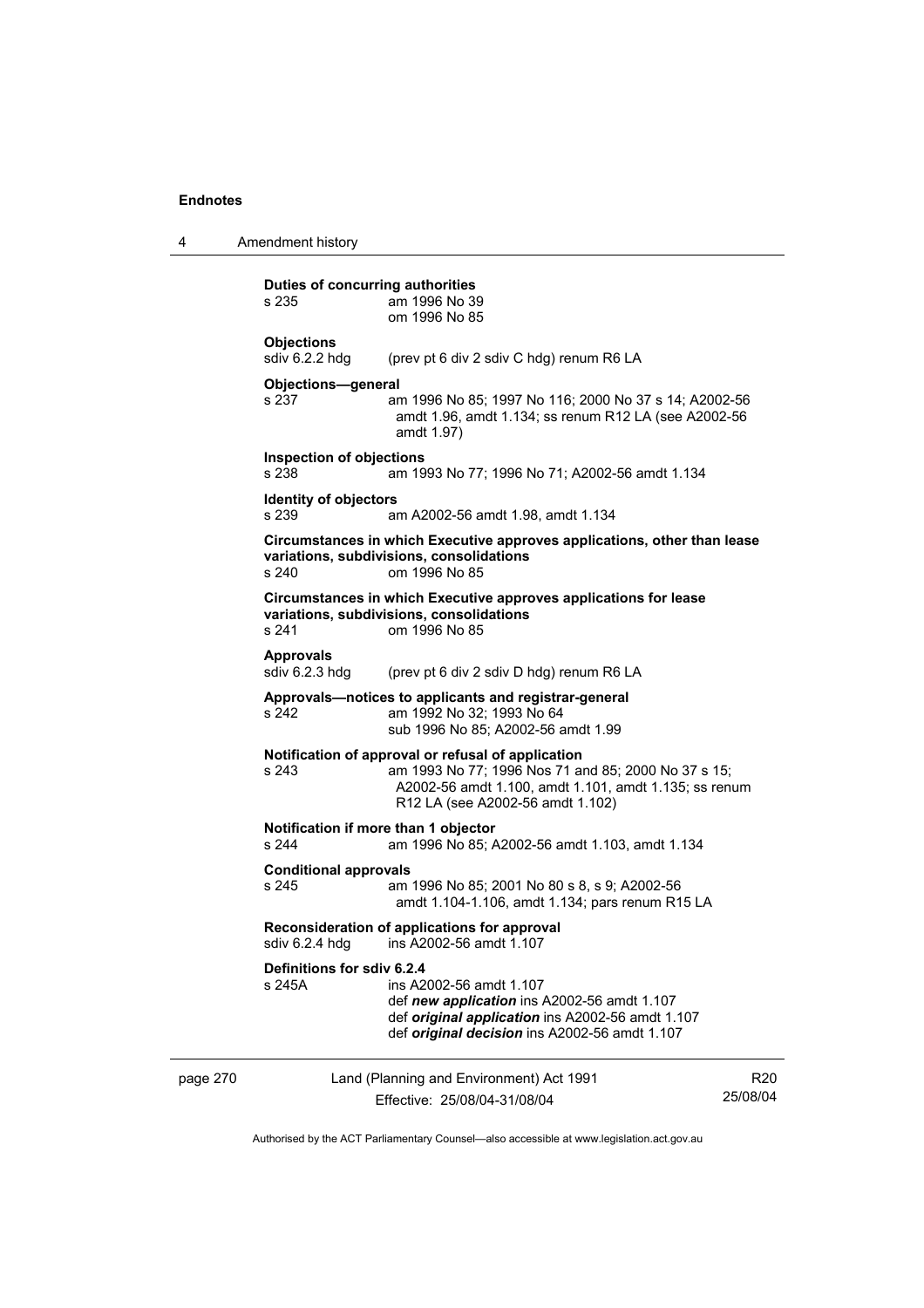**Applications for reconsideration**  om 1996 No 85 ins A2002-56 amdt 1.107 am A2003-30 amdt 1.4 **Reconsideration of decisions**  s 246A ins A2002-56 amdt 1.107 **No action by planning and land authority within time**  s 246B ins A2002-56 amdt 1.107 **Notice of decision on reconsideration**  s 246C ins A2002-56 amdt 1.107 **Approvals—miscellaneous**  ins A2002-56 amdt 1.107 **Minor amendments**  s 247 am 1996 No 85; 2002 No 30 amdt 3.508; 2002 No 37 ss 4-6; ss (4), (5) om R10 LA; pars renum R10 LA; A2002-56 amdt 1.108, amdt 1.135 **Corrections**  s 248 am 1996 No 85; A2002-56 amdt 1.109 **When approvals take effect**  sub 1993 No 77 am 1996 No 71; 1996 No 85; 2002 No 30 amdt 3.496 sub A2002-56 amdt 1.110 **Execution of approvals for variations of leases**  s 250 sub 1996 No 85 am A2002-56 amdt 1.133 **End of approvals**  s 251 am 1996 No 85; A2002-56 amdt 1.111 **Extension of time**  s 252 am 1996 No 85; A2002-56 amdt 1.134 **Revocation of approval**  s 253 am A2002-56 amdt 1.112 **Powers of Supreme Court**<br>sdiv 6.2.6 hdg ins A200 ins A2003-34 amdt 1.7 **Injunctions to require compliance with approvals**  ins A2003-34 amdt 1.7 **Orders**  (prev pt 6 div 3 hdg) renum R6 LA sub A2003-34 s 8

R20 25/08/04 Land (Planning and Environment) Act 1991 Effective: 25/08/04-31/08/04

page 271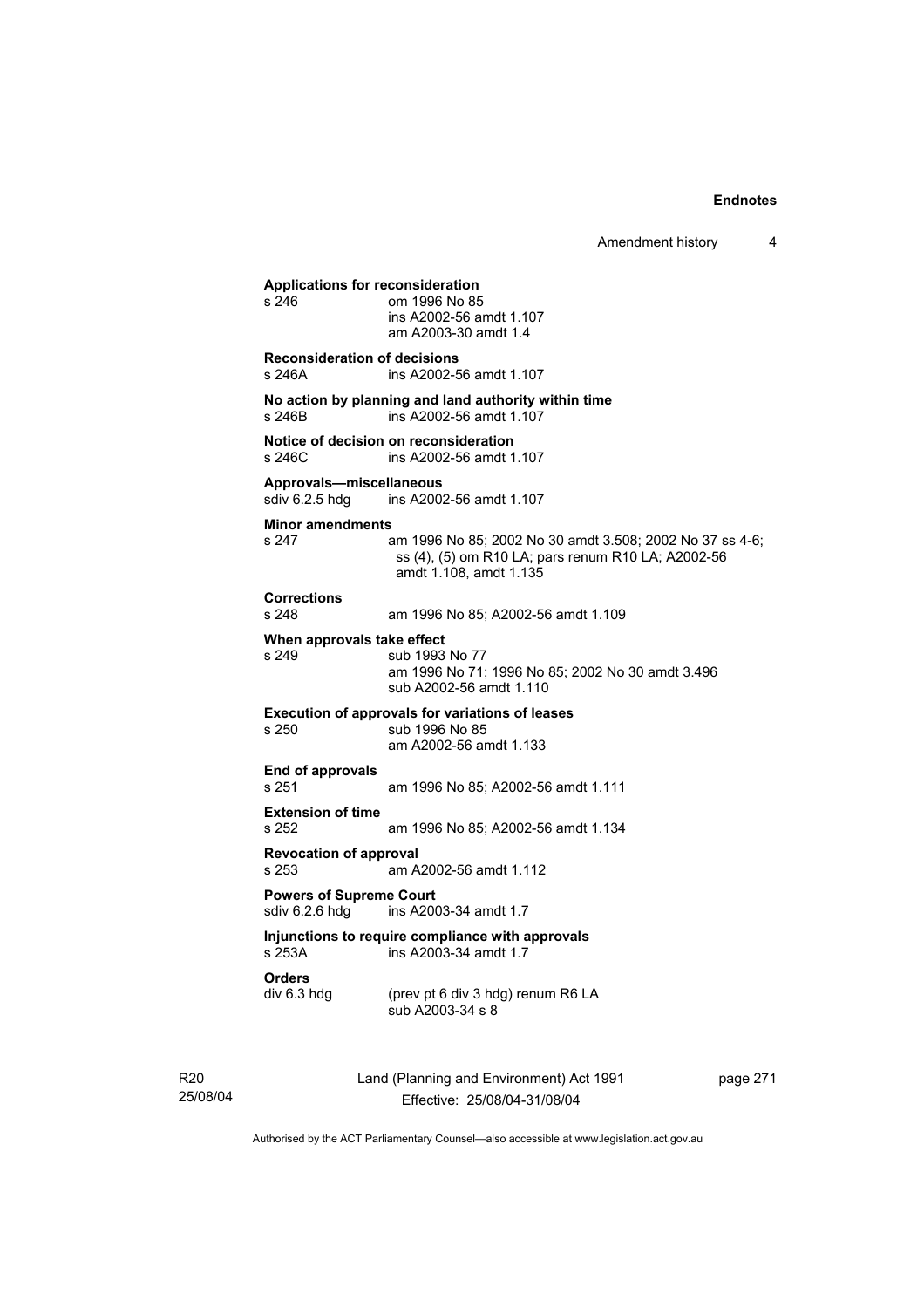4 Amendment history

**Making of orders**  ins A2003-34 s 8 **Applications to planning and land authority for orders**  s 254 om 1996 No 85 ins 1997 No 7 am 2001 No 44 amdt 1.2476-1.2478; A2002-56 amdt 1.113 sub A2003-34 s 8 **Decision on application to planning and land authority for order**  s 254A ins A2003-34 s 8 **Proposed orders on planning and land authority's own initiative**  s 255 sub A2003-34 s 8 **Decision on proposed order on planning and land authority's own initiative**  s 256 am 1993 No 77; 1996 No 71; 1996 No 83; 1996 No 85; 1997 No 7; 1999 No 73 s 11; 1999 No 79 sch 3; 2001 No 44 amdt 1.2479; 2002 No 30 amdt 3.508; A2002-56 amdts 1.114-1.117, amdt 1.134 sub A2003-34 s 8 **Effect of certain orders**  ins 1997 No 7 om A2003-34 s 8 **Content of orders**  s 257 am 1993 Nos 64 and 77; 1996 No 71; 2002 No 30 amdt 3.508; A2002-56 amdt 1.118, amdt 1.119, amdt 1.134 sub A2003-34 s 8 **Notice of making orders**  s 257A ins A2003-34 s 8 **Who is bound by an order?**<br>s 257B **ins A2003** ins A2003-34 s 8 **Contravening orders**  s 258 am 1993 No 77; 1996 No 71; A2002-56 amdt 1.120 sub A2003-34 s 8 **Ending of orders**  s 258A ins A2003-34 s 8 **Notice ending orders**  s 258B ins A2003-34 s 8 **Effect of orders about pest animals or plants**  s 258C ins A2003-34 s 8 **Rectification work**  ins A2003-34 s 8

page 272 Land (Planning and Environment) Act 1991 Effective: 25/08/04-31/08/04

R20 25/08/04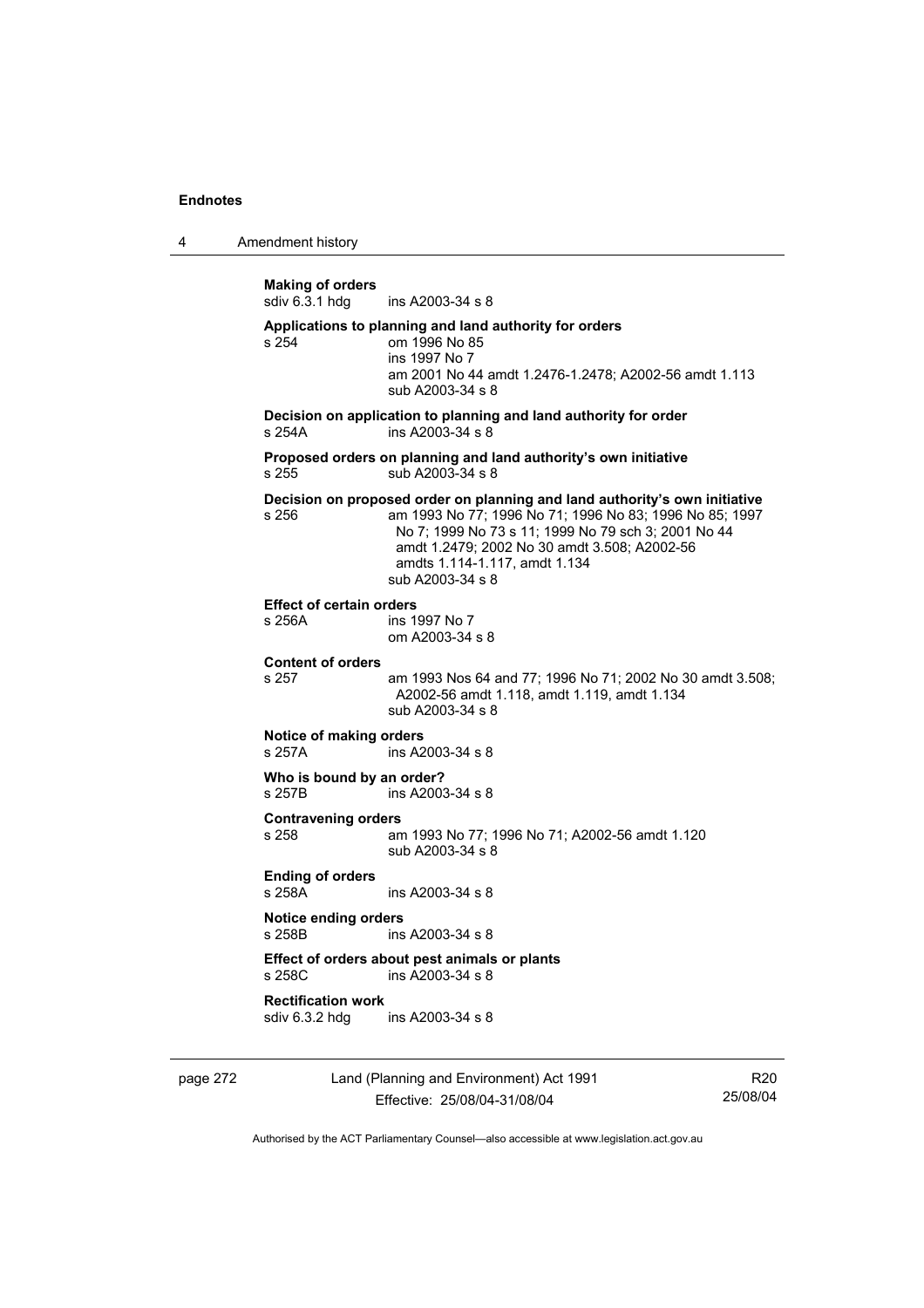# **Definitions for sdiv 6.3.2**  am 1993 No 77; 1996 No 71; A2002-56 amdt 1.121, amdt 1.134 sub A2003-34 s 8 **Direction to carry out rectification work**  s 259A ins A2003-34 s 8 **Contravening direction to carry out rectification work**  s 259B ins A2003-34 s 8 **Authorisation to carry out rectification work**  s 259C ins A2003-34 s 8 **Obstructing etc authorised people**  s 259D ins A2003-34 s 8 **Liability for cost of rectification work**  s 259E **ins A2003-34 s 8 Determination of criteria for deferral of rectification work cost**  s 259F ins A2003-34 s 8 **Application for deferral of rectification work cost**  ins A2003-34 s 8 **Deferral of rectification work cost**  s 259H ins A2003-34 s 8 **Security for deferred rectification work cost**  s 259I ins A2003-34 s 8 **Payment of deferred rectification work cost**  s 259J ins A2003-34 s 8 **Prohibition notices and injunctions**<br>sdiv 6.3.3 hdg ins A2003-34 s 8  $ins A2003-34 s 8$ **Prohibition notices—making**  s 260 am 1993 Nos 64 and 77; 1996 No 71; A2002-56 amdt 1.122 sub A2003-34 s 8 **Contravening prohibition notices**  s 260A ins A2003-34 s 8 **Prohibition notices—ending**   $ins A2003 - 34 s 8$ **Injunctions to restrain contravention of orders or prohibition notices**  s 260C ins A2003-34 s 8 **Other matters**<br>sdiv 6.3.4 hdg ins A2003-34 s 8

R20 25/08/04 Land (Planning and Environment) Act 1991 Effective: 25/08/04-31/08/04

page 273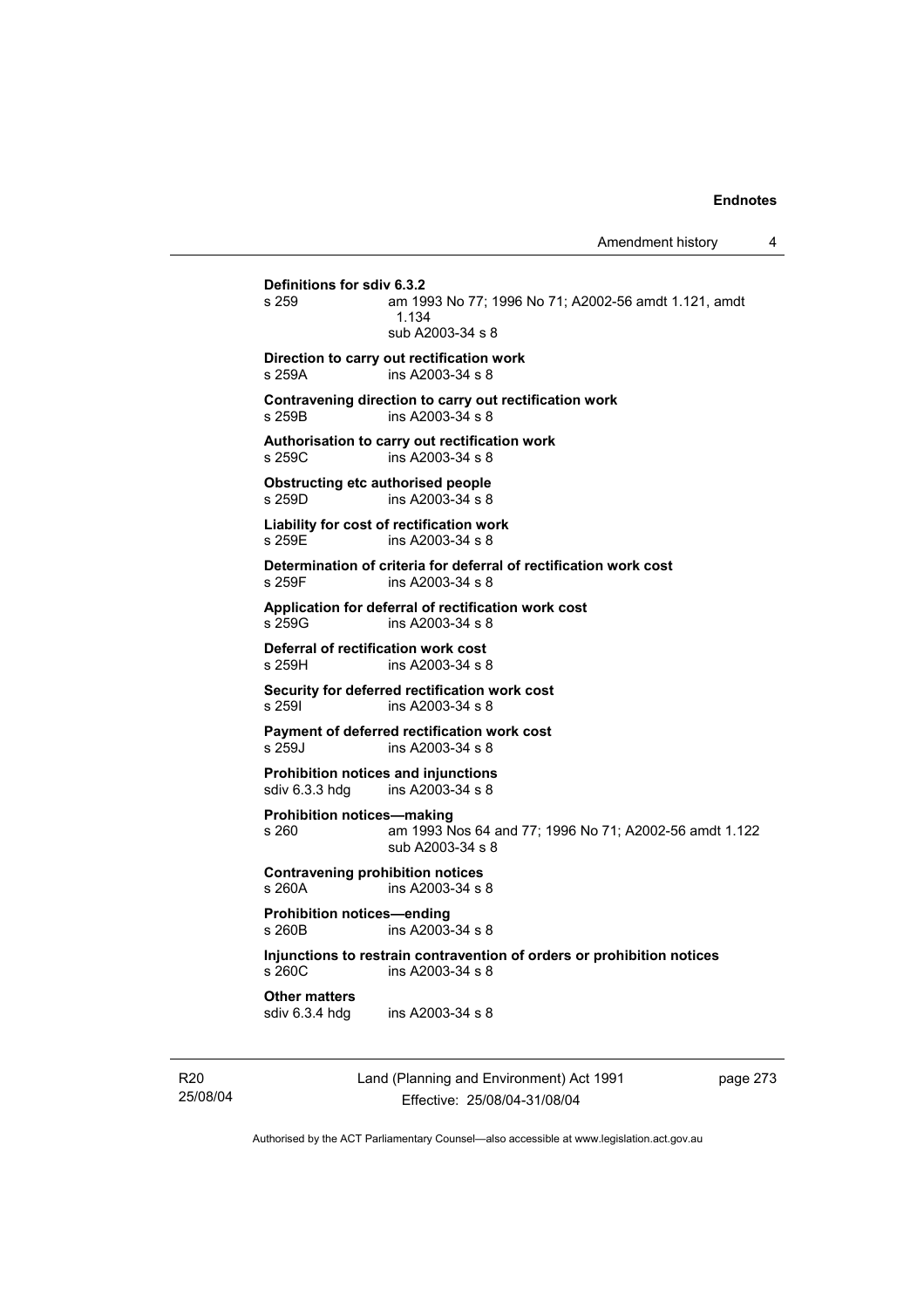| 4 | Amendment history                                                                                                                                                                                  |  |  |
|---|----------------------------------------------------------------------------------------------------------------------------------------------------------------------------------------------------|--|--|
|   | Declaration of pest animal or pest plant<br>sub A2003-34 s 8<br>s 261                                                                                                                              |  |  |
|   | Inspection and seizure powers<br>div 6.4 hdg<br>(prev pt 6 div 4 hdg) renum R6 LA<br>sub A2003-34 amdt 2.4                                                                                         |  |  |
|   | Preliminary<br>sdiv 6.4.1 hdg<br>(prev pt 6 div 4 sdiv A hdg) renum R6 LA                                                                                                                          |  |  |
|   | Definitions for div 6.4<br>sub 2002 No 30 amdt 3.497<br>s 262<br>def connected ins 2002 No 30 amdt 3.497<br>def occupier ins 2002 No 30 amdt 3.497<br>def <i>offence</i> ins 2002 No 30 amdt 3.497 |  |  |
|   | <b>Appointment of inspectors</b><br>am A2002-56 amdt 1.134<br>s 263<br>sub A2003-34 amdt 2.5                                                                                                       |  |  |
|   | <b>Identity cards</b><br>s 264<br>am A2002-56 amdt 1.134<br>sub A2003-34 amdt 1.8                                                                                                                  |  |  |
|   | Power not to be exercised before identity card shown<br>s 265<br>am 1994 No 81; A2002-56 amdt 1.134<br>sub A2003-34 amdt 1.8                                                                       |  |  |
|   | <b>Inspection</b><br>sdiv 6.4.2 hdg<br>(prev pt 6 div 4 sdiv B hdg) renum R6 LA                                                                                                                    |  |  |
|   | <b>Display of identity cards</b><br>s 268<br>om A2003-34 amdt 1.9                                                                                                                                  |  |  |
|   | <b>Powers of inspection</b><br>s 269<br>am 1994 No 81                                                                                                                                              |  |  |
|   | Work carried out at direction of inspector<br>om A2003-34 amdt 1.9<br>s 270                                                                                                                        |  |  |
|   | <b>Disposal of seized items</b><br>s 272<br>am A2002-56 amdt 1.123, amdt 1.134                                                                                                                     |  |  |
|   | <b>Obstruction of inspectors</b><br>s 274<br>am 1994 No 81<br>om A2004-15 amdt 2.105                                                                                                               |  |  |
|   | <b>Commissioner for land and planning</b><br>(prev pt 6 div 4A hdg) ins 1996 No 85<br>div 6.5 hdg<br>renum R6 LA<br>om A2002-56 amdt 1.124                                                         |  |  |

page 274 Land (Planning and Environment) Act 1991 Effective: 25/08/04-31/08/04

R20 25/08/04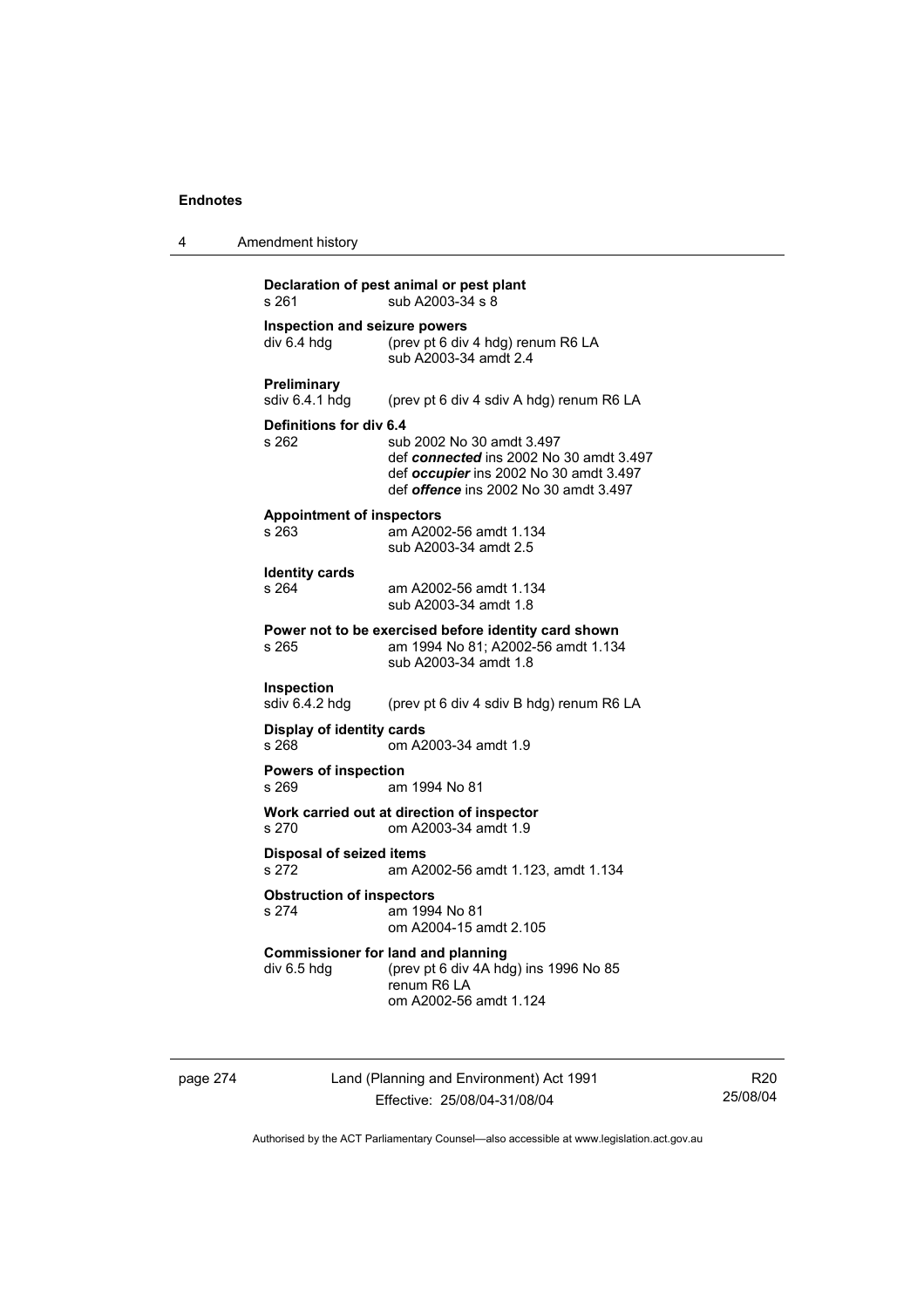Amendment history 4

| <b>Review of decisions</b><br>sdiv 6.6.1 hdg | (prev pt 6 div 5 sdiv A hdg) renum R6 LA                                                                                                      |  |
|----------------------------------------------|-----------------------------------------------------------------------------------------------------------------------------------------------|--|
| <b>Miscellaneous</b><br>div 6.6 hdg          | (prev pt 6 div 5 hdg) renum R6 LA                                                                                                             |  |
| <b>Protection from suit</b><br>s 274J        | ins 1996 No 85<br>am 2002 No 30 amdt 3.503<br>om A2002-56 amdt 1.124                                                                          |  |
| <b>Delegation</b><br>s 2741                  | ins 1996 No 85<br>sub 2002 No 30 amdt 3.502<br>om A2002-56 amdt 1.124                                                                         |  |
| <b>Retirement</b><br>s 274H                  | ins 1996 No 85<br>om A2002-56 amdt 1.124                                                                                                      |  |
| s 274G                                       | Suspension and removal of commissioner<br>ins 1996 No 85<br>am 2002 No 30 amdts 3.499-3.501<br>om A2002-56 amdt 1.124                         |  |
| <b>Resignation</b><br>s 274F                 | ins 1996 No 85<br>om 2002 No 30 amdt 3.498                                                                                                    |  |
| <b>Acting appointments</b><br>s 274E         | ins 1996 No 85<br>om 2002 No 30 amdt 3.498                                                                                                    |  |
| Leave of absence<br>s 274D                   | ins 1996 No 85<br>om 2002 No 30 amdt 3.498                                                                                                    |  |
| Leave of absence<br>s 274C                   | ins 1996 No 85<br>sub 2002 No 30 amdt 3.498<br>om A2002-56 amdt 1.124                                                                         |  |
| <b>Term of office</b><br>s 274B              | ins 1996 No 85<br>sub 2002 No 30 amdt 3.498<br>om A2002-56 amdt 1.124                                                                         |  |
| s 274A                                       | <b>Commissioner for land and planning</b><br>ins 1996 No 85<br>am 2002 No 11 amdt 2.66<br>sub 2002 No 30 amdt 3.498<br>om A2002-56 amdt 1.124 |  |

R20 25/08/04

Effective: 25/08/04-31/08/04

page 275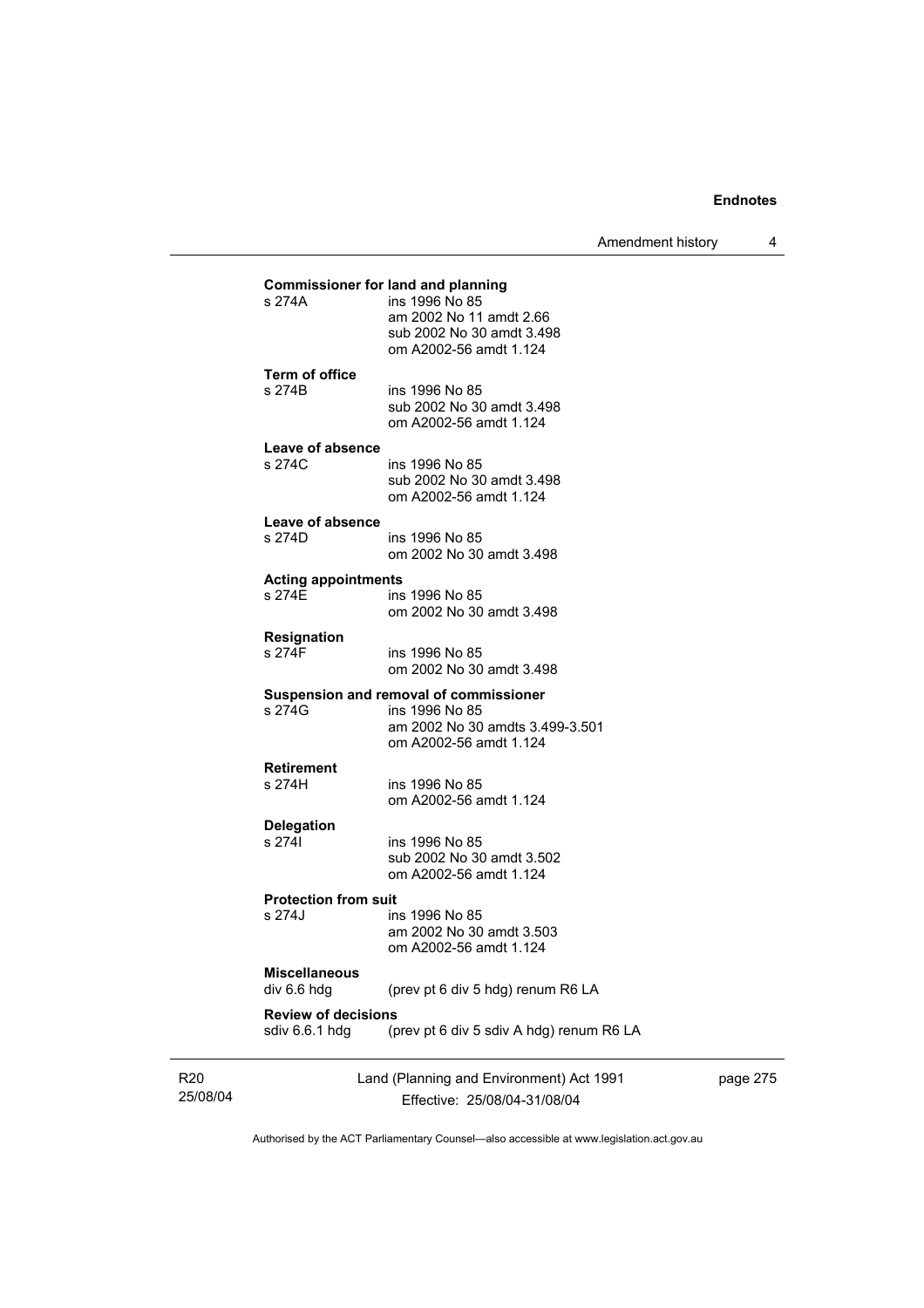4 Amendment history

|          | <b>AAT review-general</b><br>s 275                                              | am 1993 No 77<br>sub 1996 No 71<br>am 1996 No 85<br>sub A2002-56 amdt 1.125                                                                                                                                                                        |  |  |  |
|----------|---------------------------------------------------------------------------------|----------------------------------------------------------------------------------------------------------------------------------------------------------------------------------------------------------------------------------------------------|--|--|--|
|          | Approvals subject to entity's satisfaction<br>s 275A<br>ins A2002-56 amdt 1.125 |                                                                                                                                                                                                                                                    |  |  |  |
|          | s 276 hdg<br>s 276                                                              | Review of decisions-objectors and third parties to approvals<br>sub A2003-34 amdt 2.6<br>am 1993 No 77; 1996 No 71; 1996 No 85; 1997 No 116; 2000<br>No 15 s 4; 2000 No 37 s 16; A2002-56 amdt 1.126; ss renum<br>R12 LA (see A2002-56 amdt 1.127) |  |  |  |
|          | s 277                                                                           | Review of decisions-orders and prohibition notices<br>am 1993 No 77<br>sub 1996 No 7; A2003-34 amdt 1.10                                                                                                                                           |  |  |  |
|          | <b>Notification of objectors</b><br>s 278                                       | am 1993 No 77; 1996 No 71; 1996 No 85; 2002 No 30<br>amdt 3.508; A2002-56 amdt 1.128, amdt 1.129; ss renum<br>R12 LA (see A2002-56 amdt 1.130)                                                                                                     |  |  |  |
|          | s 279 hdg<br>s 279                                                              | Application for review by objectors-notification to applicants<br>sub A2003-34 amdt 2.7<br>am 1993 No 77; 1996 No 71; 1996 No 85                                                                                                                   |  |  |  |
|          | s 279A                                                                          | Challenge to validity of certain decisions<br>ins 1999 No 87 s 4<br>am A2002-56 amdt 1.131                                                                                                                                                         |  |  |  |
|          | s 280                                                                           | Applicants and objectors may be made parties to proceedings<br>sub 1993 No 77<br>om 1996 No 71                                                                                                                                                     |  |  |  |
|          | s 281                                                                           | Failure to comply with certain notification requirements<br>om 1996 No 71                                                                                                                                                                          |  |  |  |
|          | General<br>sdiv 6.6.2 hdg                                                       | (prev pt 6 div 5 sdiv B hdg) renum R6 LA                                                                                                                                                                                                           |  |  |  |
|          | <b>Regulations</b><br>s 282                                                     | am 1992 No 32; 1996 No 85; 2000 No 37 s 17; 2001 No 44<br>amdts 1.2480-1.2482; A2002-56 amdt 1.132; pars renum<br>R15 LA                                                                                                                           |  |  |  |
|          | <b>Administrative appeals</b><br>pt 7 hdg                                       | (prev pt 6A hdg) ins 1993 No 77<br>sub 1996 No 71<br>renum R6 LA                                                                                                                                                                                   |  |  |  |
| page 276 |                                                                                 | Land (Planning and Environment) Act 1991<br>R <sub>20</sub>                                                                                                                                                                                        |  |  |  |

Effective: 25/08/04-31/08/04

25/08/04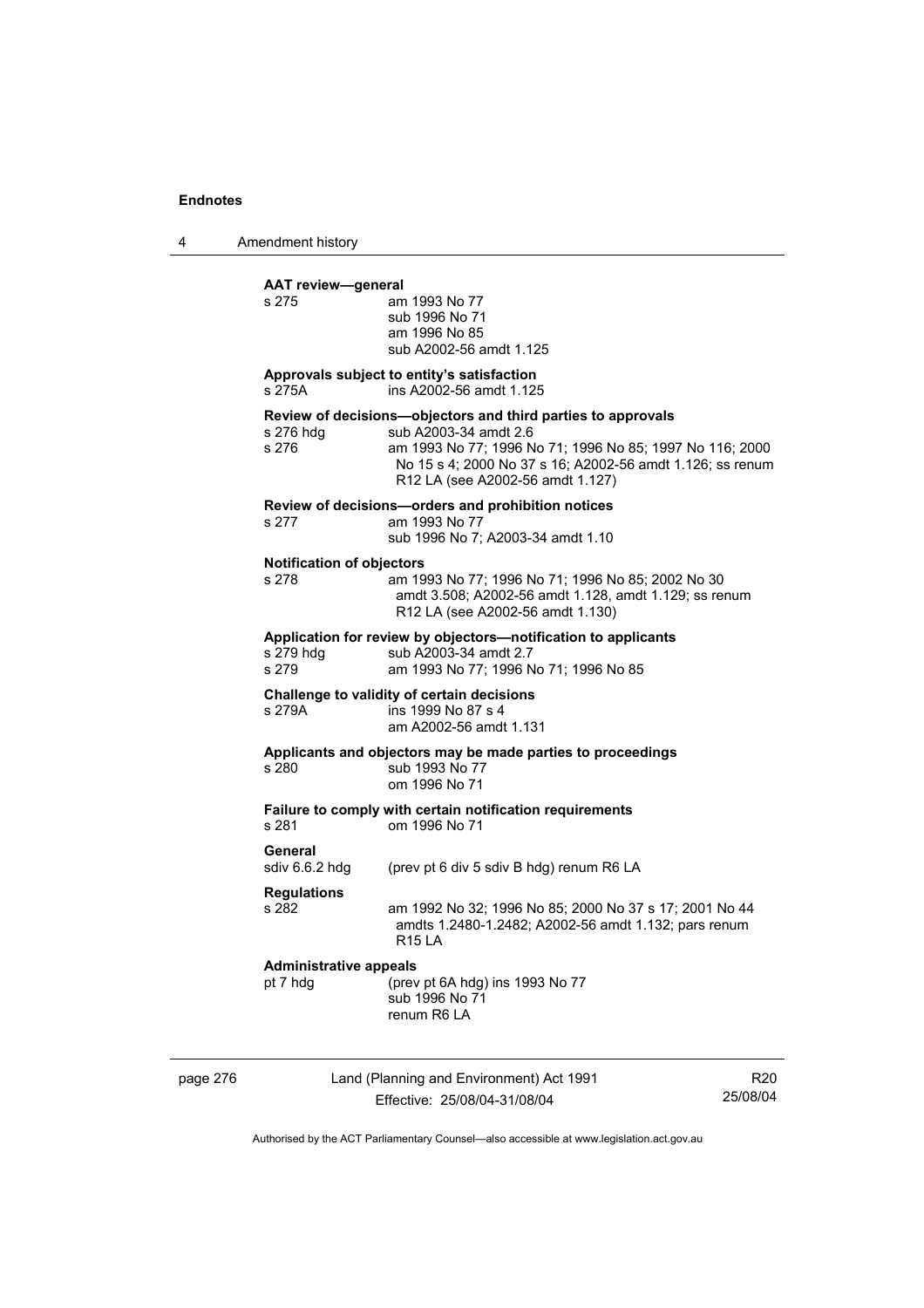# **Preliminary**  pt 6A div 1 hdg ins 1993 No 77 om 1996 No 71 **AAT review of decisions**  ins 1993 No 77 sub 1996 No 71 am 1996 No 85; 1999 No 73 s 12; 2000 No 15 s 5; 2001 No 56 amdt 3.435 sub A2002-56 amdt 1.136 am A2004-42 amdt 1.7 **Establishment of land planning and appeals board** pt 6A div 2 hdg ins 1993 No 77 pt 6A div 2 hdg om 1996 No 71 **Establishment of board**<br>**s** 282B **ins** 19 ins 1993 No 77 om 1996 No 71 **Appointment of members**  ins 1993 No 77 om 1996 No 71 **Remuneration and allowances**  ins 1993 No 77 om 1996 No 71 **Acting appointments**  s 282E ins 1993 No 77 om 1996 No 71 **Deputy chairperson to act for chairperson**  ins 1993 No 77 om 1996 No 71 **Delegation**  ins 1993 No 77 om 1996 No 71 **Leave of absence**  s 282H ins 1993 No 77 om 1996 No 71 **Other terms and conditions**  s 282I ins 1993 No 77 om 1996 No 71 **Resignation**  s 282J ins 1993 No 77 om 1996 No 71

R20 25/08/04 Land (Planning and Environment) Act 1991 Effective: 25/08/04-31/08/04

page 277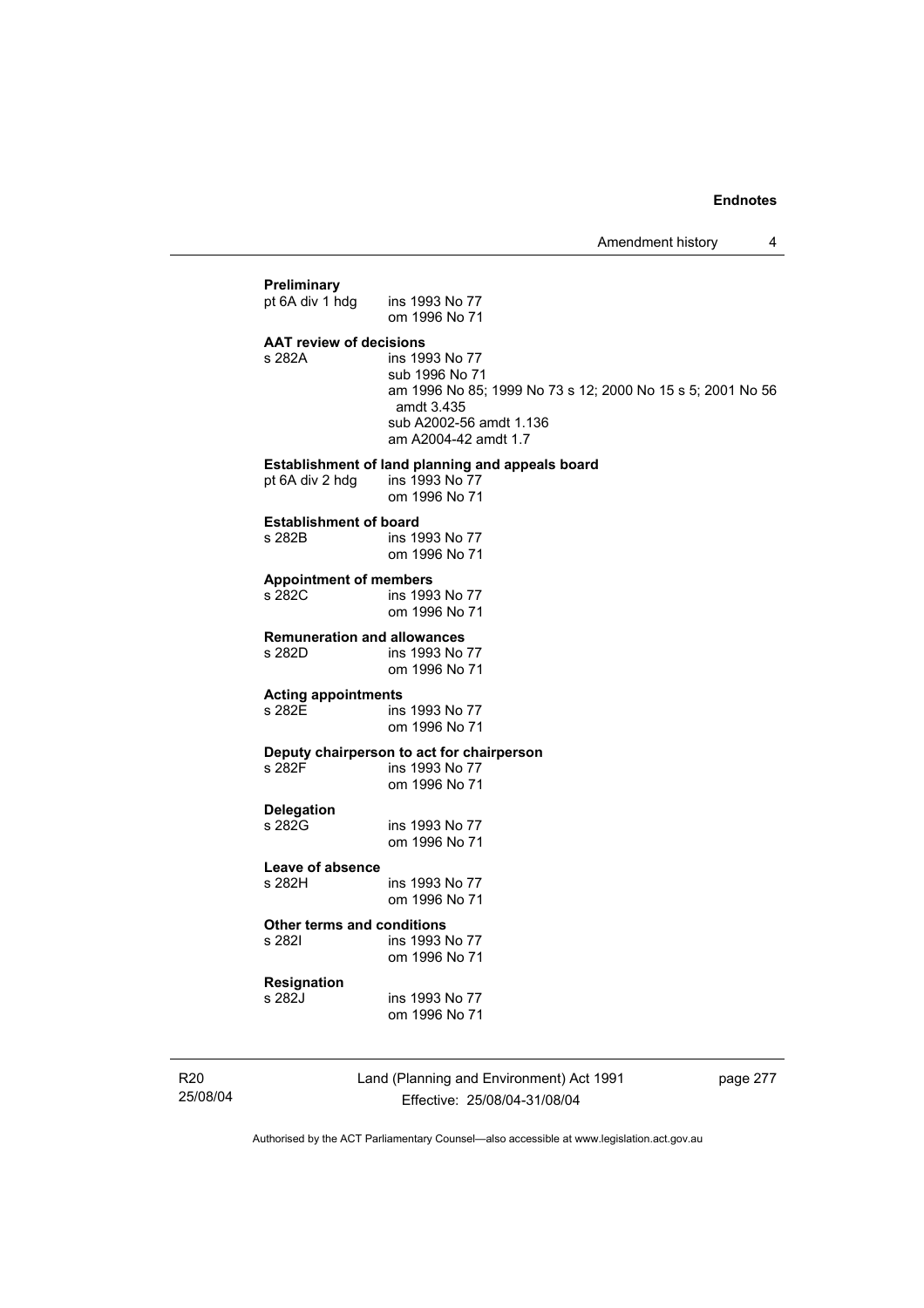4 Amendment history

**Removal from office**  ins 1993 No 77 om 1996 No 71 **Organisation of appeals board**<br>pt 6A div 3 hdg ins 1993 No 77 pt  $6A$  div 3 hdg om 1996 No 71 **Disclosure of interests**  s 282L ins 1993 No 77 om 1996 No 71 **Arrangement of business**  s 282M ins 1993 No 77 om 1996 No 71 **Constitution of appeals board**  s 282N ins 1993 No 77 om 1996 No 71 **Member presiding**  ins 1993 No 77 om 1996 No 71 **Member of appeals board ceasing to be available**  s 282Q ins 1993 No 77 om 1996 No 71 **Places of sitting**  ins 1993 No 77 om 1996 No 71 **Review by the appeals board of decisions**  pt 6A div 4 hdg om 1996 No 71 **Reviewable decisions**  s 282S ins 1993 No 77 om 1996 No 71 **Persons who may apply to appeals board**<br>s 282T ins 1993 No 77 ins 1993 No 77 om 1996 No 71 **Manner of applying for review**<br>s 282U<br>ins 1993 No  $\overline{5}$  ins 1993 No 77 om 1996 No 71 **Parties to proceedings before appeals board**  s 282V ins 1993 No 77 om 1996 No 71

page 278 Land (Planning and Environment) Act 1991 Effective: 25/08/04-31/08/04

R20 25/08/04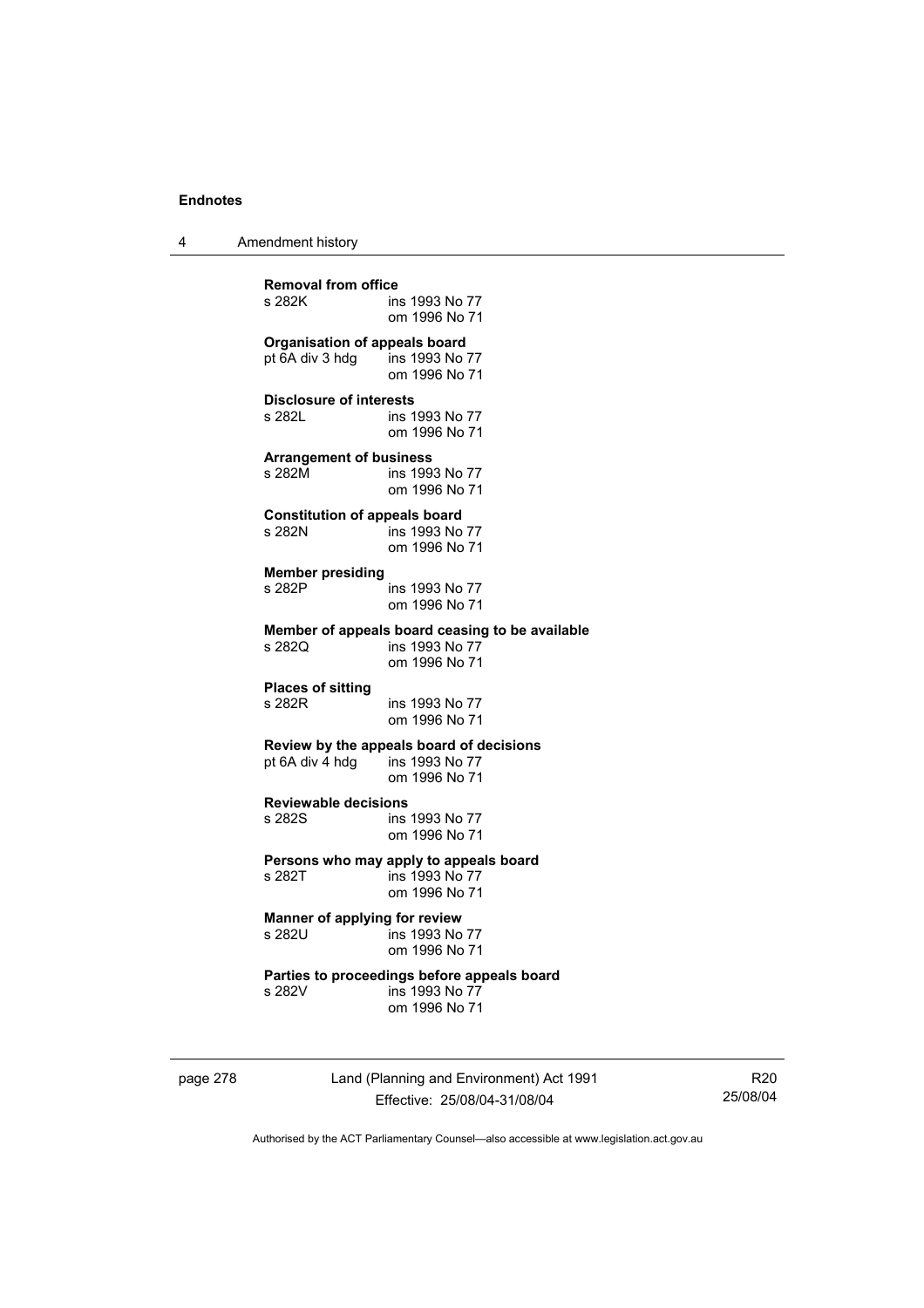Amendment history 4

**Representation before appeals board**  ins 1993 No 77 om 1996 No 71 **Procedure of appeals board**<br>s 282X **ins 1993** ins 1993 No 77 om 1996 No 71 **Conferences**  s 282Y ins 1993 No 77 om 1996 No 71 **Hearings to be in public s 282Z** ins 19 ins 1993 No 77 om 1996 No 71 **Lodging of material documents with appeals board**  s 282ZA ins 1993 No 77 om 1996 No 71 **Power of appeals board to obtain additional statements**  ins 1993 No 77 om 1996 No 71 **Opportunity to make submissions**  ins 1993 No 77 om 1996 No 71 **Powers of appeals board**  ins 1993 No 77 om 1996 No 71 **Operation and implementation of a decision that is subject to review**  ins 1993 No 77 om 1996 No 71 **Power of appeals board to dismiss application or strike out party**  s 282ZF ins 1993 No 77 om 1996 No 71 **Review by appeals board**  ins 1993 No 77 om 1996 No 71 **Return of documents etc at completion of proceeding**   $ins$  1993 No 77 om 1996 No 71 **Appeals to Supreme Court from decisions of the appeals board**  s 282ZI ins 1993 No 77 om 1996 No 71

R20 25/08/04 Land (Planning and Environment) Act 1991 Effective: 25/08/04-31/08/04

page 279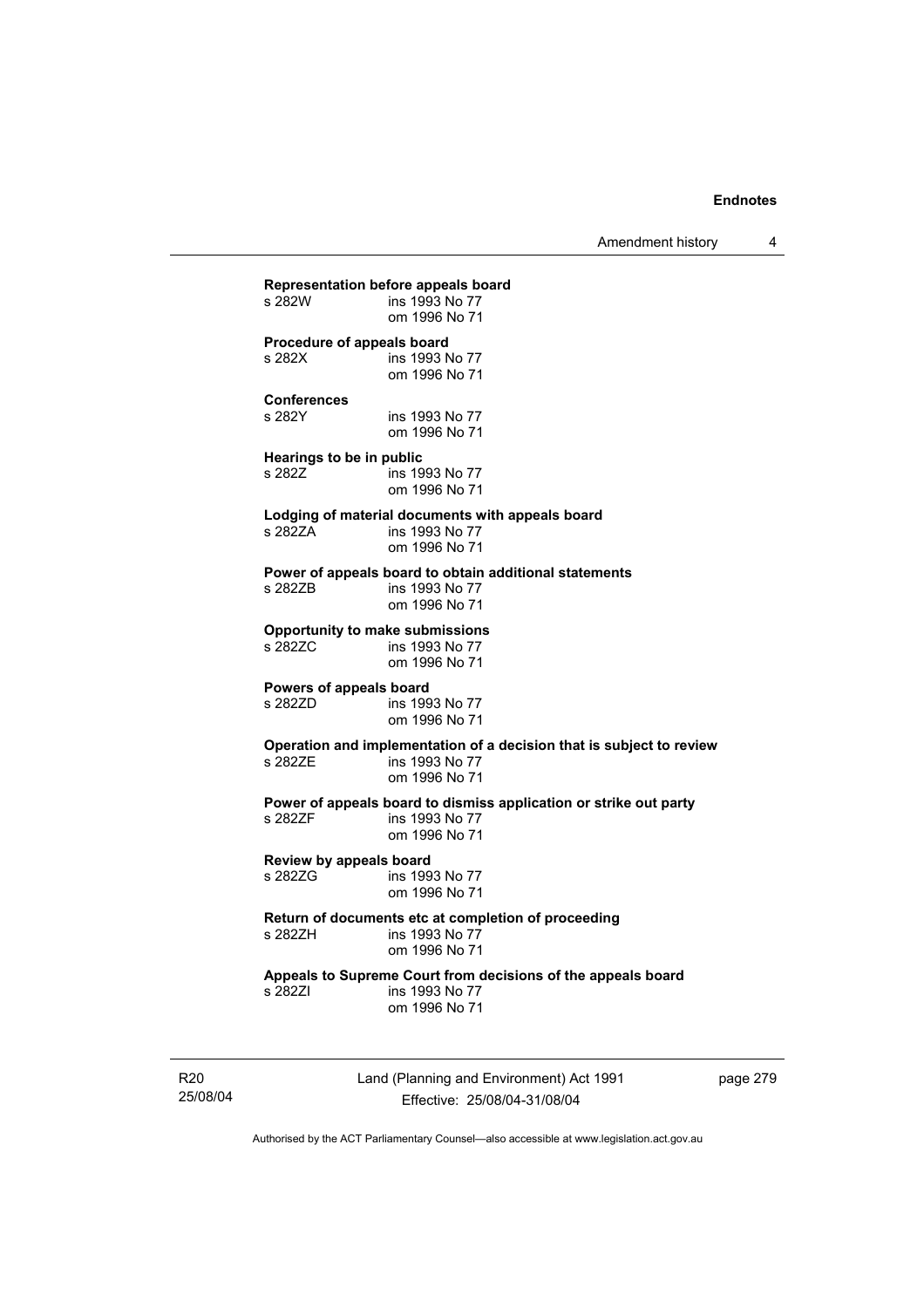4 Amendment history

**Operation and implementation of a decision that is subject to appeal**  ins 1993 No 77 om 1996 No 71 **Reference of questions of law to Supreme Court**  s 282ZK ins 1993 No 77 om 1996 No 71 **Sending of documents to, and disclosure of documents by, the Supreme Court**  ins 1993 No 77 om 1996 No 71 **Miscellaneous**  pt 6A div 5 hdg ins 1993 No 77 om 1996 No 71 **Protection of members, representatives and witnesses**  ins 1993 No 77 om 1996 No 71 **Failure of witness to attend**  s 282ZN ins 1993 No 77 om 1996 No 71 **Refusal to answer questions**  s 282ZP ins 1993 No 77 om 1996 No 71 **False or misleading evidence**  s 282ZQ ins 1993 No 77 om 1996 No 71 **Contempt of appeals board**  ins 1993 No 77 om 1996 No 71 **Registry**  ins 1993 No 77 om 1996 No 71 **Registrar**  ins 1993 No 77 om 1996 No 71 **Giving of notices**  ins 1993 No 77 am 1994 No 38 om 1996 No 71

page 280 Land (Planning and Environment) Act 1991 Effective: 25/08/04-31/08/04

R20 25/08/04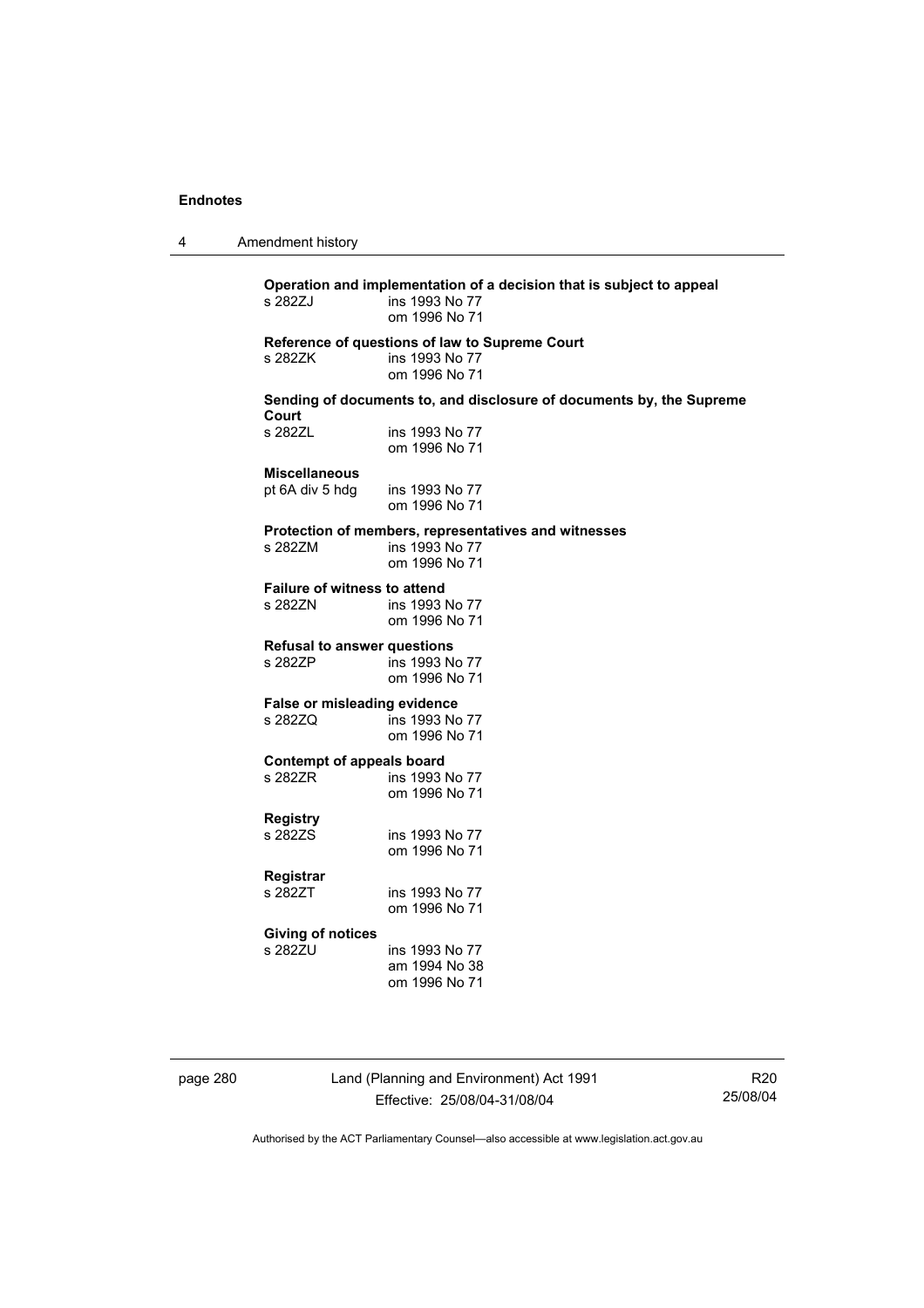| <b>Lodging of documents</b>             |                                                                                           |  |  |
|-----------------------------------------|-------------------------------------------------------------------------------------------|--|--|
| s 2827V                                 | ins 1993 No 77                                                                            |  |  |
|                                         | om 1996 No 71                                                                             |  |  |
| <b>Miscellaneous</b>                    |                                                                                           |  |  |
| pt 8 hdg                                | (prev pt 7 hdg) renum R6 LA                                                               |  |  |
|                                         | People authorised to exercise powers of Executive                                         |  |  |
| s 283                                   | am 1996 No 39; 2002 No 30 amdt 3.504; A2002-56<br>amdt 1.137; A2003-30 amdt 1.5, amdt 1.6 |  |  |
|                                         | Power of administrative appeals tribunal and Supreme Court                                |  |  |
| s 284                                   | sub 1993 No 77; 1996 No 71                                                                |  |  |
|                                         | <b>Corporations-penalites</b>                                                             |  |  |
| s 285                                   | am 1994 No 26                                                                             |  |  |
|                                         | om R5 LRA                                                                                 |  |  |
|                                         | Acts and omissions of representatives                                                     |  |  |
| s 286                                   | sub A2004-15 amdt 1.31                                                                    |  |  |
| <b>Determination of fees</b>            |                                                                                           |  |  |
| s 287                                   | sub 2001 No 44 amdt 1.2483                                                                |  |  |
| <b>Approved forms</b>                   |                                                                                           |  |  |
| s 287A                                  | ins 2001 No 44 amdt 1.2483                                                                |  |  |
|                                         | am 2002 No 30 amdt 3.505<br>sub A2002-56 amdt 1.138                                       |  |  |
|                                         |                                                                                           |  |  |
| <b>Regulation-making power</b><br>s 288 | am 1994 No 81                                                                             |  |  |
|                                         | sub 2001 No 44 amdt 1.2483                                                                |  |  |
| Transitional                            |                                                                                           |  |  |
| pt 9 hdg                                | (prev pt 8 hdg) ins 2000 No 80 amdt 3.9                                                   |  |  |
|                                         | renum R6 LA                                                                               |  |  |
| <b>Status of leases and licences</b>    |                                                                                           |  |  |
| s 289                                   | ins 2000 No 80 amdt 3.9                                                                   |  |  |
|                                         | am 2002 No 30 amdt 3.506                                                                  |  |  |
|                                         | Continued application of certain repealed Acts and provisions                             |  |  |
| s 290                                   | ins 2000 No 80 amdt 3.9                                                                   |  |  |
|                                         | <b>Conversion of Commonwealth leases</b>                                                  |  |  |
| s 291                                   | ins 2001 No 56 amdt 3.436                                                                 |  |  |
|                                         | am A2003-34 s 9                                                                           |  |  |
|                                         | (4), (5) exp 1 December 2003 (s 291 (5))                                                  |  |  |
|                                         | Consent under City Area Leases Ordinance 1936, s 28                                       |  |  |
| s 292                                   | ins A2002-56 amdt 1.139<br>exp 1 July 2004 (s 292 (3))                                    |  |  |
|                                         |                                                                                           |  |  |
|                                         |                                                                                           |  |  |
|                                         |                                                                                           |  |  |

R20 25/08/04

Effective: 25/08/04-31/08/04

page 281

 $\overline{\phantom{a}}$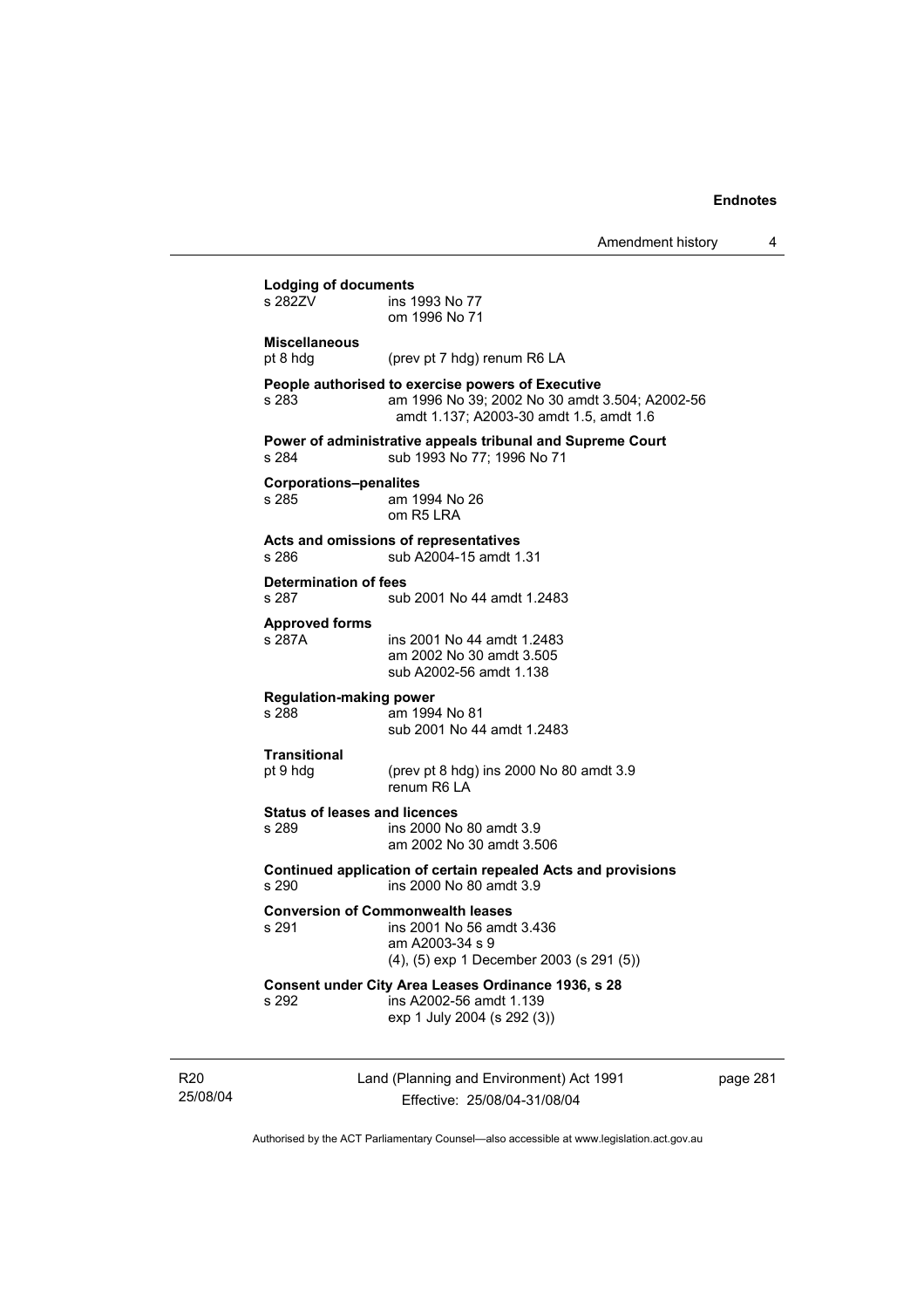4 Amendment history

| s 293                        | <b>Proceedings and evidence</b><br>ins A2003-30 amdt 1.7<br>exp 1 July 2004 (s 293 (9))  |
|------------------------------|------------------------------------------------------------------------------------------|
| sch 1                        | Management objectives for public land<br>am A2003-11 amdt 1.1                            |
| Decisions reviewable by AAT  |                                                                                          |
| sch 4                        | am 1993 No 75; 1996 No 39                                                                |
|                              | om 1996 No 85                                                                            |
|                              | ins A2002-56 amdt 1.140                                                                  |
| Activities subject to orders |                                                                                          |
| sch 5 hdg                    | am A2003-34 amdt 1.11                                                                    |
| sch 5                        | am 1993 No 75; 1995 No 21; 1996 No 85; 1997 No 7; 1998 No                                |
|                              | 54; 1999 No 73 s 13; 1999 No 79 sch 3; 2000 No 37 s 18;                                  |
|                              | R6 LA; A2003-34 amdt 2.8                                                                 |
| <b>Dictionary</b>            |                                                                                          |
| dict                         | ins 2002 No 30 amdt 3.507                                                                |
|                              | am A2002-56 amdt 1.141; A2003-14 amdt 1.69                                               |
|                              | def Aboriginal project ins 2002 No 30 amdt 3.507                                         |
|                              | def Aboriginal place ins 2002 No 30 amdt 3.507                                           |
|                              | def Aboriginal tradition ins 2002 No 30 amdt 3.507                                       |
|                              | def application ins 2002 No 30 amdt 3.507                                                |
|                              | def approval ins 2002 No 30 amdt 3.507                                                   |
|                              | def assessment ins 2002 No 30 amdt 3.507                                                 |
|                              | def <i>authorised person</i> ins 2002 No 30 amdt 3.507                                   |
|                              | sub A2003-34 amdt 1.12<br>def authority ins 2002 No 30 amdt 3.507                        |
|                              | om A2002-56 amdt 1.142                                                                   |
|                              | def background papers ins 2002 No 30 amdt 3.507                                          |
|                              | def building ins 2002 No 30 amdt 3.507                                                   |
|                              | def building and development provision ins 2002 No 30                                    |
|                              | amdt 3.507                                                                               |
|                              | def building work ins 2002 No 30 amdt 3.507                                              |
|                              | def cemetery ins A2003-11 amdt 1.2                                                       |
|                              | def <i>chairperson</i> ins 2002 No 30 amdt 3.507                                         |
|                              | def commissioner ins 2002 No 30 amdt 3.507                                               |
|                              | om A2002-56 amdt 1.143                                                                   |
|                              | def compensation ins 2002 No 30 amdt 3.507                                               |
|                              | def connected ins 2002 No 30 amdt 3.507                                                  |
|                              | def conservation ins 2002 No 30 amdt 3.507                                               |
|                              | def conservator ins 2002 No 30 amdt 3.507<br>def consolidation ins 2002 No 30 amdt 3.507 |
|                              | def consultation notice ins 2002 No 30 amdt 3.507                                        |
|                              | def controlled activity ins 2002 No 30 amdt 3.507                                        |
|                              |                                                                                          |
|                              | def <i>dealing</i> ins 2002 No 30 amdt 3.507                                             |

page 282 Land (Planning and Environment) Act 1991 Effective: 25/08/04-31/08/04

R20 25/08/04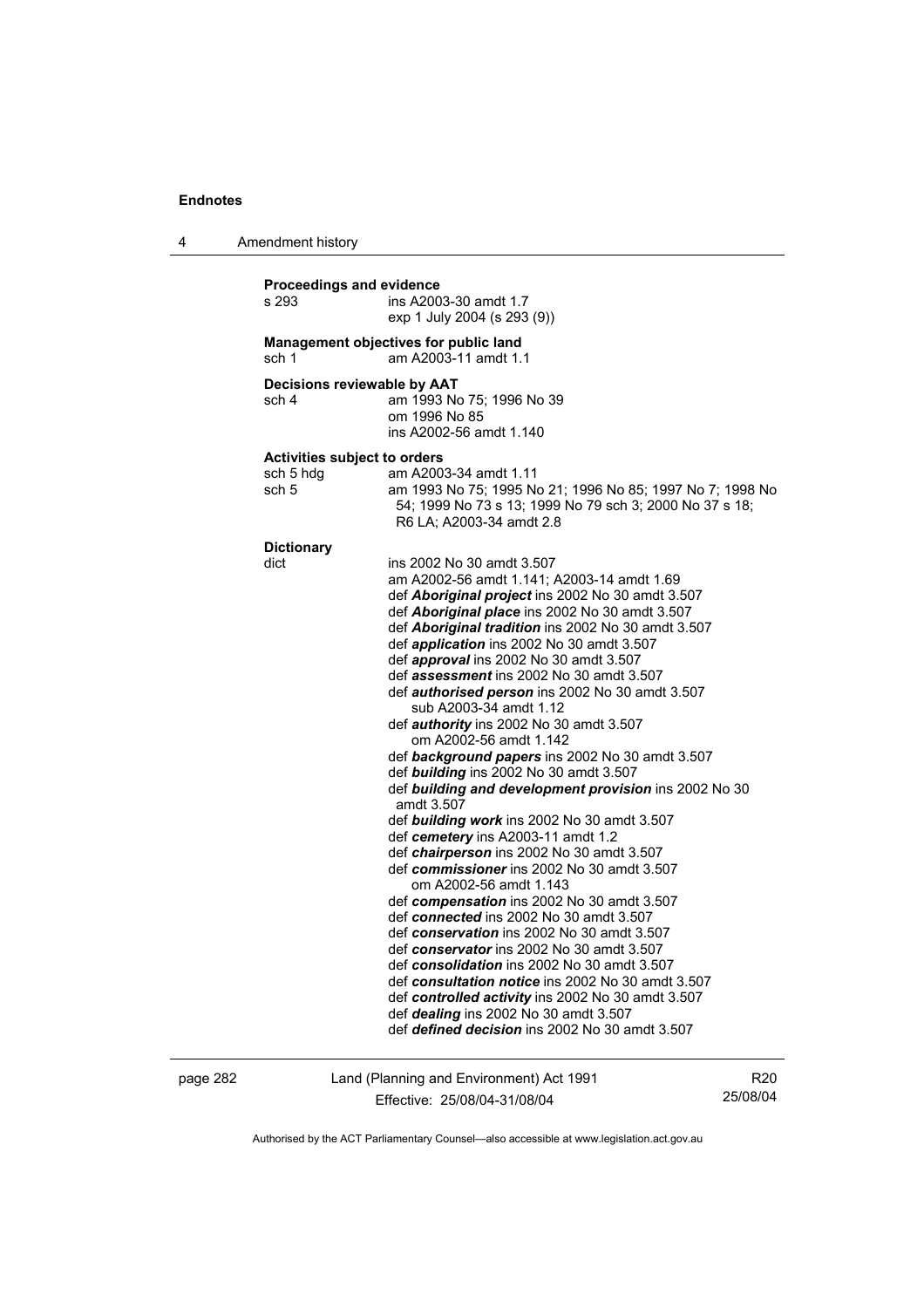def *deputy chairperson* ins 2002 No 30 amdt 3.507 def *development* ins 2002 No 30 amdt 3.507 def *discharge amount* ins 2002 No 30 amdt 3.507 def *draft plan variation* ins 2002 No 30 amdt 3.507 def *earlier index number* ins 2002 No 30 amdt 3.507 def *environmental impact* ins 2002 No 30 amdt 3.507 def *environmental impact statement* ins 2002 No 30 amdt 3.507 def *environmental report* ins 2002 No 30 amdt 3.507 def *Environment Minister* ins 2002 No 30 amdt 3.507 def *Executive* ins 2002 No 30 amdt 3.507 def *expert member* ins 2002 No 30 amdt 3.507 def *formal error* ins 2002 No 30 amdt 3.507 def *Gungahlin central area* ins 2002 No 30 amdt 3.507

om A2003-30 amdt 1.8

R20 25/08/04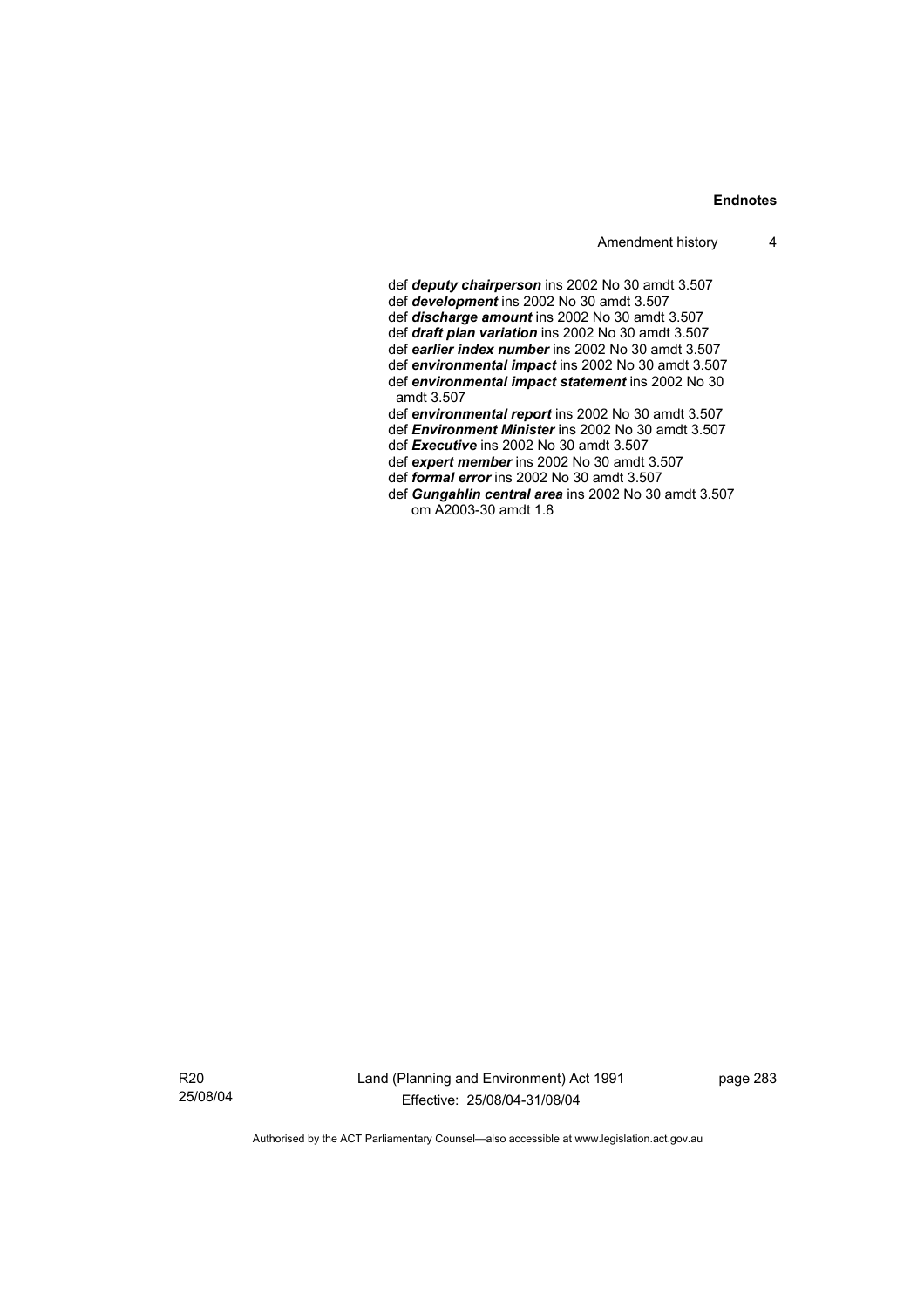4 Amendment history

 def *heritage council* ins 2002 No 30 amdt 3.507 def *heritage object* ins 2002 No 30 amdt 3.507 def *heritage objects register* ins 2002 No 30 amdt 3.507 def *heritage place* ins 2002 No 30 amdt 3.507 def *heritage places register* ins 2002 No 30 amdt 3.507 def *heritage significance* ins 2002 No 30 amdt 3.507 def *holding period* ins 2002 No 30 amdt 3.507 def *index number* ins 2002 No 30 amdt 3.507 def *inquiry* ins 2002 No 30 amdt 3.507 def *inspector* ins A2003-34 amdt 2.9 def *interim heritage places register* ins 2002 No 30 amdt 3.507 def *interim variation* ins 2002 No 30 amdt 3.507 def *land* ins 2002 No 30 amdt 3.507 def *land management agreement* ins 2002 No 30 amdt 3.507 def *later index number* ins 2002 No 30 amdt 3.507 def *lease* ins 2002 No 30 amdt 3.507 def *lessee* ins 2002 No 30 amdt 3.507 def *long lease* ins 2002 No 30 amdt 3.507 def *market value* ins 2002 No 30 amdt 3.507 def *member* ins 2002 No 30 amdt 3.507 def *national capital plan* ins 2002 No 30 amdt 3.507 def *natural environment* ins 2002 No 30 amdt 3.507 def *new application* ins A2002-56 amdt 1.144 def *newspaper* ins 2002 No 30 amdt 3.507 def *nominal rent lease* ins 2002 No 30 amdt 3.507 def *objection* ins 2002 No 30 amdt 3.507 def *occupier* ins 2002 No 30 amdt 3.507 def *offence* ins 2002 No 30 amdt 3.507 def *order* ins 2002 No 30 amdt 3.507 def *original application* ins A2002-56 amdt 1.144 def *original decision* ins A2002-56 amdt 1.144 def *panel* ins 2002 No 30 amdt 3.507 def *permanent member* ins 2002 No 30 amdt 3.507 def *pest animal* ins 2002 No 30 amdt 3.507 sub A2003-34 amdt 1.13 def *pest plant* ins 2002 No 30 amdt 3.507 sub A2003-34 amdt 1.14

page 284 Land (Planning and Environment) Act 1991 Effective: 25/08/04-31/08/04

R20 25/08/04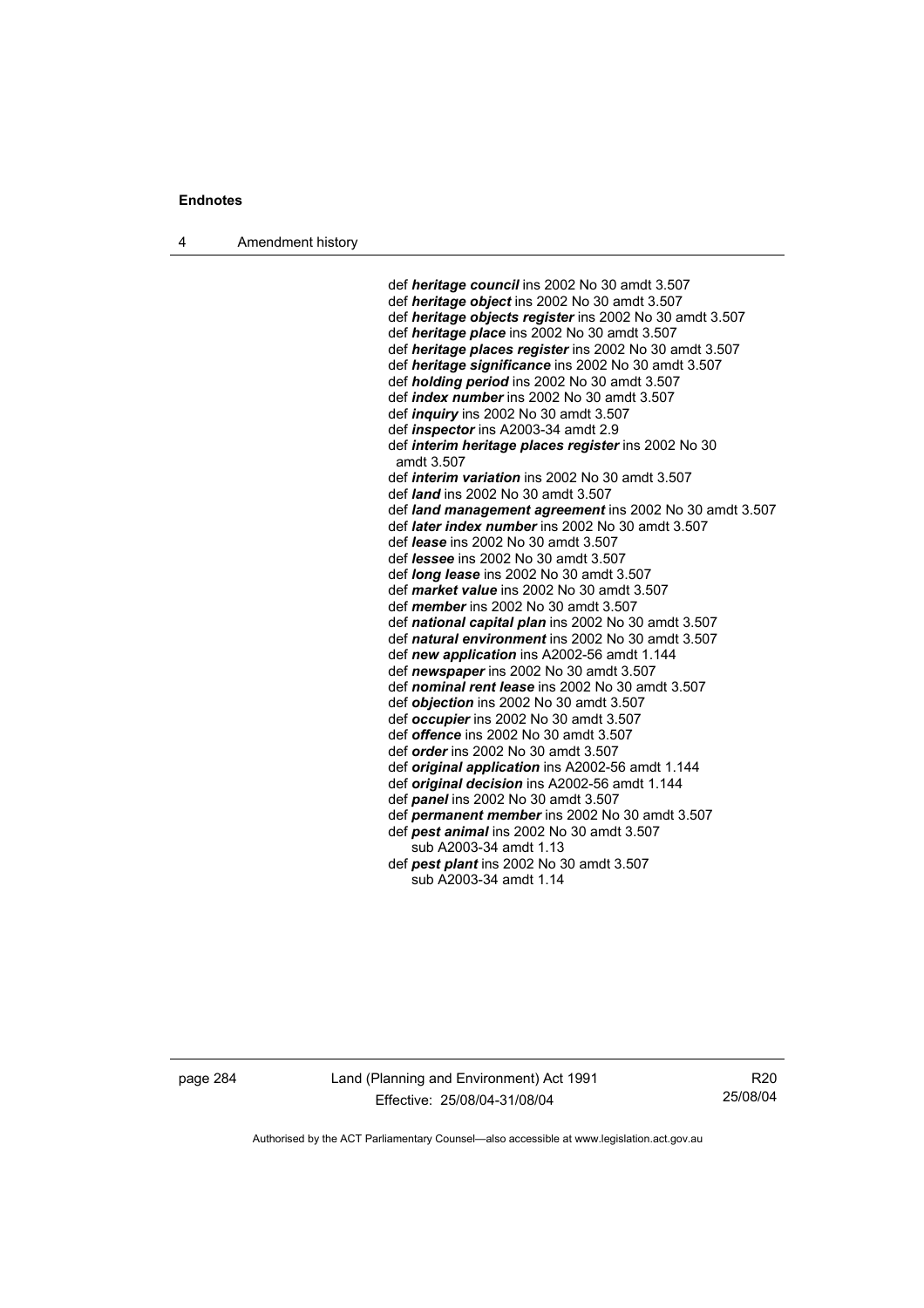def *place* ins 2002 No 30 amdt 3.507 def *plan* ins 2002 No 30 amdt 3.507 def *plan of management* ins 2002 No 30 amdt 3.507 def *preliminary assessment* ins 2002 No 30 amdt 3.507 def *prescribed period* ins 2002 No 30 amdt 3.507 def *prohibition notice* ins A2003-34 amdt 1.15 def *proponent* ins 2002 No 30 amdt 3.507 def *provision* ins 2002 No 30 amdt 3.507 def *public car park* ins 2002 No 30 amdt 3.507 def *public environment report* ins 2002 No 30 amdt 3.507 def *public land* ins 2002 No 30 amdt 3.507 def *rectification work* ins A2003-34 amdt 1.15 def *registered* ins 2002 No 30 amdt 3.507 def *registered lease* ins 2002 No 30 amdt 3.507 def *registered proprietor* ins 2002 No 30 amdt 3.507 def *registration* ins 2002 No 30 amdt 3.507 def *relevant Aboriginal organisation* ins 2002 No 30 amdt 3.507 def *relevant authority* ins 2002 No 30 amdt 3.507 def *relevant Minister* ins 2002 No 30 amdt 3.507 def *rental lease* ins 2002 No 30 amdt 3.507 def *residential lease* ins 2002 No 30 amdt 3.507 def *restricted information* ins 2002 No 30 amdt 3.507 def *rural lease* ins 2002 No 30 amdt 3.507 def *secretary* ins 2002 No 30 amdt 3.507 def *short lease* ins 2002 No 30 amdt 3.507 def *special Pialligo lease* ins 2002 No 30 amdt 3.507 def *structure* ins 2002 No 30 amdt 3.507 def *subdivision* ins 2002 No 30 amdt 3.507 def *sublease* ins 2002 No 30 amdt 3.507 def *sublessee* ins 2002 No 30 amdt 3.507 def *Territory authority* ins 2002 No 30 amdt 3.507 def *unregistered* ins 2002 No 30 amdt 3.507 def *variation* ins 2002 No 30 amdt 3.507

R20 25/08/04 Land (Planning and Environment) Act 1991 Effective: 25/08/04-31/08/04

page 285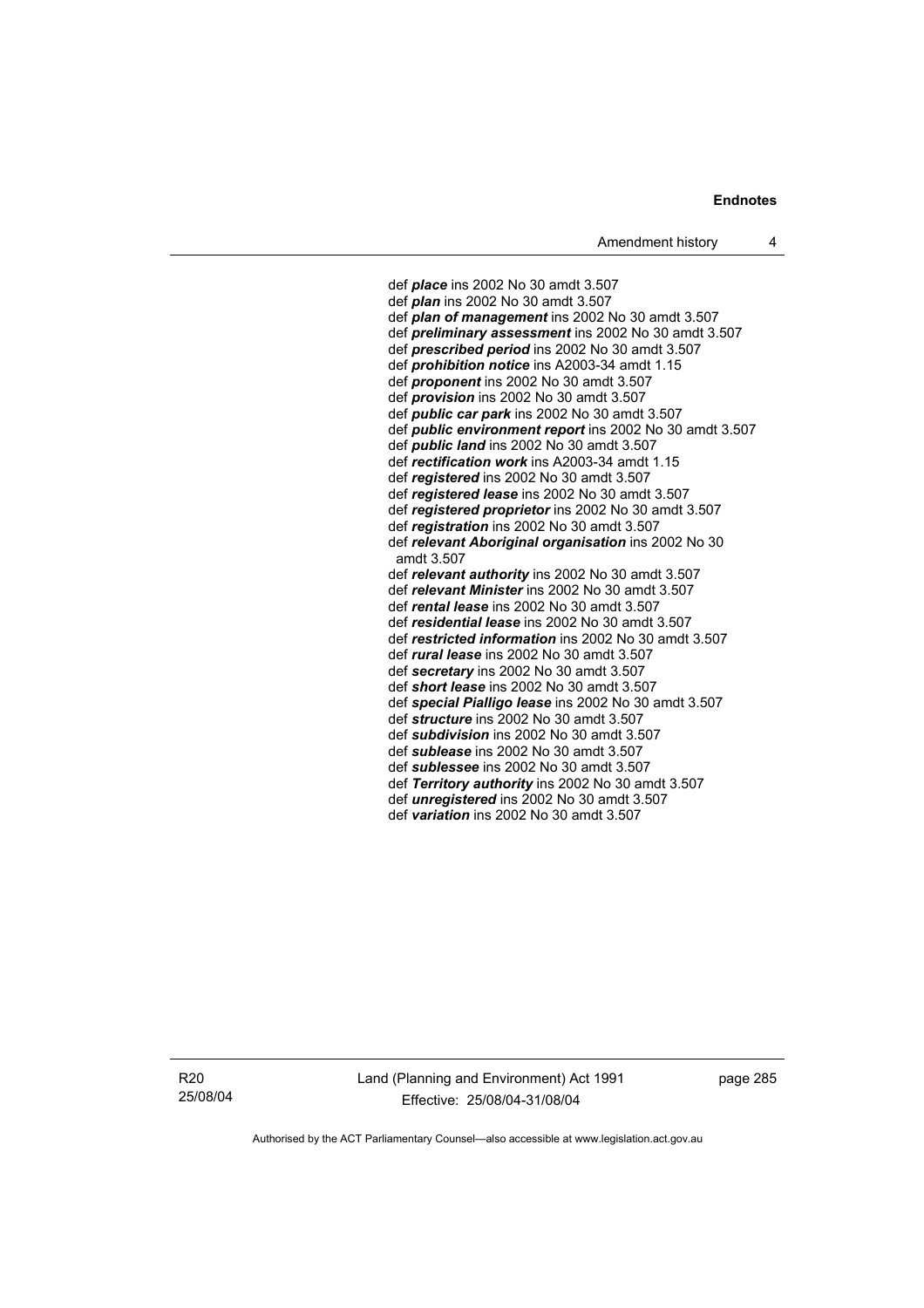# **5 Earlier republications**

Some earlier republications were not numbered. The number in column 1 refers to the publication order.

Since 12 September 2001 every authorised republication has been published in electronic pdf format on the ACT legislation register. A selection of authorised republications have also been published in printed format. These republications are marked with an asterisk (\*) in column 1. Except for the footer, electronic and printed versions of an authorised republication are identical.

| <b>Republication No</b> | <b>Amendments to</b> | <b>Republication date</b> |
|-------------------------|----------------------|---------------------------|
| 1                       | Act 1993 No 90       | 31 January 1994           |
| $\overline{2}$          | Act 1994 No 97       | 28 February 1995          |
| 3                       | Act 1997 No 7        | 24 June 1997              |
| 4                       | Act 1998 No 65       | 28 February 1999          |
| 5                       | Act 2000 No 15       | 30 May 2000               |
| $6*$                    | Act 2001 No 80       | 5 October 2001            |
| $\overline{7}$          | Act 2001 No 80       | 11 March 2002             |
| 8                       | Act 2002 No 11       | 28 May 2002               |
| 9                       | Act 2002 No 30       | 17 September 2002         |
| 10                      | Act 2002 No 39       | 11 October 2002           |
| 10(RI)                  | Act 2002 No 39 ‡     | 11 October 2002           |
| 11                      | A2003-14             | 28 March 2003             |
| 12                      | A2003-30             | 1 July 2003               |
| 13                      | A2003-34             | 1 September 2003          |
| $14*$                   | A2003-34             | 27 September 2003         |
| 15                      | A2003-34             | 2 December 2003           |
| 16                      | A2004-2              | 22 March 2004             |
| 17                      | A2004-15             | 9 April 2004              |
| 18                      | A2004-27             | 27 May 2004               |
| 19                      | A2004-27             | 2 July 2004               |
|                         |                      |                           |

page 286 Land (Planning and Environment) Act 1991 Effective: 25/08/04-31/08/04

R20 25/08/04